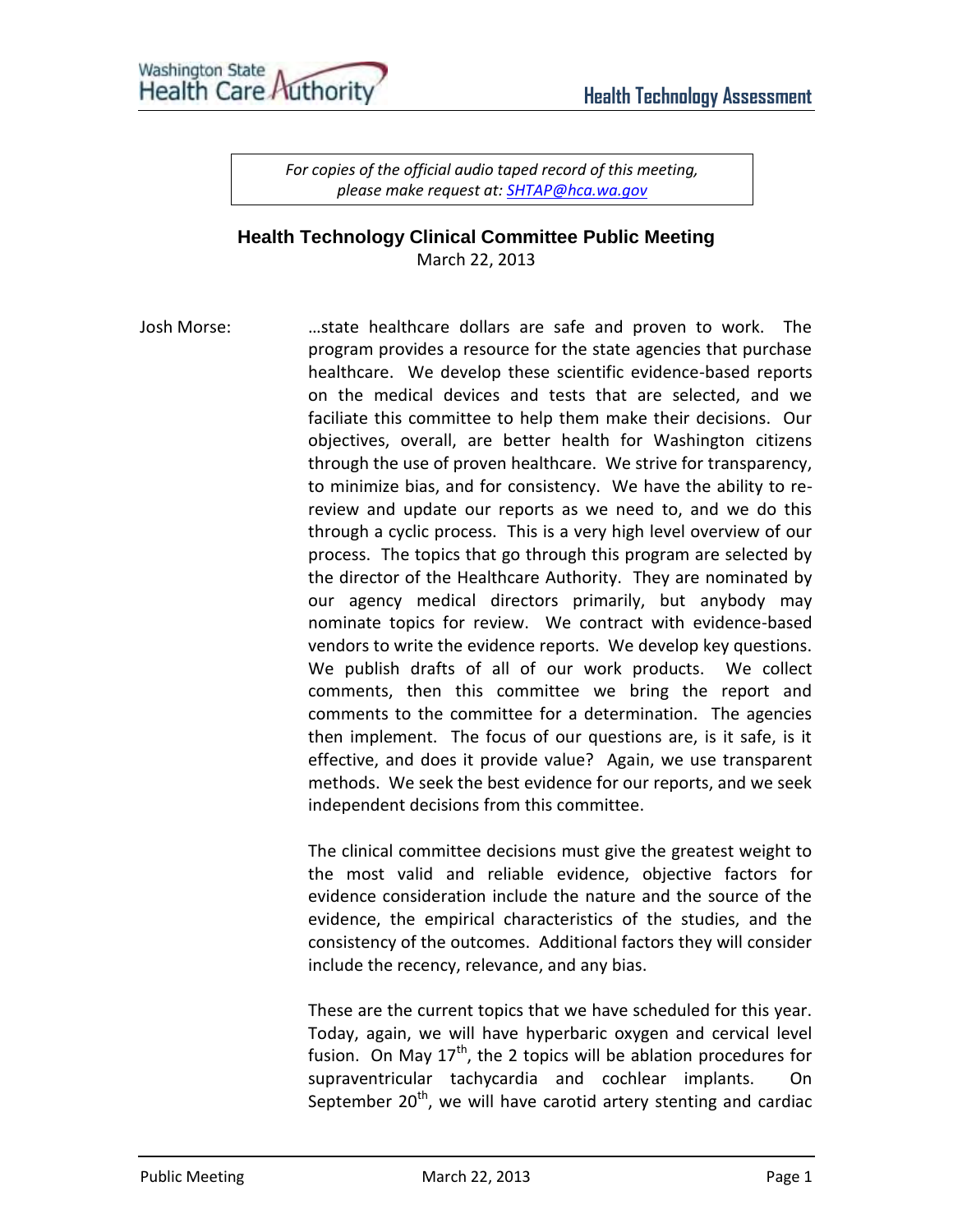nuclear imaging, and in November we currently have scheduled 2 updates, one for hyaluronic acid and one for hip resurfacing. We have a number of documents out for public comment right now, including draft key questions for cardiac nuclear imaging and hyaluronic acid, and we have draft reports out right now for the 2 May topics.

And how can you view those draft documents? They're available on our website, which is shown here on the slide. You can join our stakeholder list and receive e-mail updates on what the program is doing and when we publish draft documents or final documents and you can comment or attend these meetings. Thank you.

Craig Blackmore: So, I would just add, excuse me. It's Craig Blackmore. I'm the chair of the committee, and I would just add a technical comment. It's important for the committee members to remind you that we need to speak into the microphone and identify ourselves. The meeting is being recorded, and the transcript is publicly available so it just helps with recordkeeping. It is an open public meeting and we have designated time periods throughout the day when we will soliciting comments from the public, but those are the only intervals that we really the meeting to other input.

> The next item on the agenda is HTA previous meeting business, and the first part of that is approval of the minutes from the last meeting and the minutes have been posted on the web and are available to the committee members in your notebooks if I can find them. So, I would solicit a motion to approve the minutes or any comments or corrections that the committee members would see in the minutes.

- Carson Odegard: Carson Odegard, I move to approve the minutes.
- Craig Blackmore: Do we have a second?

Seth Schwartz: Seth Schwartz, I second.

Craig Blackmore: Any further comments on the minutes? Okay, so we will vote to approve the minutes from the last meeting. This is separate from approval of the decisions made at the last meeting. So, in favor of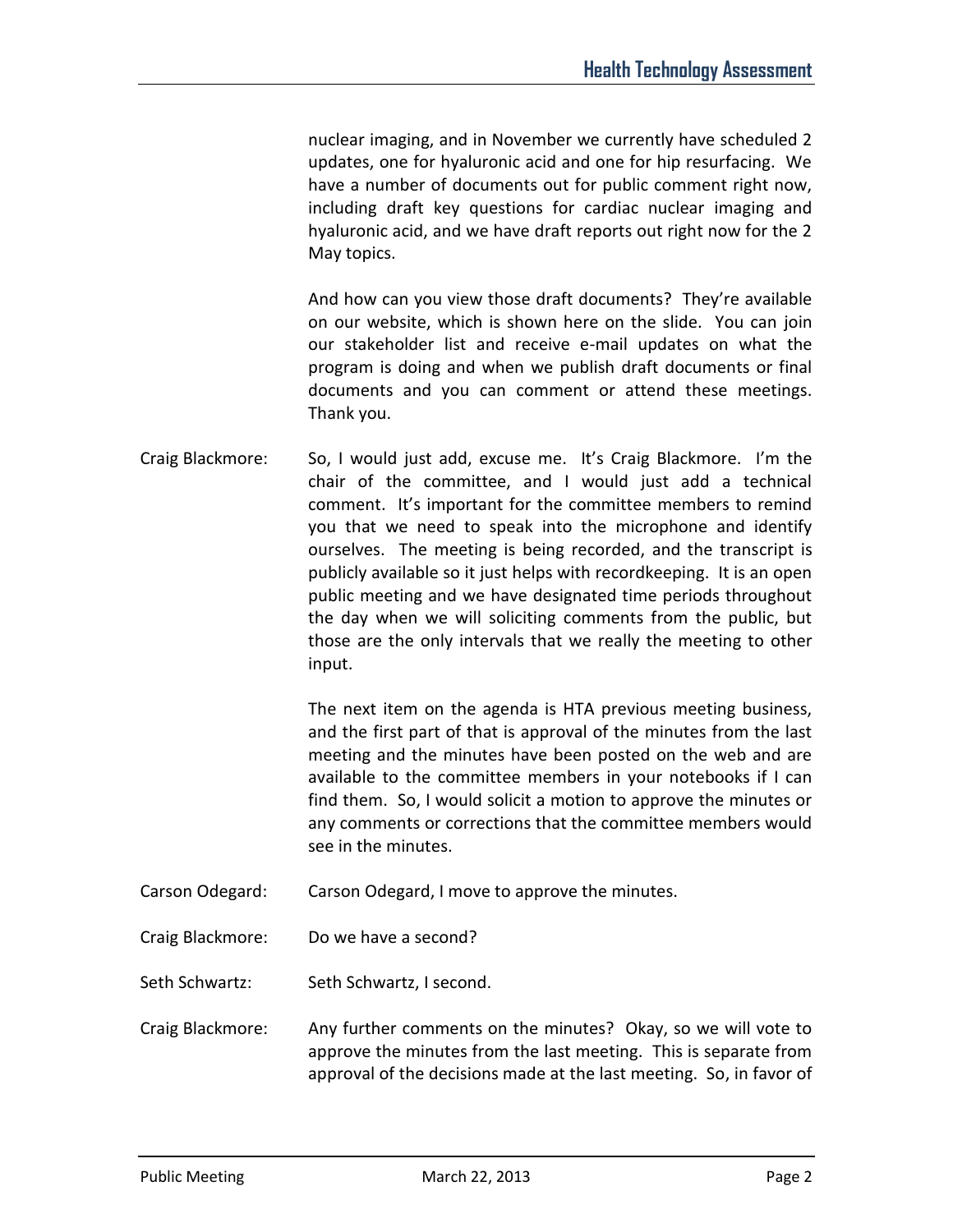approving the minutes, just raise your hands please. Opposed to meeting approval, or?

- Josh Morse: Okay, all approved.
- Craig Blackmore: We have 8. Okay, next item is we look at the decisions that we made in the previous meeting, which was relating to stereotactic radiation surgery and relating to vitamin D screening and at that meeting we rendered a preliminary decision and then we charged the program staff with taking that decision and formatting it and documenting it and then we have the opportunity at this meeting to make the final approval of that decision. So, the first of those is stereotactic radiosurgery and again, this has been posted, made publicly available, and is contained within the booklet for the committee members. So, I will either entertain comments on the draft findings and decisions document for stereotactic radiosurgery and stereotactic body radiation therapy or I would entertain a motion to approve. Any comments? A motion to approve, or a motion to not approve.
- Marie Brown: I would like to motion to approve, Marie-Annette Brown.
- Craig Blackmore: Alright, we have a motion. Is there a second?
- Chris Standaert: Second from Dr. Standaert.
- Craig Blackmore: Second from Dr. Standaert, and all in favor of approval of the draft findings and decision on stereotactic radiation surgery and stereotactic body radiation therapy, please raise your hands. And that is everyone.

Josh Morse: Approved.

- Craig Blackmore: Next item on the agenda is the draft findings and decisions around vitamin D screening and testing and again, this is publicly available and has been provided to the committee members in their packets. Any comments on this document from the committee. Alright, can I have a motion to approve, any of the committee members?
- Kevin Walsh: Kevin Walsh, I'll make a motion to approve.

Craig Blackmore: And second?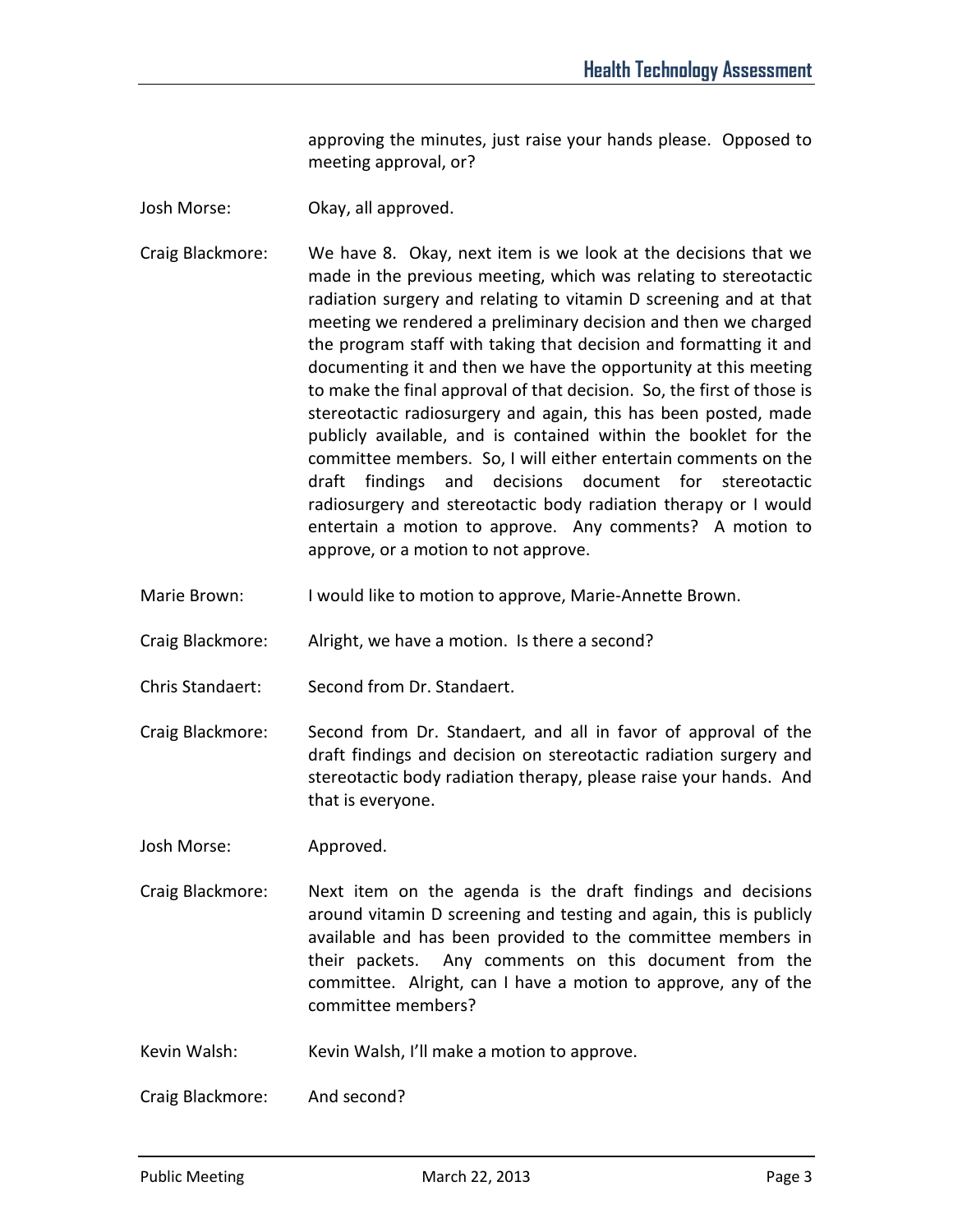Carson Odegard: Second.

Craig Blackmore: From Dr. Odegard. All in favor, please raise your hands.

Josh Morse: All approved.

Craig Blackmore: Alright, and so that decision is finalized. The next item on the agenda is hyperbaric oxygen treatment for tissue damage including wound care and treatment of central nervous system conditions. We are slightly ahead of schedule, but I would – do we have scheduled comments?

Josh Morse: We do.

- Craig Blackmore: Okay, so we will proceed with the public comments starting with the people who have told us in advance. If there is anybody here who wishes to address the committee and you haven't told us in advance, there is a signup sheet out in the hall. Just put your name down, and then we will give you the opportunity to do so.
- Josh Morse: We have one person signed up in advance, Dr. Karen Crotty. You do not have slides, is that correct?
- Karen Crotty: I do not have slides.
- Josh Morse: Okay.
- Craig Blackmore: I will ask anyone who addresses the committee, if you could please identify yourself and tell us if you are speaking as an individual, if you are representing a group, and if you have any financial conflicts of interest, including if somebody has paid to have you come to the meeting. Thank you.
- Karen Crotty: Thank you. Thank you for giving me the opportunity to address the committee. My name is Dr. Karen Crotty. I am an MB, PhD., in exercise physiology is my Ph.D. I am a physiatrist in Spokane, Washington. I am medical director of Spokane Hyperbaric Chamber. They did not pay me to come here. I came of my own free will, and I just wanted to start by addressing the Hayes Draft Report for January 4, 2013. In my opinion, it does not correctly convey the start of hyperbarics in regard to the treatment of central nervous system conditions or wound care.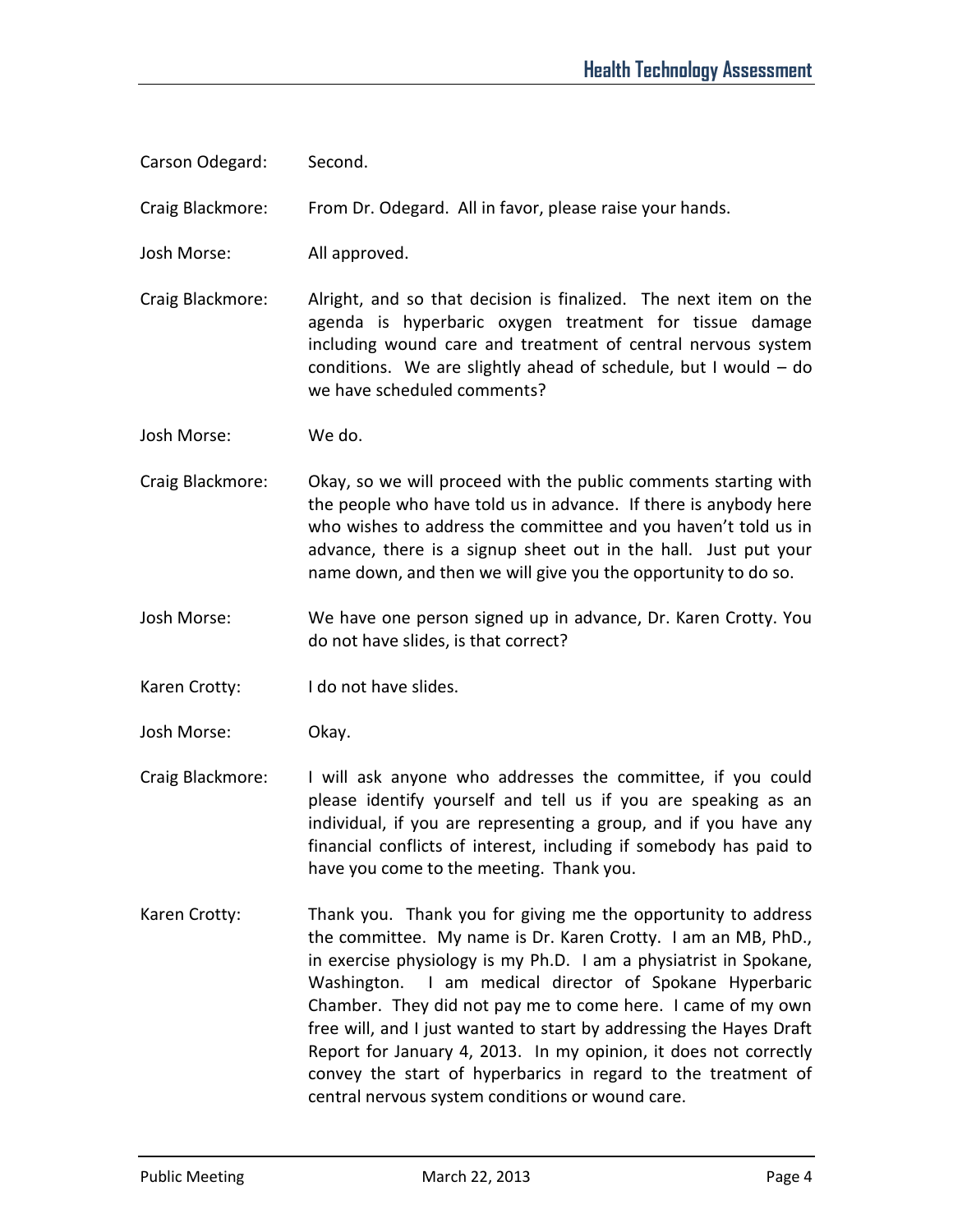In the Hayes Report, the quality of each review was rated using the assessment of multiple systemic reviews plus internal checklists. This made it very difficult for me to really understand the report, as this is not the typical way that scientific articles are evaluated. It appeared that perhaps reviews were assessed, but individual research papers were ignored.

Also, I did not find that the material reviewed was very current. They cited 227 references and over one-half of them were greater than 8 years old. The article by Morgani H. in the Journal of Neurosurgery, he dated back to 1969. Even though they stated that no foreign studies were allowed, I found 3 studies that were referenced in foreign journals. Also, the references they cited did not include articles by some of the top research that is being done now in the United States. That would include Dr. Paul Harch from Louisiana State University, Dr. Newbauer who has currently passed on who basically was the father of hyperbarics from Florida, as well as Dr. James from Scotland. Why was their research not included in the Hayes report?

When we look at the cost of certain medications, such as TPA and MS drugs, the costs are astronomical running between \$3000 to \$6000 per month per patient and this occurs month after month. The cost of hyperbaric treatment at a privately-owned hyperbaric center is around \$5600 for 40 treatments. What would happen if a hyperbaric treatment was added to the medical recommendations? My guess is that they would no longer need to be on expensive medications for the rest of their life. We must change the way we think about hyperbarics. Oftentimes, the injury, whether it be arterial insufficiency, deep wounds, or brain injury are quite advanced before they are allowed to get into hyperbarics, and the reason is because insurance does not pay for these. They have to go through fundraising and the whole 9 yards before they receive their hyperbaric treatments.

I feel that we need to start treating all wounds that are grade 2 and above, not just diabetic wounds, but those caused from pressure sores, as well. Many of my spinal cord injured patients are months in bed, because they cannot get hyperbarics. Currently, the law reads that Medicare only pays for grade 3 diabetic wounds and not pressure sores.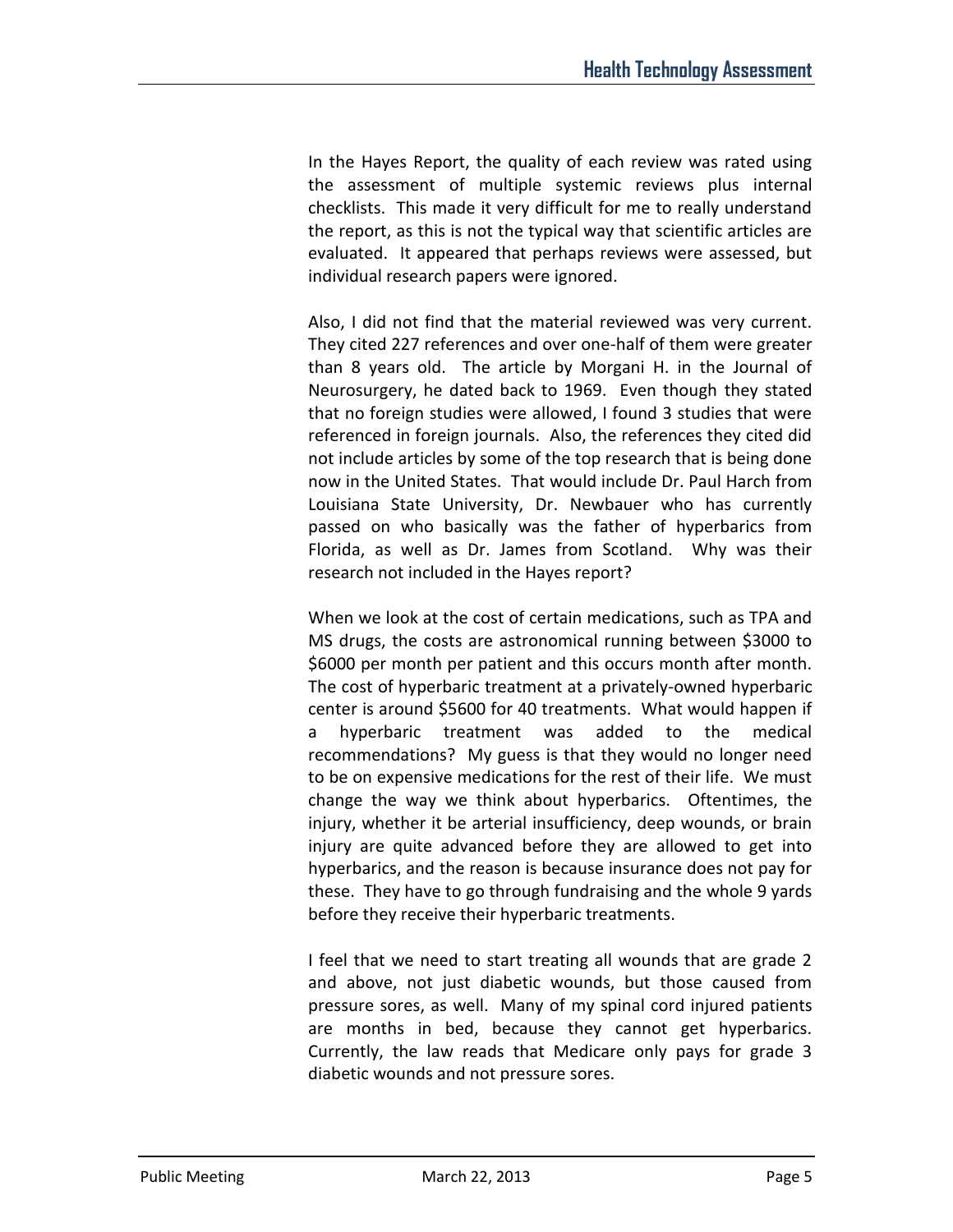Dr. Paul Harch has repeatedly shown that improvements with hyperbarics in brain injured patients using SPECT scans. SPECT scans, in themselves, are very controversial because unless you do them exactly the same way, oftentimes they can give you false results. Yet, when we request insurance companies to pay for hyperbarics we are told it is off label and experimental, yet many antipsychotic drugs are used off label and are experimental in treating the same hyperbaric patients, especially when they become agitated.

My last request is should the committee decide against HBOT, at the very least please approve the coverage to occur at centers who are actively participating in IRB-approved trials. Thank you.

Craig Blackmore: Thank you. That's the only speaker we have signed up. Was there anybody else here that did not have an opportunity to sign up that wished to address the committee, and then if we could check the phone and see if there is anybody who has called in.

> Is there anyone who has called in who wishes to address the committee regarding hyperbaric oxygen treatment? Okay, then, let's put the phones back on mute, and we will move on. Next on the agenda is the agency utilization and outcomes.

Kerilyn Nobuhara: Good morning. I'm Kerilyn Nobuhara. I'm the senior medical consultant for Washington Medicaid, and on behalf of the agency medical directors, we would like to thank you for the consideration of this morning's topic, which is hyperbaric oxygen therapy for tissue damage, including wound care and treatment of central nervous system conditions.

> Hyperbaric oxygen therapy is systemic treatment with 100% oxygen delivered at greater than 1 atmospheric pressure. These situations are delivered in either single or multiple patient chambers. The AMDG workgroup does understand that hyperbaric oxygen therapy can be truly life-saving in certain situations, and these acute conditions were very specifically excluded from this topic assessment, and those conditions include decompressive illness, carbon monoxide intoxication, cyanide poisoning, gas embolism, gas gangrene, and progressive necrotizing infections. Next slide.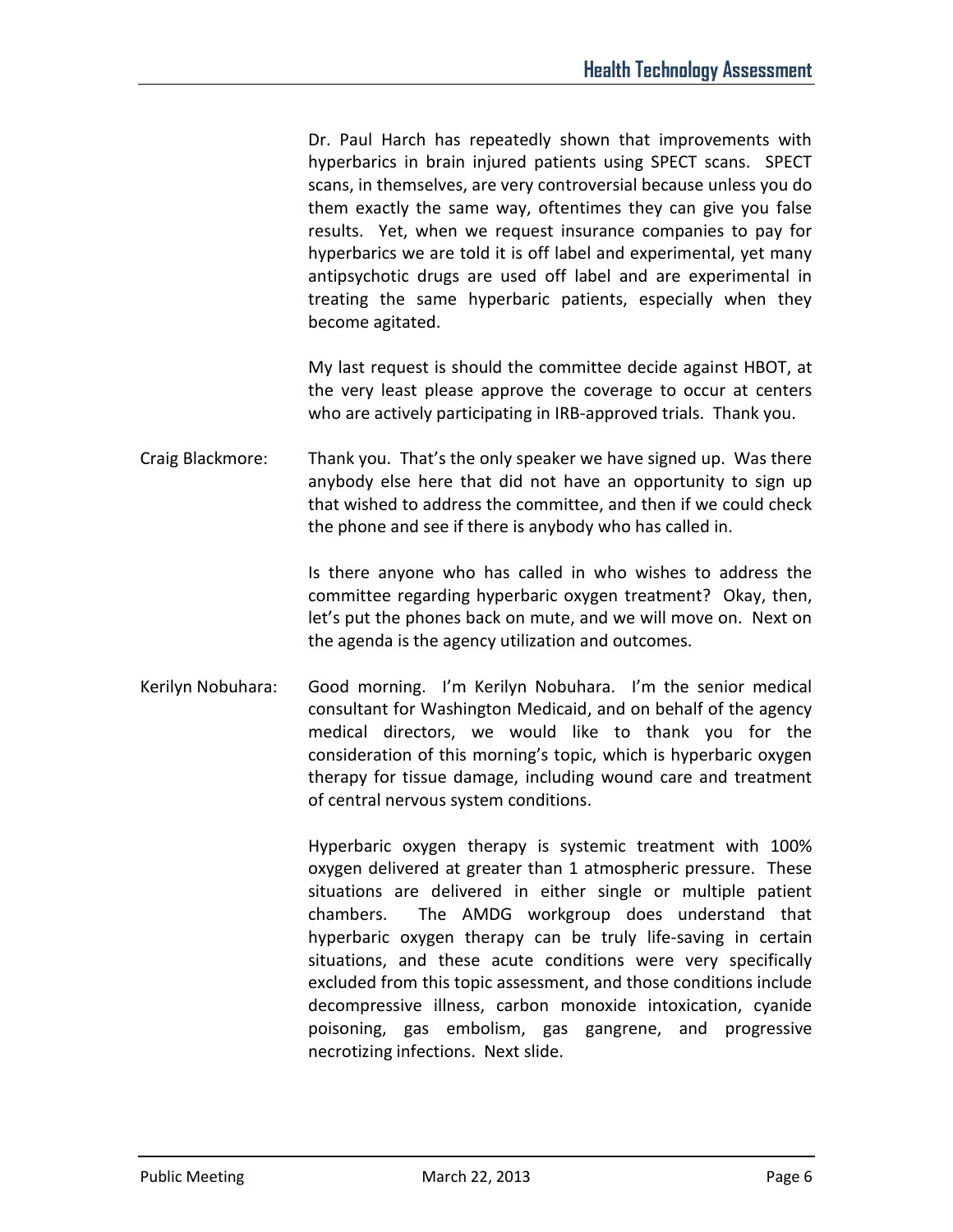There are 2 codes, which identify the use of hyperbaric oxygen treatment in the outpatient setting. Those are CPT 99183, which is the physician or other qualified personnel in attendance of the patient during the treatment, and HCPCS C 1300, which is the facility fee for hyperbaric oxygen therapy, and this is based on a 30-minute interval of time. Next slide.

The chambers themselves are under FDA 510(k) approval, and they are considered class II prescriptive medical devices meaning that they can be physician owned and they do require a provider with prescriptive authority to actually order the treatment. Hyperbaric oxygen therapy is delivered either in the hospital base or in a freestanding independent facility. Medicare will only reimburse in the setting of an inpatient or outpatient hospital. The joint commission does recognize the Undersea and Hyperbaric Medicine Society, which does provide many safety, as well as clinical guidelines for the use of hyperbaric treatment. This is a voluntary participation, and there are 2 accredited facilities in this state, which are Virginia Mason and Southwest Hospital.

There are a number of hyperbaric chambers in the state of Washington. There are 3 military chambers. The majority of the chambers are hospital based. There are a handful of freestanding hyperbaric facilities in the Puget Sound.

So, why did the agency medical directors select this topic? There is an increasing amount of direct too-consumer advertising for hyperbaric treatment, and when you see statements like this, such as 'do you need a medical condition to benefit from hyperbaric therapy, no.' We are always concerned that there may be some misuse of the technology. Next slide.

The other cause for concern was the variation in practice patterns that we see across the state of Washington, so this is from the Medicaid data. It is paid claims per client per year for ICD-9 250, which is the diabetic wound, and we itemized this based on county and you can just see that there is a tremendous variation in paid claims per client per year for this same diagnosis across Washington State. Next slide.

You can see the same thing happening for ICD-9 990, which are radiation therapy-associated wounds where by county, again, this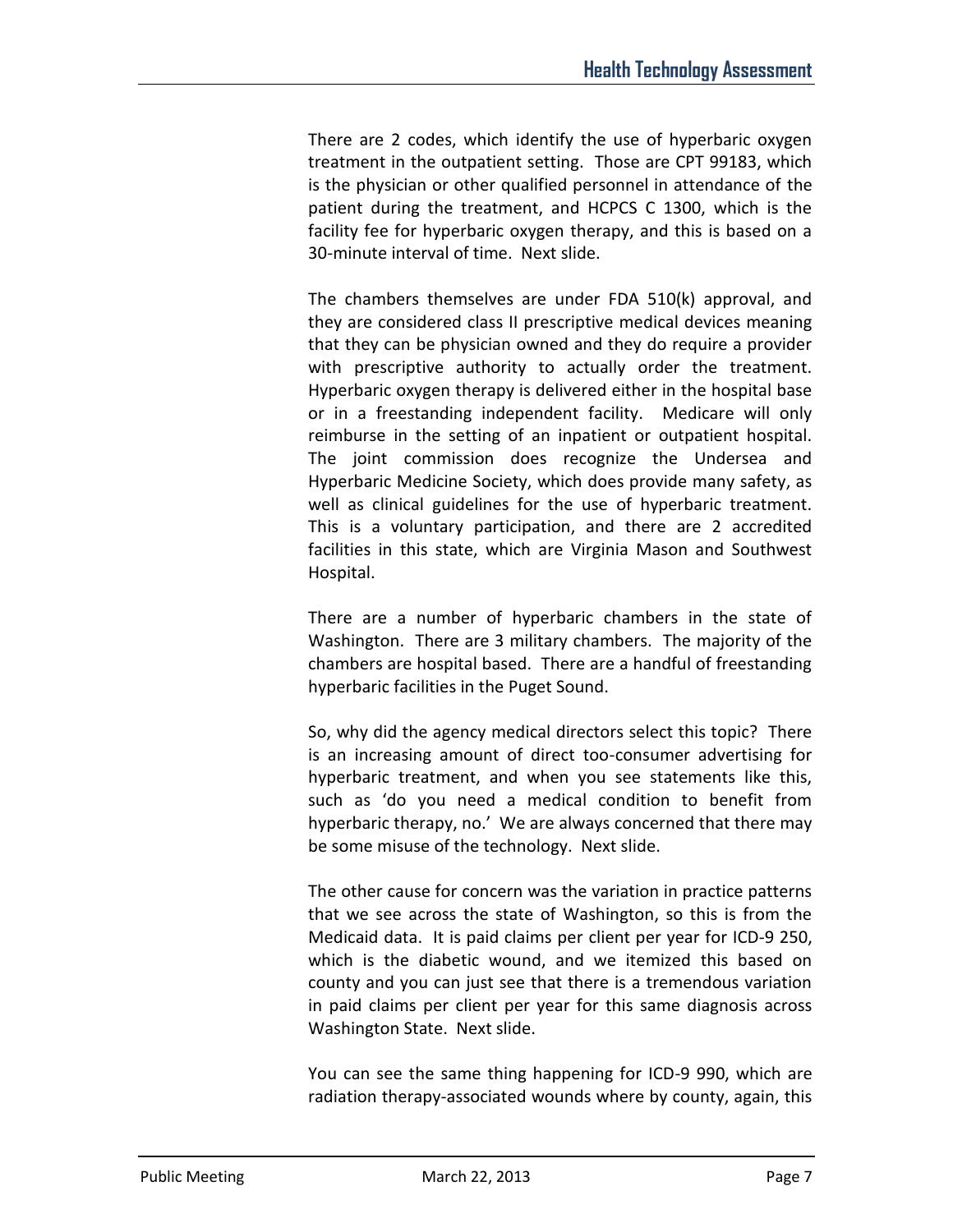is Medicaid paid claims per client per year. You can see a tremendous variation in the number of claims, which are submitted for the same diagnosis. Next slide.

There is a Medicare national coverage determination in place for hyperbaric oxygen therapy. This has been in place, since approximately 2006. There are a number of covered diagnoses, which were excluded from the assessment, and I referred to those earlier. Next slide.

And there are a number of covered diagnoses, which are included in this morning's assessment, and those include the preparation and preservation of compromised skin grafts, treatment of chronic refractory osteomyelitis, crush injuries, and suturing of severed limbs. These are conditions which, again, are all covered based on the Medicare national coverage determination. Next slide.

Also included in this morning's assessment are osteoradionecrosis, soft tissue radionecrosis, and the treatment of diabetic wounds with some very specific clinical criteria, again, Wagner grade III or higher for diabetic wounds, as well as having tried and failed a course of standard wound therapy. Next slide.

Current state policy for L&I, DOC, and Medicaid prior authorization is required for all diagnoses for hyperbaric oxygen treatment. Regence, which again manages the PEBB plan has very specific clinical criteria, for which hyperbaric oxygen is considered medically necessary. They do have concurrent review for some of these diagnoses with treatment review thresholds set between 30 and 40. Next slide.

You also have very specific criteria around coverage for diabetic wounds. Again, they are saying Wagner grade III or higher with other clinical criteria, mainly revolving around the care of the underlying disease, which is, of course, diabetes. Next slide.

The AMDG workgroup established the following criteria ranking for hyperbaric oxygen treatment. For safety, it was felt to be a medium concern, efficacy high, and cost high.

For safety, primarily the concerns revolved around reported adverse events known for hyperbaric oxygen treatment and those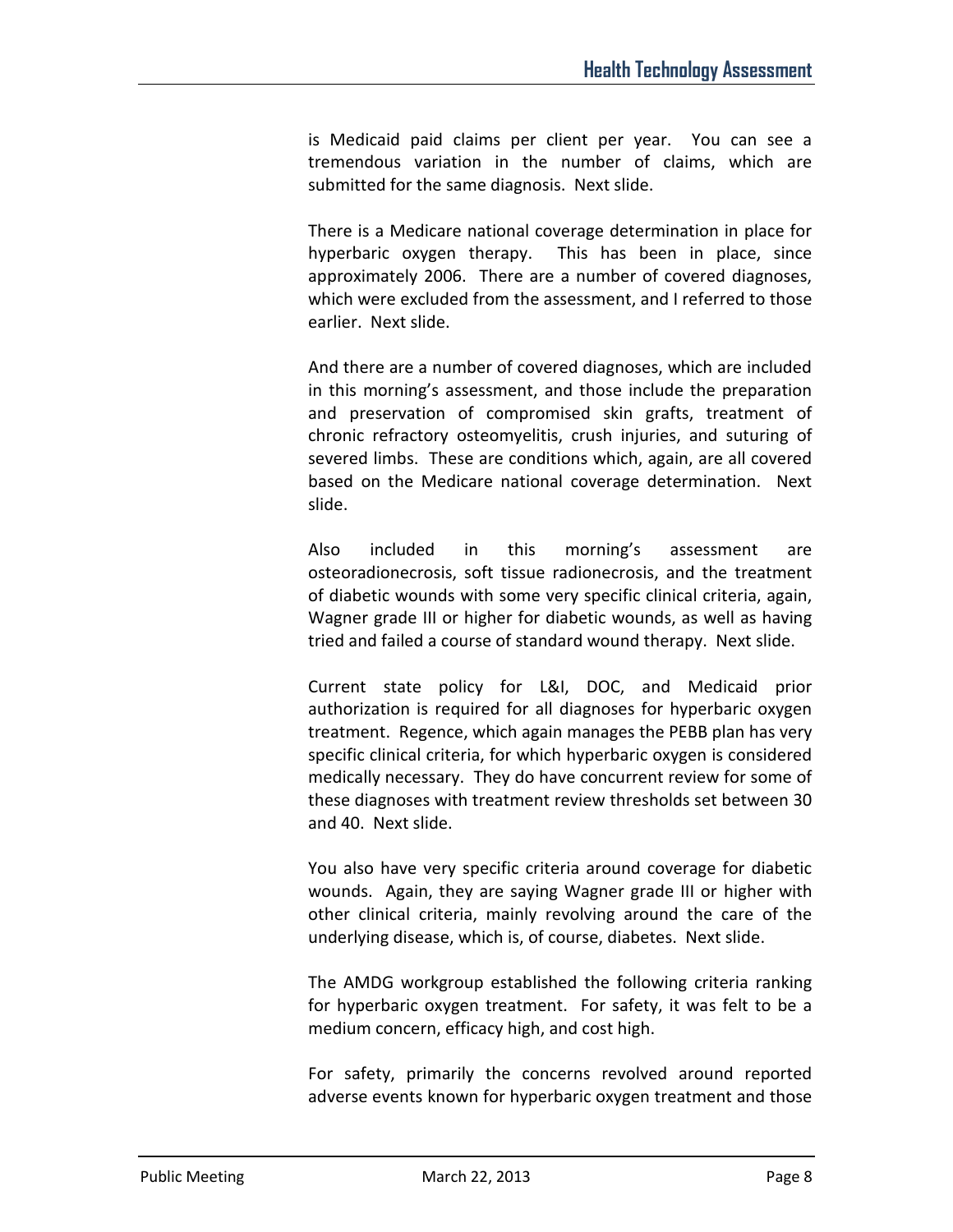include otic and pulmonary barotrauma, oxygen toxicity, visual changes, as well as changes in seizure thresholds.

For effectiveness, which is also felt to be of a high concern from the agency medical director workgroup. Not only in terms of which diagnoses would best benefit from treatment with hyperbaric oxygen therapy but also there are concerns about what would be the optimal frequency, dose, and duration of the treatment for each of these diagnoses, and the workgroup did intentionally include this as key question 1A in order to get some guidance from the committee for these specific concerns. Next slide.

Cost was also of a high concern. This is a volume-based code in terms of the facility fee and so, what are the cost implications of HBOT compared to other alternative treatments. For the agency utilization data, could you click a couple times? You can see that over the past 4 years, from 2008 to 2011, there has been a slow increase in both the patient counts, as well as the treatment day counts in both the PEBB and Medicaid population. L&I has a very varied population in terms of HBOT therapy. Most of those clients are actually receiving related to some industrial accident. Can you click again? The average treatment numbers per patient are between 23 and 29 in the Medicaid and PEBB populations with the average minutes per patient ranging from 2100 to 2200. Next slide, and can you click a couple times?

In terms of amount paid for the agencies over the past 4 years for hyperbaric oxygen therapy, amount paid from Medicaid \$816,000, 1.9 million for PEB with the per patient averages being between \$5,000 and \$16,000. Next slide.

As you can see on this slide, the type of client which will usually receive hyperbaric oxygen treatment is the older client. So, generally 50 years and older for both the PEB and Medicaid populations. Next slide.

In terms of allowed amounts for payment, the main thing to note is that Medicare does have a relatively high facility reimbursement fee, and you can note that –can you click again – right there where the facility reimbursement for the Medicare population is about 40,000 as opposed to the other pairs. Next slide, and can you click a couple times?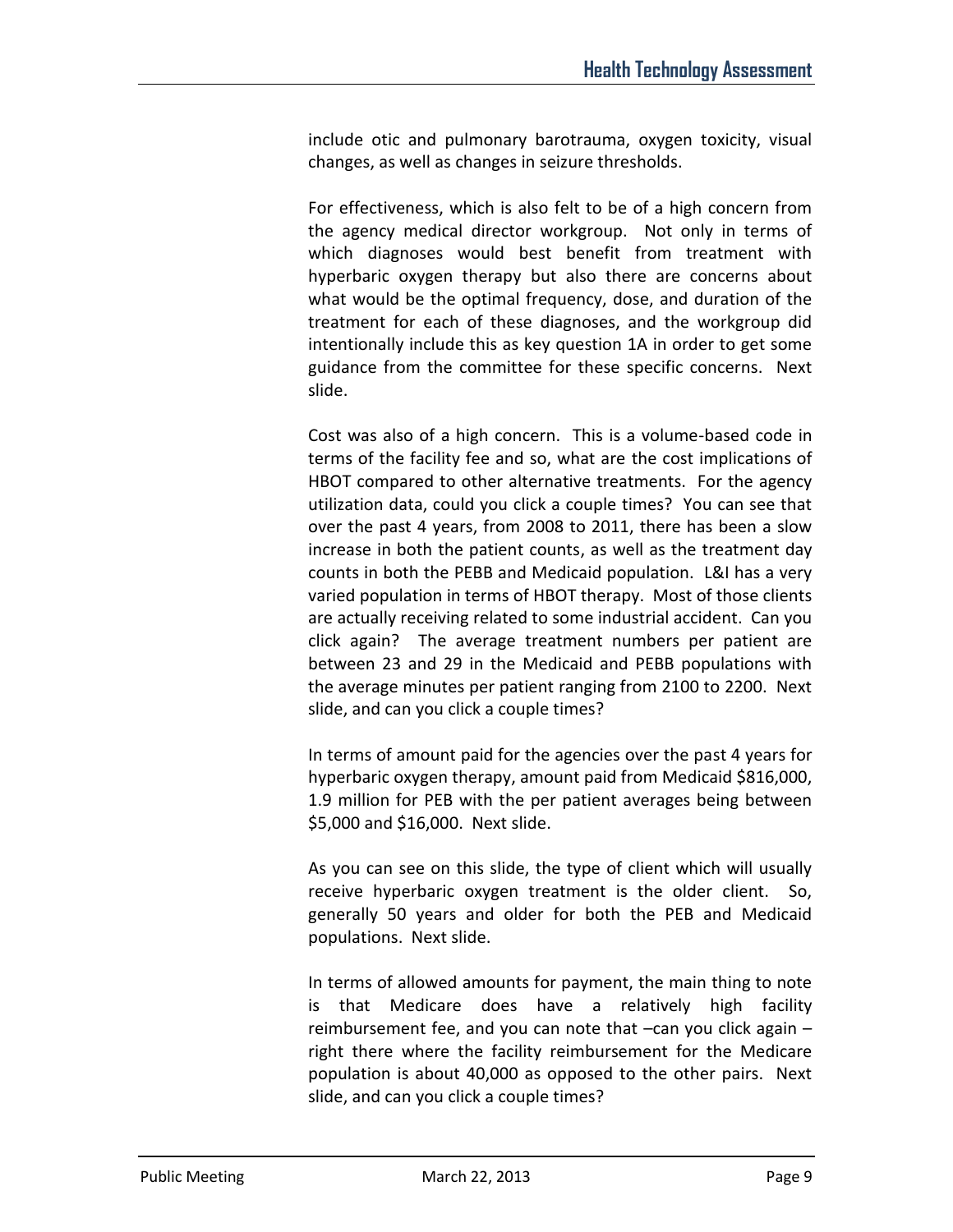So, for the PEB population, these are the allowed amounts broken down by diagnosis, and you can see that the highest expense in the PEB population from 2008 to 2011 were for any radiation treatment associated wound, as well as for a diabetic wound. Next slide.

For the Medicaid population, we show a very similar trend, in terms of spend, according to diagnosis, where again radiation associated wounds and diabetic wounds represented the highest expense from the Medicaid agency. Next slide.

Again, we were concerned about the variation and practice pattern, so this is the treatment ranges based on days broken down by diagnosis, and you can see that for radiation associated wounds and diabetic wounds there is a range from 3 days to over 100 for a specific client, and click again, and the number of minutes, which are associated with those treatment days, also range widely between 90 minutes and over 12,000. We see the same kind of wide variation in terms of practice pattern and treatment days in the Medicaid population with treatment days ranging from 1 to 93, and click again please, and the treatment minutes ranging from 30 to over 8,000.

So, what are some of the risks, which were a concern for the AMDG workgroup? There is a small concern about a lack of regulatory oversight for the freestanding HBOT facilities. There is not a true designated third party to oversee the actual facility functioning and safety recommendations. The second is that this technology assessment was very challenged by a lack of definition of clinically meaningful outcomes, and it was also challenged by the tremendous variation in practice patterns. Part of the reason for that challenge is that there are no clear endpoints for treatment and a very basic example of that would be what is the definition of a healed wound. Because of the lack of clear endpoint for treatment, cost effectiveness studies are very, very difficult to conduct. The other risk is that reimbursement, much like any other technology, which is assessed here, is based on utilization rather than on episodes of care. What are the benefits for hyperbaric oxygen therapy? Of course, promotion of wound healing, reduced risks of major amputations, and potential for limb and/or functional salvage for the patient.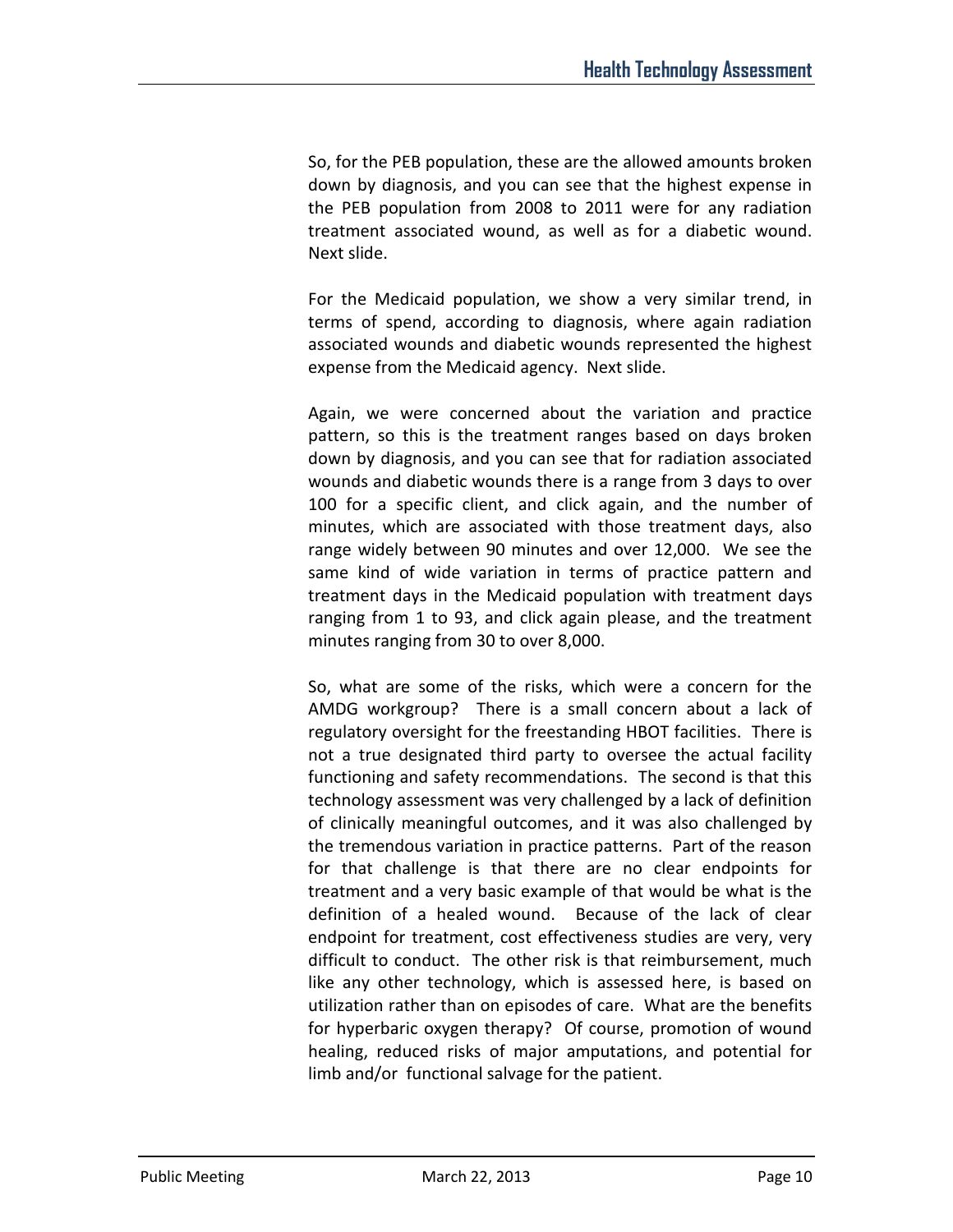Other agency considerations, the most frequently utilized indications for HBOT, as I just showed you, are actually supported by a moderate quality of evidence, which you will hear from our vendor, and those diagnoses are the diabetic foot ulcers, the late effects of radiation injury, as well as osteoradionecrosis. You will also see that the quality of evidence is low for certain commonly used diagnoses for HBOT treatment, and those include refractory osteomyelitis. We would actually note that some of the quality of evidence was probably adversely impacted by the wide array of available treatment options for refractory osteomyelitis, so keep this in mind as you are going through your deliberation of this technology. The other caveat would be that there are frequently overlaps of indications for HBOT treatment and an example would be that complex diabetic and radiation injury associated wounds are frequently treated with skin grafts or flaps and therefore, the quality of evidence was probably also adversely impacted. You will also hear from the vendor that there is a paucity of evidence supporting the duration, frequency, and dose of HBOT for specific diagnoses. The AMDG recommendations to the committee would be to cover with conditions in the inpatient or outpatient hospital setting only for the treatment of diabetic foot wounds. We would maintain that the Wagner grade III or higher would be important to keep in your consideration of this technology. We would also recommend that HBOT be covered as an adjuvant treatment for refractory osteomyelitis, late radiation induced tissue and bone damage and for the prevention of osteoradionecrosis following tooth extraction. We would also recommend the HBOT be covered for the prevention of loss of function or for limb salvage for those patients who have compromised flaps or skin grafts.

We would recommend that HBOT not be covered for thermal burns; venous, arterial, and pressure ulcers; migraine or cluster headaches; multiple sclerosis; acute and chronic sensorineural hearing loss; cerebral palsy; and traumatic and chronic brain injuries. Any questions?

- Craig Blackmore: Thank you. At this point, are there any questions from the committee members specific to the agency report?
- Michelle Simon: Hi, this is Michelle Simon. I have a question. I am wondering if you looked at the treatment patterns in hospital-based clinics versus freestanding clinics and noticed if there was any difference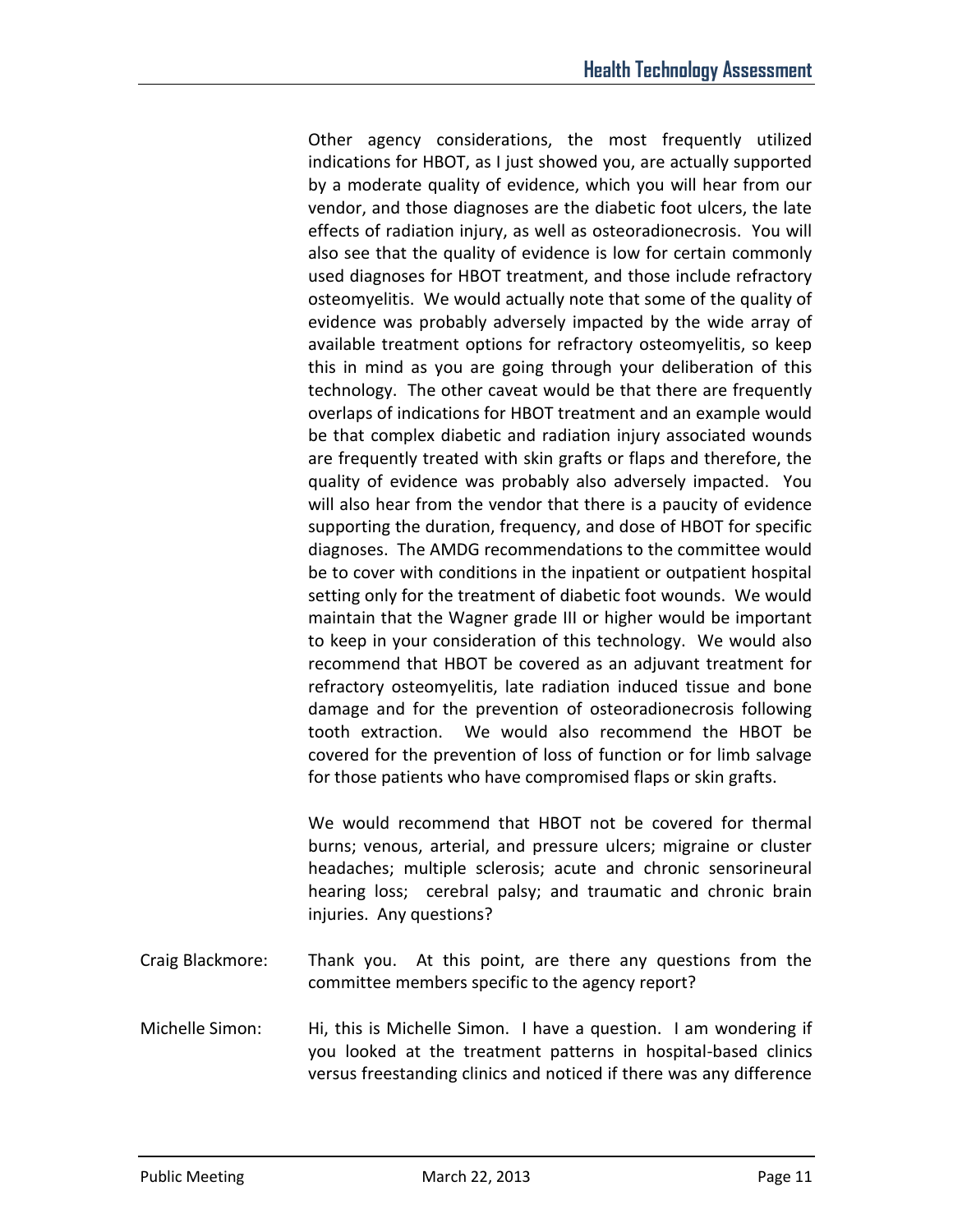in the scatter versus time for treatment or days of treatment in hospital versus private?

- Kerilyn Nobuhara: We did not look at the freestanding facilities, because we do not reimburse the freestanding facilities. They do not have core provider agreements with Washington Medicaid.
- Craig Blackmore: I just wanted to clarify a couple of slides. Your slide #7, can we bring that back up please? And while she is bringing that up, you talked about on your slide #24, HBOT treatment course variation by diagnosis and you pointed out that there is a tremendous range in the number of treatments that people get for radiation for example and for diabetic wounds and you gave us the average and you gave us the range, and I wonder if you had information on the mode or what the most common number of treatments is or the distribution? Because my problem is, you know, somebody only got 1 treatment. Well, that doesn't mean they got better or something could have happened to them, and somebody got 100 treatments, and that could be an extreme outlier that affects the average. But, if I know that most of the people got 20 treatments or less and then the rest are outliers, that's useful. So, I don't know if that's something you have access to right now, but if you did it would be useful.
- Kerilyn Nobuhara: So, first question, the denominator is small for both of these, especially when they're broken down by county. So, let's say that this is really just a visual representation. I wouldn't really include any kind of statistical analysis of that, if that's what you were trying to drive at.
- Craig Blackmore: Well, so this is a number of treatments when you say paid?
- Kerilyn Nobuhara: They are paid claims per client, and a claim can range in the number of units or number of minutes that are associated with them.

Craig Blackmore: Okay.

Kerilyn Nobuhara: I did not include that, but the number of units or number of minutes associated with each claim will vary between 1 and probably 8.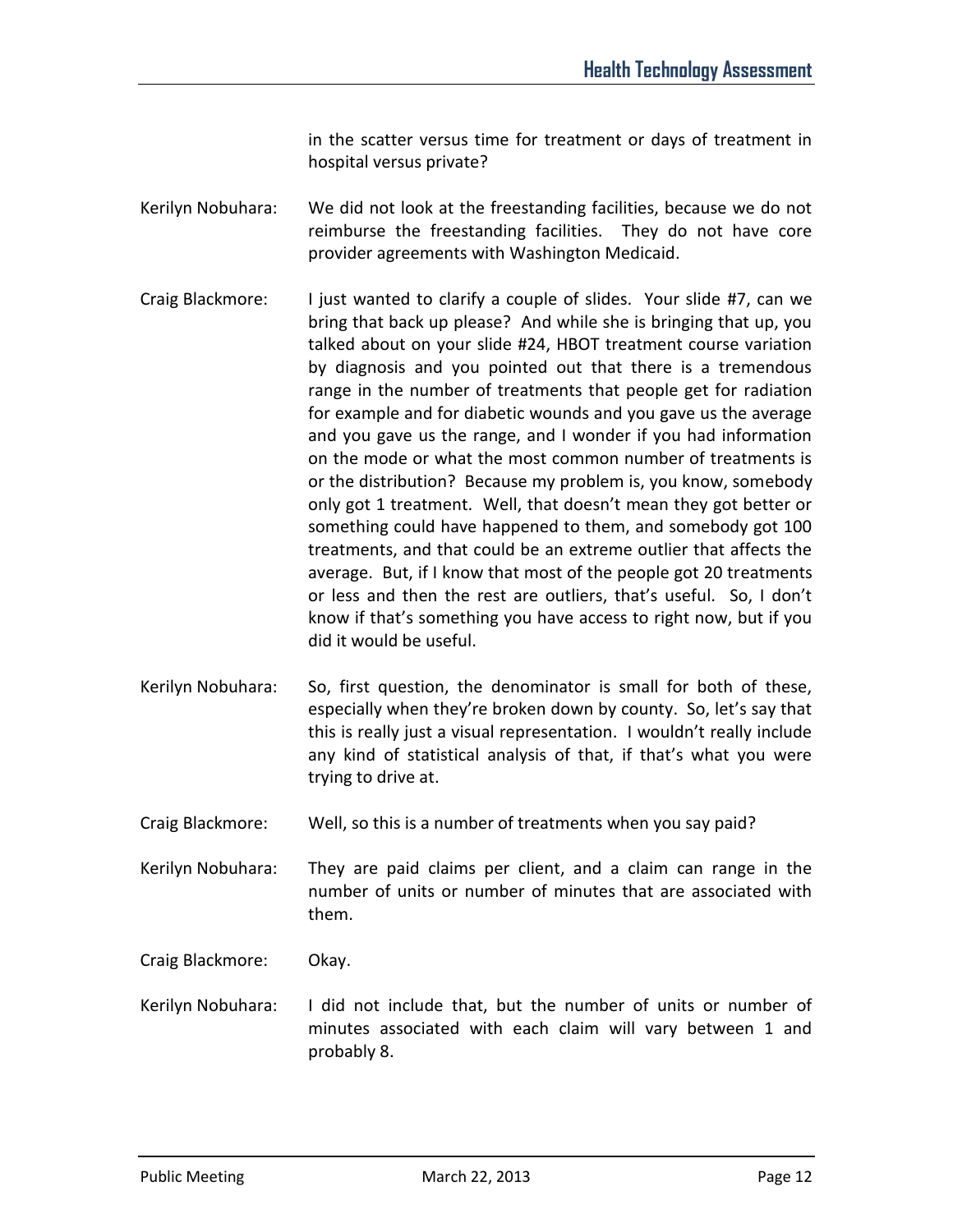- Craig Blackmore: Okay, and then should those bars go all the way to the bottom of the graph?
- Kerilyn Nobuhara: To zero? No.
- Chris Standaert: I think the bottom line is the minimum treatments for that thing and the top line is a maximum. Am I reading correctly? The bottom one…
- Craig Blackmore: Yeah, minimum and maximum, okay. I'm glad I asked, because I was confused. Thank you.
- Kerilyn Nobuhara: And then in terms of your second question, I'm not sure if Margaret has that data or not.
- Craig Blackmore: Yeah, I don't know if, while we're going through other things, we could get that. If we can, great, but otherwise, any other questions?
- Carson Odegard: I have one. Carson Odegard, in respect to the range of treatments, I see that the necrosis and the osteomyelitis ranges are narrower; however, the beginning of the treatment starts at 14 or 15, it doesn't start at that but goes up to 14/15 days, which is quite a stretch from the other conditions that are 1 to 3 days. What's the nature of the disease or the wound that jumps it up? Maybe the clinical expert would know? Does that make any sense?
- Craig Blackmore: Why don't you hold that question until we get through more of the scientific background, but in terms of this report? Okay, so thank you and the committee will have more opportunities to ask other questions as they come up. I just want to sort of respond to Carson a little bit. We always have a clinical expert in the room when we discuss the technologies and that is to make sure that there is not some clinical aspect of the care that is not apparent to the committee that is affecting the decision making such that we're not acting on the best evidence. So, if I could please introduce Dr. Neil Hampson and if you could just give us a sort of – first of all, thank you for being here, and if you could give us a 1 minute introduction to introduce yourself to the group, that would be great.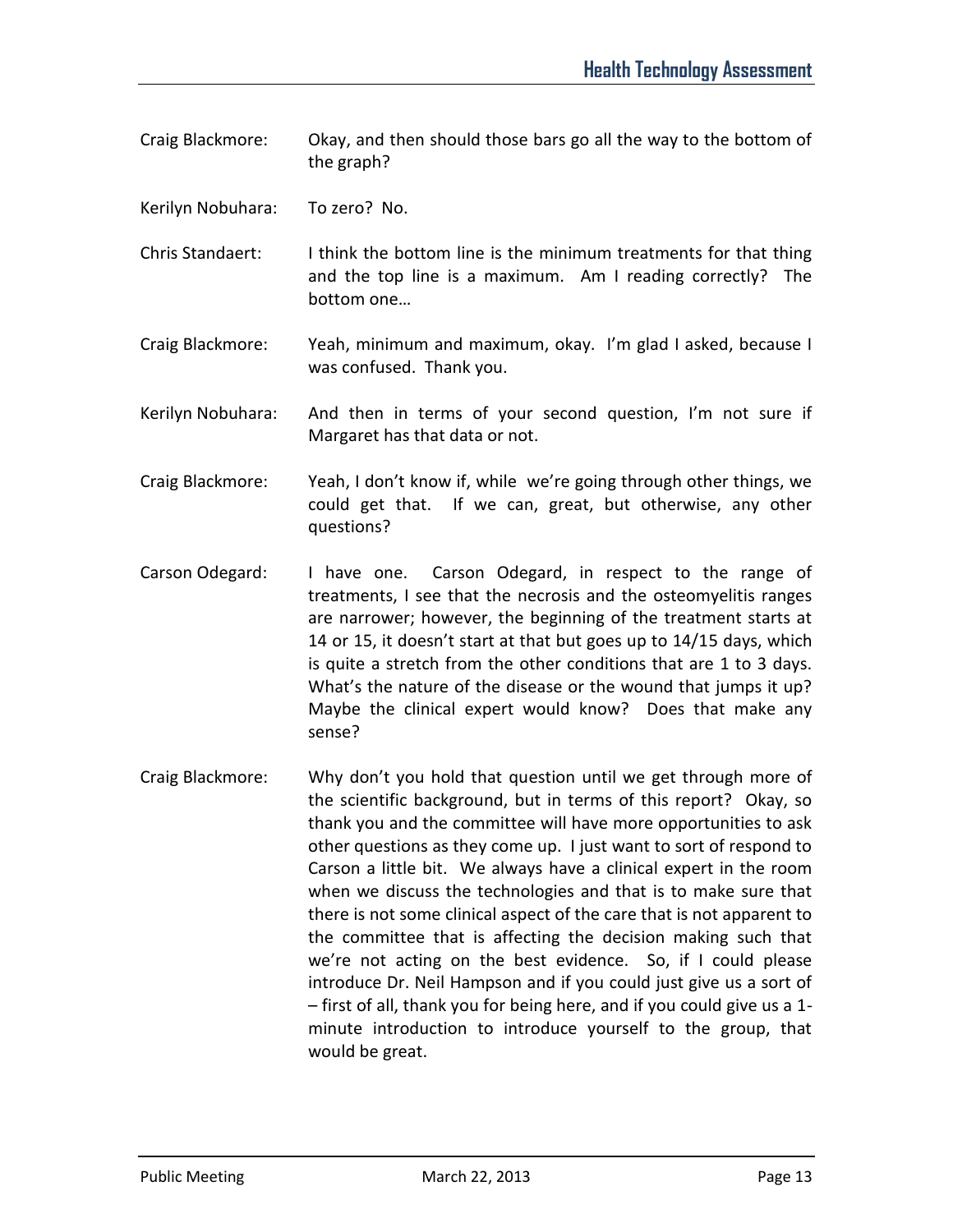- Neil Hampson: I am a former hyperbaric practicing physician. I retired in 2010 after 22 years of practicing at Virginia Mason. I am board certified in 4 specialties, internal medicine, pulmonary disease, critical care medicine, and undersea hyperbaric medicine. I have been the president of the Undersea Hyperbaric Medical Society, which is the premier scientific medical society for hyperbaric medicine in the world. I have been the chairman of the hyperbaric oxygen therapy committee that puts out the report every 4 years of recommended diagnoses for treatment that is used by the FDA to determine what hyperbaric chambers can be marketed for. I have been involved with government level hyperbaric decisions for 15 years. I am most interested in carbon monoxide poisoning, which is not on your list, as you deem it already proven. Any questions about my background?
- Craig Blackmore: So, again, thank you for being here. The way we work this is that the committee is charged with making their decision based on the best available evidence and the evidence vendor, Hayes in this case, is charged with reviewing the literature and summarizing evidence, and presenting it to the committee. We rely on the clinical expert to make sure that we are evaluating the evidence in the proper clinical context, because none of us are experts, and definitely not all of us experts in this field. So, your role really is to be sort of on call and we will, throughout the morning, have a lot of questions for you and we will let you know when we need your input.
- Neil Hampson: Okay, I have answers to almost all of the questions that have been asked so far, so.
- Craig Blackmore: We're off to a good start. Okay, thank you. Now, looking at my watch, it is – where are we?
- Josh Morse: We are about 30 minutes ahead of schedule.
- Craig Blackmore: Yeah, so we're still ahead of schedule. I want to just because we moved quickly through the open public comments, I just want to make sure there isn't anybody here who came late but was expecting to be in the open public comment period and make sure that if there is anybody who showed up late that they still have an opportunity to address the committee. So, is that the case? Is there anybody here who had hoped to address the committee and has just arrived? Okay, I just wanted to double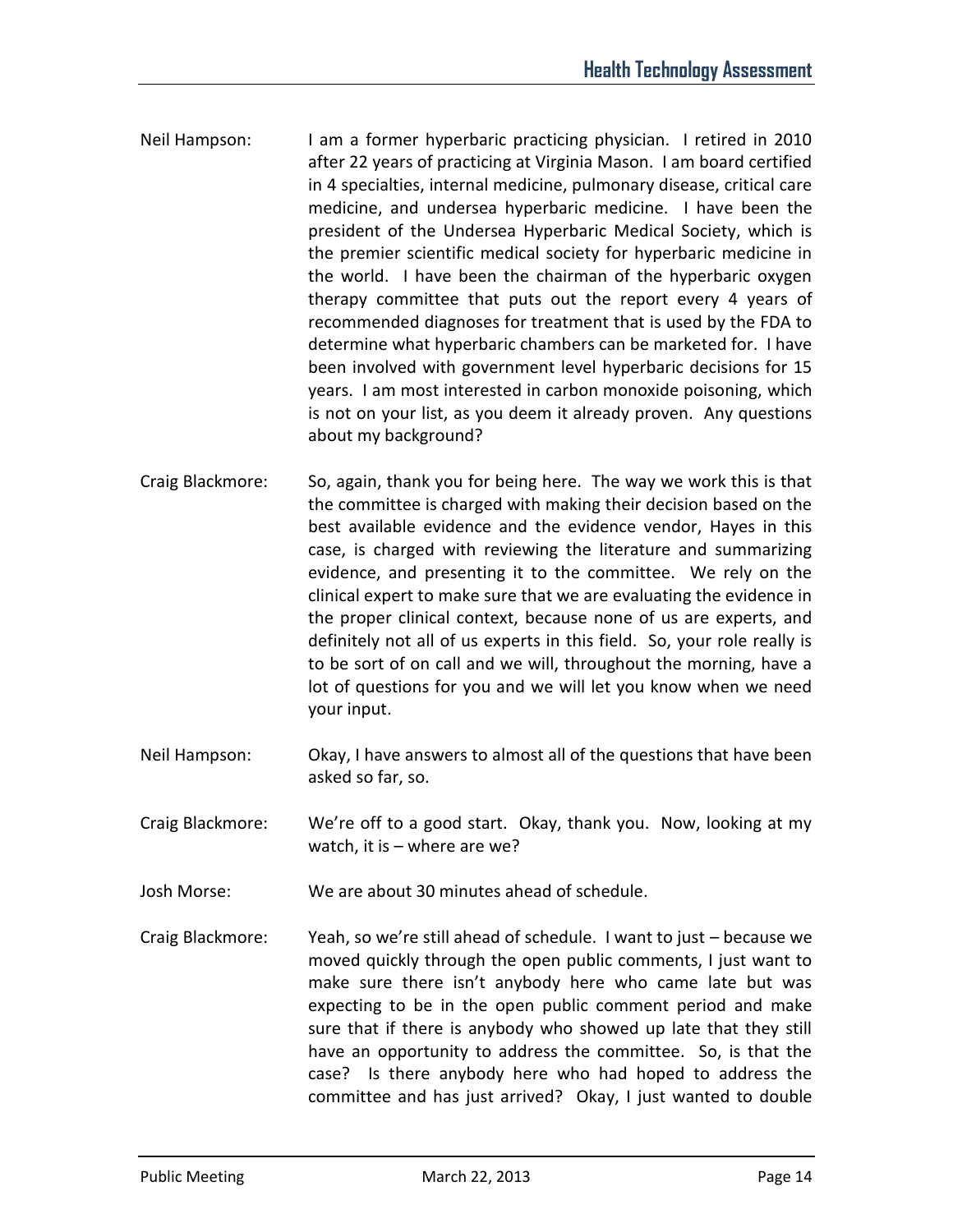check. So, we will move on and the next item is the evidence report from the Hayes group.

Female: I just wanted to tell you briefly, we had the trouble with the slide [inaudible] arrived back.

Craig Blackmore: Okay, thank you.

Karen Crotty: Hi. My name is Karen Crotty. I am the director for health services research at Hayes. Before joining Hayes, I was the assistant director at one of the country's evidence-based practice center at the University of North Carolina at Chapel Hill, so that should either give you more confidence or less confidence in my ability to do the review. My objective today is to efficiently but hopefully with enough detail walk you through this report. It is a very large report, so the biggest challenge, I think, getting through all of this in the time that I know Josh and Christina are going to make me stick through. So, if it seems that we are moving from indication to indication rather quickly, that's because we probably likely are, but I am very happy to answer questions, probably better to get through the report, but I am here to facilitate you and your needs to make a decision. So, let's see how that goes.

> The key questions, there were 5 key questions, as were outlined by Kerilyn that we wanted to look at. The majority of this presentation, the majority of the report, in fact, concentrates on the first key question, which is the question of effectiveness, because that's where most of the data was. We were hoping to see some data on optimal frequency dose and duration. There is very little out there. We have some data on harms. We want to address any evidence that is out there on differential effectiveness, so we tried to look at that again, not a lot of data, and the cost data will also be briefly discussed. So, we examined a comprehensive list of evidence when we looked at this from all of the usual sources, though we won't spend time going through this. We also looked at guidelines. We looked at the national guideline clearinghouse for guidelines that might be relevant here.

> So, I am going to spend no more than about 5 minutes walking you through the methodology, but I am very happy to come back to the methodology and discuss any and all of the issues, including those that came up during public comments, but briefly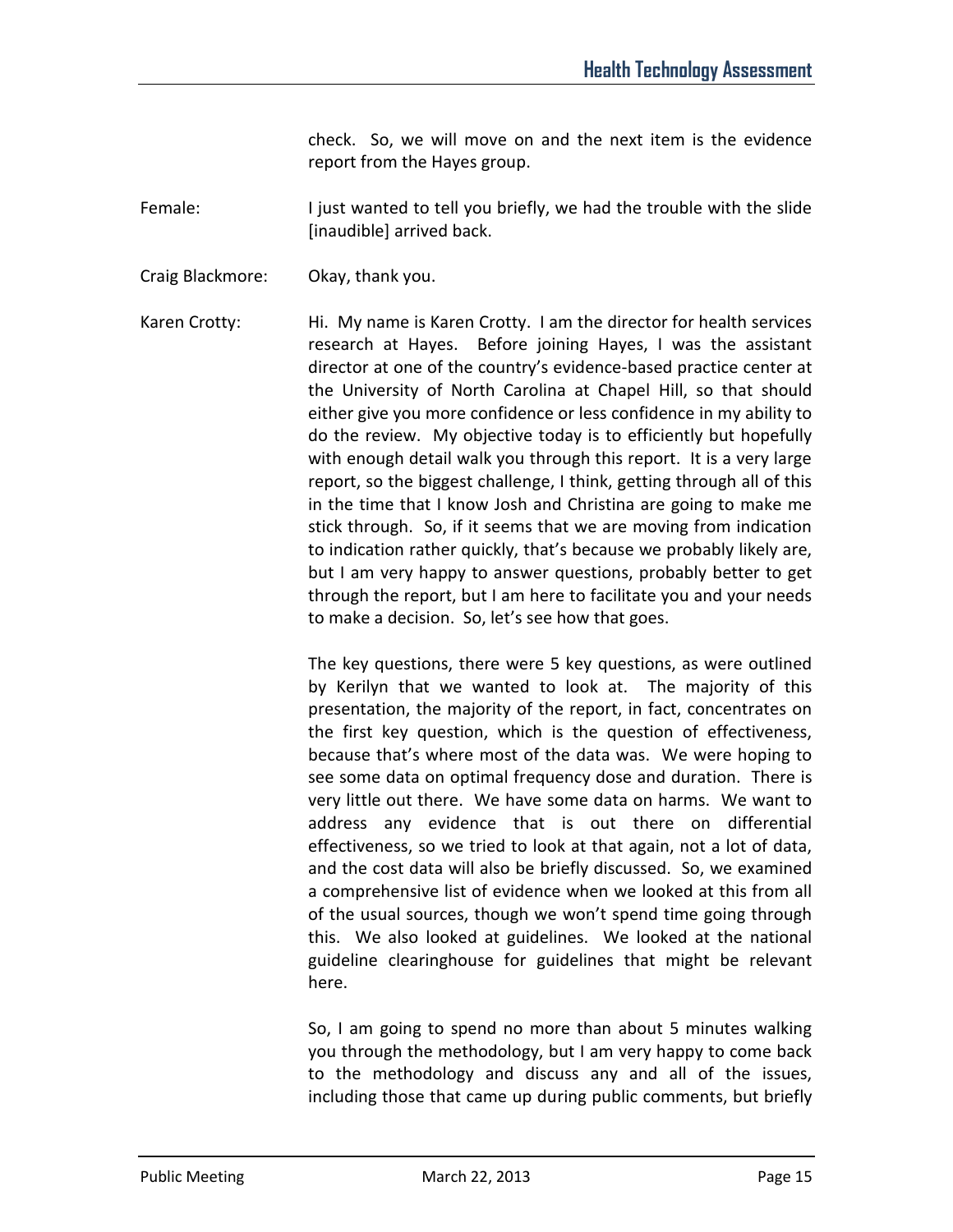to select the evidence, we conducted a title and abstract review. When we scoped this topic, it became obvious that it is a very large topic, and Washington State wanted to cover all of these 9 indications, so we made a decision to essentially select systematic reviews and to supplement the systematic reviews with primary data that was published since. Now, in doing that, it is a limitation to the report, the systematic reviews that we looked at, plus the primary data. They cover 156 primary data studies to have looked at all 156 individually would have been a much longer report. We are, however, confident that where the systematic reviews did not give us enough detail on being able to adequately rate the quality of each individual study, we pulled that individual study, and we rated the quality of that, and we did that for quite a number of these studies. Our methodology, as you will see, for rating the quality of the evidence is aligned with that of grade, of Cochran, and of the agency for healthcare research and quality. So, Hayes has a criteria checklist that aligns with all of those. So, this line basically is hard for you to see, but it's an indication of how we selected the systematic reviews and the primary data studies that we looked at. In all, we selected 21 covering 156 approximately studies.

I've spoken briefly about the quality. We rated the quality of systematic reviews, then we rated the quality of the individual studies using the information within the systematic reviews and pulling it where necessary, and then we graded the body of the evidence. Now, I am going to pause for a second to discuss briefly the grading of the body of the evidence. So, after rating the quality of each individual study we then looked at that. We looked at individual study quality. We looked at the applicability to the population interventions, the comparators, and the outcomes of interest. We looked at precision and the quantity of data around the estimate of effect. We looked at the consistency of the studies in the direction that they went, and we tried to look at publication bias. So, it's these 5 domains that drive the final decision of whether an indication was given a high, moderate, low, or very low grade. So, this is what you already know. If something is given a high quality grade, it basically means we have high confidence in the results and future studies are unlikely to change the estimate and the direction of affect. If something is low or very low, then we have very little confidence, and future studies are very likely to change, both the estimate and direction of affect.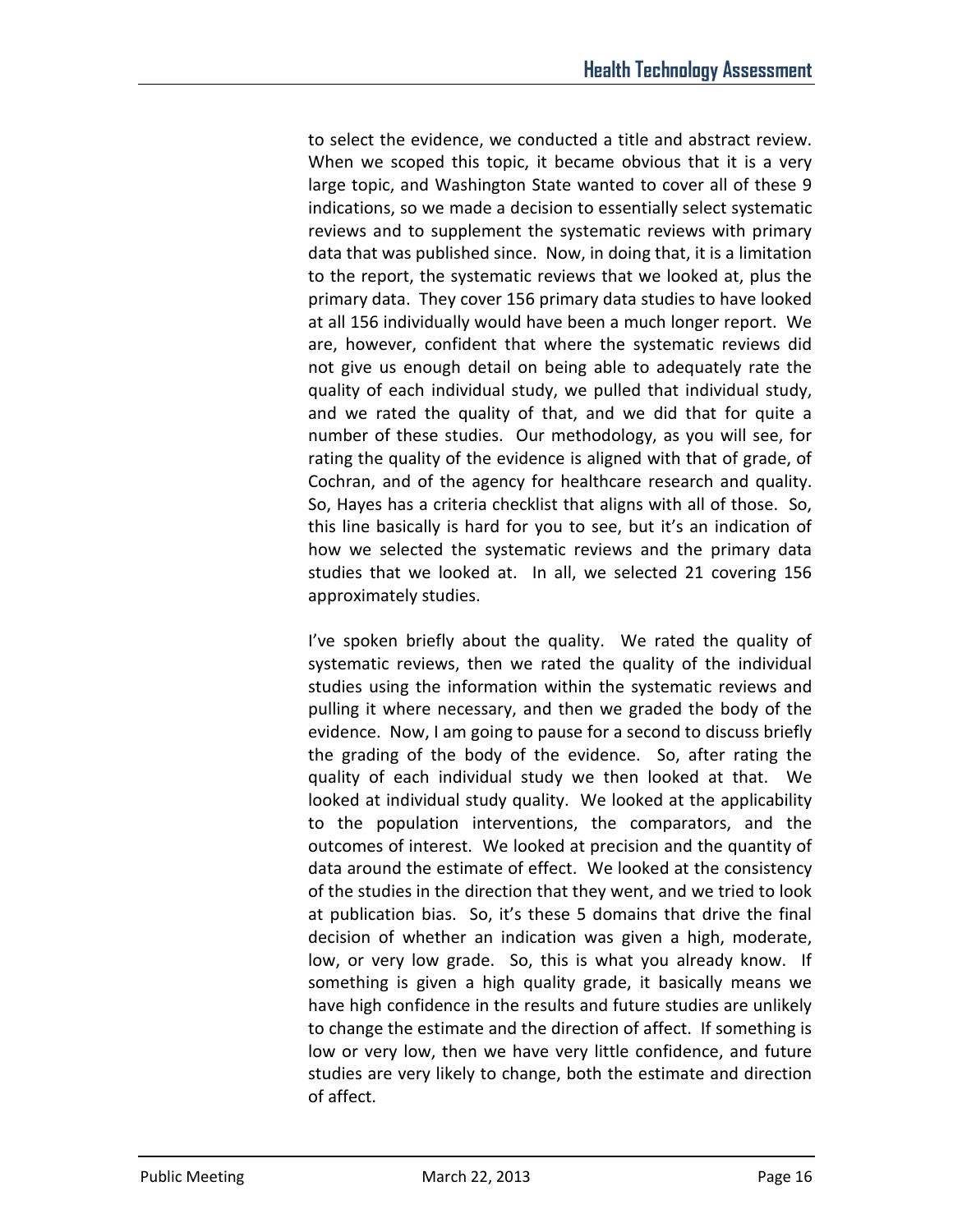So, if everybody is comfortable with that, we will move directly into the evidence and make an attempt to get through it. So, the first key question, as I said, is going to  $-$  the majority of the presentation we will focus on this. Because of the number of studies evolved here, I am going to present the data according to the level of evidence found, because I think that makes most sense for the committee. So, for example, we are going to discuss the indications for which we found moderate quality evidence of the effectiveness of HBOT followed by those indications for which we found low quality evidence of effectiveness. We will then look at the indications for which we found moderate quality evidence of no effectiveness and finally we will briefly discuss those indications for which there was simply insufficient evidence, either because of a lack of data or because the results were quite mixed.

So, moving to the indications for which there is moderate quality evidence of effectiveness, we will look at the diabetic nonhealing wounds, late radiation tissue injury, and traumatic brain injury, as well. So, for diabetes, we found moderate quality evidence suggesting that the addition of hyperbaric oxygen therapy to standard wound care promotes wound healing and obviously we won't discuss all of the studies for all of the indications, and we will concentrate on the main results, and one of the key systematic reviews here pooled data from randomized controlled trials and found that HBOT was effective in complete wound healing, and as that was pointed out, the definition isn't always clear of what complete wound healing is, but over a 6-week period, patients that received hyperbaric oxygen therapy were more likely to have complete wound healing than those who are not, and the finding was found to be clinically meaningful in that just 8 patients needed to be treated for 1 patient to have complete healing with the absolute risk difference between the hyperbaric oxygen group and the control groups of being around 12%. That was at 6 weeks. The 12-month data for this did not reach significance, but there was a large amount of heterogeneity, as you can see by the I-squared between those studies, so we decided to look at those 3 individual studies. One of those studies was a poor quality study, so we weren't able to draw any reasonable conclusion from that. The other 2 both showed quite a significant benefit in favor of HBOT for complete healing. In addition to those trials, there were observational studies from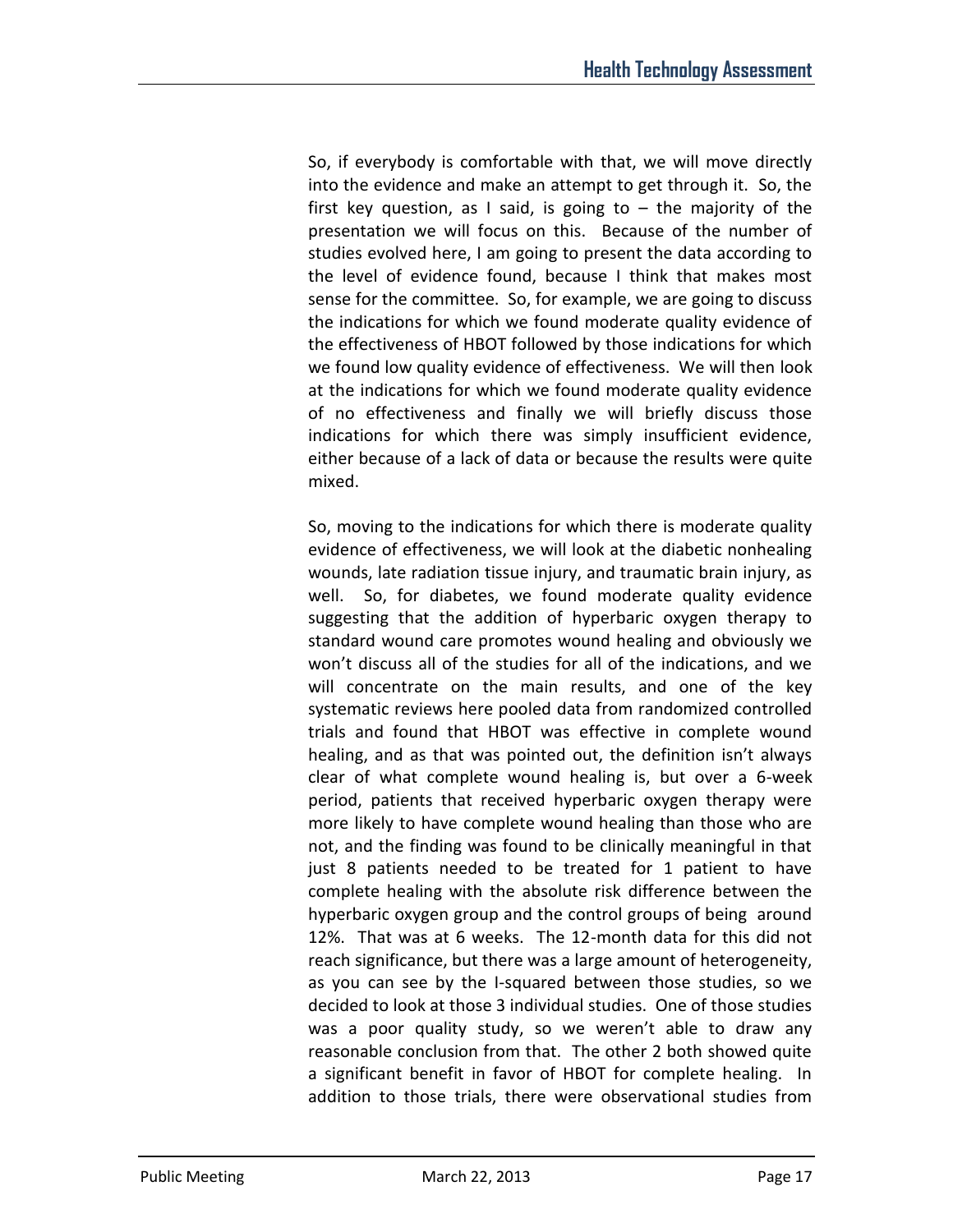other systematic reviews that also showed benefit. Primarily, I think there was 1 study, which was a cohort study, that showed no difference between the 2, but for the most part, the observational study supports the data from the trial data. So, that was for the instance of complete healing.

With regard to diabetes, we also looked at amputation as one of the major outcomes of interest. So, there was pooled data from 5 studies, also found that hyperbaric oxygen therapy was effective in preventing or reducing the risk of amputation and therefore improving limb salvage. This, again, the relative risk for this in the pooled data did not reach significance, but one of the studies excluded patients that were at very high risk for amputation, and when that study is removed, the data becomes significant at that point. In addition to that, there are some observational studies that also showed benefit to hyperbaric oxygen therapy for patients, 14% versus 31% in favor for one study and there were a number of case series, which obviously are not presented, but the data for the risk for amputation generally points to a benefit for the use of hyperbaric oxygen therapy.

So, with that, we will move to late radiation tissue injury and we can certainly come back to any questions on all of the indications as we go. So, a complicating factor in the study of late radiation tissue injury is the difficulty in comparing results across the anatomical areas. There was a Cochran review, which did make this attempt to look across all anatomical areas, and data was pooled from across studies and for 4 trials, there was a 36% versus 28% in favor of hyperbaric oxygen therapy found, but once again, and mainly due to the fact of the variation across anatomical areas, there was high heterogeneity and so the authors of that report, of which Dr. Hampson was actually one, did not provide an overall estimate of effect, but they did in that review go through the various anatomical areas to give the results, and there was a strong indication from those studies that there is a benefit to hyperbaric oxygen therapy, particularly for patients that had head/neck cancers, as well as cancers of the rectum and other cancers in those areas.

So, there have been a few recent studies. Also on this, one of the studies that is listed up there is a 2012 study that is the study on hemorrhagic cystitis and while that study actually compared hyperbaric oxygen therapy with intravesical hyaluronic acid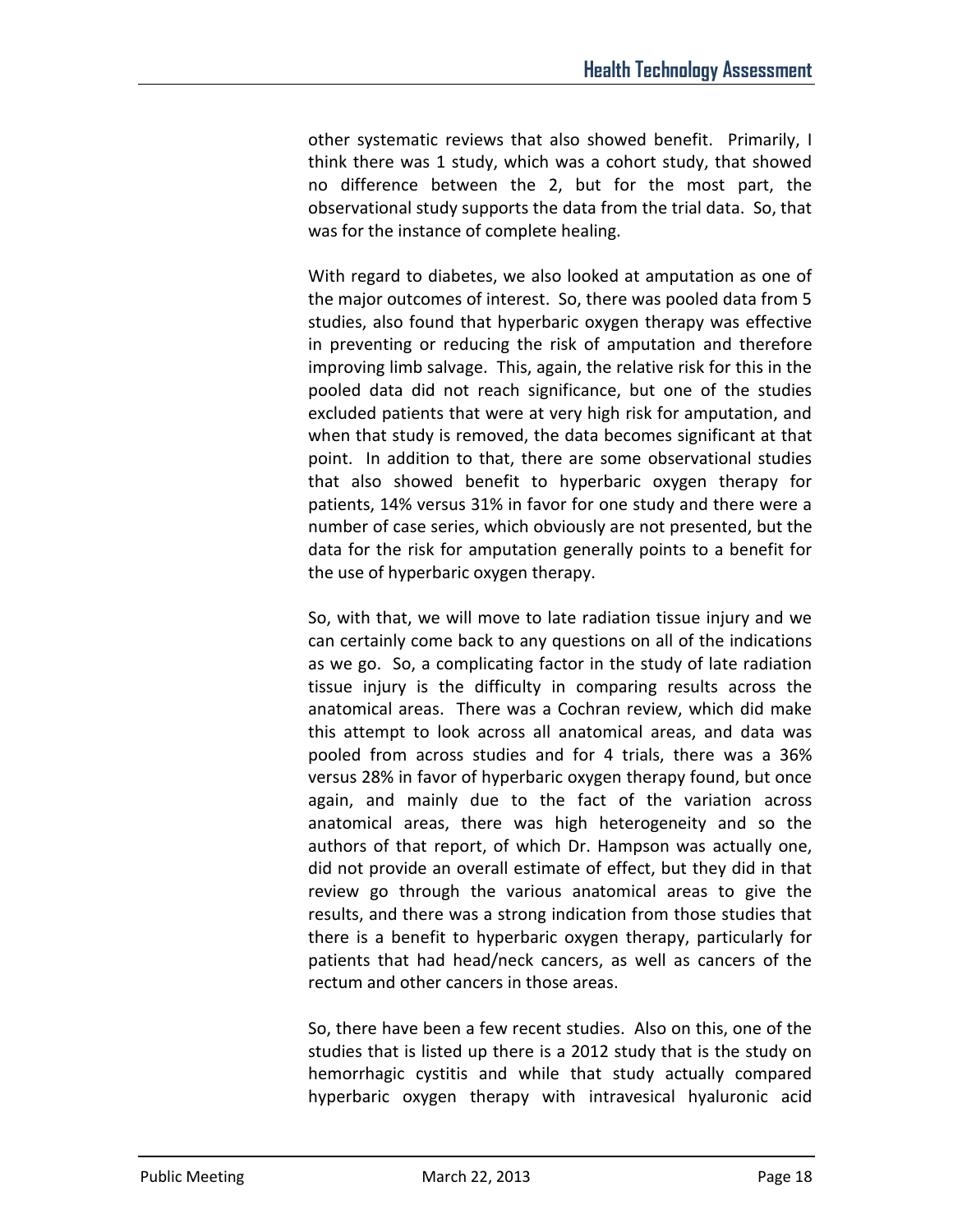installation, and it did not see a difference between the two. They were both beneficial for improving. This outcome is on the resolution of tissue damage, or necrosis, and 6 months and 12 months and 18 months there was significant improvement with both treatments. So, hyperbaric oxygen therapy was not found to be better.

In addition to that, there are several case series, which show anywhere from a 50-100% complete or partial healing with the use of hyperbaric oxygen therapy. So, we always look at the data that supports the trial data. The other outcomes of interest for late radiation tissue injury prevention of osteoradionecrosis after tooth extraction in an area that has been radiated also shows benefit to hyperbaric oxygen therapy. In fact, there was data from 9 pooled observational studies showing that the instance rate was 4% versus 7%, overall in favor of hyperbaric oxygen therapy. In addition to that, there is evidence to suggest that complete mucosal cover and establishment of bony continuity for osteoradionecrosis also benefits from the adjunct treatment of hyperbaric oxygen therapy. So, the evidence for the use of hyperbaric oxygen therapy in relation to osteoradionecrosis is fairly moderate. One of the more controversial indications, I believe, is the indication of traumatic brain injury because there was a good quality Cochran systematic review, which looked carefully at this just a number of years ago. It was either last year or 2011, and they pooled data from studies, and they found that hyperbaric oxygen therapy significantly reduced the likelihood of death amongst patients with traumatic brain injury with a number needed to treat of just 7 to prevent 1 death. However, for those patients that survived, there was no evidence of a functional benefit. When the authors looked at the likelihood of an unfavorable functional outcome, which was defined as anything from severe disability, vegetative state, or death there was no benefit to hyperbaric oxygen therapy. So, this is one of those indications where the evidence is moderate that patients may have a higher likelihood of surviving, but the benefit after that is largely unknown. The data is imprecise and inconsistent. So, that is something for the committee to keep in mind.

So, those were the indications where there was any level of moderate quality evidence. Moving to some indications where there is evidence of benefit, but the quality of the data is low. So, for these, we look at other nonhealing wounds. We look at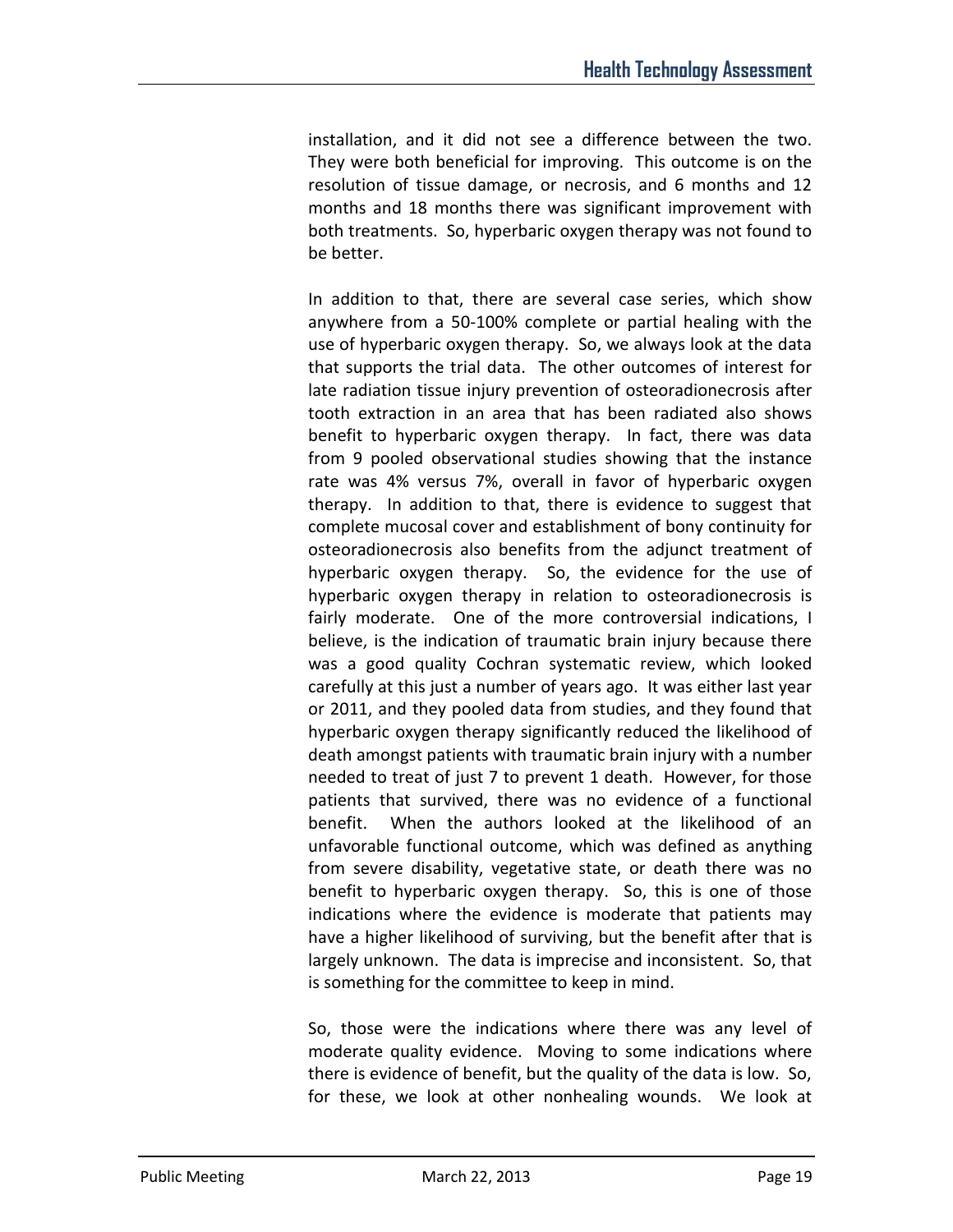refractory osteomyelitis, and we look at the acute phase of sensorineural hearing loss. So, for the nondiabetic wounds, we see that there does appear to be some short term benefit to the use of hyperbaric oxygen therapy, but the data is sparse. It is generally of low quality, and because a lot of the studies looked at ulcers but looked maybe specifically at venous ulcers or looked at pressure ulcers, the data when aggregated is not very strong. There is some data on compromised grafts and flaps also, which does show benefit for hyperbaric oxygen therapy, but again, the seven studies that are involved here, the quality of the data was unknown for one, not unknown because we pulled it from a systematic review but because the authors of the study provided so little data that it was not possible to adequately rate the quality of that study. There were other poor and very poor studies. Now, they all showed benefit, so there was consistency in the direction of the result, but we have fairly low confidence in the methodological rigor of these studies, which is why compromised grafts and flaps and crush injuries both get a low quality of evidence but showing benefit.

So, refractory osteomyelitis, as was pointed out, this is an indication that is currently covered and the problem with refractory osteomyelitis is that the data comes from very poor quality studies. Regardless of where you look and how you look, most of the studies on this are case series. They all show an extreme benefit for hyperbaric oxygen therapy but as you well know, relying on case series is a difficult thing to do. There is one poor-quality nonrandomized control trial, which is the trial that is quoted the most. That trial did not show a benefit, but again, I would have very low confidence in the methodological rigor involved in that study, too. So, there is a lot of evidence out there, all showing benefit for hyperbaric oxygen therapy for refractory osteomyelitis, but the quality of the evidence is not strong, which is why it is sitting here in the low quality evidence segment. There is some new and increasing evidence to suggest that while the evidence for complete resolution of refractory osteomyelitis is not there, evidence for a reduction in the risk of relapse does perhaps suggest that there may be a benefit. It is showing mixed results here, because there are two studies, but one of them was a poor nonrandomized trial. The actual fair quality nonrandomized trial, which is the first one, is a very recent study. I think it was in late 2012, and although it's just a trial of 32 people, so this doesn't get to move the indication into moderate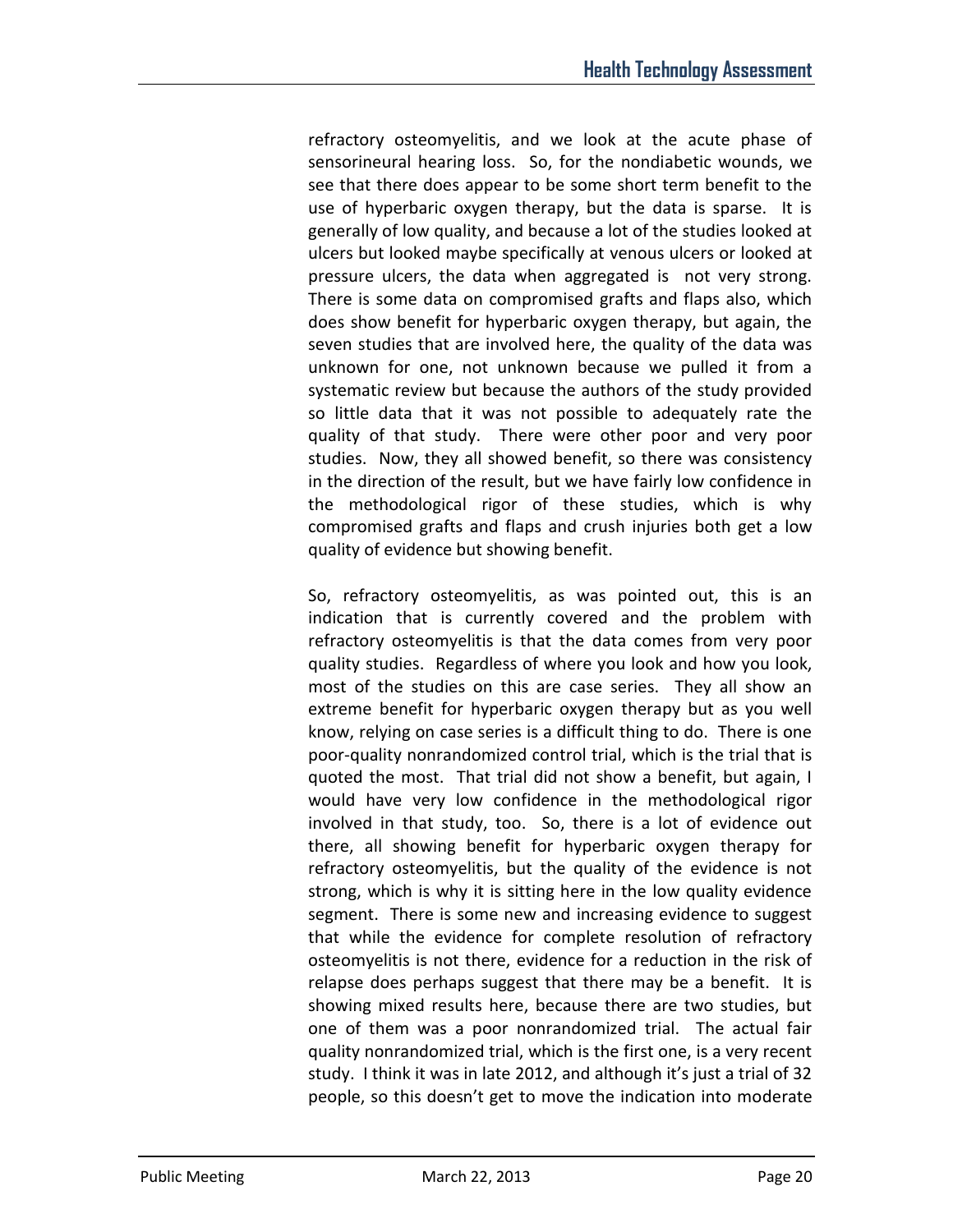quality evidence for this outcome. It did show that 0% versus 33% in favor of hyperbaric oxygen therapy for prevention of relapse rate. So, I think the jury is probably still out is the takeaway message from that.

So, migraine was one of the indications that the director regroup was interested in looking at, and we have placed migraines in the category demonstrating benefit, because there was pooled data from three fair quality trial suggesting a significant benefit in favor of hyperbaric oxygen therapy for the resolution or significant relief of migraine. In fact, the numbers needed to treat for patients to have resolution or significant relief was just two. So, with a relative risk of 5.97, so the estimate of effect here is very high, but they are three very small studies. The total sample size is still only 43 for these studies, and so while there was a strong benefit in these, this still was graded as low quality evidence, because there simply was not a big enough sample size to warrant giving this a moderate quality level of evidence. In addition to that for all the other outcomes that we would be interested in, in relation to migraine, things like pain intensity, frequency of migraines, the need for rescue medication, and there are really only two studies that are of interest here. There was no evidence that hyperbaric oxygen therapy was beneficial in reducing the risk of those or improving symptoms.

So, sensorineural hearing loss has probably gained the most traction, I would think, in recent years for hyperbaric oxygen therapy as a treatment, and I think the takeaway message from this report looking across the evidence is that it is still mixed. There is some evidence in the acute phase for patients that present within two weeks of sudden hearing loss that hyperbaric oxygen therapy may be beneficial in recovery, but what the evidence showed was that patients were significantly more likely to have a 25% return of hearing but not a 50% return of hearing, and the clinical meaningfulness of a 25% return of hearing is difficult and probably largely depends on the severity of hearing loss when the patient presents. The problem with the data is that there was no standard severity scale for entry into these studies, so the patients varied quite greatly in how severe their hearing loss was. Now, of these studies that are here, there were two studies, which did stratify the patients according to severity of hearing loss, and they actually both found contradictory results. One found that the more severe the hearing loss the more benefit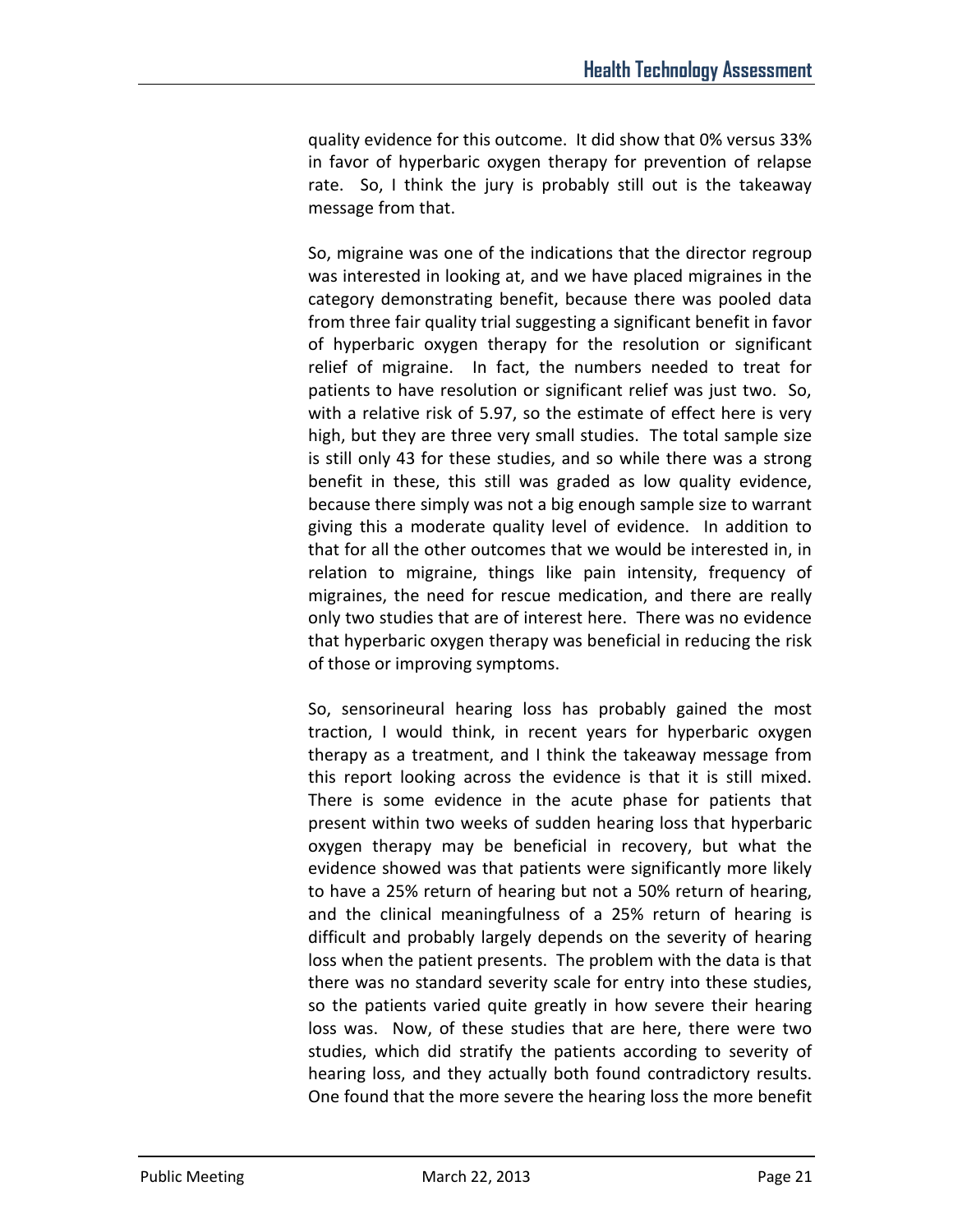that was achieved from hyperbaric oxygen therapy. The other found no difference based on severity. So, again, the evidence is mixed there. If I had to weigh one way or the other, there is some evidence to suggest that for patients that present early, there may be some benefit, but the quality of the evidence would be low.

So, moving on to those indications for which we feel there is moderate quality of evidence of no effectiveness, we are going to look at the chronic phase of sensorineural hearing loss and multiple sclerosis. During the public comment section, there was a comment to say that a lot of the studies are old, and that actually is quite true, particularly in relation to multiple sclerosis and that is not because we did not look for recent studies. It's in relation to multiple sclerosis. There has not been a randomized control trial done since the very early 1990s. So, there seems to be a lack of interest in the scientific community, because I think people feel that this question has been answered. The studies that were found in that early evidence really found no meaningful benefit for the use of hyperbaric oxygen therapy for multiple sclerosis and there likely has been observational data since, but there has not been a clinical trial. The same is also true for both of the outcomes that we looked at for multiple sclerosis. Similarly, for chronic sensorineural hearing loss, there does not appear to be a benefit to hyperbaric oxygen therapy for those patients that have chronic hearing loss. Now, of the two studies, two fair quality trials that are in here, one of them defined chronic as anything beyond two weeks. The other one defined chronic as anything after six months. So, even within the available data, there is not consensus but both showed that there was really no benefit beyond that time. Then there are those indications for which we wanted to look for answers, and we really didn't find an awful lot. So, for those that there is insufficient evidence, we include crush injuries, thermal burns, nontraumatic brain injuries, cerebral palsy, and headaches. So, we won't go into detail on all of these, because there is little point when the evidence was really that there was maybe one or two studies and where there were more than two studies, there were mixed results. For example, if you see there cerebral palsy had three fair quality studies. One was a randomized control trial and that also had four studies, but basically the results were mixed. Some showed that there was benefit. Some showed that there weren't, and we basically would have low confidence due to the high risk of bias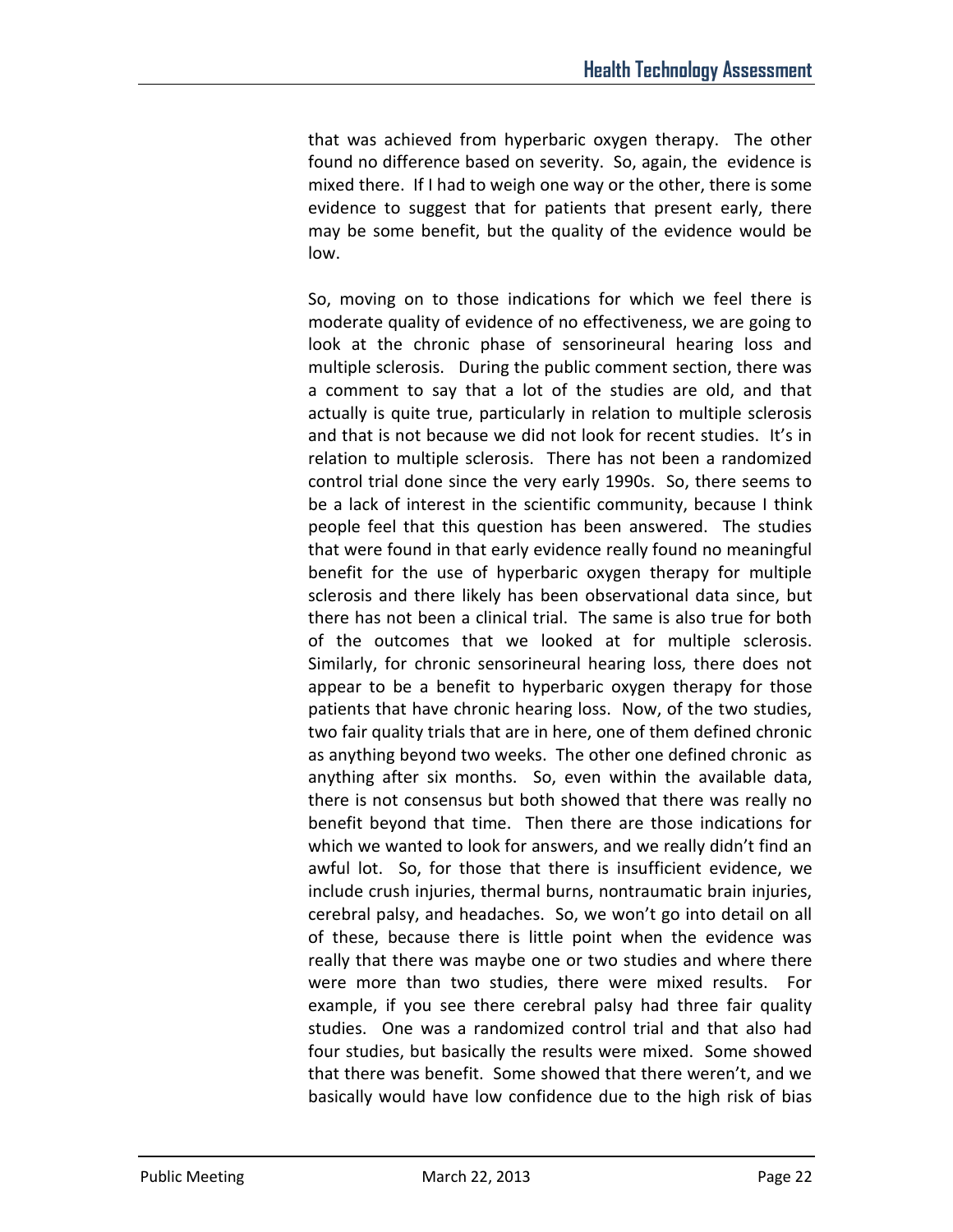associated with those poor quality studies and then the inconsistency in the results.

The same is true for thermal burns. There were just two fair quality RCTs. One showed a benefit and one did not. Surgical reconstruction and grafts and flaps and crush injuries is interesting because those again are indications for which many people do cover, and it's difficult to find good quality studies from those, and the evidence for both shows a benefit, but we just didn't find enough of the evidence for it to get a grade other than insufficient for the purpose of the report.

So, we then looked at, at least we tried to look at, the optimal frequency dose and duration for the treatment, and several of the systematic reviews that we selected planned to look at these indications but found a paucity of data. People did not look carefully at this. There were three systematic reviews that looked at frequency and dose, but the evidence from those was insufficient, mixed, and it mainly came from studies that had a high risk of bias. So, unfortunately, the question of the optimal frequency dose and duration remains largely unanswered.

Fifteen of the systematic reviews and four of the primary data studies that we looked at provided data on safety. I think the overall data on safety is that with hyperbaric oxygen therapy, the harms are generally mild and self-limiting. They usually end with the end of treatment. The most common harms that we see are barotrauma, visual disturbance, claustrophobia, and on rare occasions there have been cases of oxygen toxicity, which obviously is not a mild harm.

Notable indication-specific harms from the literature, I will not go through everything on this slide, because it basically just reiterates the harms that I just discussed, but for the indications that we did find some harms for, it included those harms that were mainly ear problems, temporary visual disturbance.

The third question was an attempt to look at the differential effectiveness and safety of HBOT. We found no evidence looking at sex, race, ethnicity, disability, wound duration, or treatment setting. The data simply was not there. We did find some data on age and severity of hearing loss, but the data was mixed, and I do have a slide coming up on both of those. We found some low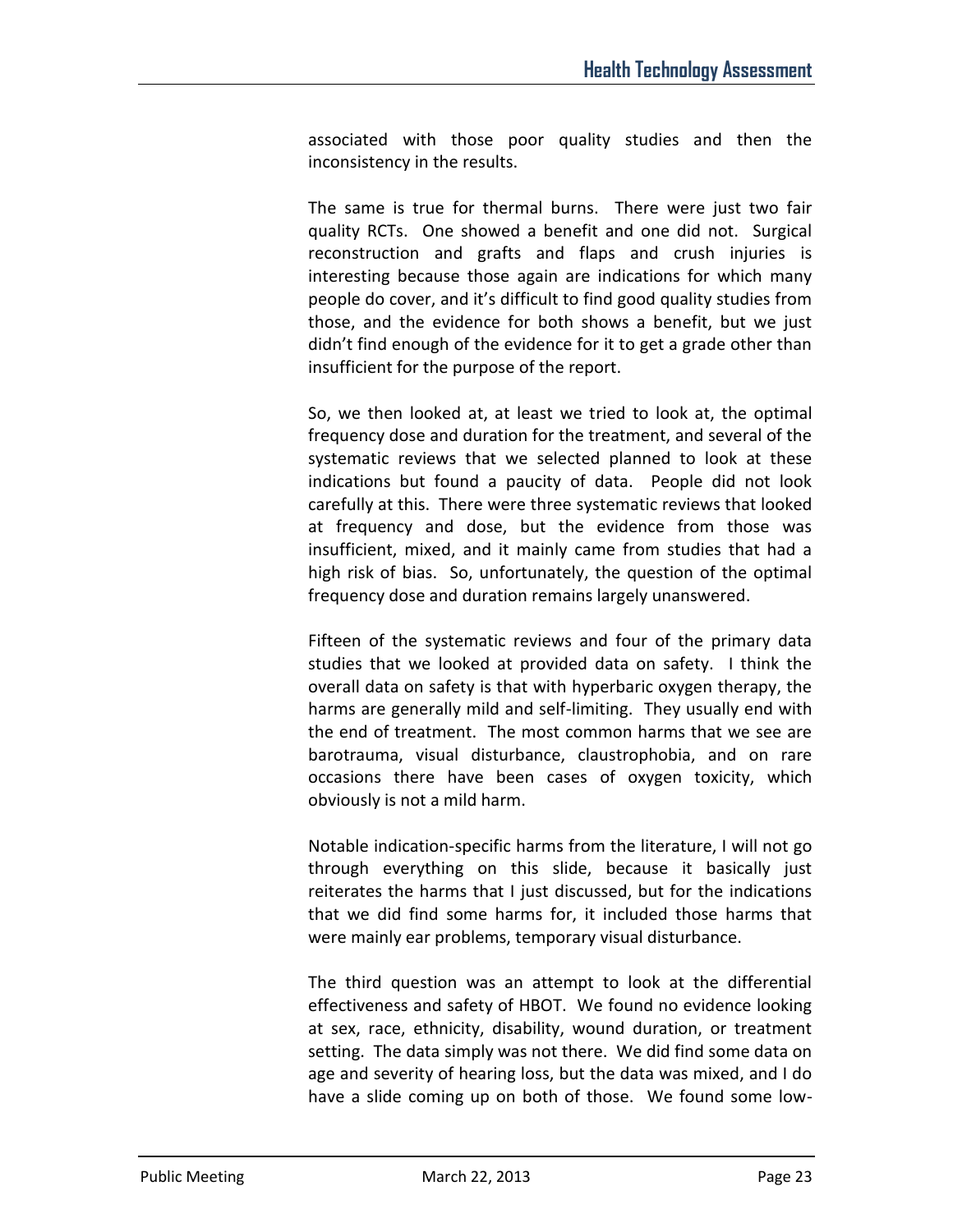quality evidence to suggest that the radiation dose that a patient had been exposed to may be a factor in late radiation tissue injury and there is also some evidence to suggest that measuring transcutaneous oxygen measurements may be an indicator for patient's ability to respond to hyperbaric oxygen therapy. So, on that, there was a randomized control trial and a poor quality, as they all are, case series looking at the area of age and sensorineural hearing loss, but the study found that there were no significant differences between patients younger than 50 and older than 50. The other report, the case series, found that patients greater than 50 were more likely to benefit but that was a case series. So, overall, there is insufficient evidence as to whether or not age is a factor. Similarly, for the degree of hearing loss, we discussed this when we were looking at the data on sensorineural hearing loss. There is basically insufficient data, because it is mixed. Some studies are saying that the more severe patients are more likely to benefit, but that is not consistent in the results. With regard to the radiation dose. It appears that patients that were exposed to greater than 60 Gy of radiation dose may benefit more from hyperbaric oxygen therapy and its ability to prevent osteoradionecrosis. So, that is something we have to consider.

With regard to transcutaneous oxygen measurements, there is evidence to suggest that if TCOM is measured under hyperbaric conditions, then it is a fairly good indicator of a patient's response to hyperbaric oxygen therapy. There are also a number of studies, which look at measuring transcutaneous oxygen measurement in normobaric conditions. So, having a patient breathe 100% oxygen but outside of the hyperbaric chamber, and then there were some studies, which also looked just at breathing some elevated oxygen, but the results on those are mixed, as to whether or not they are an indicator of how well a patient may respond to hyperbaric oxygen therapy.

So, finally, we wanted to look at cost from the point of view of value and unfortunately, there are a lot of studies out there from two very good quality systematic reviews. There were 11 studies, which overall provide low quality data suggesting that hyperbaric oxygen therapy is cost effective, but the data is severely limited by first of all the sparse amount of data on cost and the varied amount of data on cost, and also the unreliable efficacy estimates that we have just been discussing. So, of the 11 studies that were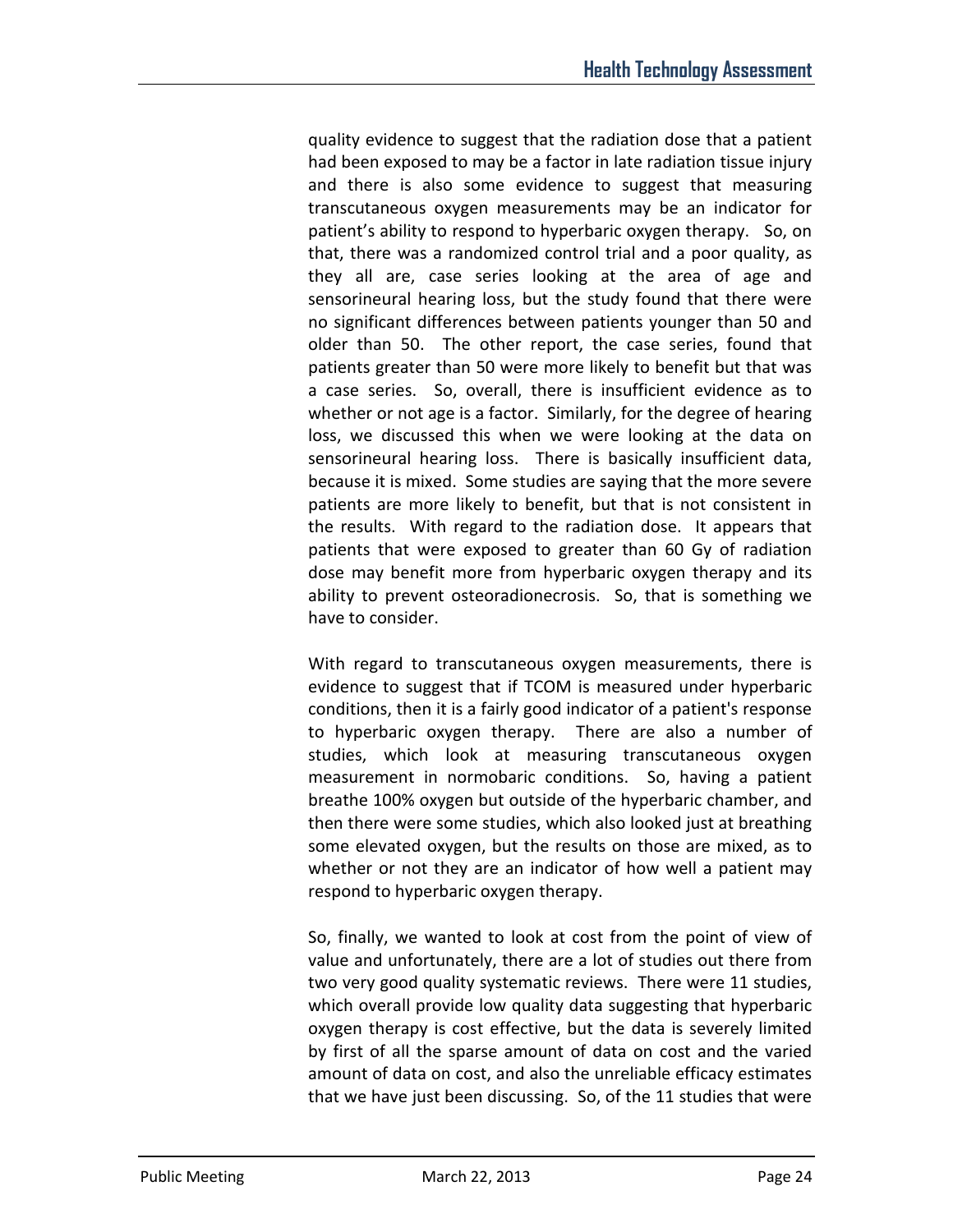included, there was just one model, which was found to be robust during sensitivity analysis. So, overall, the current data is simply insufficient to determine the most cost effective uses for hyperbaric oxygen therapy. That one study that was robust was a Canadian study in 2007. It was looking at diabetes, and it found that adjunctive hyperbaric oxygen therapy was dominant over standard care for patients with patients the quality adjusted life years were 3.64 versus 3. For the controls, the 12-year patient costs were just over \$40,400 US dollars, those are 2012 adjusted dollars, versus the almost \$50,000 for the controls. That really is the only study that was found to be robust, so evidence generally not strong.

We looked at practice guidelines to give a reference to the data that we have found and also just to look across agencies to see what others have found, and we looked at 27 reviews. We included 14 of them. They covered a range of the indications, as you see here. Two of the guidelines were cross-cutting. In other words, they looked at more than one indication. The European Committee for Hyperbaric Medicine recommended hyperbaric oxygen therapy for nonhealing wounds where standard care had not been effective. This is in line with what we have found when it comes to diabetic foot ulcers. A 2006 report by the woundhealing society in the US recommended hyperbaric oxygen therapy for diabetic foot ulcers. Interestingly, NICE in the UK did not recommend the use of HBOT for inpatients with diabetic foot ulcers, even though they did cite the fact that there is moderate quality evidence of effectiveness. Looking at pressure ulcers, three of the four guidelines that we looked at agreed that hyperbaric oxygen therapy should not be routinely recommended and in line also with what we found, the DOD and the VA do recommend hyperbaric oxygen therapy for the prevention of amputations.

Other guidelines that were of interest, the guidelines on late radiation tissue injuries tend to agree in favor of hyperbaric oxygen therapy for prevention of osteoradionecrosis and treatment of late radiation tissue injury. The most recent guideline of interest, I think, is that from the American Academy of Otolaryngology, which went ahead and recommended hyperbaric oxygen therapy as an option for patients who present within 3 months of the onset of sensorineural hearing loss. Now, the panel did look at the evidence, and they noticed that the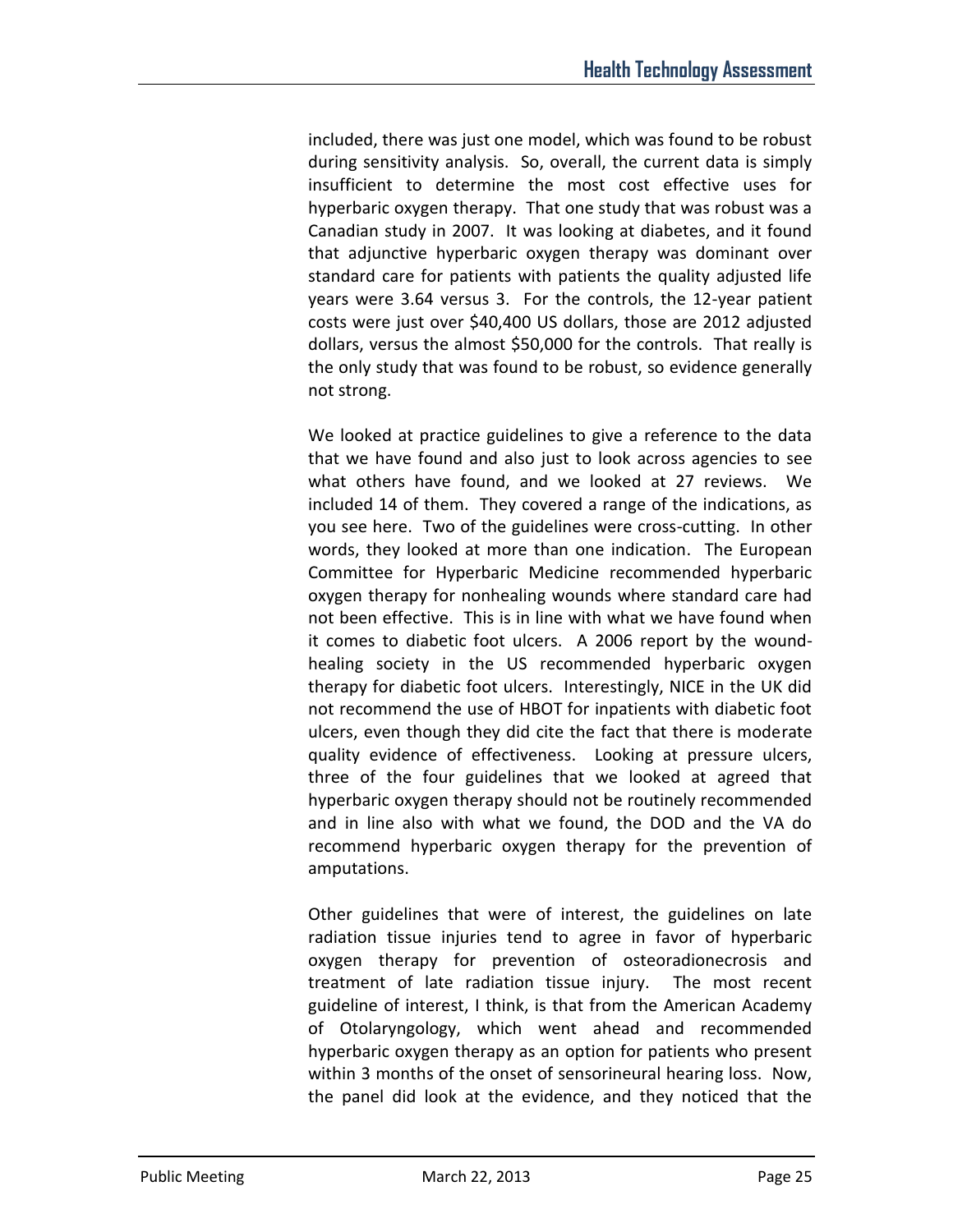evidence was modest and imprecise, but they decided that it was sufficient to promote greater awareness off the therapy.

Very briefly, we looked at the payer policies, and this was discussed just before my presentation, and we basically, for those indications that we found moderate quality of evidence, those were indications that generally have been covered by the payers we looked at. There was one notable exception and that is refractory osteomyelitis, so we found low quality evidence, again based on the rigors of the studies, all four agencies that we looked at cover refractory osteomyelitis for hyperbaric oxygen therapy and again, the probably reason is because it is particularly difficult to have a trial that is of good quality for this particular group of patients. For the issue of sensorineural hearing loss, one of the payers is actually now covering it. So, you will see for those indications that we found low or insufficient evidence, the payers are generally split on whether they cover it or not.

So, just a quick recap. Moderate quality evidence for indications that we looked at were the diabetic foot ulcers, late radiation tissue, osteoradionecrosis. There was that moderate quality evidence for the reduced risk of dying but remember there was no improved functional outcome for TBI. The low quality evidence of effectiveness for some of the other nondiabetic, nonhealing wounds, refractory osteomyelitis, the acute migraine relief, but not for the other outcomes for migraine and then the acute phase of sensorineural hearing loss has mixed evidence leaning toward possible effectiveness. No effectiveness for multiple sclerosis and the chronic phase of sensorineural hearing loss, and then those indications for which the evidence was insufficient are noted on the last slide.

So, it would be remiss not to point out the gaps in the evidence. Clearly, there is still a need for methodologically rigorous studies. We were not able, for example, to answer the question on subpopulations, differential effectiveness. We were not really able to answer the question on the adequate frequency, duration, and dose, and we really do need more robust models on cost effectiveness, but of course they require more effective data on estimates to include. So, I do have some additional slides if we need them, but I think I will hand it over to all of you for questions at this point, and I will call on Dr. Hampson, if needed. So, thank you.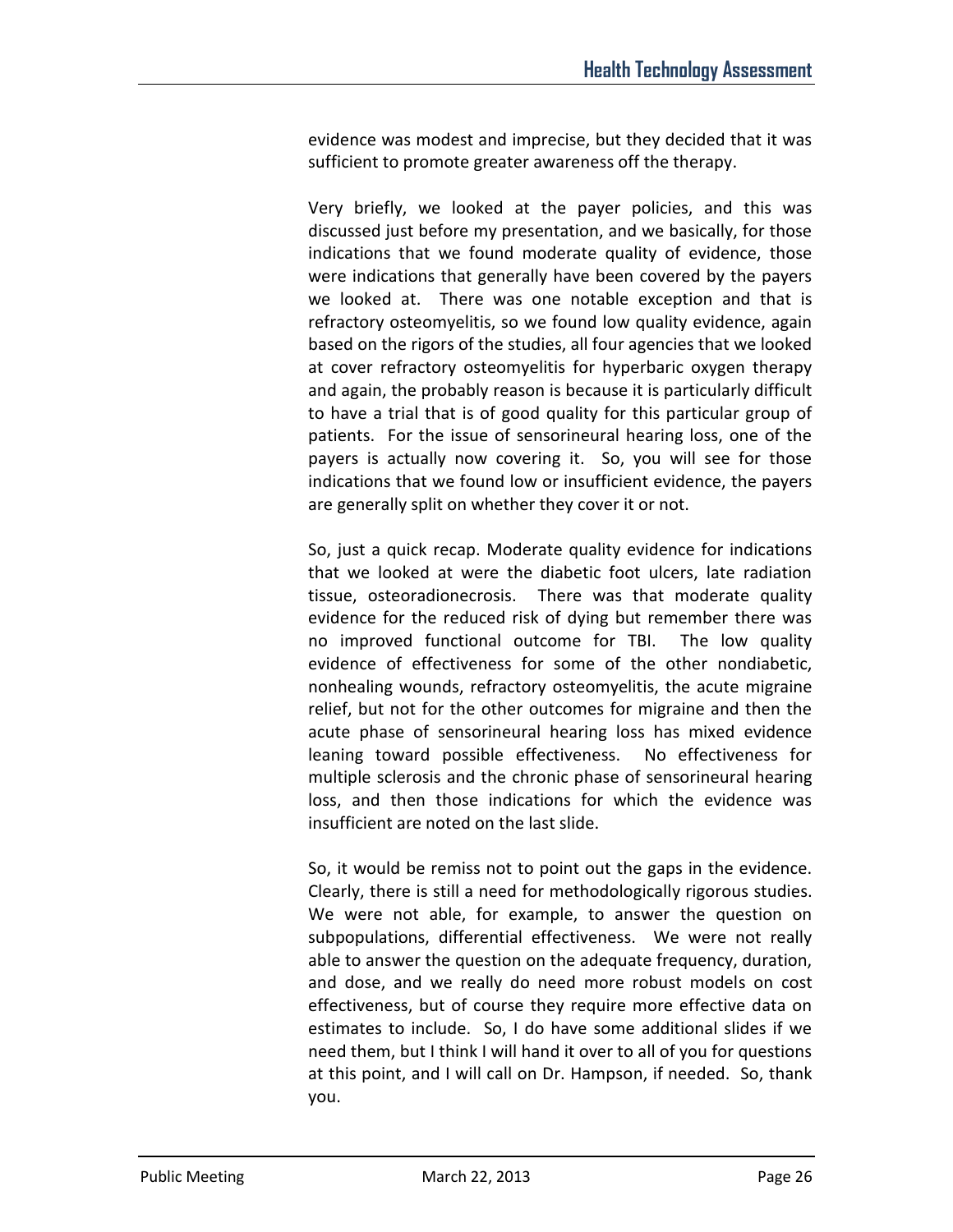- Craig Blackmore: Thank you. So, at this point I would like to ask the committee members if they have questions specific to the report. Generally, the way that we do this is, we focus on you for a period of time and then we have an open discussion amongst the committee where we would still almost certainly have further questions, but at this point, are there any questions specifically relating to the report we just heard?
- Seth Schwartz: This is Seth Schwartz. I have one question on slide 21. I was looking at the amputation rates and when you share the pooled data, it said it was ineffective, but when they excluded the study of high risk patients, then it became effective, and I'm just curious about one, what did that study of high risk patients look like? Did it show no effectiveness at all? And is that  $-1$  guess is that something that was handled in any other studies, this classification of high risk patients? Is that a standard classification or was that – did they do something unique in that paper?
- Karen Crotty: The answer to your question on whether or not they found effectiveness is they did not find that with patients – when they excluded patients for high risk of amputation, there was not a benefit to hyperbaric oxygen therapy in that one study. So, I think you can – it's hard to know what to read from that, because it was one particular study, and it was not a particularly large study. So, I think the review of authors from, this was also a Cochran review, they did note that when you conduct a meta-analysis and you have the five studies in there, it came very close to showing effectiveness. If you look at the risk, it was quite close to showing effectiveness and with removal of that one study, it did become effective, so.
- Seth Schwartz: I guess one of the questions would be in followup, did the other four studies exclude those high risk patients, or were those patients just mixed into the general population in the other studies?
- Karen Crotty: They were mixed in from the point of view of they were not excluded. These studies don't always give you a lot of information on who the patients were and what their risk for major amputation was. This was a quirk of that one study where they simply excluded patients that were at high risk, and it may have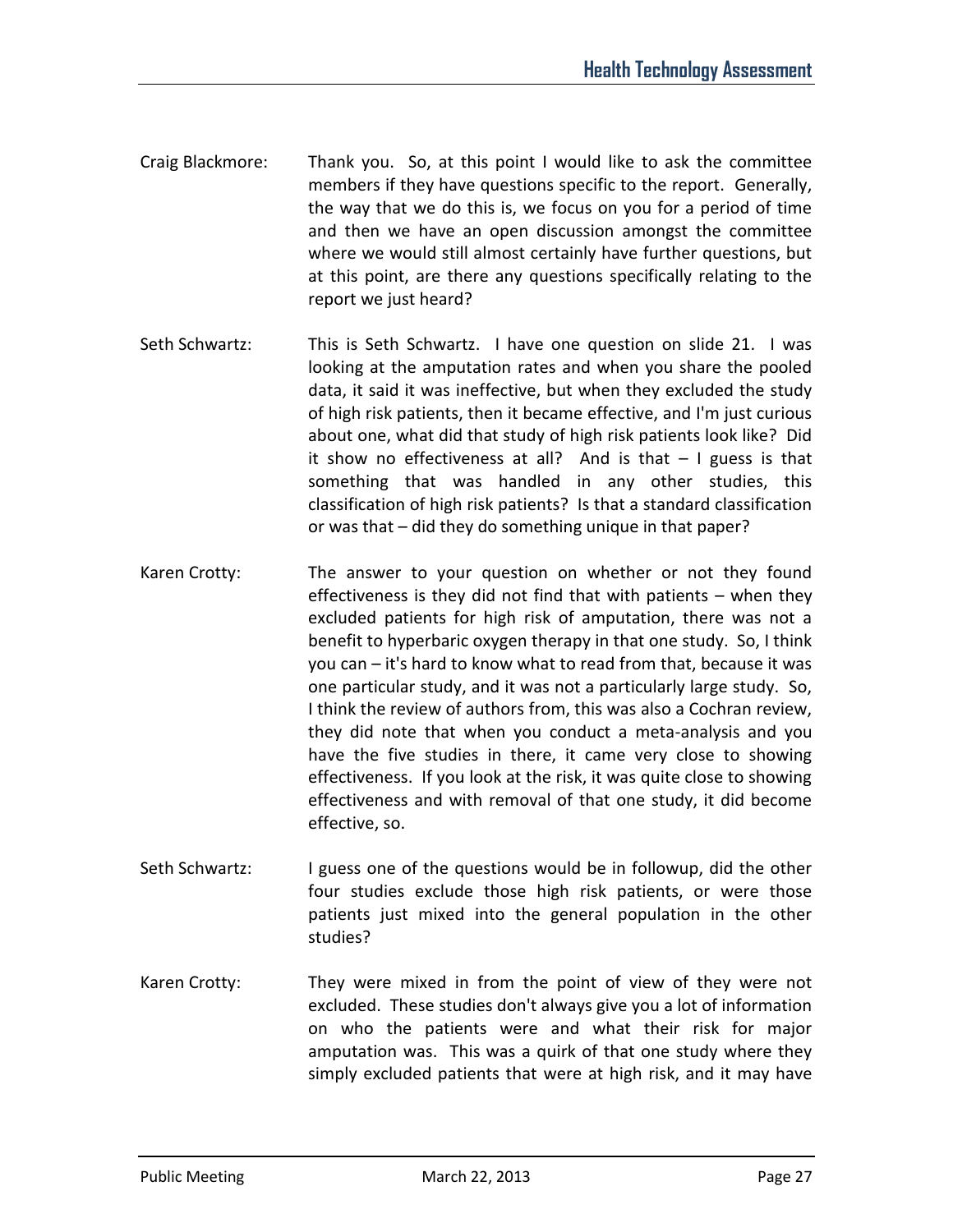been for IRB reasons potentially. So, but yes, they had a mixed population.

- Michael Souter: This is Mike Souter. I just had a question about the sensorineural hearing loss. Looking through the evidence tables, the longest followup period I could see far back evidence of acute benefit was six months. Is there anything that you know to contradict that?
- Karen Crotty: I'm sorry. Can you repeat the question?
- Michael Souter: I'm talking about sensorineural hearing loss and the evidence of acute benefit. The longest followup period I could see was six months.
- Karen Crotty: Yes.
- Michael Souter: Okay.
- Karen Crotty: No, there are no studies that I know of, I think, that go beyond looking at six months, and in fact some of them immediately posttreatment and within weeks, six months is probably the longest, and there may only have been a couple of studies that looked that far even.
- Chris Standaert: Alright, I have a couple of questions. One, thank you for the report. There's a lot of stuff. I recognize the scope of the topic. I personally always find it troubling when we get reports that are reviews of systematic reviews. I think we lose granularity every time this is done, which always gets troublesome for me, but there's a lot of data here. Specific questions, one, so the studies on TBI, I'm confused by your language. One, TBI is a ginormous range. You can have a very mild concussion to a very severe catastrophic head injury, and they're all TBI. So, you didn't mention at all what kind of patients we're talking about. Then, this issue of you reduce the risk of death but you don't improve function, but on a functional scale, just being alive has to be better than being dead, right? So, that doesn't inherently make any sense. So, if the issue is that there are studies that look at outcome being, do people survive the injury or not survive the injury and then you find lower rates of death, and then there are separate studies that look at equivalent levels of injury that get treated, and there is no functional improvement noted, those are two totally different types of studies, and that is where I'm getting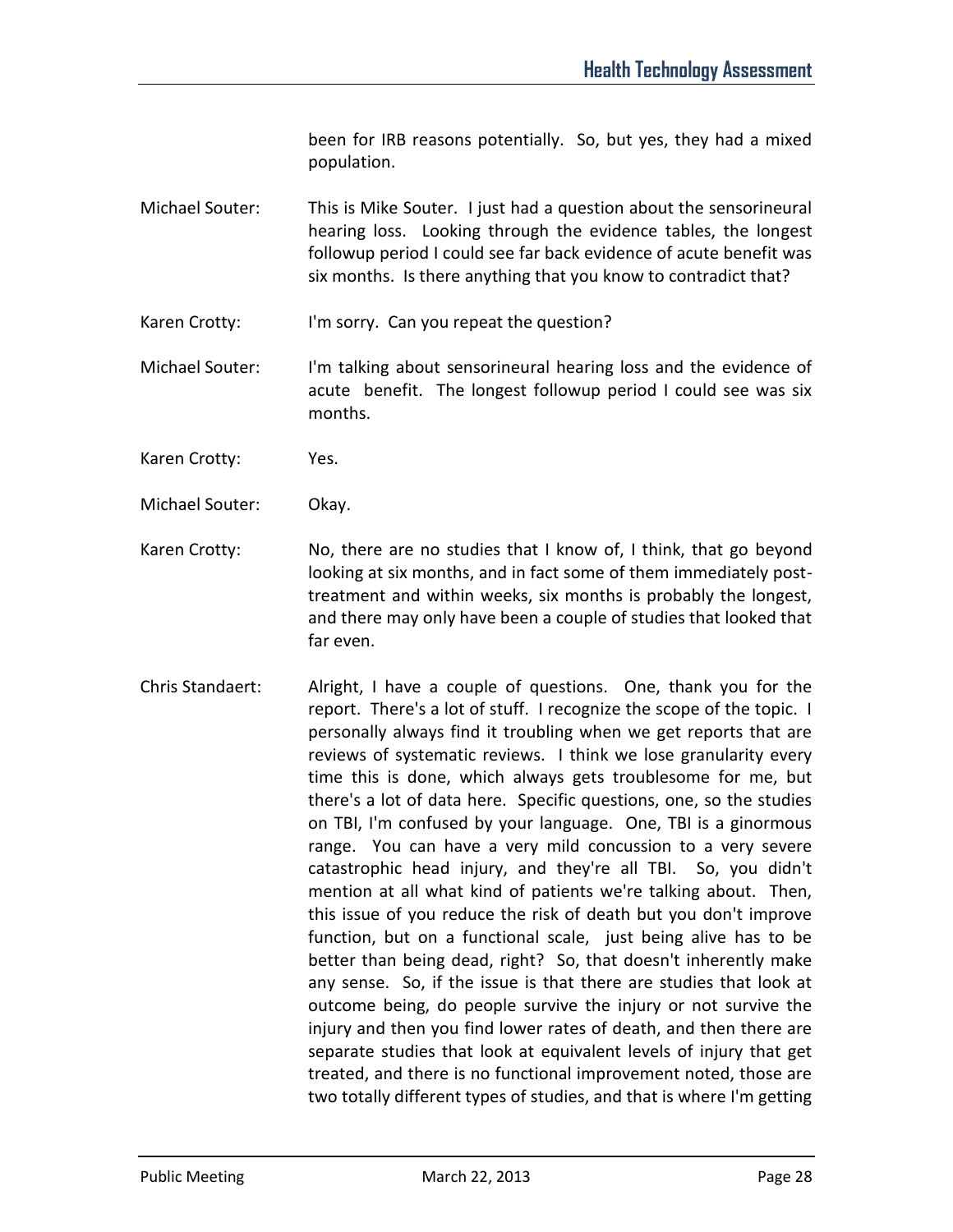confused. I'm not sure what we're talking about here, again, in even the type of patients we're talking about with head injury.

- Karen Crotty: Sure, yeah.
- Michael Souter: Can I just offer a quick observation, just because neuro-critical care is my area there, and she is separating out death and poor functional outcome is a very common scenario in looking at treatment of traumatic brain injury. Your question about the range. As to how it pertains, I think that is appropriate, but it is not unusual to divide death and pure functional outcome, because for many people looking at persistent vegetative state can be analogous or even thought sometimes to be worse than death.
- Chris Standaert: Oh no, that's where my question comes from, because there's a judgment here that's sort of, you know, yeah – that goes back to the whole nature of the studies and why I'm a bit confused, because if you take patients who have a severe injury and you treat them and what you're measuring is sort of – if the only two outcomes are going to be death or persistent vegetative state, again, one could make a judgment call that depending on the individual views of the family, the patient, and the whole thing, but I'm unsure who the studies were designed and what the outcomes were and whether they are binary in that manner or whether there is a subpopulation of people who survived who actually had some degree of true function performance and cognitive performance that was just equivalent to those in that same cohort who survived and weren't treated. So, the way it's phrased, and again this is where the granularity issues comes when you look at systematic reviews. I'm not – I'm not sure what you're talking about.
- Karen Crotty: Sure.
- Chris Standaert: Does that make sense?
- Karen Crotty: It does make sense, and I agree with you on both items. I think we absolutely lose granularity when we have to look at systematic reviews, and it's difficult to decide what to do with your resources. Do you try to cover as many indications as you can, or do you take two and look at them in great detail? Specifically for this, I can tell you that the patients in all of these studies, it was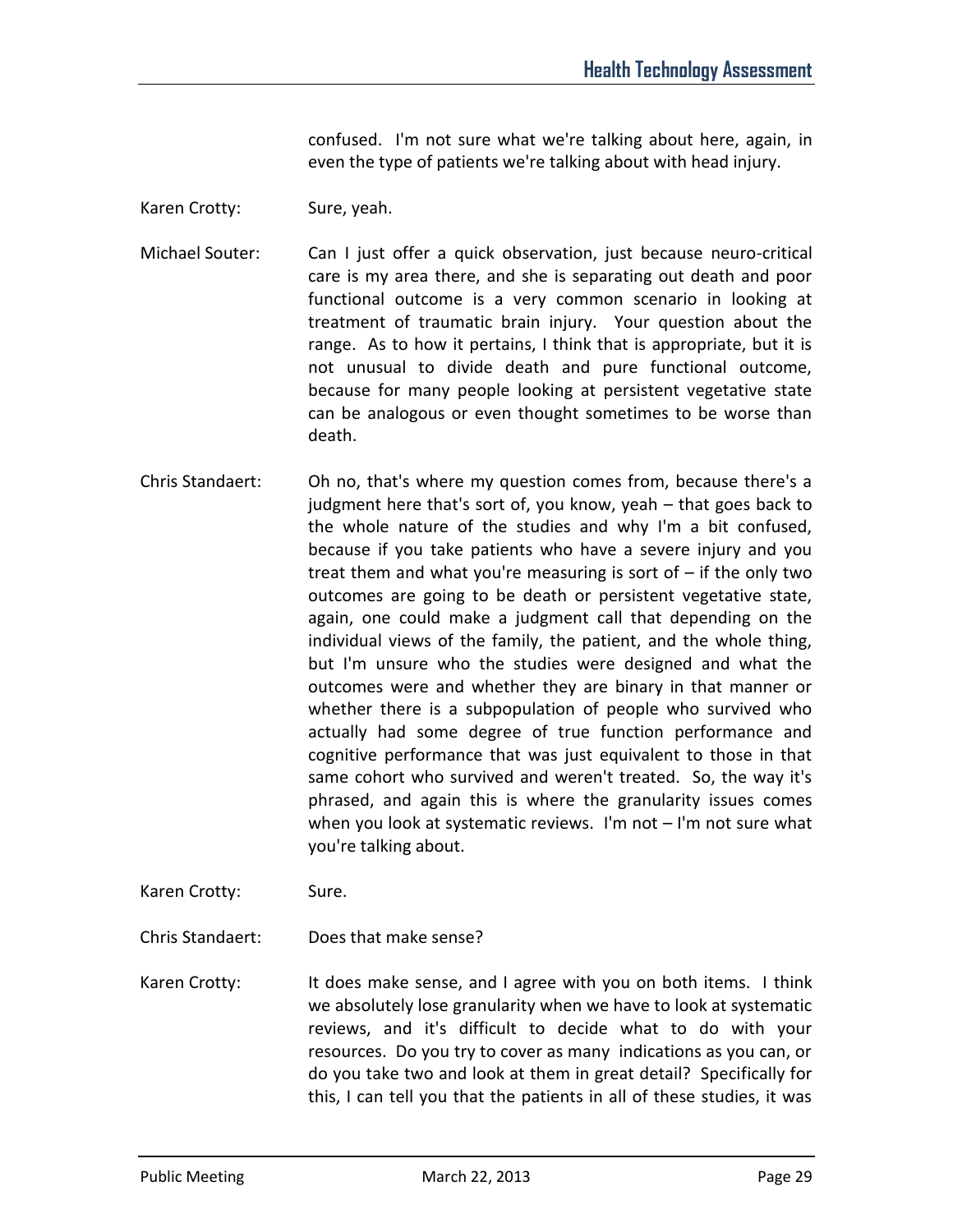not consistent as to who was enrolled. It was consistent that they all had severe closed-head trauma, and the Glasgow coma score ranged from 3 to 12 across these studies, and I know that is huge.

Chris Standaert: That's huge. I mean, that's  $-$  3 to 12, I mean you're going from essentially nonresponsive to alert and somewhat communicative.

- Karen Crotty: Yes, and of those four pooled studies, two of them the patients were comatose and two of them had inclusion criteria that simply said the patient had to have somewhere between a GCS score of 3 and 12. So, you're absolutely correct. The variation here in the type of patient, the severity of the disease, was quite great. Now, interestingly, the heterogeneity was 0% when you look at those four pooled studies. So, despite the fact that there was this potential variation in the trauma, it did not seem to affect the outcome that was being measured. I'm not sure that's helpful other than from a methodological point of view. It seemed that it was okay to combine these particular four studies. I mean, that's basically all that tells us is that it was okay to combine these four studies. If we were looking at an 85% I-squared up there, then you'd say they should never have combined these four studies. We should only look at them individually. But even within those studies, when you're talking about enrolling patients that have very mild TBI to comatose patients, it's an enormous range, so as with everything else, we'd like better data for sure.
- Chris Standaert: And where are some of those studies on patients where mortality wasn't the primary endpoint? Where they took people who survived their brain injury and looked at their outcomes, and was that washed out in the results of everything else, or were there no studies like that? I'm just  $-$  I'm still trying to wrap my head around what you're saying.
- Karen Crotty: Sure, yeah. Well, the four those particular pooled studies that are up there looked at both. They looked at mortality and then they looked at those patients who survived, but  $I -$  we could go back to look at the data to see if there were studies that only looked at functional outcome. When I look at the followup period here, you can see it ranges from 10 days to one year, so clearly here were patients that they looked farther out. So, whether they were patients that were in a persistent state of vegetation or whether they were patients with functional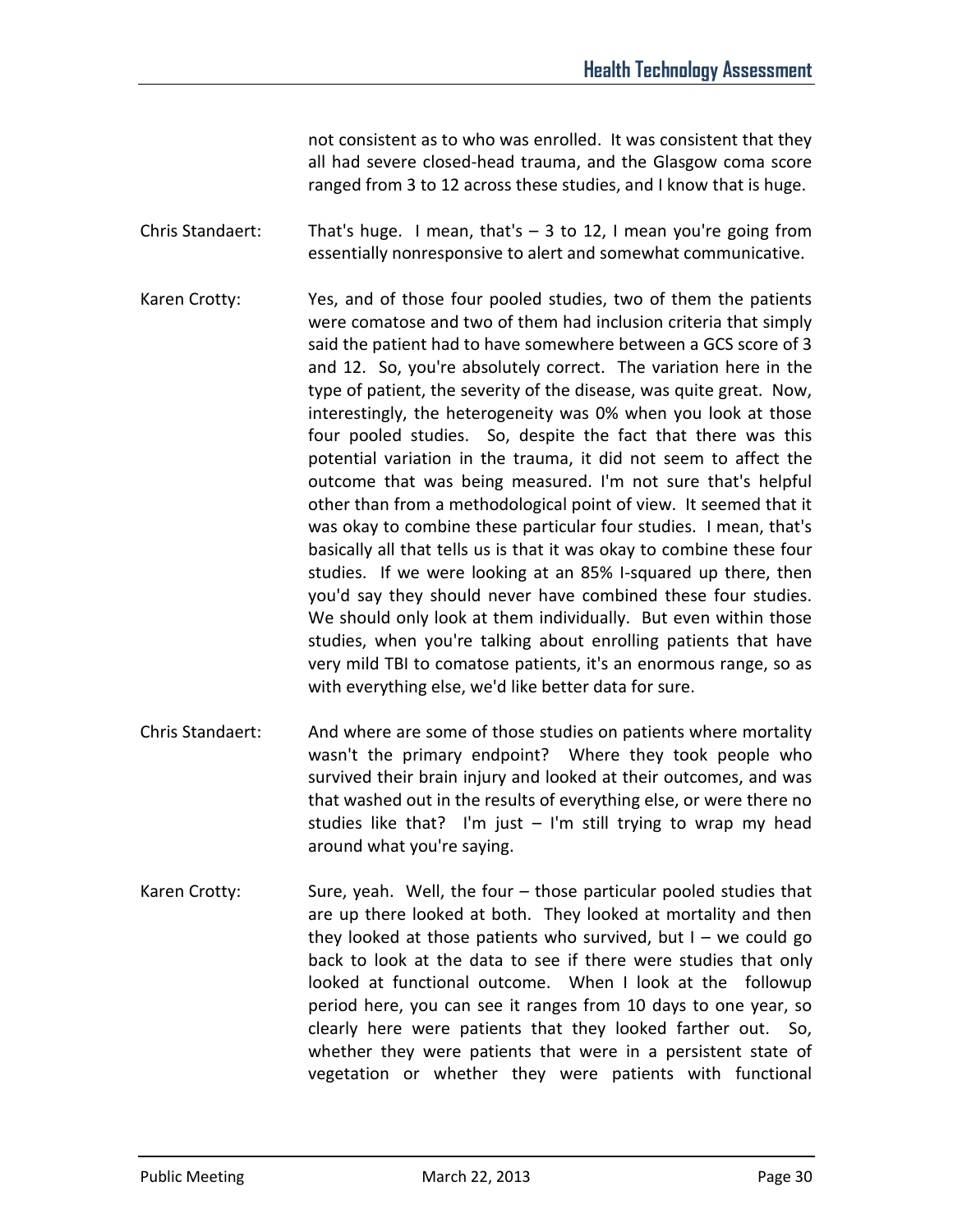outcomes. You're right. A limitation of this is that we didn't get to delve into that.

- Chris Standaert: Right. It's a little tricky for us, because when we look at significant outcomes, obviously survival is a significant outcome, and we are going to have data that says they survive, but it's fuzzy. So, my other question is.
- Craig Blackmore: Actually, can I?

Chris Standaert: Oh, sorry. Go ahead. You want to say something?

Craig Blackmore: Yeah, I want to just drill down on this a little more. So, I'm trying to understand this, and what I'm seeing is that there are four fair quality randomized clinical trials, 387 patients, and they show a mortality benefit with the number needed to treat of seven, which is huge. I mean, there is basically nothing in medicine that gives you a mortality benefit in a number needed to treat of seven. But at the same time, I am seeing on here that there is a followup timeframe somewhere between 10 days and one year. So, I don't understand how they're generating a simple risk ratio. Is this survival analysis? How are they coming up with this? I don't understand the inclusion criteria, except that it seems to me that the mortality rate, overall, is between 30 and 40%, which would imply that these are not Glasgow coma scale 3 people, unless they are dying of other causes. So, I'm sort of, I'm trying to understand how this all fits together. If these people have a Glasgow coma scale of 3 and they're dying, they're not dying from their head injuries, but yet they're dying, and yet we're seeing this huge mortality benefit. So, and then the third piece is why are these fair trials? Why aren't they good? What's wrong with them, because the data that I'm seeing here, again I'm not buying it without more information. So, I don't know if you have access to the trials themselves that we could get more information on, but I think we will need to understand. There's a little bit of a disconnect that we need to understand.

Karen Crotty: Sure, yeah, and I'm more than happy to share the particular review. That comes from – one thing that I do know is that the studies did not provide detail, as to the end cause of mortality in these studies, and so your suggestion as to if they had a GCS of 3 they didn't die from their TBI, what did they die of is an extremely valid question. So, we can either – I can either spend some time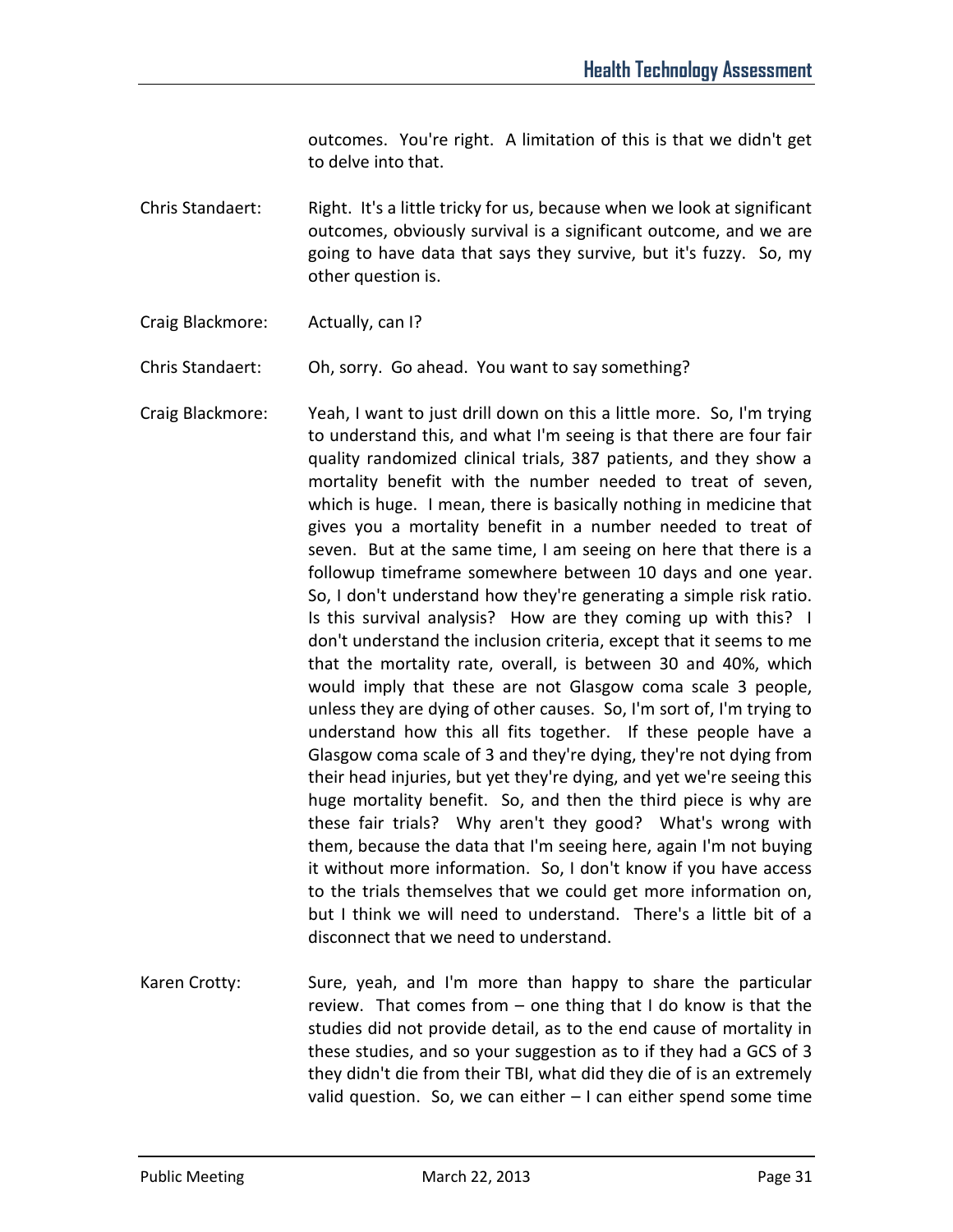now trying to pull out some of the individual study data or I can provide it.

- Craig Blackmore: We'll take a little break, and we'll all get coffee and if you're working through the coffee break, sorry, but that would be very useful.
- Chris Standaert: It would be useful.
- Kevin Walsh: Just as a followup to that, I think one other thing that would be useful is that you mentioned that the inclusion criteria was GCS 3 to 12, but I'd be interested to know what the range of patients actually enrolled was.
- Karen Crotty: Okay.
- Chris Standaert: Yeah, the whole who are we talking about question. Who we're talking about really matters.
- Craig Blackmore: And were the things they died from actually equally distributed among the groups, you know? If they're…
- Chris Standaert: If they died from chest trauma with their head injury, then it doesn't matter.
- Craig Blackmore: Right.
- Chris Standaert: Mike's shaking his head over here. I have one more question. If you want to stay on this issue, you can…
- Michael Souter: Well, no. I think Craig has suggested coffee, and maybe that's best.
- Craig Blackmore: Well, I was suggesting that when we get to the coffee, but we could do that.
- Michael Souter: I'd just make a comment. I mean, this is an area that I worked in all the time. Trying to tease out  $-$  we're generally talking about small studies. We're talking about studies - we've already outlined a significant range of pathology that comes in, and even GCS, itself, can seem as a very arbitrary classification for what are very different pathologies that present. The main observation I would make, and this is just my observation as a practitioner in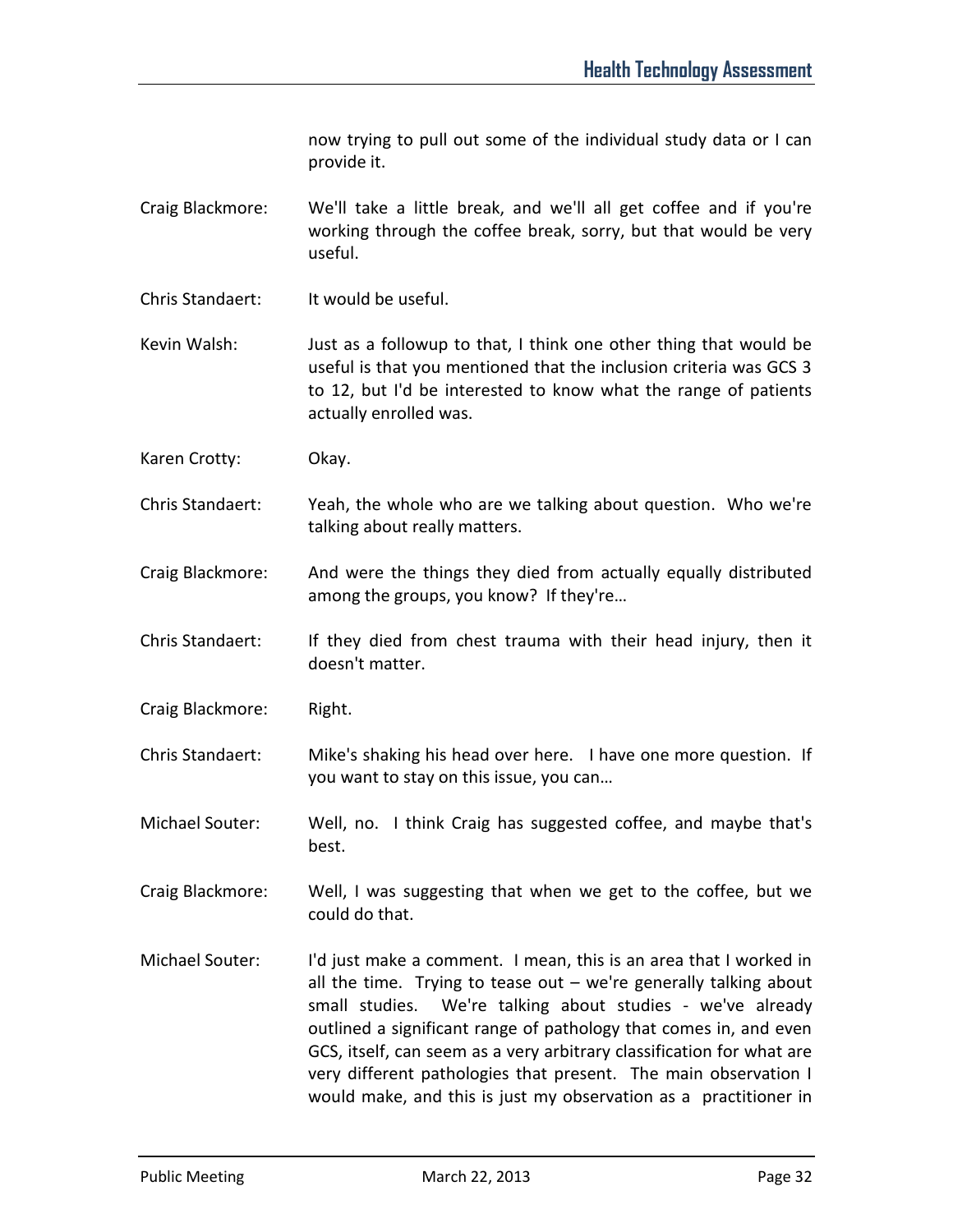this area is that anytime you are looking at followup studies of 10 days, that's worthless in terms of, you know…

- Chris Standaert: Unless that's when they die.
- Michael Souter: Well, again, looking at people who die early, again, there is great heterogeneity for why people die. Some people will die from their injuries, late complications. Some people will die because their families decide when a sufficient time has elapsed for it to be a reasonably detailed level of prognostication that they will decide that they no longer want to pursue care in those circumstances, and there may be advanced directives operating. So, there is a high frequency of withdrawal of care in those circumstances, even though somebody may actually be surviving from their pathological injury. That happens all the way through that kind of continuum of care, so it makes an incredibly thing to tease out.
- Craig Blackmore: And it and it also means that you cannot assign a simple risk ratio to mortality when you've got variable timeframes for your endpoint, and that's what I don't understand here.
- Chris Standaert: I'm with you. So, my other question is, you talked about healing of nondiabetic wounds, and you talked about studies that looked at the use of HBOT and wounds that did not show effective healing. What is effective healing of a normal wound? How do we define that? Do you know?
- Karen Crotty: Well, I know that each of the authors did a fairly poor job of defining it. They simply defined it as complete healing. Some of the studies looked both at complete healing and also in reduction in wound size.
- Chris Standaert: They talk about applying it to patients who are not showing effective healing. So, that is  $-1$  guess my question would be whom that is exactly, and if you leave it open to the  $-$  so if we say language like that at some point, it gets very tricky for us, again.
- Neil Hampson: There's typically no reduction in wound size with standard wound care over a predetermined amount of time of a month or six weeks.
- Chris Standaert: Okay, thank you.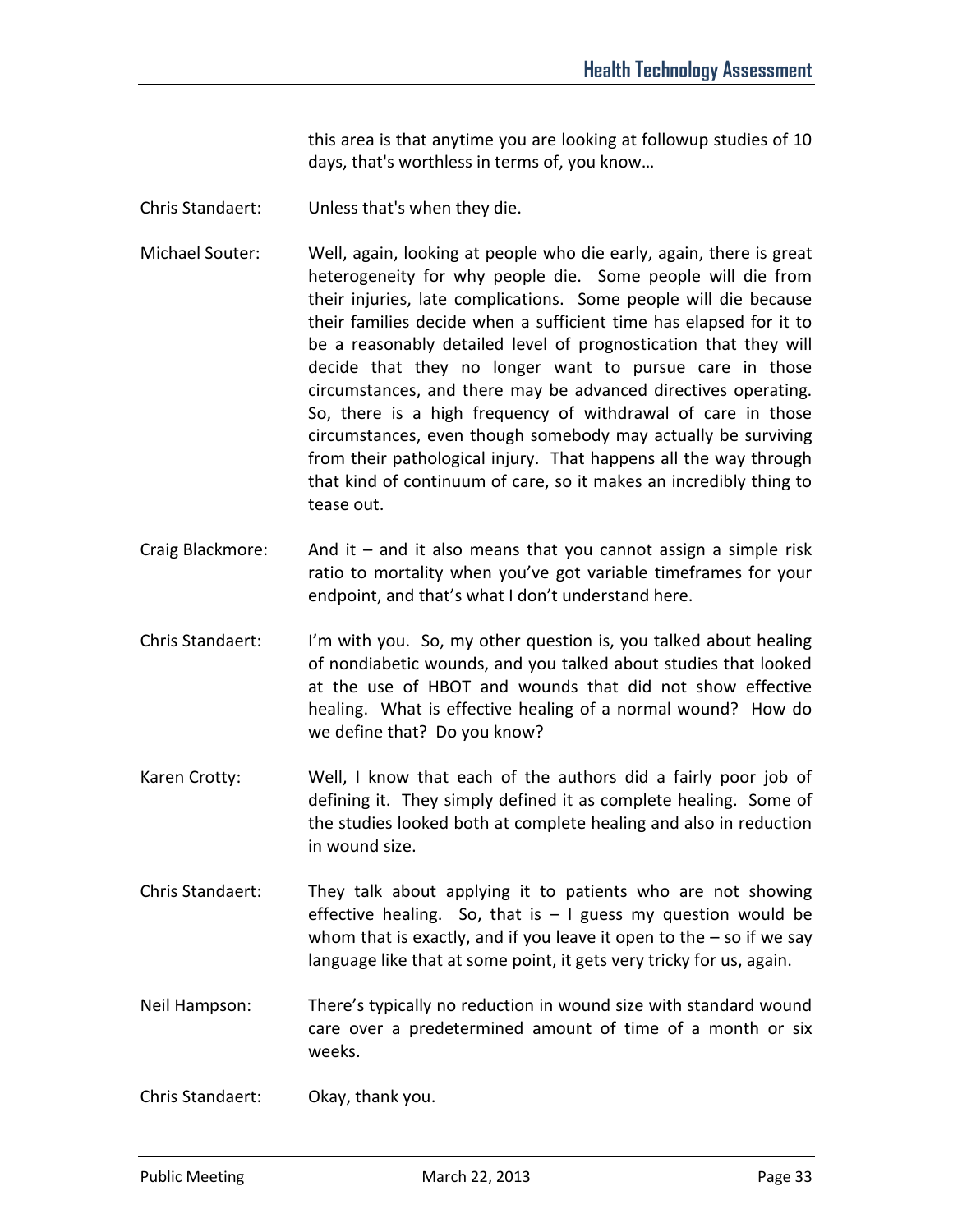- Kevin Walsh: One more question about the migraine data. It seems pretty clear that for most of the other outcomes, there was no benefit, but I am trying to understand the one where there was benefit. Was that using hyperbaric oxygen to stop an active migraine attack, like a single attack? And if that's the case, was that single treatment or was that multiple treatments?
- Karen Crotty: It was usually a single treatment of 45 minutes.
- Craig Blackmore: So, how can you have resolution or significant relief but not have resolution or significant relief in the pain, the nausea, the vomiting, the frequency, or the need for rescue medication?
- Karen Crotty: Well, I think they basically followed patients for the week afterwards and so they would have measured resolution of pain immediately afterwards and then they looked, it was usually over a week or 10 days. So, their definition of complete resolution was likely immediately post treatment, whereas when they looked at need for rescue medication, etc., the data basically suggested that either the migraines returned or how they look at those outcomes is just somewhat different.
- Craig Blackmore: Yeah, and so when we say there were three fair randomized clinical trials that there was relief in migraine, you know, again I get back to the question of why were they fair. They were very small, so that would be one limitation. I mean, was there a sham comparison or was there some sort of blinded assessment of outcomes, because obviously that would be a huge factor here.
- Karen Crotty: Yeah, I mean, for a study to be rated as fair, it would have to have first of all no fatal flaw in the study that would render it. For example, if it was a randomized control trial and randomization was somehow broken, clearly that would go in there. We would have looked at blinding. We would have looked at allocation concealment. We would have looked at study power doesn't get taken into consideration when you're assessing the internal validity of a study. So, it's looked at separately. So, while a study might be very small, when you're looking at the internal validity and the methodological rigor, you're assessing things like selection and blinding and whether or not the groups were comparable. So, there was nothing about these studies that would have rendered them to be poor from a methodological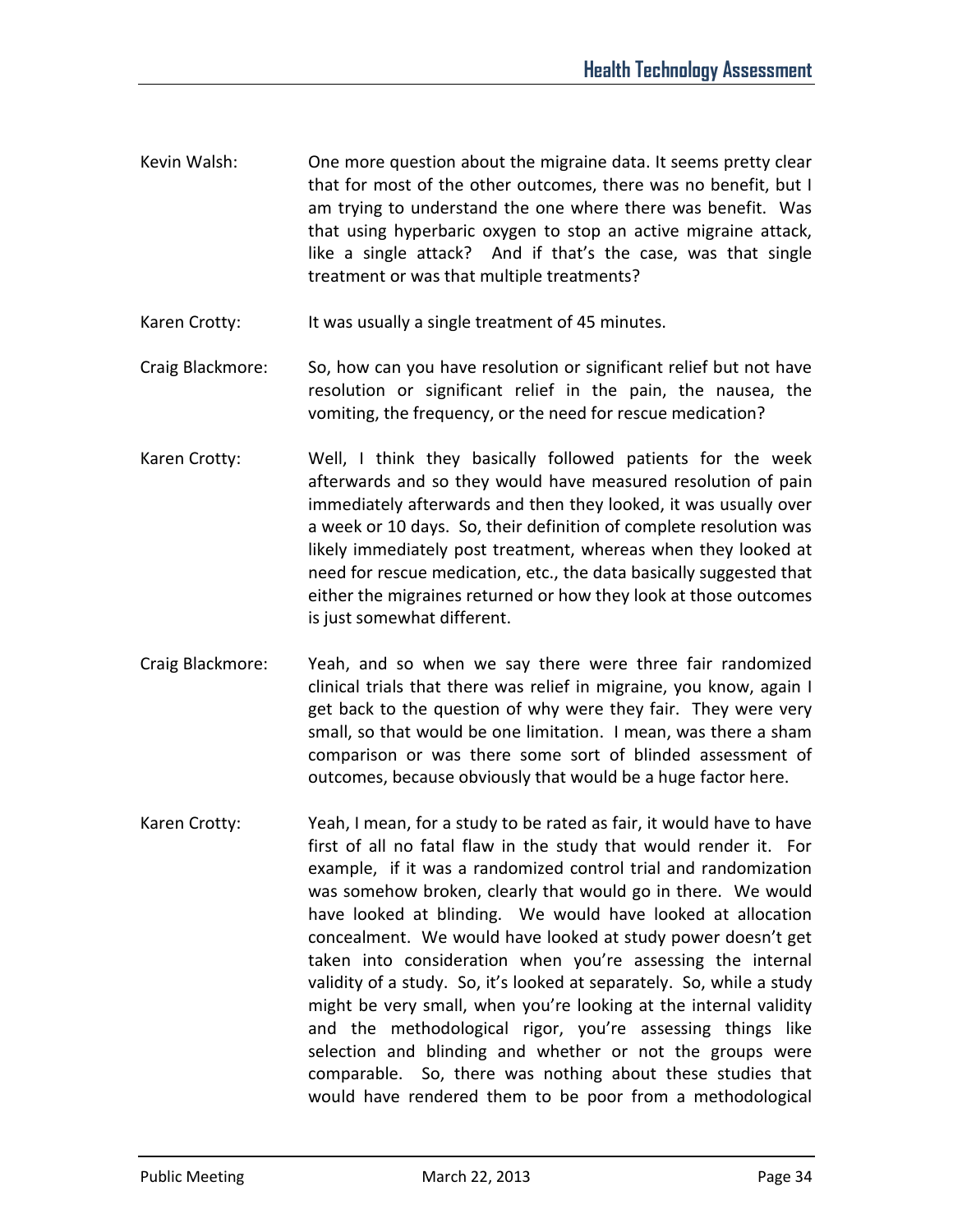perspective, but taken together and looking at that sample size, I think you would have to take that into consideration, because while the internal validity might have been fair. The applicability to the general population of patients with migraines is obviously very small.

Craig Blackmore: Right, but I'm still asking the question why they were fair instead of good. I mean they had problems.

Karen Crotty: Oh yeah, exactly.

Craig Blackmore: Do we know what the problems were for these that you could…

- Karen Crotty: For the  $-1$  would have to look at each of the three, but for the most part it was always a lack of reporting as to the method of blinding or to the method of randomization. Those were usually the two things that – because for something to be given a rating of good, everything would have had to have been reported well. There would have to have been evidence of centralized randomization. There would have to have been evidence that the groups were allocated using concealed envelopes or whatever, and for the most  $-$  it's usually not that they didn't do it. It's usually that they didn't report how they did it.
- Craig Blackmore: Okay, thank you.
- Seth Schwartz: This is Seth Schwartz. One comment and one question about that. The question would be, do we know how the controls were treated for those trials?
- Karen Crotty: I will have to look at it.
- Seth Schwartz: Okay.
- Karen Crotty: For those particular three studies, I am not sure if my memory is that there was no treatment. It was hyperbaric oxygen therapy versus no treatment, but let me double check for you in case there was a sham treatment for any of those three.
- Seth Schwartz: I think that's interesting to know, because we know there are a number of medical treatments and other things that might be as effective as this, so that would be useful to know. The second is just a comment, which is that if we have three randomized trials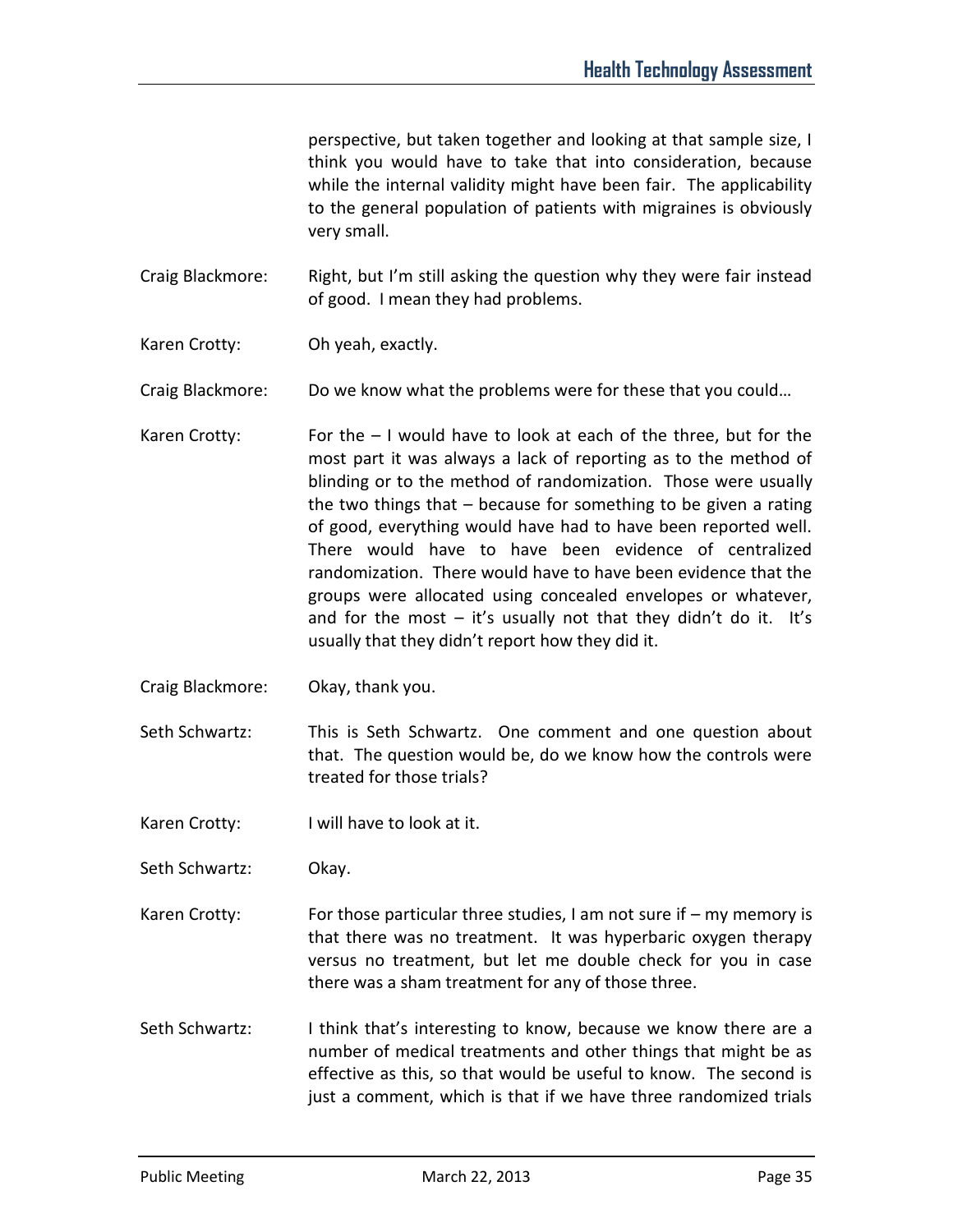with a total of 43 patients, many of those trials might have had five patients in each group. So, it's interesting to know what the statistics look like for those papers, because it is hard to believe that for the studies that it said they showed.

Karen Crotty: Yeah.

Chris Standaert: And again, I assume – you know, this migraine thing they're talking about as an abortive treatment for a single episode of migraine is, I assume, what they're talking about, right?

Karen Crotty: Sorry.

Chris Standaert: They're talking about the hyperbaric oxygen therapy as an abortive treatment for a single episode of migraine.

- Karen Crotty: Yeah.
- Chris Standaert: These questions of rescue medication almost become irrelevant to that individual event, because you're talking about as an abortive treatment for one event, not trying to change the longterm – if you're doing it every single time, you could alter the medication. That's the whole study-designed question. How many patients? Is it a one-shot deal and how do you get people with an acute migraine to get to a hyperbaric oxygen therapy chamber quickly to abort them?
- Karen Crotty: Yeah.

Chris Standaert: I mean, it – I'm thinking the same thing Seth is thinking that if we can look in the weeds a bit, we may find it doesn't show exactly what it says it shows.

Michelle Simon: Yeah, it might be nice to know if these were done in the Emergency Room or in private settings, also, or who funded them. I'm just curious about that.

Chris Standaert: Yeah.

Neil Hampson: I was just saying [inaudible] hospital-based facilities.

Craig Blackmore: So, I have another question, another can of worms, here. I'm looking at slide 20, which is the diabetic nonhealing wounds.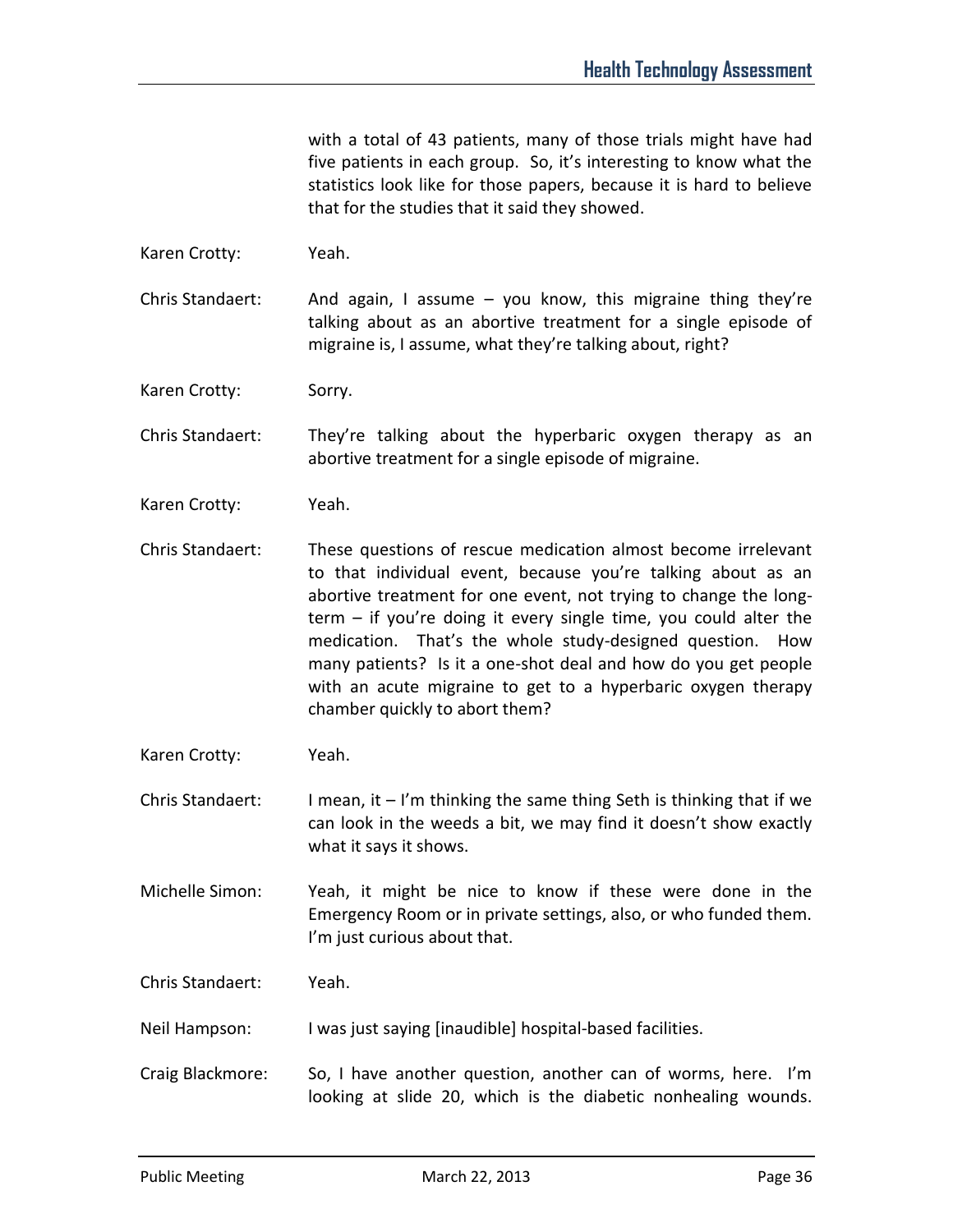There are a number of studies here demonstrating some benefit, but I wondered, we had a lot of discussion about the grade of the wound and you say you've got a lot of variability in terms of the grade for the entry criteria for the studies, but I wondered if among the three or four randomized clinical trials if we can tease out the effect size among different grades, or if they all included a mixture or sort of what that case mix looks like.

- Karen Crotty: Yeah, sure, and I do actually have that in front of me. So, unfortunately, it's probably not going to be what you want.
- Craig Blackmore: Probably not.
- Karen Crotty: But, the inclusion criteria, it did vary in those trials. So, one of the trials, which was a trial by Doctor in 1992, that's actually his last name. He wasn't just the doctor. It included any person with diabetes with a chronic foot lesion, and the time was not specified. Faglia in 1996 included people with diabetes and Wagner grades II, III, or IV. Lynn in 2001 and Kessler both enrolled people with early diabetic foot with Wagner grades 0, I, or II, and Dusgan 2008 and two other trials simply included patients with diabetes whose lesions had been present for more than four weeks, six weeks, and three months respectively. So, that's all we have. That's all we know from these studies.
- Craig Blackmore: But do we understand I mean, those are different populations. Do we have information on the effect size and the different  $-1$ mean, we've got one statement 0 to one, and how did that one do? And we have one study on longer-standing ulcers. We need to try to tease that out.
- Karen Crotty: Well, if you notice, all of them seem to include a range like that. Not one of these studies only enrolled patients with Wagner III and IV, and the ones that included patients with a range did not stratify their results, so we don't know. We simply know that they lumped them all in together and this is what they found.

Craig Blackmore: Okay.

- Seth Schwartz: Do we know the basis for the Regence decision or other decisions to use a level of Wagner III for coverage?
- Kerilyn Nobuhara: It's from the Medicare NCD.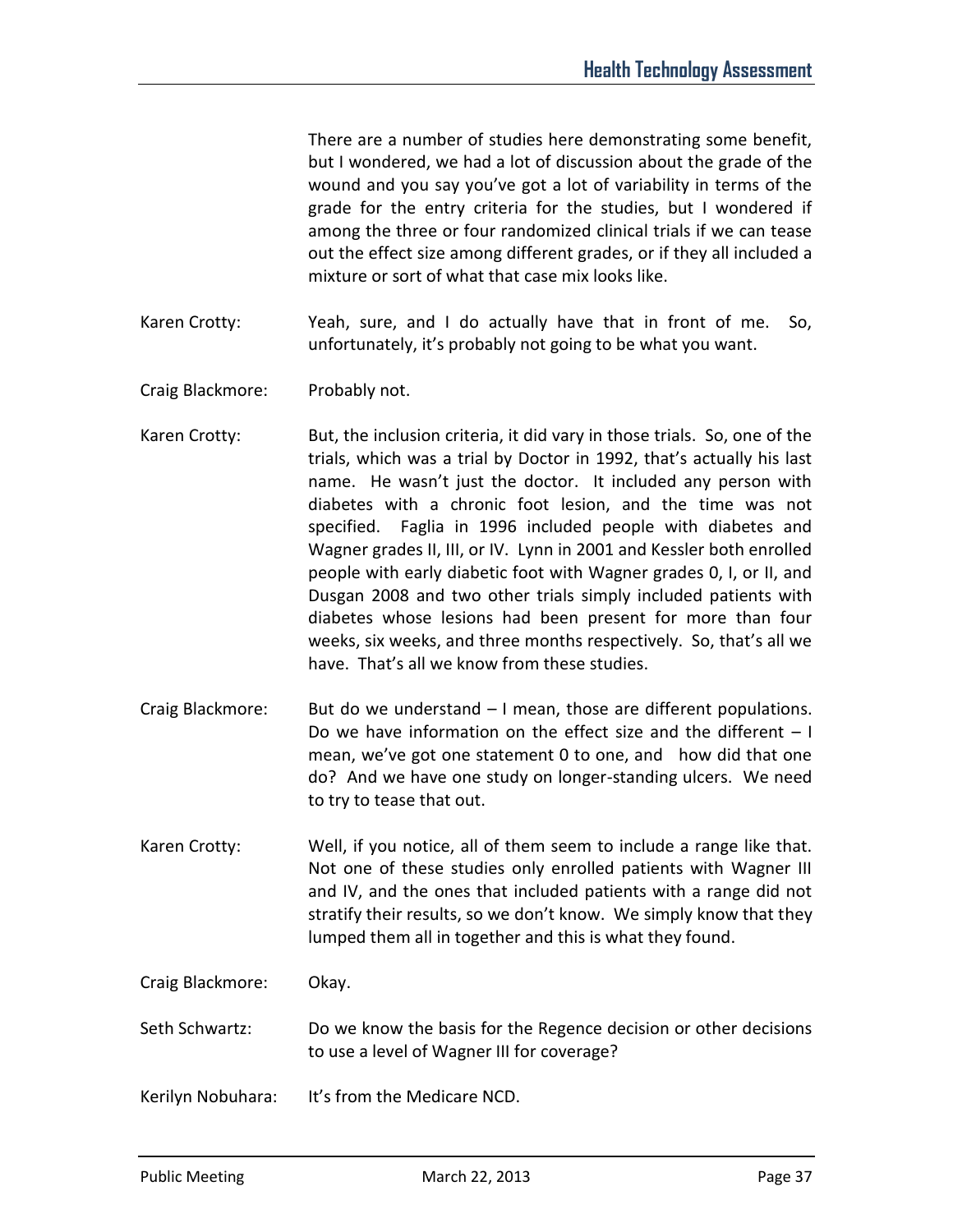Craig Blackmore: Did the Medicare NCD provide justification for their decision.

Neil Hampson: Yeah, I could go through that. Is that okay?

Craig Blackmore: Yeah, please.

Neil Hampson: Well, in a grade 0 is a wound that you can't see, so it's easy to heal that one. A Wagner grade I is a superficial wound that is easy to heal no matter what you do. So, if you randomized them to crunchy granola, it will prove effective, as effective as standard wound care. A Wagner grade III is an exposed bone or a deep abscess, and in actuality I was surprised to see in your utilization data that there are that many patients that are getting hyperbaric treatment in this state for diabetic foot wounds, because it is very hard to qualify someone for hyperbaric treatment by the Medicare criteria. You have to have a Wagner grade III wound that has failed to improve with a month of standard therapy and there aren't too many patients that don't get amputated before a month is over if they're not improving with antibiotic and local wound care therapy, but that is the level of wound which you need to have to show a difference in outcome between hyperbaric and no hyperbaric and most of that comes from the Faglia study, which was done in Italy, and they had a variety of  $$ they had II, III, and IV I think. They had moved them all to the hospital for three months and had one randomized to standard wound care, dressing changes, antibiotics, leg elevation, all the usual, and the other got the same thing plus hyperbaric, and grade II's had no difference and grade III's and IV's did have a difference in major amputation, and that's where CMS got that from.

- Craig Blackmore: So, that was one of the trials that you had listed on slide 20 here? Is that right? Yeah, okay.
- Chris Standaert: So, they did stratify on that study, then? He just said that they did stratify on that study.
- Karen Crotty: I was looking at the TBI data.
- Craig Blackmore: We're giving you too many things to do at once here. Do you have access to the Faglia study that we could confirm if there is stratification published on the different categories? Because that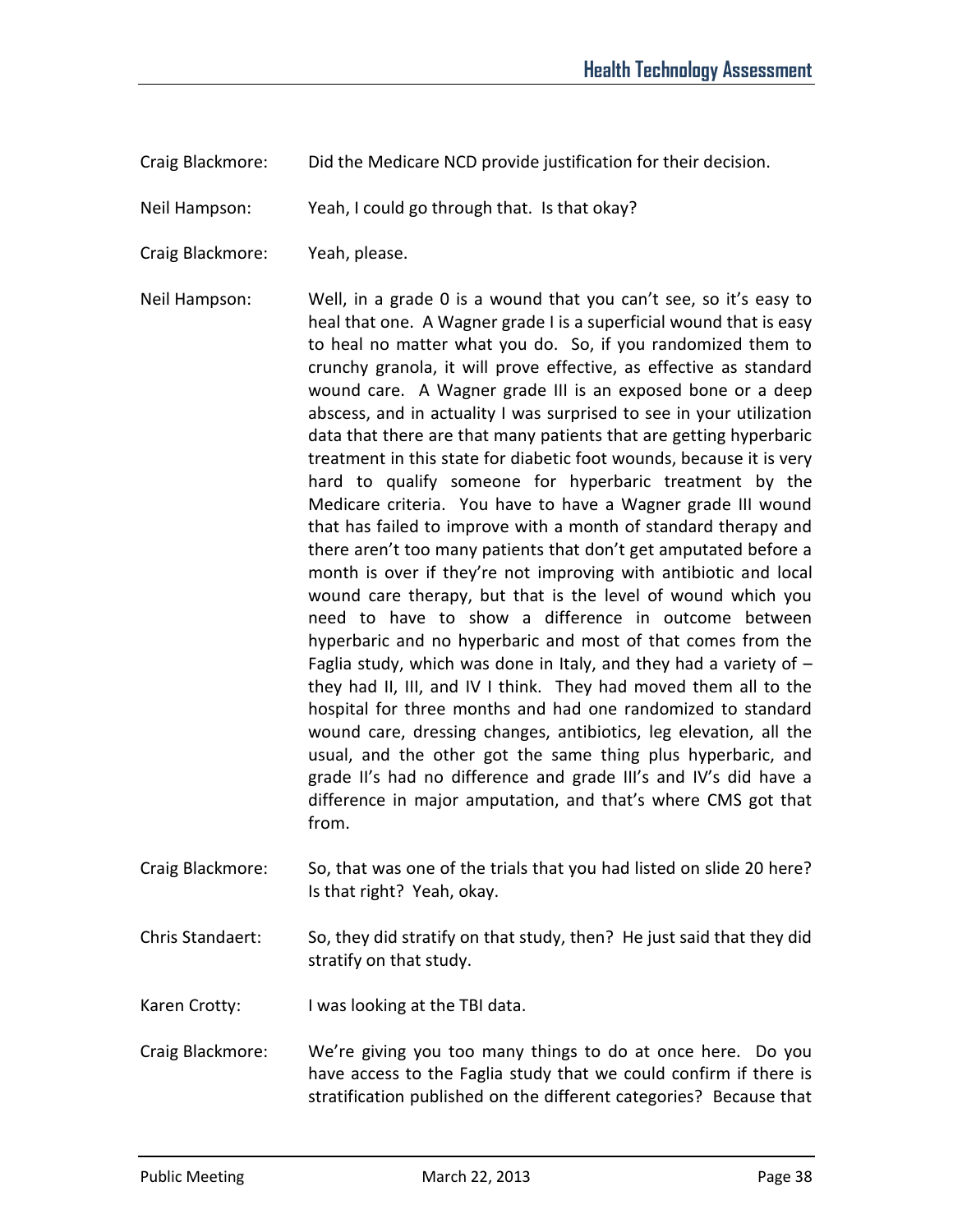may be important to the committee. Why don't we  $-$  it's just about 10 of 10. Why don't we take a coffee break. We have inundated our team with questions and work, so why don't we take about 15 minutes and start up again at 10:05.

Alright, I'm going to call the meeting back to order. It's five after. Alright, I'm going to ask the committee members to resume their seats. We will get back in action here. So, how are we doing on that lengthy list of questions and further work?

- Karen Crotty: [inaudible]. So, I believe one of the questions was what [inaudible]…
- Craig Blackmore: I'm sorry. I think you need to be just a little closer to the mic.
- Karen Crotty: Alright, is that better?
- Craig Blackmore: No, worse.
- Karen Crotty: Oh, how about now?
- Craig Blackmore: There, yes.
- Karen Crotty: Chay, sorry. Excuse me. So, one of the questions was what were the controls? Were there sham treatments, and so, the sham treatments varied, of course, from just breathing air at a normobaric conditions, air at a pressure of 280A, 10% oxygen between 2 to 2.5, and one of the shams was actually 100% oxygen but at normobaric rather than hyperbaric conditions. I think just one of the studies also had patients on a medication. Was that what we saw? They all looked at termination of the acute attack within one to two hours of the treatment, and so those other outcomes – so the question was if only two patients needed to be treated for complete resolution, then why are we looking at things like rescue medication, pain, etc. So, they looked at things like nausea and vomiting, which, of course, are common symptoms of migraines. They look at the week post treatment to see whether or not there was an increase that benefited those, and it didn't. So, I guess, and I would need the clinical expertise on this, if a patient has a migraine, and they have resolution of the pain from the migraine, is it still possible that they can have the nausea and vomiting associated with the migraine without that pain. I don't know the answer, but that's what they looked at and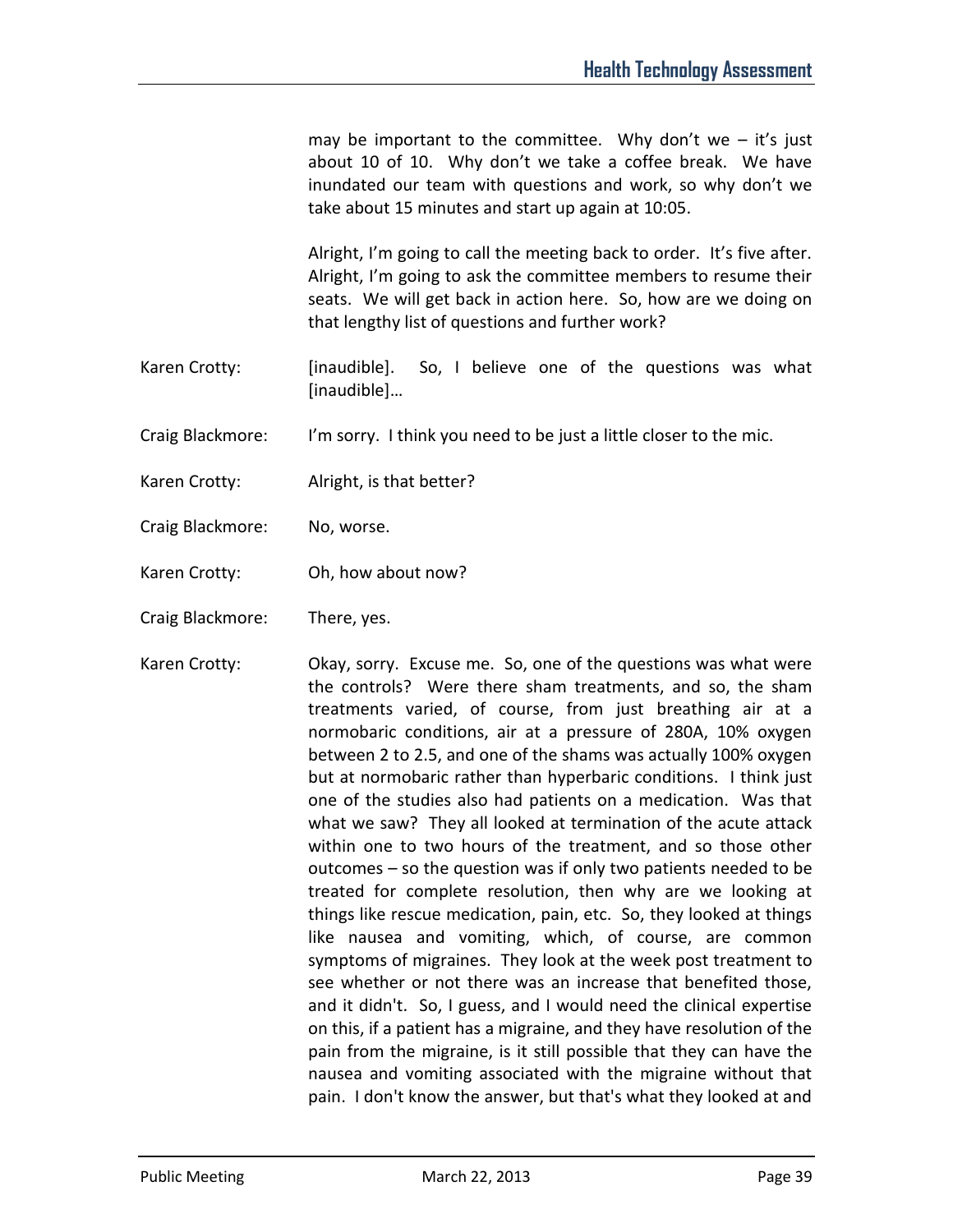found that hyperbaric oxygen therapy did not improve those symptoms.

Chris Standaert: But they're very small studies, yes?

Karen Crotty: They're very small. They're very small studies.

Chris Standaert: We have the type 2 error issue if after acute migraine, nausea, and vomiting isn't that common – it's common enough but it's not everybody and you only have 10 people and then you have to try to find the difference between the groups of five on something that occurs in one out of 10 or 20.

Karen Crotty: Yeah, they wouldn't have empowered to find that.

Chris Standaert: You don't get it.

Karen Crotty: So, that's what I came up with for the migraines. Does that help?

Carson Odegard: Yeah, it helps.

Karen Crotty: So, the TBI – I am still in the throws of looking at that, but some answers, I think, to the questions  $-1$  think the main issue, the main question you had was what did – who were these patients, and it does vary across the studies. What would be nice actually would be to be able to pull up the types of meta-analysis. I know you can't see this. I'm holding it up more for my effect. When they do these meta analyses, they obviously have the estimate of affect for each of the studies and showing the confidence interval, and this might be helpful to look at. There isn't an enormous amount of detail in here about who they looked up. I can go through each of the studies to tell you whether or not they looked at both death and a nonfavorable outcome, if that's helpful.

Chris Standaert: If you can tell us about the studies  $-1$  guess as I keep thinking about it, what – if you're looking at mortalities in outcome in particular, that would be useful. I don't know if the studies exist or if you looked at this, but if you get an improved short-term mortality in the first month or so, then that would be significant. But if it's all jumbled together and they just don't tell us that sort of thing, then they just don't tell us that sort of that thing, so I'm just curious about what the details of the studies were.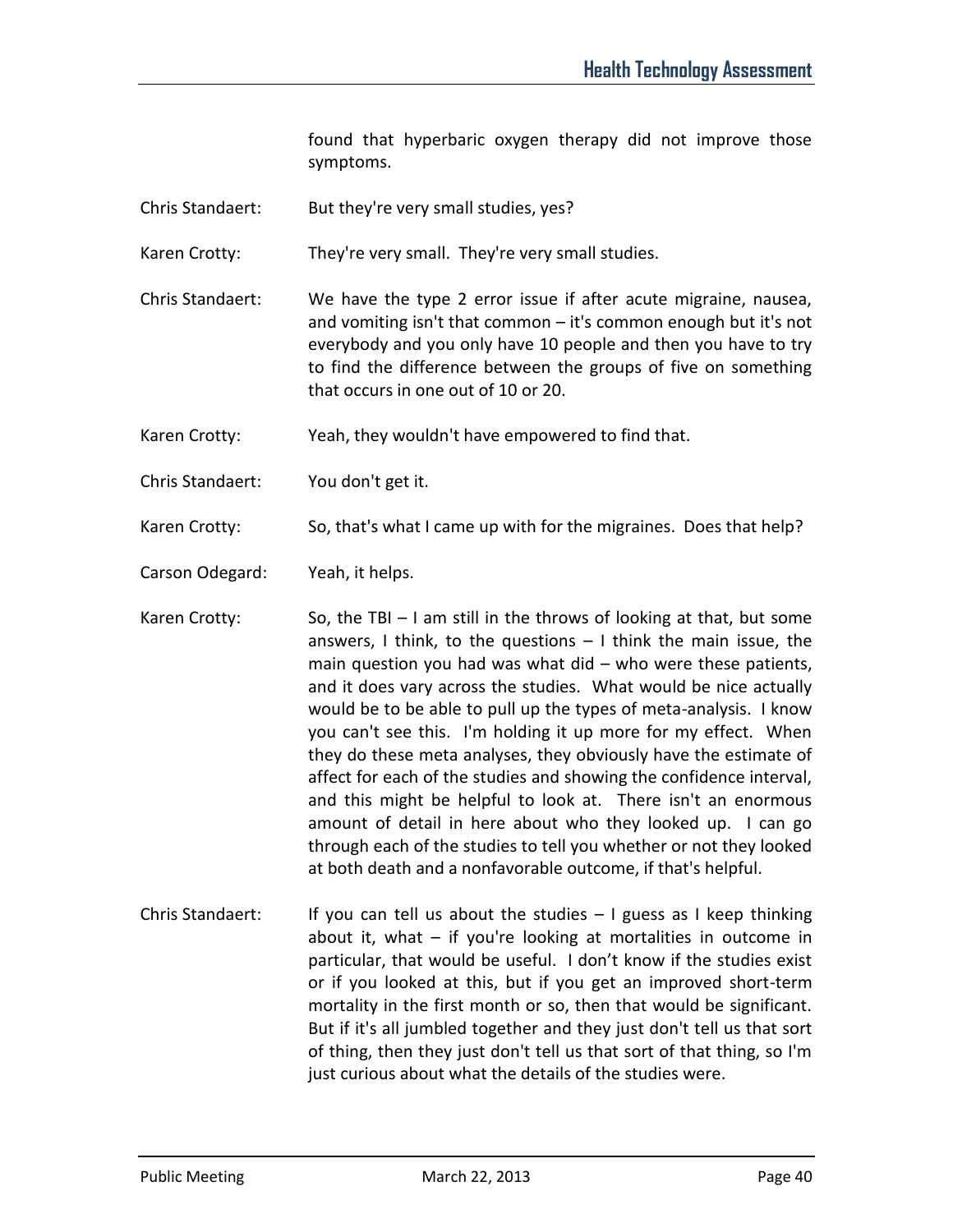Karen Crotty: Yeah, it is a little jumbled, and there probably isn't exactly...

Chris Standaert: The answer.

Karen Crotty: …the answer. The answers may or may not be in the details of each of the studies, because sometimes they don't say – they do say, you know, what their followup point was for each of the individual studies. One of the studies reported that all patients reach the final followup point of 10 days. So, that would have been – that was their measure of where they looked and whether or not the patient died, for example. So, that study wouldn't give us details as to what happened post 10 days.

Chris Standaert: I mean, can you give us some of the details of the individual studies?

Karen Crotty: Yeah.

Chris Standaert: So we can see what we were talking about again?

- Karen Crotty: For sure. So, the study by Arturo. So, these are, some of these are quite old studies. There was no blinding, obviously, for most of these. The patients had closed head trauma. They did stratify their patients, but then they did not present those results by stratification.
- Chris Standaert: How many patients did they have?
- Karen Crotty: Sorry, they had 60 patients, 31 in the HBOT group, 29 in the control, and it was one hour for 10 days. They followed by four days rest and repeat if not responding. The standard care, so the control was hyperventilation and furosemide and they looked at death, unfavorable outcomes, and adverse events, and their measure was the jaded score. The actual Arturo and Rockswold at 12 months – I'm sorry. I'm trying to see if I can actually pull out individual study data from each of these. The problem is when Cochran do the systematic review and they pool the data, they don't then give you the individual study results for each of those, except as here. For example, I can actually pull it from here, I guess, if I do it that way. Arturo found a risk ratio of 0.88. That was not significant because the confidence interval…

Chris Standaert: Are you talking for death or risk ratio for what?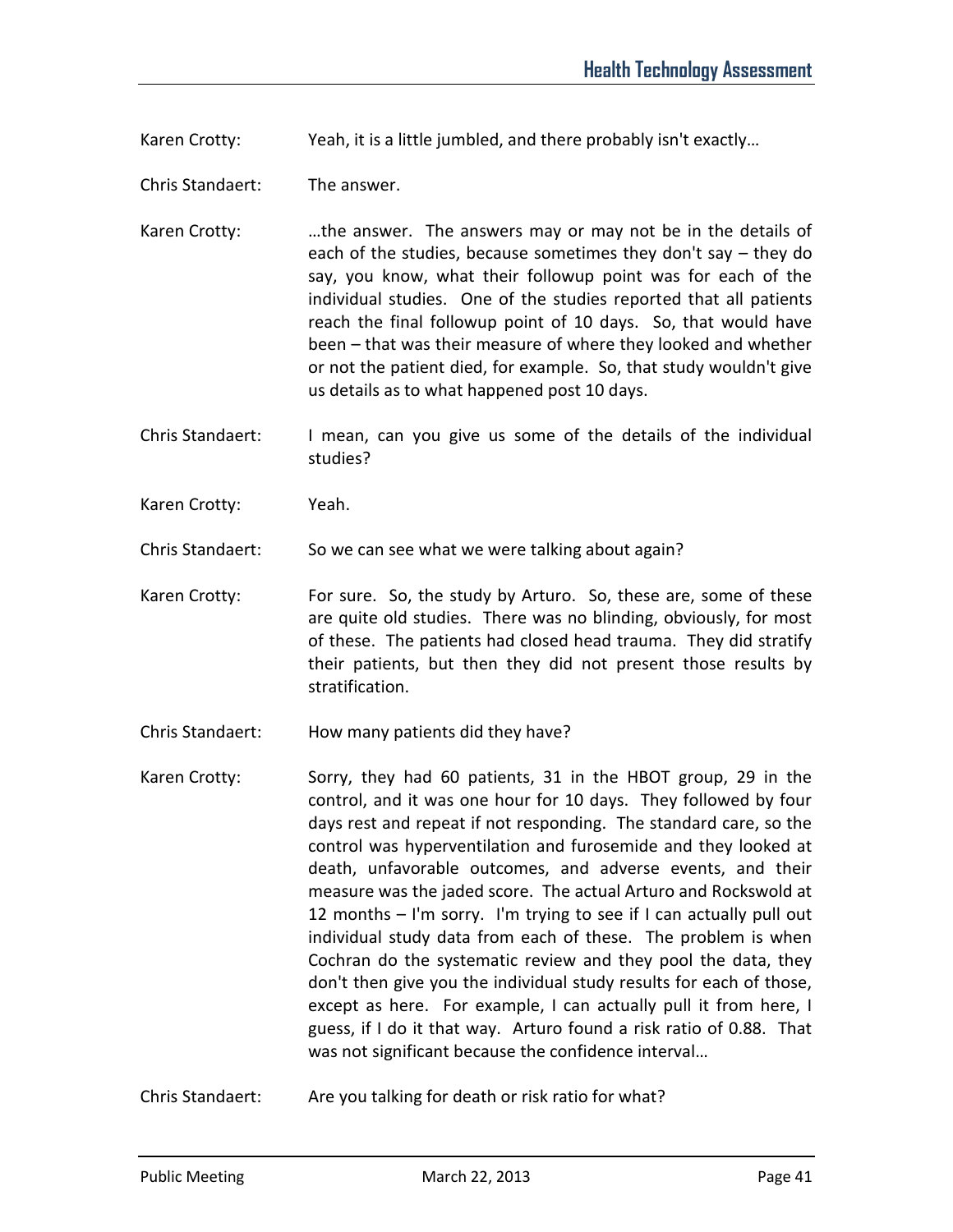- Karen Crotty: This is for death. So, the risk of death with hyperbaric oxygen therapy. So, patients that received hyperbaric oxygen therapy was 0.88 times less likely to die than a patient that did not, but the confidence interval went over 1.
- Craig Blackmore: That's at at what interval was death? We don't know?
- Karen Crotty:  $\qquad \qquad$  As in how at what time did they?
- Craig Blackmore: Yeah.
- Karen Crotty: I don't know the answer.
- Chris Standaert: Yeah, and this is the issue with reviewing systematic reviews, that we don't get the data that – to find it for us.
- Craig Blackmore: [inaudible] an issue.
- Chris Standaert: Oh, it's certainly an issue with how they did the study, but we just don't know that.
- Karen Crotty: And so the…
- Marie Brown: They had random assignment you said? All those had random assignments?
- Karen Crotty: So, these were these were all randomized control trials, but they were not blinded clearly. It's – the assessors were blinded in some cases, but clearly the patients can't be blinded. So, I'm sorry that wasn't perhaps as helpful as you need it to be. I think you did have one other question that we looked at, which was – we were talking about the diabetic foot ulcers.
- Craig Blackmore: Stratification of ulcers.
- Karen Crotty: Actually those, so the diabetic, the slide 20, the three pooled studies, Faglia – actually I was incorrect. Faglia was not one of those. The Faglia study was related to the amputation. So those, the incidents of healing for three other studies where there was no stratification for those three. The Faglia study that Dr. Hampson was referred to, Dr. Hampson says that the CMS used it primarily for their decision, but it was not in – they didn't look at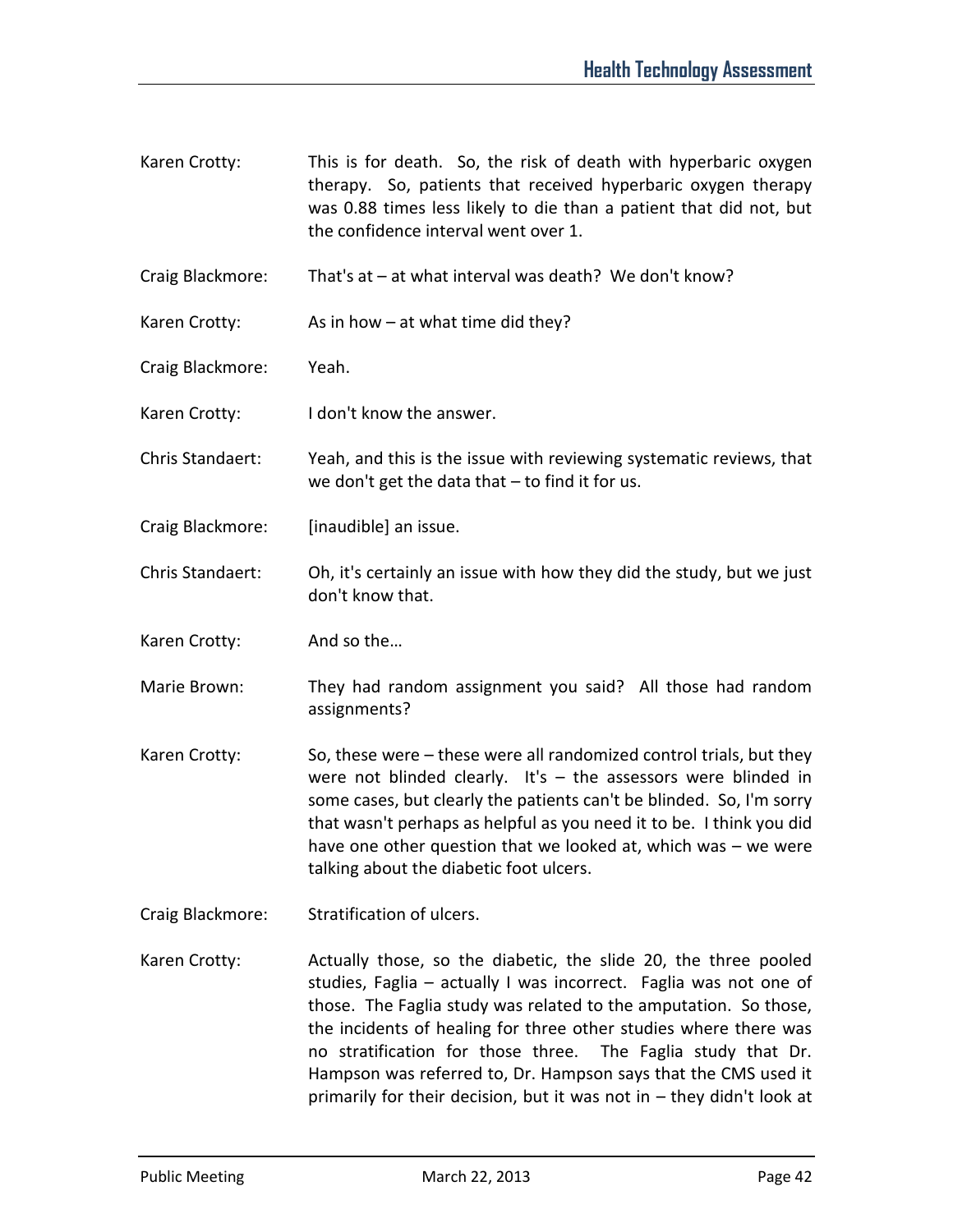incidents of healing, so it is not included in those three. It is included in the study on amputations.

- Craig Blackmore: And which do we know where that is in here?
- Karen Crotty: Yes, sorry, just let me...
- Craig Blackmore: Anybody find what slide we're on?
- Karen Crotty: So, here we go. So four of the amputations...

Chris Standaert: Slide 21.

Karen Crotty: …for the pulled data, the five studies were Dr. Faglia, Abidia, and Lundale. So, there was a total of 309 patients. They showed a trend toward benefit from HBOT in the rate of major amputation, which, I just had the definition of that, was with no statistical significance between the groups. So, the study that had the high risk of amputation was the Lundale study, so that's the discussion we had when that study was removed. I am trying to find the details for Faglia here. HBOT provided no additional benefit for minor amputations.

> Let me tell you a little bit more about those four studies to see if that helps. So, the Abidia Study – again that was a small study, 18 people with diabetes, just two groups. They showed no  $-$  they included patients that showed no sign of healing at six weeks.

Craig Blackmore: Why don't we do this. I think it's going to be important to the committee to understand whatever evidence there is around differences between Wagner II and Wagner III that was identified in some of the other coverage decisions. So, if you could try and track down that particular study and report back to us in a little while, and I think we've got  $-$  we're gonna have to break up this topic into a bunch of different segments, so I think we can start working on some of the other pieces of it and give you a chance to get your thoughts together and drill down. So, that being said, what I'd like to do then is sort of organize our discussion for the rest of the morning. We've got a whole bunch of different potential indications for hyperbaric oxygen therapy. There are some that are outside of our scope that we've heard about where it's being used, and we need to focus down on the specific ones that are in the key questions, and I just want to make sure that I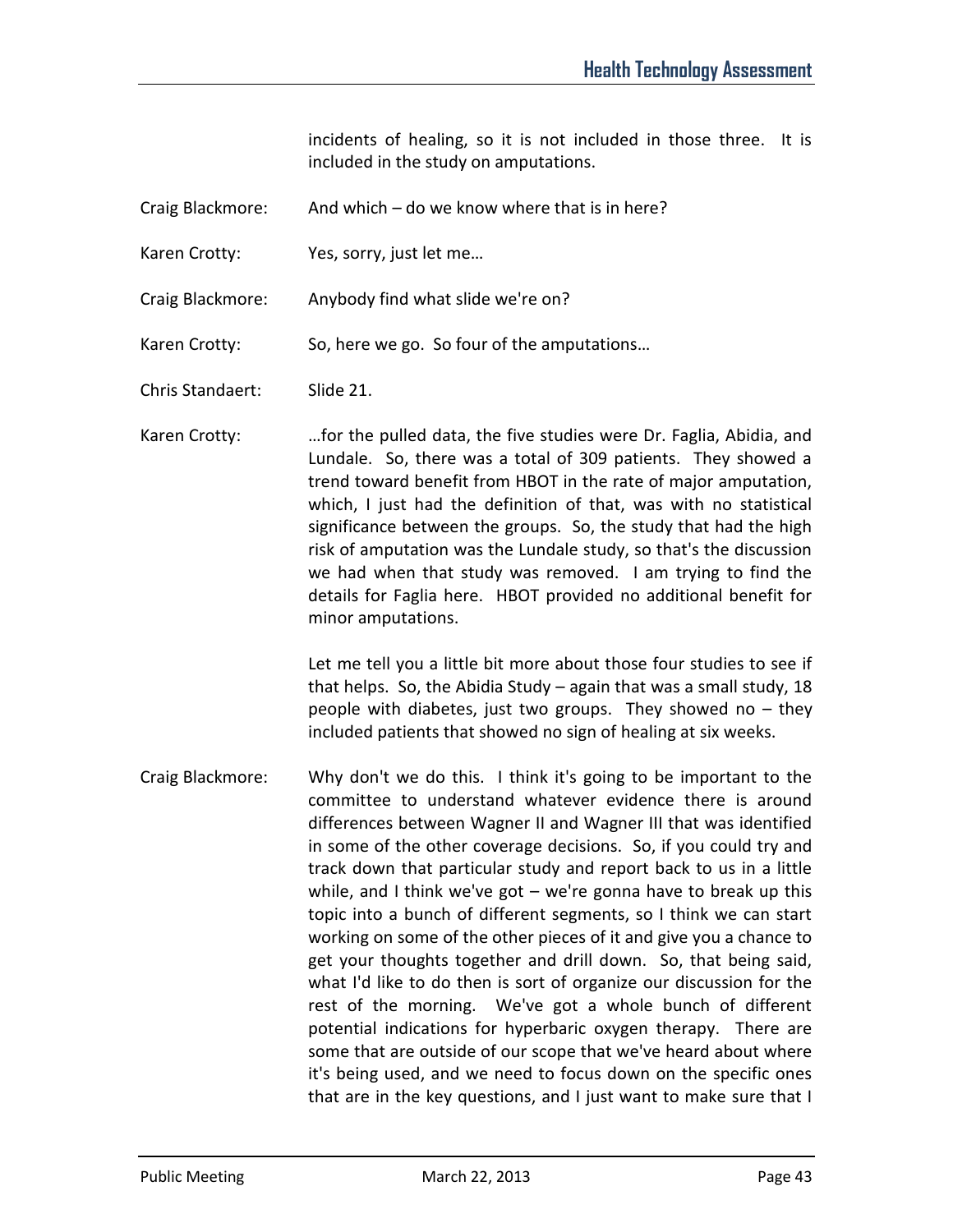get to the key questions so we get this correct. Somewhere we must have the key questions. Yeah, I'm looking for the key questions. Okay, page two of the Hayes slides.

Key questions, okay, so here looking at slide four, there are a whole bunch of specific clinical indications and, I think we could either…

Marie Brown: What page are you on?

Craig Blackmore: I'm on page #2 of the Hayes presentation, slide #4 of the Hayes presentation. So, I think we've got our three options, right? We can approve, we cannot approve, or we can approve with limitations. So, I think what I would propose is if we go with approve with conditions that the conditions be defining the specific clinical scenarios where the coverage would occur, if that makes sense. Then, we would go through each of these areas where we were asked to make a decision and decide whether or not that was one of the conditions. Then we would have one vote at the end. The other way to do it would be to go have a separate decision for each of these and I just think it's simpler to do it the way I described. So, I am going to start us in the place where we are headed towards approval with conditions. If we go through all of these and we want to approve them all, then when we get to the vote we would just vote for no conditions, and if don't approve them all and we get to the vote we would just vote for no coverage. But, in the meantime, I think we can sort of chug our way through here and figure it out.

> So, I think to start, we're not going to do the diabetic yet, because we're working on that. Why don't we start  $-$  I'm going to stay away from soft tissue injury that might – why don't we start at the bottom? We'll start at the bottom. Sensorineural hearing loss. So, I'm going to ask the committee, I'm going to ask a committee, I'm going to ask a committee member, a volunteer, to summarize where they think we are in terms of sensorineural hearing loss as a way of initiating the discussion. Does anybody want to take a stab at it? Dr. Hampson?

Neil Hampson: Can I make a few comments about the process and maybe ground it a little bit?

Craig Blackmore: Sure.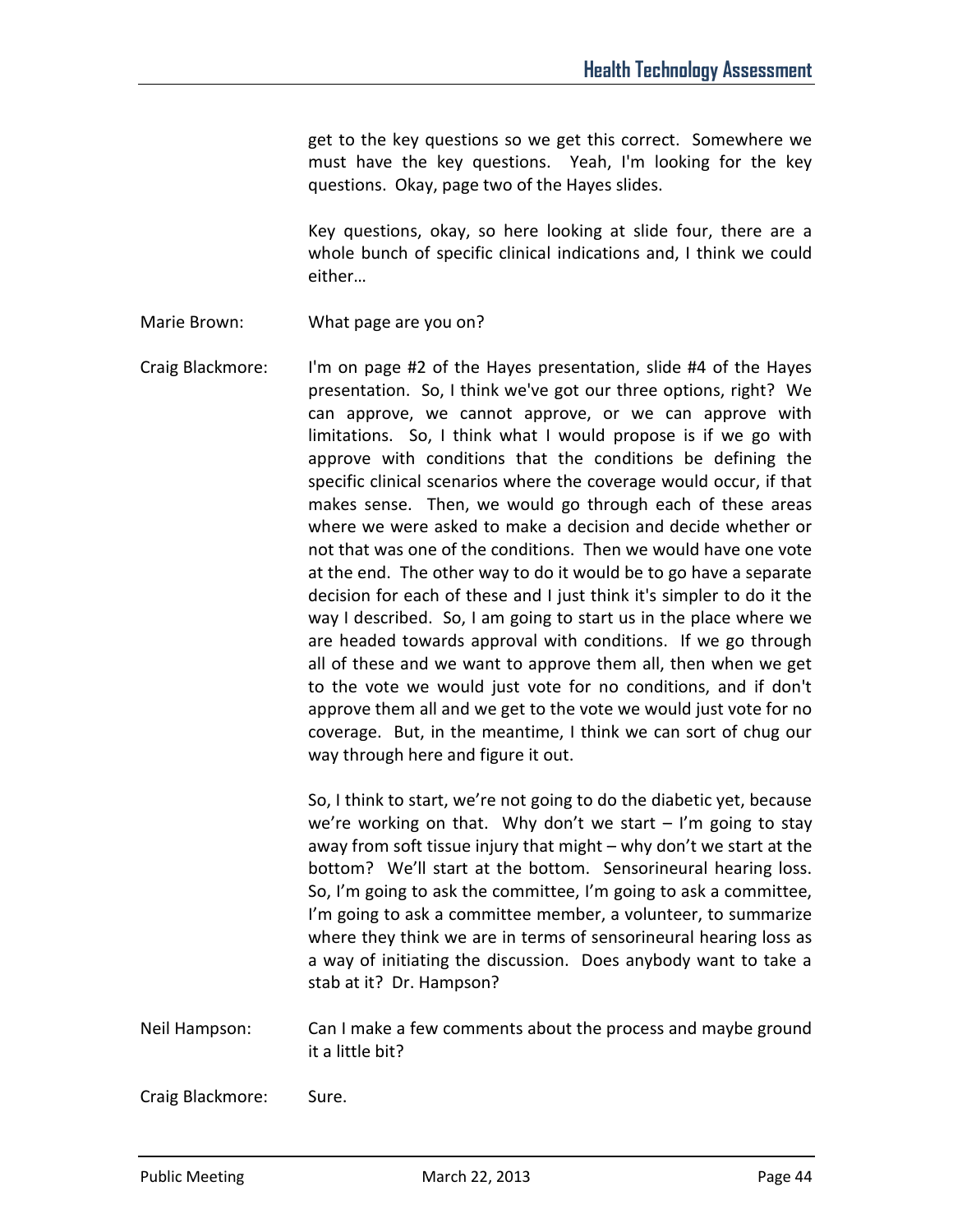- Neil Hampson: Assigning this topic to the Hayes group was an enormous task. It's like you're asking them to do a review of a specialty of internal medicine. It's like saying what is chemotherapy good for? And they had probably I don't know 3,000 or 4,000 articles that relate to these topics, and I agree that reviewing systematic reviews is not always as satisfying as you would like, but the amount of literature behind this is overwhelming. The Undersea has a great medical society has a committee size of yours that meets and reviews the literature and these are specialists in hyperbaric medicine from across the country and around the world where that's their job, and we have a hard time keeping up with it. So, the fact that she doesn't know the answer to all these questions is not surprising, because nobody on our committee knows all the answers to all those questions either. It's a lot of information. I practiced hyperbaric medicine for 22 years, and I can tell you that just because something has evidence of efficacy from a positive randomized controlled trial does not mean that we endorse treatment of it. An example would be the migraine issue. Those are old studies. Oxygen is a potent vasoconstrictor, and that's what you want in migraines, so people tried some experiments to see if it worked in migraines, and it did, but none of us treat migraines. I think that would be cost ineffective, because there are such effective medications nowadays to do that in the Emergency Room. When I look at your list, at Virginia Mason we do 4,000 to 5,000 hyperbaric treatment a year. So, I don't know what that means I've treated in 20 years, but I never treated a patient with acute traumatic brain injury, chronic brain injury, cerebral palsy, any kind of headache, multiple sclerosis, or sensorineural hearing loss. UHMS has a list of indications that they believe are supported by evidence that supports efficacy and a cost –benefit ratio that is favorable, and none of those things are on their list. Actually, sensorineural hearing loss was just added, but people that are very familiar with this field have done the work that you're trying to do right now, I think, and I'm trying to think of a kind way to say this, but you're reinventing the wheel a little bit. I'd be happy to go through each one of these indications when you get to them and tell you what the standard of care is in the United States.
- Craig Blackmore: Thank you for your comments. There are a lot of organizations that do work that might be similar to this one, and they do it from different perspectives and they do it in different ways, and we do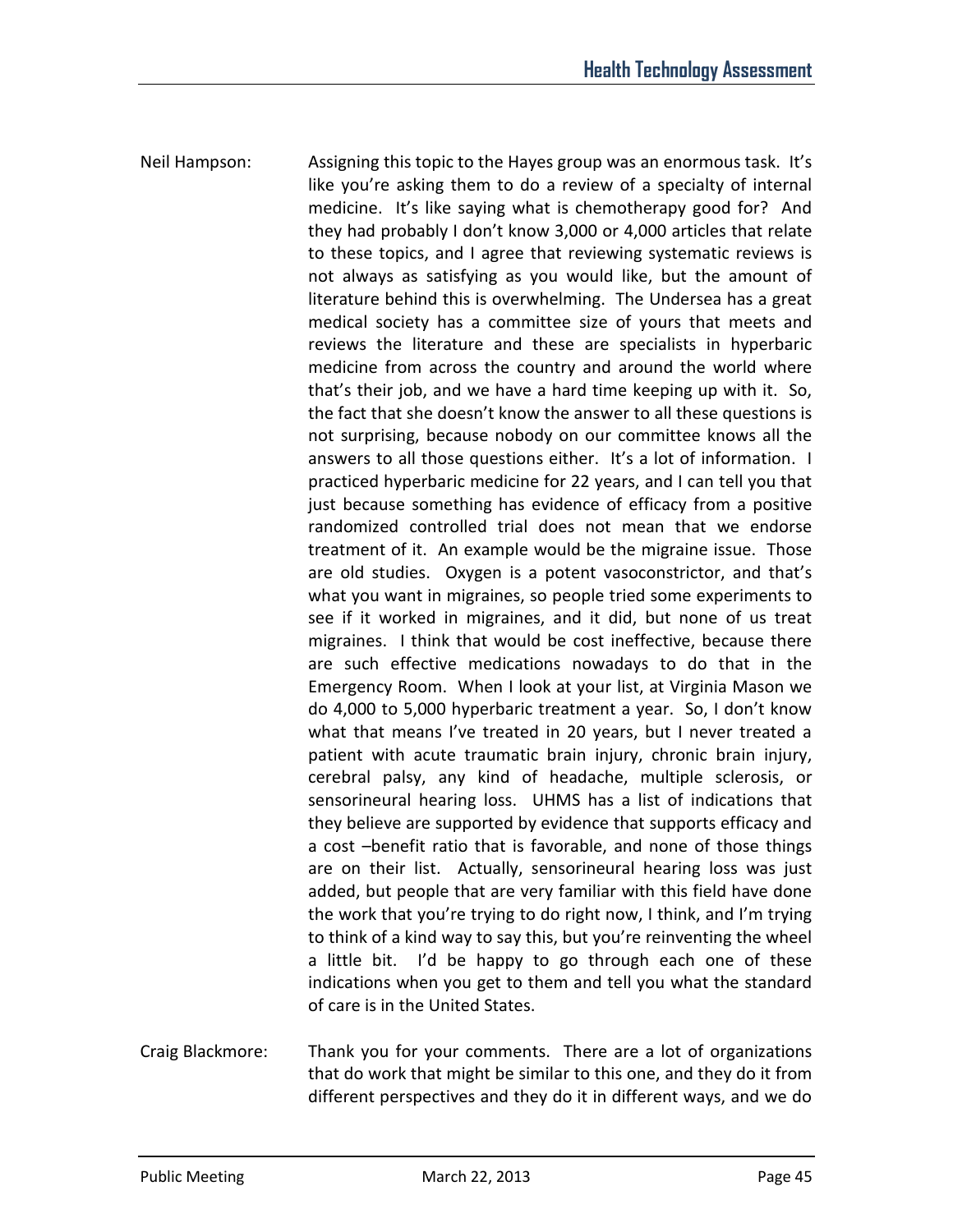it based on the best evidence, as dictated by the legislation in a transparent way before the public. The recommendations of various other organizations are included in the information we have and continue to review, but it's also our responsibility to make the best decisions based on the best evidence. So that being said, let's start with sensorineural hearing loss. Again, I would ask one of the committee members to give us a starting point. Alright, let's start over there with Dr. Elmore. Where do you think we are? Start us off. I intentionally didn't call on Dr. Schwartz.

- Seth Schwartz: I know that. I kind of want to stand down. So, maybe I will stand up.
- Joann Elmore: Well, and I have a bigger picture question, too, that I am holding back.
- Craig Blackmore: What's the bigger picture question?
- Joann Elmore: I think I agree with, by the way, how you are organizing us as a committee, and it's always a pleasure sitting on this committee watching how you move us forward.  $I -$  and I also agree that we need to sort of take off quickly some of these ones in which there is low quality, inadequate data to just hone in on a few conditions. When we get to those conditions, my question has to do with the variability in the dose, frequency, and duration in that there are these studies that we're hearing that are moderate quality that show efficacy and yet when we asked our 1A question of, what's the optimal frequency, we hear that there is inadequate data. I know that starting us off, you asked a good question, which is the agency has data showing the range, can they provide us information, and why does a patient need 80+ treatment per claimant, and shouldn't we set a threshold there in our conditions, and then I would like to hear the clinical advisors comments on at what point is it appropriate to stop hyperbaric oxygen therapy? And then, even though the response from the Hayes to question 1A of our committee was that there's no data on adequate or appropriate frequency of treatment per condition, there are the primary studies that were done that had specified numbers of treatment, and I can't imagine all of them went up to 80. So, when we get to the specific conditions, I would appreciate if we could get back to the frequency and duration.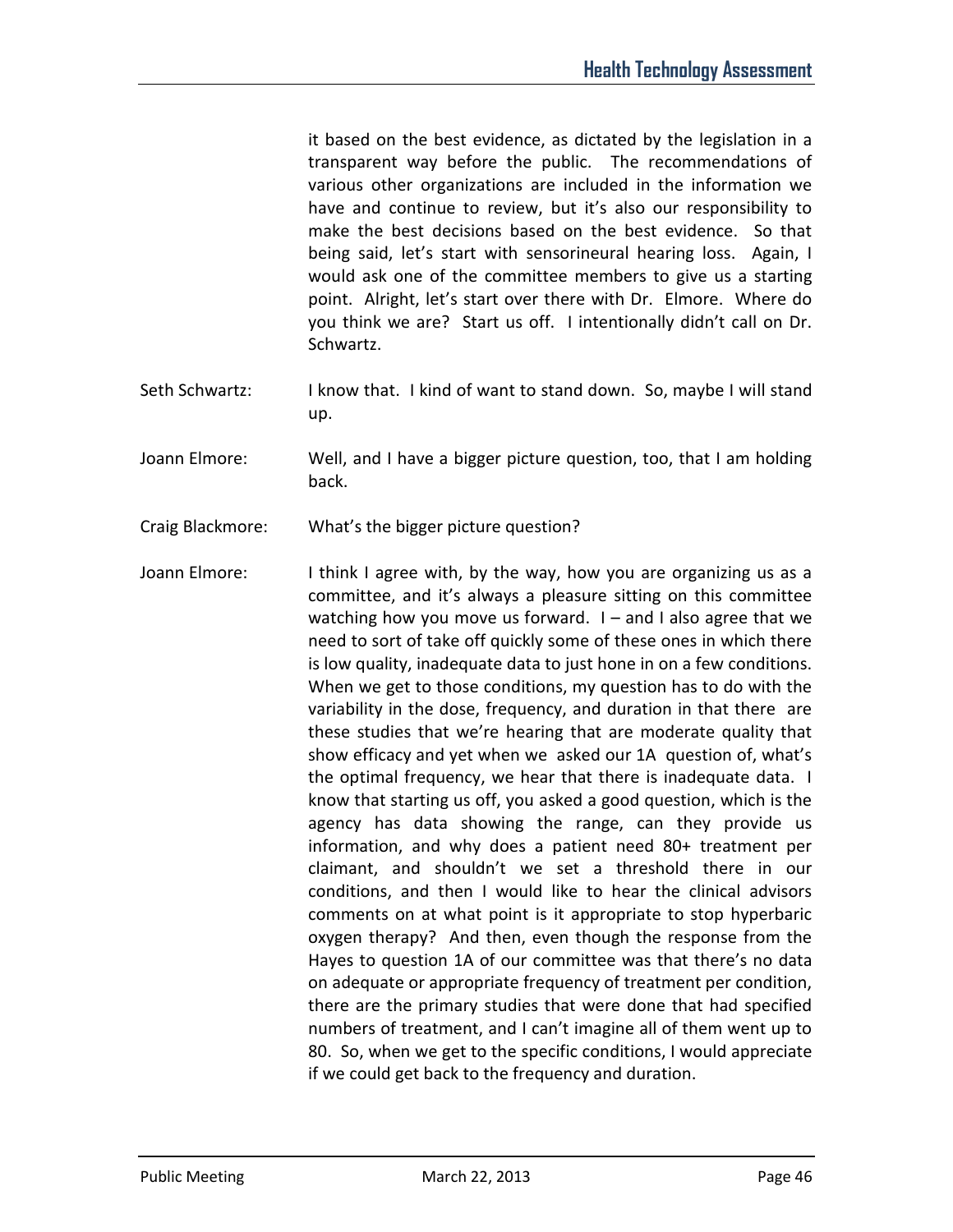Craig Blackmore: I think that's a very good point. So, sensorineural hearing loss?

Joann Elmore: Inadequate data.

- Craig Blackmore: Okay.
- Michelle Simon: I would say in chronic sensorineural hearing loss, there is definitely data showing that it is not effective, but there is some mixed data in the acute cases of sensorineural hearing loss, apparently. I'll say that.
- Craig Blackmore: Which slide are we on?
- Chris Standaert: 29.
- Michelle Simon: Slide 29 has acute.
- Craig Blackmore: Thank you.

Michelle Simon: Slide 32 has chronic.

Seth Schwartz: Yeah, this is Seth Schwartz. I think what Michelle says is accurate in my mind, which is that there's no data to support its use in chronic hearing loss. I think the definition of chronic is variable. Actually, looking deeper at some of those trials, I think there was some poor evidence for that 2-month/3-month window, which is part of why the American Academy of Otolaryngology guidelines brought in the window, although there was not enough data to say it was a recommendation. In that guideline, it was left as an option, because there was so much uncertainty about it. I think the other thing that comes out is this question of functional improvement. So, there's this – which is true in every intervention we look at – there's the difference between what is statistically significant and what is clinically significant, and I think this is one of those conditions where that is very true. If you have someone who is profoundly deaf and you give them 25% improvement in hearing, they're still profoundly deaf, they just might be aware of an explosion going off next to them, and that's not meaningful improvement, whereas if they have moderate hearing loss and you give them a 25% improvement, that might get them up to a more mild range where suddenly hearing becomes effective, and that is meaningful improvement. So, I think a lot of those trials struggle with that, and there's not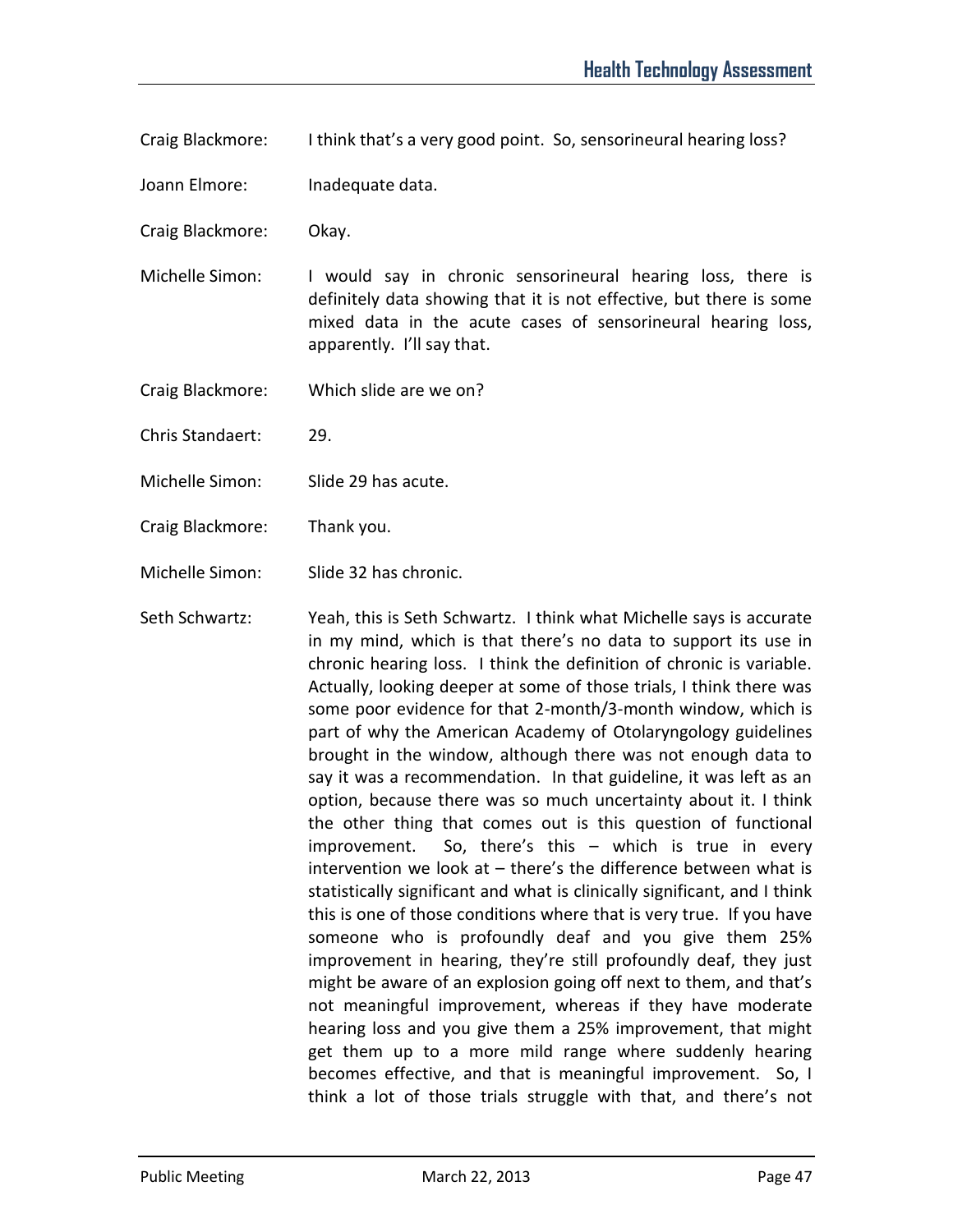enough granularity in any of those trials to sort out the answer to that question. So, I think there is some evidence that there is improvement based on fair quality randomized trials in the acute period, but I think it's uncertain whether that improvement is clinically significant or not, and that's kind of where I fall at.

Craig Blackmore: So, I guess the question for the committee would be, is this enough evidence that we want to support it or do we wait for more? Other comments on sensorineural hearing loss.

- Michael Souter: One of the questions for me always again is the comparator here and I just, in looking at what the report says about the Cochran review that was undertaken for the acute care in these patients, I think it's worthy to note that it didn't show any benefit for the hyperbaric treatment plus steroids versus steroids alone, and I think that steroids would seem to me to be not that unusual a treatment for acute loss. Am I right, Seth?
- Seth Schwartz: You're correct. I think the challenge in looking at sensorineural hearing loss in general is that the natural history of the disease is that a significant percent of the patients will get better even if you do nothing. So, somewhere between – a significant percent of the patients, about 50% of patients will get better, even if you do nothing. It doesn't mean they will get 100% better, but they will show improvement that would meet the criteria for improvement based on this study. So, it's actually pretty hard to show improvement in treatments for sensorineural hearing loss, and in these trials the comparative group was typically oral steroids, and that had historically been considered the gold standard although the guideline that I just referred to sort of downgraded that to an option, because the data is actually so mixed on whether or not there is a benefit to for oral steroids. Based on the same problems they had in showing a benefit with hyperbaric oxygen therapy.
- Michael Souter: And again, one of the things that is coloring my thinking about this or any possible benefit in the acute is that their followup period is only six months, and I think it's difficult to know whether that is really adequate to demonstrate a sustained benefit and improvement versus just something that's artifactual because it could be viewed as placebo.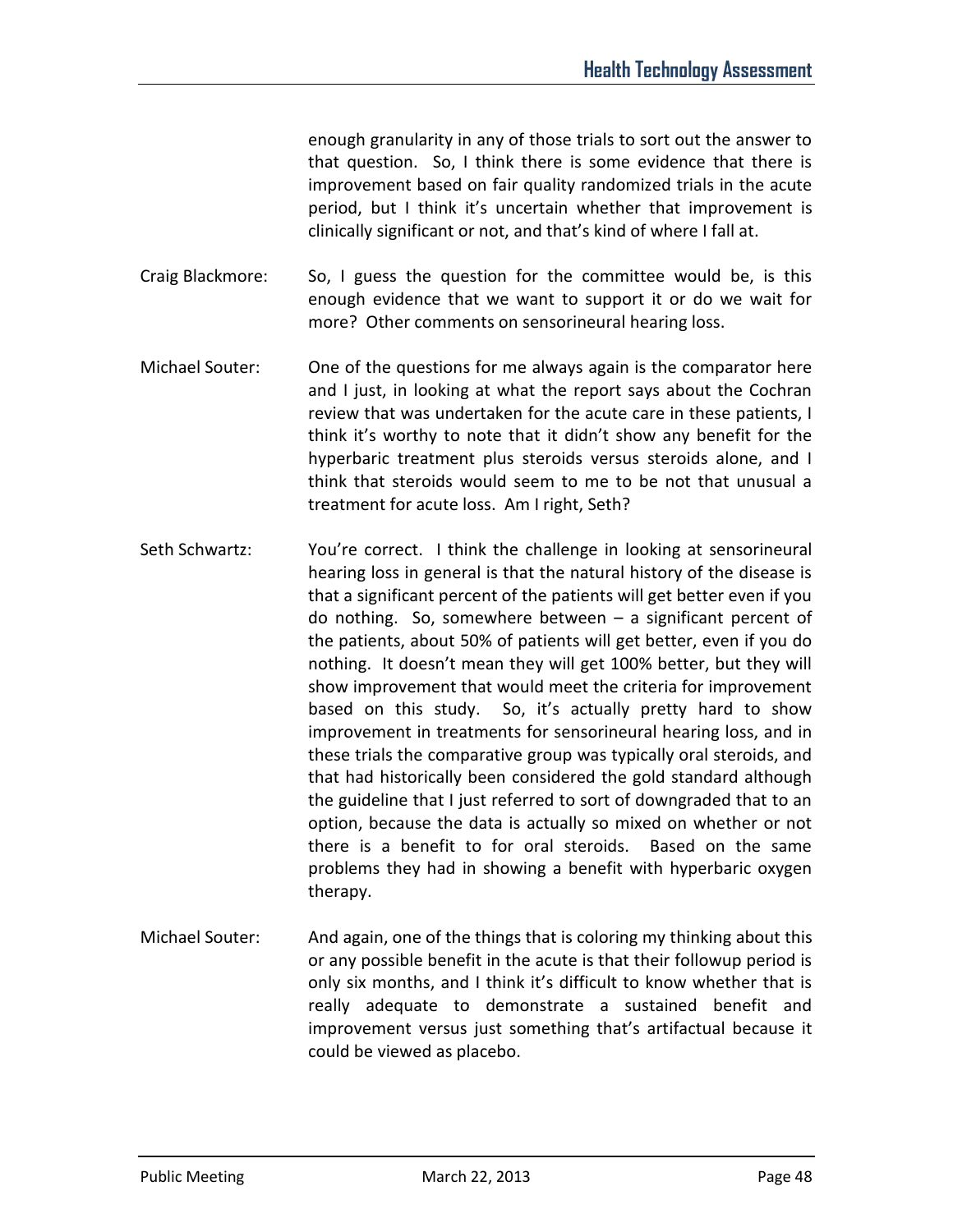- Seth Schwartz: So, Mike, I would make one comment about that. In sensorineural hearing loss in general, the studies, both in terms of the natural history studies and the treatment studies are pretty clear that if people are going to experience a benefit, the benefit tends to be early, and if you look at the natural history studies or the treatment trials, the benefit tends to occur within the first three months, and then people show stability after that. So, something on the order of 97% of patients are going to improve will have improved by that period of time and there's usually not a whole lot of improvement beyond that, but the results are pretty stable for long term. So, most of the trials don't go much beyond that, because we know that it tends not to change a lot after the three to six-month period.
- Michael Souter: So, I get the early improvement. So then you're saying that if you're improved by six months, you're saying that's going to stay sustained?
- Seth Schwartz: Correct.
- Michael Souter: Okay, alright. In summary, though, I'm still not necessarily convinced by the acute data either. I'm not swayed just given the mix of it.
- Craig Blackmore: Are there thoughts on sensorineural hearing loss?
- Chris Standaert: I guess, so if you throw everything into, you know, cost-benefit risk, all that sort of stuff, they're talking about some benefit in acute phase within two weeks of hyperacute, really, not three months, not 10 weeks, but within two weeks. It's a small window you have. I mean, are there other effective treatments for these people? So, if you don't do this, you do what? You give them – and it goes back to the comparator issue also, but  $-$  so you have a treatment that has some evidence it provides some improvement in people when given hyper-acutely. Are there other acute treatment choices that have effectiveness in a similar range, or is this really you don't do any of it? There is no effective treatment, you just sort of watch them and half of them get better and half of them don't?
- Craig Blackmore: So, the typical treatments are oral steroids is really the most common treatment and the data is somewhat mixed on it, but it is still probably the most common treatment in the acute phase.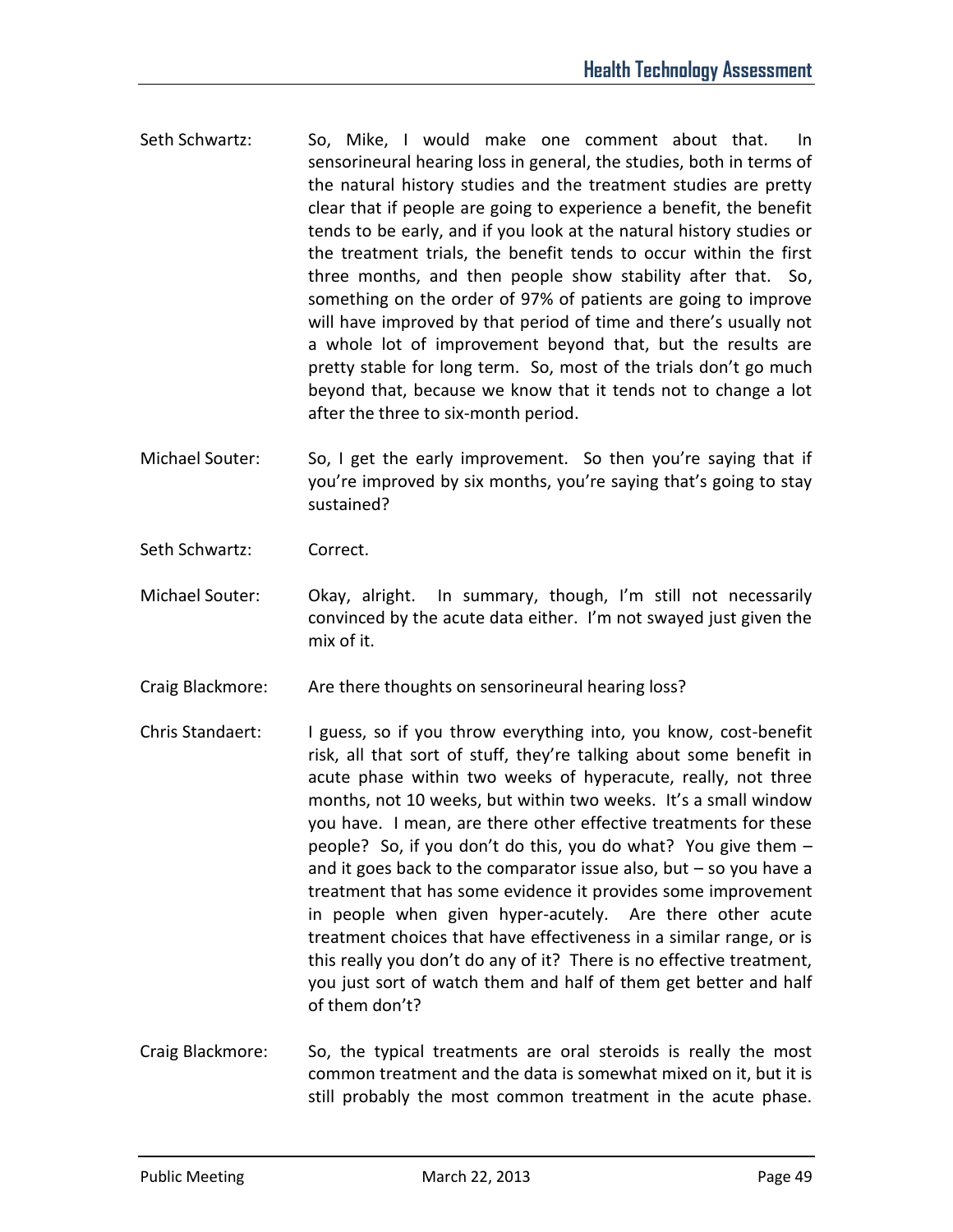There is also – steroids have also been delivered via intratympanic routes. They actually inject steroids into the ear, and that is usually used for salvage, so for patients that don't get better either spontaneously or with oral steroids, transtympanic steroids are offered and there are no great but actually stronger evidence in support of that treatment. Beyond that, there's really nothing else that's been shown to be effective.

- Joann Elmore: Can I ask a question of the reviewers? When you said that there is a large, systematic review suggesting that HBOT is beneficial among patients who present within two weeks of the onset of the disease. What was your evaluation of that systematic review if you just evaluated that document? What quality was…
- Karen Crotty: [inaudible].
- Joann Elmore: Yes.
- Karen Crotty: Was rated good quality.
- Joann Elmore: Good quality?
- Karen Crotty: Yes, that means [inaudible].
- Joann Elmore: And how many studies were in that systematic review? I know that you had it here. Let's see.
- Craig Blackmore: There eight studies. This was the Bennett Study, right?
- Karen Crotty: It was the Bennett Study.
- Chris Standaert: Page 27 of the report.
- Karen Crotty: [inaudible]. It had seven [inaudible]. So we had seven studies from the good quality review plus the one study [inaudible].
- Joann Elmore: And was there some similarity in the treatments that they offered? Yes. Okay.
- Craig Blackmore: So, can you drill down a little more for me on slide 29. Maybe I just don't understand. There were eight studies, and then we have three columns here, pooled data from two RCTs, pooled data from two RCTs, and then pooled data from two other RCTs.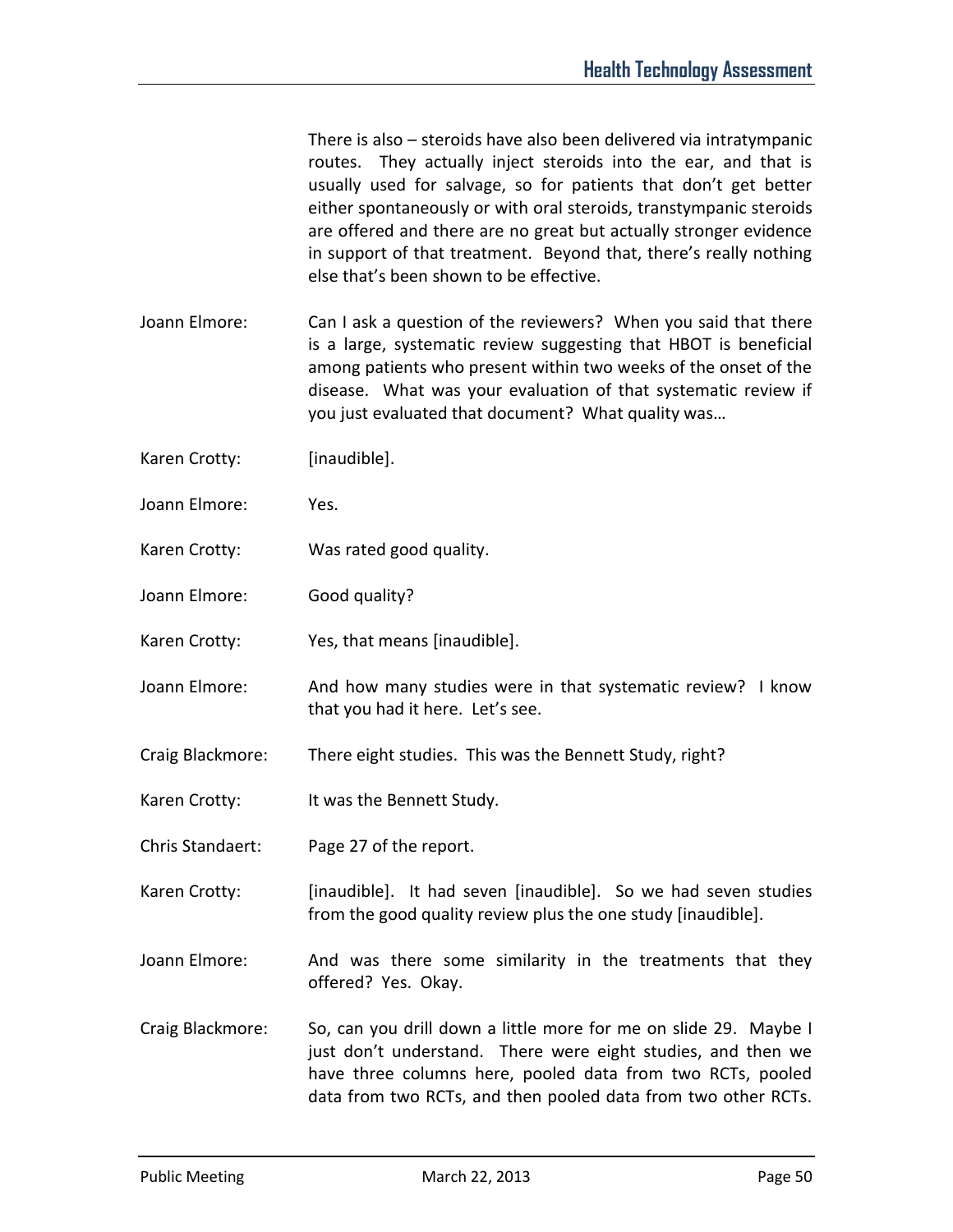So, these different poolings are because of heterogeneity? Is that right? And why didn't we pool all eight? We pooled them because these are the ones we could pool.

- Karen Crotty: No, we didn't pool.
- Craig Blackmore: Cochran?
- Karen Crotty: Yeah, Cochran pooled.
- Craig Blackmore: Okay, so when Cochran did that, if they had pooled these particular two that looked at 25% there seemed to be a benefit, and when you looked at the particular pool, the two that looked at 50%, there was no benefit, and then this other group in the middle…
- Karen Crotty: That middle study, the [inaudible]…
- Craig Blackmore: The middle two…
- Karen Crotty: …with seven participants, that is actually the separate study, the sequence study that was in 2010. So, they looked at recovery and instead of looking at percentage they looked at greater than 50 decibels or between 10 and 50 decibels. So, they looked at a slightly different outcome and they did not see a benefit when looking at that, but how that compares to a 25% recovery versus 50% recovery, I don't know.
- Craig Blackmore: Okay, so, if one looks at this, one would say that there is a slightly increased probability of getting 25% recovery, but there is no significant difference in getting 50% recovery, and there is maybe an increased probability of getting 15 decibels. Is that right?
- Karen Crotty: [inaudible]. There did not seem to be an increase in the [inaudible]. So, the pooled data from the two suggest yes, greater than 25%, then they also – the difficulty with this indication, too, is the outcome that they looked at. So, you had mean improvement looking at the mean difference. So, yes, if we're looking at a mean difference of 15 decibels, [inaudible]. So, again, that is slightly different to looking at it [inaudible].
- Joann Elmore: The increase of decibels would be then like a clinical indicator. That would be something more…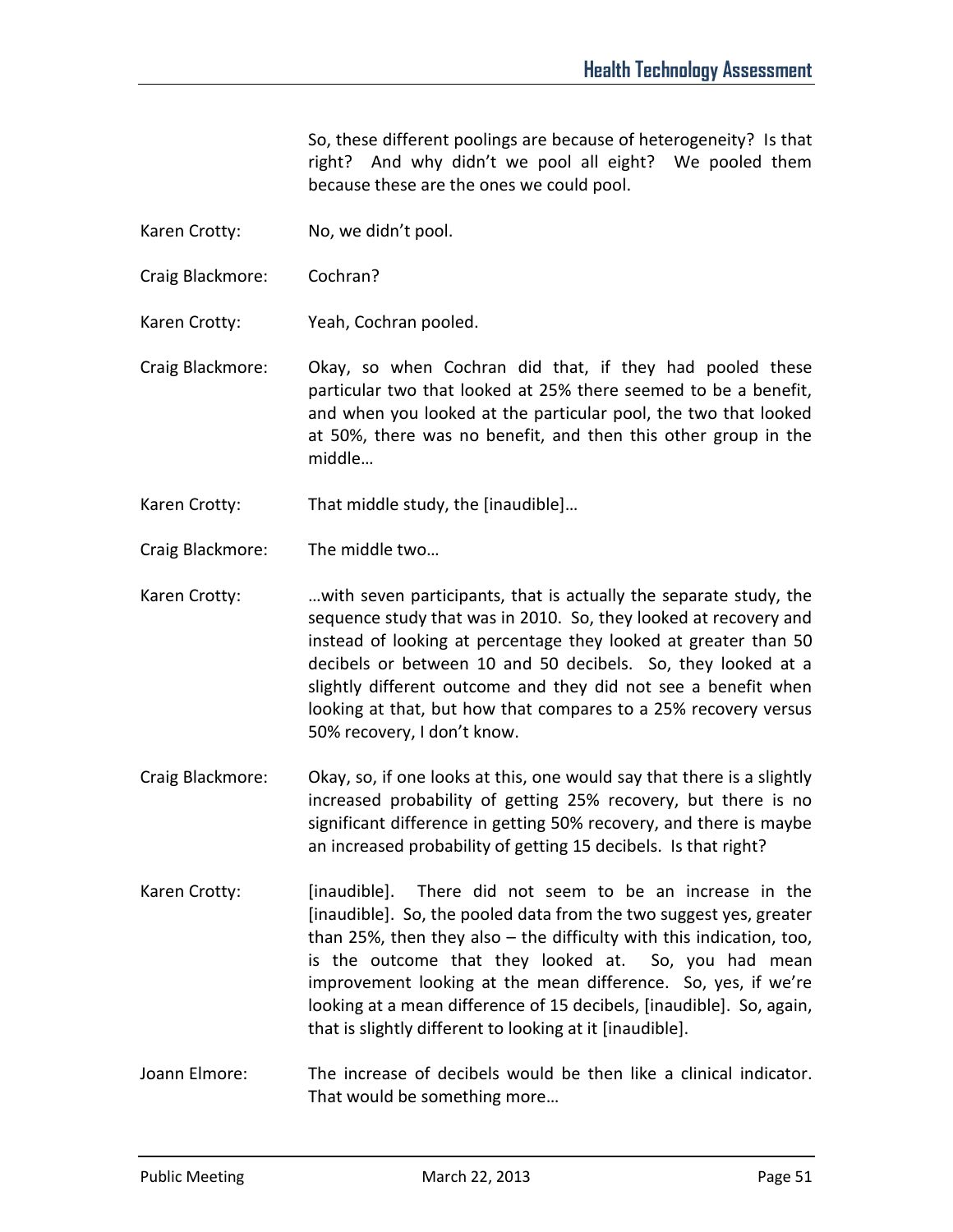- Seth Schwartz: I think what you're looking at is a matter of degree. So, it's a question of how do you set – what outcome are you looking at, and really you're looking at degrees of outcome. So, decibels are basically just the scale of measurement for hearing loss. The bottom one where it says no benefit, that's pure tone average, so you're averaging the decibel improvement over four different frequencies typically. So, the way I look at this is that if you have a lower criteria for outcome, so in other words, if you will accept a smaller benefit then it is successful, or there's the suggestion that it's successful. If you set a higher criterion for improvement, then it's not. So, I think the way I would read this is, there's fair evidence that it will give you a small improvement and no evidence that it is going to give you more than that.
- Kevin Walsh: But also because you had mentioned before, it doesn't specify what your hearing level is when you present. To get a certain percentage of improvement does not translate into function at all.
- Seth Schwartz: Correct.
- Kevin Walsh: So, I feel like we're being teased here like yeah, maybe, but we really aren't told if.
- Seth Schwartz: Yeah, I think that's a totally valid point. I think that's the same thing that the guideline committee struggled with, which is that you don't have the data to know whether it's going to be clinically significant or not, because in some patients a 15 decibel improvement is the difference between whether they can use a hearing aid or whether they're deaf. In other patients it's small functional improvement. In other patients, it's totally insignificant.
- Kevin Walsh: The kernel of truth in what you just said was that there's no evidence.
- Seth Schwartz: I don't think that's entirely true. I think that there is evidence that you get better. The question is how much better is it. I think the equivalent would be, if you look at a blood pressure medication, you may show that a blood pressure medication lowers your systolic blood pressure by 10 percentage points, or by 10 points on the scale. Well, that's real. That may be a real difference, but the question is, does it matter for the patient, and I think what we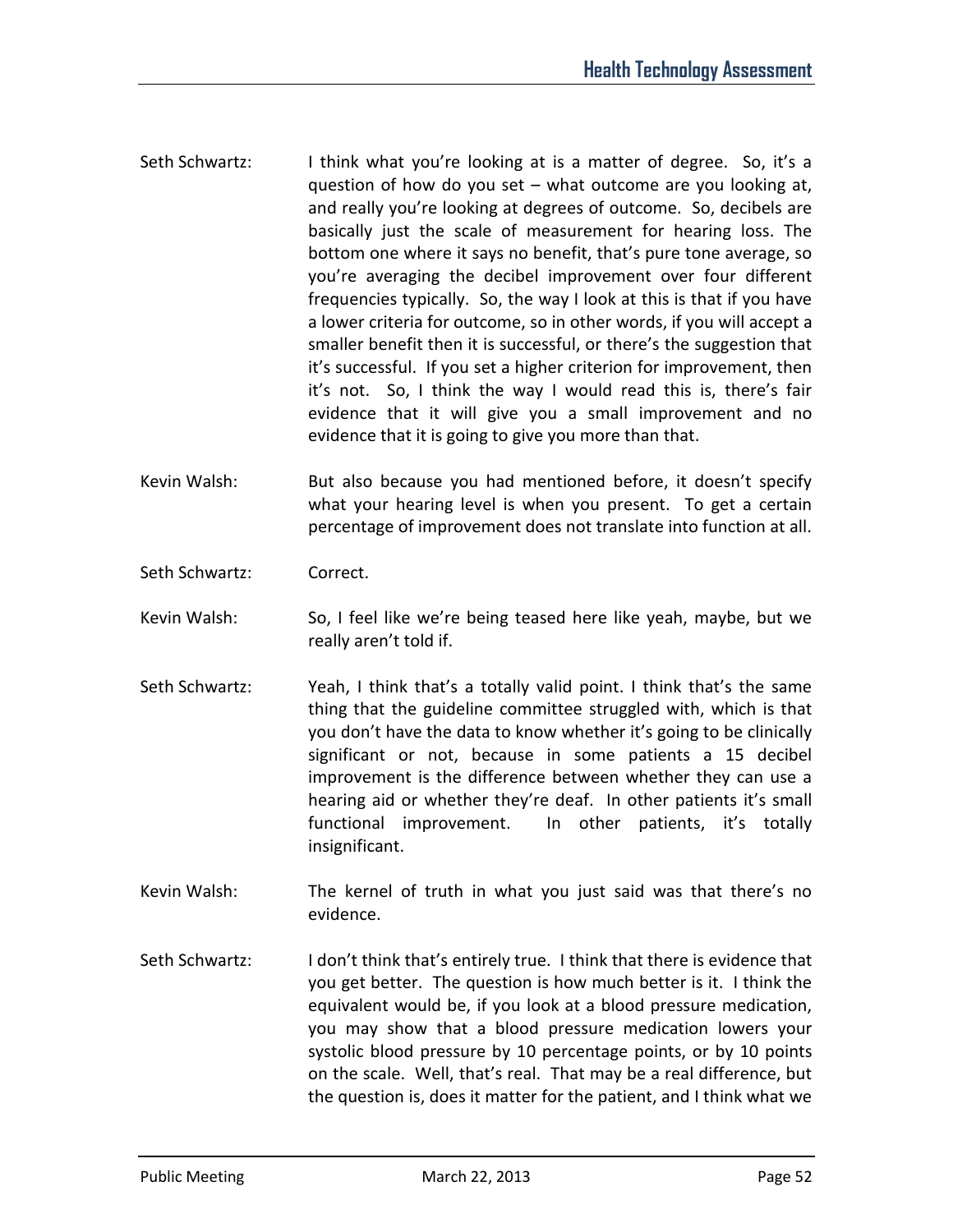know is – I think there's some evidence that hyperbaric oxygen therapy improves the outcome, or it improves the number, but is that of significance. So, I think it works. The question is, does it work for everyone, does it work enough to make a difference, and I think that's what we don't know.

- Craig Blackmore: So, I guess that's what we have to grapple with. Further discussion? Richard? It looked like you were getting ready to say something.
- Richard Phillips: No, I just don't think there's much benefit that's been demonstrated across the board. You know, I think, Seth said it very well. He knows the stuff. Not much to contribute.
- Craig Blackmore: Okay, well then I think I, at this point, should take a straw vote in our draft list of conditions if this would be one that we would wish to include for coverage if we go that way. So, this is not a vote with the cards. This is a straw vote, and I would like to see a show of hands for committee members who would include this on a list of conditions for coverage. Hands please. Maybe I'll start with the hands of the ones who would not include this on a list of conditions for coverage. Okay. So, let's move on down our list, or up our list. Somebody remind me what page we were on. Page two of the Hayes I think it was. Let's mark that page.
- Joann Elmore: Slide four of the Hayes. Why don't you put it up?
- Chris Standaert: Headache and migraine.

Kevin Walsh: You wanted to work backwards from the bottom.

- Craig Blackmore: So, we're going up, right? I just have to find the right page. So, that takes care of sensorineural hearing loss. Headache and migraine. Who wants to start us off on this one?
- Chris Standaert: There seems to be insufficient evidence. We have very small studies of what we don't know a lot of details of and it doesn't seem as though there is sufficient evidence to recommend this as a routine treatment.
- Craig Blackmore: Okay, so where's slide…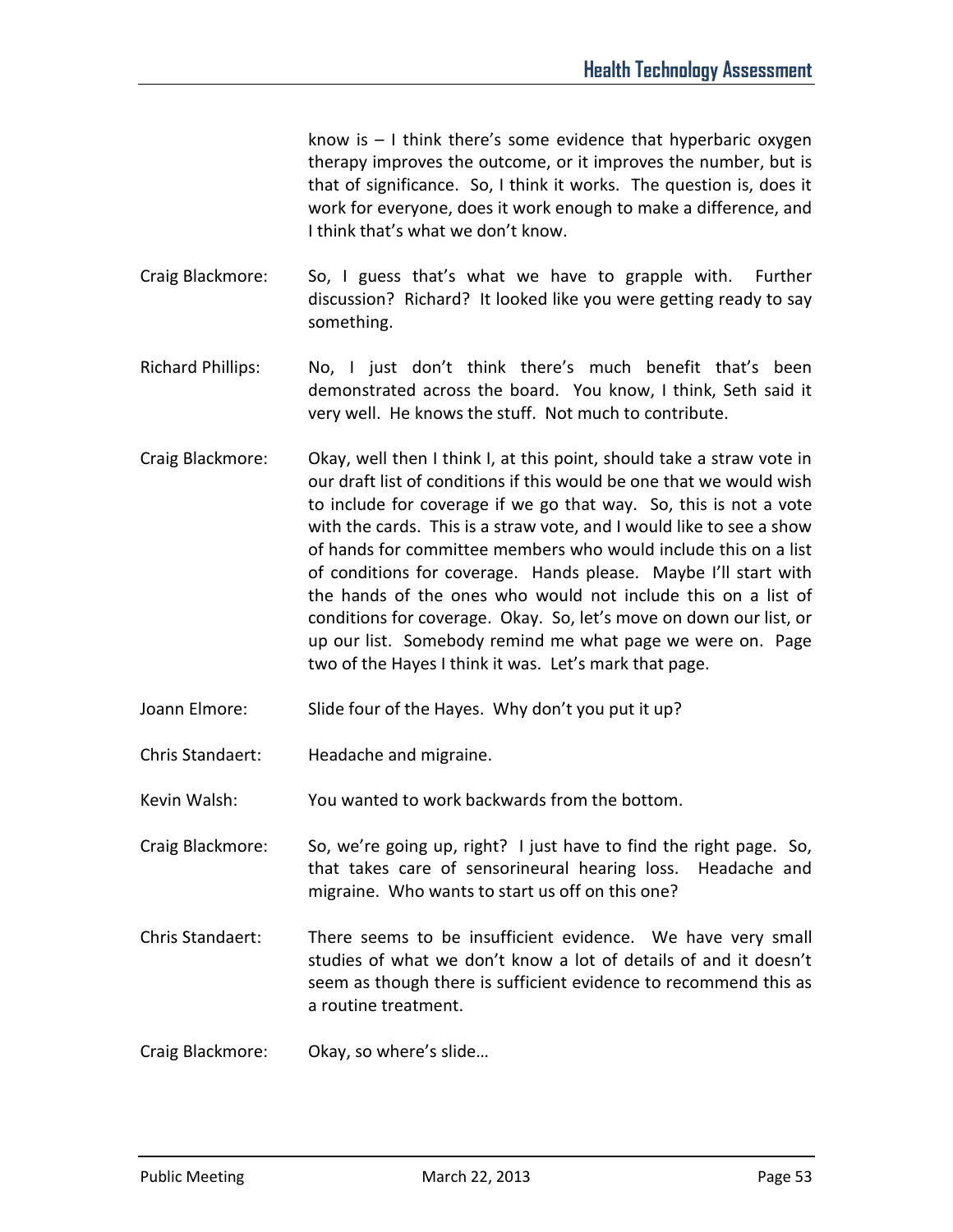- Chris Standaert: And that it's going to change any significant health outcomes for the benefit of the patients.
- Craig Blackmore: We're at about slide 28 at this point.
- Michael Souter: I agree with Chris that it's largely its comparators are shams, and I think there are many other modalities of therapy and we're hearing from a clinical expert that people aren't using it anyway, so I'd see no reason to cover it.
- Craig Blackmore: I would add that the benefit, if there is one, is only looked at in 43 patients.
- Richard Phillips: I would say the same thing.
- Chris Standaert: In the midst of three separate studies accounting for 43 patients.
- Craig Blackmore: And it's a common condition. It's not like there's only 43 cases in the state or something.
- Chris Standaert: And the comparator would be significant, as Michael pointed out, the number of medications and approaches for migraines has expanded over 20 years greatly.
- Craig Blackmore: Any other comments on that.
- Richard Phillips: In that sense, it is almost as if we have insufficient evidence to really assess, because really what we should be comparing for migraine is available modes of treatment, and basically we weren't given that, and it seems silly to even make a decision on it based on, at least from my perspective, because we just don't have it.
- Craig Blackmore: Well, there is certainly no evidence…

Richard Phillips: The problem wasn't even addressed.

- Craig Blackmore: …no evidence that it's better than other current treatments.
- Richard Phillips: Saline might be better.
- Craig Blackmore: Okay, any other discussion on that? Alright, how about a show of hands for those who would not include this on a list of conditions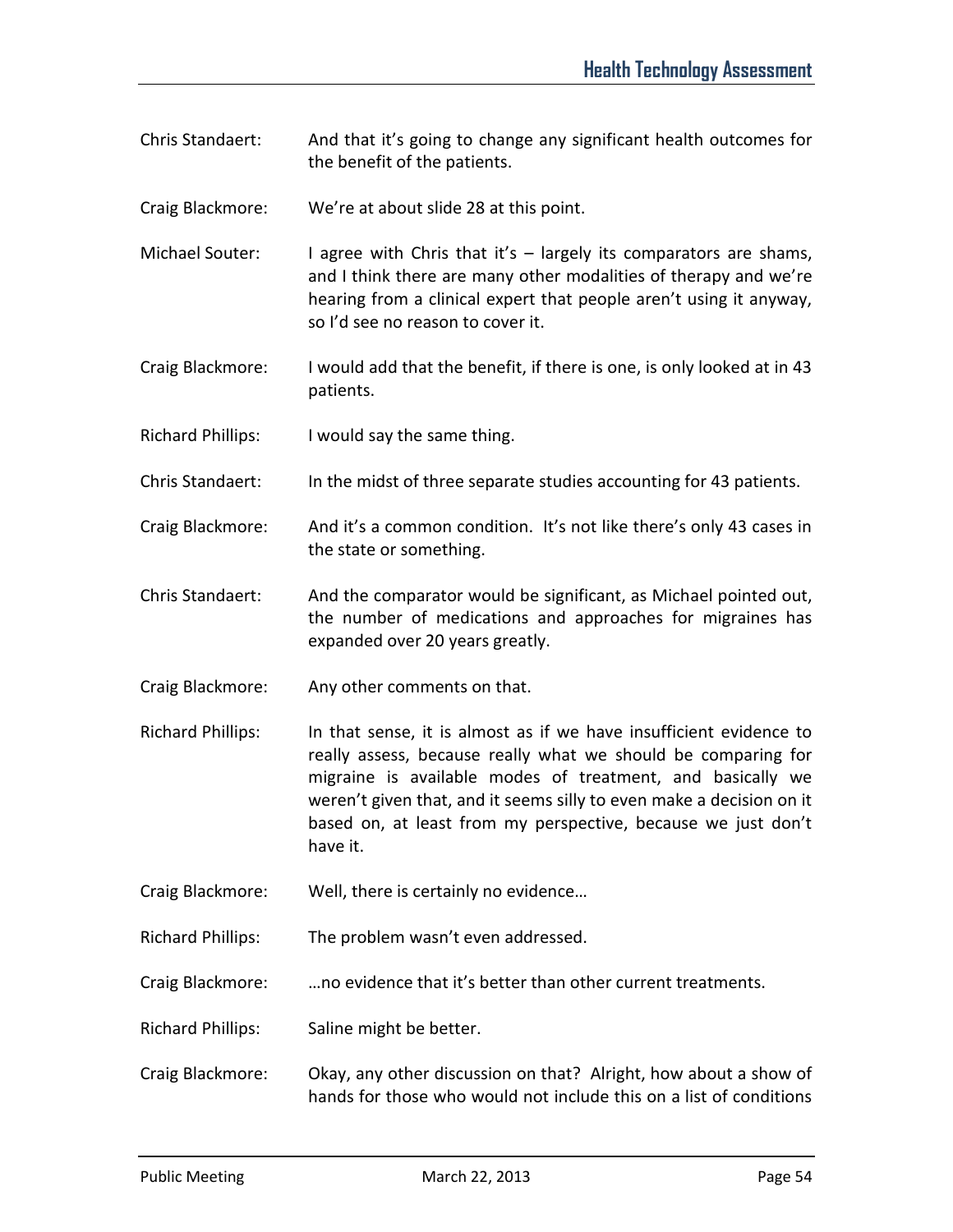for coverage. Okay, so we're all, I think, kind of in the same place on that. I will now find my bookmark again. Multiple sclerosis.

| Joann Elmore:            | We would not include it.                                                                                                                                                                                                                                                                                                                                                                                                                                                                                    |
|--------------------------|-------------------------------------------------------------------------------------------------------------------------------------------------------------------------------------------------------------------------------------------------------------------------------------------------------------------------------------------------------------------------------------------------------------------------------------------------------------------------------------------------------------|
| <b>Richard Phillips:</b> | I don't think multiple sclerosis was included on that.                                                                                                                                                                                                                                                                                                                                                                                                                                                      |
| Michelle Simon:          | Go straight to voting.                                                                                                                                                                                                                                                                                                                                                                                                                                                                                      |
| <b>Richard Phillips:</b> | Yeah, I think we                                                                                                                                                                                                                                                                                                                                                                                                                                                                                            |
| Chris Standaert:         | Yeah, we've seen the evidence that actually says it doesn't work.                                                                                                                                                                                                                                                                                                                                                                                                                                           |
| Michelle Simon:          | Right.                                                                                                                                                                                                                                                                                                                                                                                                                                                                                                      |
| Chris Standaert:         | Not just there's no evidence, but the evidence is that it doesn't<br>work.                                                                                                                                                                                                                                                                                                                                                                                                                                  |
| Craig Blackmore:         | Alright, non-inclusion of MS? Cerebral palsy?                                                                                                                                                                                                                                                                                                                                                                                                                                                               |
| Michelle Simon:          | Similar.                                                                                                                                                                                                                                                                                                                                                                                                                                                                                                    |
| Craig Blackmore:         | Okay, so again, I just want to get on the record we're looking at<br>the fact that there's not really good evidence and what evidence<br>there is, is really not suggesting a benefit anyway. Brain injury.<br>Let's start with traumatic brain injury.                                                                                                                                                                                                                                                     |
| Michael Souter:          | So, I think this - there's no really good evidence for this. This field<br>is deeply flawed. It requires considerably more research. I think<br>it's worthwhile actually pointing out that there's actually a<br>substantive body of thought, which is that actually oxygen in<br>excess is actually bad for you in acute brain injury. So, I think in<br>that kind of context the only possible resolution from here is no<br>coverage pending. People can go and do the research that they<br>need to do. |
| Craig Blackmore:         | Okay, so potential theoretical benefit but potential theoretical risk<br>and data that is I would say significantly flawed by a lot of what<br>we've discussed.                                                                                                                                                                                                                                                                                                                                             |
| Seth Schwartz:           | Craig, one other thing I think I remember reading but don't                                                                                                                                                                                                                                                                                                                                                                                                                                                 |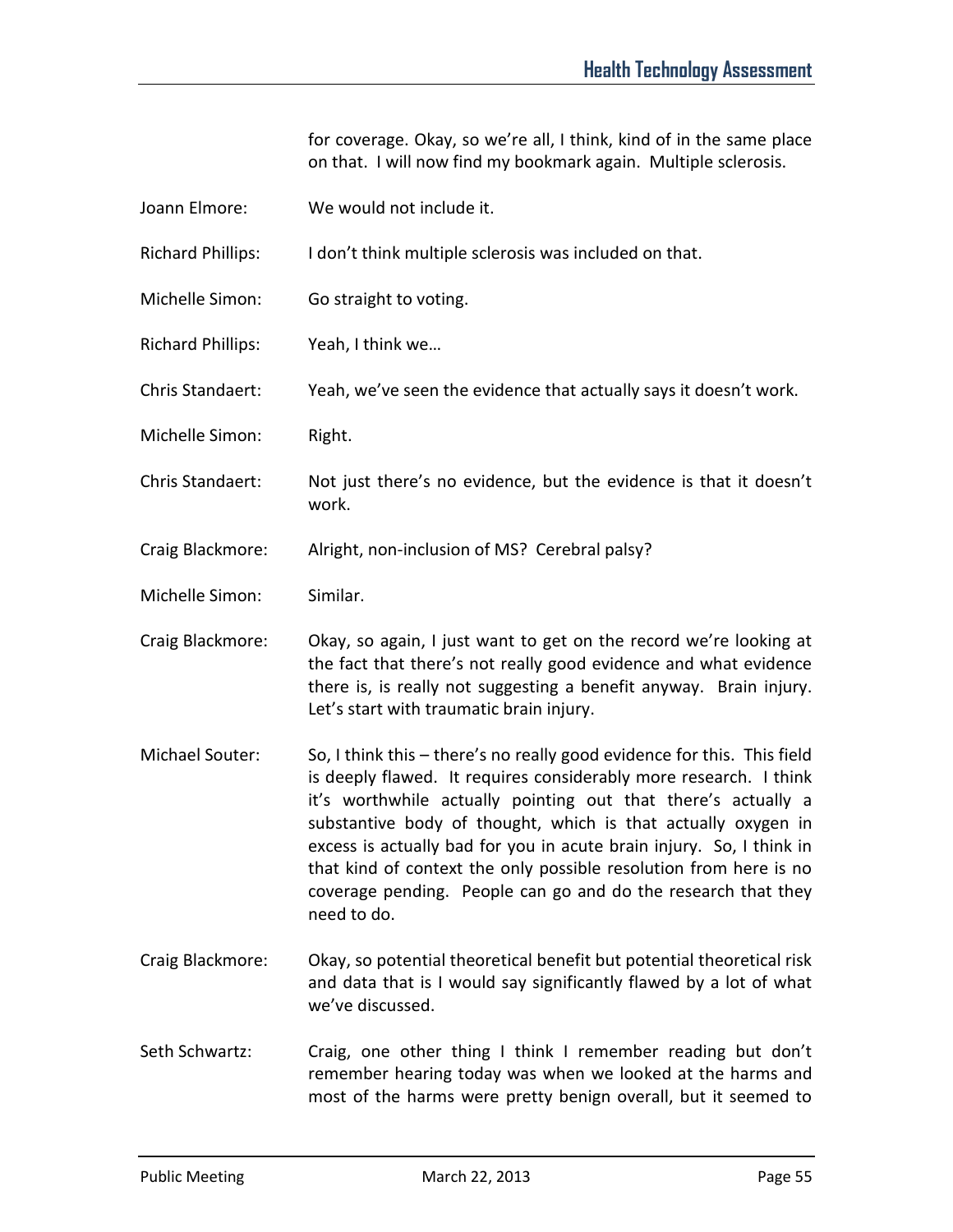me, I remember it being that in the TBI patients there were some actually more significant risks.

- Michael Souter: The lung injury.
- Chris Standaert: Actually, even when you look at their data on functional outcomes among TBI patients in their studies, the trend is down. It's unfavorable functional outcome at final assessment. So, even if you follow the trend of the data, it goes the wrong way. They give the relative risk of 0.51, so the risk of a good outcome goes down, not significantly, but.
- Seth Schwartz: The only question I would have about that is, are you including the patients that survive that might have otherwise died? Is that dragging down the functional? Again, I don't know [inaudible].
- Chris Standaert: But this is the whole thing about details, right? Yeah, we don't have the level of detail we would like to really answer the questions we would like to get at. The population, do you think, really would benefit – when theoretically even considering this, we don't have it.
- Craig Blackmore: It's also worth mentioning the risk, I mean, this is a heavy trauma, particularly if we're dealing with severe head injury. These are severe trauma patients with severe head injuries and wheeling them to the hyperbaric chamber away from monitoring on a routine basis poses risks.
- Chris Standaert: Pulmonary issues and intracranial pressure issues and all sorts of stuff that could theoretically be affected.
- Richard Phillips: Do you have a question from the expert?
- Craig Blackmore: Dr. Hampson?
- Neil Hampson: I just have a comment. We reviewed this in the Hyperbaric Medical Society a couple of years ago and turned it down as an indication based on the fact that we did not believe the functional outcomes were worth the risk of hyperbaric treatment. These are 4+ sick patients, and many of them have bolts in their heads and taking them sometimes down the hall to the hyperbaric chamber might be dangerous but taking them across town in an ambulance is even more dangerous. One of our members called Dr.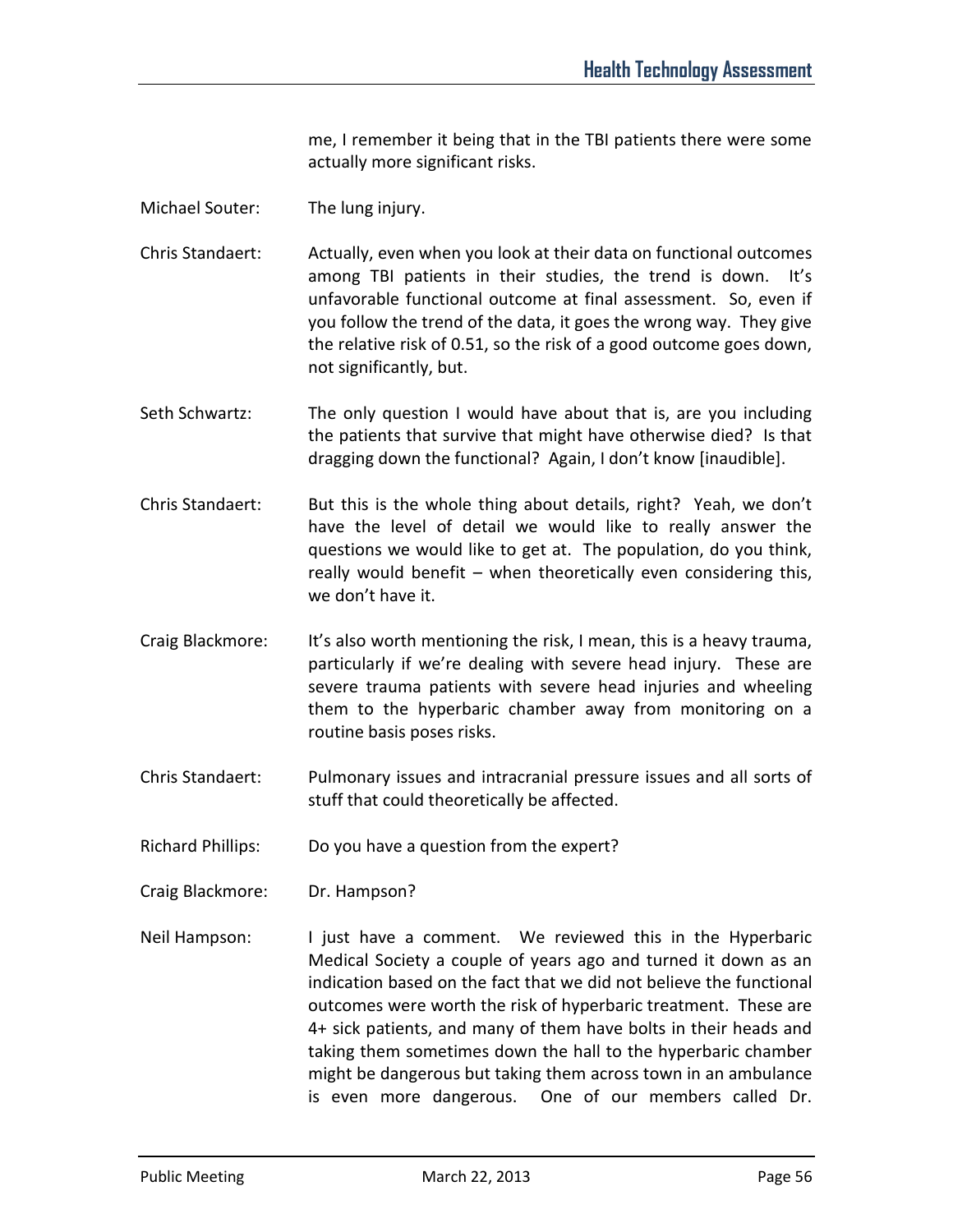Rockswold who did one of the four studies, one of the larger ones, and he recommended that this not be opted as a routine therapy but be continued as an experimental therapy.

Craig Blackmore: Well, I want to – well, other comments from the committee? Okay, then I want to move on, and I want to include – do we need to talk about other brain injuries where there is even less data?

Group: No.

Craig Blackmore: Okay, so non-inclusion of brain injury. The three of you over there did not give me an indication.

Group: No.

Craig Blackmore: Thank you. Okay, late radiation tissue injury. Anybody know what page you're on.

Joann Elmore: Slide 22.

Craig Blackmore: We haven't talked a lot about this. There are different categories. There is the mandible, the osteonecrosis. Does anybody want to start us off?

Chris Standaert: We do have some data. It's a large field, as there are a number of different conditions that are falling within this, but we're getting into the moderate quality evidence at this point, that there is some benefit in correcting tissue damage in necrosis of late effect of radiation treatment, and I reference the Cochran review from 2012, in particular.

Joann Elmore: And they have...

Chris Standaert: In some ways, this is getting us into the other categories, which is where we start seeing some benefit being documented, which are really high risk wounds.

Craig Blackmore: I'm going to let the committee do its thing here for awhile, but who wants to start us off with the data here?

Seth Schwartz: I'd like to make a comment. This is Seth Schwartz. I think that it's a little challenging, because there is quite a bit of heterogeneity in terms of the conditions that were treated, but I think the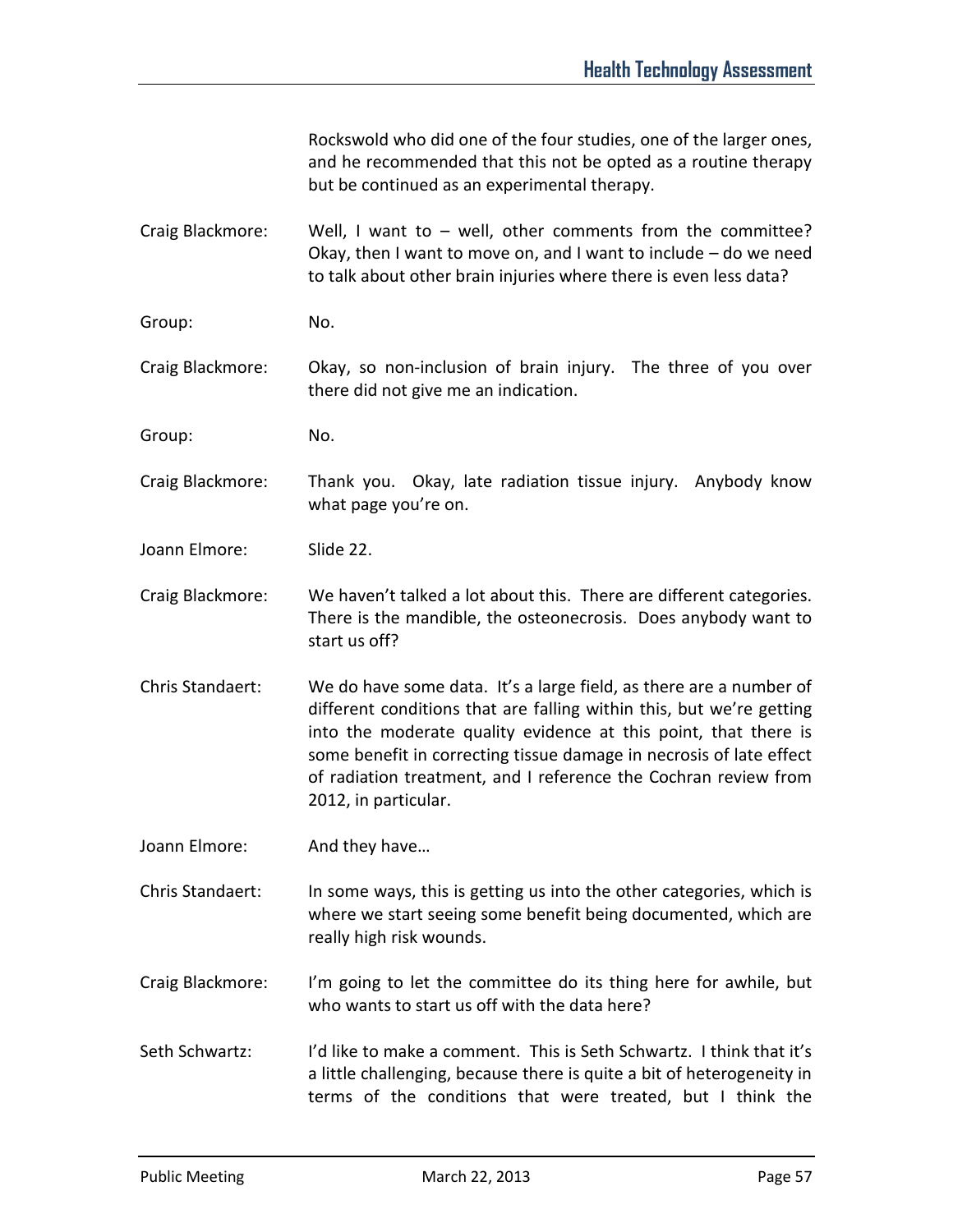directionality of the effect was positive in virtually every study that was looked at from the randomized control trials down to the observational trials. I think when you look at the conditions that were looked at with observational rather than randomized trials, part of that has to do with, I think, frequency of those conditions. So, osteoradionecrosis, the mandibles are highly uncommon and I think would be difficult to study in a randomized trial and maybe that's why there wasn't more data, but it seems that at least all the trials that were there did show a benefit for those patients. I guess the one other comment would be, it wasn't clear to me that there was a good alternative for those patients either.

- Craig Blackmore: Other thoughts?
- Carson Odegard: I have one comment, or actually one question. You know, the benefits were pointed out in the Cochran review. In the Fritz Study where basically they had insufficient evidence, can you talk about the Fritz Study at all? Do you have any information about that?
- Karen Crotty: I do, but I think [inaudible].
- Carson Odegard: Yes, the other systematic review.
- Karen Crotty: There were two other systematic reviews.
- Carson Odegard: Right, Fritz and who was the other one?
- Karen Crotty: So, yeah there was actually just give me one minute so that I have it exactly in front of me.
- Carson Odegard: Sure.
- Seth Schwartz: While we're taking this minute, can I ask Dr. Hampson a question?
- Craig Blackmore: Sure.
- Seth Schwartz: You know, one of the questions that has come up is about the differential duration of treatments and settings for the chamber and those sorts of things. I'm just curious, are there recommendations from the Hyperbaric Society about what recommendations for treatment for a lot of these conditions?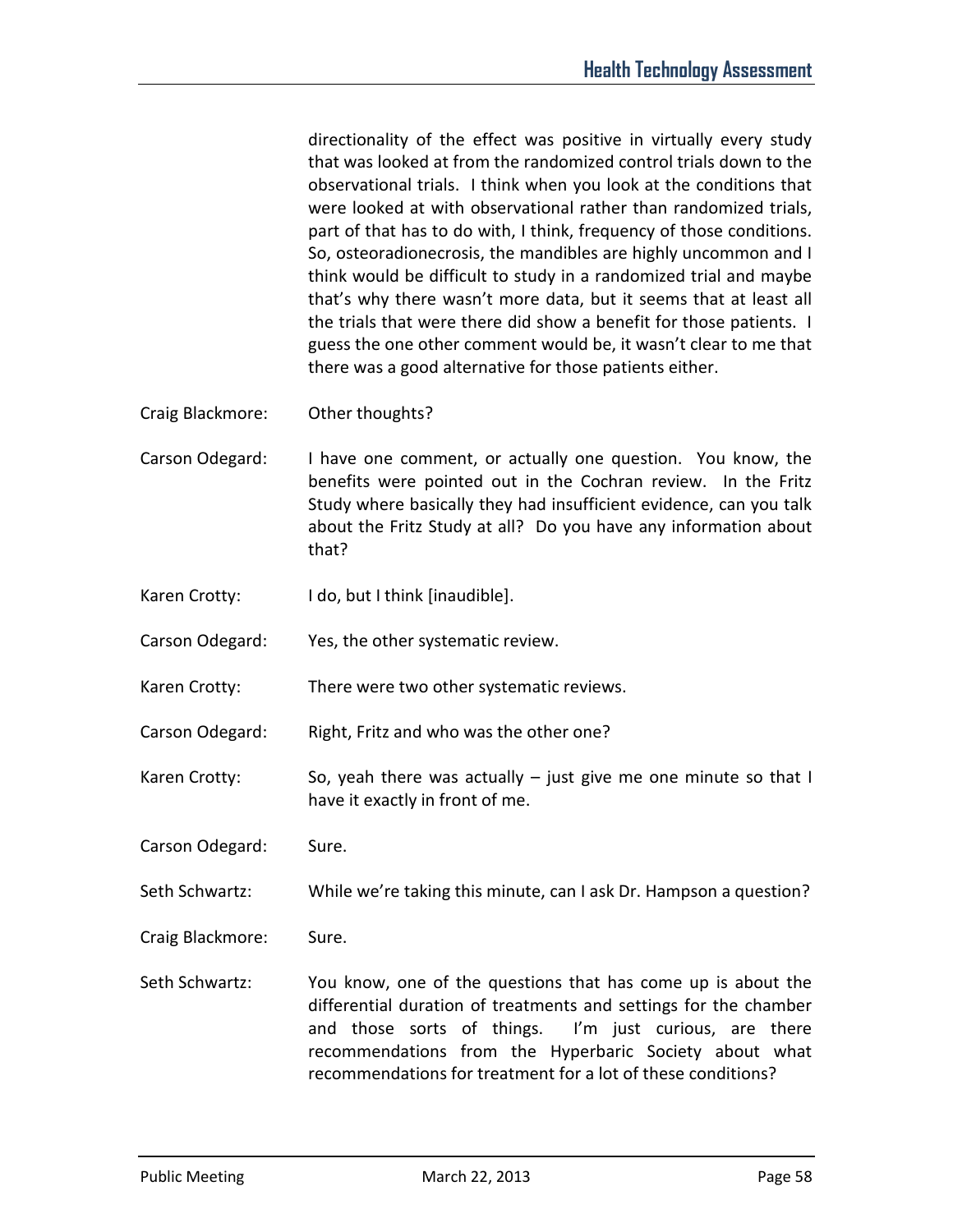- Neil Hampson: We have utilization review requirements for every condition that is approved. For example, sensorineural hearing loss, we just approved that last year. It has to be acute, it has to be within 14 days, you can get 20 treatments. If you're not improved you have to a utilization review done by a physician who is board certified at another facility to justify continuing treatment for radiation tissue injury. There is a maximum of 60 treatments allowed before you have to do the same kind of utilization review. We have those for every indication, and it alarms me to see the variability that was shown in the early data, not just the high end but the low end too because we know in radiation tissue injury that the outcome of soft tissue radiation necrosis, radiation cystitis is different whether you get below the threshold of 30 treatments or above it, and some people are getting 15 treatments on average. I think that somebody needs to look at the diagnoses by facility and see whose doing these low number, or high number of treatments, because there are guidelines, and when I work with different insurance companies to establish a hyperbaric coverage policy, I strongly encourage them to put lower and upper limits in.
- Craig Blackmore: So, for the committee's benefit, the data that we were shown demonstrates a range. The reason I was concerned about it is because the minimum and the maximum may be extreme outliers that are not relevant for consideration. I mean, you might have only gotten five treatment because you died. So, what we need for that sort of information is the mode and the distribution so that we can see  $-1$  mean, who cares if somebody got 100 if everybody else got between 40 and 60. So, I think we need to be careful in interpreting that specific piece of data.
- Chris Standaert: Yeah, all we have is the range.
- Craig Blackmore: All we have is the range, which is really…
- Chris Standaert: Not helpful.
- Craig Blackmore: …that's not what we need.
- Neil Hampson: You do have a mean.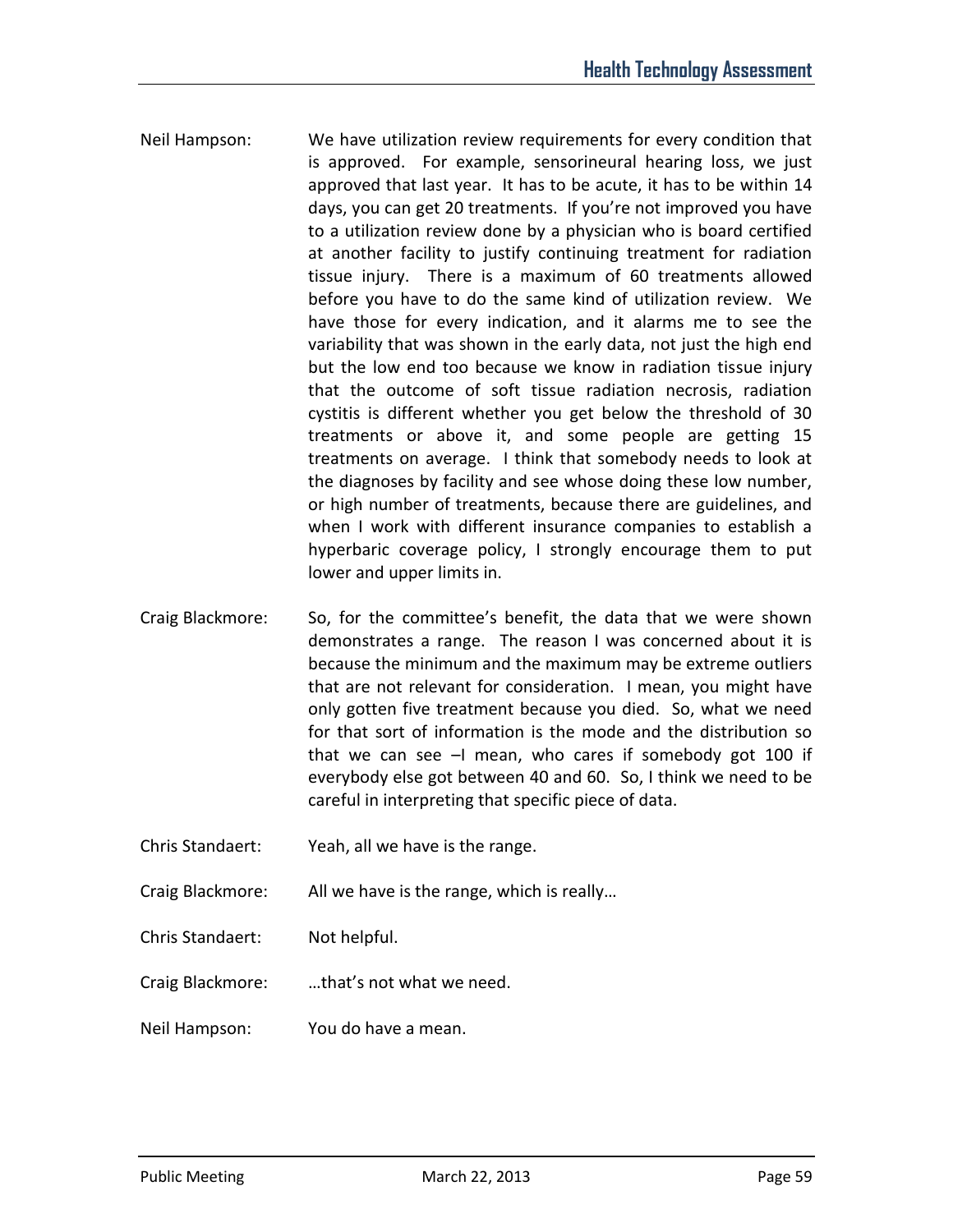- Joann Elmore: We do have the more detailed evidence table, and it says the direction of the findings and almost all of them with one exception show benefit.
- Craig Blackmore: So, what which slide are you on?
- Joann Elmore: I'm on the big long attachment. It's the section on radiation.
- Seth Schwartz: Well, the Cochran showed benefit for certain conditions, but the study that Carson referred to, Fritz, the analysis here is that there's insufficient evidence.
- Carson Odegard: Yeah, I found the answer to that to, going back in the appendix that it's insufficient, I think, due to high bias.
- Seth Schwartz: Right, the study itself was graded as fair because of bias, but the conclusion, even of the authors, was that four irradiated patients requiring tooth extraction that it was insufficient evidence.
- Carson Odegard: Right, is that what you found, too?
- Karen Crotty: Exactly. Well, so there were the two reviews and the difference between those and the Cochran review was they included the observational studies, and I just wanted to check the percentage, and it was the 7%, so both reviews looked at both the trials and the observational studies. They included slightly different observational studies, which is why they both got into the report. They both came up with the same instance rate, 7% versus 4%, but interestingly, they drew slightly different conclusions. One suggested that there was low quality evidence that hyperbaric oxygen therapy was effective in preventing osteoradionecrosis. The other one said it was insufficient with the same incidence rate, and they all code the same. There was only one trial on this, and I think it's a nonrandomized control trial. That's the one that was included in the Cochran review, which is a lot of the evidence and the approval for this indication  $-$  it was pretty large. It was 5.4% versus the 29.9%, but that is the study with the unclear - it's the trial, but it had the unclear risk of bias, because they gave very little detail on the study.
- Carson Odegard: Right, okay, good. Thank you. I appreciate it.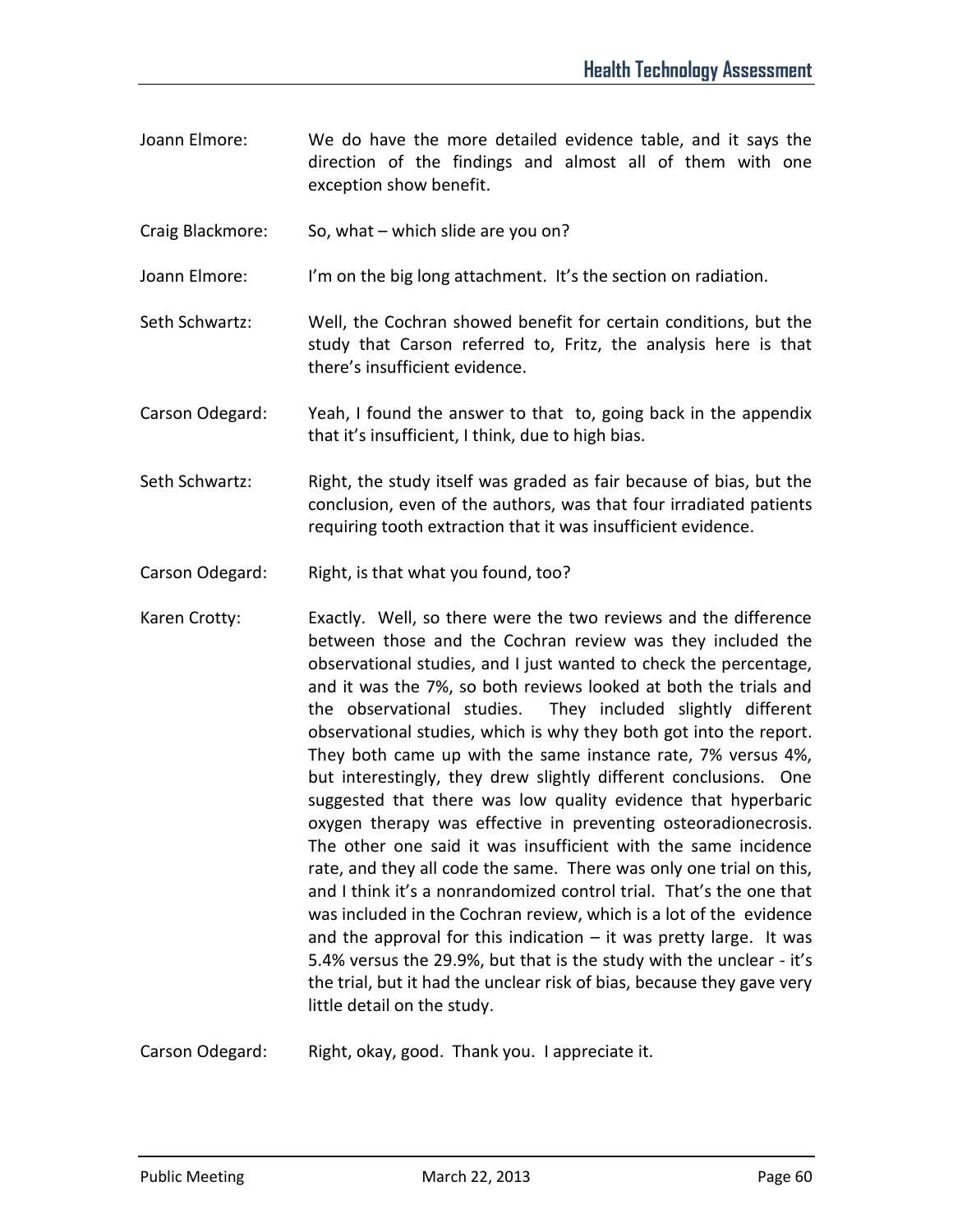- Chris Standaert: And that's a particular we're talking about a particular category within soft – within LRTI at this point. You're talking about the bone thing, the osteoradionecrosis of the bone with a dental extraction.
- Carson Odegard: Yeah.
- Chris Standaert: As opposed to all the mucosal things and other soft tissue disease.
- Joann Elmore: But they also say that evidence suggests that radiation-induced tissue and bone damage to the head, neck, anus, and rectum showed consistent clinical improvement with HOT.
- Craig Blackmore: You're reading the Cochran, or?
- Joann Elmore: No, I'm reading…
- Carson Odegard: Fritz?
- Chris Standaert: That's the report.
- Joann Elmore: The full report.
- Craig Blackmore: You're reading Hayes.
- Seth Schwartz: Well, it's actually from Bennett, which includes Cochran.
- Carson Odegard: Right.
- Seth Schwartz: It's page 147 of the appendix.
- Chris Standaert: What are we pondering at the moment?
- Chris Standaert: Alright, so we're supposed to be pondering radiation tissue necrosis, and I'm probably going to have to break it down a little more, as we seem to have at least a distinct group of the osteonecrosis of the jaw in patients who have been irradiated, and that's a little different from soft tissue.
- Chris Standaert: Right.
- Craig Blackmore: So, why don't we start with the jaw. We're looking at basically slide 23 at this point, prevention of osteoradionecrosis after tooth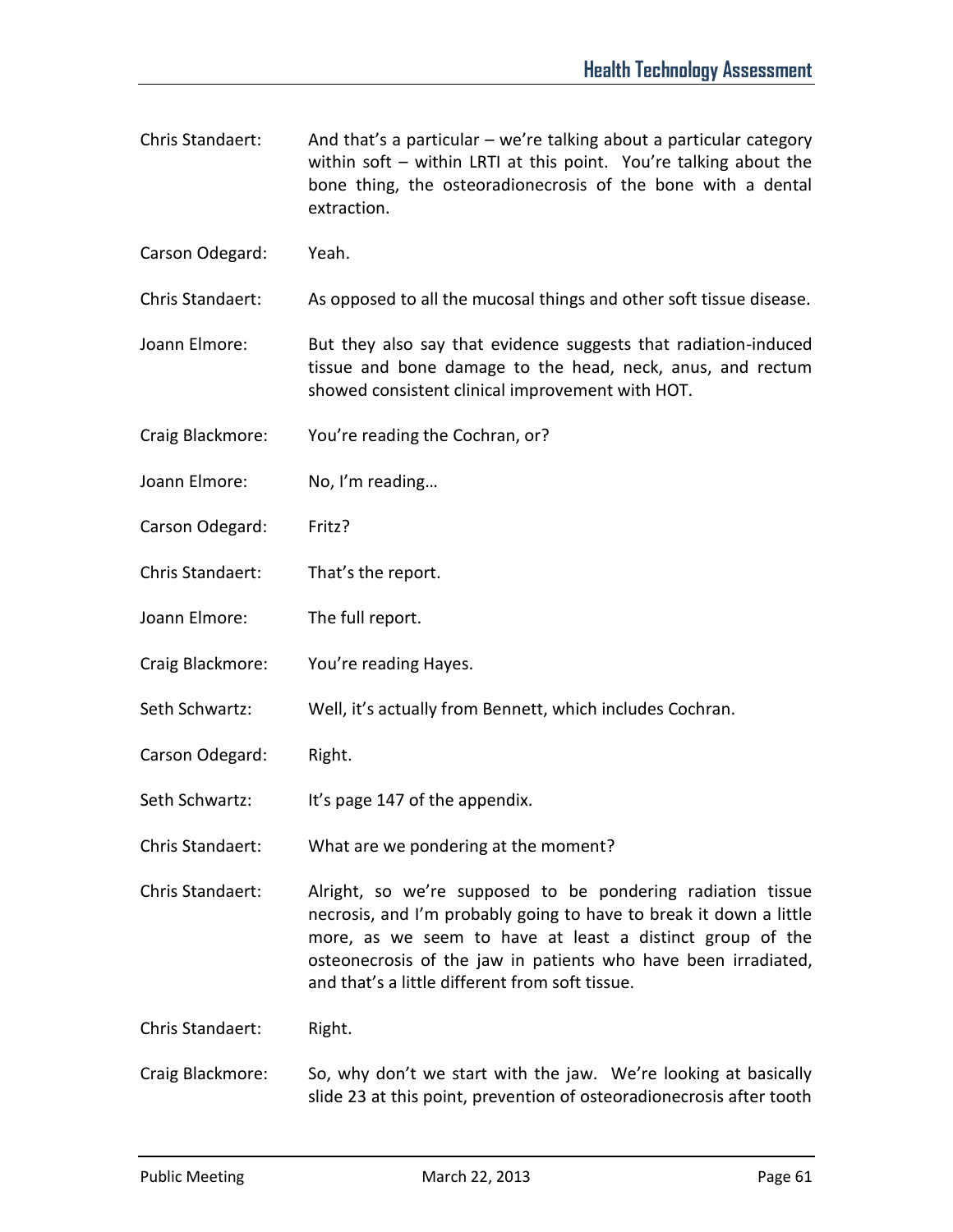extraction in patients who have been irradiated and we've got at least data from Cochran.

- Seth Schwartz: It looks like they break this into three categories, unless I'm not seeing this correctly, that there is bone and soft tissue of the head and neck. There is tooth extraction in irradiated field, and then there's radiation proctitis.
- Craig Blackmore: And hemorrhagic cystitis.
- Seth Schwartz: And hemorrhagic cystitis.
- Craig Blackmore: So, I mean I would like to start with the tooth extraction piece. There are trials pertaining to that specific indication. They are not randomized trials. The vendor describes them as moderate, although one fair observational trial is not overwhelming, certainly, in terms of strength of evidence. Comments from the committee on that subset? Does anybody want to? We're drilling down, and the data is thin is the bottom line, so.
- Seth Schwartz: I guess I just have a question about the way it's reported there. So, there are the nine pooled studies, which shows a 4 versus 7%, and then there's the incidence rate at 6 months, which is much more dramatic. It is 5% versus basically 30%. What's the difference between that right there that we're looking at? Why are those 2 paragraphs separated?
- Joann Elmore: Different ends. Different sample size.
- Neil Hampson: The reason that there are a small number of studies is that the first study that came out in 1985 was the Mark Study, and it was a randomized control trial that was positive. So, not a lot of people invested their effort to go on and study it again. It's the study that showed a 5% incidence of ORN in the hyperbaric group and the 30% incidence in the penicillin-control group.
- Craig Blackmore: So, if I could ask our vendor, so I mean, I just want to get back to Seth's question, and looking at slide 23, there are two different, under prevention of osteoradionecrosis after tooth extraction, there are two different sort of clusters here. There are the observational studies, and then there's one that says incidence rate, and they seem to be very different. Can you help us understand the difference?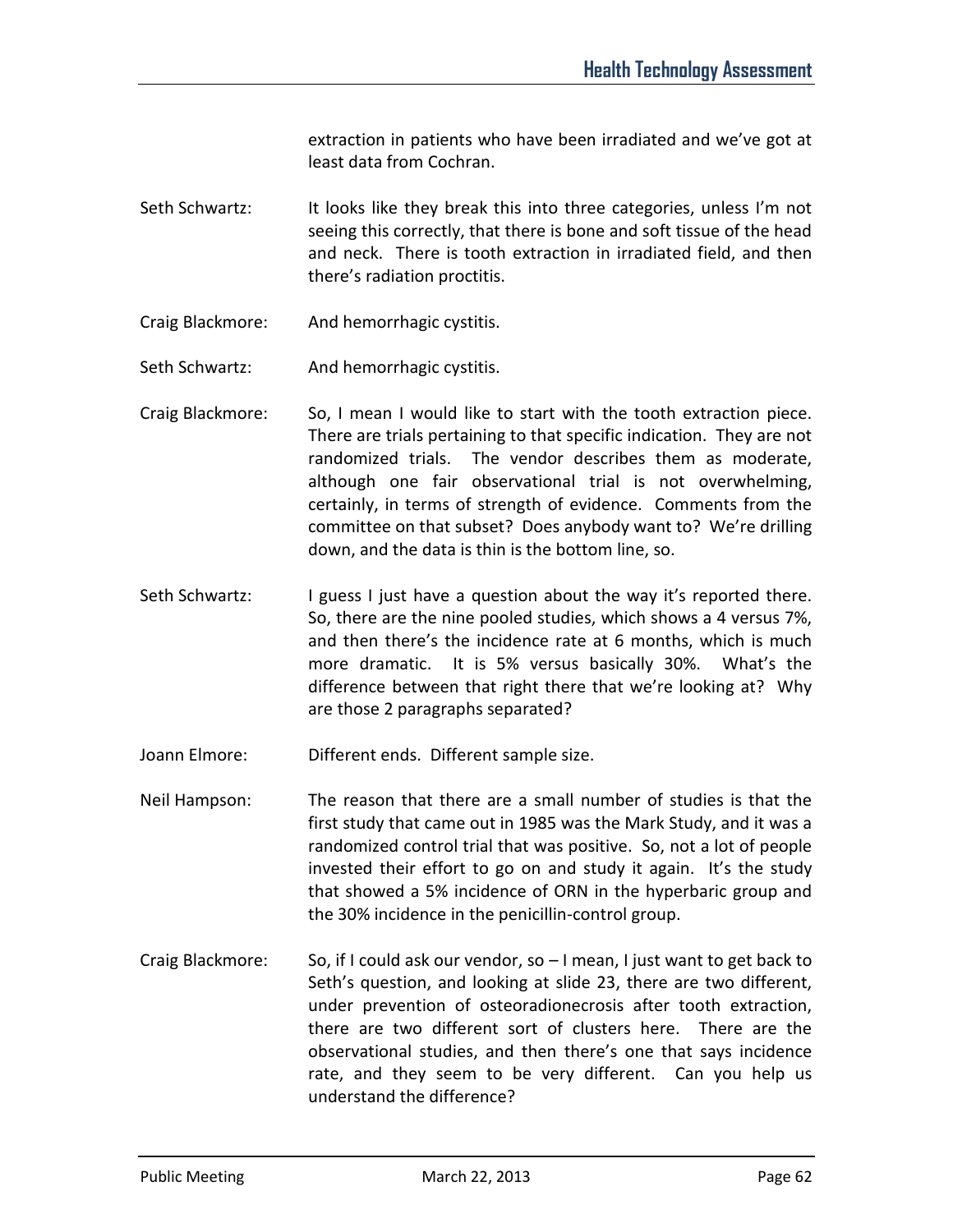- Karen Crotty: Sure. Christine, can we pull up number  $-$  it's 22 is up there. Can we have 23 up there for a second?
- Craig Blackmore: It's just the next slide. Yeah. So up top there, we've got pooled observational studies, which show 4% incidence and then we've got this, and I presume this is the one randomized trial that Dr. Hampson was talking about on the bottom there?
- Karen Crotty: Yeah, and the only reason that is pulled out is because it was the only trial like Dr. Hampson just said, but they were both looking at the same outcome, so they should be considered together.
- Craig Blackmore: Okay. So, there's one randomized clinical trial. We don't know how good it is.
- Karen Crotty: We don't know how good it is.
- Craig Blackmore: We haven't heard a lot of detail, and then there's some observational trials, and in the randomized trial, if anything looks better than the observational trials, but both groups show some benefit.
- Karen Crotty: Exactly.
- Craig Blackmore: Okay. Okay. Okay, committee members have other comments on this?
- Kevin Walsh: Well, am I right, Seth, that this a situation where there's not an alternative treatment, is there?
- Seth Schwartz: Well, I think I think if you look at what the current standard of care is, that's correct. I mean, I think HBOT is the – for osteoradionecrosis of the mandible, HBOT is the treatment, and there isn't anything else.
- Kevin Walsh: I'm comparing it to migraine where there's lot of alternative treatments that are readily available. The evidence isn't good, forget it. In this situation, there is no alternative.
- Seth Schwartz: I think they're looking at incidence. So, these are patients that don't have ORN but have had radiation of the mandible. You pull a tooth and then the question is do they get ORN or not? And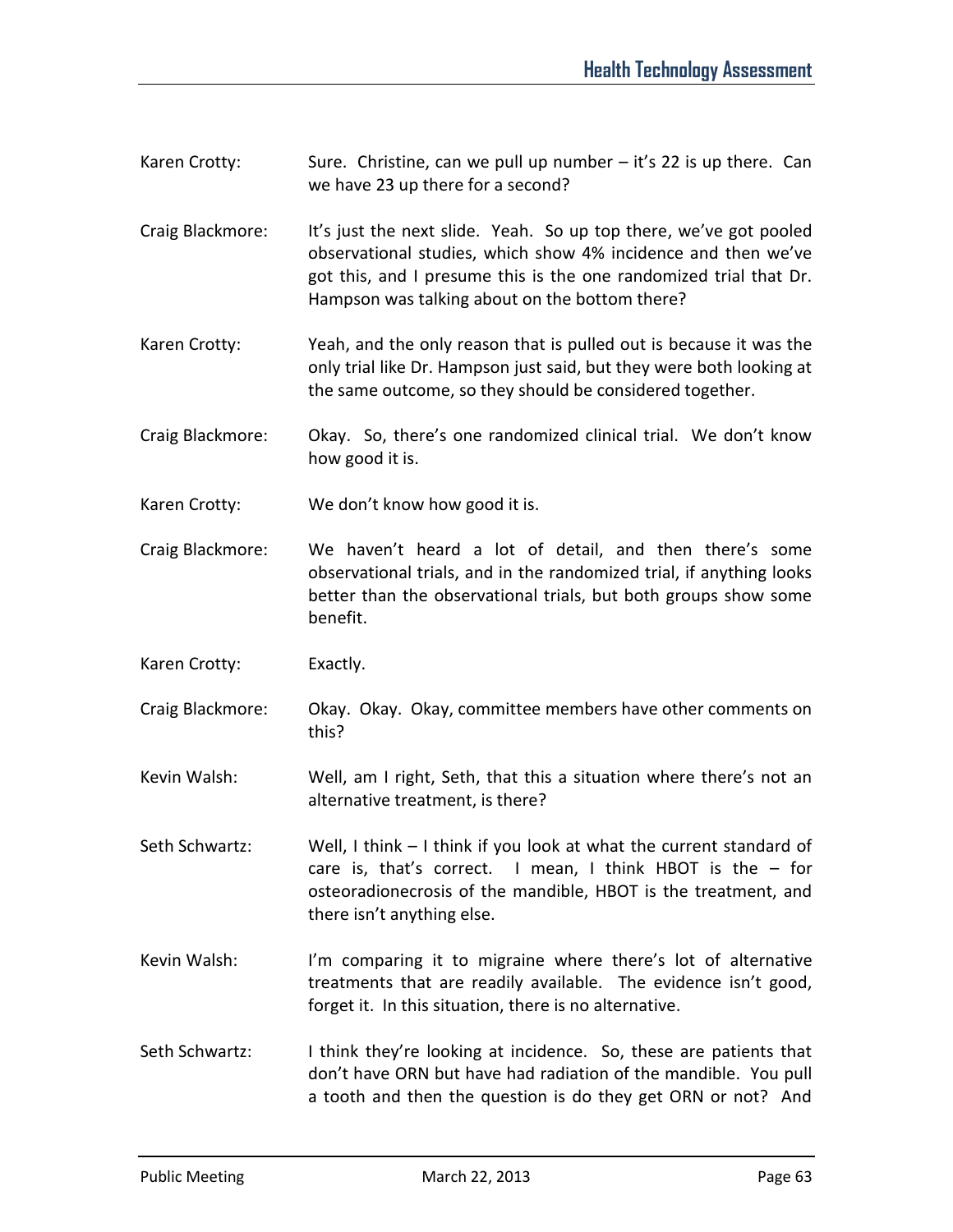based on that randomized trial, there is a dramatic difference between whether you get it or not. The significance here is that if you get it, the only treatment for it is hyperbaric oxygen and if it doesn't get better, you end up having to have massive surgery to resect a huge portion of your jaw and the functional impairment is dramatic. So, you're looking at huge consequences.

- Kevin Walsh: Right. So, my point was trying to get toward- this is one of those situations where it's better than nothing, basically, because that's the alternative.
- Chris Standaert: Any other choice is nothing, right.
- Kevin Walsh: Or better than worse.
- Joann Elmore: But it does have some data.
- Chris Standaert: It does.
- Craig Blackmore: Okay, so let's have a show of hands, and I have been doing not in favors, so I will do not in favor again in the interest of consistency. So, raise your hand if you do not think this would be a covered condition.
- Michelle Simon: Just doing ORN or the entire?
- Craig Blackmore: Just the jaw. Okay, so if you do think this should be on a list of conditions for coverage. So, that is certainly most of us. Alright, now we have to look at the other aspects of late tissue necrosis.
- Chris Standaert: Do we break them all down to multiple things or do we consider them as soft tissue, since we're talking about – I mean, this could be anywhere in the body that we're talking about, mucosa, skin, and all sorts of stuff.
- Craig Blackmore: Well, what do you think?
- Chris Standaert: I think consider them as soft tissues. Personally, as we go through this, we have an NCD we have to deal with one way or another. We have to say whether we agree or disagree with the NCD, and we are coming along very similar with what the NCD shows, and if we just follow that same line, we may find a reasonable way to approach coverage.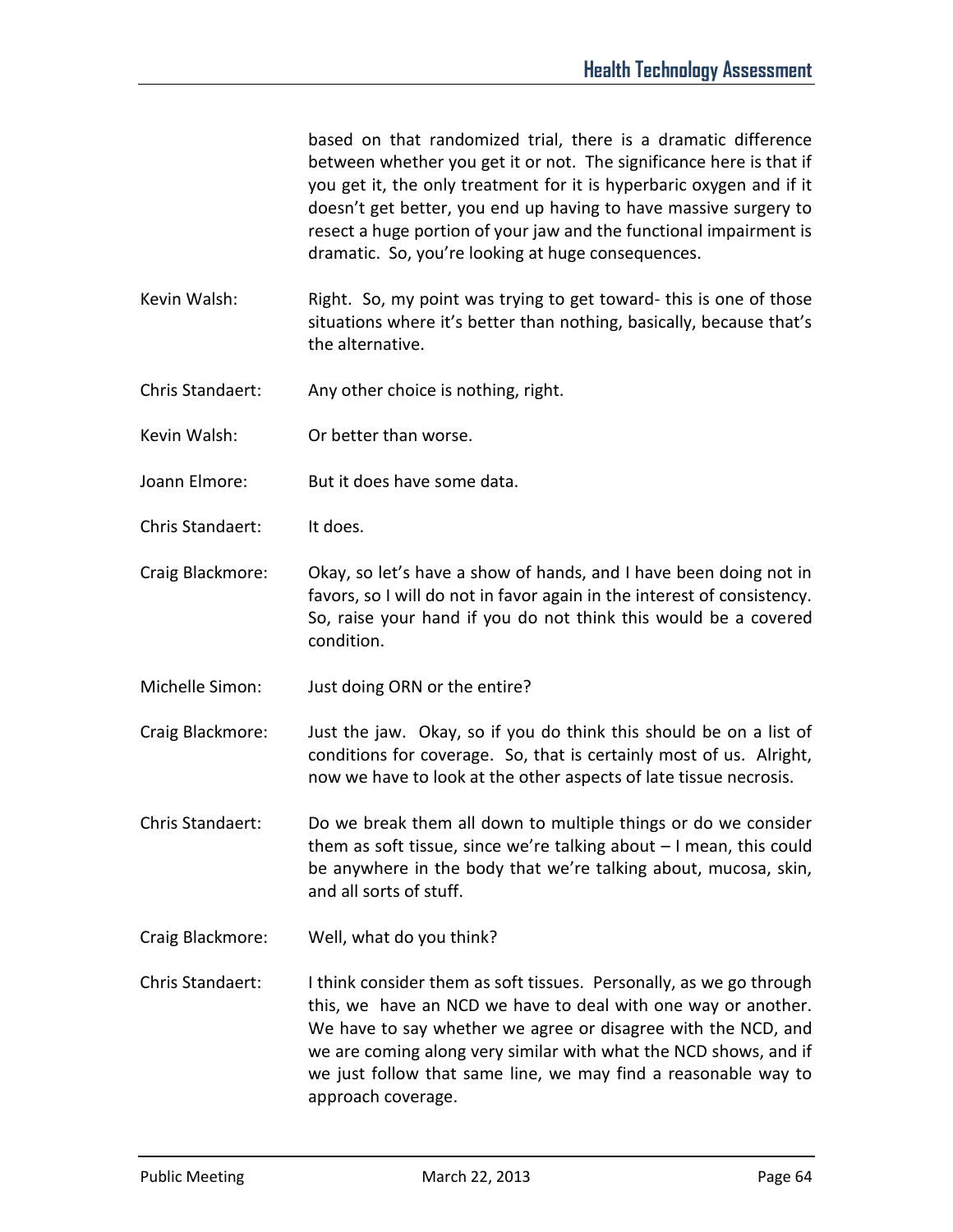- Craig Blackmore: Yeah, but I don't have any problem with being different from the NCD [inaudible].
- Chris Standaert: Oh, I don't either, but I don't have a rationale to pull them all out as separate soft tissue either, frankly.
- Craig Blackmore: I think that is making a point.
- Joann Elmore: Well, the summary was that there's moderate quality evidence from three pooled studies, 246 participants, one fair, two unclear quality due to poor reporting reported significant benefit from HBOT in achieving complete mucosal cover among patients.
- Seth Schwartz: I'm not sure that there's a lot of dissent amongst the group. It may make sense to take a straw poll before we dig any deeper on this one.
- Craig Blackmore: Okay, I've been going non-inclusion as a covered condition first, so the non-inclusion people please raise your hand, and the inclusion people please raise your hand. Thank you, Seth. Okay, so that means we've looked at basically the whole category of late radiation necrosis and we thought we would keep that on our list. Now, we're moving up to refractory osteomyelitis.
- Michael Souter: Sorry, can I just ask one late question that's occurred to me. Do we need to define what is late, or can we just leave that up to the clinicians involved?
- Craig Blackmore: I would leave it up to them.
- Michael Souter: Yeah, okay.
- Craig Blackmore: Personally, I don't know what I would suspect it's already been well defined. Okay, back to osteomyelitis and does anybody know what slide that is. Here it is, slide 27.
- Chris Standaert: Our issue with osteomyelitis is the quality of our studies and the level of our study. There are no RCTs and they talk about there are 21 case series and refractory osteomyelitis is not overly common. So, you run into – you can certainly find studies but we have no RCTs and we have lots of other stuff, lower level data.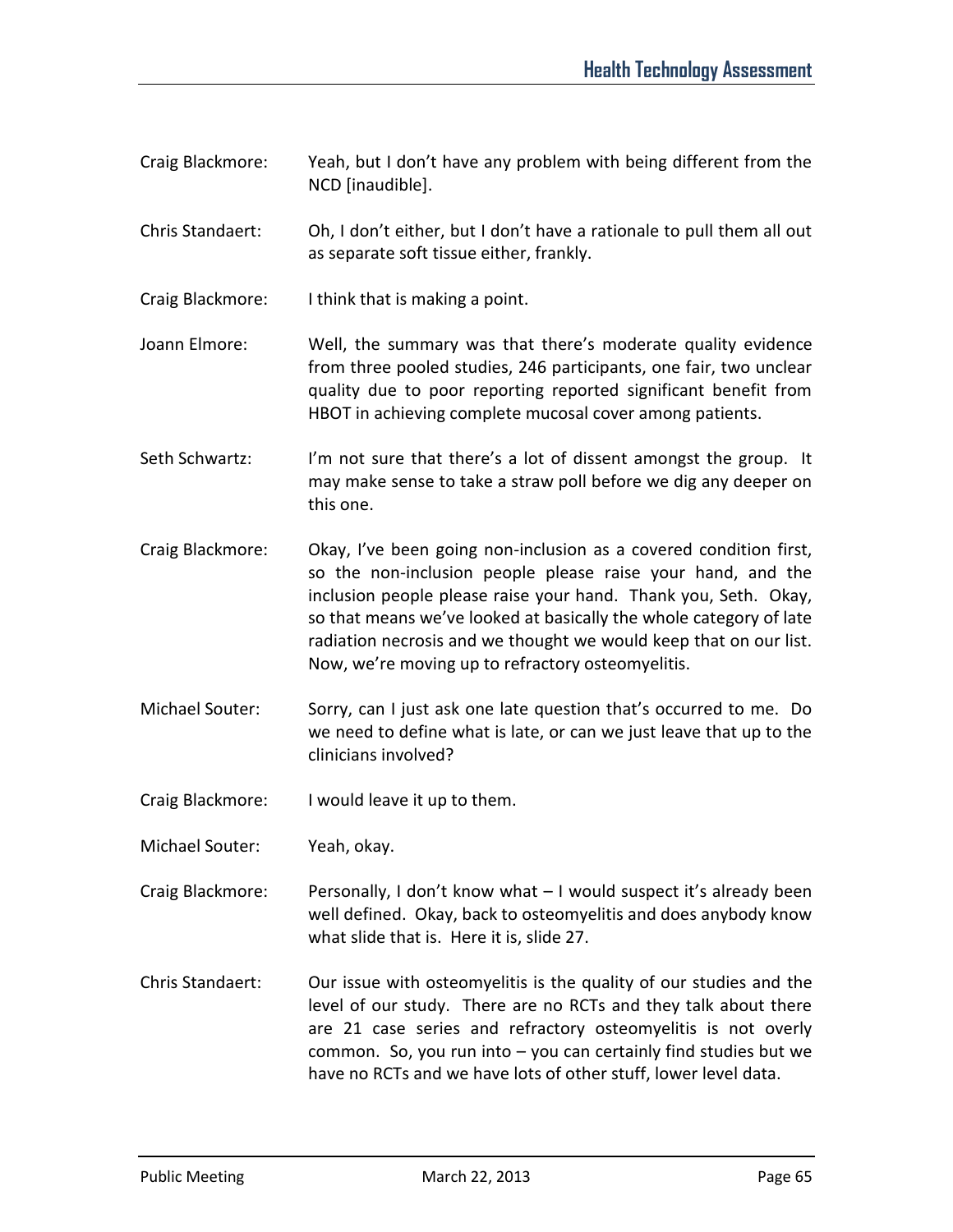- Seth Schwartz: I actually would have a question for our clinical expert on this one, just trying to understand this process. Reading this, it looks like they are defining the point at which to use hyperbaric oxygen therapy was something like six months of antibiotic therapy and the infection was still present, and then they elected to treat those patients and it looked like then some people got better and some people didn't.
- Neil Hampson: Refractory osteomyelitis is very rare. Osteomyelitis is easy to cure with an appropriate course of antibiotics. Chronic refractory osteomyelitis is defined as osteomyelitis that has failed appropriate antibiotics after bone biopsy demonstrated organism was shown and sensitivities were appropriate with the course of antibiotics given. The mechanism theorized for use of hyperbaric oxygen therapy is two-fold. One is that the milieu of chronic osteomyelitis is hypoxic and neutrophils need oxygen for their oxygenated burst to kill bacteria. So you allow oxygenated neutrophils to do their job. The other thing is that hyperbaric oxygen therapy stimulates osteoclasts, which go along like the pac-man character and munch up dead necrotic bone, but it's not a common problem. That's the reason, I think, there are no big trials and no big randomized trials.
- Craig Blackmore: Thoughts from the group? I guess my thinking would be, if we were careful about how we define chronic osteomyelitis as that very small group that had failed all these other interventions that…
- Chris Standaert: I suppose if you get down to it, you can go to the alternative question. You're talking either resection or amputation usually. So, if you can't kill the infection with something, sooner or later you have to cut it out. So, depending on the limb and where that is and how bad that is, and you've already failed, again, known identified theoretically-attractive treatment options that don't work for six months and those are your other choices. There's some evidence that suggests it may work and it's troubled by the low incidence of the disease and the difficulty studying, probably matching people out and making a true RCT would be difficult is what would be your comparator. More of the same, I suppose.
- Carson Odegard: I also had a question, this is Carson Odegard, about that followup period, too. I mean, if you have 80 – if you're taking them at six months in chronic state, failed conventional treatment, you follow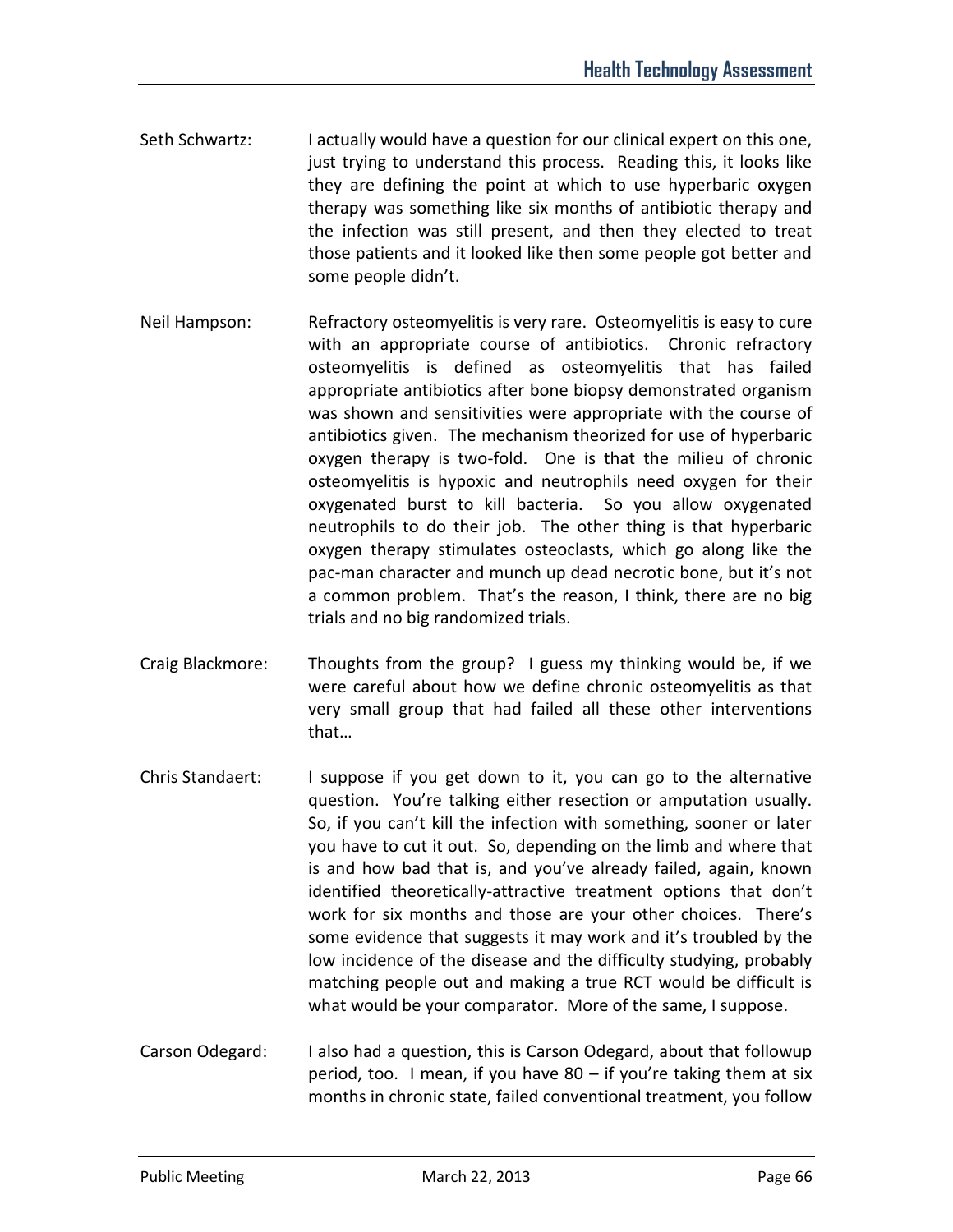them up for 84 months after that. I mean, something would have been done. I mean, I don't know what the natural history of that type of disease is, but seven years…

- Chris Standaert: They probably don't have that data either, I bet. The natural history of untreated osteomyelitis, unsuccessfully treated osteomyelitis after six months. They don't know what the natural history would be.
- Craig Blackmore: But the other treatments are invasive.
- Chris Standaert: Yeah, but…
- Craig Blackmore: They might be revascularization or whatever, but they're not…
- Chris Standaert: Yeah.
- Craig Blackmore: Okay, other thoughts?

Karen Crotty: Sorry, I'm interrupting only to answer a question that was asked during the break, and we did look at those studies to pull out the ones that looked at that 84-month period. So, there were at least two of those studies that were both case series, however, that looked at five years and six-and-a-half years, and in both of those cases, the overwhelming majority of patients that had undergone HBOT had no symptoms, as they were defined in that study.

Carson Odegard: Okay, thank you. Thank you for looking that up. I really appreciate it.

Craig Blackmore: Okay, so, anybody else? So, again, we'll vote first for noninclusion of refractory osteomyelitis. So, non-inclusion hands. So, inclusion hands. Okay. We're making progress. It's good to start with the easy ones. Other nonhealing wounds, including ulcers, flaps and grafts, thermal burns, and surgical wounds. So, that's a big group. The slide is 54? 34, sorry.

> Okay, so our vendor has broken this down into crush injuries, thermal burns, and surgical reconstruction flaps.

Chris Standaert: And ulcers.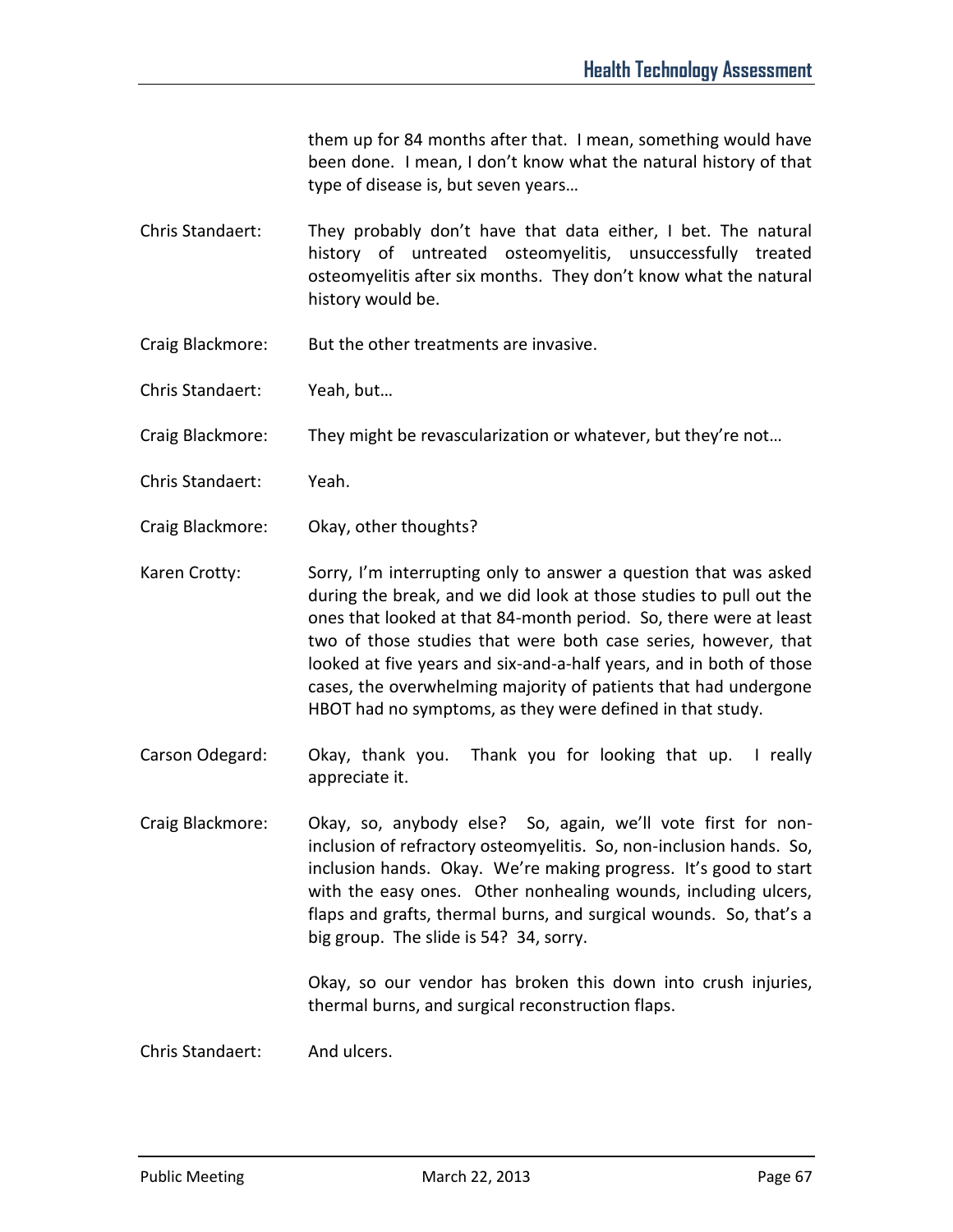- Craig Blackmore: And ulcers, is it somewhere else? Different slide? You're in the text. I'm just on the slide. Okay, so what do we think? Dr. Standaert, you have it open in front of you, what do you think?
- Chris Standaert: This one we have to break down a lot more, I think. I think we can't count this all as one thing. We have burns, thermal injury. We have surgical wounds. We have pressure ulcers of various sorts, and we have individual data on all of these things. This issue of nonhealing wounds in nondiabetic patients.
- Craig Blackmore: So, start us off. Pick one.
- Seth Schwartz: Can I ask a question first. This is Seth Schwartz. I have a question for our vendor. On the crush injuries, it says there's one fair quality RCT, but then the quality of evidence is very low due to insufficient evidence. Can you separate those things? Just – what was the disconnect between a fair RCT and the low quality?
- Karen Crotty: Sure, the fact that it was just one and there were just 36 patients in that study. So, while the internal validity was good, usually when there's just one study on anything that's included it gets a very low, but it is the study that is quoted over and over again for approval of HBOT for crush injuries. It did find a significant benefit, but it's small.
- Seth Schwartz: So, I would have, I guess, two followup questions on that. One is, is the reason for that, that there's no alternative other than amputation for these patients and that was considered to be enough evidence. That was question one, and the second question would be, can you tell us anymore about that study so we can – in other words, why did you downgrade it from good to fair?
- Craig Blackmore: Is there anything besides sample size, I guess.
- Joann Elmore: And the fact it's only one.
- Craig Blackmore: I mean, I don't know what the alternative treatments are for crush injury. You can amputate. You can try to, you know…
- Chris Standaert: I mean, the numbers of that one study are fairly impressive. I mean, 94% healing versus 56, NT of 3. There's only 36 patients, though. In crush injuries, again, you're going to have a very mixed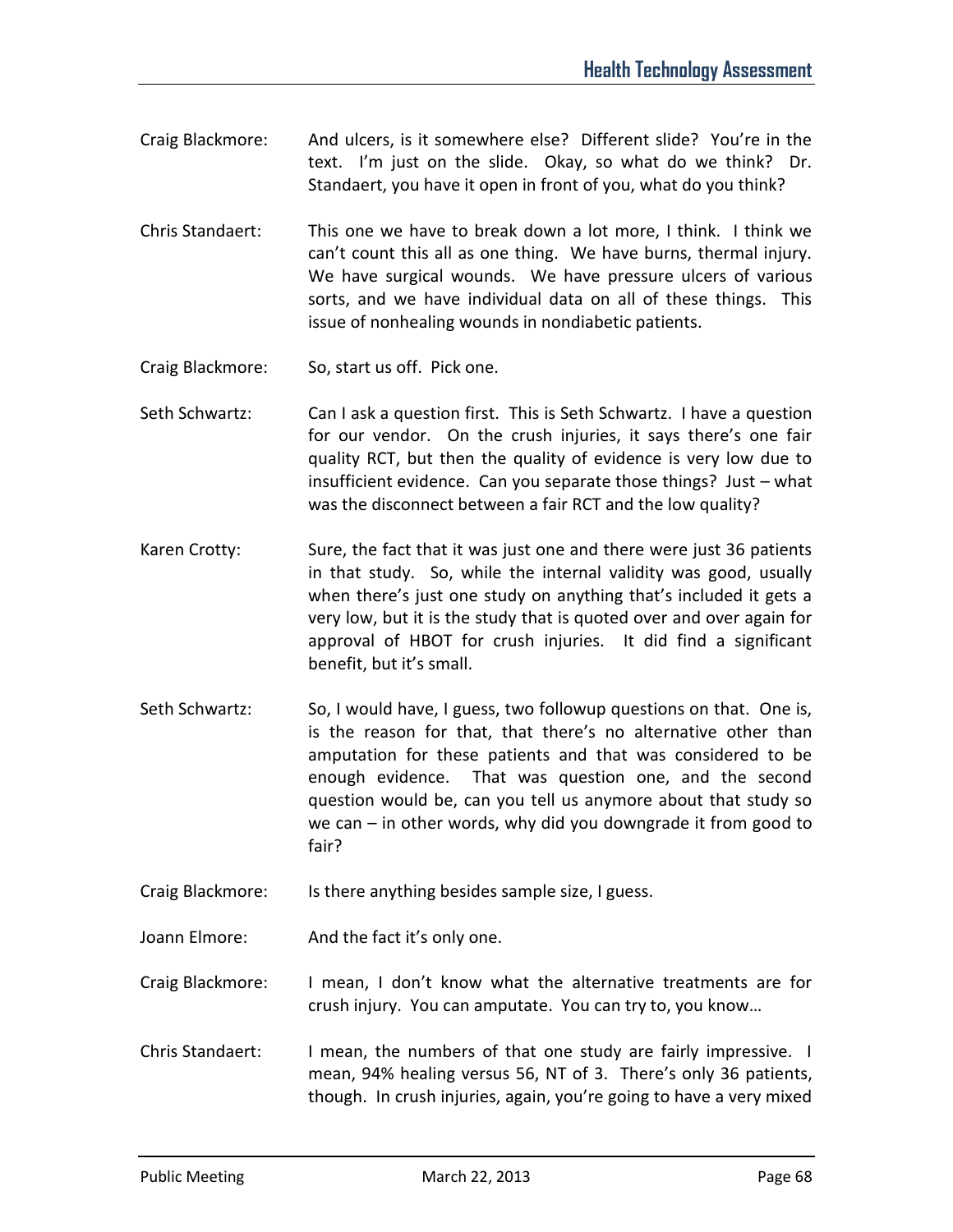bag of what you have in severity. I mean you'd usually see in 36 patients, you may not average that out very well. The equivalency of the groups could be – I mean, all sorts of things. That's probably why it's fair. It's just too small to sort.

- Craig Blackmore: Crush of what?
- Chris Standaert: Exactly.
- Seth Schwartz: Do we know what was included in that? Is it soft tissue injury that's crushed?
- Chris Standaert: Well, they look at time to healing amputation rates. So, it's, you know, crush of a foot, of a limb, you know. It's not just – it could be a digit. It could be the whole…
- Seth Schwartz: I'm just curious what was actually in the trial, I meant.
- Chris Standaert: Sorry, I wasn't catching that. So, we have crush injuries. We have ulcers. Ulcers are tricky, because they mix – we have very small studies, and they mix the types of ulcers. So, we have a decubitus pressure ulcer thing but then venous arterials, which are really different diseases in a way, and they are all lumped together, and it isn't overly-enthralling, the data. They have a small RCT of 16 showing no real difference in wound at 18 weeks. They have ulcer and then they have another study of 30 of mixed ulcers showing improvement in 30 days, but that's not much.
- Craig Blackmore: Alright, so we're getting more information on crush. So, we can talk about ulcer while we get information on crush.
- Joann Elmore: Ulcer flaps and grafts have a summary of low quality of evidence, but if you compare 11% for HBOT delayed healing versus 55% in the control. That's notable.
- Michael Souter: And I would make the same observation that Chris did with regard to osteomyelitis. The consequence of a flap or a graft being lost. Those circumstances would be significantly disabling. So, I think they are very much a special case.
- Craig Blackmore: I think these are very different. Flaps and ulcers are totally different.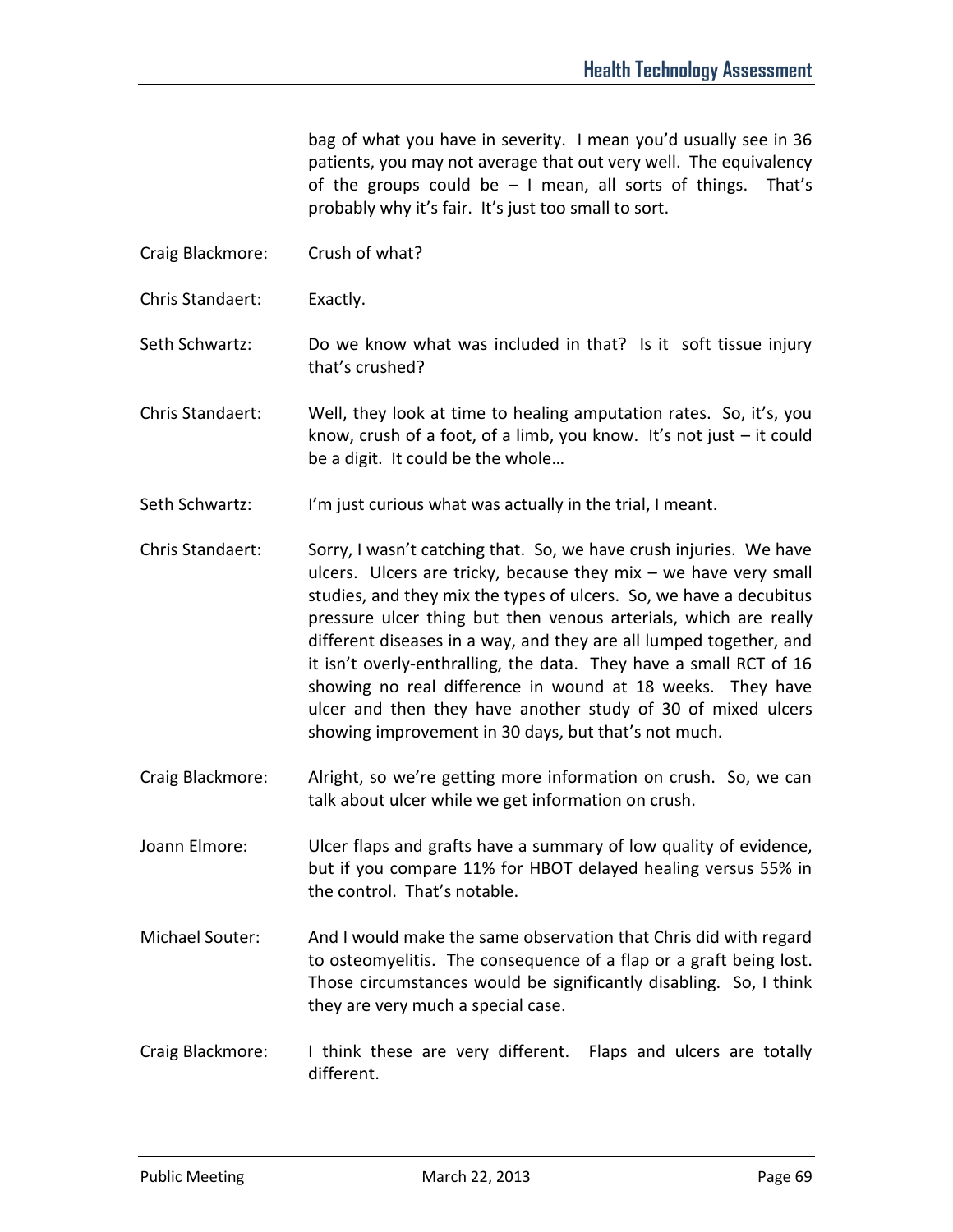Chris Standaert: Flaps and grafts are different than ulcers.

Michael Souter: Are we just doing ulcers at present, then?

- Craig Blackmore: Well, I don't know. We're kind of mixing it all, and I just want to make sure we separate them. So, I think if I look at slide 34, ulcers is not on here. Maybe it's somewhere else and I'm missing it, but I think we can consider flaps under surgical reconstruction. We can consider crush. We can consider thermal burns, and then I would consider ulcers meaning venous, arterial, or…
- Joann Elmore: Slide 26…

Craig Blackmore: Slide 26, thank you.

Joann Elmore: …has the grafts and flaps and the ulcers.

- Craig Blackmore: Nondiabetic, nonhealing wounds. Okay. Okay, so let's start with flaps, because here's one where the data is terrible, but the consequences are big. There's not a lot of other options. Is that a fair summary? How do we want to go on flaps?
- Chris Standaert: We don't have much data on flaps.
- Carson Odegard: I believe there's a lot of data, but I don't think you have much choice except to, in my opinion, except to go with some kind of coverage, because it's a desperate situation. You lose a flap, you know, it is probably going to result in something catastrophic.
- Craig Blackmore: It's a very uncommon clinical condition. It's very high consequence. The data's not great, but there's something.
- Carson Odegard: Probably unusual.
- Craig Blackmore: Okay, so flaps. Noncoverage?
- Chris Standaert: And these are talking about compromised flaps and grafts, too, as opposed to a healthy tissue.
- Michael Souter: That's what we treat, compromised flaps and grafts.
- Craig Blackmore: Salvage. It's not we're putting on a flap so we're gonna give HBOT. It's, there's something wrong with the flap.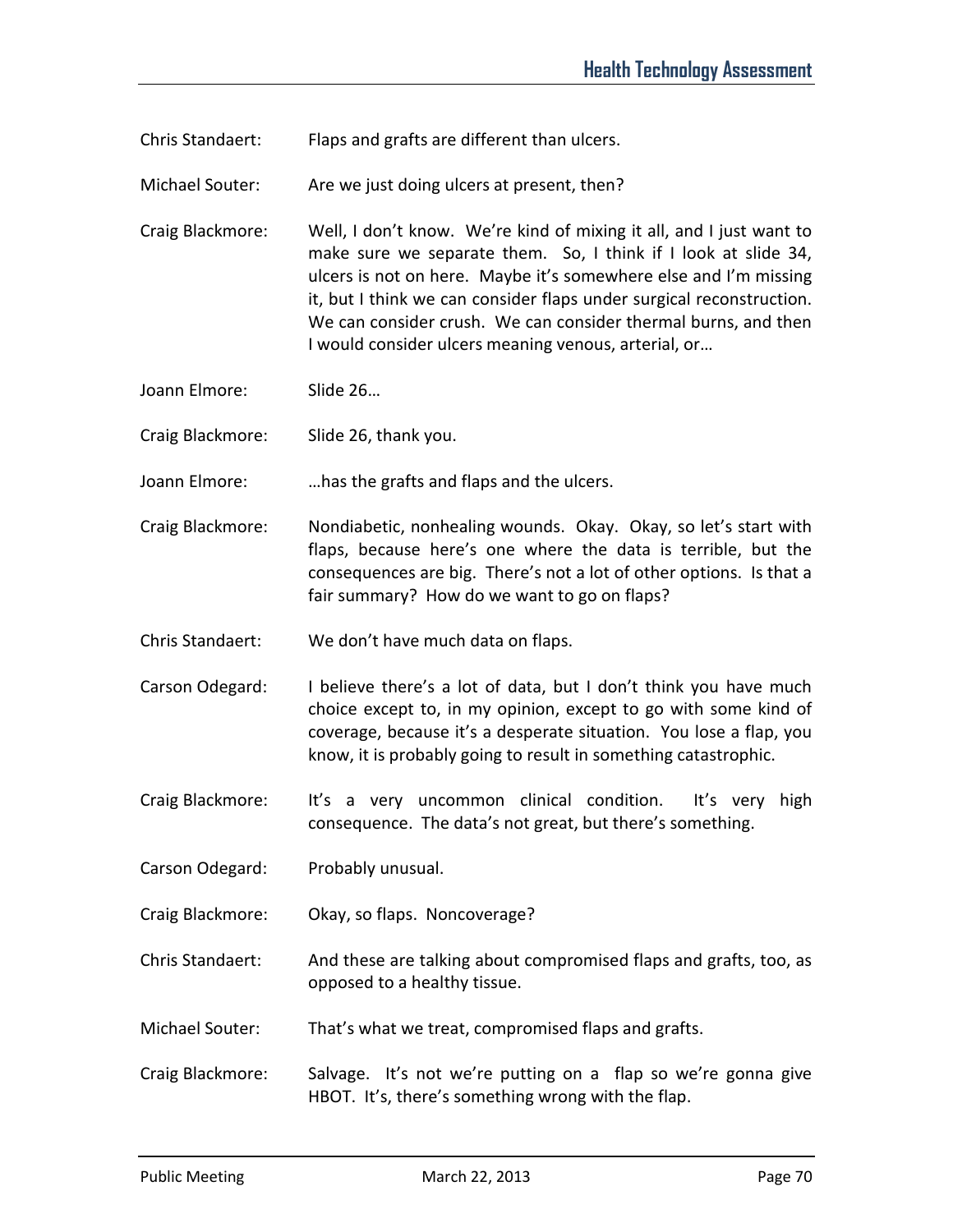Chris Standaert: Right, yeah. Compromised flaps and grafts.

Craig Blackmore: Okay, so inclusion on the list of conditions for coverage would be compromised grafts and flaps?

Joann Elmore: Yeah, the graft survival was 64 with oxygen versus 17% with mutual care.

- Craig Blackmore: Okay, so I have to do this again. If you want to keep it on the conditions, please give me your hands for surgical reconstruction compromised grafts and flaps. Okay, so that's most of us. I don't want to go too fast. If I'm going too fast let me know, but I want to keep us moving also. So, the other one is – do we have crush? Did we find out more? Still working on crush, okay. Thermal burns.
- Carson Odegard: I don't think there's any evidence that it really works at all.
- Craig Blackmore: It's inconsistent. It's not good evidence. Any other thoughts on burns?
- Chris Standaert: Where did the burn data go?
- Craig Blackmore: Common condition.
- Joann Elmore: And the evidence is mixed with the two studies. One said yes, one said no.
- Craig Blackmore: Okay, are we ready then? Let's vote on burns. Again, I'm going to try to do this consistently. So, if you do not think we should include burns as a condition, please raise your hand. This is voting no. And that's most or all of us. Alright, ulcers, slide 27 I think we said.
- Joann Elmore: 26, okay.
- Craig Blackmore: Nondiabetic, nonhealing wounds. Two different types. We already talked about flaps and grafts so that's done. Then the other would be venous and arterial ulcers and pressure ulcers, which can be treated the same or separately.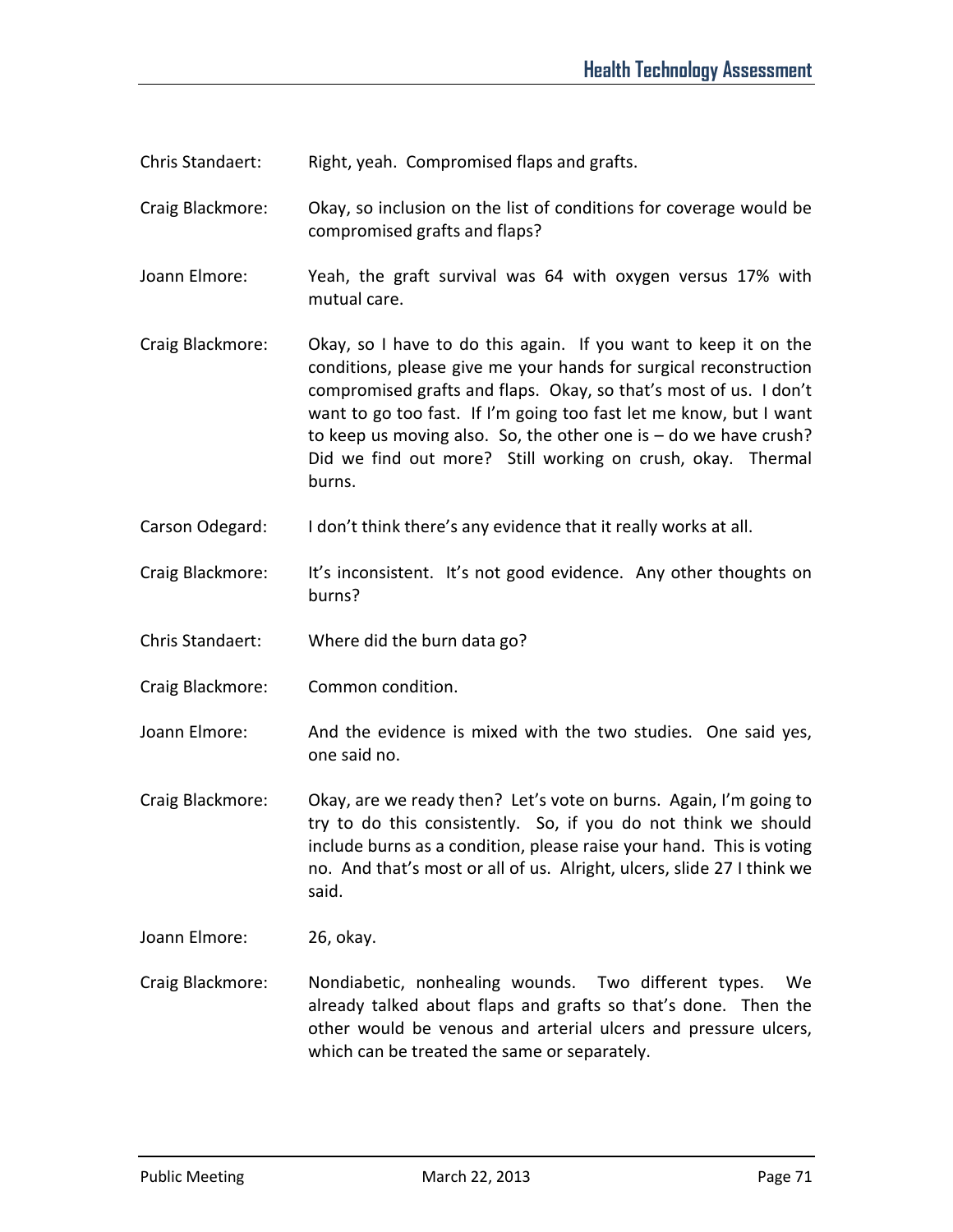- Joann Elmore: I have a question. The clinical practice guideline, what was the reason that Nice did not include diabetic ulcers?
- Craig Blackmore: Okay, we're on nondiabetic. So, that's a good question. Store it up. Nondiabetic healing wounds. So, we've got – does anybody want to summarize.
- Chris Standaert: They rate it as insufficient evidence. They cite one case series, which is of questionable help, and two other studies, one of 30 patients with mixed wounds of all sorts showing at 30 days improved coverage of the wound in the HBOT group, but then in another study of venous wounds showing by 18 weeks really no difference. They're both rated as fair RCTs. So, it's relatively mixed but it's relatively weak evidence.
- Carson Odegard: Clinically, a lot of these patients are fairly marginal, and you're basically in a situation where you're trying to salvage a limb or you're trying to protect them from sepsis. You know, healing ulcers you're trying to make them smaller. That's obviously a clinical judgment call, but it seems to me there is some short-term benefit even though there's really overall there's low to insufficient evidence and I realize that the state coverage said that this is not something that we should cover. My view of this is that there may be situations where it should be covered because of the alternatives really don't exist.
- Chris Standaert: There are alternatives. I mean, there are standard wound-healing practices. So, for decubiti, if there were evidence that this really helped decubiti, decubiti are a major source of disability and cost and illness in the chronically and injured population, but we don't have a study on it.
- Michael Souter: And it's not uncommon.
- Chris Standaert: It's not uncommon at all.
- Carson Odegard: I guess maybe I'm not even talking about the pressure ulcers. I'm thinking more like the arterial ulcers and the venous ulcers. That's why these are all jumbled together at present, but the one study on venous ulcers did not show any benefit at 18 weeks. That's the one study they did where they sorted them out, and we don't have a study on decubiti, which are very common and very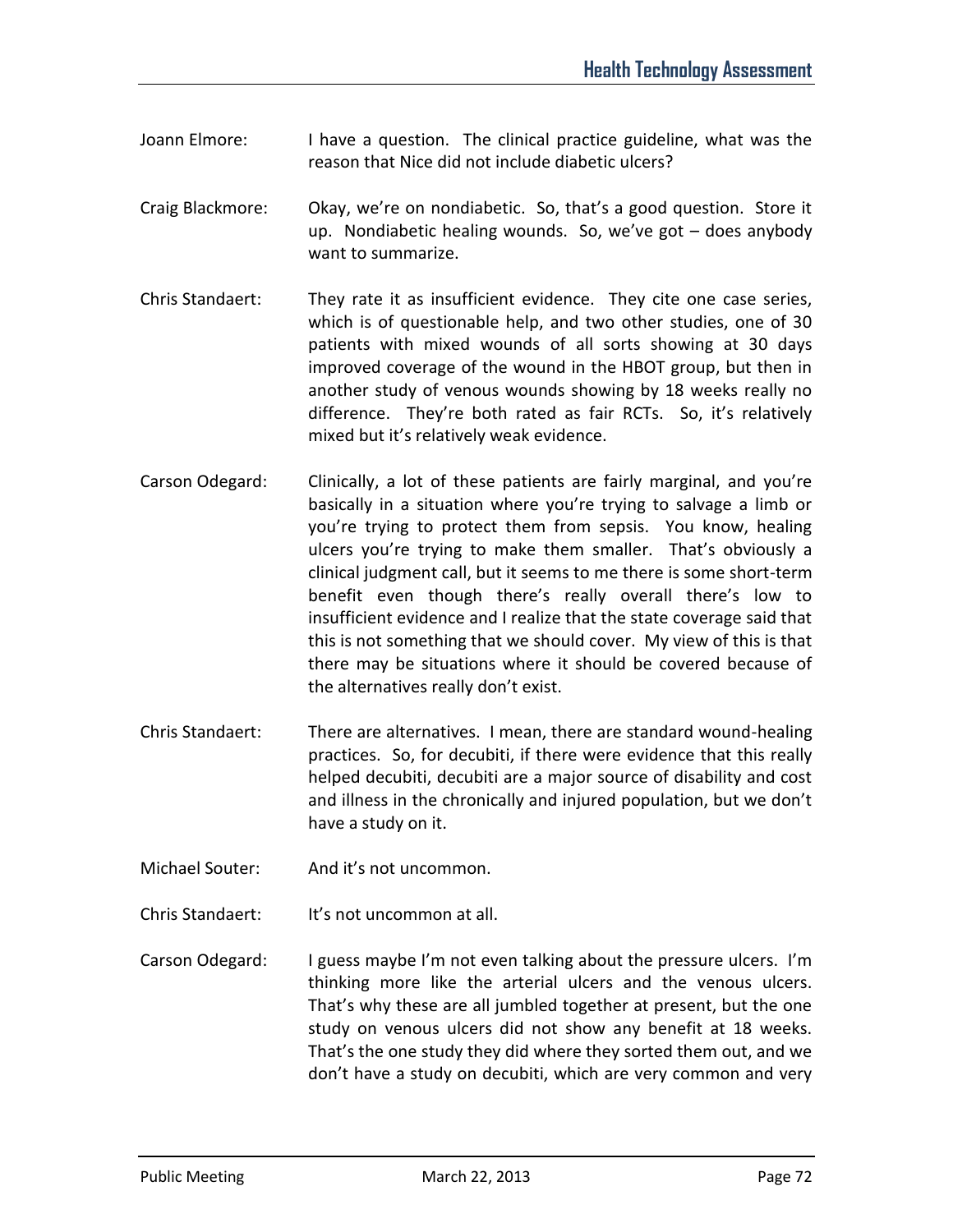costly, and if there was data I'd be all for it, but I don't see the data.

- Seth Schwartz: Christopher, I just have one question. I mean, I think that you're saying there's no evidence at 18 weeks, but I think the problem is one of numbers here. I think it's difficult to say, but you're still looking at a double  $-1$ 'm saying the numbers are too small but with only 16 patients the difference needs to be enormous to show a difference, and you're really  $-$  if you look at the raw numbers, it's basically twice as many patients healed. So, again, I'm not saying this is adequate data. I'm just saying I don't think it's fair to say there's nothing there. It's an under-powered study. You can say we don't have studies, but that one's under-powered. My other question is, what were the entrance criteria to these studies. So, you're right. There's a lot of people that get decubiti. Are they just treating anybody who has a decubitus ulcer in place of doing standard wound care or are they having someone who has a decubitus ulcer for X amount of weeks or months and it's not getting better using traditional therapy and then they're offering HBOT, and I just don't know what's happening in these studies. So, I would be curious to our vendor what the entrance criteria were for these studies to even be able to assess what they mean.
- Craig Blackmore: Particularly the, well no, that's I mean, are decubitus ulcers even in here?
- Chris Standaert: They're mixed in. The pressure ulcers are mixed into that one study of chronic nonhealing wounds. The one of RCT of 30 patients.
- Craig Blackmore: So, it's 30 heterogeneous patients?

Chris Standaert: Yes.

Group: There's no evidence. Inadequate. No coverage.

Craig Blackmore: Alright. So, in terms of chronic nondiabetic, nonhealing wounds, where is the committee in terms of coverage. I'm going to ask it the same way. Please raise your hand if you would not include this as one of the conditions for coverage. So, we're a little inconsistent but mostly not. Okay. I think it was like seven to two.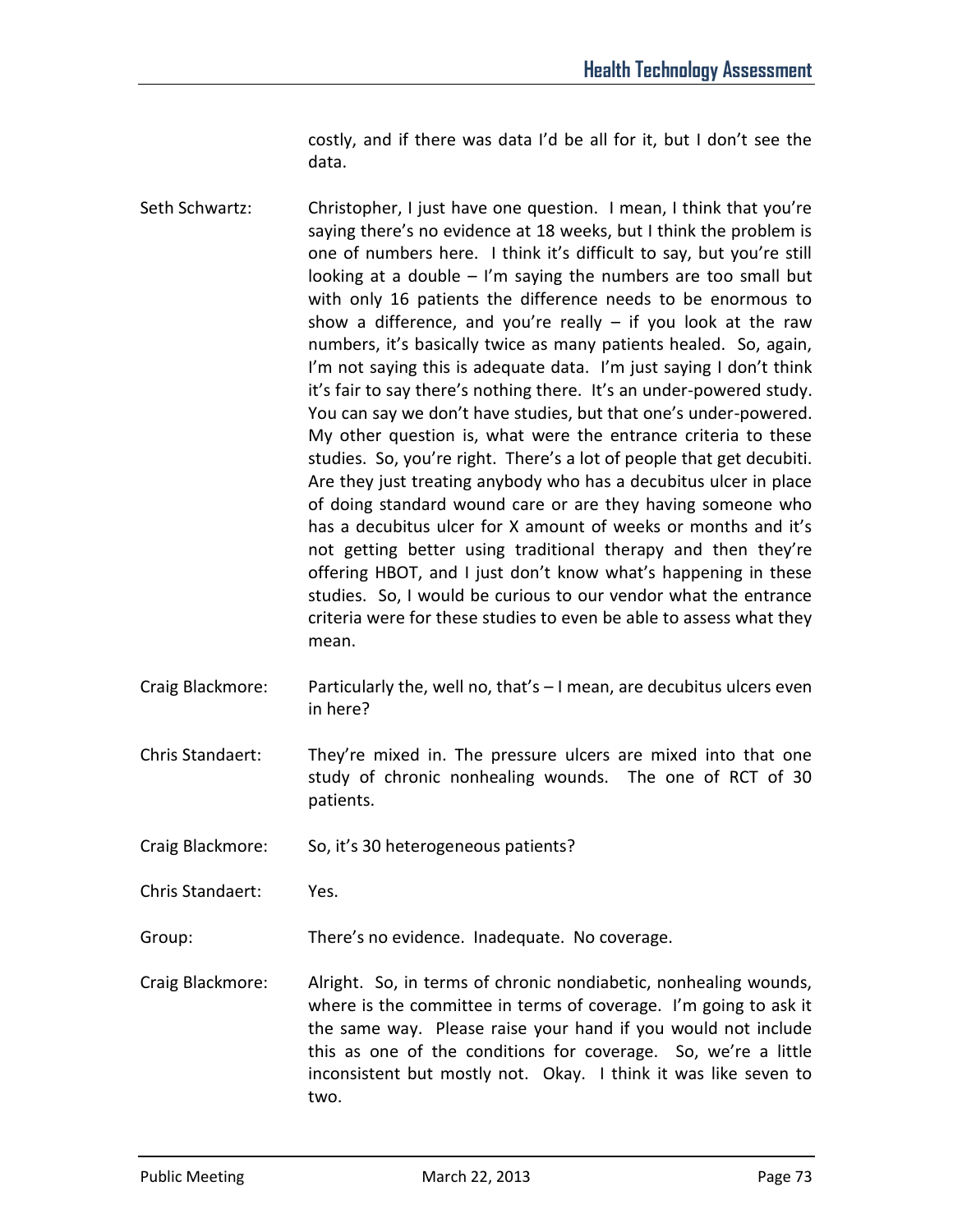- Seth Schwartz: I want to know more. I don't know if it's because we don't know it or it wasn't presented clearly enough to us.
- Michael Souter: Seth, when is that not true? I was going to say, I want to know more. Is this just boiling over after months and months of doing this?
- Seth Schwartz: I know, but a lot of times we want to know more and the information is not available. I feel like I want to know more, but there is more here that we're just not understanding. At least I'm not understanding.
- Craig Blackmore: So, what do we need to know? You want to know the inclusion criteria?
- Seth Schwartz: Yeah, I'm trying to understand what wounds they're looking at, because I think it makes a difference. I mean, I agree that there's no reason we should put someone whose got a decubitus ulcer for two weeks in the hyperbaric chamber. That seems obvious to me, but if we're saying you've got somebody with a decubitus wound for six months and nothing else is working, and we have evidence, even though it's a small study, that they're twice as likely to improve, then that may be meaningful.
- Craig Blackmore: Can we find out the inclusion criteria for the fair RCT on slide 26 up there that had the 16 patients?
- Chris Standaert: Those are venous wounds. The 16 patients are venous wounds. The 16-patient group you're talking about is a venous wound study.

Craig Blackmore: Oh, right.

Chris Standaert: It's not a decubitus wound study.

Craig Blackmore: The decubitus are mixed up in the chronic nonhealing wounds and equals 30 study.

Chris Standaert: Yeah.

Kevin Walsh: You can't tease it out.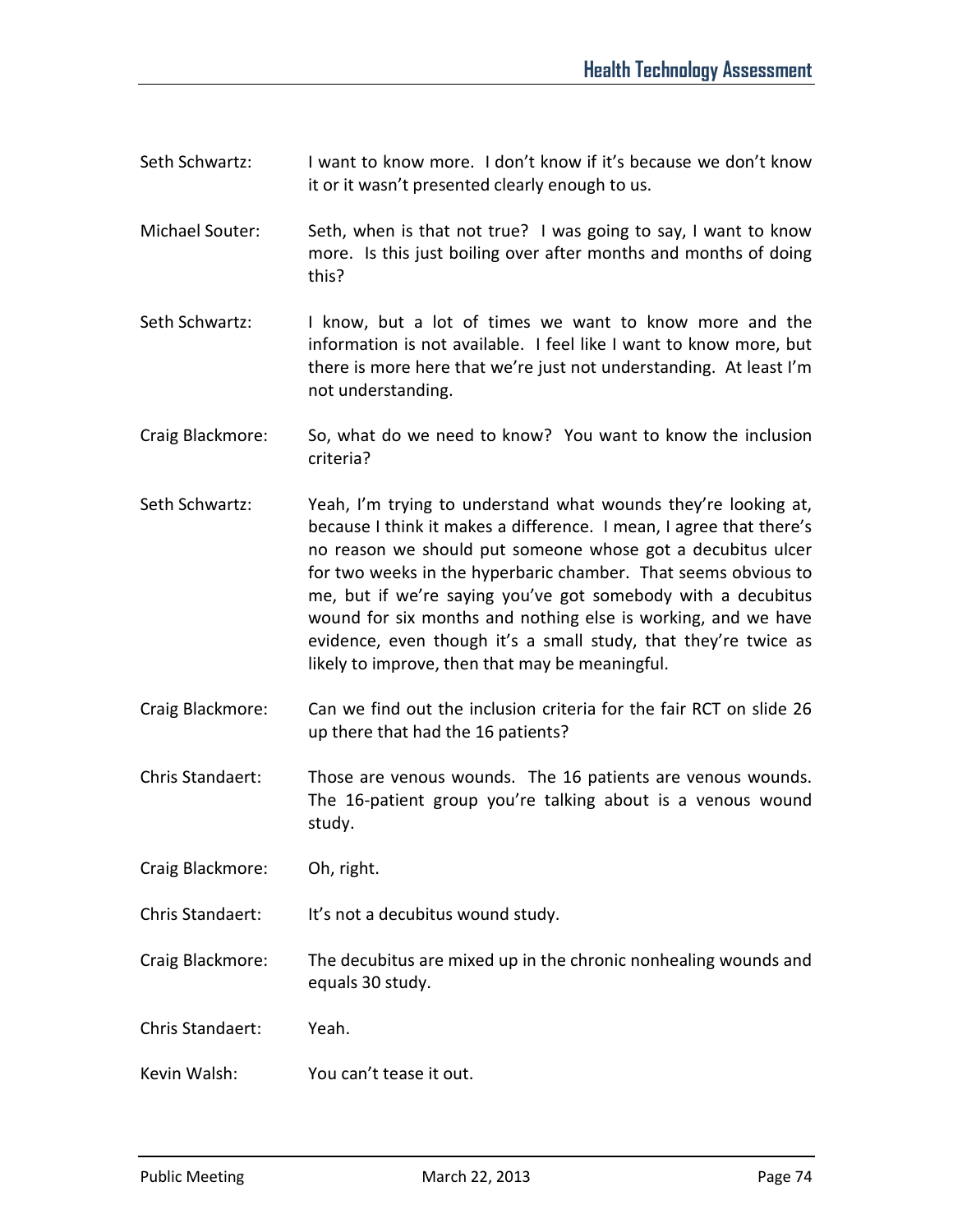- Seth Schwartz: What were the entrance criteria?
- Joann Elmore: Chronic nonhealing wounds 59% versus 26% reduction.
- Seth Schwartz: How did they define chronic nonhealing wound? Is that in the paper? Do we have that evidence? Dr. Hampson, do you know the answer to that?
- Neil Hampson: Yes, I do. It was defined as patients that were followed in their wound clinic for six weeks with no reduction in size of the wound with standard wound care, and they were not arterial insufficiency wounds, and they were nondiabetics. It was done in Sweden, I believe. I strongly think that you need to separate the kinds of wounds that you're talking about here, because arterial insufficiency wounds mean that there is no blood going to the wound. Hyperbaric oxygen therapy is not going to work if it isn't carried there by some blood flow. Revascularization is the treatment for arterial insufficiency wounds. Decubitus ulcers are a form of arterial insufficiency wounds. They're there because the pressure is compromising the blood flow, and the treatment for those is offloading. I could go on, but.
- Craig Blackmore: You know, one RCT of 30 heterogeneous patients…
- Michael Souter: And only wound area reduction, not wound healing.
- Chris Standaert: I just don't see the data. I would love to think it helps some of these, but I don't see the data to help me. Even if you break it up into categories, I don't see the data that it helps any particular category to any sufficient degree.
- Craig Blackmore: Okay, are we how are we on the crush injury piece?
- Karen Crotty: So, the question that was asked originally was why was it downgraded from good to fair. We're talking about one study for crush injury, and there were several reasons why it would be considered fair and this was part of one of the Cochran reviews and how Cochran looks at risk of biases. They determine whether or not there was a low or a high risk of the bias rather than starting with good and then downgrading, but they found that there was – it was unclear as to what the methods were for the allocation concealment, as well as the generation of the random numbers. It was also unclear of whether or not it was free from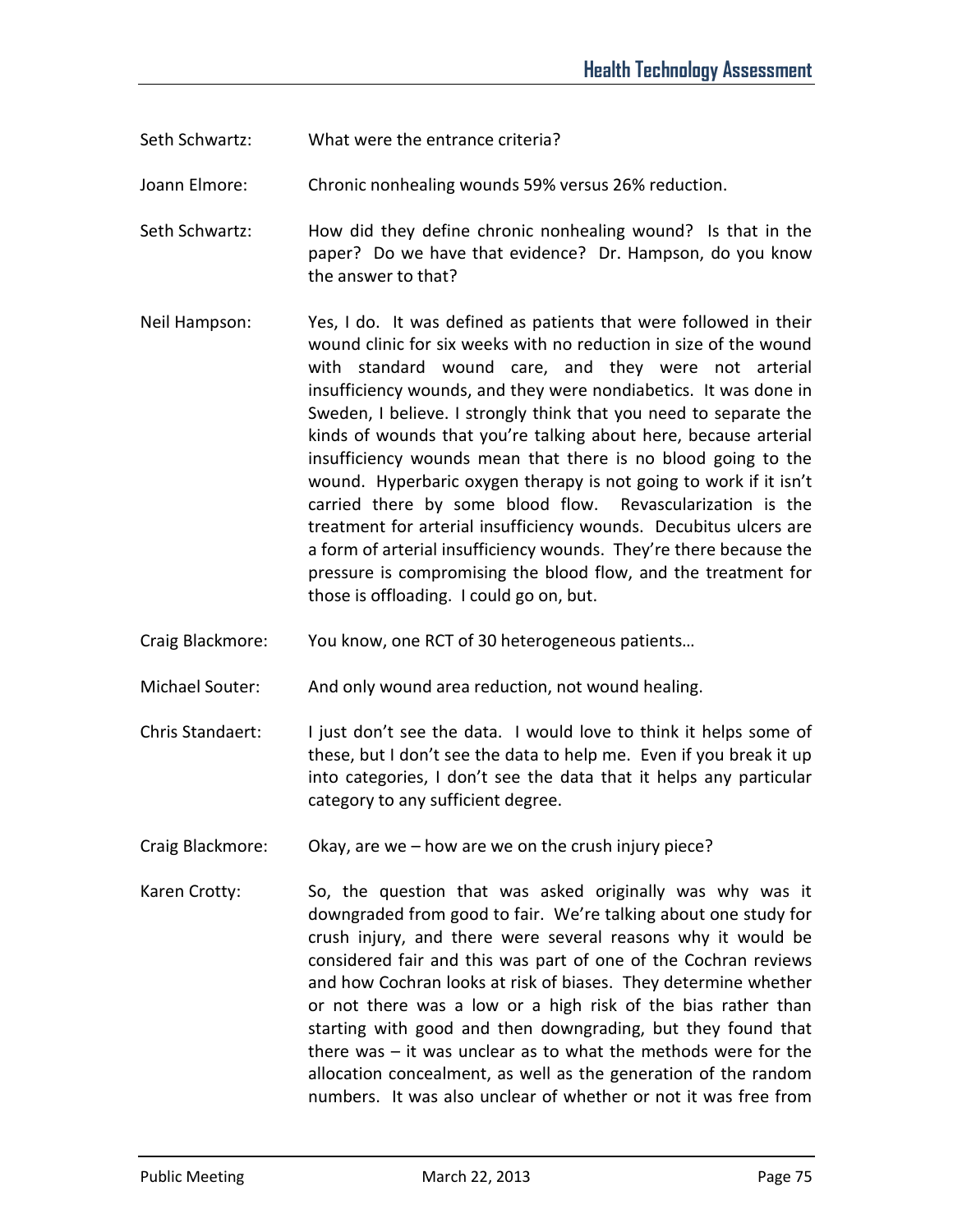selective reporting. So, while it was fair in everything  $-$  it was good in everything else, it wouldn't be considered a good internal validity study. If you need to know anything else about that particular study, I have it up. It was a study of 36 patients. They were randomized within 24 hours after surgery to treatment either with HBOT as an adjunct to standard therapy, which was anticoagulant, antibiotics, and wound dressing, and they measured transcutaneous oxygen pressure, etc. So, the rest you know essentially, which was that the result was quite significant.

- Chris Standaert: So, they were tracking soft tissue healing of crush injuries of extremities that went to the OR and had a fracture repaired? Is that what they're doing? They were crushed, they broke a bone, they went in, they did ORIF, and then they gave them HBOT to address the healing of the soft tissues assuming there's some complex mechanism of tissue damage from the crush?
- Karen Crotty: Yeah.

Chris Standaert: And they're tracking soft tissue healing.

Karen Crotty: Yes, and randomized them to that.

- Michelle Simon: Is this the Boucher study of 1996? Okay, so the title of that is crush injuries and suturing of severed limbs? So, we're talking about not just crush injuries, correct?
- Craig Blackmore: This is a rare and catastrophic clinical scenario where treatments are not great, and there's one, only one, but there is a randomized trial that seems to show some benefit. That's my bias.
- Michael Souter: Well, didn't the Garcia Study, as well, show that?
- Carson Odegard: Page 137 of the appendix.

Craig Blackmore: So, I think…

Carson Odegard: Short-term benefit anyway.

Craig Blackmore: I think probably the committee is close together on this. I'm going to – and if we're not, we can drill more. I'm going to ask again for the non-inclusion on the covered conditions first. So, crush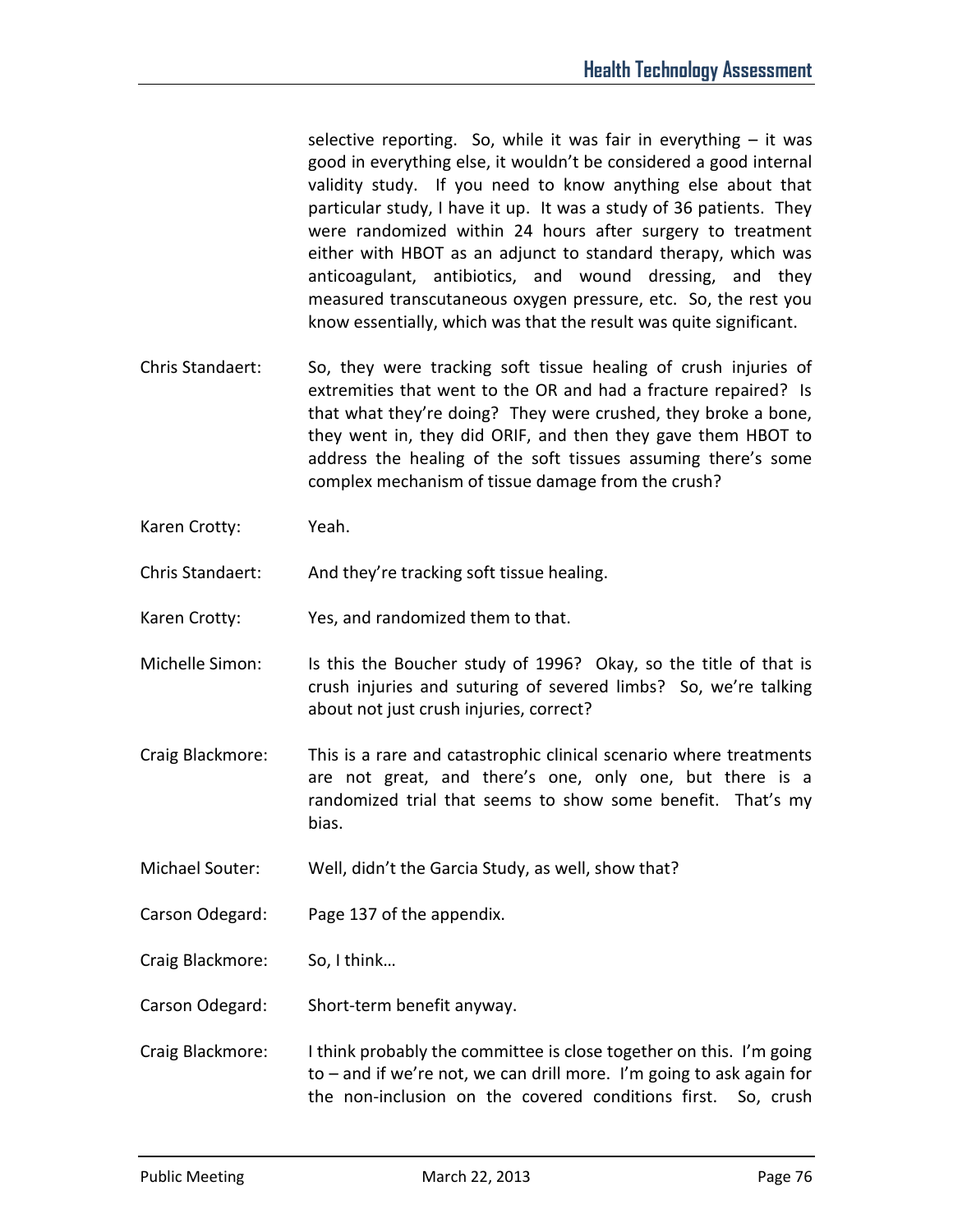injuries the non-inclusion people please raise your hand. Those who would like to include this as a condition for coverage, please.

- Carson Odegard: This is for crush injury?
- Craig Blackmore: Crush, yes. Thank you. Alright. We are making good progress. So that handles the nonhealing wounds. Now, we're down to the diabetics, basically. I think the only category we have left is diabetic nonhealing wounds, including foot ulcers. So, in your booklets, slide 22.
- Seth Schwartz: No, it's slide 20.

Craig Blackmore: 20, sorry. Slide 20 and 21.

- Karen Crotty: I dug a little deeper for some of the data that you were looking for on this if you want me to provide it first?
- Craig Blackmore: Yes, please.
- Karen Crotty: There was a discussion on the Faglia study, in particular, and you were trying to get a sense as to whether there was any stratification by wound severity, and that was the one study that there was. So, again, we're talking about one study. It had a total of 60-odd, 70 patients in total. When you break them down by wound type there were four patients in the HBOT group that had Wagner grade 2, five in the control group, nine with Wagner 3 in the HBOT group, eight in the non-HBOT group, and 22 patients with Wagner grade 4 in the HBOT group versus 20. So, as you can see, the numbers in grades 2 and 3 were very small, and when you look at the evidence for – and the main outcome here was major amputation, and for the patients with grade 2 there were zero of four patients had an amputation with grade 2 in the HBOT group and zero of five in the non-HBOT group. For Wagner grade 3, it was one of four versus zero of eight. That was not significant, a P-value of 0.33, and for the Wagner grade 4 is where you saw the big significance where you had two of 22 versus 11 of 20.

Craig Blackmore: Thank you. So, I think…

Seth Schwartz: Can I just ask, were there any intermediate outcomes in the lower grade groups or just amputation?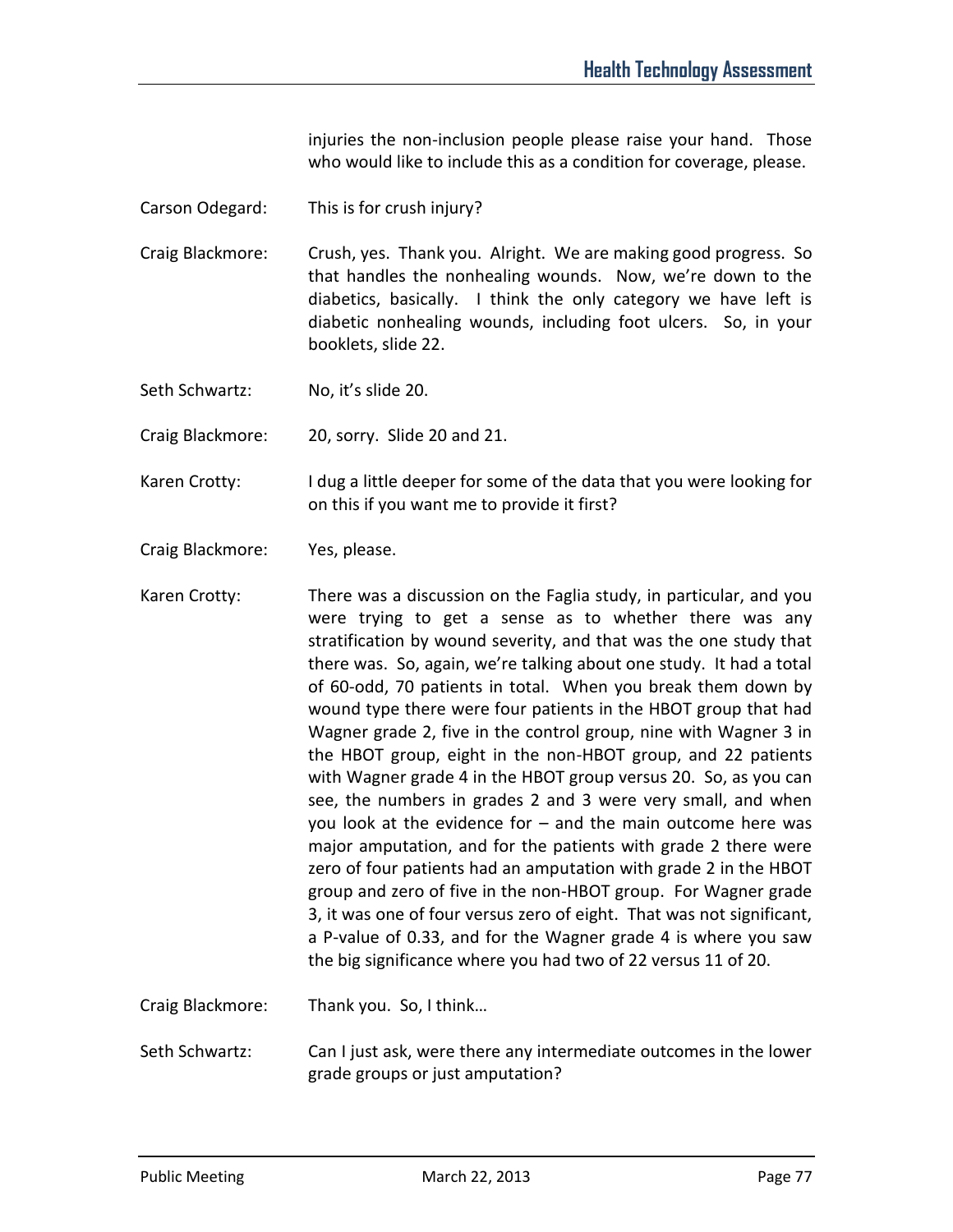- Karen Crotty: They looked at both major and minor amputation. They did not find a benefit. I'm pretty sure, I'll double check it. They did not find a benefit for minor, but there was some conversation during the public comments section of this where somebody was suggesting that sometime minor amputation kind of comes at a price for the major amputation. So, I don't know whether that's something of significance, but it was something that came up during the public comment phase.
- Chris Standaert: Definition of a minor amputation?
- Karen Crotty: Yeah. In other words. You take a finger to save the hand.
- Chris Standaert: Okay. So, there's some definition of major versus minor amputation of a limb.
- Karen Crotty: Exactly, they do yes. The risk down is considered minor, and the ankle.
- Craig Blackmore: Hands are optional.
- Joann Elmore: What about other outcomes other than amputations?
- Karen Crotty: In this particular study?
- Joann Elmore: Mm-hmm.
- Karen Crotty: They just looked at major and minor amputations. Let me double check that.
- Craig Blackmore: I want to frame this again. I think probably the committee is not at the point of saying we should cover all wounds in diabetics, even the ones you can't see, but I'm thinking that on the more severe wounds that there may be sentiment that we should cover and the challenge will be how we make that division. So, I guess I should confirm first that committee members do think that in severe, however we define severe wounds, that we would endorse and cover the HBOT. I'm seeing a lot of nods. Is that? Okay. So then the question becomes, how do we draw a threshold, and I think we need a threshold. Is that fair as well?
- Michael Souter: Can we rely on the precedence of what previous determinations have been using a grid 3/4?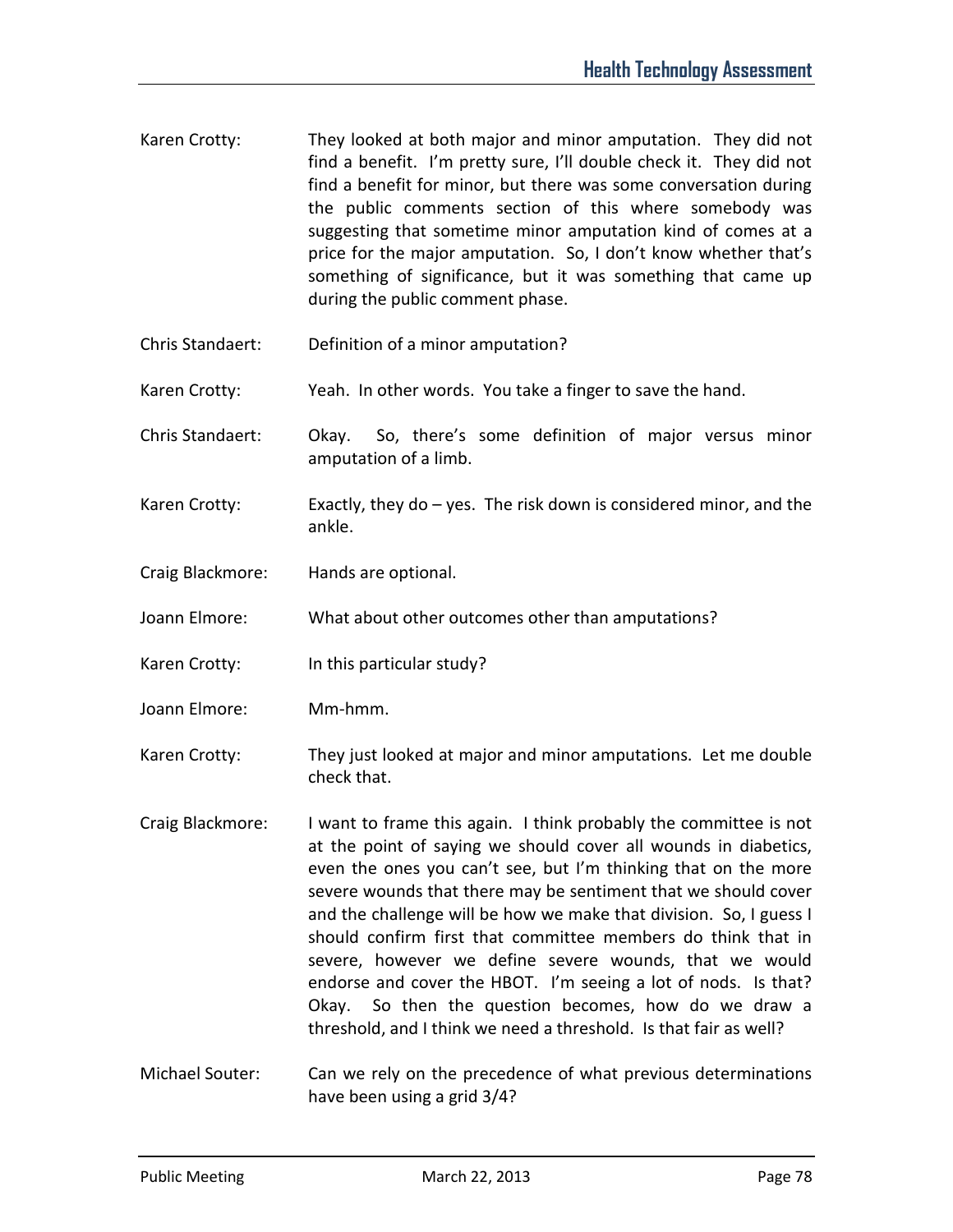- Craig Blackmore: Well, I think that's the question. I mean, I think we have to have a threshold and we can either use 3, 2 as no and 3 as yes, or we can come up with criteria to make our own.
- Chris Standaert: We also have a prior description of what a 2 versus a 3 is. Three implies you're down to bone and you're at risk for serious problems, osteomyelitis, other things, which are going to lead to very bad things. Grade 2 you're not. Grade 2, in their study, none of the grade 2 patients in either group went on to amputation. I mean they both healed. Or all 10 of them healed or whatever, those groups healed. So, from the data we have and the knowledge of the problem, it would seem like a line between 2 and 3 would be relatively appropriate based on our data and the pathophysiology.
- Seth Schwartz: I have one question here. When we looked at the data that showed that it was beneficial based on the pooled data over the multiple randomized trials, they excluded the one that had the high-risk patients. So, I'm – which was in 21.
- Craig Blackmore: No, they excluded…
- Michael Souter: High risk of amputation.
- Craig Blackmore: They excluded the opposite. They excluded a study that excluded high risk.
- Seth Schwartz: I'm sorry, okay.

Craig Blackmore: Which supports the idea that it's the high risk that are deriving the benefit and not the…

- Kevin Walsh: I want to disagree with what you said. I think in the numbers that I just heard, the distinction is between 3 and 4, not 2 and 3, because the amputation rates with hyperbaric oxygen therapy without in 3s was almost indistinguishable. I'm not advocating that we start parsing it out ourselves. I advocate that we use the standard that everybody else is using, because I don't think we have the evidence to make another determination.
- Chris Standaert: I would agree. In drawing a distinction between 2s and 4s and then saying pathophysiologically there is a big difference between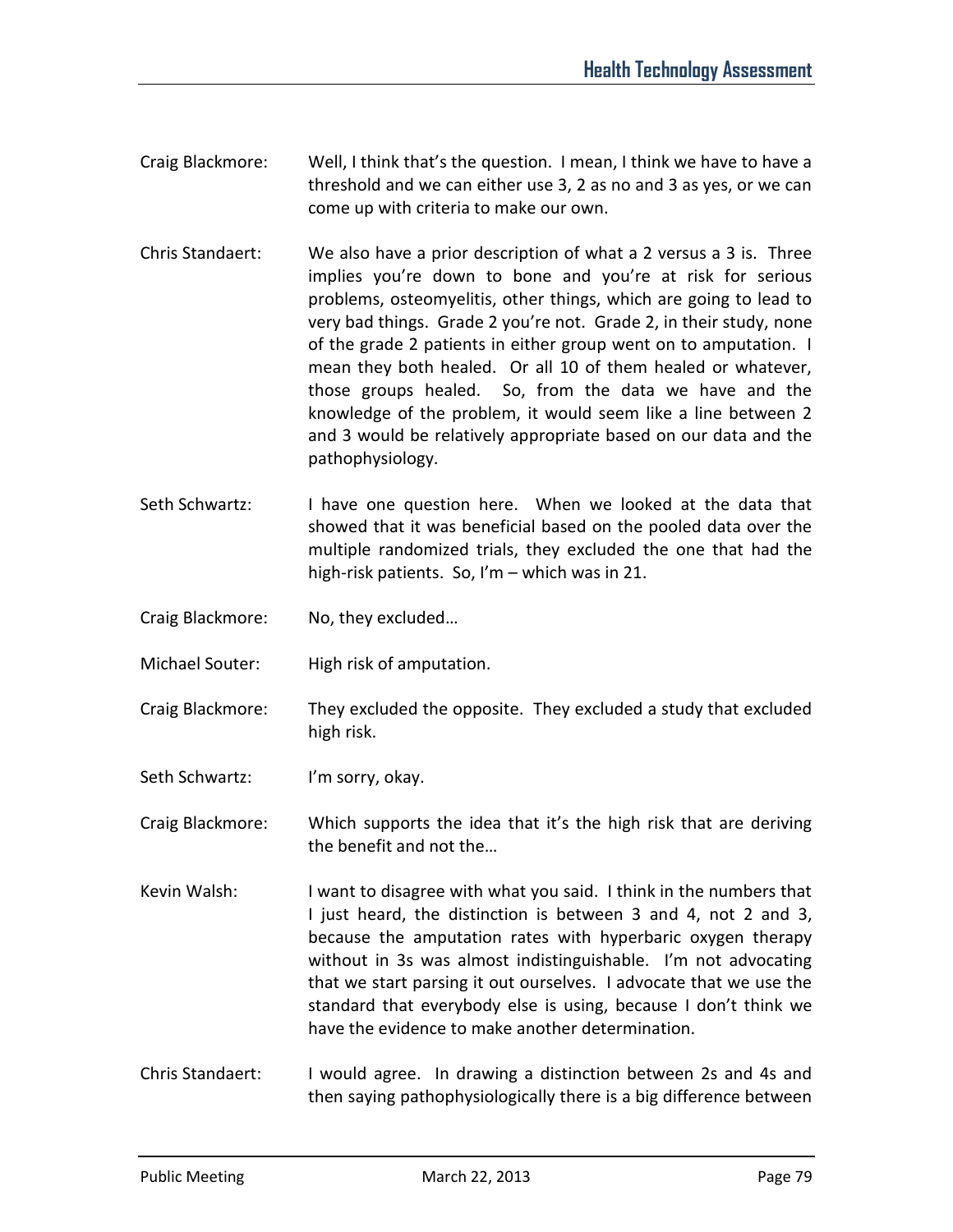a 2 and a 3, I would agree. Totally, that's where the distinction has been drawn elsewhere, but that's probably the rationale for it. I wasn't just going on the data. I was going on the physiology.

Craig Blackmore: Okay, so  $I - I$  mean, I think we're in the same place and the suggestion would be then that we include diabetic nonhealing wounds grade 3 or 4 as a condition for coverage, and I'll just have people raise their hands if they agree with that as a description of the…

- Seth Schwartz: I thought we were going to do not. You keep doing not.
- Craig Blackmore: I know. I was trying to be consistent, and it just makes it even more confusing. So…
- Seth Schwartz: We needed that, thanks.

Chris Standaert: So, are we doing not or are we doing for.

Craig Blackmore: We can't do not, because not  $-$  there is no  $-$  it's not binary.

Marie Brown: Can the vendor tell me why the NICE recommendations didn't include this?

Karen Crotty: Well, I can tell you what the report said.

- Marie Brown: Yes.
- Karen Crotty: They recognized they agreed that there was moderate level evidence of effectiveness. So, I have to assume that it was based on cost. They actually stated that there was moderate level evidence of effectiveness for the use of HBOT for diabetic nonhealing wounds. Now, whether or not there is significance to the fact that they were looking only at inpatients, and I did not come across a guideline from them that looked at the treatment for other diabetic foot ulcers.
- Michael Souter: And I would bet if you ask our clinical expert, there's considerable differences in the prevalence of hyperbaric units in the U.K., as compared to the U.S. I mean, it really is [inaudible].
- Neil Hampson: There are about 1000 hyperbaric units in the United States. There are six in the U.K.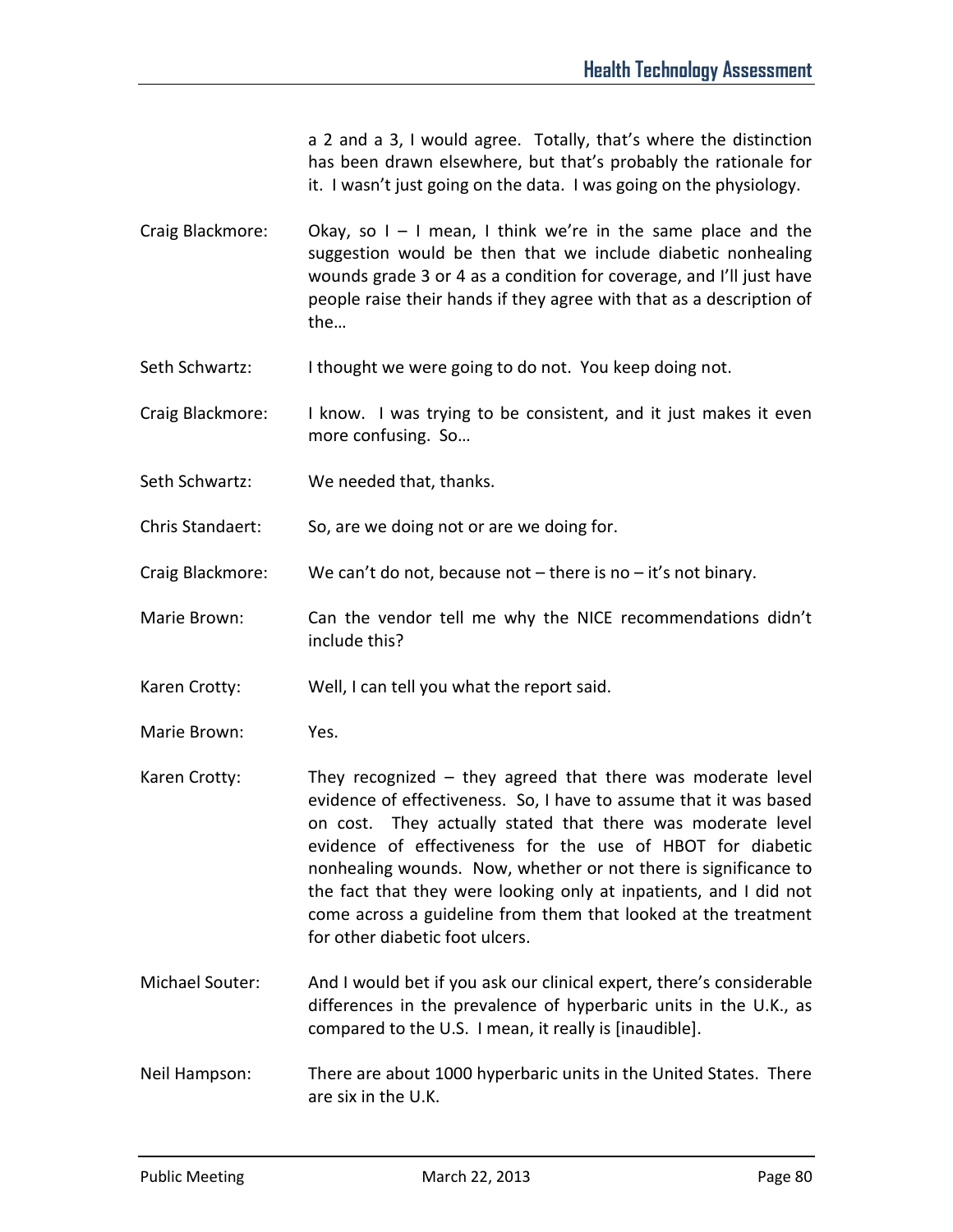Craig Blackmore: Alright, I'm going to move on then.

Seth Schwartz: Now, wait a minute. There's a different population, too. So, that's not a strict comparator.

- Craig Blackmore: Yeah, we have four times more people. Okay, so, alright. We're going to vote for using 3 and 4 as a criterion for inclusion, alright? So, that gets us through this very lengthy list. Well done, team. The other key questions we've tried to address, we're not real good with – I guess the question would be, do we want to look at some of these other things as conditions, including age, race/ethnicity, comorbidities, and I think we've done that as best we can in the course of the discussion.
- Chris Standaert: And there's no good data to help us sort that out that seems to be the condition from what we have.
- Craig Blackmore: Yeah, and then I guess the only other thing that we've talked about a little bit is number of treatments and that sort of thing, and I personally don't know that I would be one who should be making that distinction, given the lack of evidence.
- Chris Standaert: It sounds like they looked for systematic reviews that looked at that question. I was listening for that, but if you looked at systematic reviews and there were no systematic reviews looking at that question, so the assumption being there really is no data really assessing that question well in this type of format.
- Karen Crotty: That's right. I mean, I can say a couple of things in that you're right. Nobody looked at it. Some people tried within their studies and there wasn't enough data. What I can tell you is, there is some – there is a table in here under that question that just gives the range across all the studies. So, there was a question earlier about mode. So, while the range of frequency was huge when you look at it, from very few sessions to hundreds of sessions, I would say that the vast majority of the studies were somewhere between 20 and 40 sessions typically. So, that isn't evidence in that nobody set out to look at that, but if you're looking across 157 studies and you're looking at what was the typical number of sessions, it was somewhere between 20 and 40, but I'm not sure how that helps you make a decision.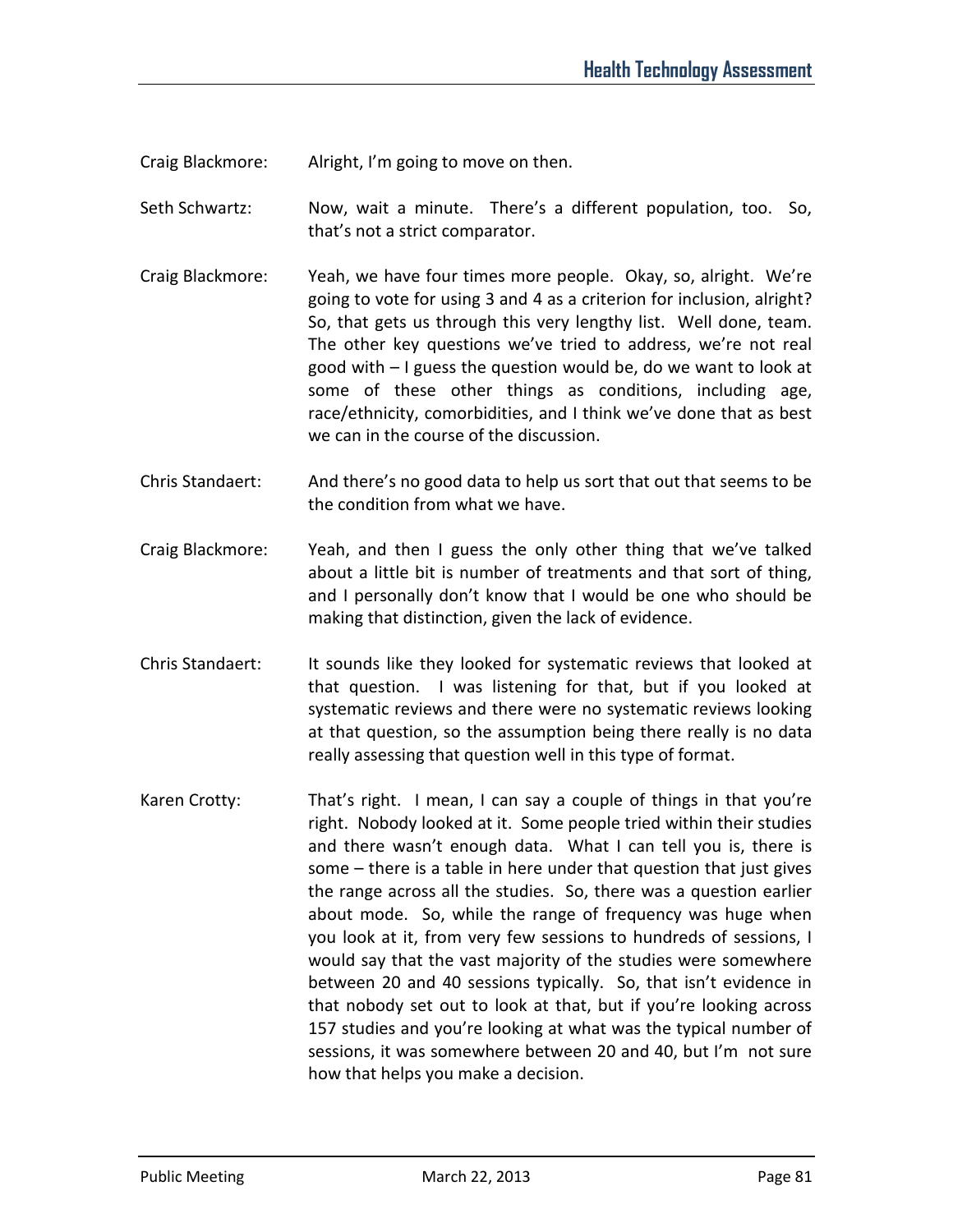- Carson Odegard: And that kind of matches our agency data, too. So, it kind of coincides with the data that we see in the state.
- Craig Blackmore: So, I'm going to draw the committee's attention to the HTCC coverage and reimbursement determination analytic tool, which is in your packet at the end, the last bit – nearly the last bit before the big tab. So, we are very familiar with this. It just states the purpose of the committee and determinates that we use in making our decisions and we will turn now to the health technology evidence identification and we generally go through and talk about the various outcomes and make sure that we discuss the relevant outcomes and there are a million outcomes listed here because we had so many different conditions. I think personally that we have done a good job defining the outcomes as we have gone through each of these conditions, but I would definitely entertain thoughts from the committee if there are outcomes or considerations that we did not discuss.

The first voting question, as we go through our procedure, I will draw your attention to the tan cards and the first thing we do is make a determination if there is sufficient evidence under some or all situations that the technology is effective, safe, and cost effective. The way we have structured things today, you would vote for more effective if you thought HBOT was more effective for anything. So, if there was any one of the conditions we defined where it was more effective or more safe, or more cost effective, you would vote more. You would vote less if you thought it was less in all of the conditions, and equivalent in all and unproven in all. So, if I could have please the yellow cards for effective. Okay.

- Josh Morse: 10 more.
- Craig Blackmore: And then the yellow cards for safe.
- Josh Morse: One equivalent.

Craig Blackmore: Two equivalent. And then for cost effectiveness.

Josh Morse: Seven unproven, is that right? Three more. Eight unproven. Sorry, seven three.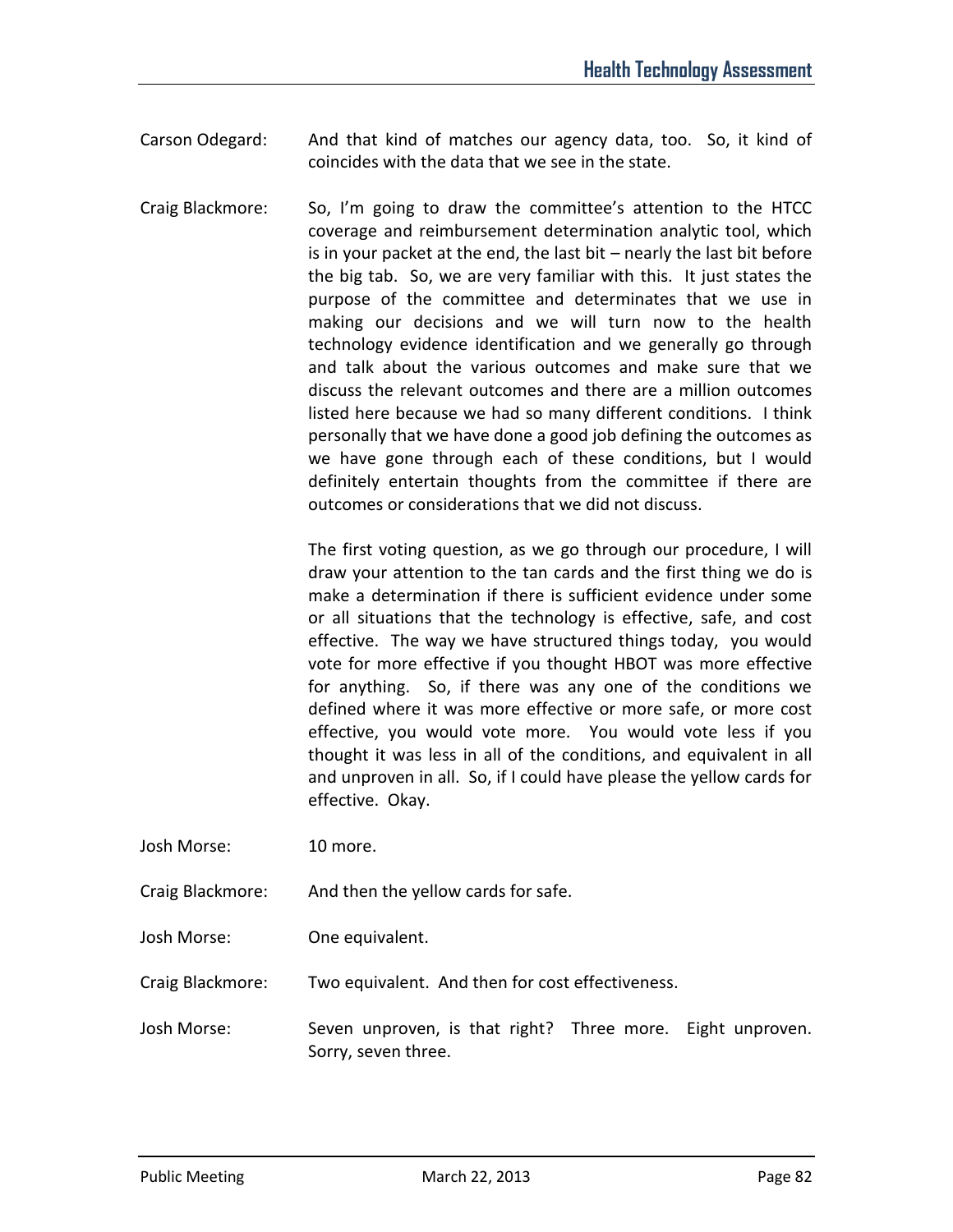- Craig Blackmore: So, based on the evidence, the committee may be ready to take a vote on coverage. Is there further discussion or do we feel ready? Okay. So, this is the binding vote, and we will use our pink cards, and we will vote – we will make a vote for cover, cover with conditions, or no cover, and the conditions that we have defined we now need to formalize. So, if I could get a piece of  $-$  a blank on the screen, and we'll write this down, so…
- Chris Standaert: Can I make a suggestion?
- Craig Blackmore: Yeah, go ahead.
- Chris Standaert: So again, we go back. We have an NCD to deal with, and I think the NCD, much of the language is already well written for the things we decided to cover. We don't totally parallel the NCD. The NCD includes the conditions that were excluded from the review, as the state already decided they were covered. They're all on this list, and the NCD has fairly clear language for the diabetic wounds that follows exactly what we had said. It has fairly clear language. So, it's on the agency medical director report, page five and six. The NCD is laid out. The only differences between what we said and what the NCD said is that we use flaps. They talk about the preservation and preparation of compromised skin grafts, not primary wounds, but they don't mentioned flaps, and we mention flaps. They talked about actinomycosis and acute peripheral arterial insufficiency and acute traumatic peripheral ischemia, which we didn't look at, but we could borrow the language from the NCD for much of the things we did, because they phrase it fairly well, I think, and it would give us a good place to start, rather than just en novo creating all the language. Then, we can eliminate or add a few words, or take away a few words if we want. That would be what I propose.
- Craig Blackmore: So, this is slide 10 of the agency medical directors, 10 and 11.
- Chris Standaert: It's 9, 10, and 11.

Craig Blackmore: Okay, well nine we don't have to worry about, because that's excluded from the assessment.

Joann Elmore: Or, we could look at slide 28 to see their recommendations and tweak that a little.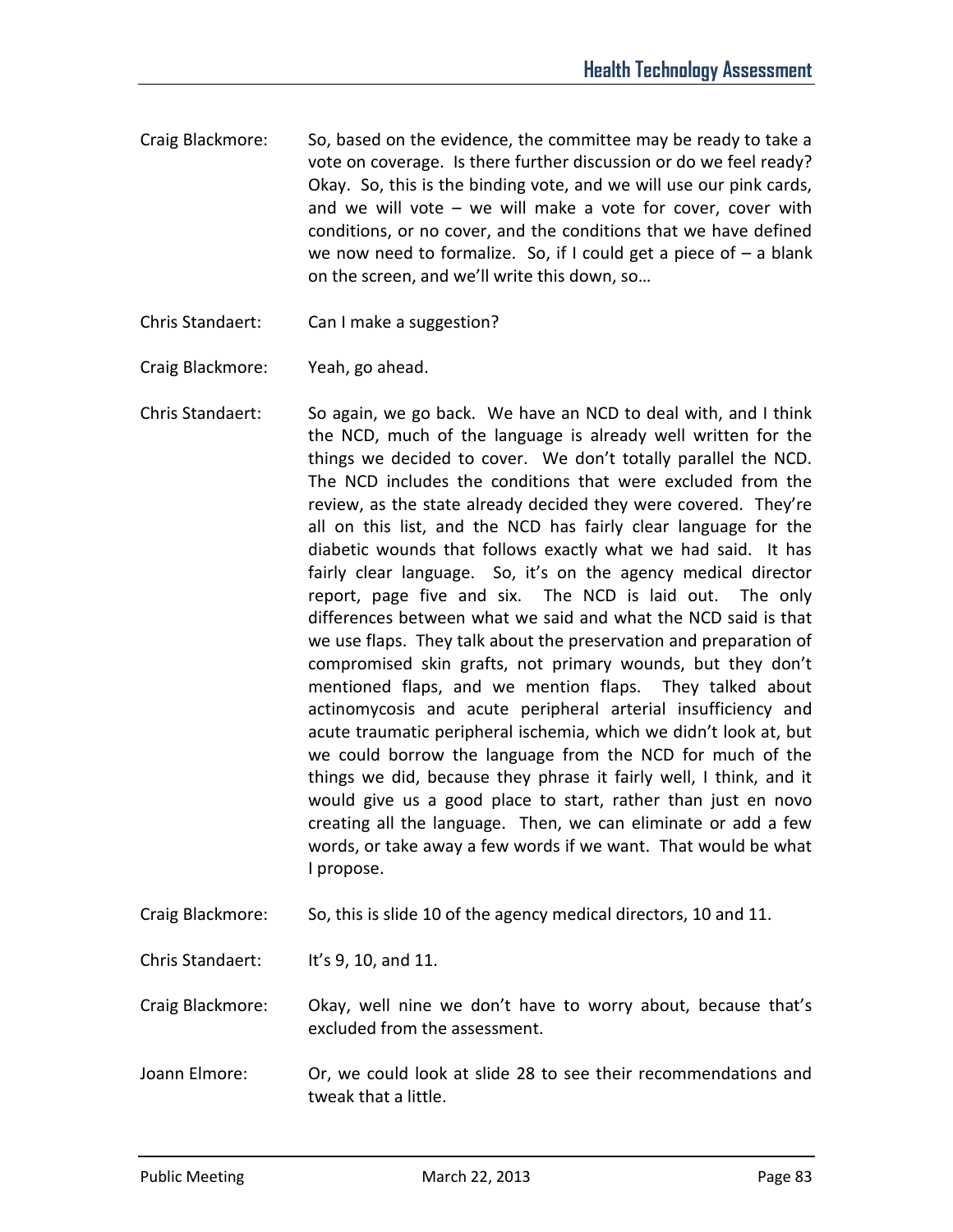- Craig Blackmore: I like Chris's idea of using the NCD, because at some point we have to define why we differ from the NCD. So, I mean, we shouldn't conform to the NCD if it conflicts with what we want to do, but if it has language, I think that's a great suggestion.
- Michelle Simon: The CMS coverage policy is pretty good, too, on slide 64. It's all on one page.
- Chris Standaert: Well, that would be the same…
- Craig Blackmore: Well, the NCD should be the same.
- Richard Phillips: CMS on 64.
- Michelle Simon: It's just it's on one slide, 64.
- Chris Standaert: Slide 64 of which presentation?
- Michelle Simon: Oh, sorry, the events vendor, right before the coverage reimbursement determination tool.
- Richard Phillips: Page 32 of the booklet.
- Chris Standaert: There's a little more language in the NCD than the agency director's slide. So, as opposed to saying just chronic refractory osteomyelitis, it says chronic refractory osteomyelitis unresponsive to conventional medical and surgical management. I think the agency director has the actual wording from the NCD, and this looks like a reader's digest version of the phrasing.
- Craig Blackmore: Okay, Josh has pointed out that the language of the CMS decision is actually included in your decision tool at the back. So, that's going to be on the – you know, the decision tool that we were just looking at. Page three of that.
- Chris Standaert: She pulled that off the website.
- Craig Blackmore: She pulled that off the?
- Chris Standaert: Off the CMS website.
- Craig Blackmore: Alright.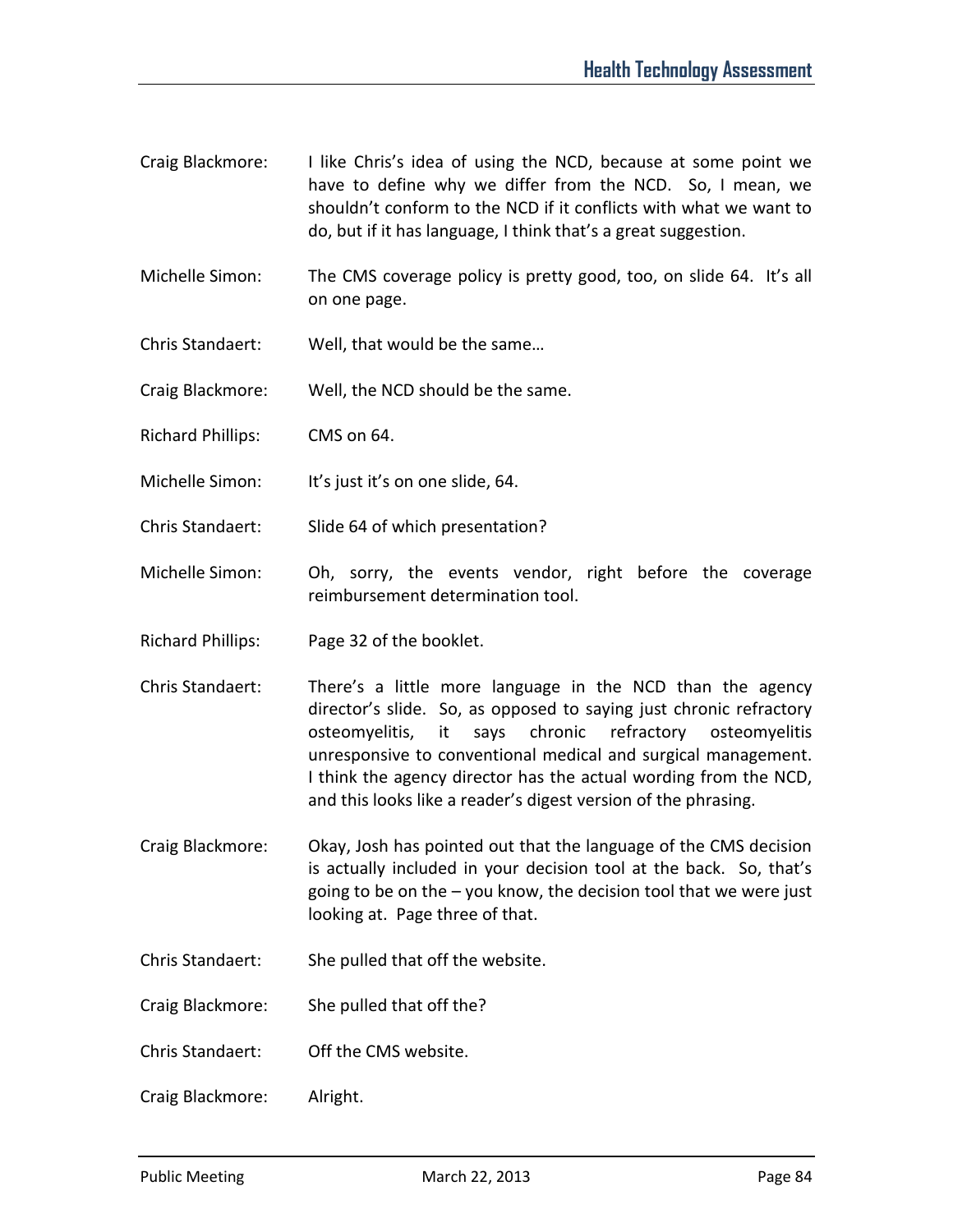Chris Standaert: So, there we go.

Craig Blackmore: So, right, but now there are aspects of this that are outside of our scope, and that would include certainly the first four.

- Chris Standaert: So, do we question for the agencies. So, you excluded things from the search, because you assumed they're already covered. Should we list them in our coverage or should we not? Because we're going to say it's covered for these conditions only, and you've already taken conditions and said we're going to cover it for them already. You've already taken like 8 conditions, or 6 of them, and said we're going to cover it for these before you asked this question. So, should we put those on the top of our list, or should we not list them at all and then you'll have to somehow clarify what you're talking about?
- Kerilyn Nobuhara: Well, they were outside of the scope of the assessment.
- Chris Standaert: Right, but we're not going to mention them as covered conditions, even though you cover them.
- Craig Blackmore: So, staff, when they prepare the findings and decisions is going to be explicit in saying that the following are outside of the scope.
- Kevin Walsh: Well, I would say the agencies, when they implement, they would have this aspect.
- Craig Blackmore: No. No, it has to be in the decision, because we are saying these are the only covered indications. They can't cover for other things that we didn't look at. So, we're saying we didn't look at these. We are making no decision about the following. So, it has to be in our decision that we're not deciding. So, you'll take care of that piece, which is this slide, saying the following conditions were not included or outside of the scope of this decision. Then, we will say among – just say they're outside of the scope and then we'll say we will – we will endorse coverage for the following. That's a very, very good point.

So, in terms…

Chris Standaert: The first four can go.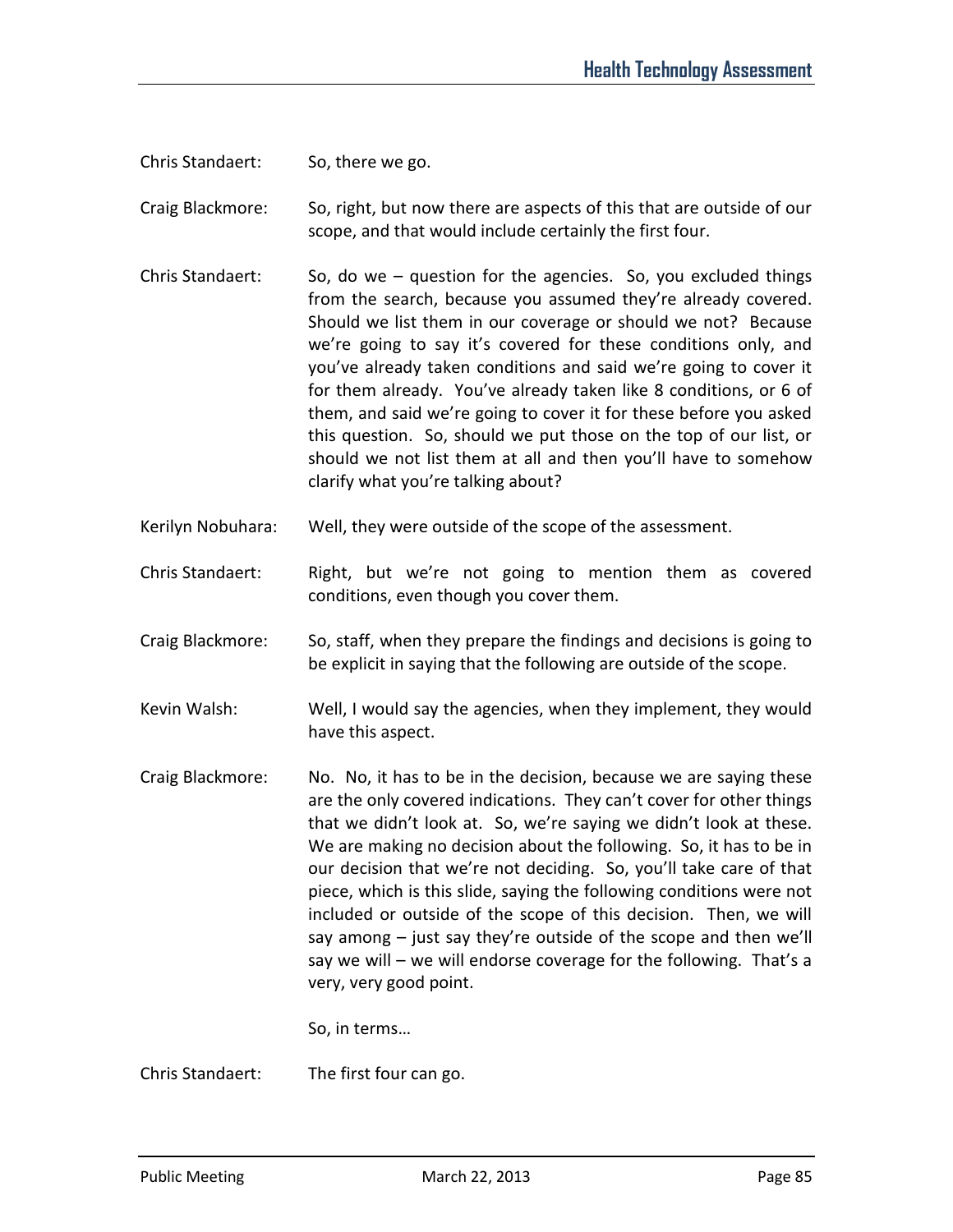- Craig Blackmore: The first five can go.
- Chris Standaert: I'm looking at her slide.
- Craig Blackmore: Yeah, but the fifth one is on this.
- Chris Standaert: So, take out the first four, because they are explicitly on their list already. She's got a different list than this. This isn't on their list. We can take it out, because we didn't talk about it.
- Craig Blackmore: It's on the covered diagnosis excluded from assessment.
- Chris Standaert: This is the NCD. Oh, I got you. Okay, I got you. Oh yeah, take them all off, okay.
- Craig Blackmore: So, she took off the first take out the next one, acute traumatic peripheral ischemia was outside of our scope. Crush injuries we voted to include. Do we like the wording? We can get rid of the 'as in the previous conditions.'
- Chris Standaert: It being our first condition.
- Craig Blackmore: Do we like that wording? Loss of function of limb or life is threatened.
- Group: Yes.
- Craig Blackmore: Progressive necrotizing infections is outside of our scope.
- Chris Standaert: That was outside our scope.
- Craig Blackmore: Okay, get rid of that one. Acute peripheral arterial insufficiency is outside of our scope. Preparation and preservation of compromised skin grafts, and we said and flaps.
- Chris Standaert: Yes, we added flaps.
- Seth Schwartz: And we didn't talk about preparation, only preservation.
- Craig Blackmore: We did not talk about preparation. Preparation of compromised skin. So, preservation of compromised skin grafts and flaps, please. Dr. Hampson, do you have something for us?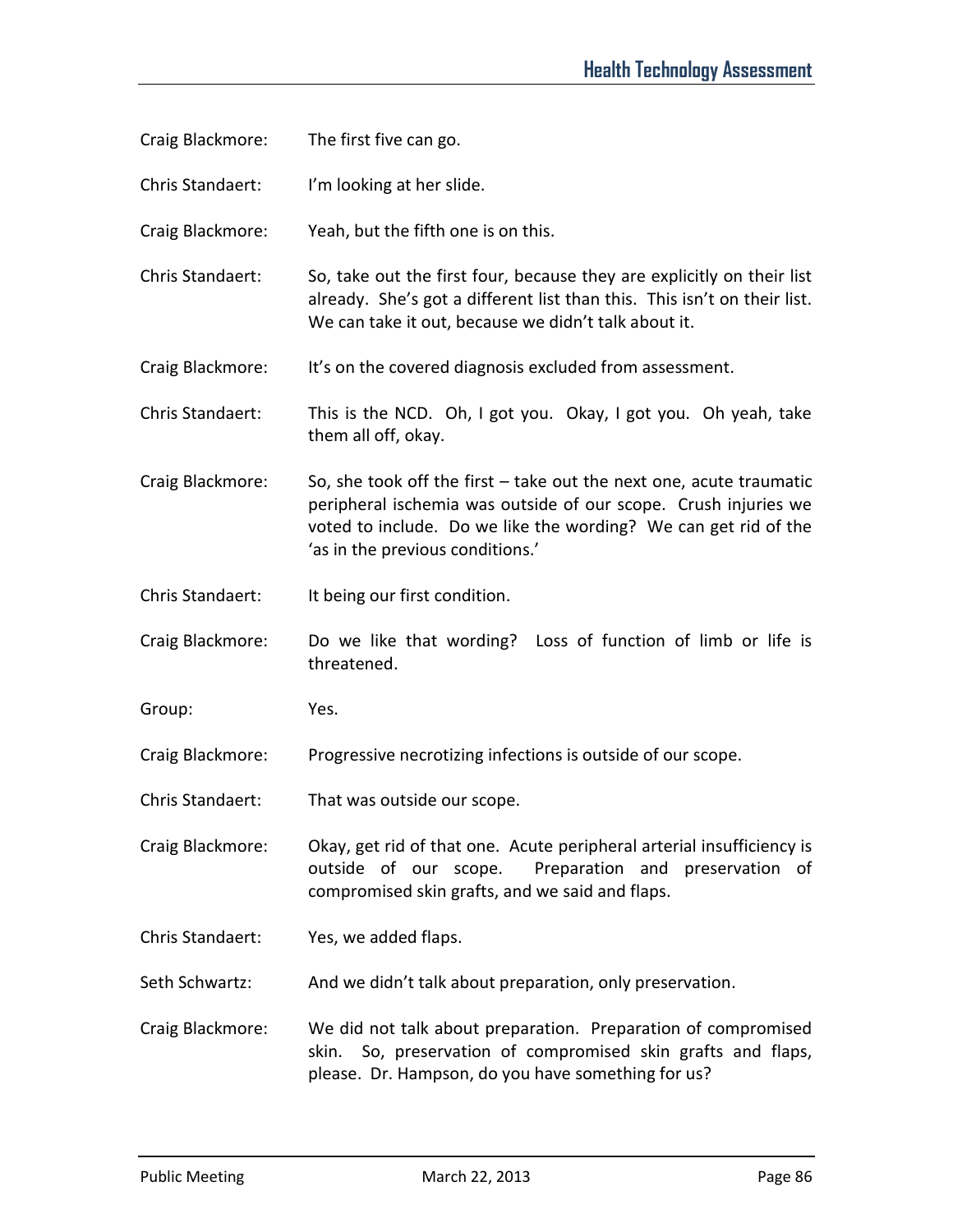- Neil Hampson: The preparation was taken out by Medicare about five years ago, because it was being used as just [inaudible] nonhealing wounds, and Medicare didn't have that as an indication. So, that's why they said in primary treatment wounds. So, it just should say…
- Craig Blackmore: Preservation.

Neil Hampson: …[inaudible] skin grafts and flaps.

Craig Blackmore: Okay.

Chris Standaert: Yeah. So, at the end flaps, skin grafts and flaps. Preservation of compromised skin grafts and flaps.

- Marie Brown: Do we need to say preservation?
- Craig Blackmore: We don't need the preservation. Just say compromised skin grafts and flaps. Chronic refractory osteomyelitis unresponsive to conventional medical and surgical management, and we were going to leave the definition of that to our agency directors. Osteoradionecrosis as an adjunct to conventional treatment, and we like that one. Soft tissue radionecrosis as an adjunct to conventional treatment. We said yes to that.
- Chris Standaert: We said yes to that one.
- Craig Blackmore: Cyanide poisoning is excluded. Actinomycosis should be dropped off the list. Delete those. Diabetic wounds of the lower extremities in patients who meet the following three criteria: They are diabetics, they are three or higher, and they have failed an adequate course of standard wound therapy. Do we like the wording?
- Chris Standaert: Did we talk about upper or lower extremity?

Seth Schwartz: That was the only thing we didn't talk about.

Chris Standaert: We didn't specify the extremity, I don't think.

Seth Schwartz: It may not be an issue in upper, I just don't know, but we didn't talk about it.

Neil Hampson: It's not an issue.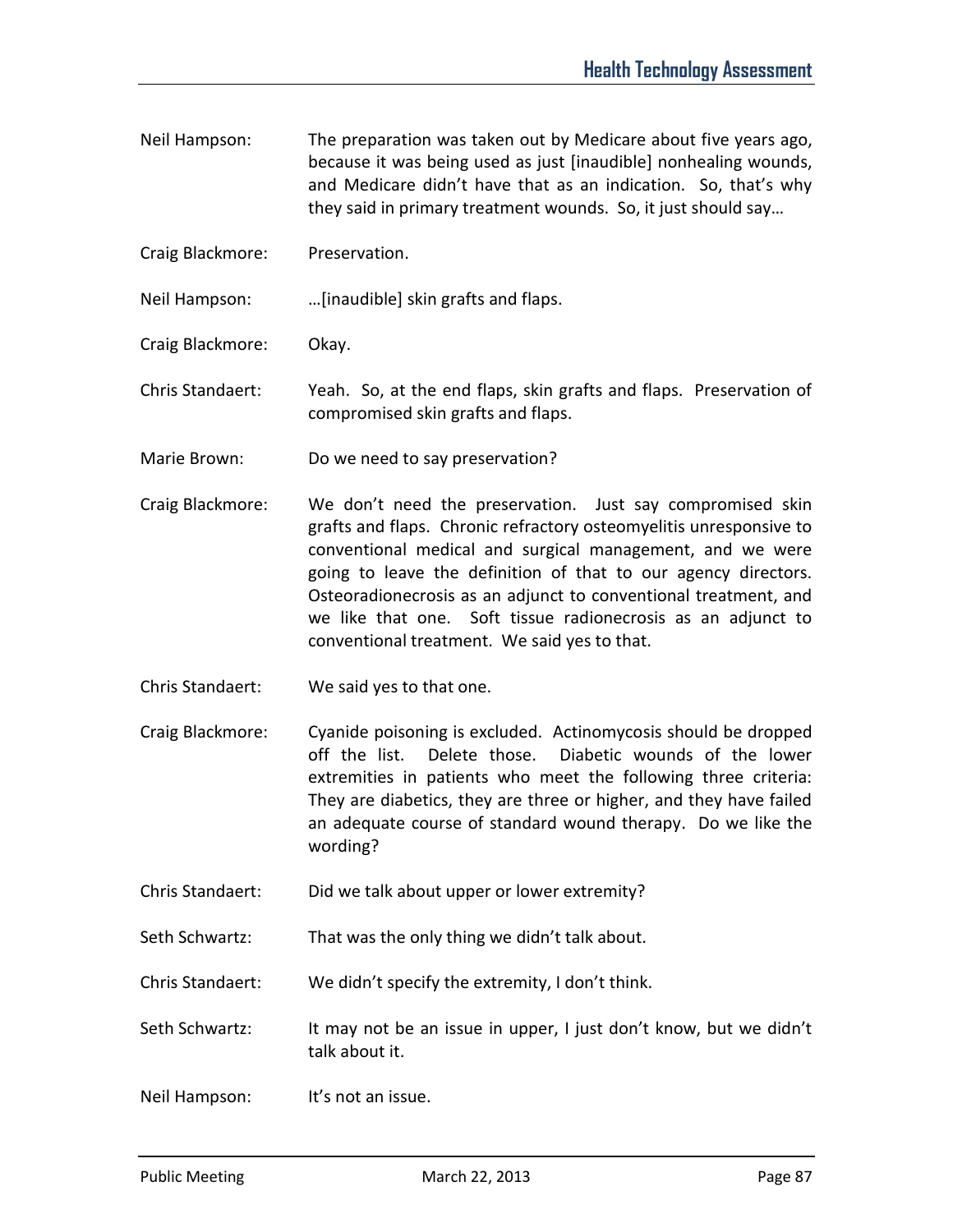- Chris Standaert: Yeah, I've never seen it in an upper.
- Craig Blackmore: I think I would favor getting rid of the lower extremities, because we didn't talk about it.
- Chris Standaert: And then if it never comes up, it never comes up.
- Craig Blackmore: No. No, just get rid of…
- Chris Standaert: Just get rid of lower extremities.
- Kevin Walsh: And I would question, what does diabetic wounds mean? Isn't it nonhealing wounds in diabetic patients that we're talking about?
- Chris Standaert: Yes, it says that at the bottom. Patients who failed adequate course of standard wound therapy.
- Kevin Walsh: But what is a diabetic wound? I don't know what that means.
- Seth Schwartz: A nonhealing wound. It's a nonhealing wound.
- Craig Blackmore: Do you just want to say wounds of the so…
- Carson Odegard: Nonhealing diabetic.
- Joann Elmore: But this language is [inaudible].
- Craig Blackmore: But under 6, the words lower extremity should be taken out. Not 6A, but 6.
- Seth Schwartz: Can we just say nonhealing wounds in diabetic patients.
- Neil Hampson: It's standard jargon.
- Chris Standaert: Take out the lower extremities there.
- Marie Brown: What's standard jargon?
- Neil Hampson: Diabetic wounds.
- Marie Brown: Diabetic wounds?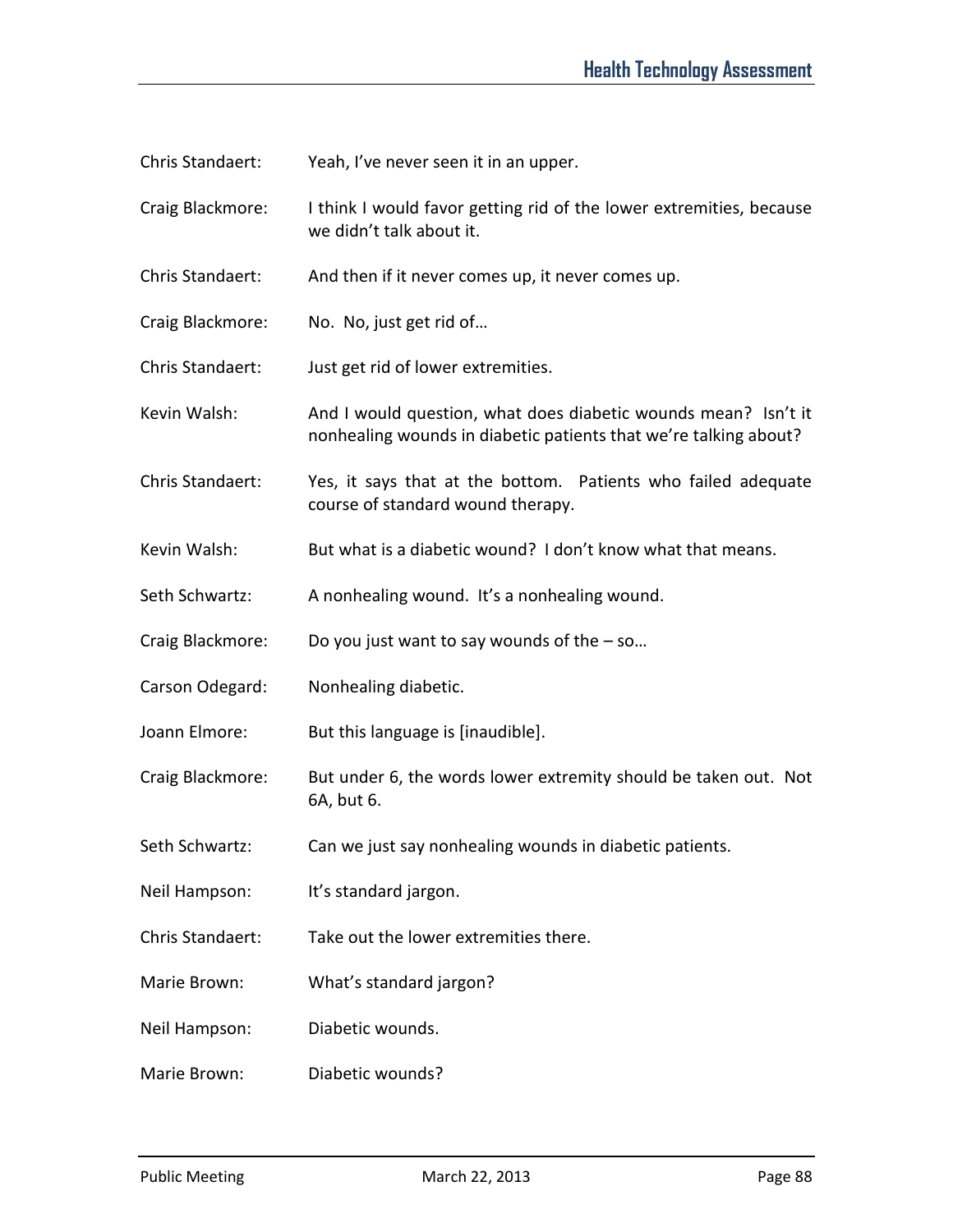Carson Odegard: Nonhealing wounds in diabetic patients.

Seth Schwartz: That's covered in C.

Craig Blackmore: Okay. Did we decide on any that are not on that list? I've got to find my right page, here. Late radiation, we have. Refractory osteomyelitis we have. We have ulcers, no. Flaps and grafts, yes. Diabetic nonhealing wounds. We're not done with ulcers.

Neil Hampson: You decided to cover [inaudible].

Seth Schwartz: Oh yeah, the tooth extractions and radiated bone.

Craig Blackmore: So, that – do we, so can we see the list again? Can you scroll up for us? Should we say osteo…

- Chris Standaert: Say osteoradionecrosis or as an adjunct to conventional treatment.
- Neil Hampson: That's established osteo.

Seth Schwartz: Yeah, no. I think that's right. We...

- Craig Blackmore: But do we want to say…
- Seth Schwartz: For prevention of osteoradionecrosis in radiated mandibles.
- Craig Blackmore: Okay, can we…

Seth Schwartz: Anticipation of tooth dental extraction or something like that.

Craig Blackmore: We'll add another one after, between four and five we'll have another category. It's for prevention of osteoradionecrosis following tooth extraction.

- Seth Schwartz: The only thing I would say about that is I think sometimes they give – they start treatment before extraction.
- Craig Blackmore: This is for prevention of.

Seth Schwartz: Yeah, no I – but you said after, so.

Craig Blackmore: Did I say after?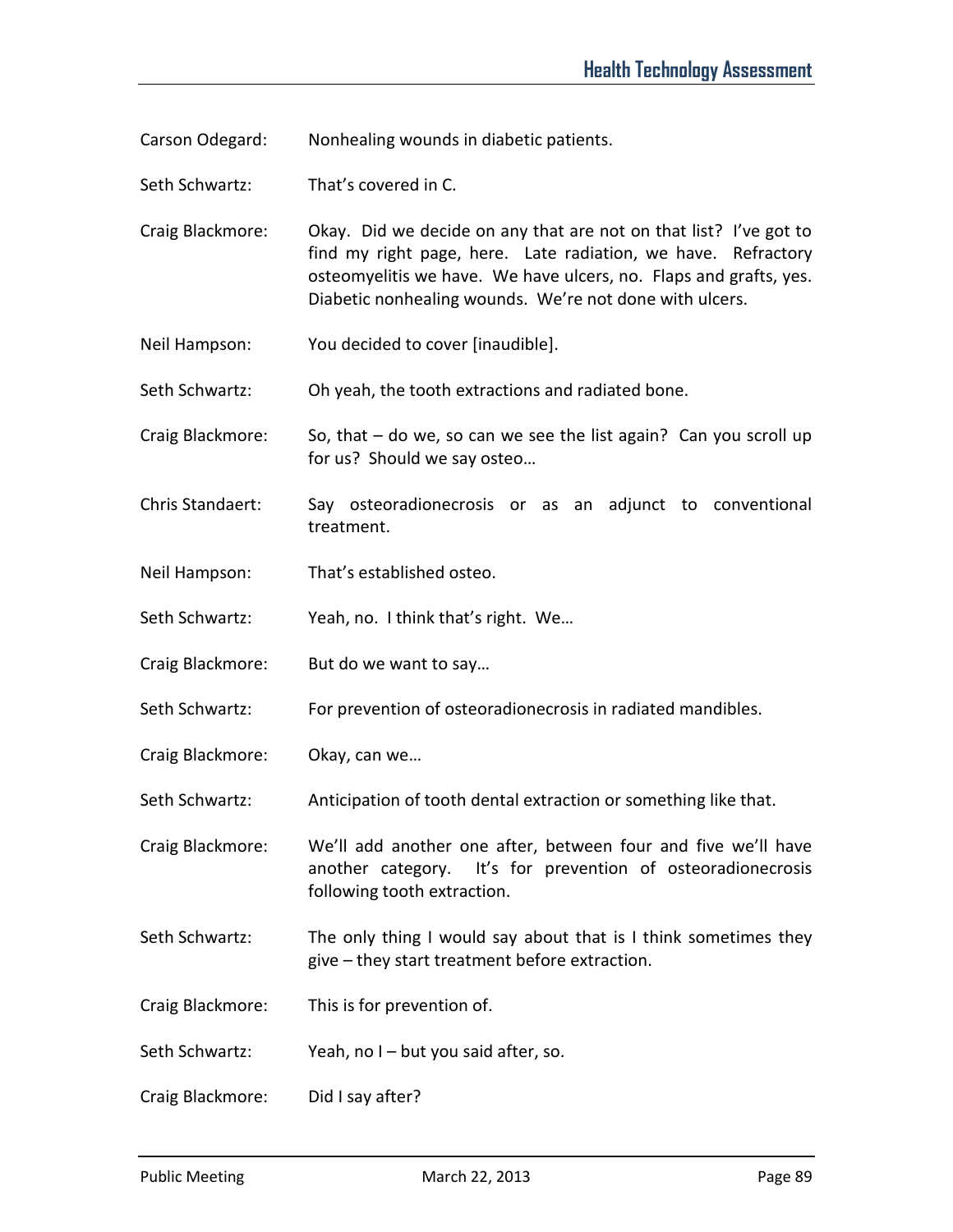- Seth Schwartz: Or following extraction.
- Craig Blackmore: So, for prevention of osteonecrosis well the osteonecrosis is following tooth extraction.
- Marie Brown: With tooth extraction.
- Craig Blackmore: No, the following is modifying.
- Seth Schwartz: So, it just should be for patients for history of...
- Chris Standaert: Following tooth extraction in patients with prior…
- Carson Odegard: Joann, how should it be.
- Kevin Walsh: But what the point is that the treatment is given before the tooth is extracted so to say following is limiting.
- Craig Blackmore: Technically it is following is part of the prepositional phrase and is modifying the osteonecrosis.
- Kevin Walsh: Then, I guess the condition would be anticipate  $-$  would it be anticipated dental extraction in patients with prior radiation to the mandible. That might be a more clear way of saying it.
- Chris Standaert: For prevention of osteonecrosis in…
- Joann Elmore: Patients with anticipated tooth extraction.
- Seth Schwartz: Because we're talking about what's the indication? The indication is anticipated tooth extraction.
- Craig Blackmore: How about for prevention of osteonecrosis associated with tooth extraction. Can I say that?
- Joann Elmore: That allows the before and after.
- Neil Hampson: [inaudible] novel and revolutionary if you just combined all of those three and said chronic radiation tissue injury or [inaudible] injury, because they're all the same.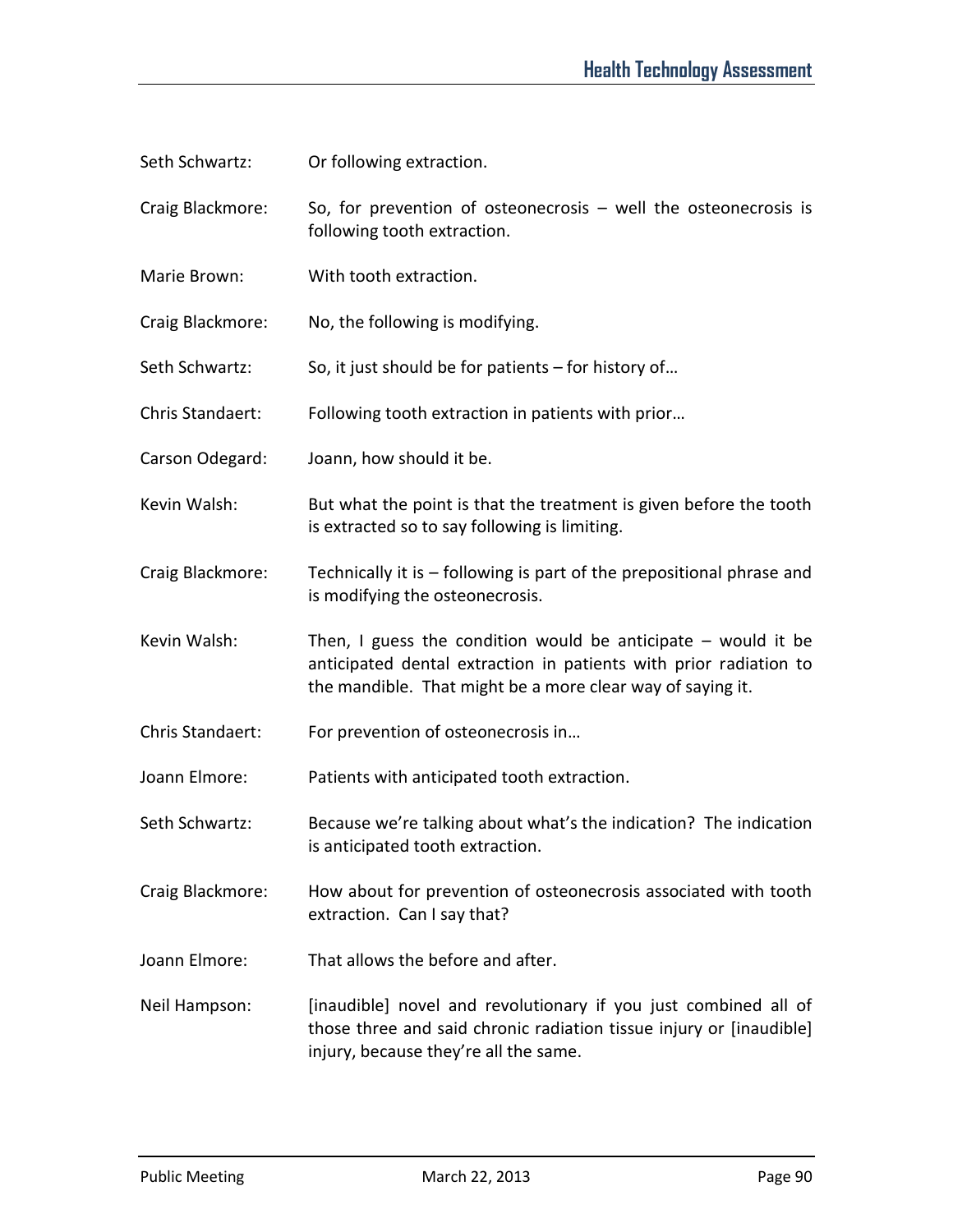- Craig Blackmore: We're not that novel. Alright, prevention of osteonecrosis associated with tooth extraction in a radiated field.
- Chris Standaert: In a previously irradiated field.
- Craig Blackmore: Say in radiated field. So, after extraction, the words in a radiated field.
- Chris Standaert: A radiated field.
- Joann Elmore: A radiated. Field.
- Seth Schwartz: No, A space radiated.
- Craig Blackmore: Perfect. Okay, and then so what else have you on this page. We're trying to get rid of it.
- Chris Standaert: Get rid of the rest of that stuff.
- Craig Blackmore: Yeah, get rid of all that. Get rid of everything else. No, get rid of those. Keep going.
- Chris Standaert: We don't need to specify those.
- Craig Blackmore: We don't need to specify. Scroll back up, please. Scroll back up. Starting at letter B, get rid of everything below that. Just get rid of everything else. Keep going. Okay. Get rid of the program reimbursement. We'll be limited to a chamber and the following conditions, everything above the one, okay. Get rid of the A.
- Chris Standaert: Before covered conditions, because we have no B.
- Richard Phillips: You voted on noncovered conditions.
- Craig Blackmore: What's that?
- Richard Phillips: We have noncovered conditions.
- Chris Standaert: We don't have to specify those.
- Craig Blackmore: Nope, we voted to define what would be on our list of conditions.
- Chris Standaert: Right, okay.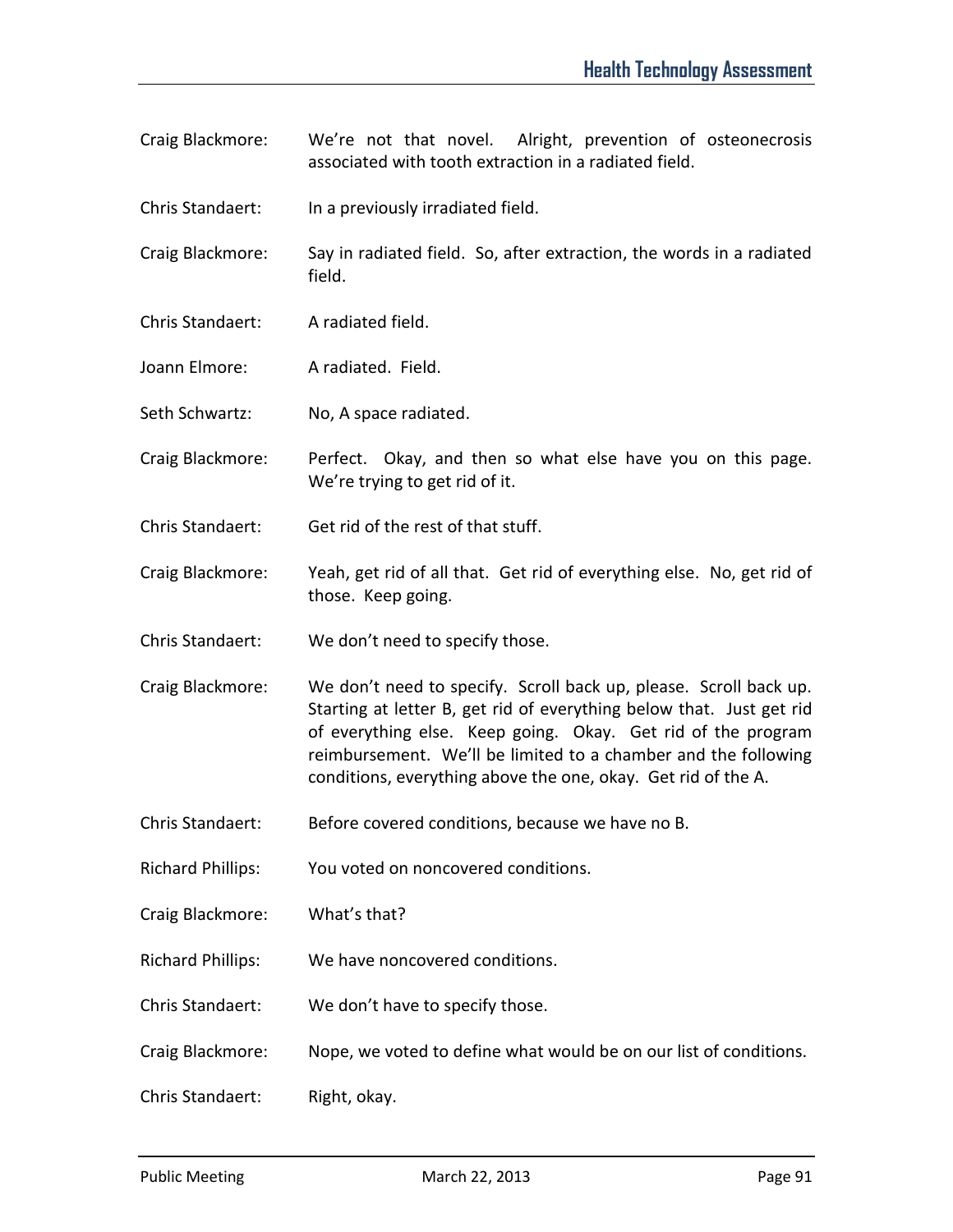- Craig Blackmore: Okay, so that gets us to the pink cards and so you have three choices. You vote for no coverage, or you vote for coverage under all conditions, or you vote for coverage with conditions, and the conditions that will be covered if you vote for cover with conditions are those that we have discussed and are listed here. So, if I could please have – this is the binding vote.
- Josh Morse: Ten cover with conditions.
- Craig Blackmore: So, we are required to make a determination as to whether our decision corresponds to the Medicare National Coverage Decision, and it corresponds very closely, and the areas where there are differences are small and related to our perception of what we have sufficient evidence to state one way or the other.
- Chris Standaert: Within the scope of what we could look at.
- Craig Blackmore: And, of course, we excluded a lot of things that were outside of our scope, and that wraps up HBOT.
- Carson Odegard: Craig, one other question. I noticed we didn't bring up the issue of cost at all, not that there was any data there. I was wondering if we should have made a statement on the cost.
- Chris Standaert: We voted on it.
- Craig Blackmore: We did vote on cost effectiveness in our nonbinding.
- Carson Odegard: So, that was in nonbinding, okay.
- Craig Blackmore: Yeah, there was a lot of ambiguity.
- Joann Elmore: And they talked about it, and it was just very difficult to estimate.
- Carson Odegard: I appreciate that. I was just wondering if we had to make a statement about it.
- Craig Blackmore: So, is lunch ready?
- Group: It is.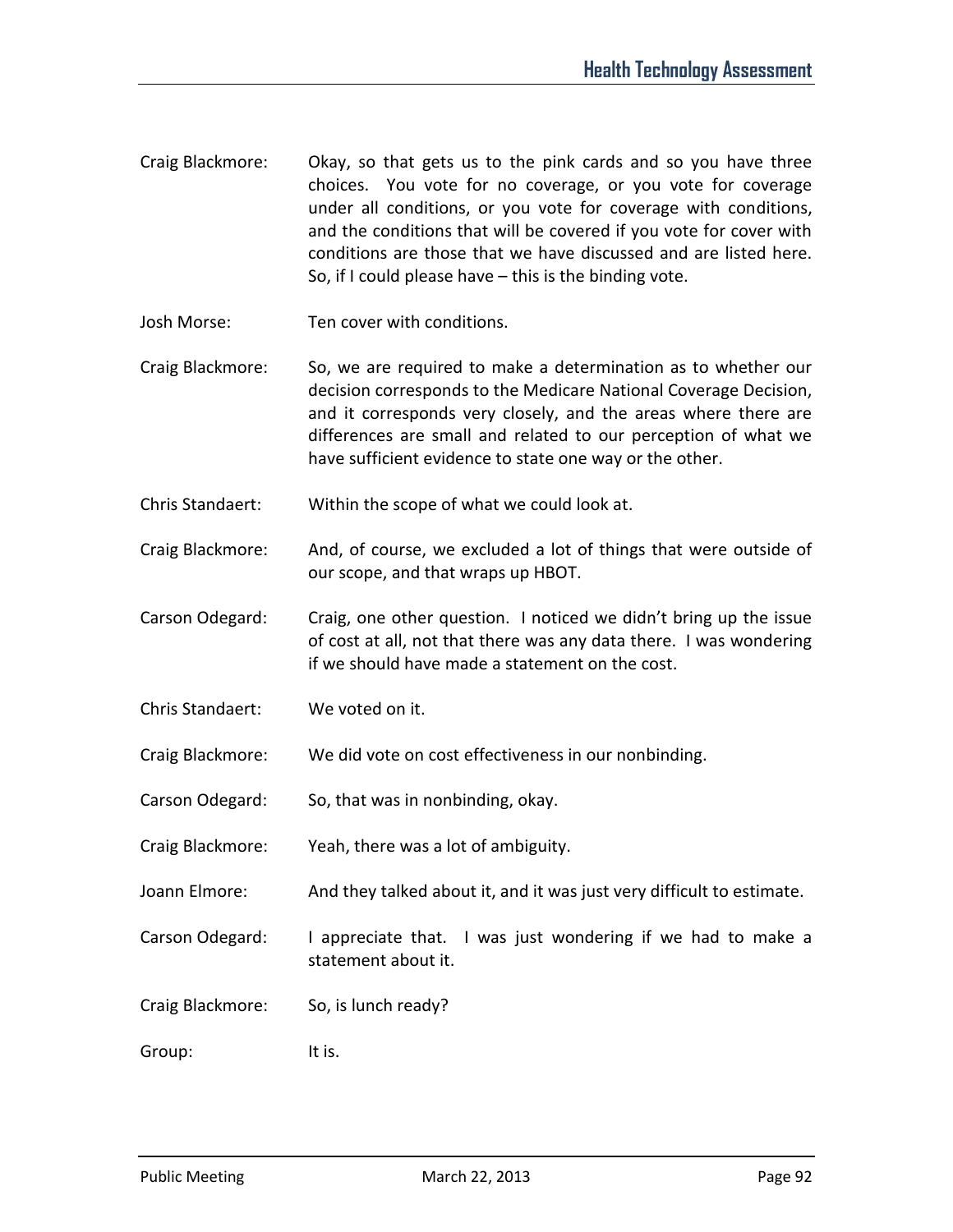Craig Blackmore: Okay, well it is 10 after, so we will resume at a quarter of 1, on schedule.

> Well, welcome to those of you who have just joined us. This is the Health Technology Clinical Committee meeting and the afternoon agenda; at least the initial part of the afternoon is focused on surgical spinal fusion for degenerative disk disease. This is a public meeting, so we're being recorded and members of the committee I will remind you to please identify yourselves, particularly early on and to speak into the microphone. Those of you who have joined us from the public, we will start this session with an opportunity for scheduled and open public comments. I would ask anyone who does address the committee to please identify yourself, tell us who you represent, if there's an organization or a group of individuals, and also tell us if you have any conflicts of interest and if anyone has paid to have you come to the meeting or some other financial incentive. So, the first piece is, again, the scheduled and open public comments. We have had a number of individuals contact us in advance, so we will start with those. We also have a – there's an opportunity for people who have not signed up in advance to speak, and there is a signup sheet right outside the door.

- Josh Morse: It's actually right here right now.
- Craig Blackmore: Oh, it's actually here. So, if you want to speak and you're not already on our list, please let us know and we'll give you an opportunity. Because of the number of speakers, we are limited in time. So, we will be limited to five minutes for those of you who have scheduled in advance and then three minutes.
- Josh Morse: I think we're actually okay for five minutes. We have four speakers.
- Craig Blackmore: And then three minutes for those who have signed up onsite. So, first on our list is Dr. Joseph Chang.
- Joseph Chang: Hi. Thanks for letting me talk today. I'm Joe Chang with I'm from Vanderbilt but I'm here representing not only the joint section of spinal disorders and peripheral nerves from AANS/CNS, but this is a multi-society collaboration, so I'm actually here representing AAOS, NAS, AOS, Scoliosis Research Society, along with the Washington State Neurosurgeons. One of the things I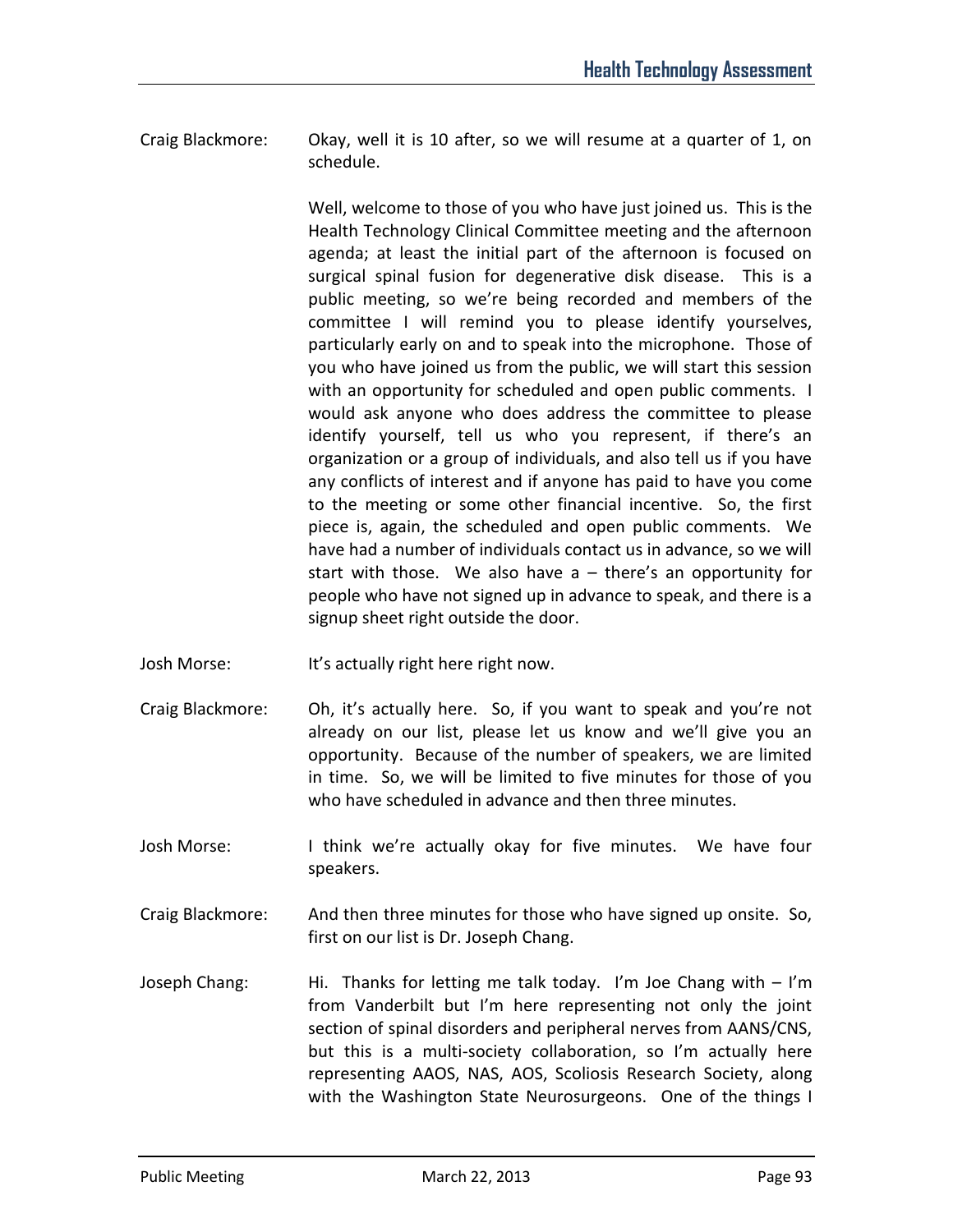just wanted to point out in my talk, and I'm just  $-1$  was actually had some updated slides I was going to show you, was one of the things to point out as far as surgical versus nonsurgical care is that very few people have surgery as a first line treatment for something that can be easily treated nonsurgically. So, if you look at the incidence of spinal surgery, absolutely it has been increasing tremendously. As you noted in your studies, eight-fold. Interesting enough, though, if you take the data from Medicare and you plot it against, and I'm happy to show you the slides at a later time if you like, if you plot it against epidural steroid injections, you'll notice that spinal surgery is less than a fraction of the amount of epidural steroid injections being done. If you take epidural steroid injections and plot it against new physical therapy visits, because physical therapy has both initial visit versus return visits, you notice that epidural steroid injections are only a fraction of that compared to say chiropractic manipulation, which are even higher. So, for example, for every growth of a million in new physical therapy visits for spinal disorders, chiropractic care will grow by eight million, and that's all based on the Medicare database that you guys can see here.

So, the issue is, if you look at the relative utilization of the last 10 years, spinal surgery is actually under-utilized when you compare it relative to the population. So, when we talked about the denominator of patients, the baby-boomers, coming up to an age that needs care, you're realizing that compared to all these nonoperative treatment, surgery is actually less than all of that. So, one of the things about it I think is maybe misconstrued that we're over utilizing surgery in expense of the other modalities when in reality it's not. Getting back to the task at hand, that's one of the concerns we have about these restrictions for treatment. So, without kind of going over these things in detail, one is these points clearly made in the slides in your handouts about the heterogenous patient groups. Unfortunately, even someone with cervical stenosis and myelopathy is not the same. You have some due to disk protrusions or some due to posterior ligamentous issues, or you have some that are due to congenital stenosis. So, by lumping in all these different patients, I think that's one of the things we have to differentiate is that. One of the things we recommend and ask you to do is, with this analysis, the reason we disagree with this is because it is not risk adjusted based on a number of things and is based purely on the available literature, which has been certainly significantly down-sampled.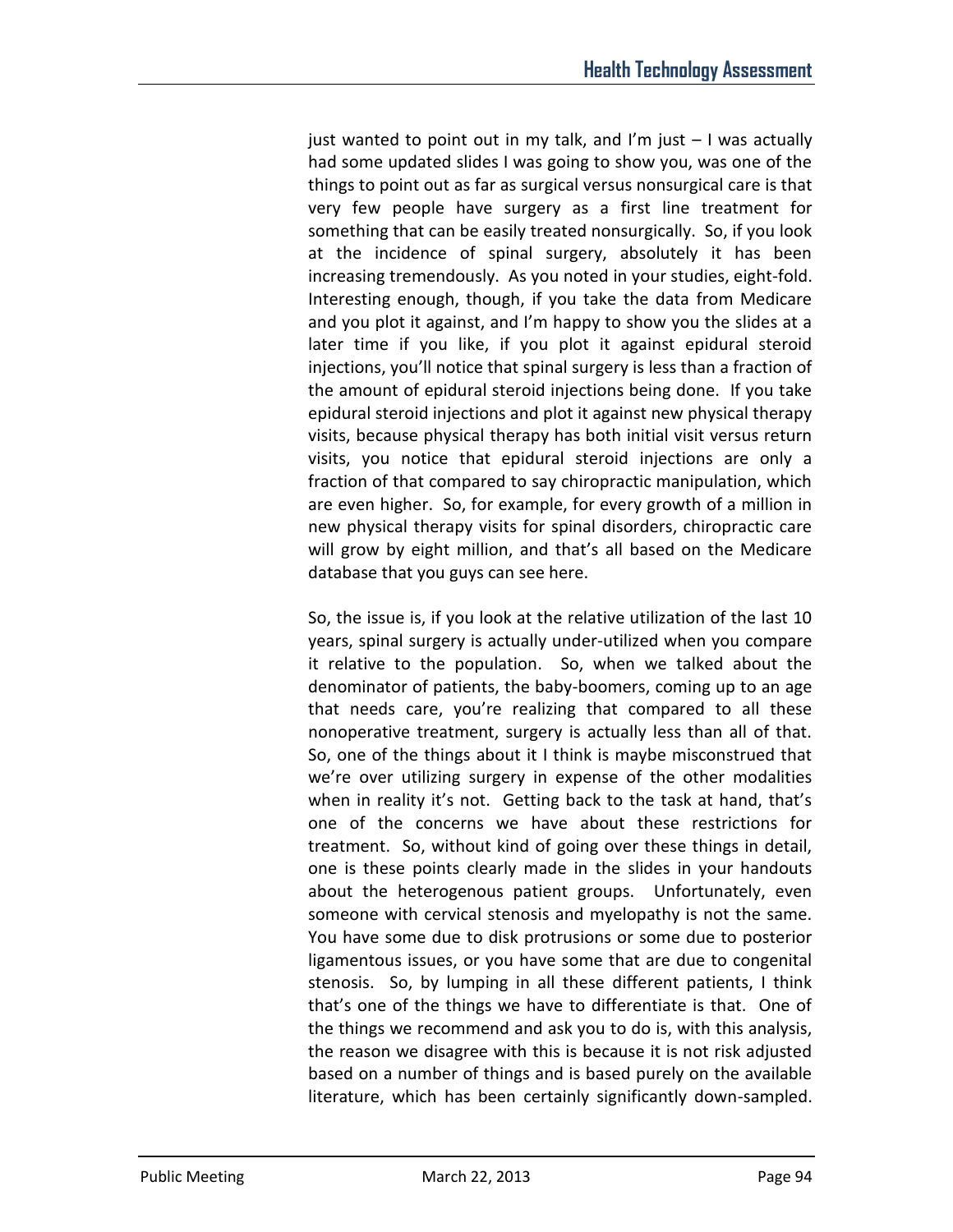That's why a lot of the things you're looking at are only based on a few articles versus the list of things that we have available overall.

Certainly, some of the other things we've pointed out were the use of all available data. I understand that arthroplasty was not part of this literature; however, arthroplasty, the literature does have comparison groups to fusion with a lot of good data from that, and I think by ignoring that and using only older RCTs or only older papers may be creating some type of bias, as far as how they assess this at all. We also think that some of the mortality discussions were presented out of context, and that's the mortality for cervical fusions was certainly less than – or really a small part of that overall. This is also part of our slides and our response as far as the comparators used in analysis, which I won't belabor this. The same thing with limited decision analytical model. We really have concerns, and this was key question number four, about the robustness of the decision-making models that were used, along with the input, and certainly this is something that I've published in and cost utility, comparative effectiveness, and cost of care with quality added life years. So, certainly we're concerned about these issues as well, and this kind of gets back on into some of the details. While we think the model assumptions were flawed, and so the results and the conclusions may be taken out of context. This is, again, just some of the assumptions that were made, including the Persson paper looking at the outcomes that is why we don't think that this was a relevant model to use for answering the key question. This leads to the inaccurate use of the qualities and some of the recommendations that were made. So, for example, you know in the ICER graded evidence rating saying that spinal fusion versus conservative management with physical therapy and collar is equivalent actually also doesn't seem to make a lot of anatomic or medical sense, because you may be talking about different processes. Again, the incorrect estimate of value and treatment is something that we pointed out, as well.

So, in summary, we think the report highlights the need for meaningful inclusion of content experts, and one of the things we're happy to do as a national organization is to help provide you with that and collaborate to make sure that we have appropriate content experts for that. The other thing is that we don't think that different treatment indications for spinal fusion versus decompression, such as discectomy and foraminotomy is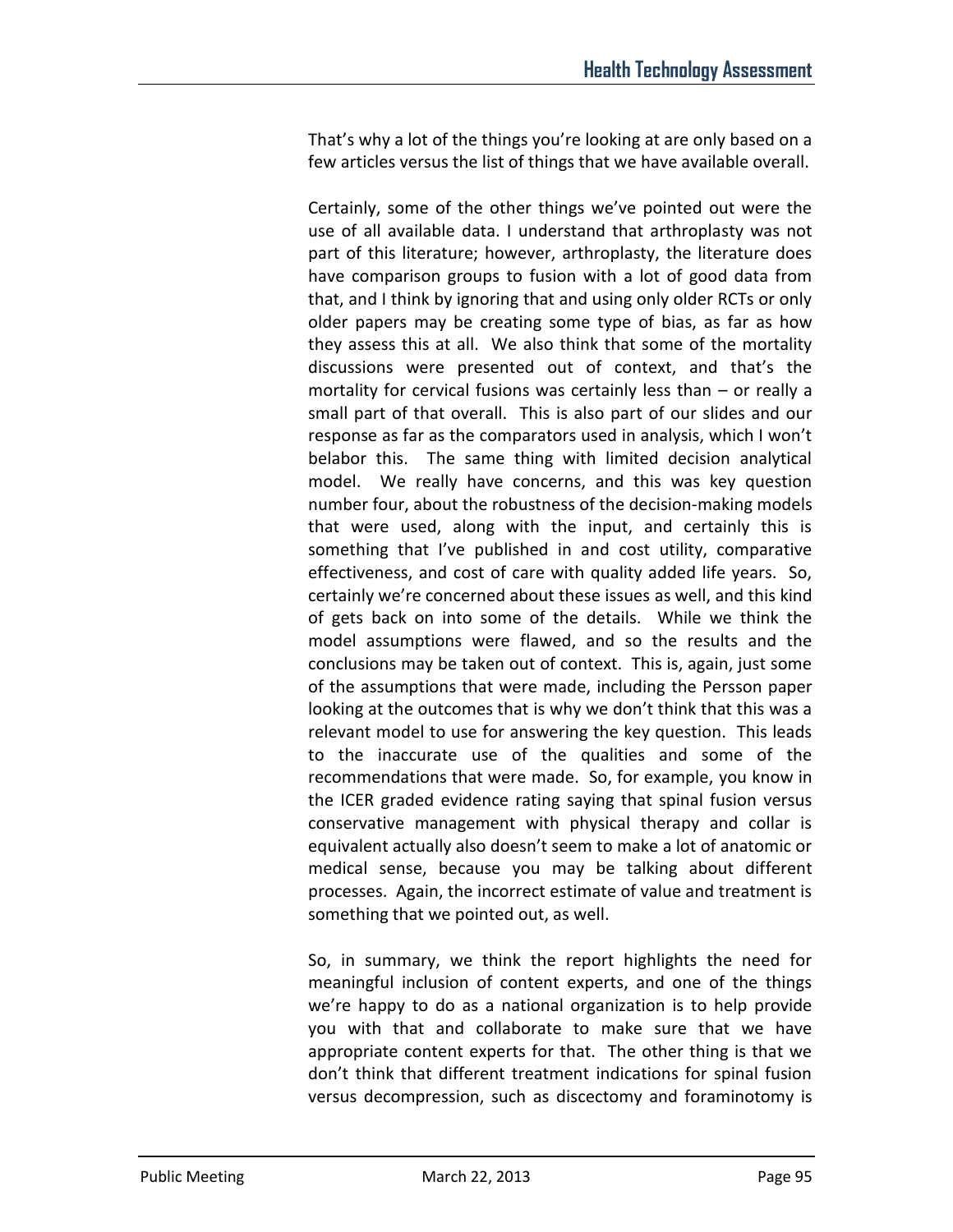valid as well, and some of the other slides that you noted trying to compare fusion versus decompression may not take into account various patient factors, which would lead a physician to make one decision or another. So, I guess, in summary, we would ask you to revise and reconsider the recommendations of this report and as a national organization, we unfortunately don't agree with it and would ask you to reconsider it.

- Craig Blackmore: Thank you. Next is Jason Lerner.
- Jason Lerner: Good afternoon. My name is Jason Lerner. I am representing DePuy Synthes Spine. I work in the evidence-based medicine division there. I want to thank the committee for the open and transparent process and for inviting us to participate in this. We actually appreciate a lot of the changes that were made from the draft to the final report, but we still have some significant concerns about key question four and about some of the structural assumptions that are applied, particularly to the core analysis of patients who had either conservative care of cervical fusion. We also have some concerns about the lack of data that is available to come up with a credible estimate of cost effectiveness for ACDF versus discectomy alone.

I will take the first situation that we're concerned about. The structural assumption in the economic model assumes that patients who have conservative care have a pretty much linear improvement in four years, such that by four years they are exactly equivalent to the excellent results that we see in ACDF. So, I think the excellent results have been born out and proven in high quality randomized controlled studies. The same level of rigor was not applied to selection or necessarily the availability of data from a conservatively-managed cohort over a four-year period of time. The actual source data that was used from the Persson study, which was just mentioned by Dr. Cheng, indicates that actually the best measure of multidimensional quality of life, which is the sickness impact profile, which was used in that study, actually shows the patients in the nonoperative cohort declined in quality of life from the four-month to the 16-month period in the physical dimension of the sickness impact profile, and that's the best measure of quality of life, the highest quality evidence that we can rely on. That's from a 1997 paper from the same publication that preceded the 2001 paper. So, the generalized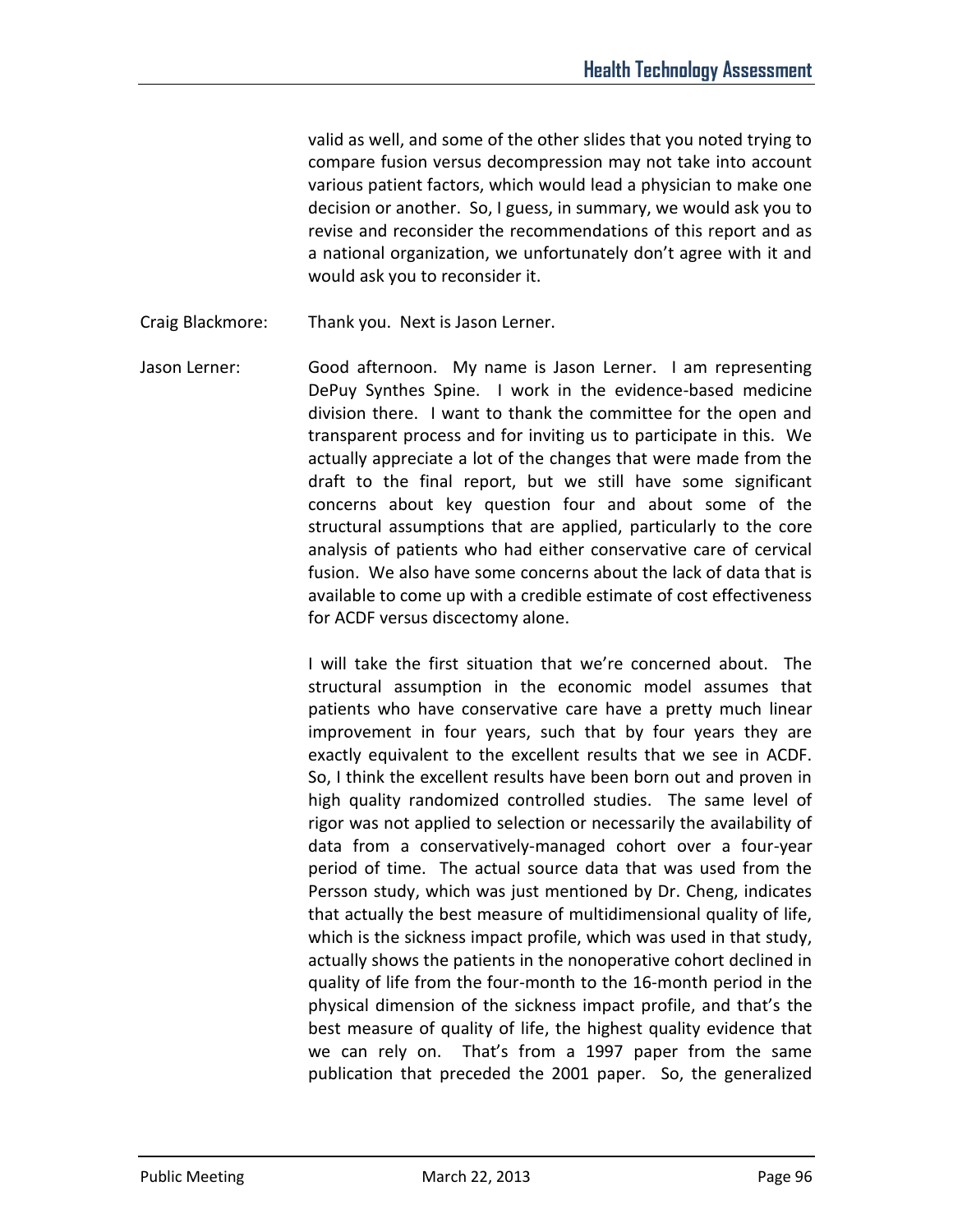ability issue, I think, with that study goes without even saying, and Dr. Cheng just alluded to that.

Now, the second piece of the economic model that we're concerned about are the implications for anterior cervical fusion versus discectomy alone. There really aren't sufficient data for anterior cervical discectomy to understand the natural history, well not the natural history, but the history after there's a kyphotic deformity that develops in the spine. We do know that a kyphotic deformity develops much more commonly in patients who have an anterior cervical discectomy rather than patients who have a concomitant fusion. Now, in fairness, we don't know whether or not there will be economic or clinical consequences of this radiographic finding, but we do think that it's not plausible with the current data available to estimate over four years, let alone a lifetime, for a given patient what the incremental cost effectiveness ratio would be with any degree of certainty for anterior cervical discectomy and fusion versus discectomy alone. So, with these limitations in mind, I would ask, and we ask that the committee consider allowing surgeons and patients to have the same benefit of all this information that's being shared in this form now including the evidence report, the findings from the final evidence report, such that this honest, open, shared decision making between the surgeon and the patient about all the findings in the literature, including radiographic, clinical, and economic. Thank you very much.

- Craig Blackmore: Thank you. Next, Dr. David Flum.
- David Flum: Thank you. Good afternoon. Hi, my name is Dave Flum. I'm a surgeon and outcomes researcher over at the University of Washington. I have no financial disclosures to make related to this presentation, but I do for the sake of transparency have to say that I was a medical consultant to the HTA in its early development and it gives me great pride to see the evolution of the committee. It's been a wonderful asset to Washington State citizens, and I appreciate all the hard work that you do. I know just how hard it is. So, that's why I appreciate it even the more. It's during the time that I was involved with the HTA that I realized that one of the major limitations of this construct is that it relies on the availability of published data, and when it comes to surgical interventions, I have always been very concerned that it's not as reproducible as a pill, a surgery. It's a very complex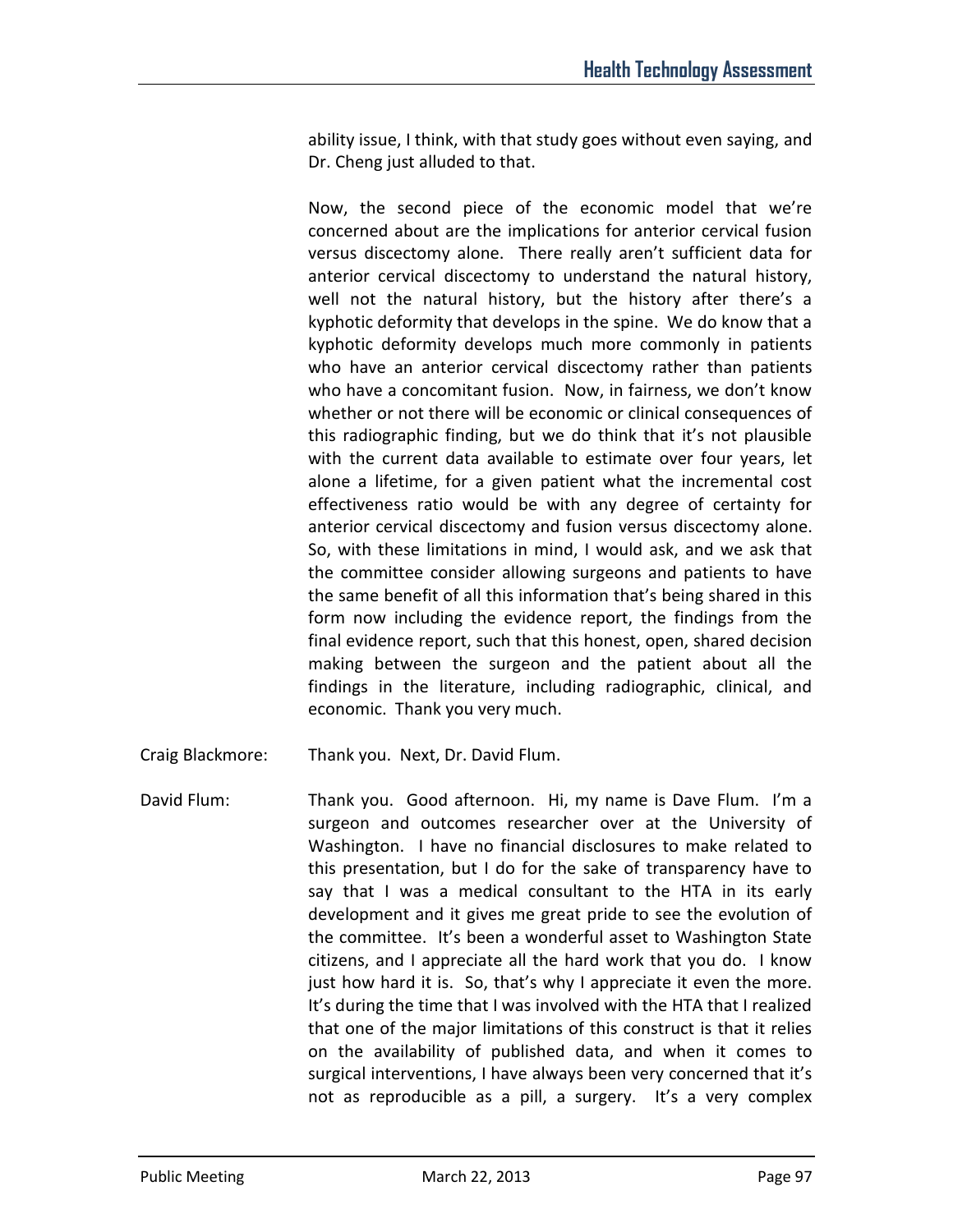intervention and understanding how those interventions work in the real world seems to be a very critical thing. It's the essential thing if we want to understand whether or not a coverage decision is a good one or a bad one. It's, in part, recognizing that Washington State surgeons have organized in multiple communities, clinical communities of interest to understand the real-world effectiveness of the procedures that we're doing, one of the few states that have done this. I am here today with Neal Shonnard who is a practicing surgeon. Neal, raise your hand so they know who you are. He is a practicing spine surgeon. Now, I'm a surgeon but I'm not a spine surgeon and in fact I'm totally agnostic about all the procedures that the real world surveillance activities we do, I'm totally agnostic about their value. I try to gather evidence about the way real-world data looks so that stakeholders, like yourselves, can benefit from them.

SCOAP is the name of this initiative. I mentioned it several times in the last couple of years, but SCOAP has grown as a grassroots entity across almost every hospital in Washington State. It's now at 60 hospitals and incorporates almost all of the general vascular, bariatric, and most recently spine surgery in this state. It's realworld data. My plea to you today is not as an advocate for any kind of procedure but as an advocate for the use of effectiveness data that currently exists in Washington State, either through CHARS, which is one of the unique administrative databases that allows looking at hospitalized care, or through SCOAP that allows you to look at real-world granular information about cervical spine surgery that's being done. It may not be completely ready for your assessment today, but it will be during your reassessment at 18 months, and it will be for other procedures that you're looking at that are related to the spine or those other conditions that I mentioned.

SCOAP works by surveillance but also through check listing to change the quality of care that's delivered. Remember, if you approve a procedure today but its quality is poor, you're approving a poor-quality procedure. Linking surveillance of how these procedures work with an initiative that drives their performance improvement is the way that you're going to help the residents of Washington State accomplish the goals of the HTA. We do that through check listing, through initiatives like Strong for Surgery that helps make patients stronger and more optimized for operations, and we have literally bent the cost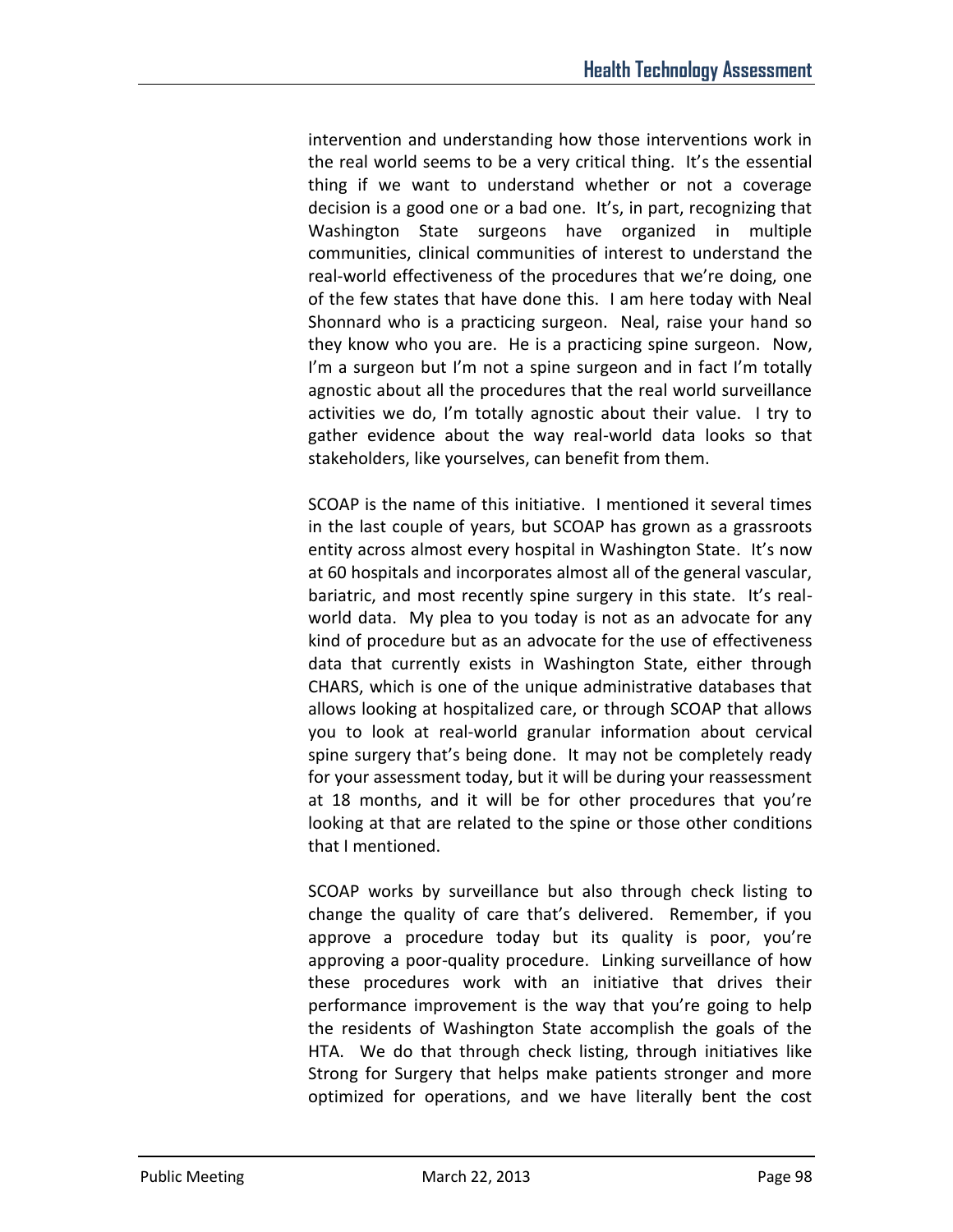curve. The blue curve is the cost of SCOAP hospitals. The red curve is the cost of non-SCOAP hospitals.

We've built this in spine over the last year, and I wanted to just tell you that we have about 4000 cases now at 18 hospitals. It's not in every hospital in the state, but an HTA decision to cover with evidence development, cover linking any procedure that you're going to cover today to ongoing involvement in the spine SCOAP registry would allow you, in 18 months, to have 100% knowledge about how the coverage decision you make today is playing out in the real world, and I encourage it.

Just to give you a sense of the variables that are in SCOAP, it's really focused on safety, quality, and outcomes but the beauty of this is that we're including patient-reported outcomes at baseline through to two years, functional outcomes like the ones you've been looking at in your HTA report, the Oswestry Disability Index, the NDI, the ODI is coupled with a visual analog scale of pain. This patient-reported patient-centric surveillance metric is going to allow you to know whether or not the procedures you approve today are actually working at 18 months, and I think it's an essential role but we'll only know that if the hospitals participate in spine SCOAP, and hospitals will only participate in spine SCOAP if they think it's a good idea, because they volunteer for it or because the payer uses its influence to compel them to join, and that's where the challenge is for the HTA today. You've made coverage with evidence development decisions before around autism care, and I encourage you to do that today.

Just to give you a little glimpse and a tease of the data, there are 4300 patients that are currently in the database, and it's really in its first year of full running at these 18 hospitals. A lot of prior spine surgery, a third of these patients, as you know, are having repeat spine surgery. I want to show you the types of granularity of the data. This is the  $-$  this shows you what percentage the patients are having, surgical fusion for neurological symptoms. In other words, folks that are actually having the indications that you're looking at today and though it's happening in over 93% of patients, that's not what's happening at every hospital in the state, but this is what I really want to leave you with. We are looking at change scores of pain and functional activity that you can use in 18 months to reconsider any decision you make today. Remember, this will only be at the hospitals that are involved in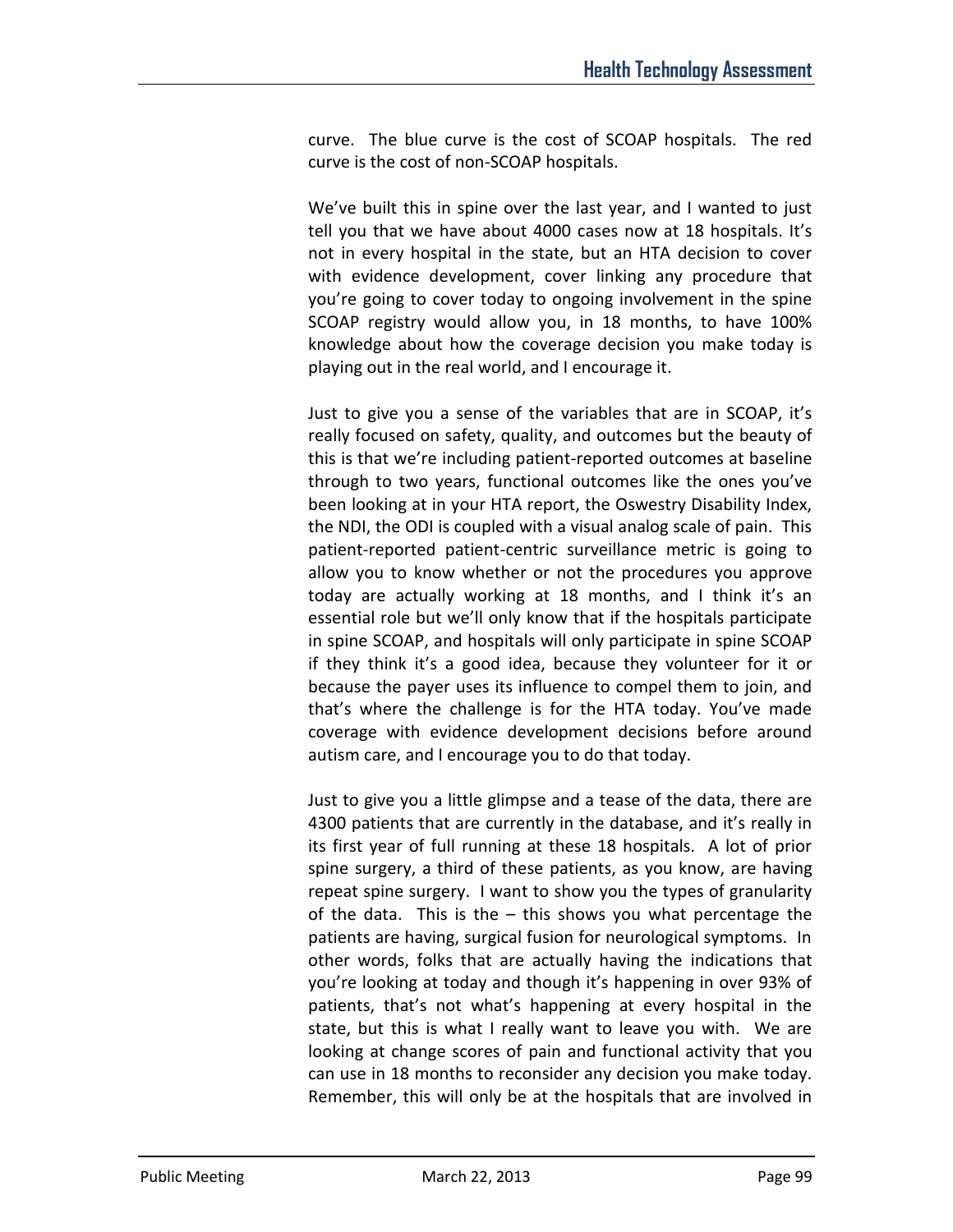spine SCOAP and though the Bree Collaborative has agreed this is a community standard, we need payer pressure, the type of payer pressure that the HTA can bring to bear to make this a universal activity, and that's what I'll leave you with today. I want to thank you for the time and opportunity to talk today. I look forward to being involved in future decisions.

Craig Blackmore: Thank you. Next is Dena Scearce.

Kerilyn Nobuhara: She didn't have testimony.

Josh Morse: They did provide a letter.

- Craig Blackmore: Oh, I'm sorry. Okay, thank you. So then we have that's all the prescheduled, and then we have one individual who has signed up here and we certainly have time to allow five minutes, as well. David Yam, have I pronounced that right?
- David Yam: Hi. Thanks for having open discussions about these very important patient issues. I'm David Yam. I'm a practicing neurosurgeon in Walla Walla, Washington. Obviously, I've been just in practice for a little while, but the main issues are that I saw on this issue are how am I going to take care of my patients based on the decisions that you make and what evidence and what data are you using in making these decisions, and I thought it was important to come and talk. So, the main thing I saw looking at the data, looking at the models that have been built, and looking at everything is that the key question asks, looking at cervical degenerative disease, neck pain, and radiculopathy and lumping them all is one thing, and of course in practice, when I see a patient those things are never lumped together. The patient may have cervical degenerative disk disease. A patient may have neck pain. They may have radiculopathy. They're all separate, and you can't lump them all together. So, when you're looking at treatment decisions and you're looking at all the models that have been constructed like the ICER model in particular, they're looking at neck pain. The whole model is built on neck pain, but when I see a patient in my practice, that's the least important thing if I'm making a decision about doing any type of procedure on the patient's neck. I'm actually looking at what are their radicular symptoms, what are their nerve compression symptoms, what are their functional limitations, and how is the patient doing in terms of things that radiculopathy cause, not neck pain? Do they have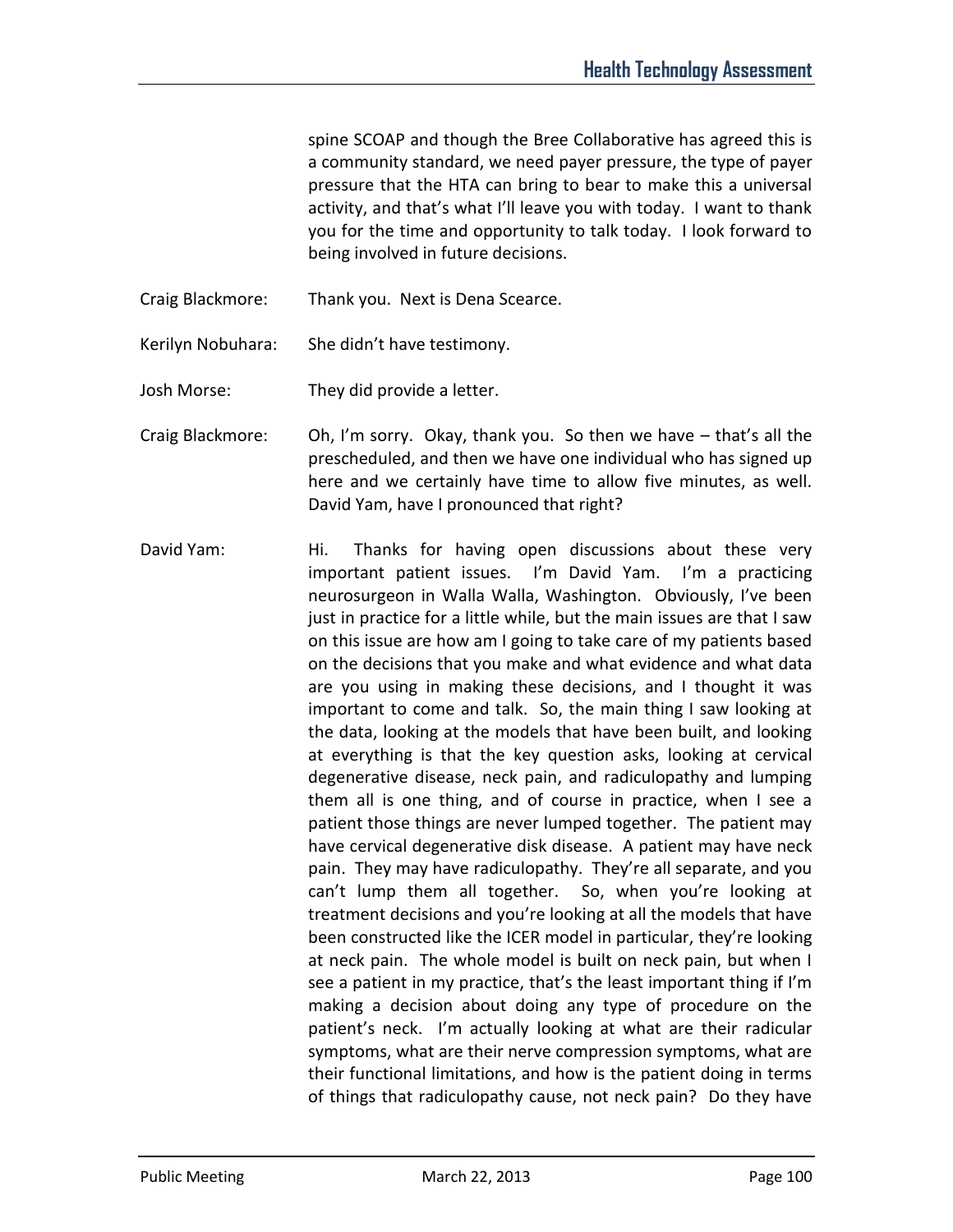weakness? Does the patient have findings that aren't indicated in any of the data you're looking at today, and I think critical to my patients and their care, if you don't look at the more important picture of radicular symptoms and isolate that out from the data and the evidence that's presented today and say, can we make a decision on radiculopathy versus can we make a decision on neck pain surgery, I don't think you have that data today, and I think the SCOAP and future randomized control trials, some of the better peer reviewed data and literature that's there to hopefully come out and be the primary discussion that you guys have today will steer you in the direction that yes, cervical fusion is a valid treatment for patients, and the decision needs to be made carefully with the surgeon and the patient. Not every patient with degenerative disk disease needs fusion. In fact, most of them don't. Not every patient with radiculopathy needs fusion, but the reality is, is there are some patients with severe symptoms that if you lump all of these terms together and group them as one thing, you will harm a significant number of patients, restricting their care.

And so, I ask that you, as a group, just weigh the evidence carefully, look at what the model is looking at. If it's looking at neck pain, does that apply to radiculopathy? If it's looking at visual analog pain scale, what is that for? Is that for neck pain? Is that for overall body pain? Is that for radicular arm symptoms? Just look closely at what's actually being presented, because when I look at it, I don't see a lot that says you can make any justification or any determination on actual nerve symptoms. You can make tons of judgments, I think, in my opinion on degenerative disk disease and fusion alone, and that's up to you, obviously, as a well-informed committee to look at, but I think the reality is please look very closely at what the models are saying, what they're actually looking at, and it would make a tremendous difference to my patients if you don't restrict this very valid and very useful, very cost effective procedure for patients with cervical radiculopathy. Thanks.

Craig Blackmore: Thank you. Andrew Skelly, do you want to speak? No? Okay. Is there anybody who hasn't – whose come later that hasn't signed up that wanted to address the committee whose here? And we'll need to check the phone, as well.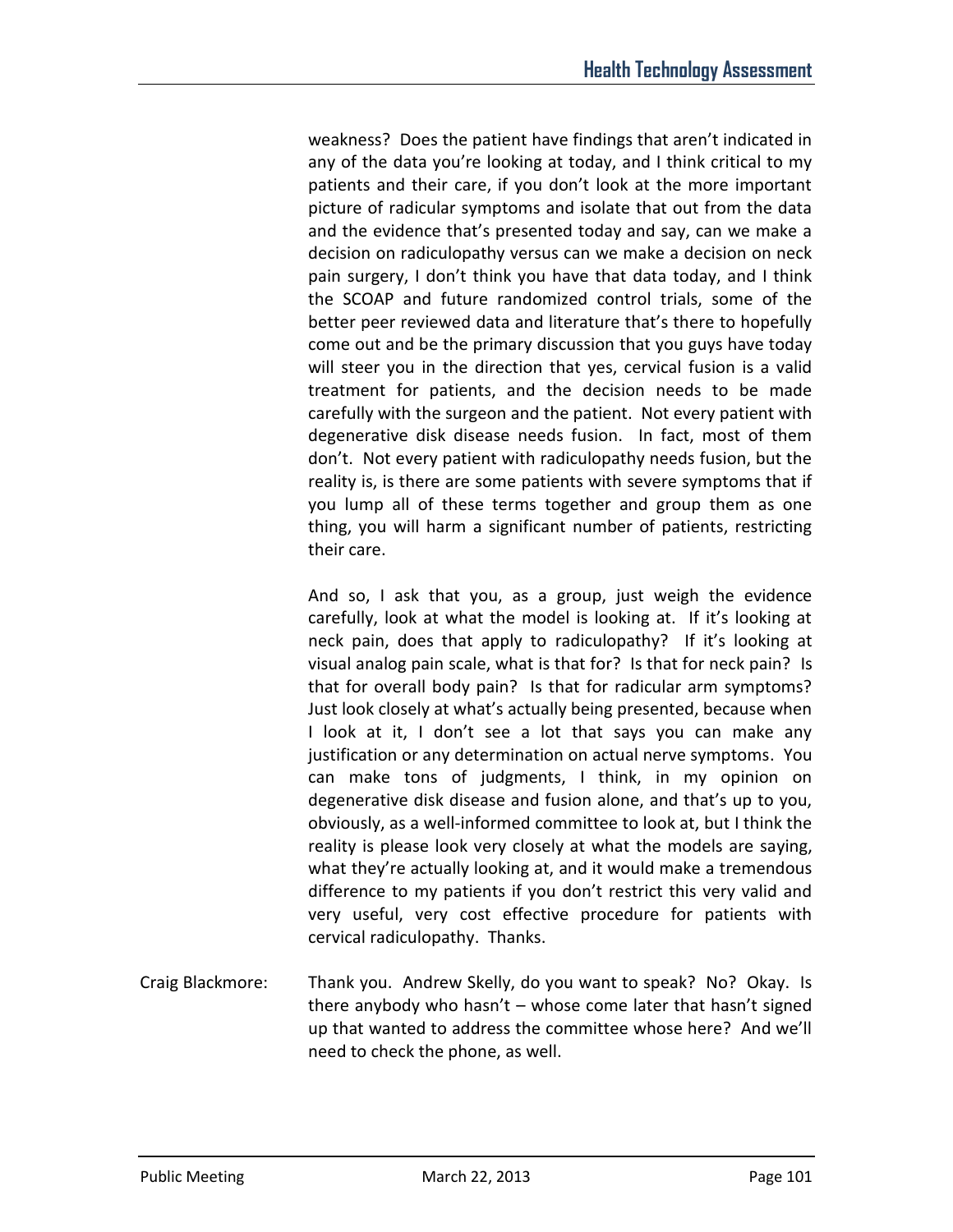Is there anyone who is joining us on the phone that wished to address the committee on cervical spinal fusion? Okay, we'll remute the phones, and we will move on.

The next item on the agenda is the agency report.

- Gary Franklin: Christine, is that up here?
- Christine Masters: It is a button push away.
- Gary Franklin: Is it up here?
- Christine Masters: It's not on…
- Gary Franklin: It's not on here?
- Christine Masters: No.
- Gary Franklin: Okay, and you have a clicker?
- Christine Masters: I thought you had it.
- Gary Franklin: I'm going to stand over here, if you don't mind. I'm Gary Franklin. I'm representing the agency medical directors today on the issue of cervical spinal fusion. I can't see these things too well, so I'm going to speak from here. As you know, chronic neck pain is prevalent and so is degenerative disk disease. L&I sees a lot of this stuff, as do all of the agencies. There are multiple treatment options that are used, including rehab techniques, injections, and surgery. L&I has been dealing with the cervical fusion issue for many, many years. The first time we did a cervical radiculopathy guideline, which was probably in the early 1990s, we were told that whenever the neck is operated on it to decompress the neck for a cervical radiculopathy that a fusion had to be done, along with the radiculopathy. So, L&I's guideline over many, many years has been, because there was no other evidence available. This was our committee's consensus opinion was that whenever you need to do a decompression of the neck, even a unilateral decompression following, adding on a cervical fusion was what needed to be done, so we went along with that, and that's been our policy all these years. There's a lot more data now, which is in your report, and I will be addressing that today.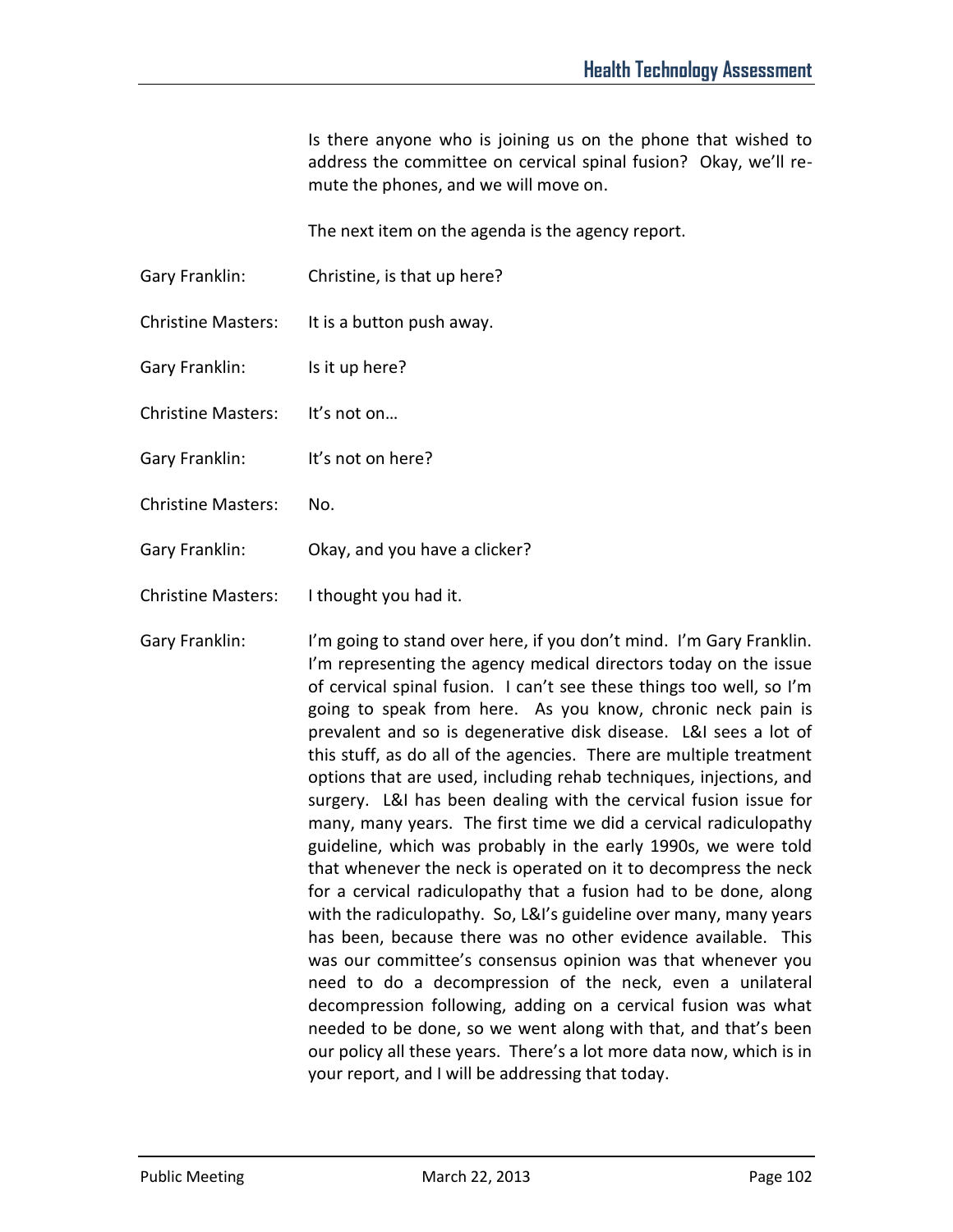So, cervical fusion is really done for two principal reasons. One is for chronic neck pain that frequently happens after whiplash injuries, and for cervical degenerative disk disease associated with radiculopathy either from a disk or spondylosis, osteophytes, etc. So, there are combinations of these things, for which, as someone mentioned, the procedures are being done.

Cervical spinal fusion is the most common surgical procedure in the U.S. for patients with symptomatic cervical degenerative disk disease. There was a huge increase between 1990 and 2004, an eight-fold increase in cervical spinal fusion in the U.S. Utilization is increasing disproportionately in the older populations compared to younger populations. The cost is, as you have in your report, is quite high, and the safety and effectiveness of the procedure are of concern. Reoperations rates of the procedure are high, either at the same or at adjacent segments, and adding fusion to cervical decompression in our view and in the view of the report may do more harm than good.

On the efficacy, chronic neck pain is not necessarily caused by DDD, even with radiographical evidence of DDD. Spinal fusions may be performed on patients without radiculopathy or myelopathy, which in our view operating on people with just chronic neck pain with this invasive procedure is not necessary.

Then the main question, I think, today is whether fusion should be added to other decompressive procedures when there is radiculopathy. The scope of this report did not include myelopathy because we believe that should be left up to the surgeon, if someone has myelopathy, as to what kind of a procedure they might do. So, we cover that, and that's not part of this decision making process. We're only talking about fusion for neck pain or fusion for radiculopathy.

The average cost per procedure is actually paid amounts of \$24,000. It can be way higher than that, and the agencies, altogether, paid 63 million dollars for cervical spinal fusion just in this four-year period that we looked at.

The agency medical directors' concerns when we originally prioritized this topic were, we had medium concerns for safety. We now feel like those concerns are high considering the report. We had high concerns on efficacy and high concerns on cost.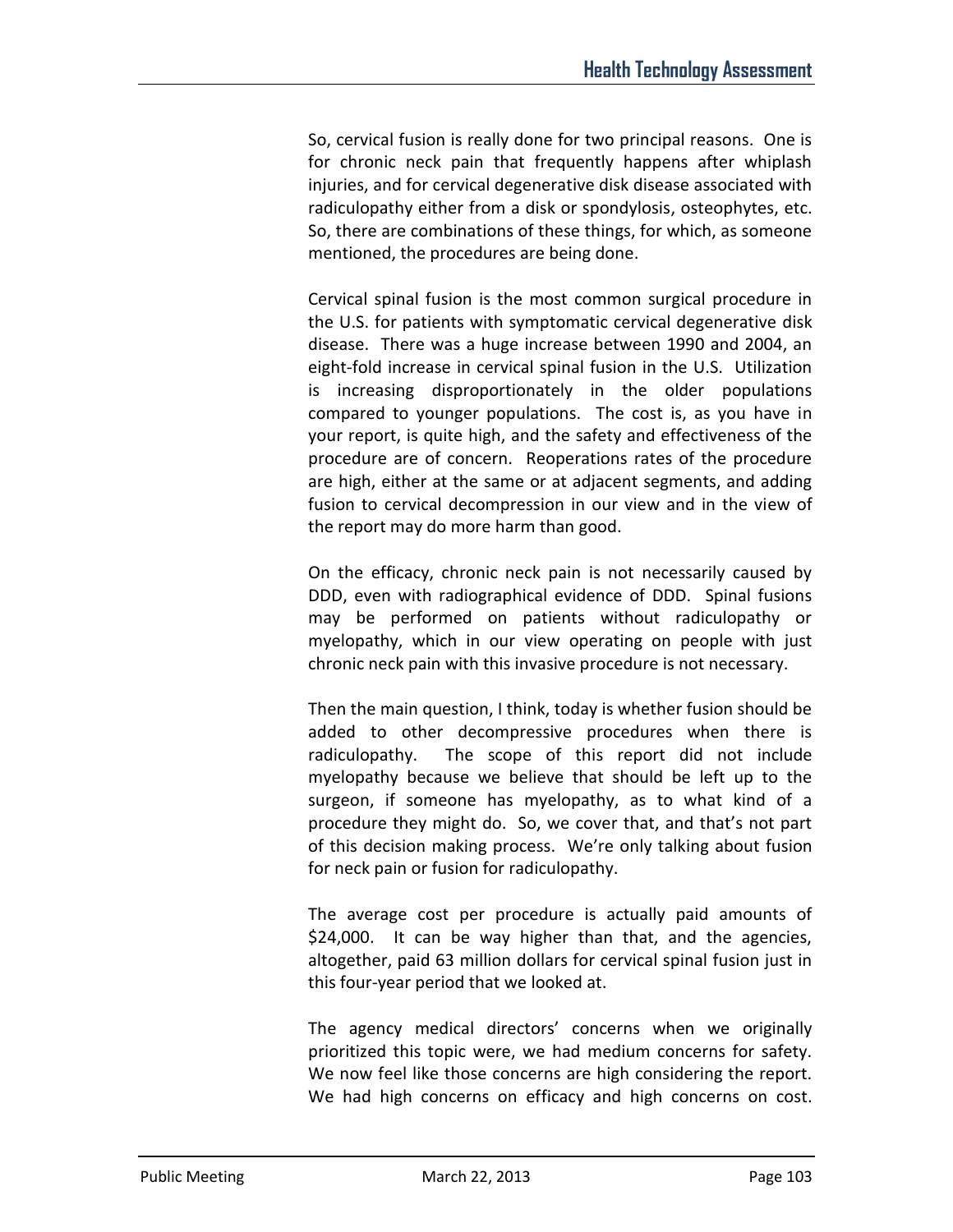There aren't that many topics that we have picked over the last several years that were high in all three categories. The current state policies are that Labor and Industries requires prior authorization through Qualis. When there is entrapment of a single nerve root, you have to demonstrate by objective means that there is entrapment of a single nerve root and that some conservative care would have been done. So, we do cover spinal fusion as an add-on procedure, as I mentioned earlier. It is not covered for chronic neck pain without evidence of radiculopathy or myelopathy. Medicaid actually is now using the exact same prior authorization techniques, because we jointly procured our UR recently, so we're using exactly the same guidance and review criteria. The Department of Corrections requires prior authorization but don't have specific criteria, and Regence requires prior authorization but do not publish the criteria.

These are the numbers over the last four years in the agencies, the Public Employees Benefits Board, Medicaid, and L&I. You can see that the totals are quite high and the average is, as I mentioned earlier, around \$23,000 to \$24,000 per procedure. The numbers have gone up, as you can see here in PEB. The patient numbers with fusions in L&I have stayed relatively stable.

This is a breakdown, two different kinds of breakdowns, and how the costs break out. Breakdown #1 are professional services and facility costs, and breakdown #2 are preop, fusion, and postop, etc. This is in PEB primary, PEB (Medicare), two different kinds of payments. They're paid slightly differently. I think you've seen this before in some of the prior topics. Medicare has its own sort of payment mechanisms. L&I is a little bit lower. Here's the total allowed costs and then total paid costs. Among all the agencies, the total paid, again, was 62 million dollars.

This is of some interest, the PEB patients tend to be older. The average age is 51 to 65 among those that are receiving cervical spinal fusion, whereas in L&I, we have a younger population that is receiving cervical spinal fusion. So, we suspect that the issues of myelopathy and radiculopathy more complex bony issues are occurring in the PEB population, and L&I is dealing with less of that in our population.

Medicaid is kind of a mix. It's about the same, evenly distributed in those two main age groups.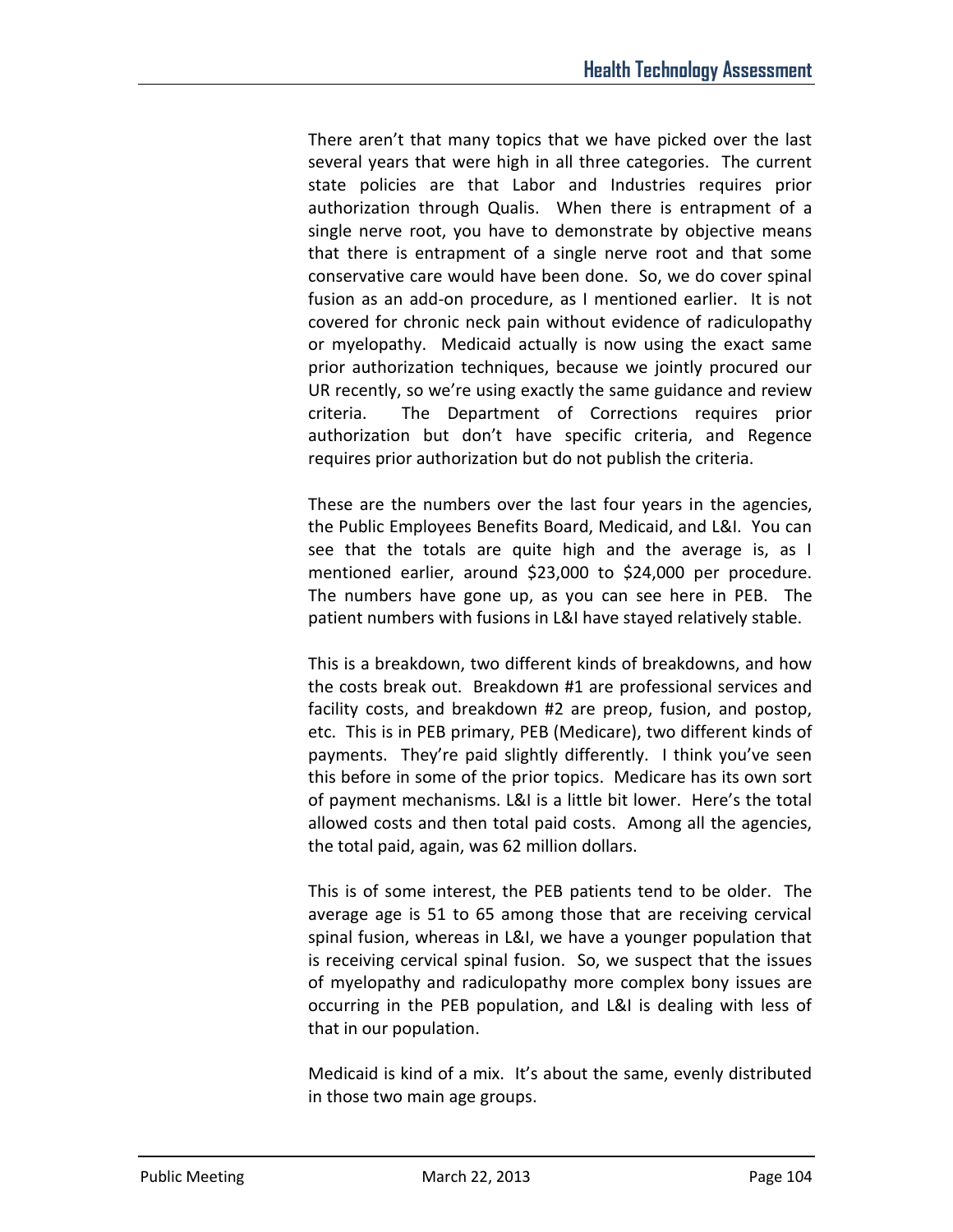This is, in the PEB, the proportion of the patients that have radiculopathy or myelopathy and it's been pretty steady over the years and again, reflecting this younger population with less myelopathy. L&I is mostly radiculopathy plus or minus chronic neck pain, but not too much myelopathy, and Medicaid is kind of in between.

This is the where, in L&I, the cervical fusions are occurring. There aren't that many occurring in ASCs, but there are quite a few occurring in the hospital outpatient arena and this slide is about whether there are Emergency Room visits within 30 days or 90 days following a cervical fusion at L&I, and you can see the largest proportion of you want to call it morbidity requiring Emergency Room visits in a short time after cervical fusion, for some reason are recurring from these outpatient cervical fusions more commonly than from the inpatient cervical fusions. I'm not really sure why that would be. And this is a little more detail with the kinds of causes of those Emergency Room visits, and then there are a number of patients that had more than one Emergency Room visit within 90 days following spinal fusion.

We are concerned about the reoperation rates in these patients. So, if you just look at these four years, in L&I 12.2% of the patients that got a first cervical fusion had another spinal procedure in the neck within that four-year period and 5.8% of the PEB patients, 43 reoperations in PEB were done in 38 patients, 196 reoperations were done in a 163 L&I patients, and there are a number of patients that had three, four, or five procedures. This is one of the banes of L&I in both the low back and the neck is repeated spinal surgery.

There was a very modest randomized control clinical trial that I wanted to mention that was not mentioned in the report because it was just published. It was a study of 63 patients but including function-based measures of outcome, including strength, exertion, range of motion in the neck and the arm. So, on the issue of pay – and these were patients that had radiculopathy. This was structured physiotherapy alone versus anterior fusion plus physiotherapy and the outcomes in this particular population were exactly the same. There was no difference in outcome of the conservative treatment versus the fusion plus the same conservative treatment.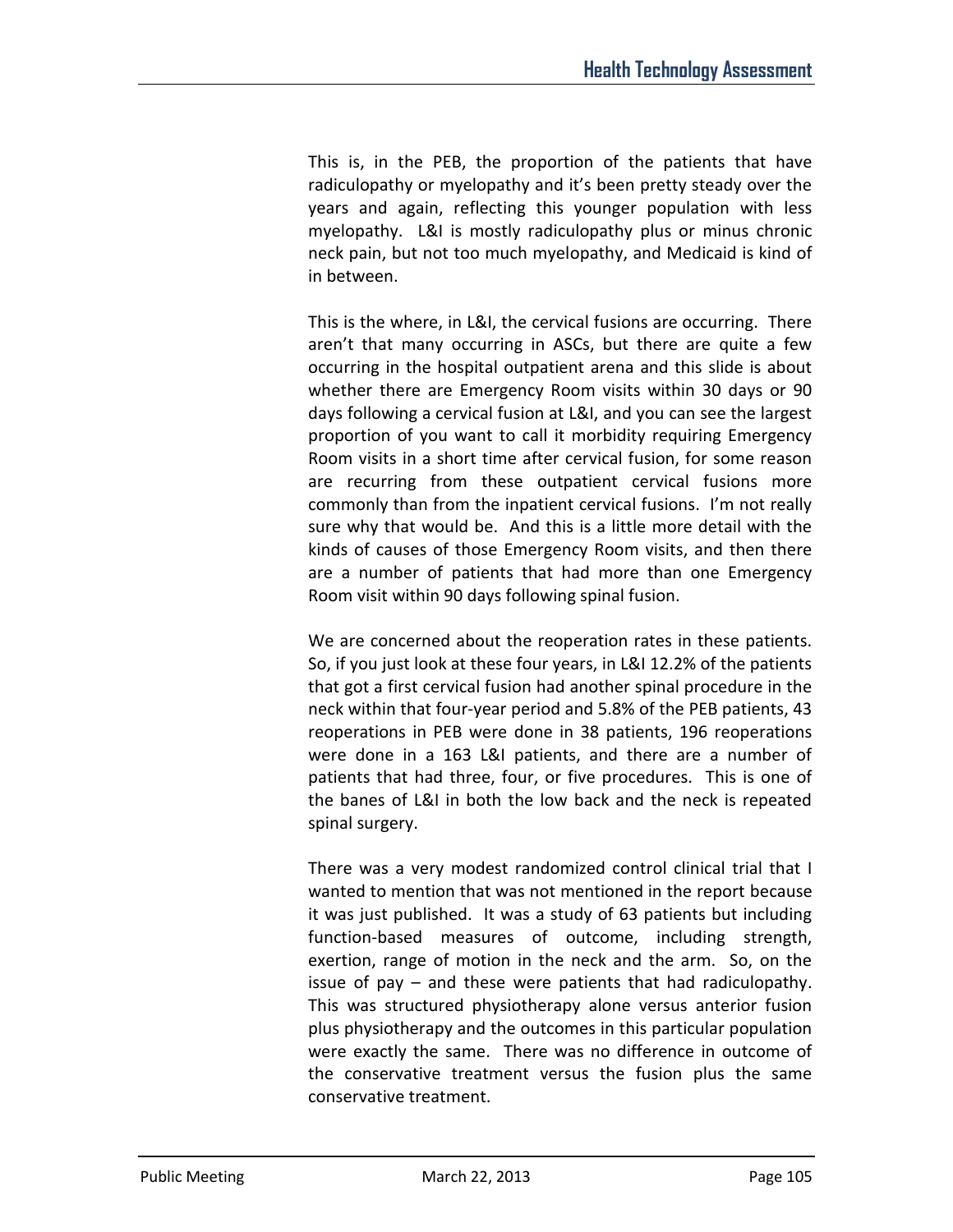Our state agency questions really have to do with treatment success. There was no difference found in six higher quality RCTs, except in one RCT, which I'm sure you'll talk about, and a metaanalysis using two RCTs on treatment success showed no difference. In pain or function, there were no significant effects of treatment on pain observed in four of the five RCTs. Quality of life, there was no difference. Return to work, the ICER metaanalysis direction only favored discectomy at 12 to 24 months, although that was not statistically significant. There was another November, 2012 systematic review that was published that occurred after the final review that ICER did.

Is there something happening here? I don't know what I did wrong. The thing disappeared up here on my screen. Thank you.

November 2012 systematic review of 10 RCTs using pooled risk differences showed no additional benefit of fusion with anterior discectomy on pain, recovery, and return to work. There are no RCTs in terms of evidence for cervical fusion for chronic neck pain, as opposed to radiculopathy. So, in summary, efficacy of cervical fusion, there is little or no difference in patient-centered outcomes between fusion and conservative therapy in the longterm. There is little to no difference in patient-centered outcomes between decompressive procedures, plus or minus fusion in patients with radiculopathy. The risk of adverse events is much higher for patients with cervical fusion that have conservative treatment, and the risk of reoperation at the same or adjacent levels is substantial. The cost effectiveness data in the ICER report is, I think, pretty self-explanatory.

Our recommendations are that cervical fusion as an add-on procedure to a decompressor procedure for cervical radiculopathy is not indicated according to the evidence, and cervical fusion for chronic neck pain in the absence of radiculopathy should not be covered, as that is our current policy. The agencies, of course, would continue to cover decompressor procedures for radiculopathy and fusion with or without decompression for myelopathy. Thank you very much, and if you have any questions, I am happy to take those.

Craig Blackmore: Okay, I wanted to just go back to where you talked about the indications for the fusions that have been done in the state, and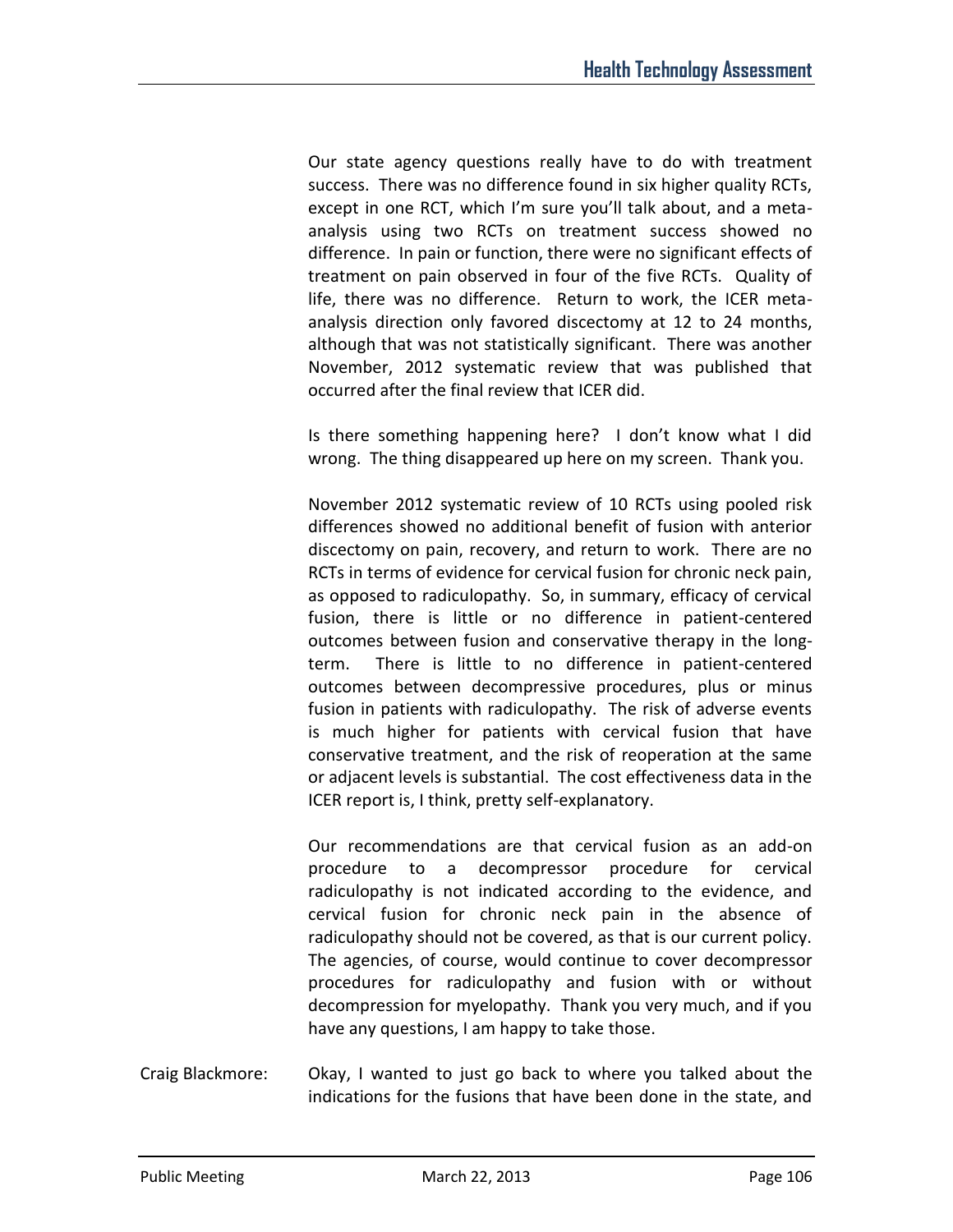you talked about not covering fusion for axial pain, for pain without radiculopathy, in essence. So, I wondered what the individuals you described who didn't have myelopathy or radiculopathy, what indications they had, such that they were getting funded.

- Gary Franklin: Pain. It's just for pain, and nobody knows where the pain is coming from.
- Chris Standaert: But you don't cover neck pain as it is.
- Gary Franklin: Sorry?
- Chris Standaert: You already say you don't cover cervical fusion for axial neck pain. So, how could they be patients in L&I getting all those cervical fusions for axial neck pain.
- Gary Franklin: Well, because not everything we say we do actually happens, you're aware. There is a doc that would call and argue and offer some compelling reason to still do it. Maybe there's a little stuff that's questionable radiculopathy. It's not a pure population. I think that if somebody only had neck pain, and they had no findings at all on any of the tests, they probably wouldn't get it, but we do, you know, docs can appeal the review. They get to talk to a peer match doc within two weeks. So, it's not a line in the sand. Some do get approved.
- Chris Standaert: So, is there going to be, I mean, I have a number of issues I want to get at. I find myself in a very odd spot with this report being a nonoperative spine person looking at this stuff, but the – we have to get a definition at some point. I would think we would get them with a vendor, but these, the indications for all the surgeries would be important. I mean, the reality is most cervical surgery, I would argue, is not done for neck pain and degenerative disk disease. The surgery is a decompression of the spinal canal or of the foramen, and that's what they're doing. Then, the fusion is done as an adjunct to that depending upon the approach the surgeon had to take to decompress. The primary goal of the surgery isn't actually to fuse most of the time. It's to decompress. So, looking at  $-$  we have to talk about this as we go through the data, because it really does matter what we're talking about, but I have questions about all those other diagnoses. I find it hard to believe they are all neck pain. If they're all neck pain, then you all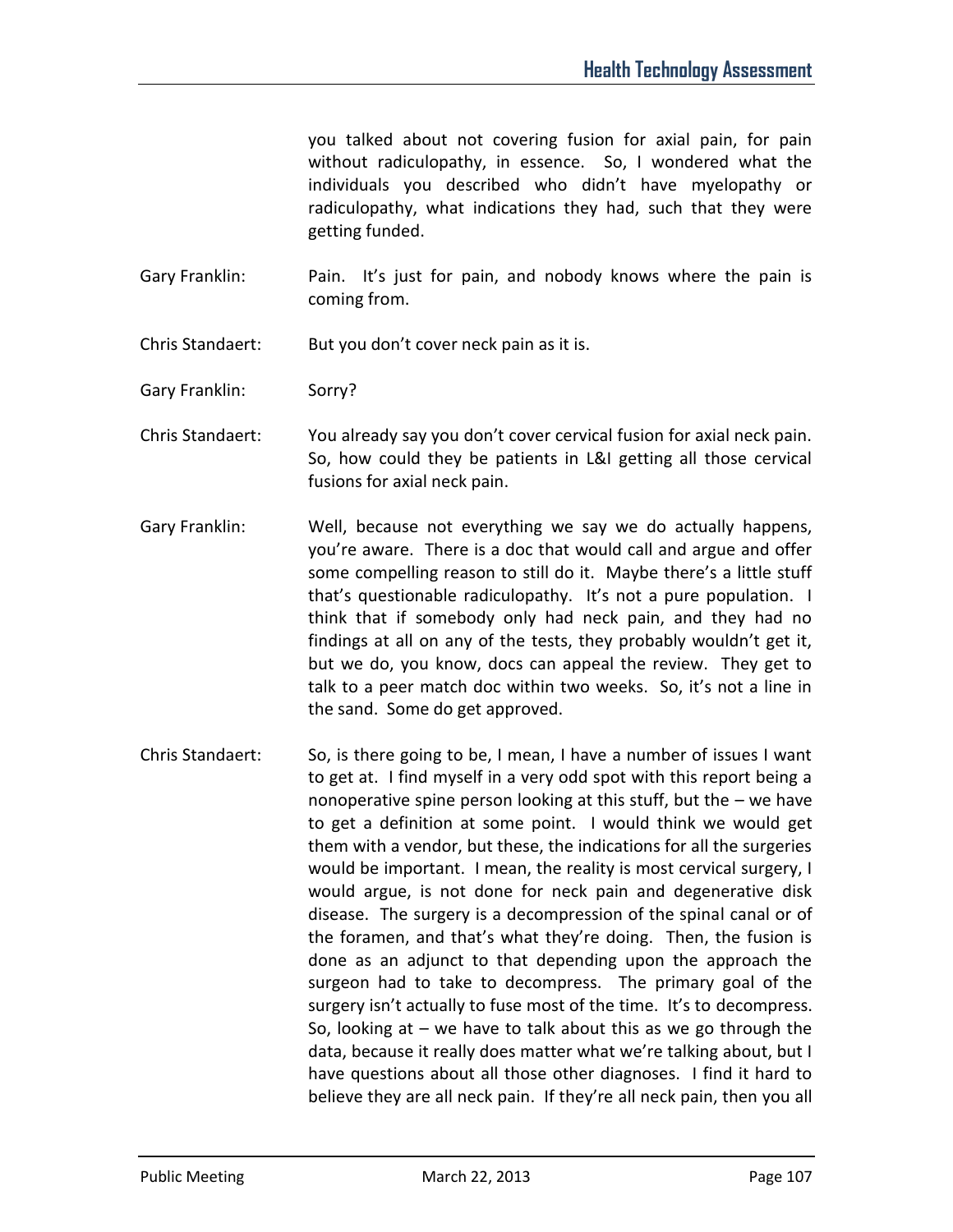aren't doing a very good job filtering your patients and letting a people through getting things you say shouldn't be done.

- Gary Franklin: The thing is I agree with you completely, you know. There's no evidence for neck pain and fusion, and the main issue here is, should fusion be an add-on to a decompressive procedure when there is a single unilateral radiculopathy. If there are multiple levels of problems or myelopathy, you know, myelopathy is not included here. We agree completely that the surgeon should make that decision, but as I said earlier L&I has covered the addon of fusion when the indicated procedure is a decompression and whether that add-on fusion is necessary or not, and whether it leads to better outcomes, as a balance, what the adverse of that profile is and what the cost effectiveness is, that's the main issue, I think.
- Chris Standaert: But I think…

Gary Franklin: I don't think the main issue is chronic neck pain.

- Chris Standaert: No, it would depend on the  $-$  and we'll get to it, but it would depend on the approach for the decompression, I would suspect. I have a couple of questions on this. If other people have questions, they can go, because I have a couple of questions on the studies you mentioned here that aren't in the other reports. If other people have questions, go ahead, then I'll come back to them.
- Carson Odegard: Slide 10, I think it is. It's the one on patient event rate following the cervical spine fusion. Did you get the same kind of data for non-CSF cases? In other words, did you get to see what happened to discectomy patients versus CSF patients?

Gary Franklin: No, we did not do that.

Carson Odegard: Okay.

- Chris Standaert: So, a couple of questions on these studies you mentioned. So, again I'm a nonoperative person.
- Gary Franklin: The Peolsson Study?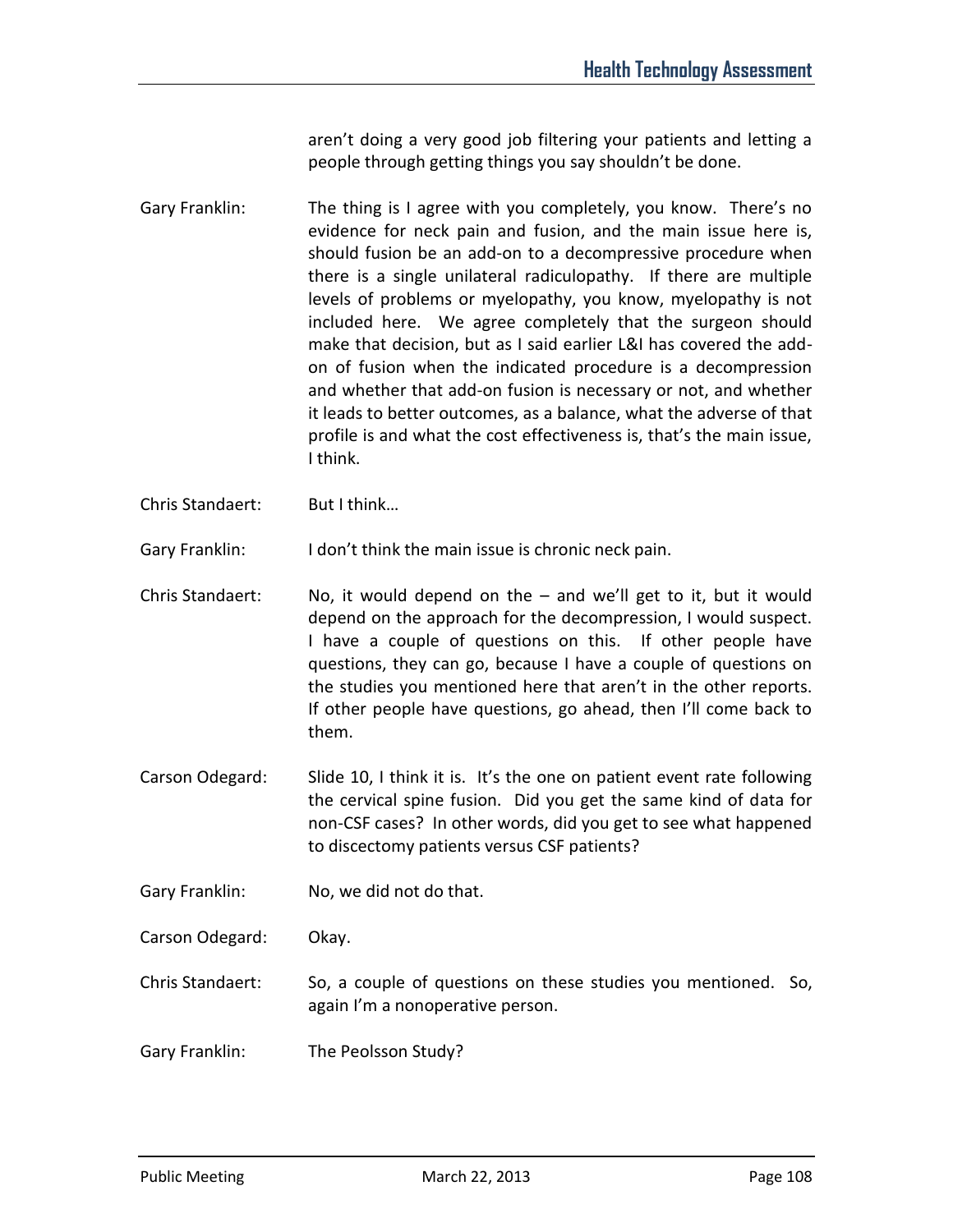- Chris Standaert: Yeah, well the Peolsson and the Middlekoop. I mean, I'm a nonoperative person, and amongst the things I was rather surprised to see is how universally effective my care apparently is for people with cervical radiculopathy. I wasn't aware of that. So, when I looked at the Peolsson study, I pulled it and read it, and this is a study of 63 randomized patients, only 49 completed. It was an intend to treat.
- Gary Franklin: Okay, I'm sorry. Can I just add one thing to that? They did all complete. Only 49 had the performance based, but they all had self-reported measures.
- Chris Standaert: Right, but they didn't do an intent to treat on the data they didn't have.
- Gary Franklin: Right.
- Chris Standaert: They estimated that they were under-powered and they needed at least 300 patients to find the kind of differences they were looking for, and they had 49, and they looked at only functional outcomes, which were dexterity, grip strength, range of motion, and neck strength. Again, if you're doing radiculopathy, if you're treating a C6 radiculopathy, that doesn't really affect grip strength, particularly. So, I'm not sure these are very valid outcomes. They didn't look at pain. They didn't look at neck disability and actual global functional outcome at all. They mentioned one of their exclusion criteria was having neurologic symptoms within the past year, which would seem to be a radiculopathy, which I thought was odd, and their PT program is not what you at L&I cover. Their PT program is 34 hours of physical therapy over 20 weeks, plus having a PT available by phone whenever you want for the next 13 weeks. I don't recall getting my L&I patients 34 visits of PT as a routine event before cervical surgery. Even their conclusion, really, was that you should consider a structured nonoperative rehabilitation approach before fusion. That was their conclusion, which I wouldn't disagree with personally, but that's what the study says, which  $Idon't - so it's.$
- Gary Franklin: Well, were you surprised at how effective your own techniques are?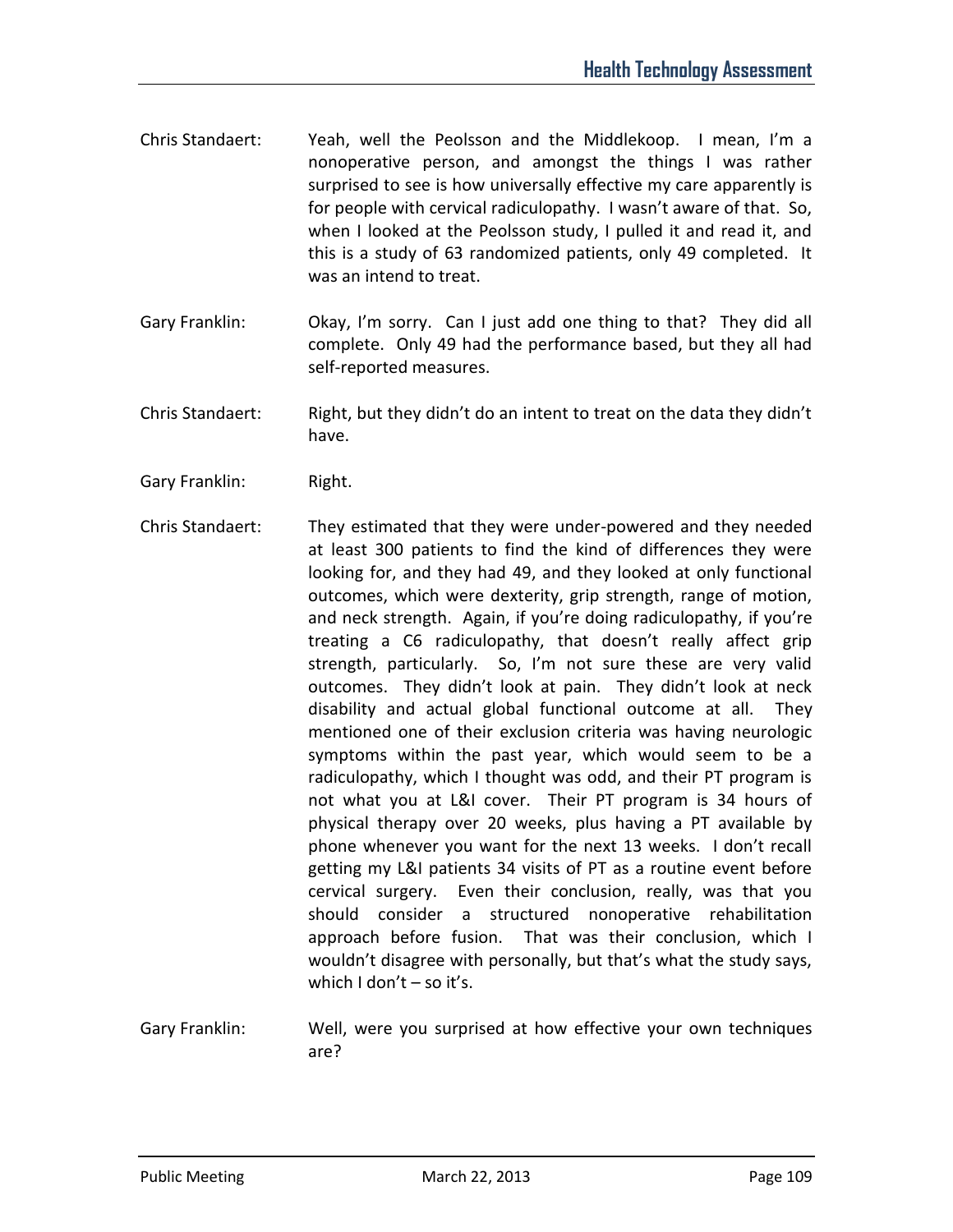- Chris Standaert: No, in general I'm surprised. The study doesn't say that much. It's a small under-powered study.
- Gary Franklin: The only reason I mention it is because it was a randomized trial.
- Chris Standaert: I know.
- Gary Franklin: That was new and had not been mentioned in these studies, because it wasn't included in the timeframe…

Chris Standaert: Right, and the only reason I'm talking...

Gary Franklin: …and compared to what we, L&I decided 20 years ago.

- Chris Standaert: I know. I'm just discussing it because it's not going to be in their report. The vendor won't know about this study, because they didn't pull the study. So, if people have questions, you brought it up.
- Gary Franklin: Absolutely. Absolutely.
- Chris Standaert: And then when I looked at the Middlekoop one you brought up also was a study, it was a review of ACDF, so discectomy with fusion versus discectomy without fusion, they don't really specify their long-term outcomes, and they say that they don't look at, as our report did not look at, disk collapse and sagittal alignment as an outcome, which, as we'll talk about anatomy and what you do when you do a cervical fusion, the long-term kyphosis and angulation of the spine is one of the primary reasons why people theoretically fuse as opposed to just doing a discectomy, but they didn't look at that as their outcome at all in the study. So, again, I read it and I go, that doesn't help me a lot, personally. So, I'm just pointing that out because you brought them up and they're not in the report.
- Gary Franklin: Thank you.
- Craig Blackmore: Any other questions.
- Carson Odegard: One other question, maybe it's a comment. Maybe you could comment upon it. You talked about those complications being handled more in the outpatient setting. Could that not be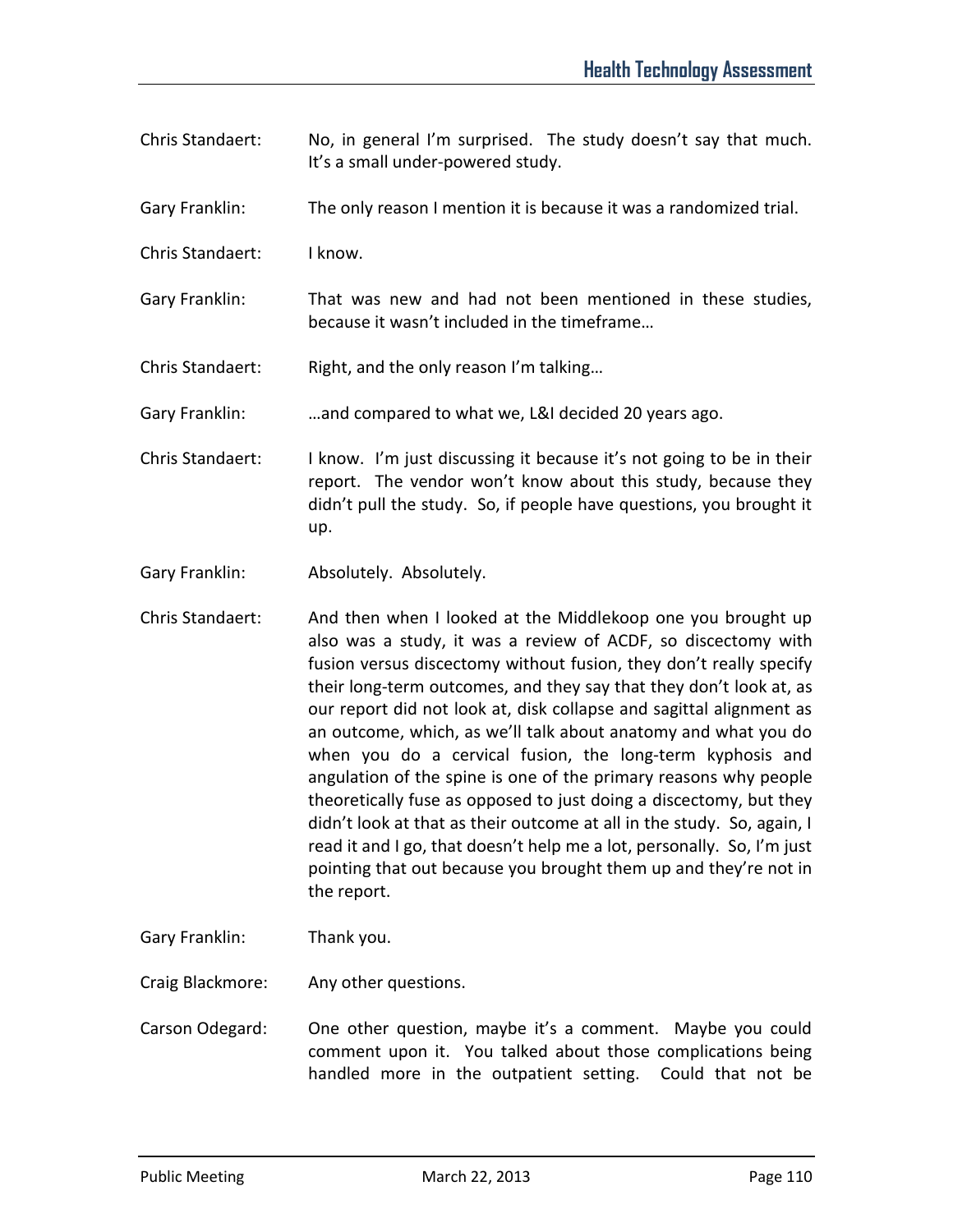because Medicare now classifies most anterior cervical fusions as outpatient procedures?

- Gary Franklin: It probably is why. I mean, I don't know. That probably is related to the payment mechanism.
- Carson Odegard: I think most of them are done as outpatients. I don't know whether that means outpatient hospital or they can be done at a care center.
- Gary Franklin: That was outpatient hospital.
- Carson Odegard: Okay.
- Gary Franklin: And the only point  $-1$  wasn't trying to make a point about why it was happening outpatient. I was trying to make a point about surprising that the Emergency Room visits in the first 30 days or 90 days was more frequent in the ones who were being done outpatient than the ones that were being done inpatient. I don't know.
- Carson Odegard: Oh, yeah. I see that. Thank you.
- Seth Schwartz: I just had one question about the utilization data. This is Seth Schwartz. You say that – we heard two people say so far that there's an eight-fold increase in the frequency of these procedures, but when I look at your utilization data, at least over the four years, there has really been no meaning.
- Gary Franklin: That eight-fold was between I think the earlier time period. So, it may have reached a peak and plateaued. I don't know. That was national data.
- Craig Blackmore: Thank you.
- Gary Franklin: Thank you.
- Craig Blackmore: Alright, next on the agenda is would be the evidence report.
- Daniel Ollendorf: Thank you. Thanks. It looks like it's up, okay. So, I want to thank the HCA for the opportunity to complete the report and to present our findings. My name is Dan Ollendorf. I'm the chief review officer at the Institute for Clinical and Economic Review,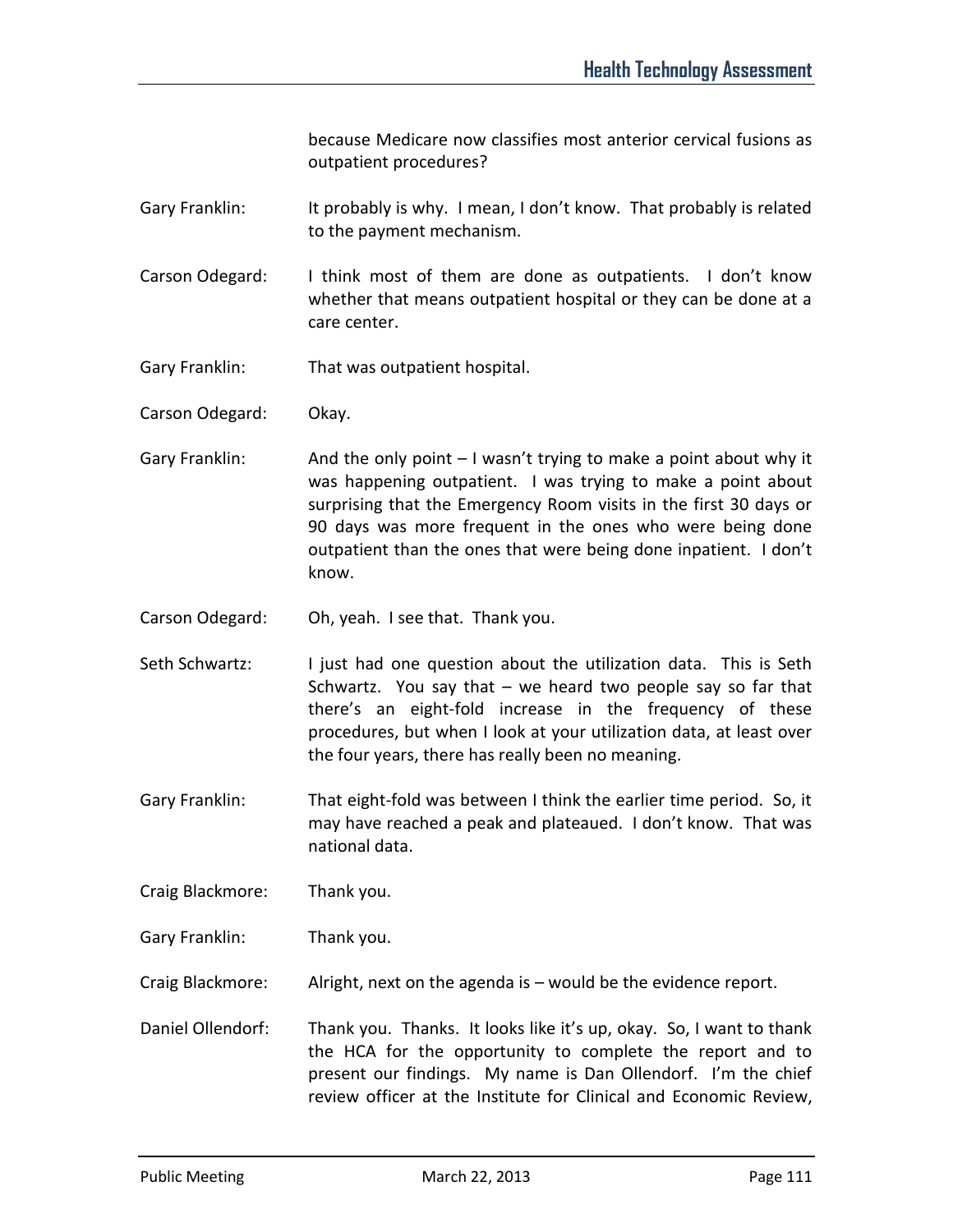the organization that conducted the report and the review. So, just to review quickly what the structure of my presentation will be, I will focus on the project scope, the comparators of interest for our evaluation and the outcomes of interest. We'll then talk about the systematic review. We'll talk, in brief, about the quality of the available evidence, the findings and comparative clinical effectiveness of fusion to its comparators and the potential harms. We'll also talk about comparative value you've heard during the public comment period that in this particular instance, ICER created a de novo simulation model to assess the potential cost effects and cost effectiveness of cervical spinal fusion versus conservative management and other comparators, and then we'll tie it all together.

So, we can skip over some of the introductory text, in that I think everyone here knows what the basic scope of the project was, that we focused on spinal fusion versus surgical and nonsurgical alternatives in patients with cervical degenerative disk disease. Our comparisons were to, as I mentioned, both surgical and nonsurgical alternatives. The one exception was that we did not include evidence comparing fusion to artificial disks. It was felt during the scoping of the project that because the committee had already evaluated the evidence on artificial disks in comparison to fusion, we would not do that with this project. Our focus, and the way the key questions were described, was on adults with or without radiculopathy and/or spondylosis. So, as was mentioned, we excluded patients with symptoms of cervical myelopathy. We also excluded other populations, acute trauma, spinal cord injury, malignancy, etc. that were not associated with DDD, and we excluded comparisons of fusion variants. So, if an RCT or comparative study was available, that compared one type of cervical fusion to another that was not a focus of our review. We focused on fusion surgery versus alternative approaches.

I should say to qualify that last point a bit; there were some comparisons within the fusion category that were of interest. One was comparison of anterior to posterior approaches to fusion. Another was single versus multilevel fusion surgeries, and the third was by setting, fusion performed in inpatient versus ambulatory or outpatient settings.

So, in terms of comparators, this is not an exhaustive list. There are examples here based on what we thought we would come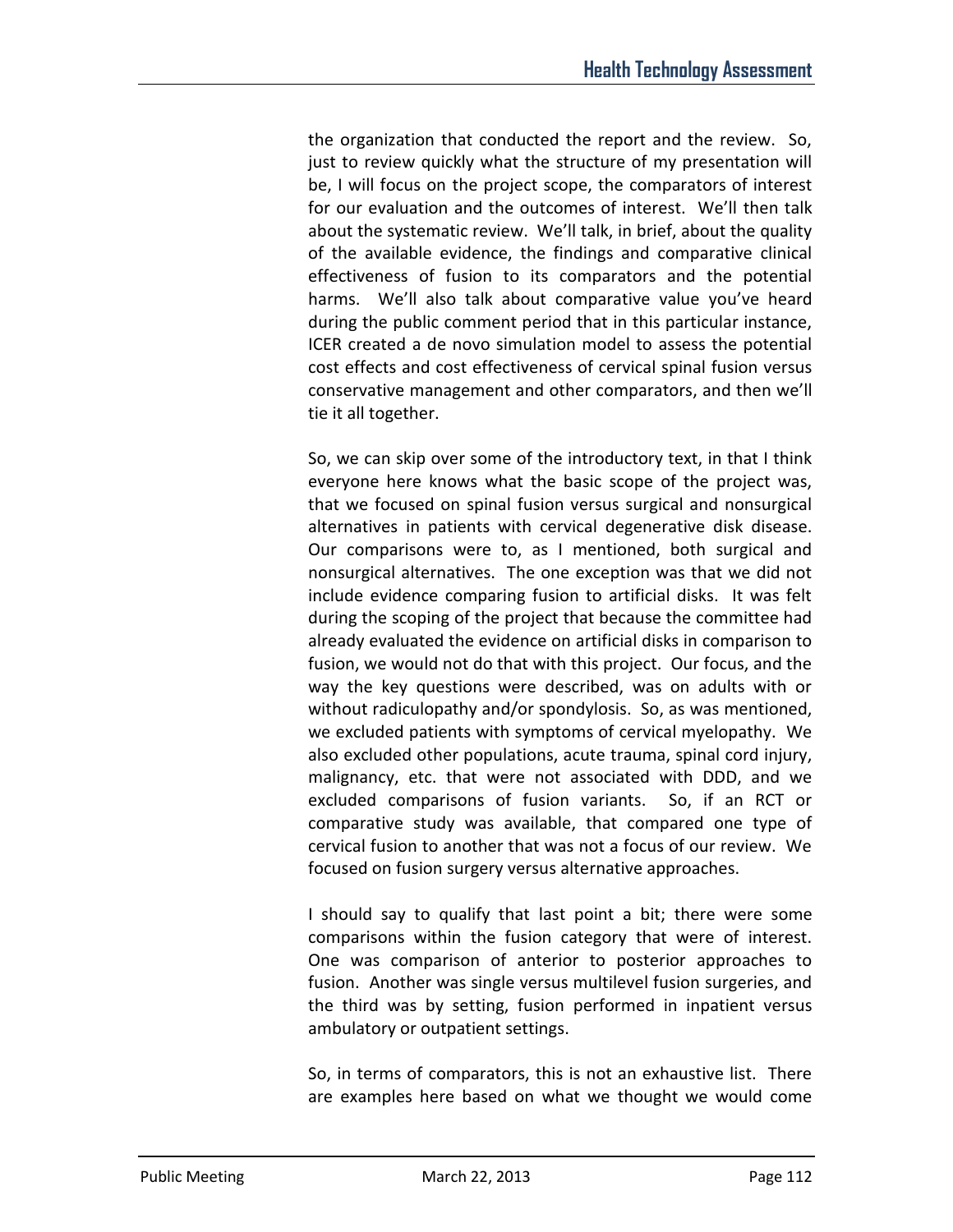across and what we did find. So, we talk about continued conservative management. So, our target population for this evaluation was patients would have already had a trial of conservative management and continued conservative management, and the studies we found included physical therapy, immobilization with a cervical color or interdisciplinary rehabilitation, which would have included behavioral components, physical therapy, workplace and ergonomic interventions, etc. Some possible minimally invasive procedures would have included spinal injection, such as epidural steroids, as well as minimally invasive procedures, such as radiofrequency denervation. Other surgical approaches primarily what we came across was discectomy alone and foraminotomy, so a procedure that was focused on widening the nerve root opening, or the foramen.

Outcomes of interest, some measures of effectiveness for our review included treatment success. So, there are a variety of sets of criteria available in some of these studies to evaluate in a categorical fashion whether treatment was successful, typically focused on the persistence of symptoms. So, one example is Odom's criteria, which categorizes patients into four distinct categories based on whether symptoms are completely resolved, partially resolved, unchanged, or worsened. There are a variety of pain scales that were included in these studies, as well, visual analog scales for arm and/or neck pain, standardized instruments, such as the McGill Pain Questionnaire, etc. Measures of function, standardized instruments, such as the disability rating inventory were also available. Quality of life instruments and measures of return to work, which could have included absenteeism data, data on days of work lost, lost productivity, information on return to work or return to work evaluated on a time to event basis.

We focused on two major types of potential harms. These were harms that occurred during the peri-procedure period, so during the operative episode itself or within 30 days following, which could have included mortality and other complications, such as hardware failure or nerve damage. We also looked at longer-term mortality and other adverse events. So, for example, pseudoarthrosis, which relates to the nonunion of a fusion after a fusion has been successful or adjacent segment degeneration or disease when there's degeneration occurring in segments adjacent to where the fusion or other procedure was performed.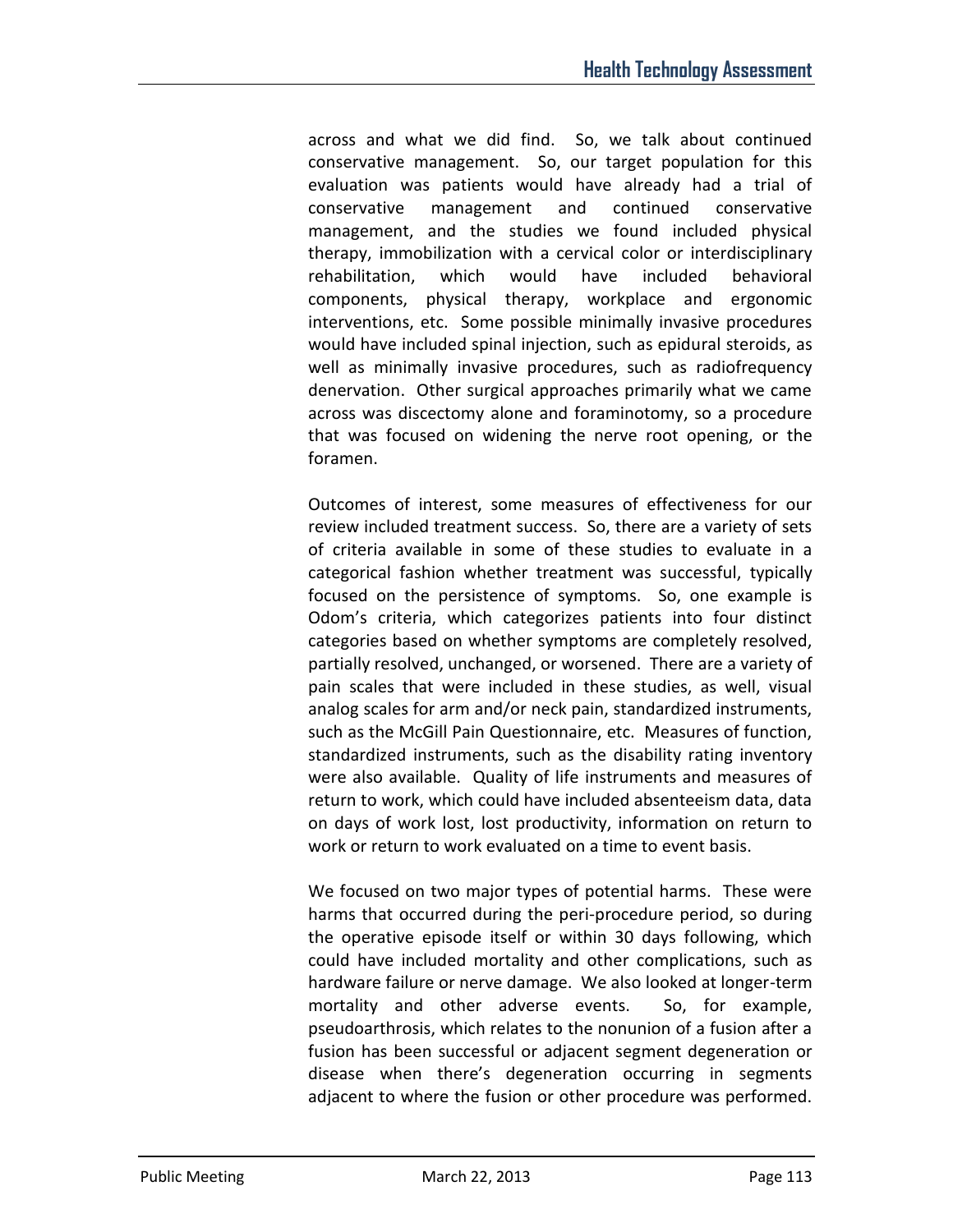In terms of the types of studies we included, randomized control trials, of course. We also included what we termed comparative cohort studies. These were cohort fusion patients compared to a pre already defined control population, which could have included one of a number of interventions. We also looked at case series data on fusions, specifically. If these criteria were met, they had to be relatively large series. Sample sizes greater than 50 patients. Followup had to be greater than 12 or more months, and data had to be available on the outcomes and/or subgroups of interest. So, our key question three focused on differential effectiveness in key subgroups, which could have included things like age, sex, duration of symptoms, and/or number of levels affected to name a few.

So, turning to the studies that were included in the evaluation. We identified 14 studies that met our criteria for inclusion, comprising approximately 1200 patients. Nearly all of these studies were conducted in patients with radiculopathic symptoms and x-ray confirmation of nerve root compression. So, this is essentially a radiculopathy population that we're talking about. There was one comparison to conservative care in the RCT data. Other RCTs compared primarily to discectomy alone and/or foraminotomy. All of these studies were relatively small and conducted in single centers. We'll talk about other quality issues in a minute, 10-50 patients per treatment arm in these studies. For the comparative cohorts, there were seven studies that met our criteria. A little under 1000 patients from six of these studies and then one large database analysis of a large inpatient database in the U.S. that comprised about 100,000 subjects. Six of the seven comparative cohort studies were retrospective in nature.

Moving on in terms of further element of these studies. These RCTs were conducted in single centers, so there were not any large, multicenter RCTs available. There were no studies, neither RCTs nor comparative cohort studies comparing fusion to minimally invasive nonsurgical techniques, and there were no studies in patients with generalized or axial neck pain. So, again, we are talking about radiculopathy. We found variability in the RCTs in terms of whether procedures were performed by the same or different groups of surgeons. There was also a fair amount of variability in studies that compared surgical procedures in the post-surgery protocol, whether the patients had structured physical therapy or cervical collar immobilization after the surgery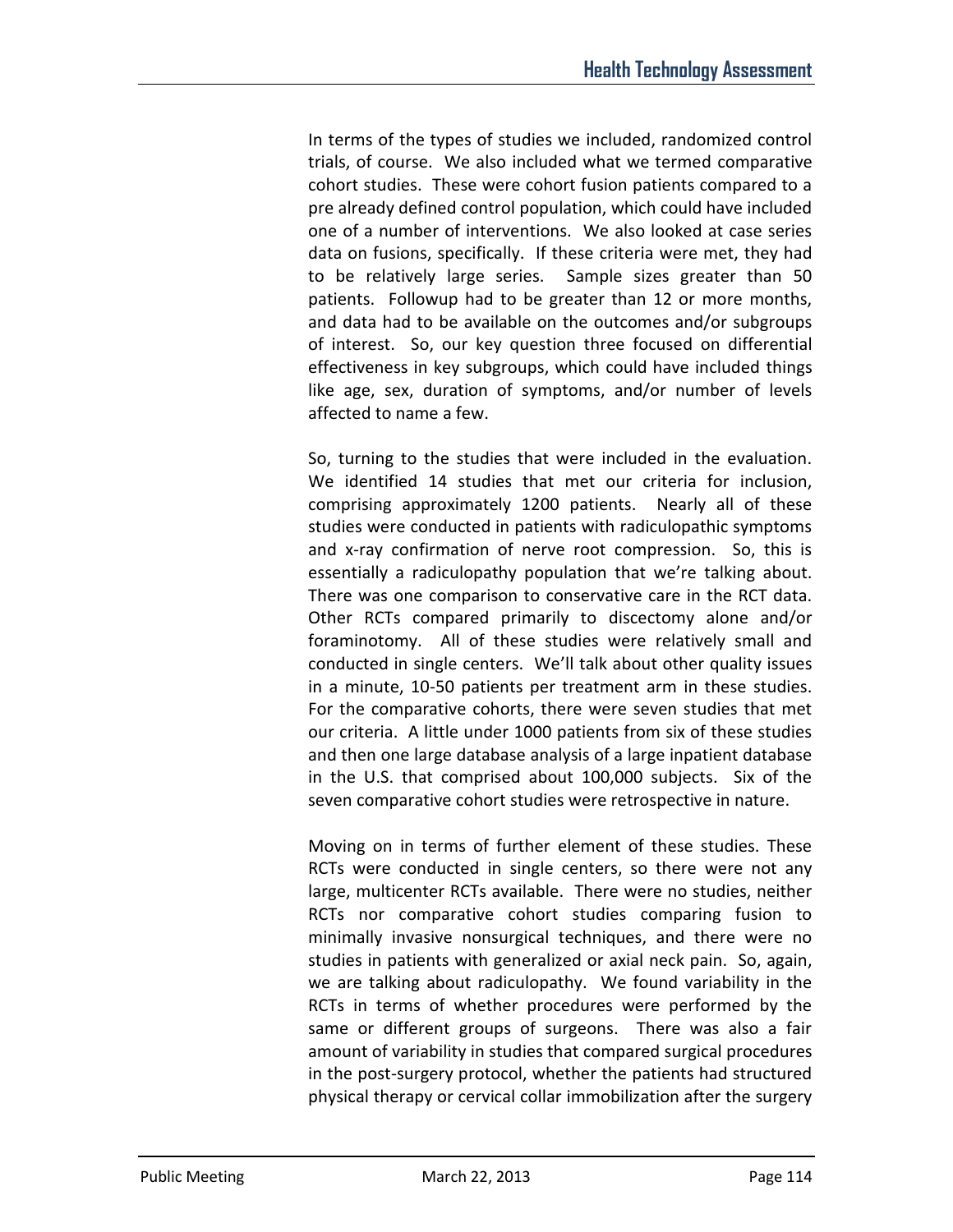itself, whether that was left up to the discretion of the surgeon and the duration of that sort of protocol. There was also a fair amount of heterogeneity in the patient populations themselves. These were patients with pain on a VAS scale at baseline that was moderate to severe, but quite a large range wide standard deviations in those baseline measures of pain.

One thing that we did look for, although it wasn't part of any of the key questions, it is something that we always look to see when we're talking about a surgical procedure, and that is whether there is any published evidence linking surgeon experience or the number of procedures performed by a particular surgeon to outcomes. The so-called learning curve issue, and we found very little information available on this for cervical spinal fusion.

So, in terms of clinical benefits, our key question one, the first comparison fusion versus conservative management, there was one RCT. The Persson RCT that has been previously mentioned, and one comparative cohort study in our sample. This was a study of a workman's compensation population. We found in the RCT that there were statistically and clinically significant levels of improvement. So, clinically significant in various ways of categorizing this relates to movement along a VAS pain scale, for example, of 10 or more points. So, in this particular RCT, the improvement was clinically significant in the comparison of fusion versus cervical collar immobilization at three to four months, but this difference was no longer statistically significant, and I should correct that. That's actually 16 months of followup, so there was one time point where outcomes were measured at four months and other outcomes were measured 12 months after that first time point, so 16 months from baseline. At no point during followup in this RCT were there any statistical differences versus physical therapy, and no statistically significant differences in quality of life or return to work measures in either study. As was mentioned before and as I mentioned as I introduced the evidence, this was a small RCT. There were 81 patients randomized to three different treatment arms and because it was surgery versus nonoperative, the outcome measures, or the outcome assessors were not blind – were un-blinded to treatment. This is just a graphic depiction of what I was describing. So, at baseline you can see that the groups were relatively comparable and then you do see while the comparison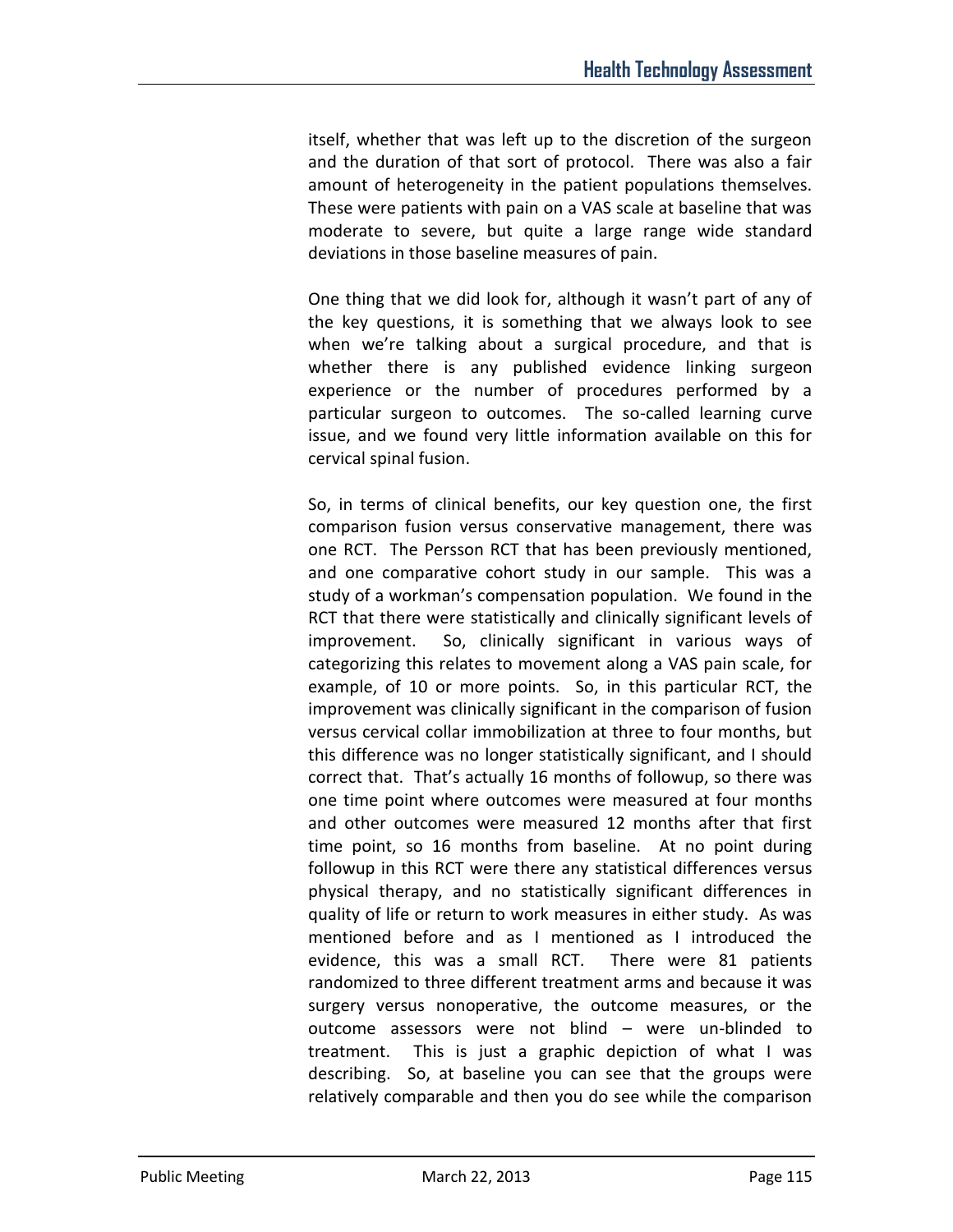is statistically significant in comparison to cervical collar, the green bar, there is a relatively large numeric difference in comparison to physical therapy, as well, at month four, and at month 16 the bars are much closer together, and no statistical differences between groups.

Moving to the bulk of our RCT data, which related to fusion and comparison to other surgical procedures, there were 13 RCTs and one comparative cohort study available. There were measures of treatment success. I should go back and mention in the comparison to conservative management there were no categorical measures of treatment success available, so that is why they are not described on a slide. In this particular comparison, there were measures of treatment success available in six higher quality RCTs. Rates of treatment success did not statistically differ by a type of surgery in five of those six. In one of the six, an RCT by Barlocher and colleagues from 2002, there was a higher proportion of excellent or good outcomes on Odom's criteria with microdiscectomy with titanium cage fusion in comparison to microdiscectomy alone, but there were two other comparison groups, autologous bone graft fusion and PMMA fusion and then there were no statistical differences between those groups and microdiscectomy alone.

In terms of measures of patient reported pain and function for fusion and its surgical comparators, there were similar levels of improvement at all time points and no statistical differences between groups in these studies, and there was very little data available on quality of life in this comparison group. This is one of the meta-analyses that we conducted. There are others in the report on VAS arm and neck pain. This is on return to work at 12 to 24 months comparing fusion discectomy with fusion to discectomy alone and there is  $-$  you'll see on the pooled estimate that it is in the direction of favoring fusion, but this is not a statistically significant difference, 12 to 24 months. After publication of the draft report, one of the public comments we received was that if fusion effects on pain and function in the Persson RCT and other RCTs appeared to be early, then maybe we should look at return to work at early time points as well, so we did a secondary analysis with available data from two of these RCTs looking at return to work at six months and found mixed results. One study favored fusion. The other favored discectomy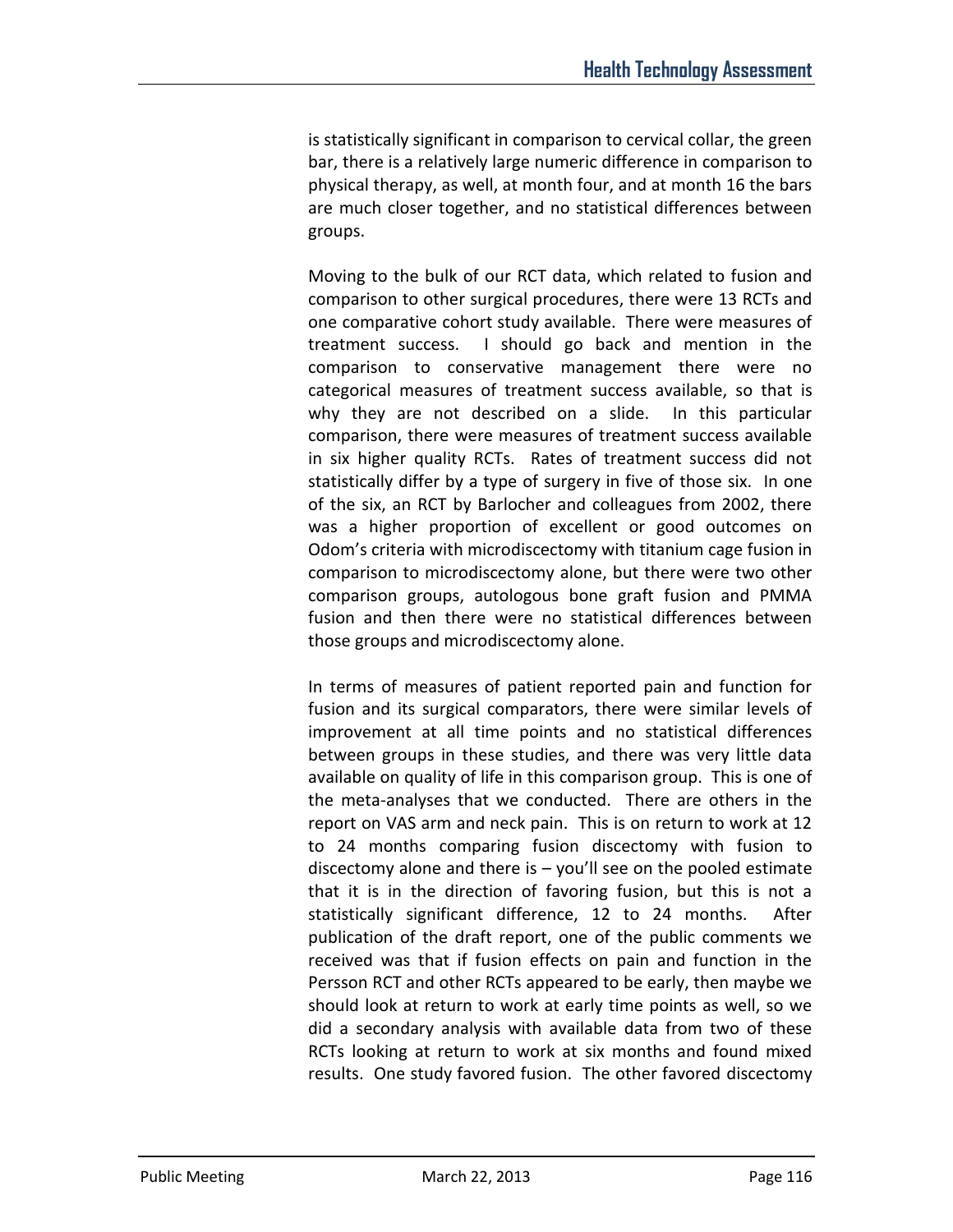alone, and again, no significant difference when the two-study estimates were pooled.

Turning to harms, key question two, our estimates ranged widely across studies. There was a lot of heterogeneity in the extent and the categorization of harms reporting, so we made a decision not to meta-analyze this data but simply present results in terms of ranges of outcome. We can say with some confidence, though, that perioperative mortality and rates of serious complications were very rare, less than 1%. The most frequent periprocedure complications were more transient in nature, so dysphagia or difficulty swallowing. Again, you see the wide range in reporting there, and hoarseness as well. In terms of longer term adverse outcomes, the most frequently reported included adjacent segment degeneration and because followup was differential across these studies, we're reporting these results here on an annualized basis, so 7 to 17% on an annualized basis for adjacent segment degeneration, neurological decline, which again was one of those measures that was very heterogeneous in terms of how it was reported, 3 to 23% and rates of reoperation of 1 to 22%, so very wide ranges.

In terms of key question three, benefits or harms in key subgroups, there was very limited subgroup data available from the RCTs in our sample. Some of the key findings from comparative cohort studies and case series included no differences in measures of benefit or harm when fusion was compared in inpatient versus outpatient settings. In terms of anterior versus posterior fusion, posterior procedures were associated with higher rates of mortality and complications. We recognize that these procedures are among the minority now. The anterior approach is much more common and typically reserved for patients with more severe and disabling condition. So, while the administrative database studies that looked at this question attempted to control for some differences between patient populations, the clinical detail that they were able to control with was relatively limited.

In terms of single versus multilevel fusion, there were higher rates of dysphagia with the greater number of operative levels involved, and this last bullet point really could be a bullet point for any intervention. Older age and duration of symptoms longer than 12 months were associated with poor outcomes.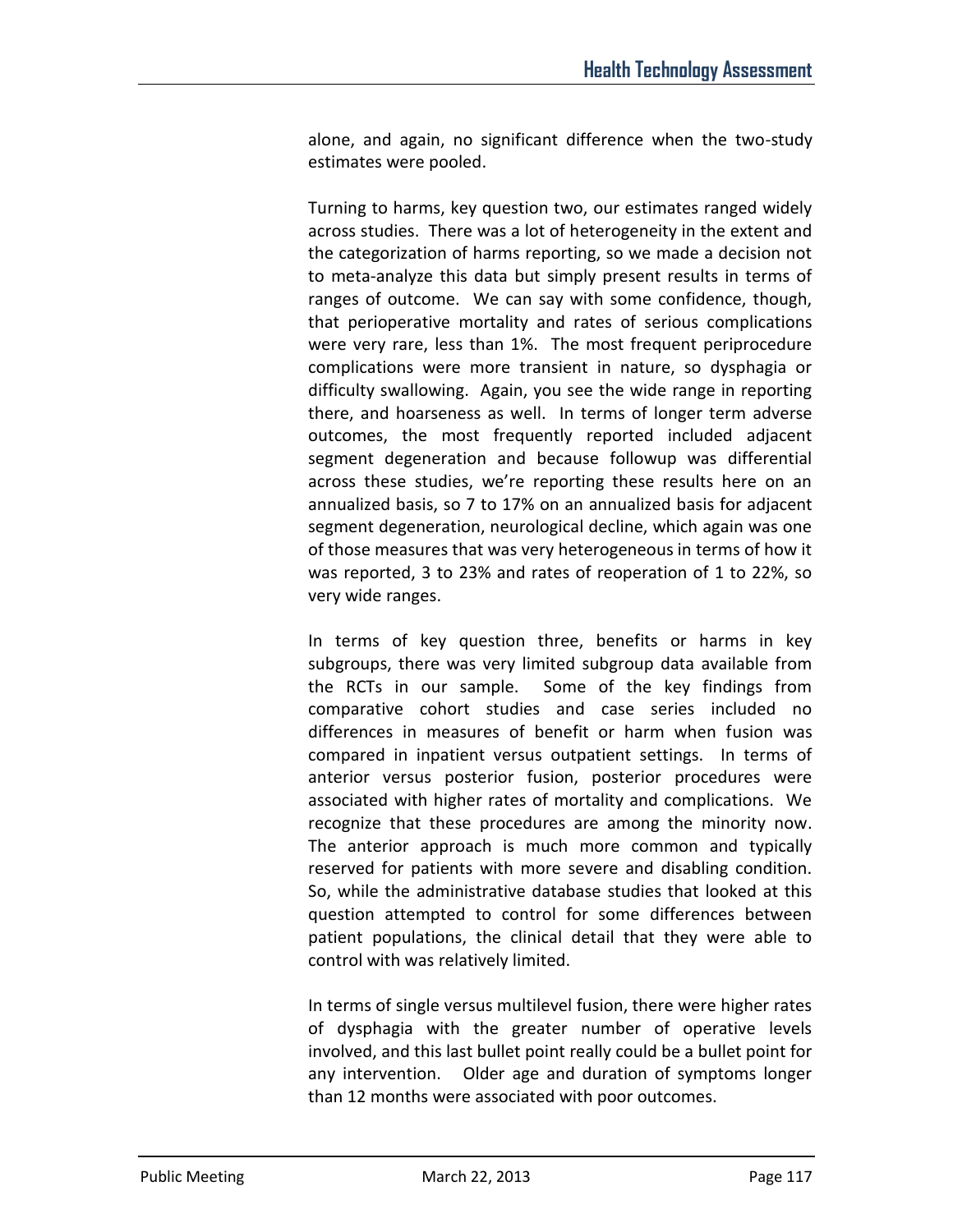So, turning to questions of comparative value. There is very limited, prior data that examines the economic impact and cost effectiveness of cervical spinal fusion. There was a relatively recent cost effectiveness analysis published by Carreon and colleagues, which estimated costs per quality adjusted life year, or QALY gained of about \$25,000 at five years. An important flaw in this study in our minds was that this was a comparison to baseline levels of quality of life and cost, not to alternative treatment approaches. So, this is not cost effectiveness and it's relative to any comparator of interest. It is cost effectiveness versus baseline. In addition, we felt that the assumed cost of fusion of \$15,000 was relatively low in comparison to other studies that we have seen and data coming from the HTA. So, this, in part, the lack of available evidence was in part what convinced us of the need to try to develop a new model. Other comparisons had been published, but primarily these were limited to fusion variants only. So, for example, comparing autograft versus allograft fusion with plating.

So, one thing I should clarify, and I apologize for some of the misleading text in the report. I think the report talks about the Canada population for the model as being patients with cervical pain. These were patients with pain symptoms that came from radiculopathy. So, again, this is a radiculopathy population that we used as the basis for our model. Symptoms persisted in these patients after a 6 to 12 week trial of conservative care. Their neck pain and radicular symptoms were moderate to severe, so one measures the neck disability index and the literature estimate we used for the base population had an NDI of about 50, so that's moderate to severe, and our primary comparison was anterior cervical discectomy with fusion to continue conservative management using physical therapy. We also made comparisons to other surgical and nonsurgical options in secondary analyses, and we analyzed the data over a time horizon that went from one to three years. So, three years on the outside. We used what's termed a public payer perspective, which really basically means we focus primarily on direct medical costs. We did a secondary analysis that also included the cost of lost work, but we used payment estimates from the HCA as our estimates of treatment costs. So, that's why we're calling it a payer perspective.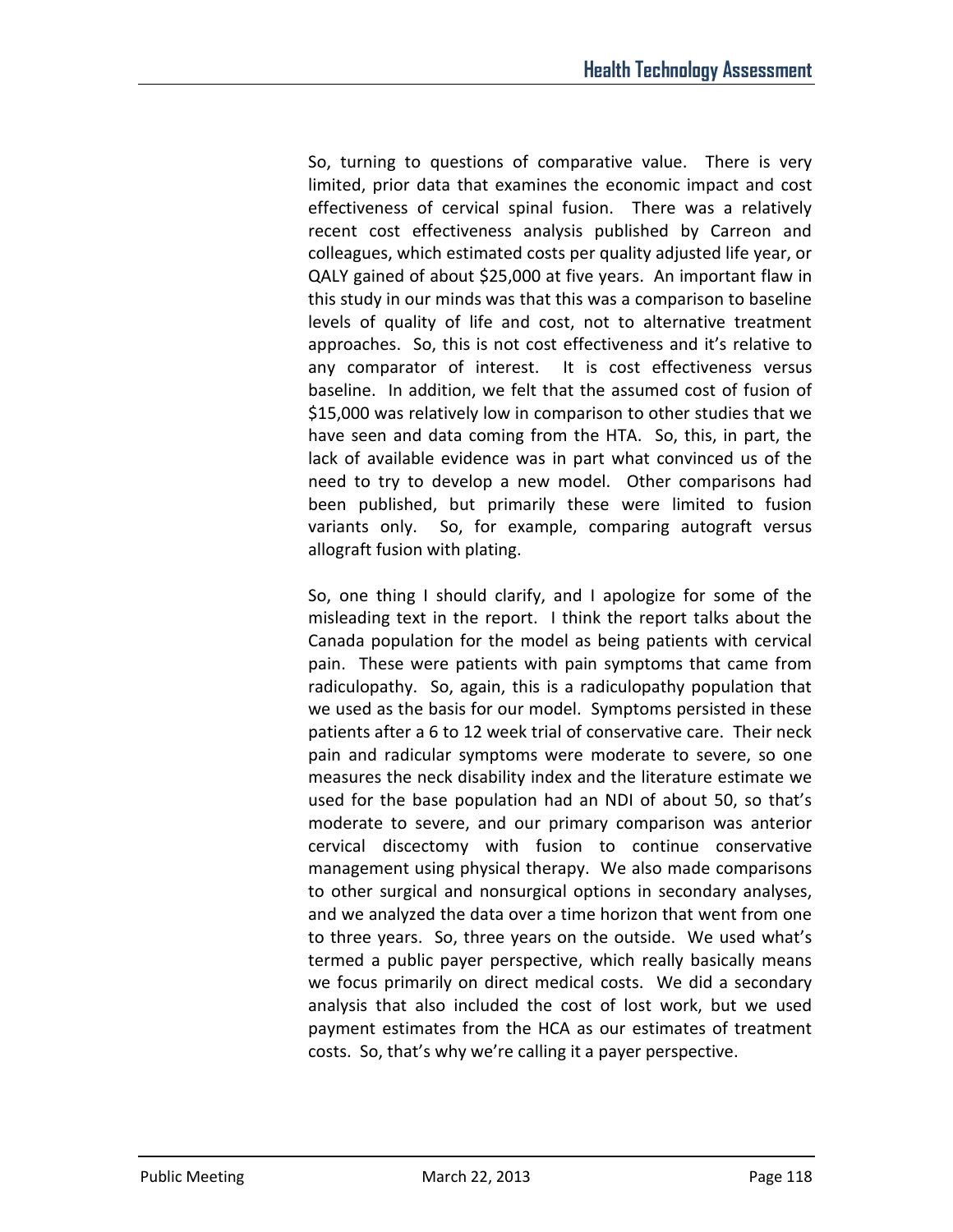So, this is kind of a very simplistic depiction of the model structure, and we tried to keep it as straightforward and parsimonious as possible. So, you see in the upper left that patients come into the model with symptoms of cervical pain and radicular symptoms. After intervention, they could have resolution of pain and symptoms as you see on the right and that resolution could last throughout the duration of the time horizon of the model, or they could actually relapse and fall back into having symptoms of pain and other radicular symptoms. At any point during the analysis, patients could actually die of other causes, as well.

So, key model inputs and assumptions and we should note that based on some of the public comment we received on our initial version of the model, we did make substantial modifications to the primary analysis and to some of the secondary analyses, as well, but essentially following on the major findings of the randomized comparison to conservative care, there was a clinical improvement gap, so there was a clinical benefit of fusion over conservative care at an early point in time in the model, but that gap in clinical improvement narrowed over time. So, essentially it was on par at three years of followup. We, of course assumed that patients with unresolved neck pain and radicular symptoms had a decreased quality of life and incurred costs. Importantly, for our primary analysis, we did not assume any reoperation during this three-year period, so anyone with unresolved pain had continued physical therapy. So, there was no reoperation assumed. We assumed a benefit for fusion in terms of fewer days of work lost because of that quicker return to function and resolution of pain. We also assumed no mortality differences attributed to the fusion procedure itself in our primary analysis, as well. So, mortality was simply based on unrelated causes over that three-year period. As I mentioned, we estimated the cost of treatment based on payment data from the Washington HCA.

In terms of key measures of output, primarily our two measures of interest were treatment response, so the percent of patients with resolution of their pain and symptoms and quality adjusted life years. Essentially, for those not familiar, that simply relates to taking the amount of time in a particular state of health and multiplying it by the utility or an estimate of the quality of life associated with being in that state. So, the utility data vary between zero, which is equivalent to death, and one, which is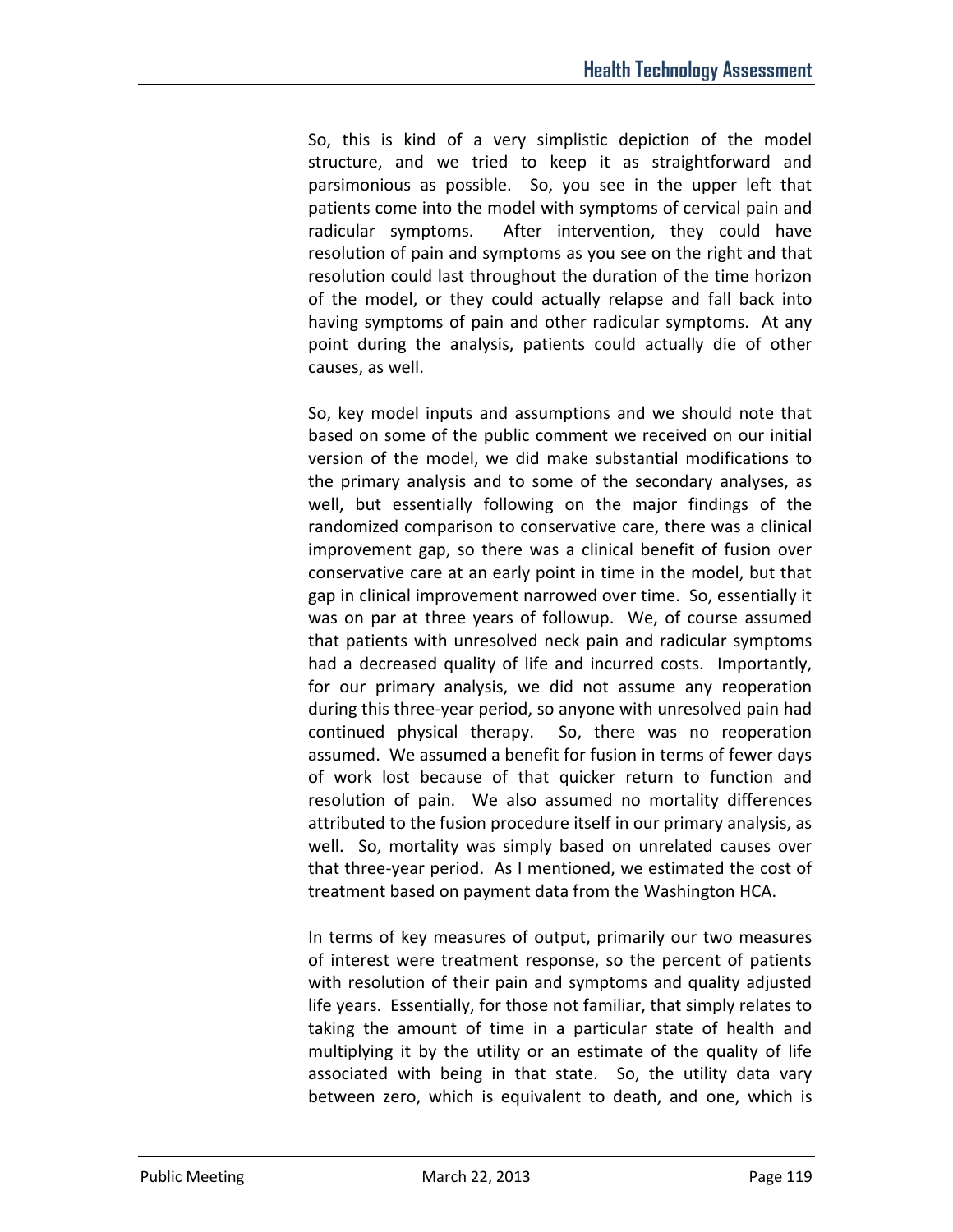equivalent to perfect health. I believe based on our estimate of the population at baseline, which actually came from one of the larger RCTs comparing fusion to artificial disks, utility at baseline was 0.54, so relatively significant impact of radiculopathy and pain on quality of life in these patients.

We included estimates of the cost of initial treatment, adverse effects and complications, and continuing treatment for unresolved pain, and we expressed cost effectiveness as the cost per additional treatment responder, alternatively, and the cost per QALY gained.

So, this is just a graphic depiction of our modeled resolution of neck pain. We made alternative assumptions in secondary analyses that essentially involved the benefit of fusion persisting over the three-year period at different levels, and we'll talk about that in a minute, but in our primary analysis, we assumed this narrowing in the gap in clinical improvement.

This is kind of a busy table. I apologize in advance, but this is a comparison of anterior cervical discectomy with fusion to a variety of comparators. So, the first column depicts the incremental costs over a three-year period of fusion in comparison to the comparators. So, let's look at the conservative care comparison first. So, the additional cost of fusion versus conservative care over those three years was about \$25,000. A little less than 4% of patients in the absolute difference in response – treatment response, was about 4% for fusion versus physical therapy, which translated into a QALY gain of 0.07, which is about a month over that three-year period. The cost per responder, \$680,000, and the cost per QALY gain about \$350,000.

In the U.S., there are no real tight thresholds for what determines a cost-effective therapeutic intervention. Generally, most decision makers think of interventions that are less than \$50,000 to \$150,000 per QALY gained as representing a cost effective use of resources, but again, there's no standard threshold as there is in other countries.

In comparison to foraminotomy, the cost of fusion and foraminotomy were very similar. We assumed a smaller incremental fusion response based on the studies we provided. We used numerical data so even though there were no statistical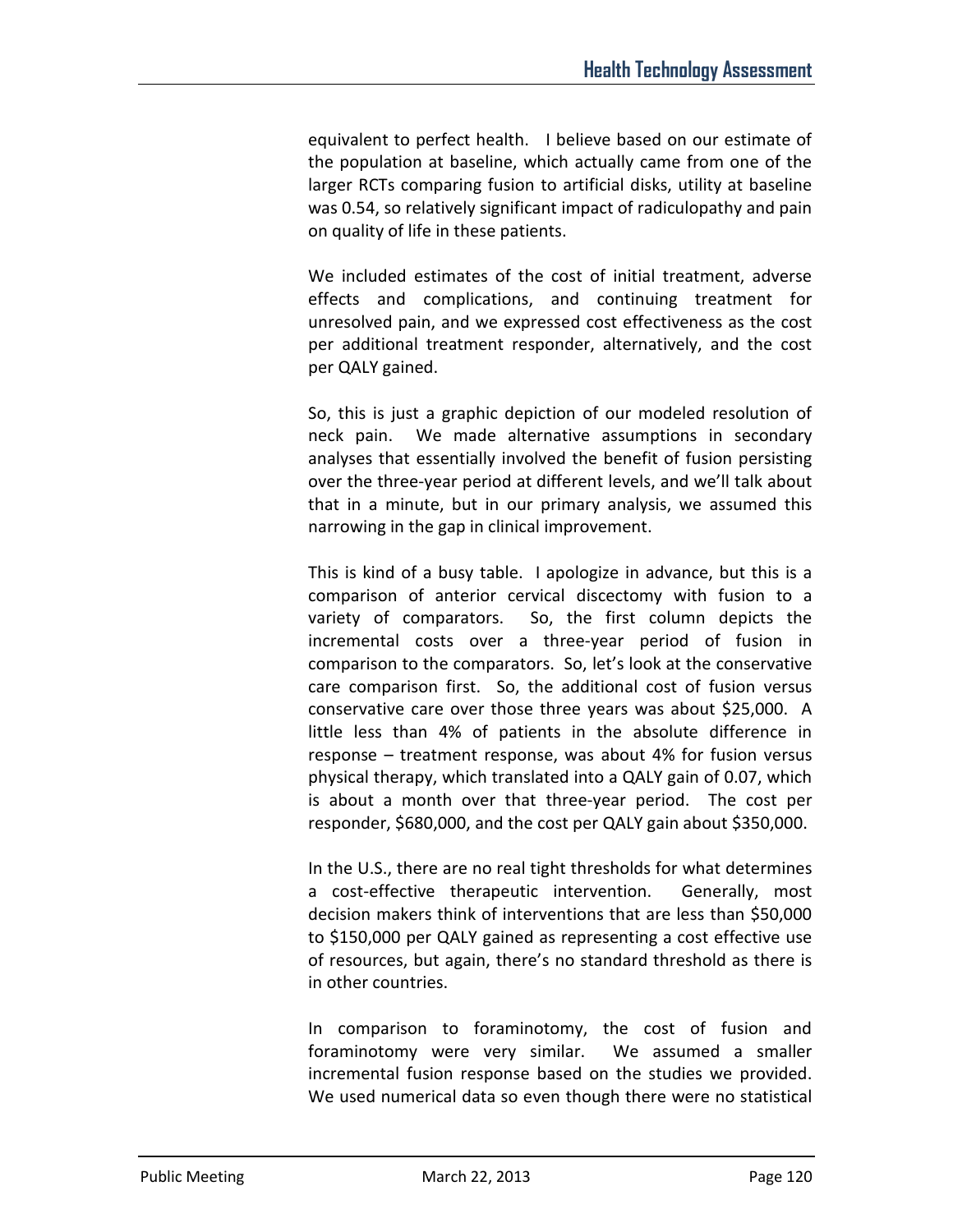differences between surgeries and outcome, we did assume a small numeric advantage for fusion. The incremental QALY gain, however, was about four days. So, very comparable in terms of cost and outcomes. We had the same estimate for outcome for discectomy alone, but based on the HCA data, the discectomy with fusion is about \$7,000 more expensive than a discectomy alone, so again, there are fairly high, large cost effectiveness ratios displayed on the right side.

We also made a comparison to epidural steroid injections despite the fact that there were no studies directly comparing the two interventions. We used expert input and other series data to come up with these estimates, found in this particular case that the fusion response was much greater and persisted over time in comparison to serial steroid injections resulting in about three months of quality adjusted life years gained and cost per responder and cost per QALY that were much lower.

So, there are certainly detailed analyses available in the report in terms of our secondary and alternative analyses. We found cost effectiveness ratios that range between 200,000 and 900,000 or so per QALY gained across a variety of such analyses. Just to highlight a couple of them, we conducted one analysis in which we assumed anyone failing conservative therapy would have a fusion procedure, and 3% of those undergoing fusion would require a repeat procedure over the three years of followup. That generated a cost per QALY gained of about \$210,000. We found that for the cost effectiveness ratio to go below \$150,000 per QALY gained, fusion would need to be 50% more effective than conservative care and that 50% difference needed to persist over three years. Not surprisingly, as the level of disability at baseline got milder, the cost effectiveness ratios increased. Conversely, as the disability index measure got higher, cost effectiveness ratios decreased.

So, just to summarize, we found no evidence supporting the use of cervical spinal fusion in patients with cervical degenerative disk disease whose only complaint was generalized neck pain. There was no evidence comparing fusion to minimally invasive nonsurgical alternatives. In patients with radiculopathy, there were limited data comparing fusion to conservative therapy that suggested early clinical benefits with fusion but that those benefits, relative benefits, diminished over time. Fusion's clinical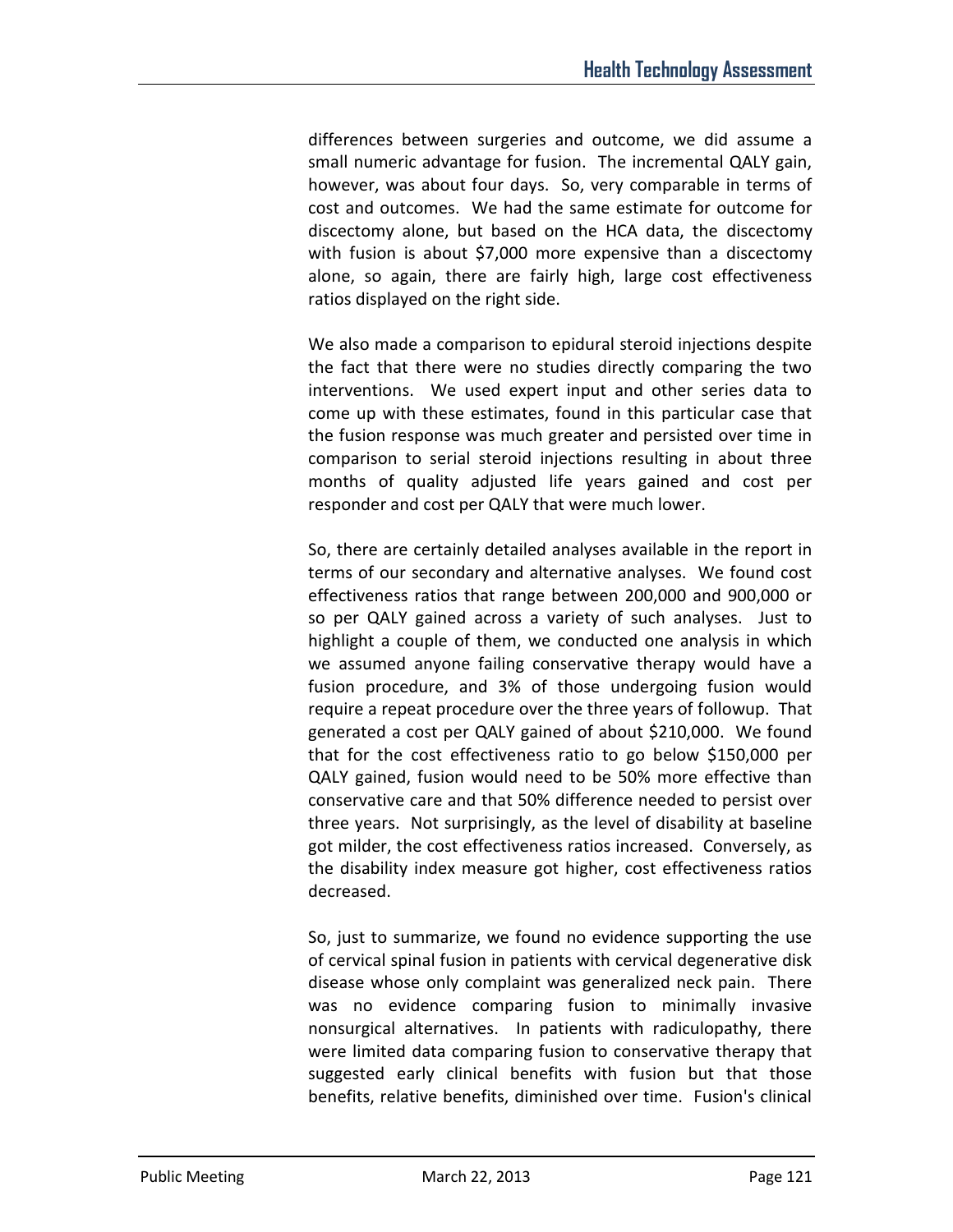performance was felt to be similar to alternative surgical approaches, discectomy alone and foraminotomy. In terms of our modeling results, the results suggested that the benefits of fusion versus conservative management came at a relatively high cost across a range of assumptions and alternative scenarios. Effectiveness and costs were similar for fusion and foraminotomy, and fusion was also felt to be clinically comparable to discectomy alone but at a higher cost. So, we at ICER use what we call an integrated evidence rating to try to summarize these results in kind of a letter grade format, and on the Y-axis on the left are ratings of comparative clinical effectiveness. So, in this particular case, we are talking about fusion versus conservative management, and on the X-axis below are letter ratings associated with a comparative economic value. So, the higher case letter relates to the clinical effectiveness, and the lower case relates to the value. So, as we discussed, in patients without evidence of radiculopathy, there was insufficient evidence to make a determination one way or the other on the comparative clinical effectiveness. In situations like this, we don't ever get to the point of modeling the comparative value, because there's no evidence available to distinguish the treatments clinically.

In patients with radiculopathic symptoms, again there was evidence suggesting early benefits with fusion, and the benefits persisted with fusion, but improvement with conservative management came later but did eventually "catch up." Given that, and given that there are small but nonetheless non-zero risks of complications of surgery, we felt these two to be comparable. Because of the cost effectiveness results, however, we are calling fusion a low economic value intervention in this particular situation.

It's, of course, the case that in patients with more severe symptoms whose return to function and work is much more important, or not much more important, but can provide greater levels of relief, you might think about fusion potentially as incremental in that situation. Conversely, however, in patients with very mild symptoms, it may be that fusion is somewhat inferior to conservative management, or you might not even think about it as an alternative at that point. So, again, there are definitely shades of grey. So, in terms of our rating for fusion versus the major surgical comparators, again, insufficient evidence to rate these comparators to fusion in patients with only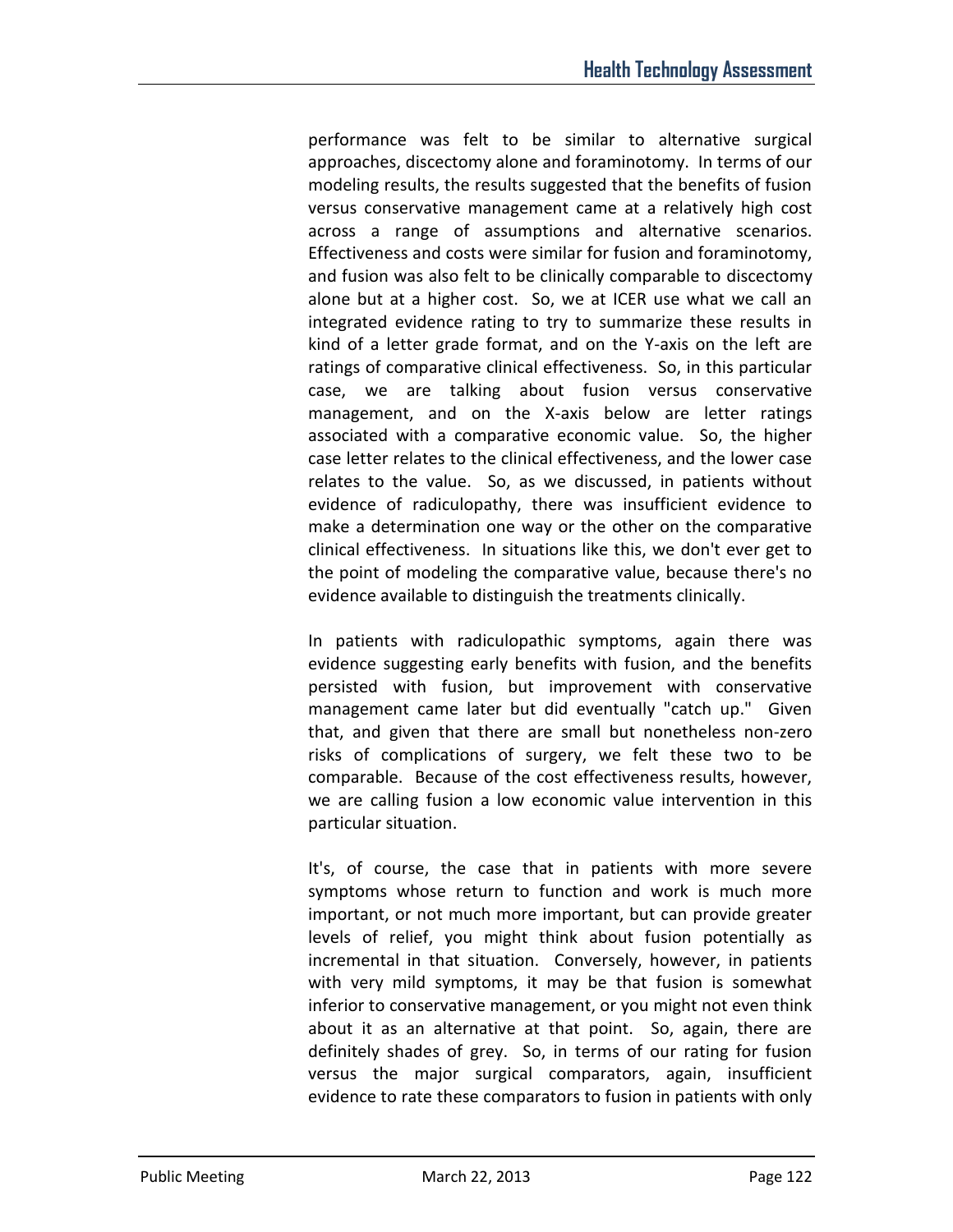generalized neck pain and not radiculopathy. In patients with radiculopathy, we found the clinical performance of fusion to discectomy alone or to foraminotomy to be generally comparable, and based on the cost effectiveness findings fusion in comparison to discectomy was also felt to be low value. Fusion in comparison to foraminotomy was felt to be a reasonable or comparable value. So, that concludes my comments, and I thank you for your time.

Craig Blackmore: Questions from the committee?

- Carson Odegard: I have a question regarding the safety and harms. On slide 14, I think it was, you had the – you gave some data, I guess. It was about the harms. Is that associated with just the CSF, or does that – I guess the problem I'm having is, well here, let me start over. The question we have to ask is safety, and I didn't get any data from your presentation that shows that the anterior cervical fusions are, or any of the fusions, are less safe or more injurious than using alternative surgical procedures. So, I guess the question is, could you embellish that a little bit?
- Daniel Ollendorf: Yeah, and I hesitate. There is an appendix to my slides, and slide 28 actually has a comparative table. It is very busy, crowded. I'm not sure if we're actually able to see any particular line. So, there is comparative data in the report looking at some of the harms where data were available comparing fusion to alternative. So, for example, in terms of adjacent segment degeneration, 7 to 17% was the rate reported in fusion studies. What was available in studies of discectomy alone was 2.4 to 8.3%. So, there are comparative data, as well. So, these harms should not necessarily be thought of as only relevant for fusion. They are also relevant for other surgical procedures, as well.
- Carson Odegard: I guess the question is now, are these just based on the randomized control trials, or did you go to registry data, too?
- Daniel Ollendorf: We went to randomized controlled trials and comparative cohort studies in our sample.
- Carson Odegard: Okay, and there's no difference?
- Daniel Ollendorf: That is really impossible to say, because of the heterogeneity and how these harms are reported, the number of studies in which harms reporting was incomplete, and the way these were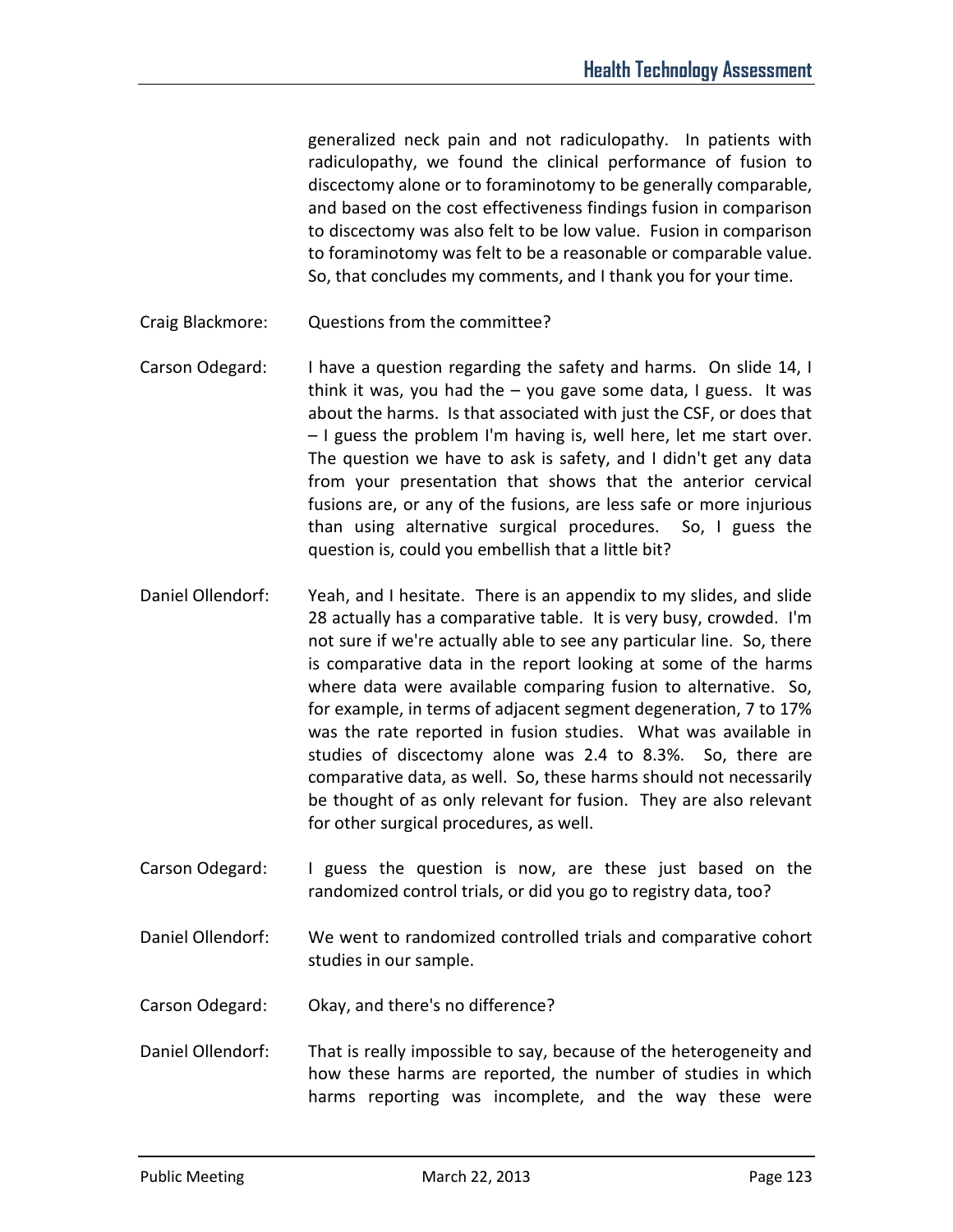categorized. So, it's really difficult to say with any certainty whether rates were higher, universally higher with one procedure versus another. Certainly, there are harms that are particular to fusion. Pseudoarthrosis is one of them, because it's talking about the union of the fusion itself.

- Michael Souter: Going back to your description of the original included studies, the 14 RCTs that met criteria, you mention the fact that nearly all were conducted in patients with radiculopathic symptoms. How consistent are those studies and their definition of radiculopathy? Because, there are some – they're all a systematic review from last year, 2012, which actually alluded to significant variability in the definition of cervicoradiculopathy in the literature.
- Daniel Ollendorf: So, the one thing that was consistent about these studies was that there was some radiographic evidence of nerve root compression. In terms of how the symptomatology of radiculopathy was described or was used as an entry criteria, and it was highly variable. So, in some cases, it was based on data primarily coming from the patient. In others, it was based on objective clinical testing in terms of strength and that kind of thing. So, it was highly variable.
- Chris Standaert: I have a number of things. We'll get them as people talk. I found a number of parts of your report very troublesome, myself. First, the way we're talking about this, as I said before to Gary, you keep saying surgery for degenerative disk disease and cervical fusion for degenerative disk disease. The condition being treated is either myelopathy, radiculopathy, foraminal stenosis, central canal stenosis, disk herniation. These are the conditions being treated. The treatment is not for degenerative disk disease for the most part. As you said, I completely agree with your first statement. Fusion for degenerative disk disease for axial pain has no literature base. I don't think that people out in the audience are advocating for that frankly, but the idea that you're willing to say all these things are the same and cervical fusion is how you treat all these. They're not all the same. The reasons you do the fusion is not to treat the primary problem. The primary problem is the canal stenosis, the foraminal stenosis, the disk herniation, the myelopathy, the radiculopathy, one of those is what you're trying to treat. They're all somewhat different, and they can be combined. You can have central canal and foraminal stenosis. You can have myeloradiculopathy. You can have all these things.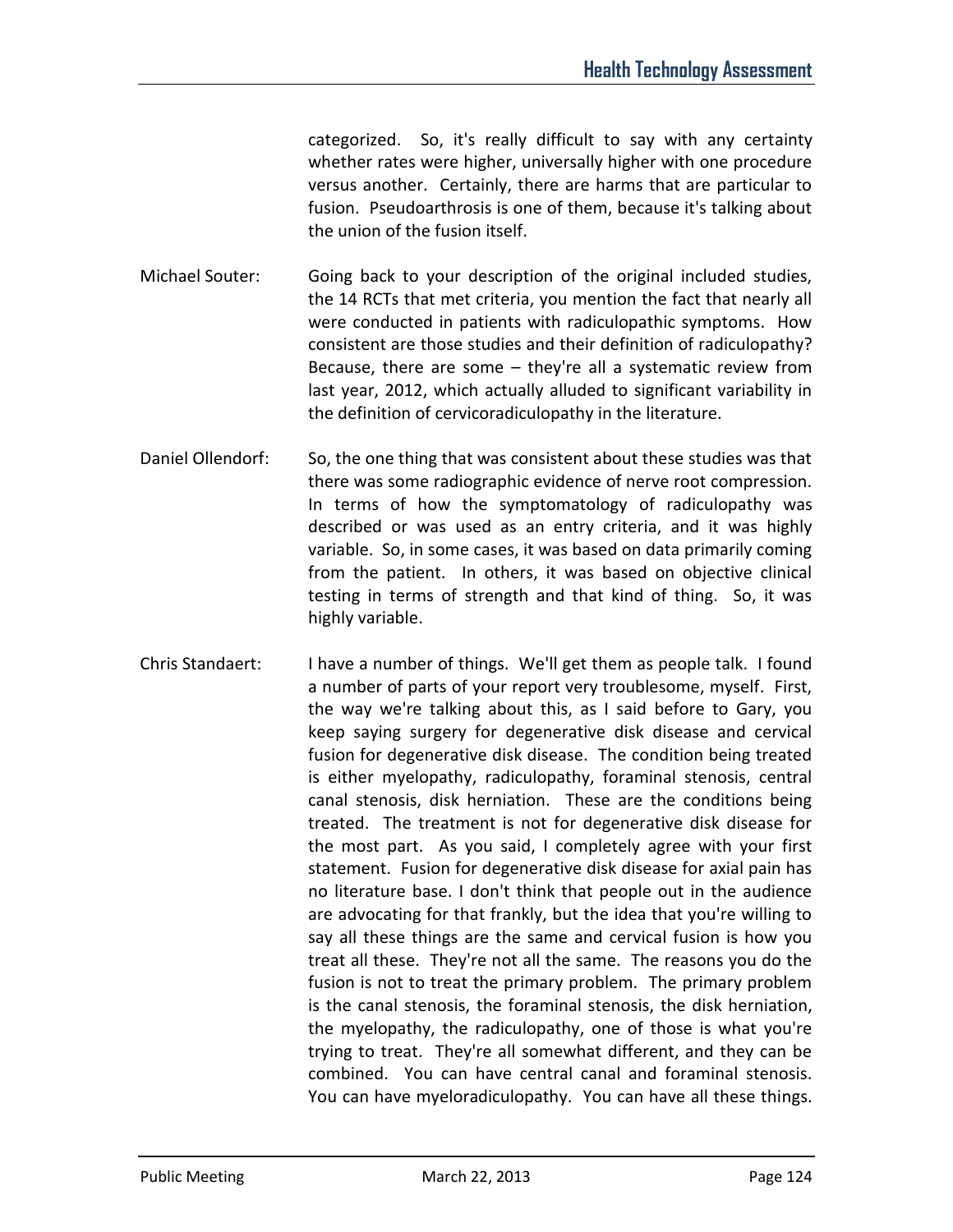A number of your operative studies have very tight inclusion criteria, so when they look at the foraminotomy studies, they are really limiting, taking out patients with significant central pathology because they don't have canal stenosis. So, if you were to do a foraminotomy in this – so, you can't apply all these things the same. When you do a cervical – I've read the operative report of what you had as a cervical fusion in your report. It reads a lot to me like a posterior microdiscectomy for a lumbar spine surgery. It's very different than the cervical spine. The reason people are fused is the surgery is done anteriorly. They go in, they have to – you have to clean out the central spinal canal and decrease the – increase the overall dimensions of the central spinal canal. They take out the entire disk. If you have a central disk fragment, you have a central osteophyte, you have central canal compression they have to take out everything from the front. You can't access it from the back, because you can't go through the spinal cord to get there. Once you've taken everything out, you decompress it, but you took out your disk to access that space. You can take out the disk as a primary treatment. You're taking out the disk as an access maneuver. Then, the question is do you put something back in there? If so, what? Do you put in a cage? Do you put in a disk replacement? Do you put in bone? Or do you put nothing in and let it fuse after you take the disk out? If you do the latter, which is something you didn't really look at. If you take the disk – cervical disks are wedge shaped. Lumbar disks are flat. Cervical disks are wedge shaped. If you take out a wedge from the front of the neck, the concern is it would become kyphotic. They tip. So, you take out a wedge and the spine goes oomph and becomes more straight, and I would argue that's probably the primary reason why you never really see an anterior discectomy without fusion in this country. I don't think I've ever seen one in my entire career that people fuse. If you look at one of these studies, there is the Yee study, which is a study of cervical fusion versus  $AC$ fusion without – anterior approach fusion, no fusion. They actually looked at rates of fusion and rates of kyphosis, and the rates of kyphosis were extremely high, 75% of the people had just a discectomy without fusion and became kyphotic and of them, they had a very low fusion rate, as well, 63% versus 90%+ for the people who had bone graft put in. All this gets very troublesome when you start saying these things are equivalent and you start modeling and saying they're equivalent. You're treating very different diseases with these things, and again, the primary intent of the surgery is not to fuse for the most part. The primary intent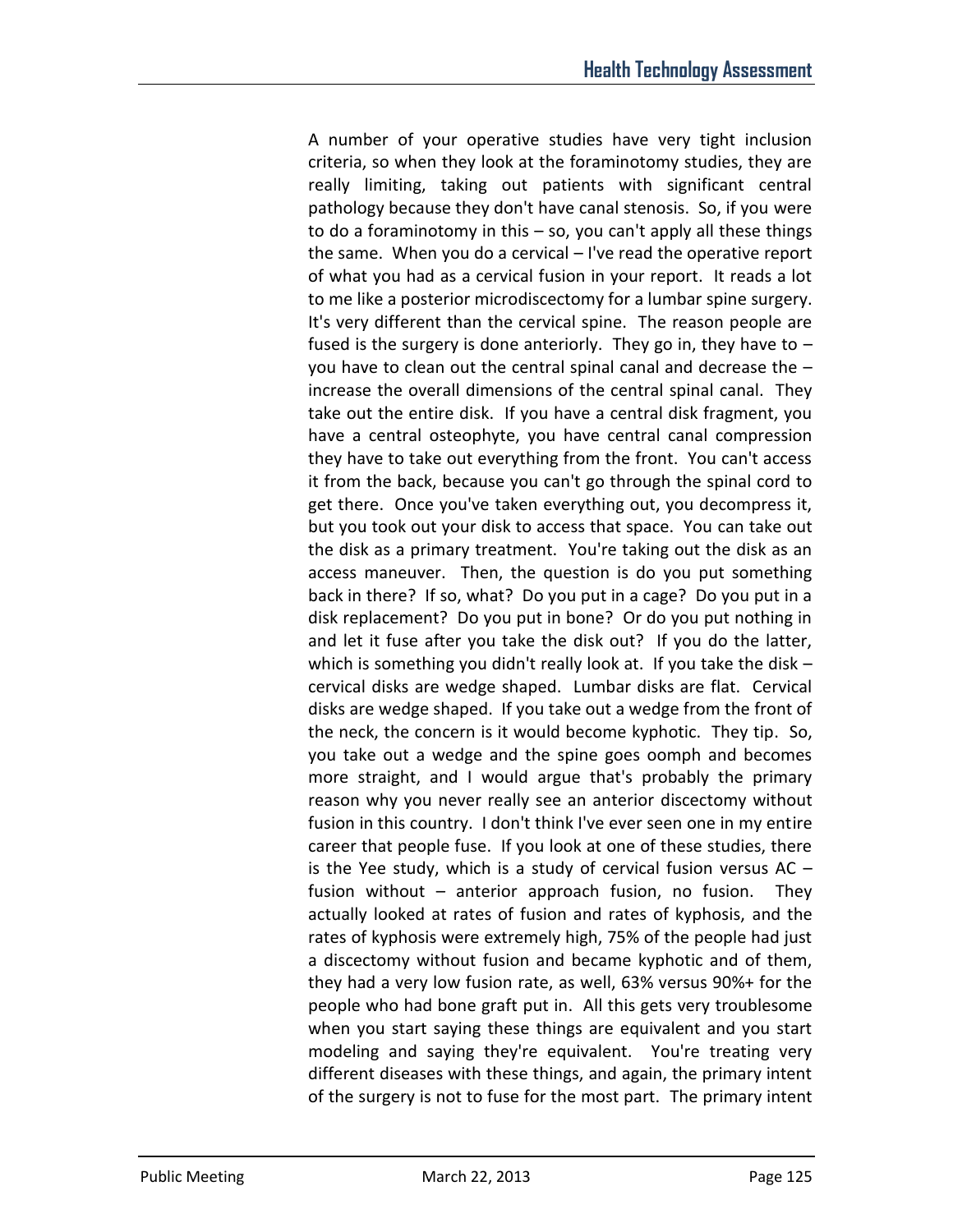of the surgery is to decompress, so we should be talking about the effectiveness of decompression or treatment of radiculopathy or myelopathy as opposed to fusion. Fusion is just one of several things that goes along with that procedure, so I have trouble with that, and I think it becomes very – it confuses the language all the way through your report, and all these studies get jumbled together and you create this model of all these things that are equivalent, well they're not because you have very different patient populations that are being considered for different procedures because of this question of how they have to access the pathology they're treating. Does that make sense?

- Daniel Ollendorf: It does.
- Chris Standaert: So, I find that troubling, essentially all the way through. I don't know if you want to get to that now. I do want to talk about the nonoperative study you looked at. I'll let other people go, in case they have questions about what I just said, but I want to get the nonoperative study you looked at in your model, as well. There's some issues with that. I'll throw that out for people to consider.
- Craig Blackmore: Do you have questions or do you want to save the rest of it for the team discussion here, or…?
- Chris Standaert: I can ask a particular question. So, if I say that in general that I find that troublesome, I will get to your model and your nonoperative issues. You mentioned – so I'm a nonoperative person. Again, I was rather surprised by how well nonoperative care seems to work in everybody, so I wanted to go look. So, I looked up the studies you talked about. You mentioned two. One was a cohort, a Meyer study, and you all said this was a cohort comparing fusion with multidisciplinary care to no fusion with multidisciplinary care. So, a chronic pain program run by Dr. Meyer. So, that's not what the study is. I looked up the study. It's written by Tom Meyer. Tom Meyer runs a multidisciplinary pain program in Texas. He has written prolifically on sort of the treatment of patients through his multidisciplinary pain program. What the study looks at, and I will pull up the actual inclusion criteria he states. What the study really looks at is they take people who were in the workman's compensation system who had a cervical fusion for radiculopathy then went to rehab and failed PT. Then, they said well they failed PT, let's put them in the pain program and see how they do, and they put them in the pain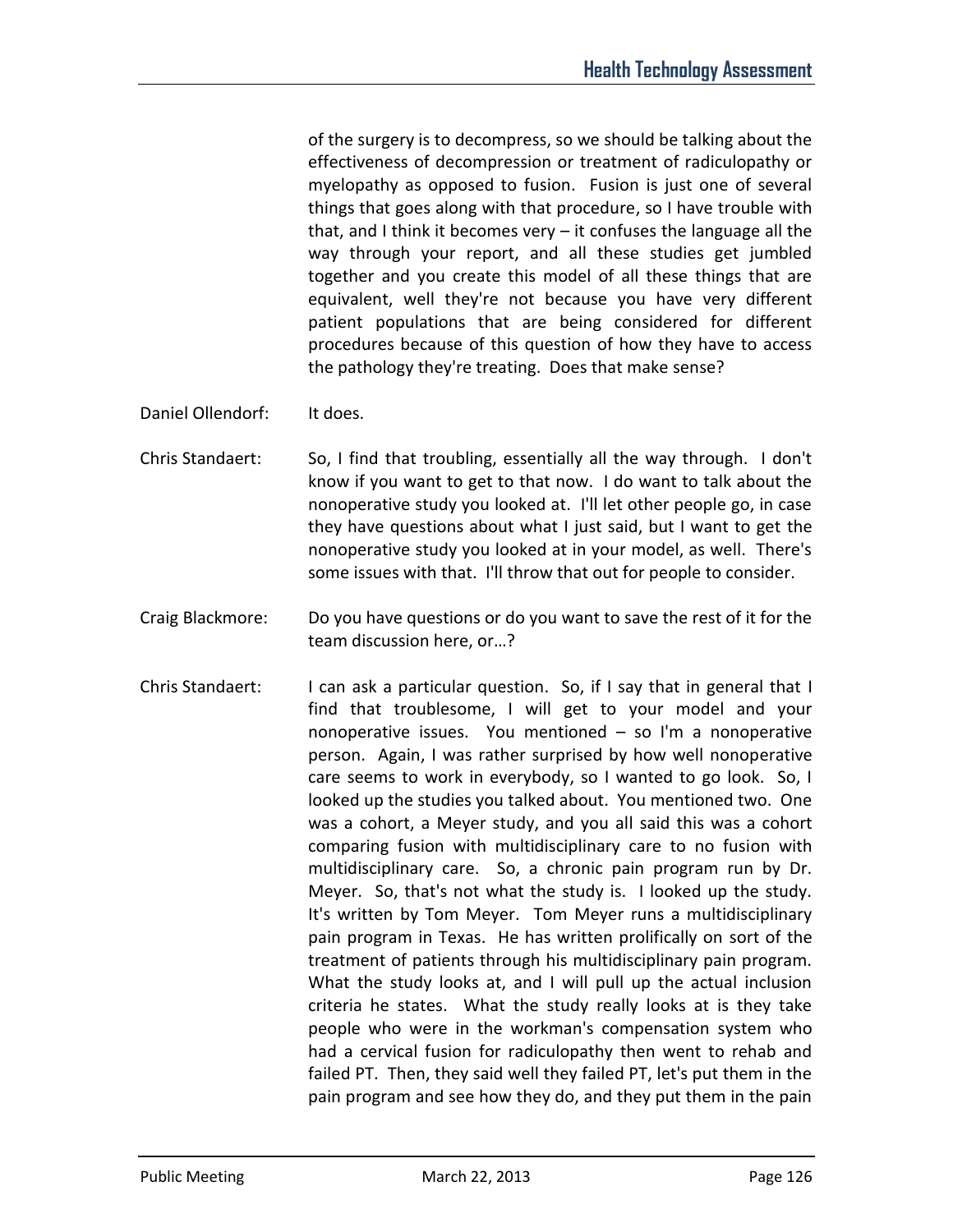program to see how they did. Then, they compared that to their traditional cohort of pain program patients who really weren't neck pain patients. He actually describes the patients they put in. Their study group represents, "A worse case cohort of ACF fusion patients who had failed other forms of postoperative rehab or previously noncompliant in meeting reasonable outcome goals." They were looking to see if these people could be rehabbed in a multidisciplinary setting. It was not remotely a study of the effectiveness of the fusion. That shouldn't have even been in your study, and you cite it as one of the things that gives you consistent evidence of equivalency of nonoperative care, and that really isn't what the study is. So, I find that troublesome too.

The Persson study is an interesting study. The Persson study is, as you said, 27 patients in three arms. The mean of pain in these people was three years. Most of them were under workman's compensation system. Most of them were smokers. The fusion procedure they did was a [inaudible] procedure, which is not the standard procedure done anymore, and they used an anterior procedure with a bovine graft. They didn't use an allograft. They didn't use a graft – they used a bovine graft in the neck. They don't talk about radiologic followup, and yes they tracked them in their equivalent, but this is very small. It's 27 people, and if you looked at the data, you all mention in here for significant improvement you should have 30% reduction in pain. Of the three treatment groups, the only one that had 30% reduction in pain was the surgical group, and you really should look at the data and wonder, do we have type 2 error here? We only have 27 patients. If you had 150 patients or 200 patients, you might well see a difference, but these are people with three years of pain done with almost a 20-year-old study, nonstandard current surgical techniques, and that's what you built your entire model on, and your model insumes that everything works. I read through your report, and you said well epidural should work the same as manipulation should work the same as they all should work the same. If you really follow that, why do we do anything? Everything works. Everybody gets better. Whatever we do, they all become the same. I don't really believe that, and I think there are – I'm not an advocate for cervical fusion for everybody by any means. I'm a nonoperative guy, but there's a population of patients who are very refractory to nonoperative care who have severe pain, severe functional limitations, and neurologic deficits where really this has become something you think about. And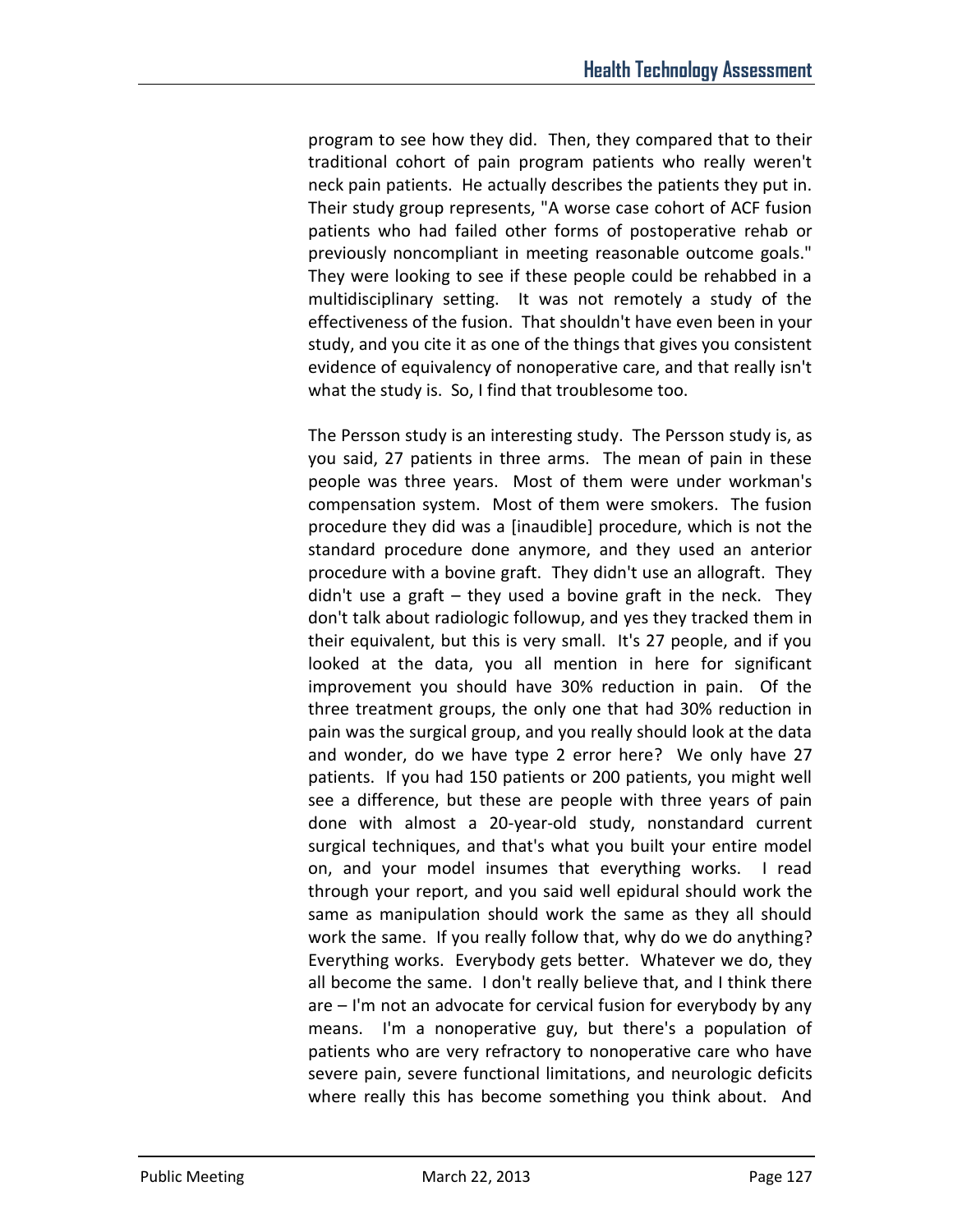defining the surgery as a cervical fusion and saying you can't do that because it's equivalent to everything else really misses the point of the primary purpose of the surgery and what you're trying to do. So, those are my comments, and I'm not sure how you would like to respond about the model issue, particularly, in the nonoperative study, but in my reading it really undermines a lot of what you're saying and makes it very difficult to come to the conclusions you're stating.

- Daniel Ollendorf: I will see if I can unpack this a bit. So, I guess starting with the discussion of the model and the discussion of the Persson study and to a lesser extent the Meyer comparative cohort. I think our focus was on the RCT and our analysis and description. Certainly, if there were more recent RCTs with more recent versions of the procedure available to compare to whatever the comparators were, we would have included them.
- Chris Standaert: I believe you. The problem is building a model off of a study that has many, many flaws and is very small and then estimating out some tremendous numbers from it. You extrapolated a lot of data from this one little study with enormous error bars if you were to put them on all your ranges of your data, because you assumed a lot of stuff.
- Daniel Ollendorf: And I think that's precisely the reason why we tried to test that assumption rigorously in the alternative analyses we did. So, we did as a primary analysis try to make some translation between the pattern of effects on pain and function in the Persson trial recognizing its flaws and its caveats, but then we also did alternative analyses assuming that there was a benefit of fusion that would persist at varying levels over the three years. So, those results are available, as well. And it's often the case when a modeling exercise is undertaken that one of the reasons it's undertaken is that there's not sufficient and robust clinical data to draw conclusions on from the get go. So, if there were 10 RCTs that all had 300 patients each and were conducted in multiple centers around the world, we wouldn't even be talking about a model, because the clinical data would be there. So, we had to draw conclusions on what we found. We recognize that there is certainly limited information available in terms of comparing fusion to conservative management, and there are limitations in those studies that are available, but I guess feel like if we were saying something completely different from what other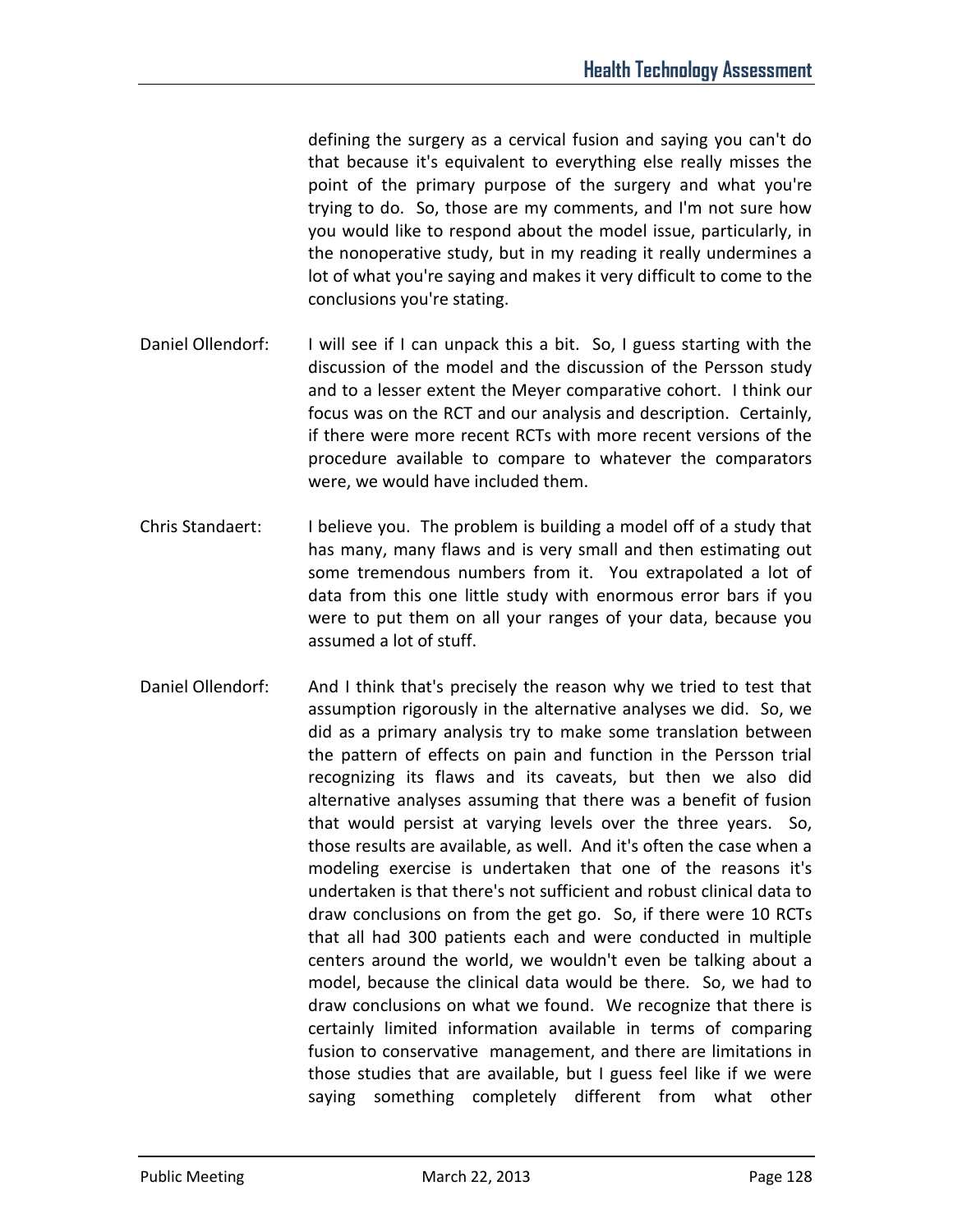systematic reviews have concluded and in fact what clinical guidelines from some of these clinical societies are also describing, so, I'm looking at the detailed text behind the North American Spine Society's recommendation comparing fusion to conservative management, and the Persson study flaws are described, but so are the primary conclusions, that outcomes are similar after longer-term followup. So, it certainly is the case that there is always heterogeneity and you very eloquently described a lot of the clinical nuance that goes into a decision about whether to perform a fusion or not, and the various subpopulations are of interest that are available, but I guess if we  $-$  I'm not sure what we would have concluded about any of these studies if we broke all of the discectomy RCTs, for example, down into their component subpopulations and tried to draw comparisons there.

- Chris Standaert: Well, you would have been looking at the indication for the surgery, which would have been helpful, personally I think.
- Craig Blackmore: To me, it kind of gets at the at what are we trying to prove or disprove, and I think, you know, as a committee we're looking at a technology and we're trying to evaluate whether there is evidence for that technology, but it's harder if a technology is established because then it's a matter of which are we evaluating? Are we evaluating conservative care, because that's the radical departure from what happens, or are we evaluating cervical fusion because that's the radical departure from what happens? Or are we evaluating both? And I mean, if we look at all these studies that are described and all their flaws, one could easily conclude that well if all we have is this nonstandard randomized clinical trial from some time ago then we don't have anything. We don't have any evidence for the effectiveness of fusion. But at the same time, if we believe that fusion has been the standard of care, and where the new change is discectomy without fusion or the new change is actually conservative care, then everything flips. What I've just heard in this interface between the two of you is the data is lousy, which, of course, we're used to. But, it's a matter of what's the level of proof and what is the level of proof on which side, and that's what we're going to have to struggle with over the next two hours. But, to bring us back to where we're supposed to be at this point, which is specific questions and then I'm sure this aspect of the discussion will continue into the afternoon, but there are sort of questions of clarity about the report that we might work on at this point? And I have one.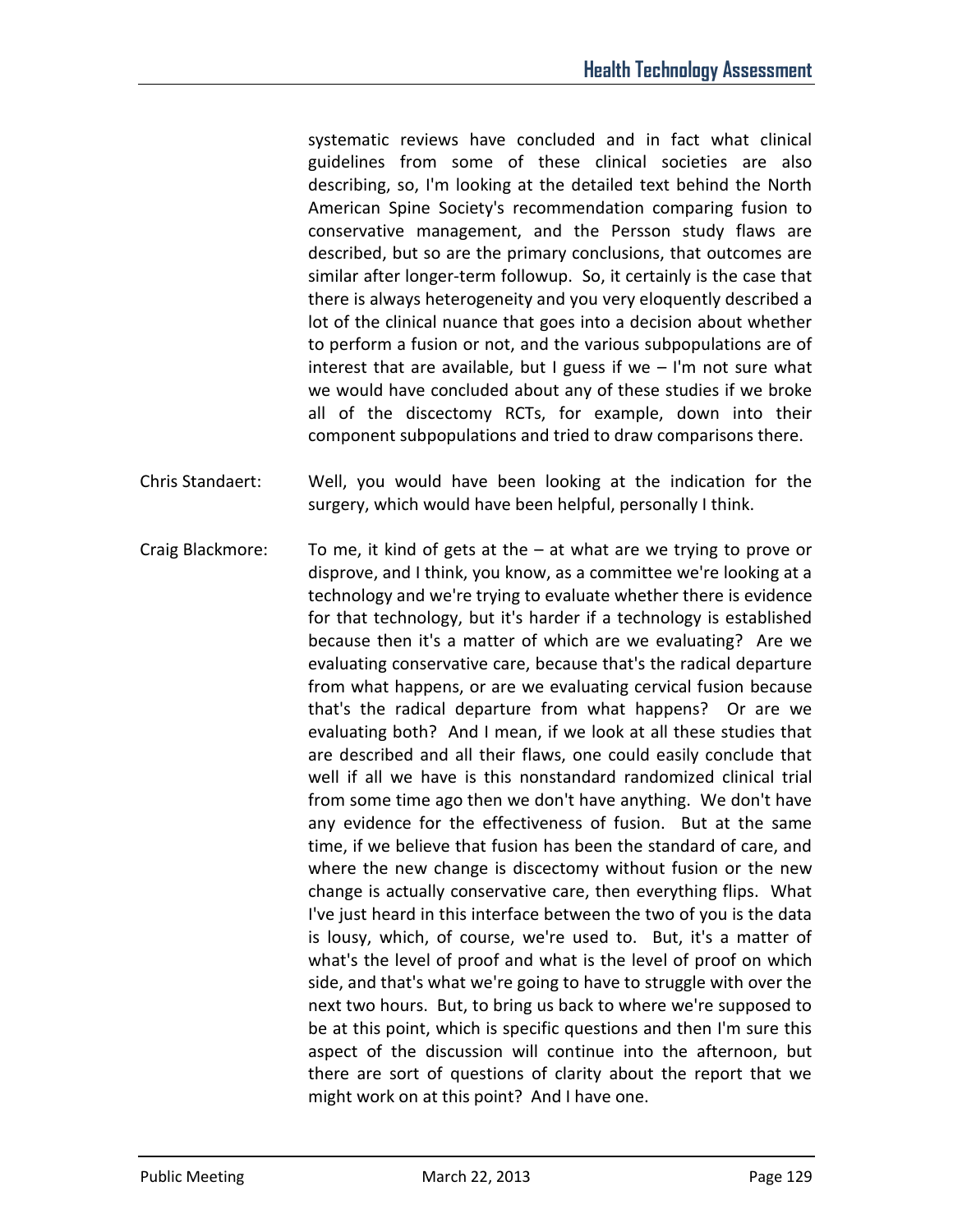On your slide 14, in your des- and this is about the harms, and you said something that I didn't really understand. You said that these numbers were annualized? Is that right?

- Daniel Ollendorf: Right.
- Craig Blackmore: So, what do you mean by that?
- Daniel Ollendorf: So, basically, because the observe rates reported in the trials were observed over differing periods of followup. So, in some cases six months in other cases three years, we reported rates on an annual basis so that in our evidence table so that side by side comparisons of the studies could be made.
- Craig Blackmore: So, when I look at these numbers, I mean, obviously you're not talking about carry out, but the last line says the most frequent long-term adverse outcomes were saying that 7 to 17% of patients have adjacent segment degeneration every year so that over five or 10 years, it's basically nearly everyone? Is that the way I should interpret these data?
- Daniel Ollendorf: Right, recognizing that most of the RCTs and cohort studies were relatively short-term studies. So, it may be that the rate over a period of followup is closer to the 17% than to some multiplier of that.
- Craig Blackmore: Okay, but this is…

Daniel Ollendorf: And we're not talking about perioperative arms.

- Craig Blackmore: Yeah, but this is per year, which is what I wanted to understand. Other questions?
- Carson Odegard: Just in that very slide, that just applies to the fusion, too, correct?
- Daniel Ollendorf: Well, the ranges of rates that are reported are for whatever procedures the data were available for. So, this is not just fusion. Actually, I'm sorry. What is shown parenthetically here is for fusion. There is a table in the report that has the comparison where available of some of those harms for other procedures.

Craig Blackmore: Other questions?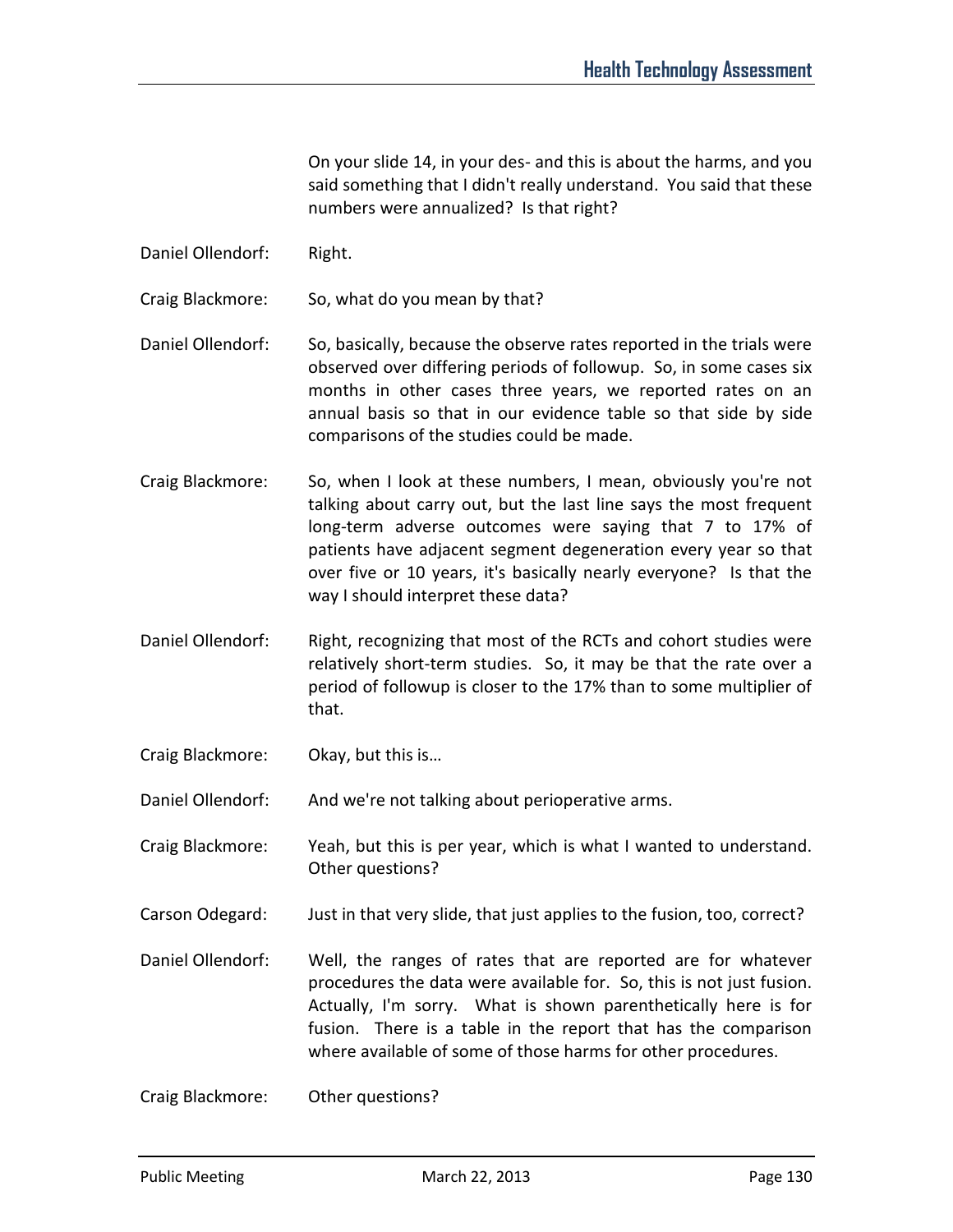- Seth Schwartz: Yeah, this is Seth Schwartz. I'm just trying to better understand this slide number nine, looking at the comparison of fusion to conservative therapy, and you say there's one RCT and one comparative study, and I'm trying to figure out  $-$  you said they were small so there's 81 patients in it and three arms, and it wasn't blinded, but I'm trying to figure out what the inclusion criteria was. So, how did they, particularly in the randomized trial, what patients did they randomize and how did they elect surgery versus alternative arms?
- Daniel Ollendorf: So, in the RCT the major inclusion criterion was cervicobrachial pain of more than three months duration. So, what I said was that outcome assessment wasn't blinded, not that the – there was random – there was concealment. There was random allocation of these patients to procedures or to the conservative interventions.
- Seth Schwartz: And how long was the followup in that trial?
- Daniel Ollendorf: 16 months.
- Craig Blackmore: Related to that trial, you said the differences were no longer statistically significant after 12 months.
- Daniel Ollendorf: That should have been 16.
- Craig Blackmore: Sorry, 16 months. Was the study powered to detect clinically significant differences beyond 16 months?
- Daniel Ollendorf: That is not described. So, the as, I think, some of the guidelines mentioned and as was discussed here, there's the possibility of type 2 error, but there's no description of what the study power calculations were, if there were any.
- Seth Schwartz: And as a followup to that, in the next slide down, you show the bar grafts of where people fall out and used the visual analyst pain scales and said there's no statistically significant difference. I'm just curious, is there, based on those VS scales, is there a sense of what is a clinically significant difference?
- Daniel Ollendorf: Again, I think that it depends on there are a number of different groups that have come up with guidelines or guidance for what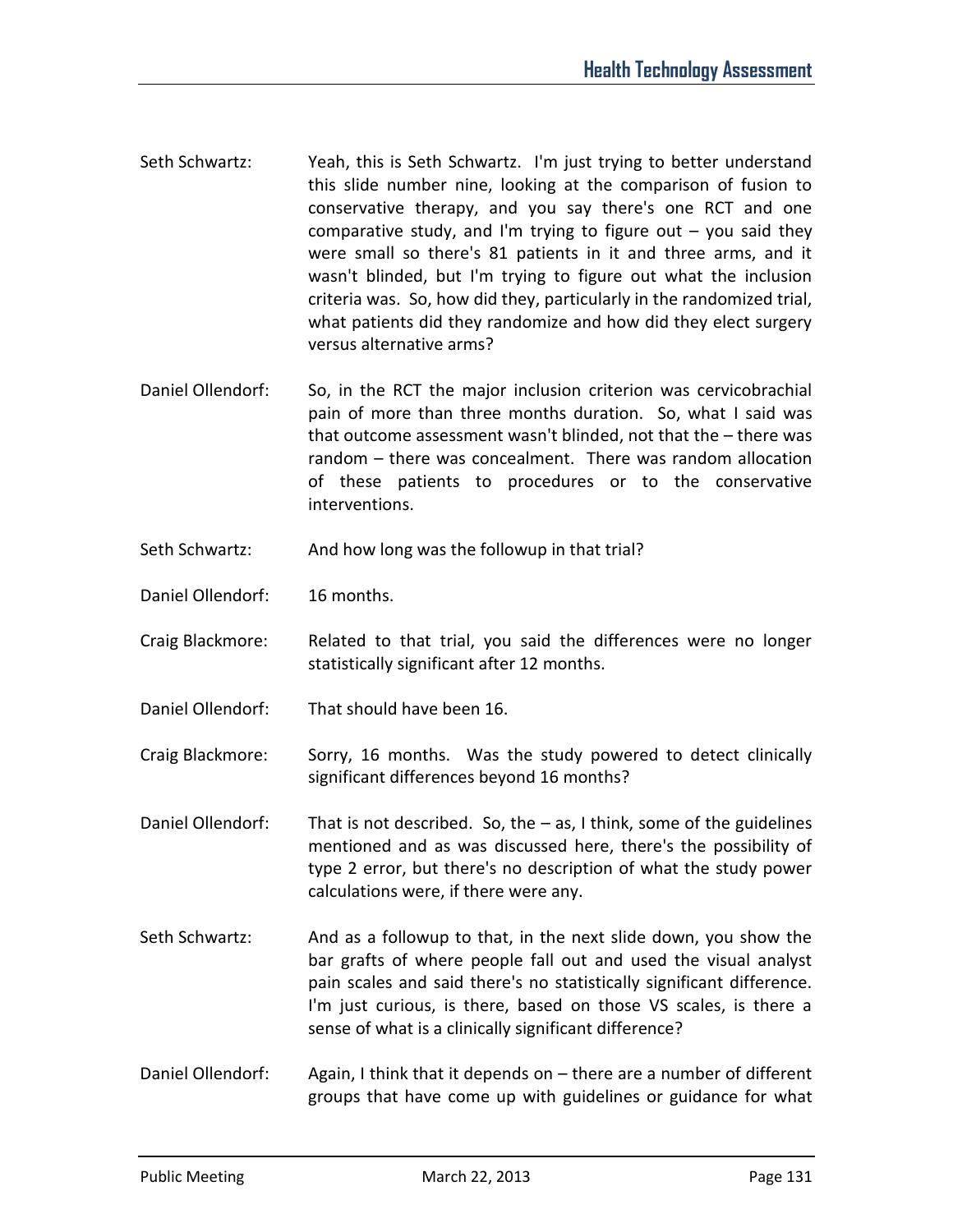should be considered a clinically significant difference on something like a VAS scale, and in some cases it's something like 20 to 30%. I think the minimal clinically important difference from another group was 10 points. So, looking at the numeric differences on the graph, you can kind of see where that falls.

Marie Brown: What was the dose of the PT in slide 10?

Daniel Ollendorf: In the Persson RCT it was a three-month treatment duration. There were 15 sessions, one to two sessions per week, each of them 30 to 45 minutes long.

Marie Brown: Thank you.

- Craig Blackmore: I'd like to ask a question about slide 21, which, what I think I heard and you can help me. You said something about the baseline QALY being 0.5? Did I get that right?
- Daniel Ollendorf: Right, our estimate of quality of life at baseline in the model was 0.54. It came from trial by Sasso and colleagues. That actually compared ACDF to artificial disks.
- Craig Blackmore: So, that's very severely impaired.
- Daniel Ollendorf: Yes.
- Craig Blackmore: You're in a wheelchair, basically. So, this is not patients with radiculopathy. This is patients who are…
- Daniel Ollendorf: In that particular trial, there were patients with radiculopathy, there were some with myelopathy as well, and there was no sort of separate reporting. I think the majority of the patients had radiculopathy as their primary complaint.
- Craig Blackmore: And they had a quality of 0.54?
- Daniel Ollendorf: So, we assumed a higher quality of life estimate in our draft report. Based on the public comments received, we essentially decided to recreate the model in a way that I think gave, again with limitations to the data as the backdrop, gave most of the conceivable advantages to fusion, that there was a severe impairment at baseline and there was a significant bump up in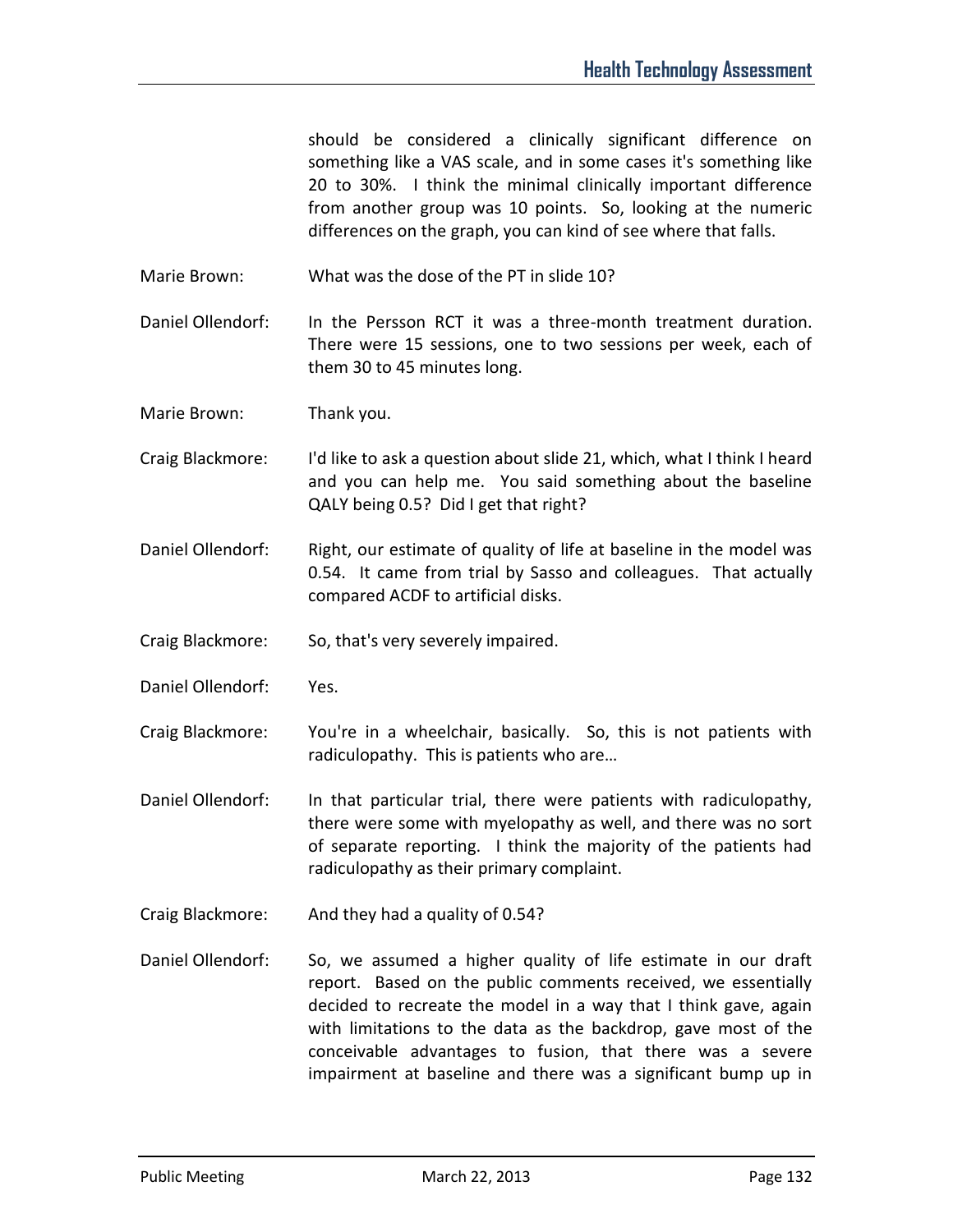quality of life from resolving pain, which is not something we had assumed in our draft.

Craig Blackmore: Right, and I think maybe for the committee, can you just sort of give us an idea of comparable conditions that might have a QALY in the 0.5 range?

Daniel Ollendorf: Stroke.

Craig Blackmore: Yeah. That's the point I want to make. This is not my arm hurts and I'm having trouble using it. This is…

Chris Standaert: And that's based – and that's based on the Sasso study – the cervical arthroplasty versus disk – versus fusion study.

- Daniel Ollendorf: Right. There was a paper by Richardson and colleagues that mapped data on baseline function and pain to utility estimates.
- Seth Schwartz: I have a question about slide #11 where you're looking at the clinical benefits of fusion versus discectomy alone, and I guess I'm – I'm still trying to understand clinically how these decisions are made to use one treatment modality over another, and I think based on what Chris said, if you're doing a discectomy and you're removing things you don't want to miss or leave an unstable spine, unless you're going to do a fusion in that situation. So, I'm curious how they randomize? Were these patients who had small enough procedures that they didn't need to fuse or how could they – how were these studies actually done that they could make that kind of determination?
- Daniel Ollendorf: Well, these were prospective RCTs, so there was a decision made before intervention to allocate the patient to one arm or the other. There wasn't a decision made during surgery on whether to fuse or not.
- Seth Schwartz: So I guess the question is, what were the preoperative assumptions? In other words, were these patients with only a bulging disk or only something limited? I mean, I just am curious what types of patients were included in those trials, or was it everybody?
- Daniel Ollendorf: If you want, at the break I can get some more detail on that.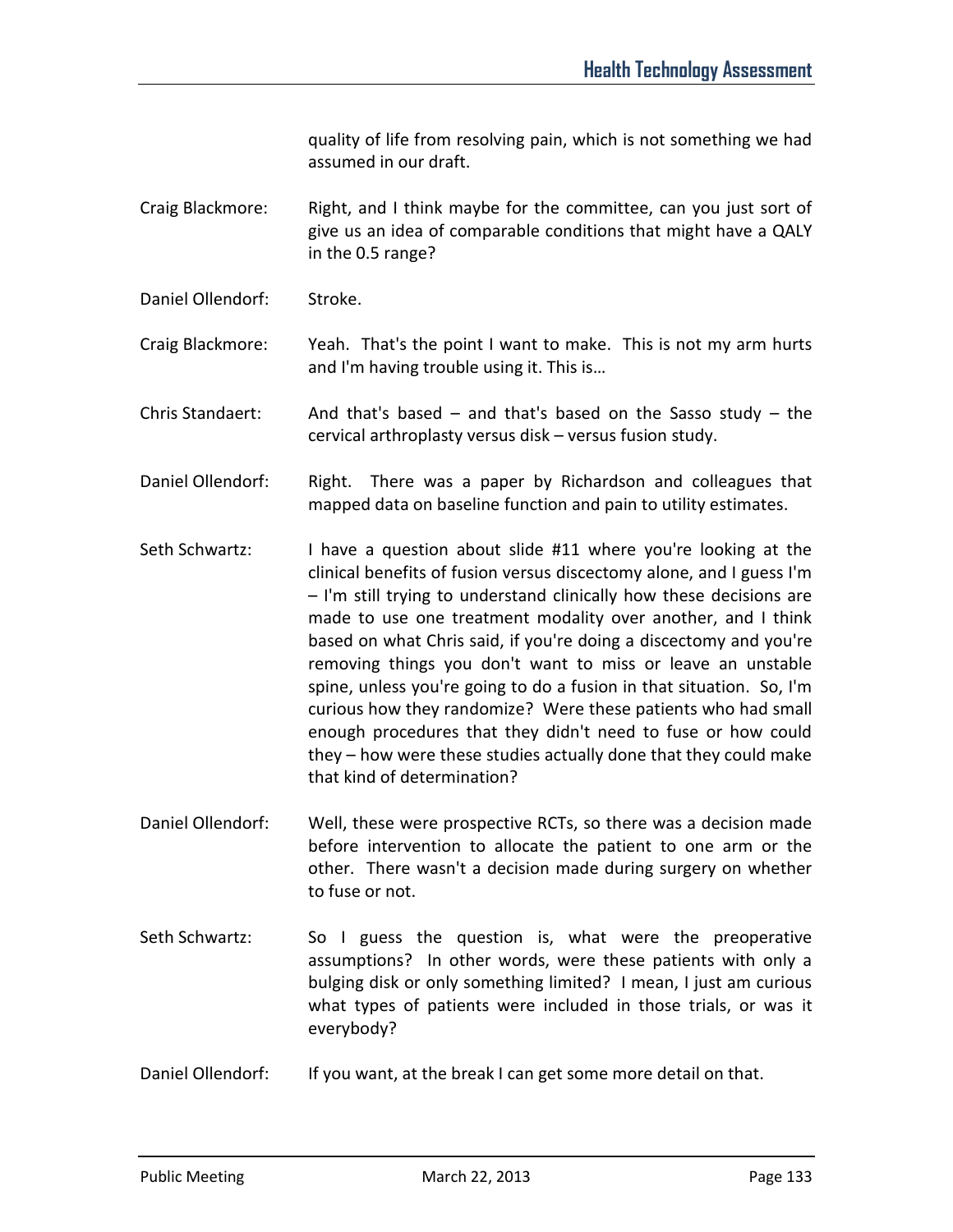- Chris Standaert: It's a whole collection of things. I mean, they're  $-$  some of them are foraminotomies, which are studies looking at particularly foraminal stenosis with osteophyte, and they exclude central canal stenosis or central migration of disk fragments and things like that, and there are a couple of studies that really are anteriorly taking out the disk and just basically burring down the endplates and letting it drop back down on the endplate below versus putting a graft or some sort of fusion device in. There are a couple of those in there too, and the way you report it all, the way I read it in the studies too, the outcomes clinically are similar, except they don't talk about kyphotic angulation and sagittal alignment of the spine after the surgery so that they – there are only a few studies that do that, that really seem to show that they've become – the rates of kyphosis are higher.
- Seth Schwartz: I mean, forgive my ignorance. I'm trying to just understand why that's a bad thing. I mean, it sounds bad, but if it doesn't affect pain, it doesn't affect function, it doesn't affect anything else, why is that bad? And then we look – and then somebody thought maybe it's a longer term issue? Is their whole spine going to collapse and then they're going to be paralyzed? Or, and I'm not seeing that. They're not showing us that, at least in terms of it being long term, so I'm just trying to understand.
- Chris Standaert: I mean, the data's short term. There's the Yee study and they had a fusion rate of 63% versus again 93% or something for the bone graft folks, so the fusion rate is lower. The kyphotic rate is higher. I think the theoretical concerns are - it's harder to keep the foramen decompressed, because the whole thing collapses down, and they become kyphotic, which messes with angulation and I personally, we ought to ask Dr. Tredway if there are studies that follow this out for 10 years to see what happens if you just do a discectomy with no fusion and you let them go for 10 years. Do they collapse and become too kyphotic? I don't know.
- Seth Schwartz: It seems like that's kind of what we would want to know. I mean, if we're talking about saying, okay, yeah you can do a discectomy because that's indicated.
- Chris Standaert: Right.
- Seth Schwartz: But you can't fuse them, are we then…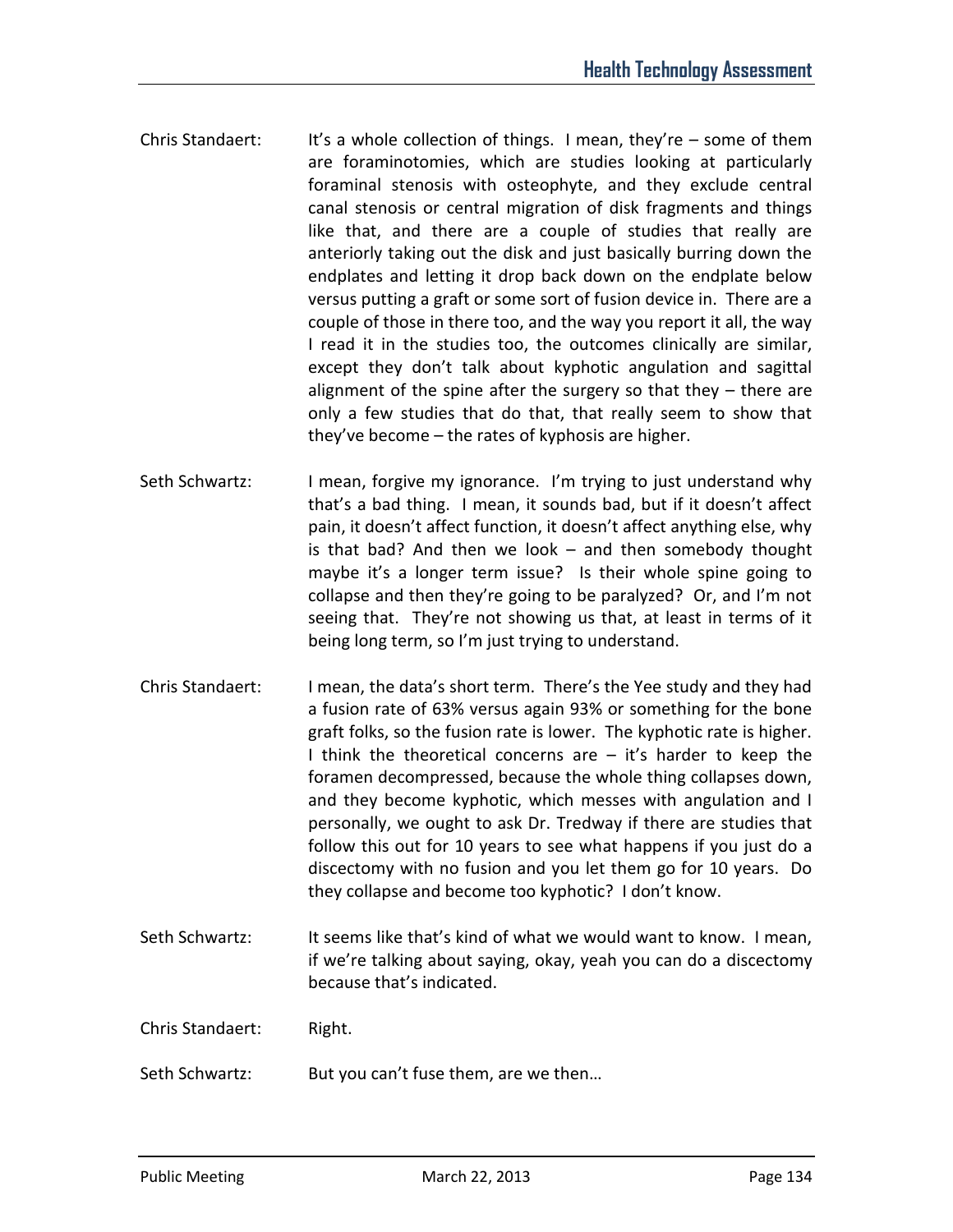Chris Standaert: But they didn't. They didn't use all the...

They didn't use alignment and fusion rates as outcomes measures in their review.

Seth Schwartz: Well, I understand. We may not have the data we need to answer the question, but I don't want to answer the question based on  $$ on data we don't have that may be dramatically important down the road. So, I guess I would ask Dr. Tredway, do we have any natural history of data, long term data, what happens to these patients if they don't fuse them?

Craig Blackmore: So, procedurally there's a couple things.

Seth Schwartz: Sorry.

- Craig Blackmore: First of all, we have to introduce Dr. Tredway who is our clinical expert, and if you could please, thank you for coming and just say hi and tell us who you are.
- Trent Tredway: Thanks, Trent Tredway. I'm actually at the University of Washington Medical Center. I'm a neurosurgeon. I've been there for nine years. I trained in Chicago, Dr. Cloward actually was hanging around in that area at one point in time. I did a fellowship in spine surgery. We do a lot of cervical spine surgery. As far as my disclosures go, I have received some honorary money for teaching courses from Synthes and also from Escalab, and I'm here today to be the clinical expert witness, I guess.
- Craig Blackmore: Thank you. So, the expectation is that you're here, which we appreciate, and we will have questions for you. We don't have a dedicated time for you to talk to us and our job is to evaluate the evidence that's presented to us by the vendor, and then you provide the clinical context, but we will, I am sure, have a lot of questions for you.

Trent Tredway: Sure.

Craig Blackmore: That being said, it's also 2:30, so I think we seem to be moving off from the evidence report and into the more free-flowing discussion that we have to go through, so I'm going to call a 15 minute break, and we will resume at 2:45.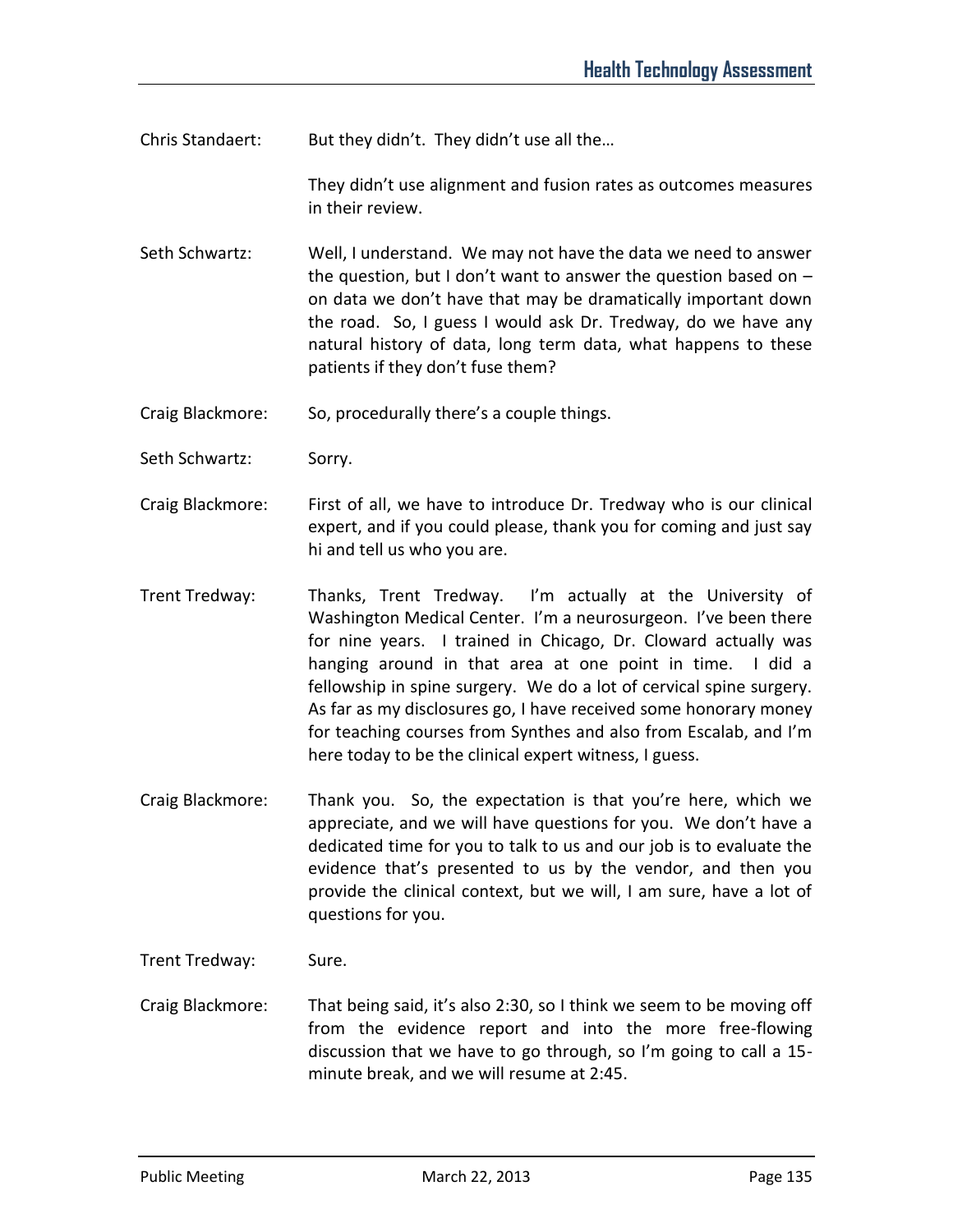I'm going to bring the group back and call the meeting to order. The committee – Richard's not back. Everybody else is back. We'll give him one more minute.

Alright, we're back in session. Richard will rejoin us, I'm sure, shortly. So, as we finished up, a question had been raised about long term complications, which I don't think we've answered yet. Dan, do you have data that you can share with us on long term complications? Is that something you found out much about?

Daniel Ollendorf: So, I think that the [inaudible] discussion was about kyphosis. So, I've just been looking through the available RCTs. We did not look at kyphosis or sagittal alignment as an outcome of interest in our review. I've just been pulling information from available RCTs on this outcome. The longest follow-up I could find was four years. It was not on the entire intend-to-treat population, but it was on a subset. Would you like me to go through what I found?

> So, I've so far gotten through seven of the RCTs comparing discectomy with fusion to discectomy alone. Kyphosis was measured as an outcome in four of these. The Yee study that was mentioned previously have a very substantial difference in kyphosis at the end of follow-up; 75% for discectomy alone, no difference from baseline in either of the fusion arms. In the Barlocher RCT, the rates of kyphosis were 24% for microdiscectomy versus 13% with PMMA fusion and 3% with bone graft. In a study by Ruten, rates of kyphosis were not statistically significantly different, 12% with fusion, 8% with microdiscectomy. I'm sorry, yeah, 8% with microdiscectomy, and the one study with a four-year follow-up was by Savalinen. Slight kyphosis, and you can probably weigh in on how that's clinically defined with 63% for discectomy alone and the two fusion arms, the range was 40 to 44% at four years.

- Craig Blackmore: So, Dr. Tredway, can you help us understand the whole sort of milieu of why you do fusion and kyphosis and…
- Trent Tredway: Sure, I'd be happy to. I think Dr. Standaert said a lot earlier and was very, very spot on to the point that I questioned if he is just doing conservative management anymore and is not doing surgery on his off-time. To be honest with you, when we talk about cervical discectomies and fusions or treatment of cervical radiculopathy, there has been an evolution. Forty years ago, we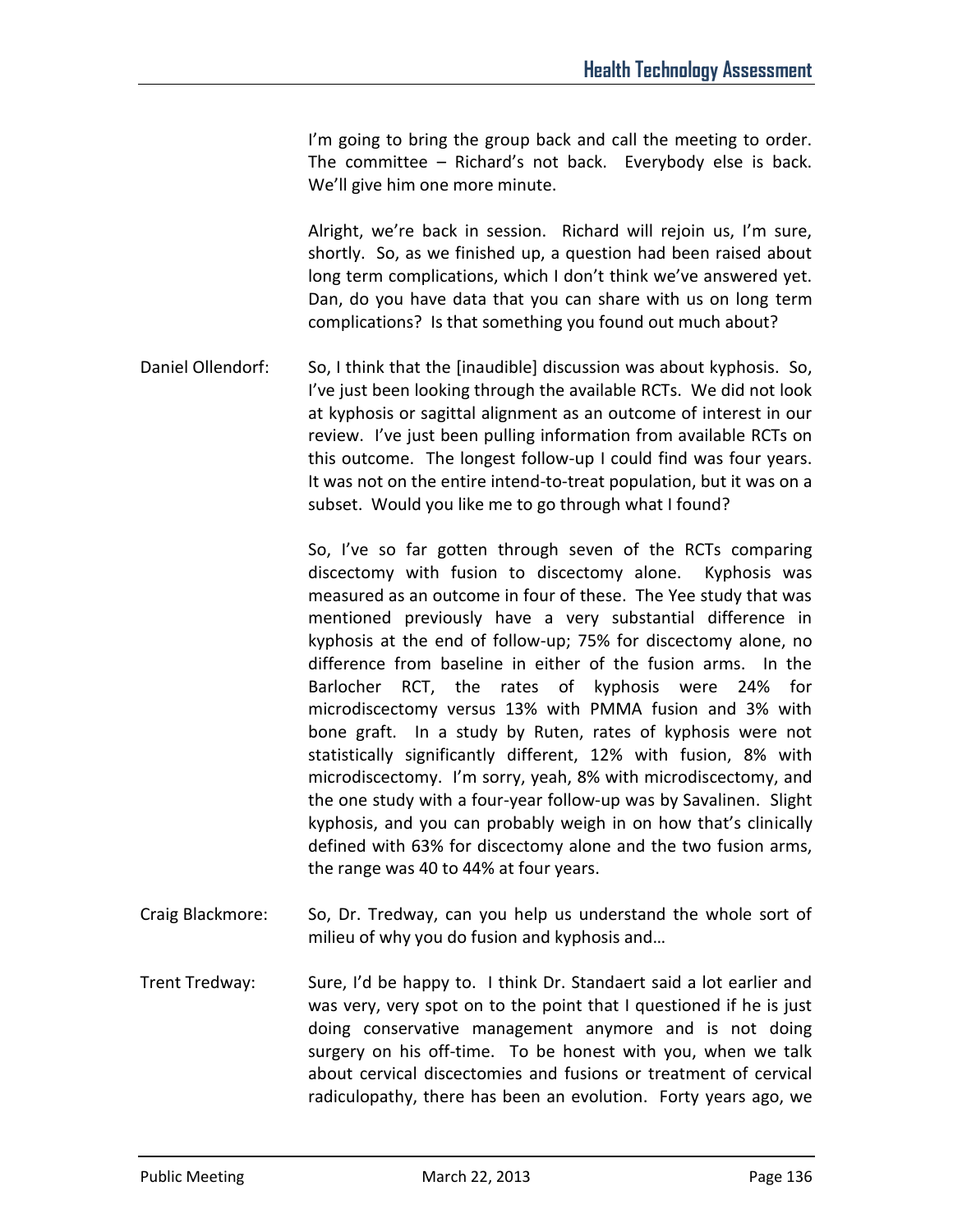started doing fusion surgeries, or my predecessors I should say, did fusion surgeries, and we talked about one the of the randomized control studies with a Cloward procedure. Cloward procedure would be where you go in and do a discectomy. You actually make a circle and it was a [inaudible], and you would drill down, and it was between the actual disk and the actual vertebrae and actually you'd go all the way down, take it out, and you would actually take bone off, usually from the hip, and put that in. I started doing my training in about 1997, and we did a few of those at that time, and it was one of the scariest procedures I'd ever seen. Since that time, we've actually changed quite a bit. We've gone to where we just do a discectomy and not put a bone graft in, and we did see a significant number of patients get kyphotic deformities, as Dr. Standaert described, and it would lead to radiculopathy secondary to the foraminal narrowing. So, then we moved on to basically putting a piece of bone, usually from the hip, an allograft, and we would fashion in there, and that would be the anterior cervical discectomy and fusion. We didn't plate it. People did fairly well with that. Then, we moved away from actually taking bone from the hip, because it would cause a lot of localized pain and people would be in the hospital a little bit longer, just from the hip pain than from the neck pain. So, then we moved to basically using instrumentation so we don't have to use any collars or anything. So, right now, our standard procedure would be an anterior cervical discectomy consisting of doing an aggressive discectomy, cleaning everything out from the front, placing an allograft typically, which is a bone dowel that's already premade, usually from a cadaver, or sometimes some implants or other implants that are out there, but usually an allograft, then, using a plating system on that. Those rates are as high as 90 to 95% fusion rate with very, very little morbidity or mortality.

So, it is really one of our standard procedures, and when we talk about some of the things that HTA has done, as well, they have looked at some disk arthroplasty and all of those disk arthroplasties, all those studies, the standard procedure that they were comparing against was anterior cervical discectomy and fusion with allograft and plate. So, this is a standard procedure. This is what we do, and as a neurosurgeon, this may be a little bit more of an opinion, but it's also a disclosure, it's one of our more successful surgeries. There's no doubt about that, but only for indicated patients, and I think that that's why we're here.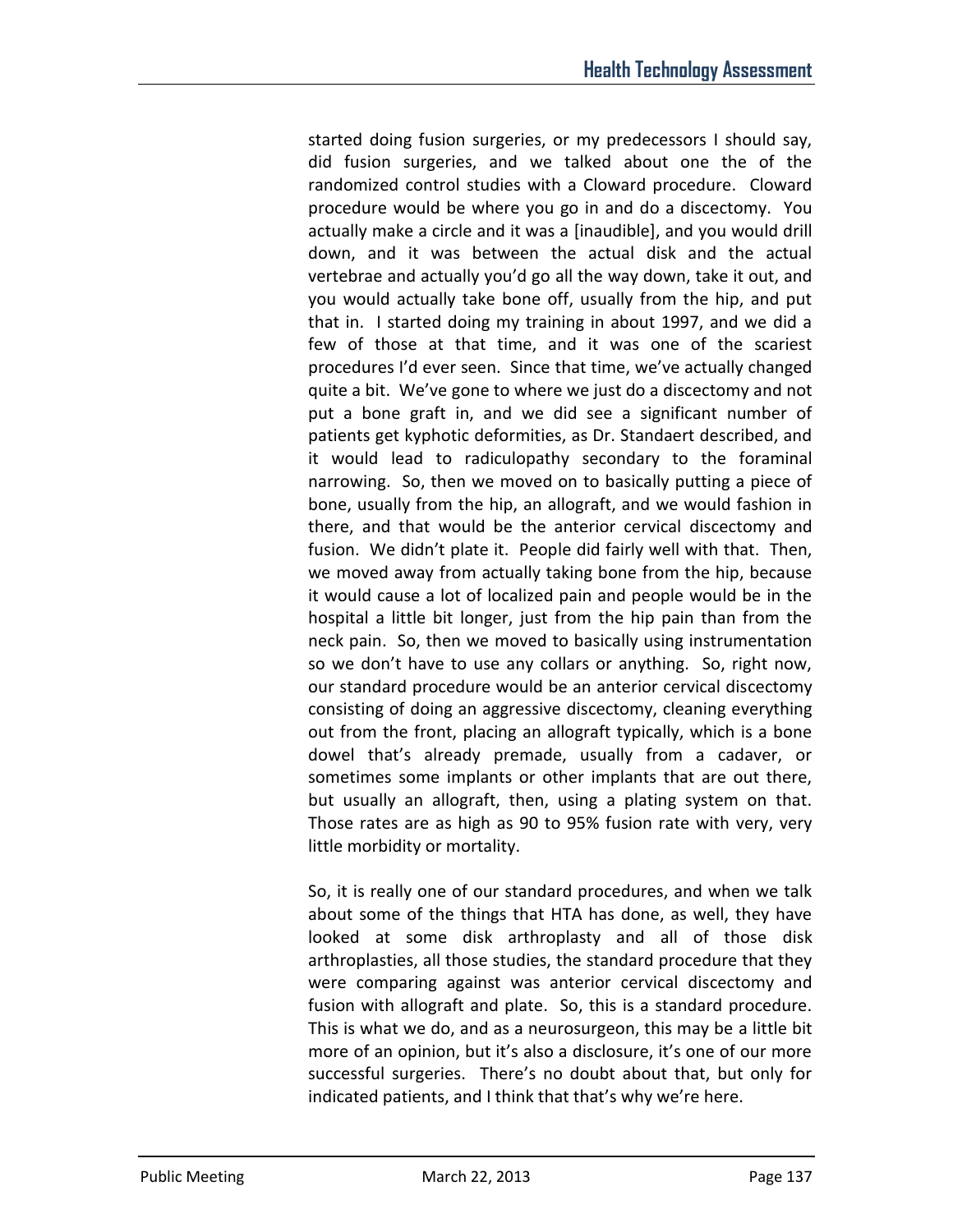Craig Blackmore: So, does anybody have any other questions before we sort of get into the more free-form discussion?

Marie Brown: Can someone help me understand the registry or the SCOAP study that's going on with some tracking of information and what role that would play in our consideration?

Joann Elmore: It's volunteer.

Chris Standaert: Yeah, I mean I can tell you – as a disclosure I've been involved somewhat in the development of SCOAP. I go to their meetings. I give them some advice. I don't have a formal position on there, but I certainly know Dr. Flum and Sonnard quite well and have been talking to them for about two years about the project. Dr. Flum started years ago a surgical SCOAP, which was to look at general surgery procedures and to track rates of utilization, infection, bleeds, other complications by hospital and compare the data and let the hospital see what other hospitals were doing in terms of prep and infection and all this and by sort of opening up community rates of things, hoping that people would see, oh wow. We're way off. We have many more infections than the other hospital. We better clean up what we do so we're back down to the norm. The idea was sort of community pressure to track – to bring people to some baseline. They expanded it to spine. The initial part of the whole  $-$  it's  $-$  the initial part of it is really the same thing. It looks at complication rates, all this sort of thing. They have started trying to put in outcome data, but it's very difficult, and in all honesty, they had funding early on, and now they're trying to look for and find alternative funding to keep the whole model going. It's very expensive, and they have 4,000 patients. Some are cervical, some are lumbar. They have a disproportionate number of lumbar fusion. That's a particular thing they're working on how to incorporate true outcome data like VAS and functional scales in there, but the last presentation they had two months ago was challenging. It's very hard to get good compliance on that, so it's a registry in process. It's voluntary with the hospitals. As you said, there are 18 hospitals participating in the spine part of it, and who pays the cost of all those data abstractions, unclear, all that sort of stuff. So, it's a great undertaking. It's a thing in progress. How we would interface with it or mandate that people use it, that seems very difficult to me personally. I understand why he would want that,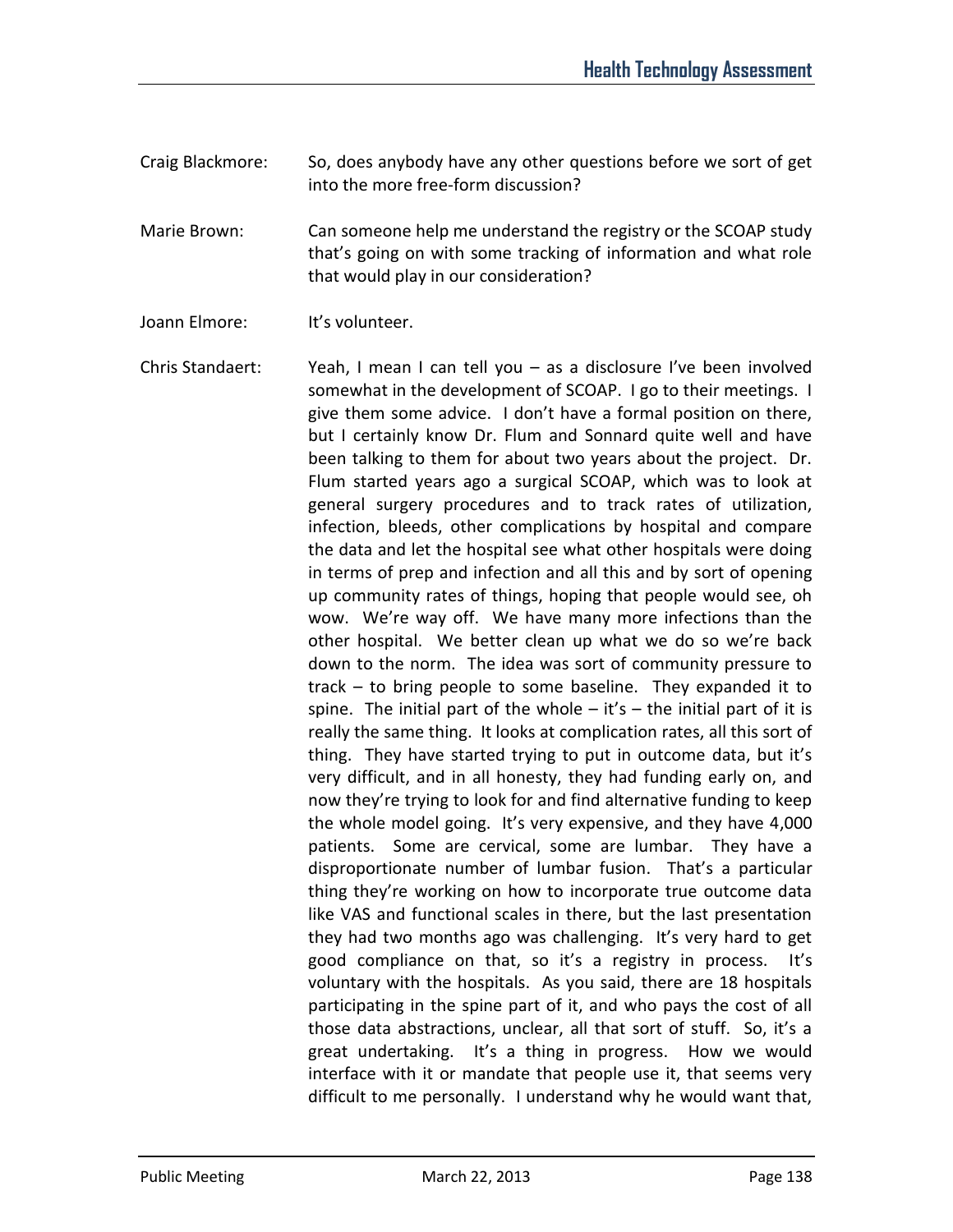but it seems very difficult to me, is my personal opinion from what I know. So, there's my disclosure.

- Craig Blackmore: And there's no comparison group. I mean, there's no data on conservative care. It's only if you get surgery then you might get entered into this.
- Chris Standaert: Right. Yes, it attracts surgical patients and complications and other sorts of things.
- Michael Souter: I just had a question for Dr. Tredway. Just on, again, going back to this question of the variability and the definition of radiculopathy, are there are any more commonly accepted standards known evolution, other than anything that we see presented in the literature?
- Trent Tredway: Not to my knowledge. I mean, as you know, with radiculopathy, there are a couple of different ways that can present. It can present as pain in a specific dermatome. It can present as weakness in a specific muscle group, or it can present as numbness, tingling, or loss of sensation in a specific dermatome, and that's what makes it kind of difficult. When a paper says that a person has radiculopathy, that could be muscle, you know, motor weakness, sensory deficits, or pain. Myelopathy is a little different, because it's a spinal cord injury. It's a sign of long tract sign. So, basically, you're going to have increased reflexes. You're going to have difficulty walking. It's interesting that some of our myelopathy standardized ways that we actually determine myelopathy, like the Japanese scale, it's basically based upon using chopsticks and then some of them are like a nurse going back to work. It has nothing to do with really the function. So, there is a little bit of a problem with some of the things that we see out there on the actual scales, but radiculopathy can present in many different ways and sometimes you can actually test it with EMG in specific nerve roots, but at C5, you may pick up a little weakness in the deltoids, and it gives you a lot of neck pain, but nothing into the hands. So, some of these studies have shown there is no weakness in the hands. It wouldn't have picked that up at a C5. So, that's where it's very difficult to kind of look at all these studies and say all radiculopathy is created equal, and it's just not, so.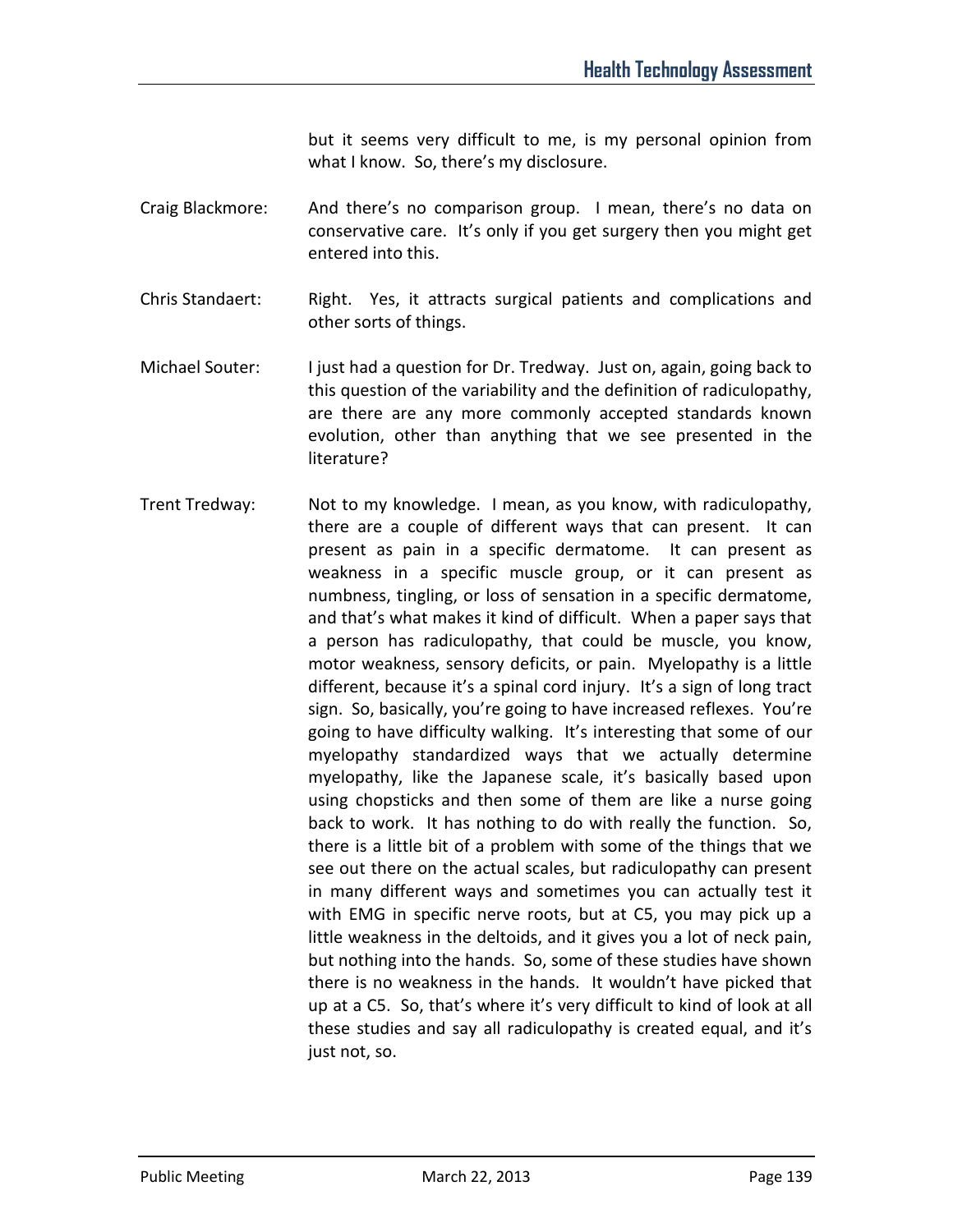- Michael Souter: In terms of, you know, affecting a minimum standard, I mean, granted, I fully accept the variability of the clinical picture and that either being pain or neurologically symptom-orientated, as you said, but is there any kind of minimum standard that you actually have to have at least one or other of these in order to be classically defined as radiculopathy. Because, as I have said, one of the systematic reviews from last year, we found a great deal of variability and some people just, you know, all it took in some papers to be classed as radiculopathy was just the presence of neck pain, which would seem to be an insufficient criterion to actually go on ahead, and it's whether or not that actually accounts for some of the variability and results that we see and whether there's an attempt by any bodies in this profession to actually address that, what I see as a failure to address a minimum standard.
- Trent Tredway: Yeah, I totally understand what you're saying, and that's the beauty of it and that's the problem with it, you really can't. So, everybody that has neck pain doesn't necessarily have radiculopathy, and as you guys know, some of you folks will actually do the EMGs, there are people that have radiculopathy on exam, weakness and sensory deficits, and it may not even be picked up on an EMG, which I will use EMGs a lot, but I know it's not 100% sensitive or specific. So, you're exactly right. Neck pain is a difficult thing to put a finger on. Usually we talk about radiating pain that goes down the arm, is more of a radicular type when you're talking about cervical radiculopathy, but then you have the cervicalgia and then you have folks that are in cervicalgia with cervical radiculopathy, and it's a little bit of  $-$  it's kind of muddy to says the least.
- Seth Schwartz: I'm trying to get a slightly better understanding of when or how you make the decision to move along with surgery, because what we're looking at here is they're showing us some data on conservative care versus surgery, and at least what they're showing us is that they're fairly comparable, but I'm still quite skeptical about that, and I'm trying to figure out how you make a decision on which direction a patient is going to go, and maybe you can shed some light on that clinically. I'm not sure how that works.
- Trent Tredway: Sure, for instance, everyone that comes in, as long as they don't have a spinal cord problem in the sense of they don't have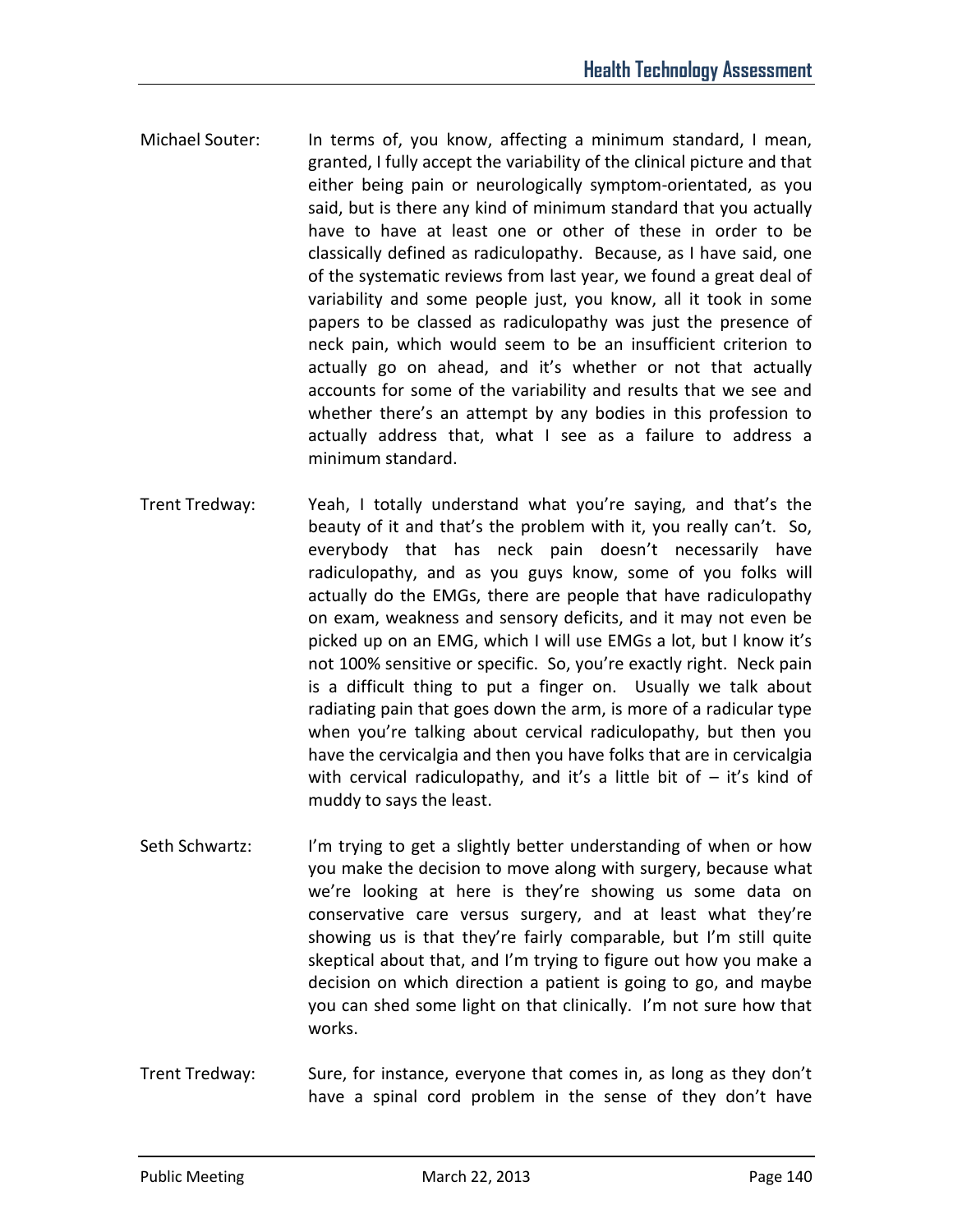myelopathy and they're losing function in front of you, most of those patients can be treated with conservative management, and that would include some of the things we talked about, basically physical therapy, epidural steroid injections. I will always try to give the patient at least six to eight weeks of conservative management, and I will try to push that even a little bit longer. In the sense that – a patient that I just had the other day that works at our institution comes in with a C7, excuse me, C6 radiculopathy, weakness and pain, numbness and tingling in her first two digits, and she is having quite a bit of issues. So, she started some physical therapy. She got an injection, has done quite well, still came back at six to eight weeks, still has some problems, and some people may say oh, we should do some surgery. I even waited a little bit longer. She needs to come back now, absolutely has a little bit of numbness and tingling in her fingers, not going to have any surgery from me. We've basically treated her without having surgery. She may have an exacerbation down the road. If that's the case, we can actually treat her conservatively again. The problem of it is, once they have failed conservative therapy, and I will push it eight weeks, maybe even three months if possible. If the fall into that criteria of a surgical candidate we have to see what the actual pathology is and what the problem is. When we talked about some of the data that they're presenting with microdiscectomy, as Chris said earlier, doing a microdiscectomy on a lumbar spine is pretty standard, but doing a discectomy in the cervical spine, going from a posterior approach, that disk has to be very lateral, very accessible, or you're going to injure their spinal cord. If you go from the front, then you have to worry about doing a fusion. If they just have foraminal stenosis out laterally, then you can just do a foraminotomy and then they don't have to have a fusion. They don't have to have a discectomy, and so all these patients that are presenting with different problems still will have cervicalgia, cervical radiculopathy, and they can be treated a few different ways, and that's really the key, and I believe that's the way most people are actually out there treating patients. As a fellowship director at the University of Washington and actually training residents and fellows, this is what we actually talk about in our indications, and this is what we hope everyone else is doing and also looking at some of the national guidelines that are out there, especially AANS, CNS. These are the things that we look to and kind of use as a guide to basically let us do our surgeries when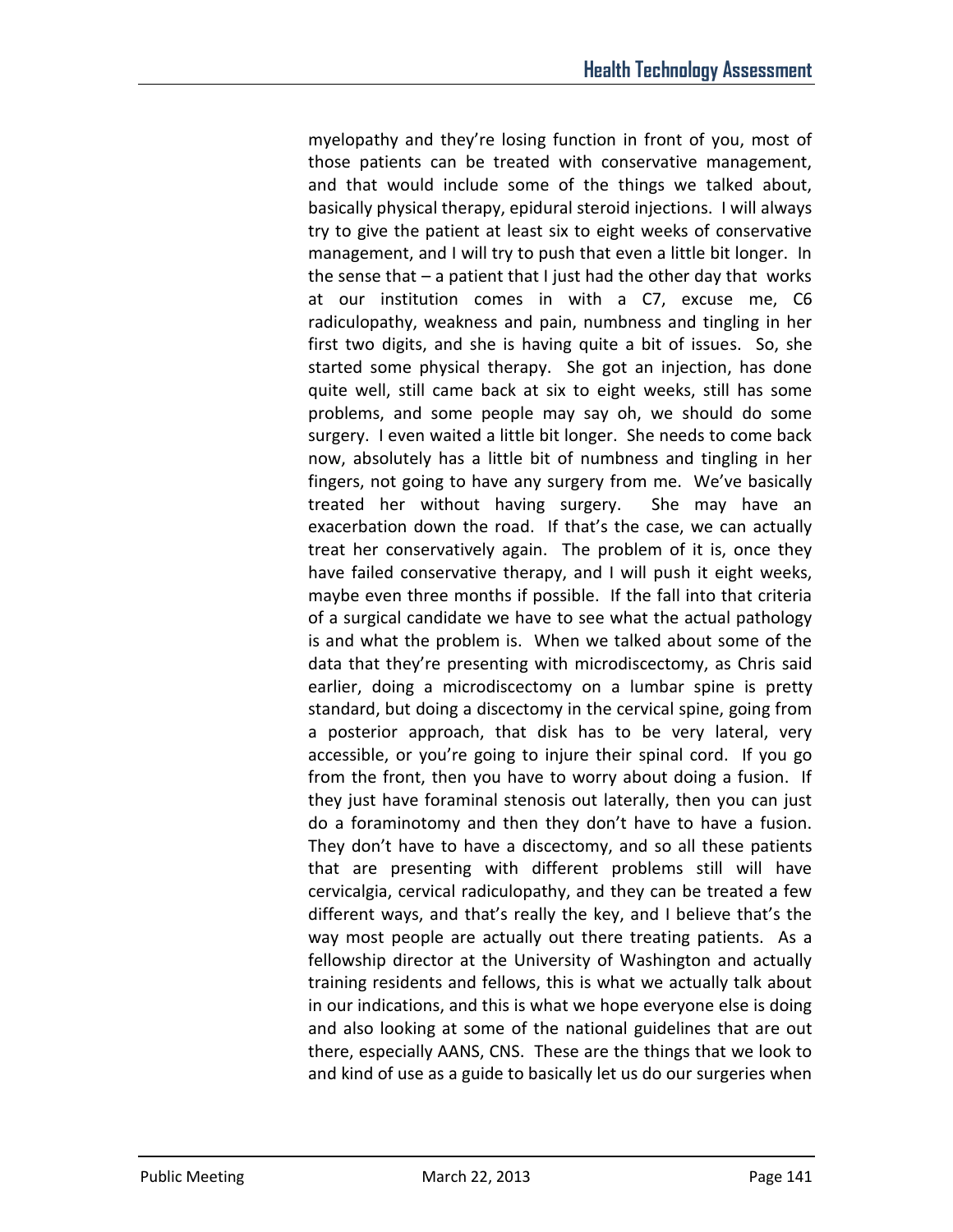necessary, but the majority of my patients don't need surgery. I hate to say that, but that's the truth, so.

- Seth Schwartz: And just as a follow-up to that for our vendor, so, is it my understanding then that these would be the types of patients that were included in this randomized control trial that you looked at and you would interpret the data of this to say that  $-$  so say you take those same patients and you elect not to operate on any of them, the ones that have already failed conservative therapy, and you just have them continue that for a little bit longer, by four months, they're going to be – they're all going to be the same?
- Daniel Ollendorf: So, it's difficult to tease out with the way the inclusion criteria were described in this study what actually happened, what was done to the patients before they entered the trial. We know that they had pain and symptoms of at least a three-month duration and in some cases it was much longer than that. I think on average it was 15 to 30 months. So, presumably, they had something tried before then, but we don't know what it was. Essentially, they were then randomized to conservative management or surgery. Remember that the outcome difference favored fusion at four months. It was at 16 months where things came together.
- Seth Schwartz: It wasn't statistically significant versus physical therapy?
- Daniel Ollendorf: Right.
- Chris Standaert: These were, I mean, these patients are, if you look at the data, I have the study up. I mean, the mean pain in the surgery group was 34 months, physiotherapy 40 months, cervical collar 28 months. These are three to four years. It was 5 to 120 months of symptoms. So, they said three to four, but nobody was under five and they had somebody up to 10 years of pain. Dr. Tredway gave you some very nice answers, I think, and the trick becomes what is the problem? So, cervical disk herniation, for example, you wouldn't expect to hurt for 34 months. Somebody could have excruciating pain and progressive weakness of their arm and need surgery fairly rapidly because of a disk herniation, or they could get a little bit of weakness and bad pain and sort of make it through and you wouldn't think by three years it would still be markedly symptomatic. So, it depends on the underlying pathology. So, you're getting into a somewhat recalcitrant group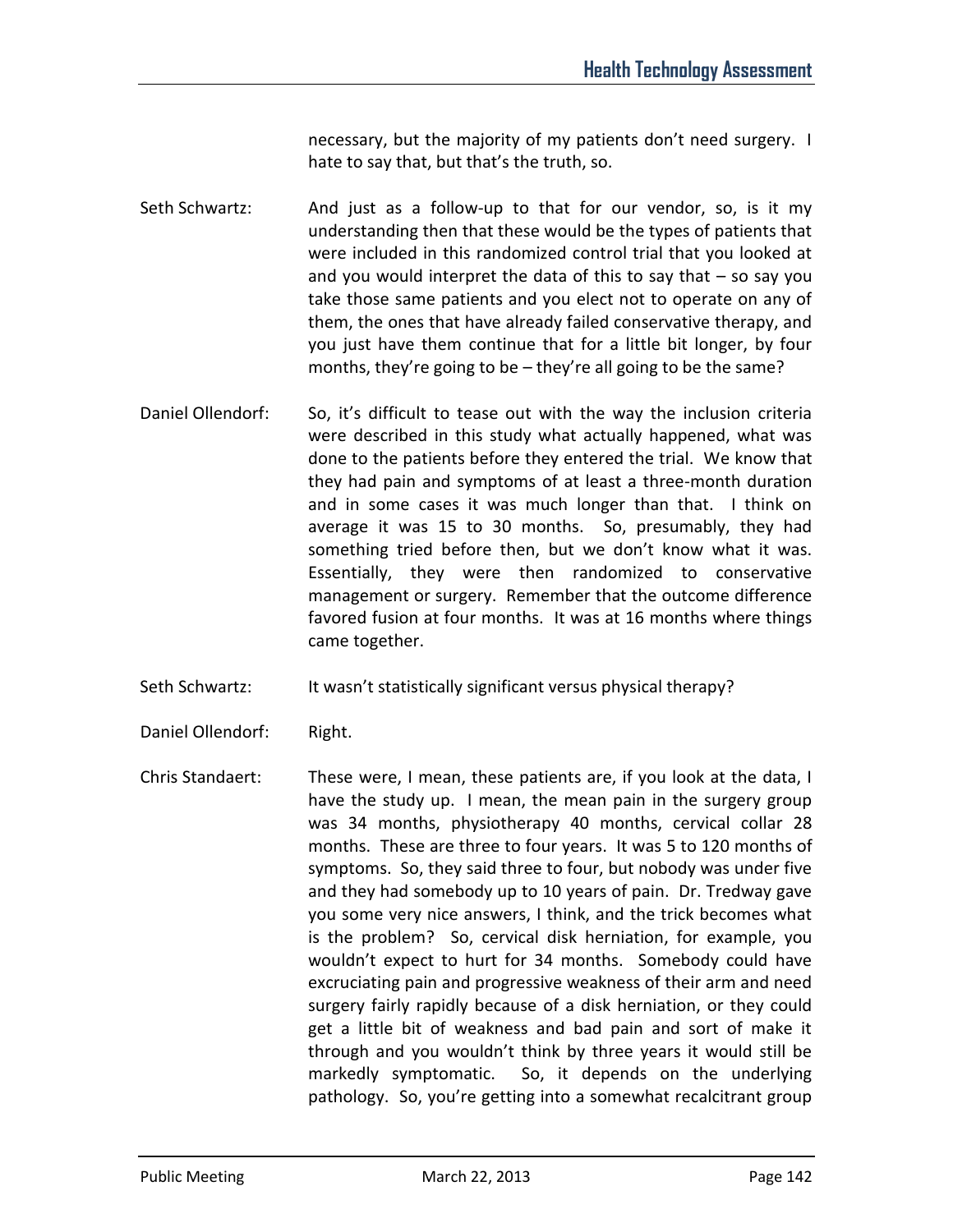by this time. It's sort of curious. They all did so much better. They had pain for three years. They must have been treated, so the study is very confusing to me looking at this trying to know what to make of this and who they were treating and what this is. I mean, it's what I do, so I'm trying to get in the [inaudible] was hard. I couldn't really understand what they were – who these people were.

- Richard Phillips: It doesn't talk about the other comorbidities, for example, myofascial syndrome happen in the intermittent.
- Chris Standaert: No.
- Richard Phillips: Other neurological syndrome.
- Chris Standaert: Cervicobrachial pain.
- Craig Blackmore: So, this is always an interesting process and always an interesting discussion. I am struck by one thing that hasn't really been talked about, and I'm not sure I know the answer to it, but you know, our job is to look at the technologies and figure out what evidence there is to prove that they're effective, and in this whole discussion we've kind of been talking about it backwards. We've kind of been saying how do we know that's as good as surgery or how do we know this would be as safe? And the reality is we have seen no evidence to show us that cervical fusion is better than doing nothing. Have we? Have I seen that?
- Richard Phillips: In the short term.
- Craig Blackmore: Or the long term. I have not seen good randomized clinical trial data where a bunch of people got nothing and a bunch of people got cervical fusion.
- Chris Standaert: I don't know that there is such a study.
- Craig Blackmore: There isn't. That's my point.
- Chris Standaert: There the people extrapolate out from all the disk arthroplasty studies, as Dr. Tredway said, were cervical disk – basically in a disk arthroplasty. So, you put in a disk replacement. You do the whole procedure short of the actual fusion. The next question is, what do you put in? Do you stick in bone and a plate? Do you stick in a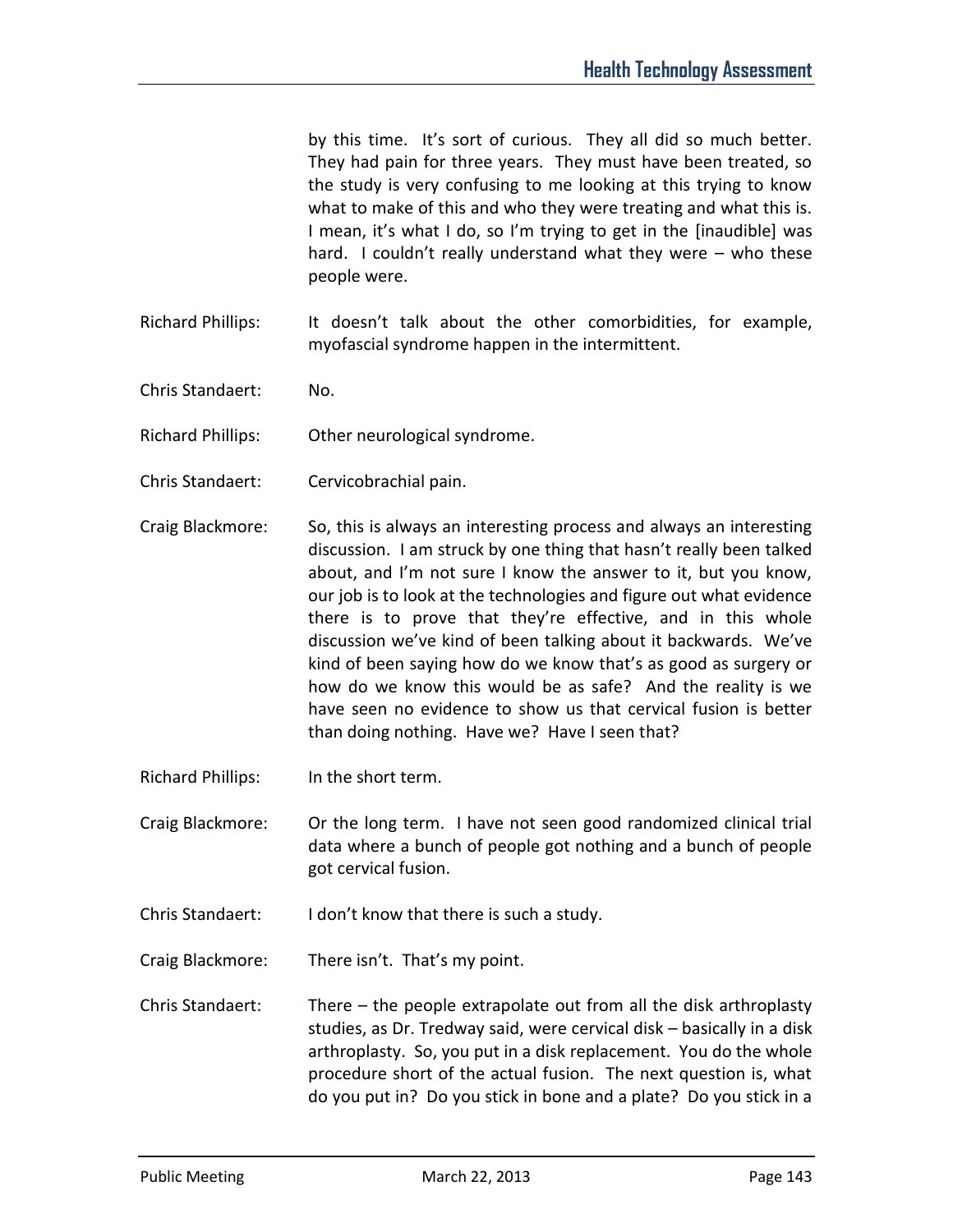cage, or do you stick in a disk. So, in those studies, that's what they did, and from those studies you could track from baseline down and see what kind of outcomes you got for the whole things. They don't have a non-treated cohort, though. Fusion versus so…

Craig Blackmore: That's my point.

Chris Standaert: Your question of the natural history in the untreated state of these people, I don't personally know of any long-term data doing that.

- Craig Blackmore: I don't that is exactly my point. We have seen no data to tell us if surgery is better than non-surgery, none. Now, personally, I feel like I'm a little bit stuck here, because it's the standard of care and has been for decades, and so would one expect a randomized clinical trial to be performed sort of in the recent era? And I'm not sure that would be a fair expectation either. So, I'm faced with – there's no evidence to show that this works, but there probably wasn't a lot of perception of need for evidence, because everybody seems to think it works. Now, that's also not an unfamiliar place, but this one seems like it is established for such a lengthy period of time that I'm struggling a little more. It's almost as if the new intervention is not surgery with fusion. The new intervention is sort of surgery without fusion, and the questions we have been asking are, is surgery without fusion as good as surgery with fusion, which is kind of backwards, but it is also, I think, a reflection of where we are.
- Michelle Simon: So, that's a good question, because it seems like that exists that situation exists in the literature and in the studies, but not in the real world, and that's what I'm having a hard time with. It doesn't seem like people that are doing the surgery without the fusion, right?
- Chris Standaert: I don't personally, I think in the real world people don't do a cervical discectomy…

Michelle Simon: That's what I mean.

Chris Standaert: …without fusion in this country. I don't know that they do it anywhere, but they don't do it in this country, and if you ask this question, you probably go, for foraminal stenosis, can you do a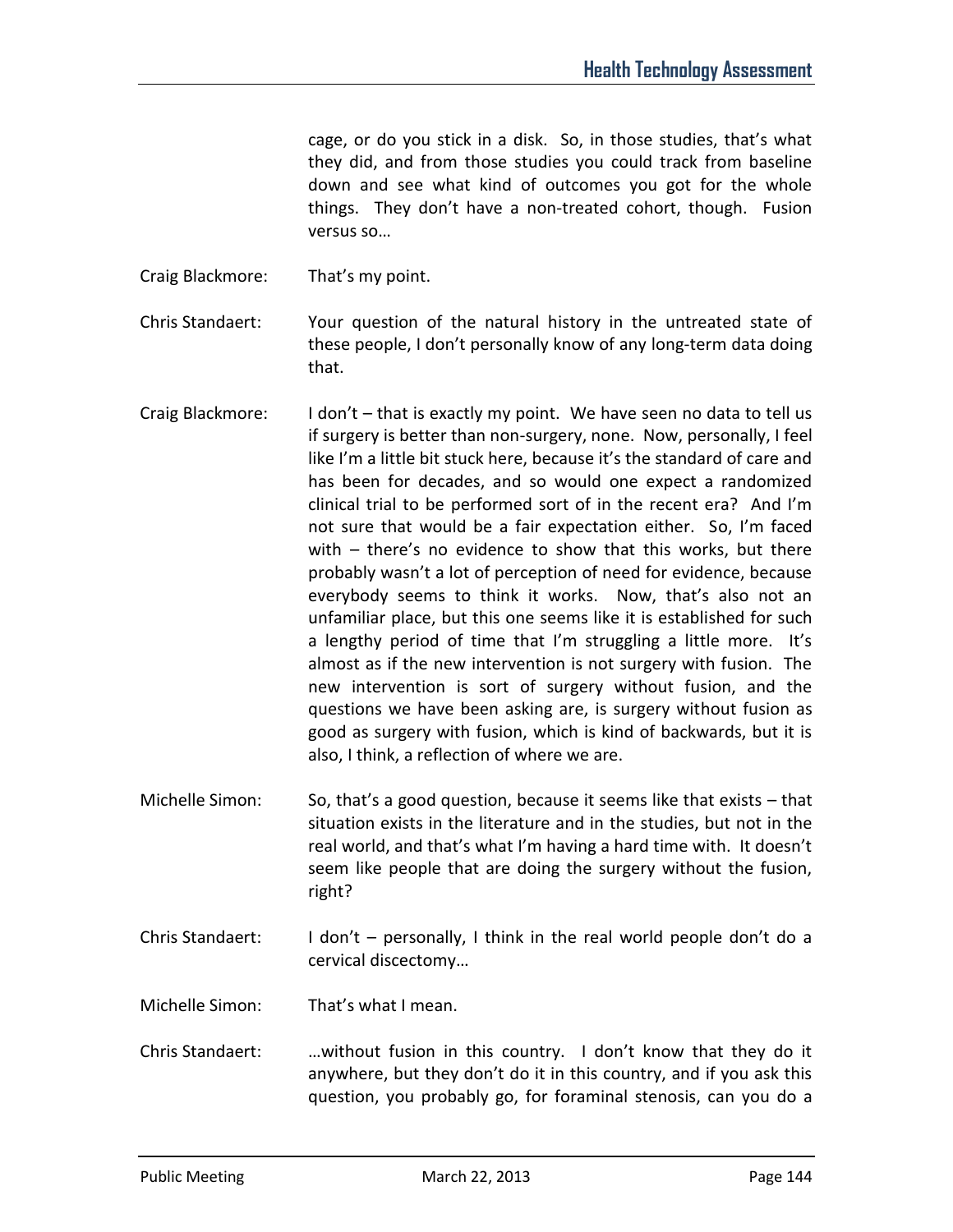discectomy – can you do an anterior discectomy and fusion for foraminal stenosis versus a foraminotomy? That would be  $-1$ don't know – I mean, that's what some of these people are trying to get at in their studies, but then you're really defining a – that's – unfortunately what our study, or our report didn't do, was define by the indication for surgery. So, radiculopathy was foraminal stenosis, then which is the best? Do you need to do an anterior discectomy and fusion for foraminal stenosis with radiculopathy? That would be a fair question to ask, I think.

- Craig Blackmore: I think the fair question to ask is, is there any data to show that surgery is better than not surgery? And the answer is no.
- Chris Standaert: I know, you asked that already.
- Michael Souter: But, are we being asked that question? I thought we were looking at what the agency medical directors have put to us is that cervical fusion as an add-on procedure to a decompressive procedure for cervical radiculopathy. So, they're still asking, and we need to clarify this, but they're asking, you know, should you be doing cervical fusion after a decompression? And that's what we're basically being asked here, and as far as I can see, there appears to be good technical reasons presented by a variety of people that indeed that should be the case.
- Craig Blackmore: Okay, so it gets back to the argument should there be evidence that fusion is better, or should there be evidence that non-fusion is better? What do you do when you don't have evidence? Do you default to fusing or do you default to not fusing, because I don't think we have evidence. You know, we can criticize what they found and we can say oh you didn't have good enough evidence to make your model, but the actuality is, you didn't have good enough evidence. So, is the more conservative option, which is the new technology in effect that we're evaluating? Are we saying that the standard is you don't fuse and we're evaluating the new thing – the add on that is fusion, or is the standard that everybody is getting fused and the new experimental thing that we're evaluating is to not fuse? And that to me – where do you need the burden of proof? Do you need the burden of proof that fusion is better or do you need the burden of proof that nonfusion is just as good? Does that make sense?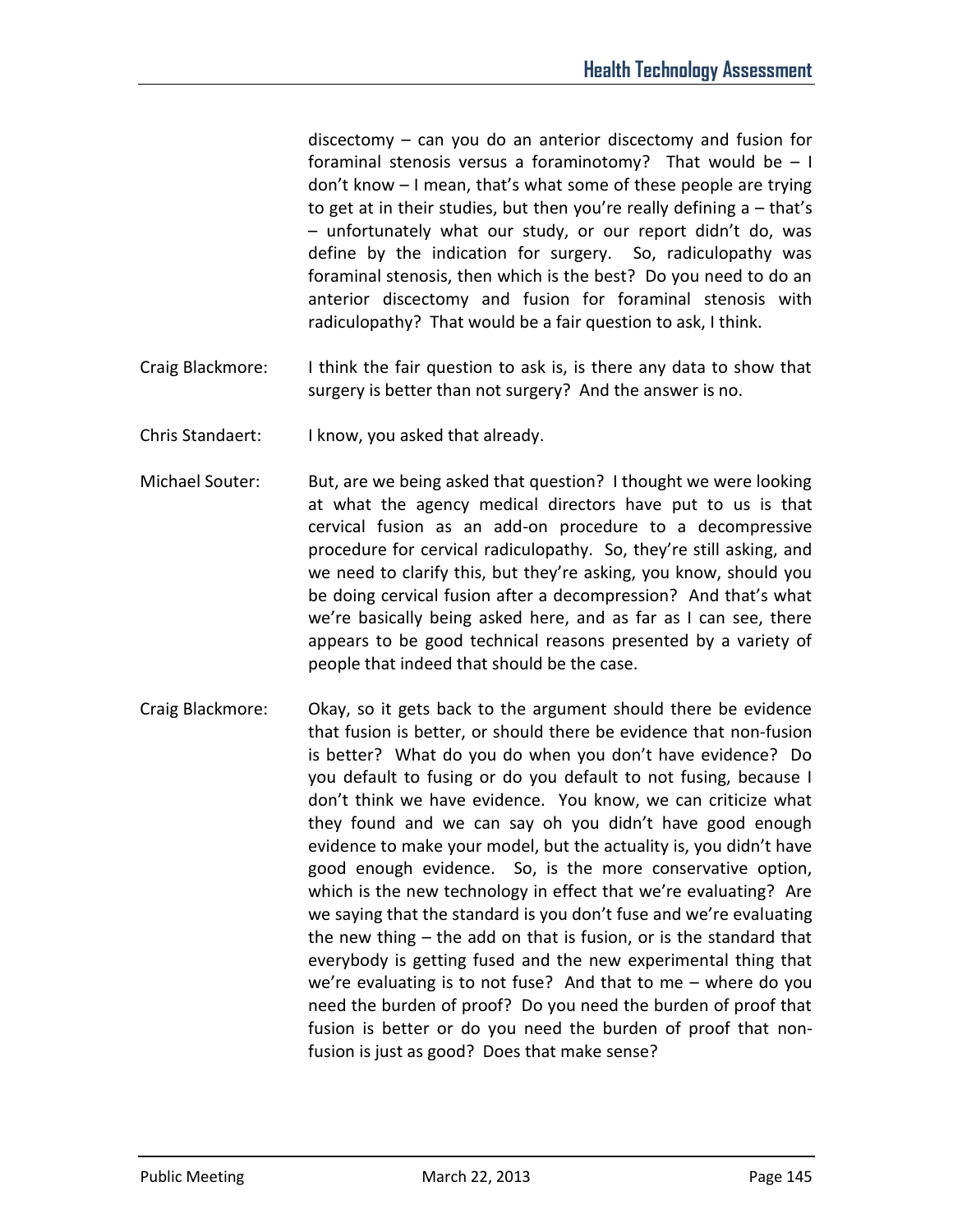- Carson Odegard: I think that makes perfect sense. I think it's right, but I think it also what  $-1$  think, you know, Chris has brought up is very important, too, is that the approach that you take to the surgery, i.e. the rational for the decompression is the thing that drives it, and I'm not sure you can get those to compare directly one or another.
- Craig Blackmore: I don't think we can…

Carson Odegard: And it may not be possible to come up with that.

Craig Blackmore: We're back where we always are, which is the data is not very good. So, how do we respond to that?

- Michael Souter: I'm still not clear about the question that you're asking then. I mean, really what are the choices that are being presented before us? I mean, as far as I'm looking at slide of the agency medical director's thing, which is they're saying that they really want to know whether or not you should do a fusion with a decompression for cervical radiculopathy.
- Craig Blackmore: So, if the question is, is there evidence that fusion is better than non-fusion, the answer is no, in my opinion. I don't think there's good evidence to say fusion is better than non-fusion. Now, does that mean we don't pay for fusion, or does that mean we do pay for fusion because the novel intervention that hasn't been studied is not doing a fusion? Do you understand what I'm saying?
- Chris Standaert: Yeah. I know, you're going another way.
- Craig Blackmore: Like if you don't pay for the new thing…
- Chris Standaert: Right, I think, and intertwined with this, this still goes back to the issue of the indications for  $-$  the primary surgery is a decompression. It is not a fusion. The primary surgery is the decompression. That is the goal of surgery. The fusion is an artifact of what you do. So, the question of can you decompress – this is why the agency – they're not saying should you be able to decompress somebody with a cervical radiculopathy. That's not what they're asking us. They're asking us, if you decompress them, do you have to fuse them?

Michael Souter: Exactly.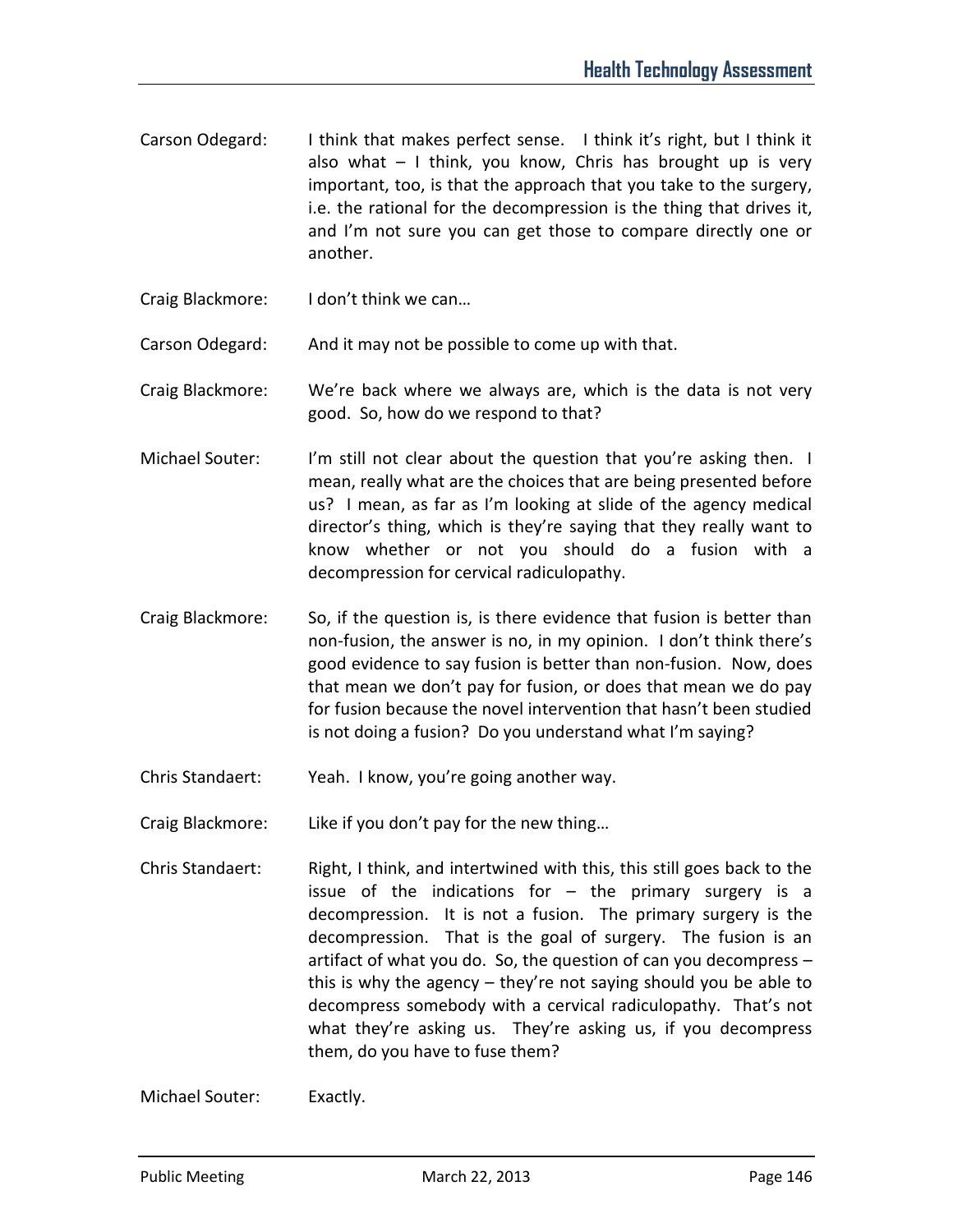- Chris Standaert: And I think we run into trouble, because the only studies we're going to have that really – they found the studies that would get at that, but they're – and this is where it gets jumbled up, in the idea that nobody's talking about doing fusions with a foraminotomy, doing a posterior approach with a fusion with a post – nobody's talking about doing that, so we could say – but I don't know if we really even looked at that question. This is where…
- Seth Schwartz: I think the problem is that if, in my mind, as we kind of run around this, the question we're getting at is, I think, based on their recommendations that they agreed that discectomy or whatever the decompressive procedure is indicated for radiculopathy. We're not being asked whether or not that's the case. That may not be the case, but that's what it seems like we're being asked. So, the question then becomes, is fusion necessary if you're going to decompress, and I think your way of looking at this, the chicken and the egg phenomena, is a good question but the problem I'm having with this is, I'm not sure that they looked at the right outcomes, because it may be that pain and back to work time and all that stuff is, there's no difference, because there may be no difference, because that's not the point of doing the fusion. The fusion is what happens seven to 10 years down the road, and that's your – your head falls off your neck and it seems to me that the neurosurgeons, as this procedure evolved, the reason they stopped doing decompressions without fusion is because that was what they saw happening, and we're not seeing any data on that, and maybe it's because there is no data because they started seeing kyphosis and they said kyphosis means their head is going to fall off their neck. We're not going to do that anymore.
- Craig Blackmore: But we don't have data and we're not going to get it, and that's where we are. We can come up with any number of ways of criticizing the data.
- Seth Schwartz: No, no, but we do  $-1$  think we do have. I mean, what  $-$  what we just heard was that if you actually look at the outcome of kyphosis, now I don't know if that's a good outcome to be looking at, but if you look at that outcome, that there is a significant difference between fusion and non-fusion.
- Craig Blackmore: Yeah but what does kyphosis mean?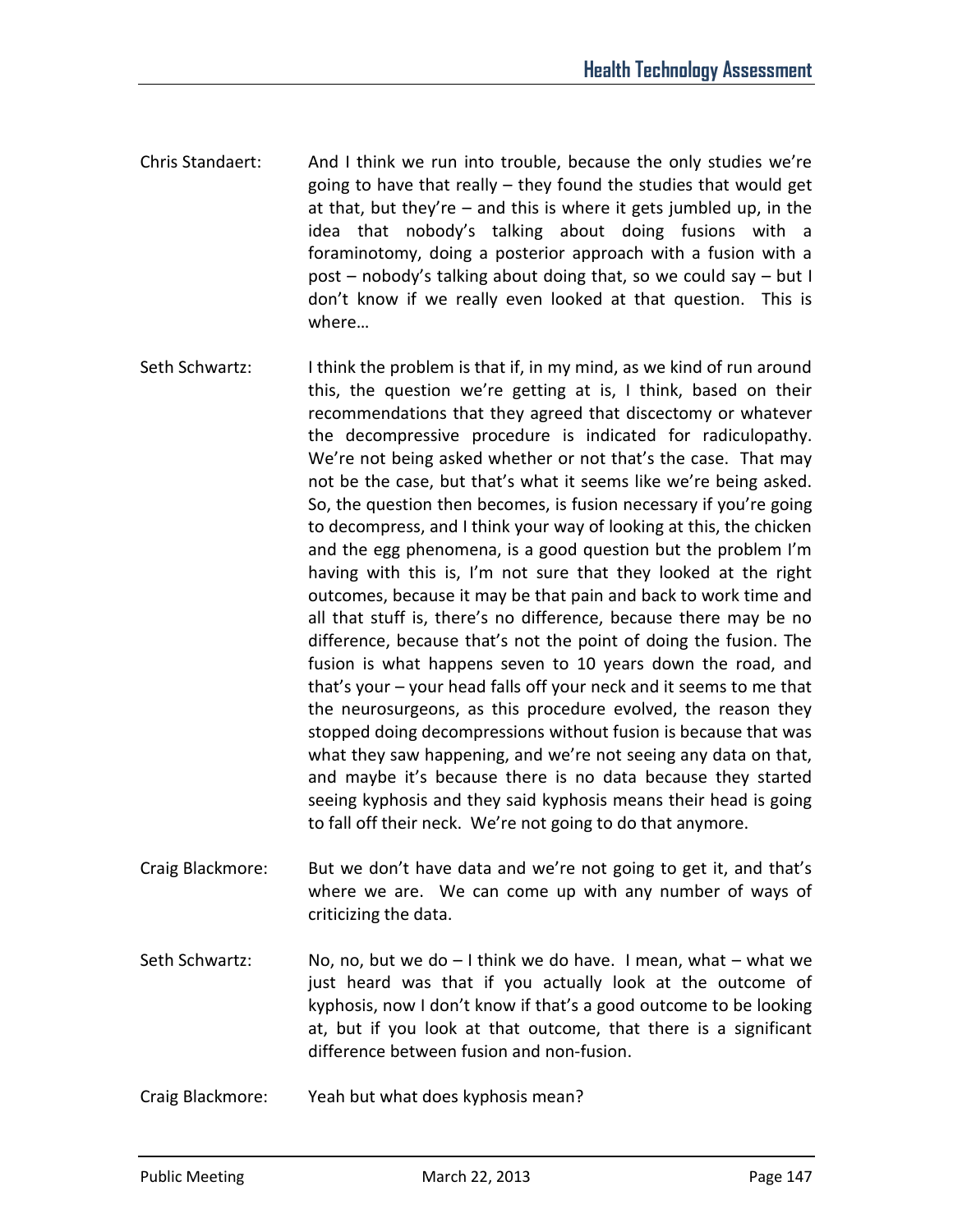Seth Schwartz: I don't know.

- Craig Blackmore: It's an x-ray finding, right? I mean, does it does it connote worsening outcomes? And the answer is, we don't know. I'll concede that you're going to get more kyphosis if you just – if you don't fuse a disk.
- Michelle Simon: I thought Dr. Tredway also said that eventually that leads to radiculopathy.
- Craig Blackmore: Yeah, but we don't have data.
- Michelle Simon: There's no data on that?
- Trent Tredway: We may need to go back and look at a little bit of literature on that, and I think that would be very important, but I can tell you right now that there – I don't know of any orthopedic or neurosurgical surgeon that would actually perform an anterior cervical discectomy and not provide some anterior stabilization, because you're destabilizing the spine. We have done some very minimally-invasive approaches called anterior foraminotomies where you go down and you don't take the disk out, you just go off to the side, but very few people do that because the vertebral artery is right there, and there have been many, many injuries that most people don't do that. So, to do an anterior cervical discectomy and decompressive spine, reasonable to not do a fusion, that's going to create a lot more problems. We've – I think there are some papers that will show the kyphotic deformity, 75% we've already heard in one study without fusion. That's a big deal. So, the tenets are decompress the nerve root, but you don't' want to make the environment worse by having a kyphotic deformity. So, I don't know anybody that does a discectomy without doing a fusion right now, in the anterior cervical spine.
- Craig Blackmore: See, I think we're in a backwards position. I think the novel treatment here is to not fuse, and I feel like because fusion is the standard, if we're doing a compression – if somebody's doing a decompression that for us to say you can't fuse it would be to force them to do something that's unproven. And that's what I'm trying to get at, with the whole thing is kind of backwards.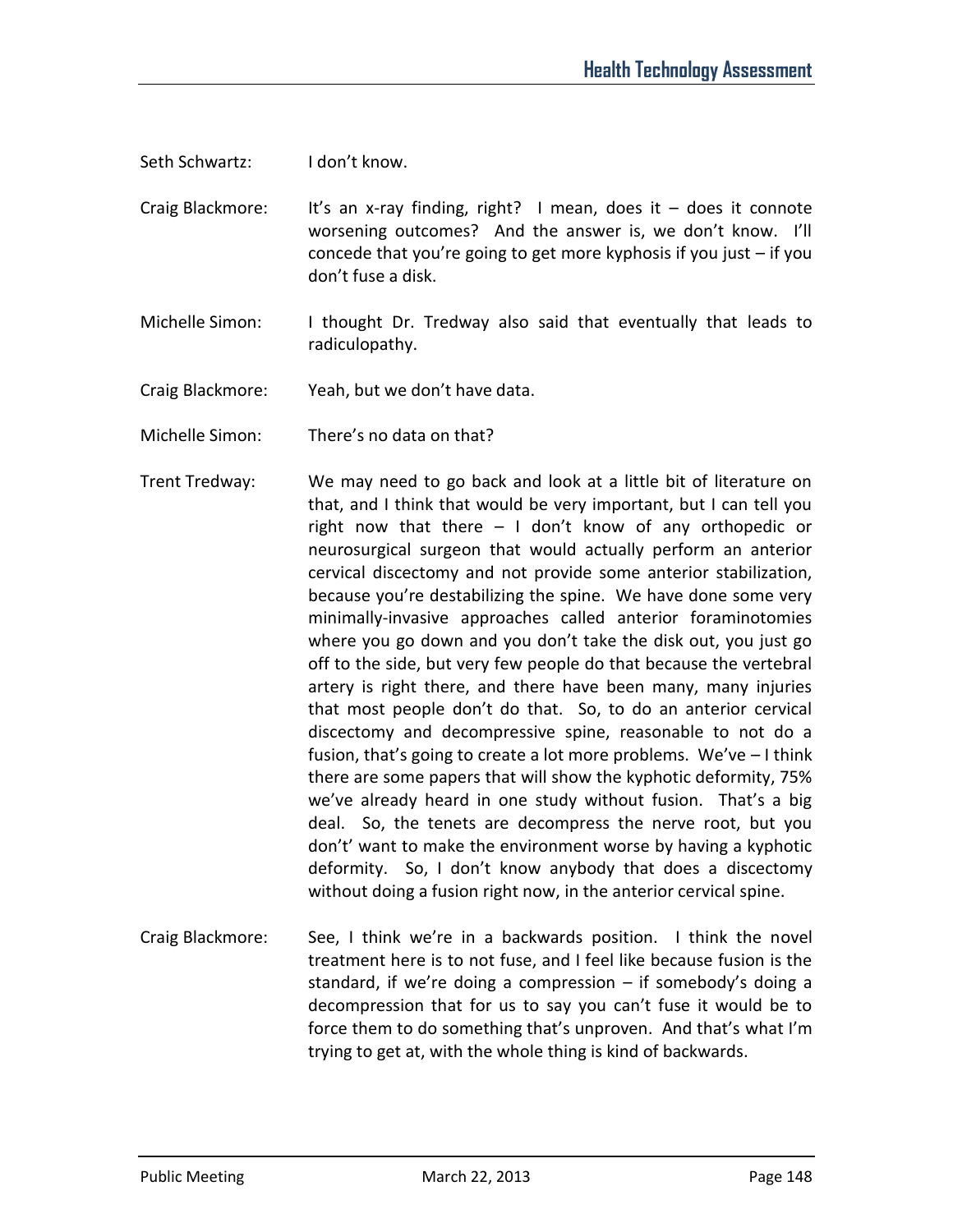Chris Standaert: You, I mean, you'd be forcing them to do something that is well outside the standard of care, and I think most of them would be mortified at the idea of doing and be petrified of what might happen to their patient if they become grossly kyphotic, which is why they don't do it.

Seth Schwartz: Yeah, so Gary, this is your fault.

- Marie Brown: Well, this is just the opposite of what is on the medical director's site. It says adding fusion to cervical decompression procedures may do more harm than good. So, it's just the opposite really.
- Craig Blackmore: Well, I think it may, but it feels like the burden of proof is that non-fusion should be – we should have to have evidence that non-fusion is better because fusion is the accepted standard, if that makes – and I hate to say that. I really hate to say that.
- Chris Standaert: Yeah, you're flipping the whole standard of care.

Craig Blackmore: But I feel like that's where we are, that we can't...

Chris Standaert: If somebody wanted to prove what they're trying to get at, that you don't have to fuse them, somebody would have to do the study to – and follow these people to show that you don't have to fuse them. Fusion is the de facto outcome of what they do.

- Craig Blackmore: Yeah.
- Chris Standaert: Yeah, I agree.

Craig Blackmore: And I don't like it. I think we should be going where the evidence tells us, not going where we are because the evidence doesn't tell us. Anyway, that's my opinion. I'm soliciting more input.

Carson Odegard: If that's the standard of decompression is going from the anterior and you removed the disk, just the common thought would make you feel like that is a – and you didn't fuse it, whether you knew anything about kyphosis, the thought of it is scary.

Chris Standaert: Oh, yeah.

Joann Elmore: But we can't make our decision based on whether the thought of something is scary, right?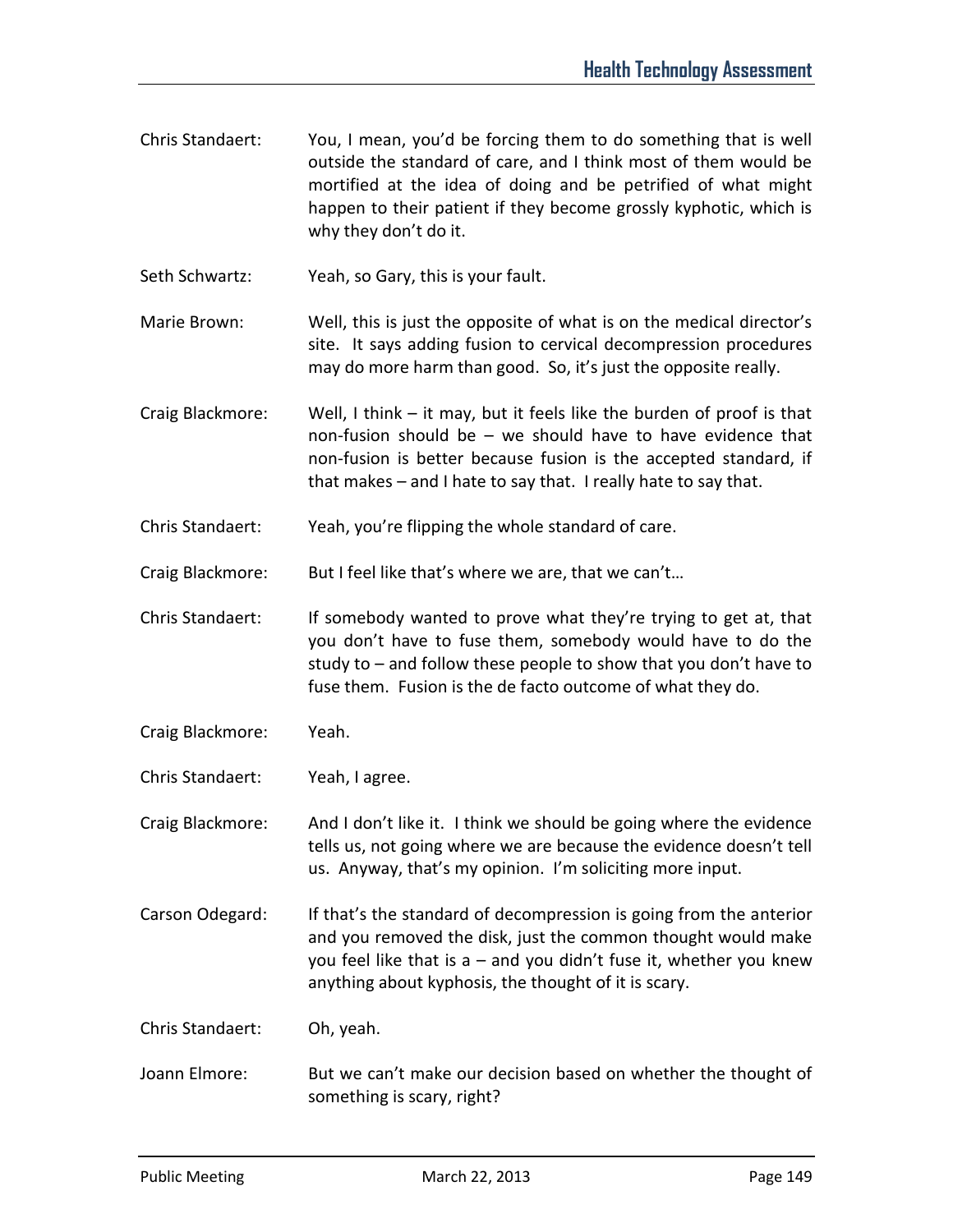- Chris Standaert: Well, we can't establish a totally new standard of care with no data either.
- Michael Souter: Common sense would argue that.
- Chris Standaert: Yeah, common sense would argue that.
- Craig Blackmore: I don't know that, I mean, I'm struggling go ahead.
- Richard Phillips: Can I ask a question? Now, this may be out of bounds here, but what I'm wondering is, do we have enough information from this study to make a decision, or do we need to send it back with a request for more information in order to make a good determination, and I guess that's a - I have no bias one way or the other. Do you think we can act on what we have right now and make a decision?
- Craig Blackmore: I think we have what there is. I feel very comfortable that we have what there is. I mean do others disagree?
- Michelle Simon: Well, I disagree. I think we're missing the piece about the longterm effects of kyphosis. We really didn't look at that data. We pulled something up about some 75%, but we don't really have any sense whether that's just a radiologic finding or if there's actually radiculopathy that ensues.
- Craig Blackmore: That data doesn't exist. We've got all the…
- Michelle Simon: But how do we know that? Do we know that?
- Craig Blackmore: Do we know that? I mean, we looked you looked for long-term complications following.
- Daniel Ollendorf: So, at the time we scoped this, we made the determination that outcomes like radiologic evidence of fusion or non-fusion or kyphosis, or sagittal alignment was not part of the focus of the review, and we were focused on harder patient outcomes.
- Craig Blackmore: But we looked at…
- Daniel Ollendorf: I can't say definitively, but if you ask me, I am 99% certain, if you ask me to go to the literature right now and find long-term data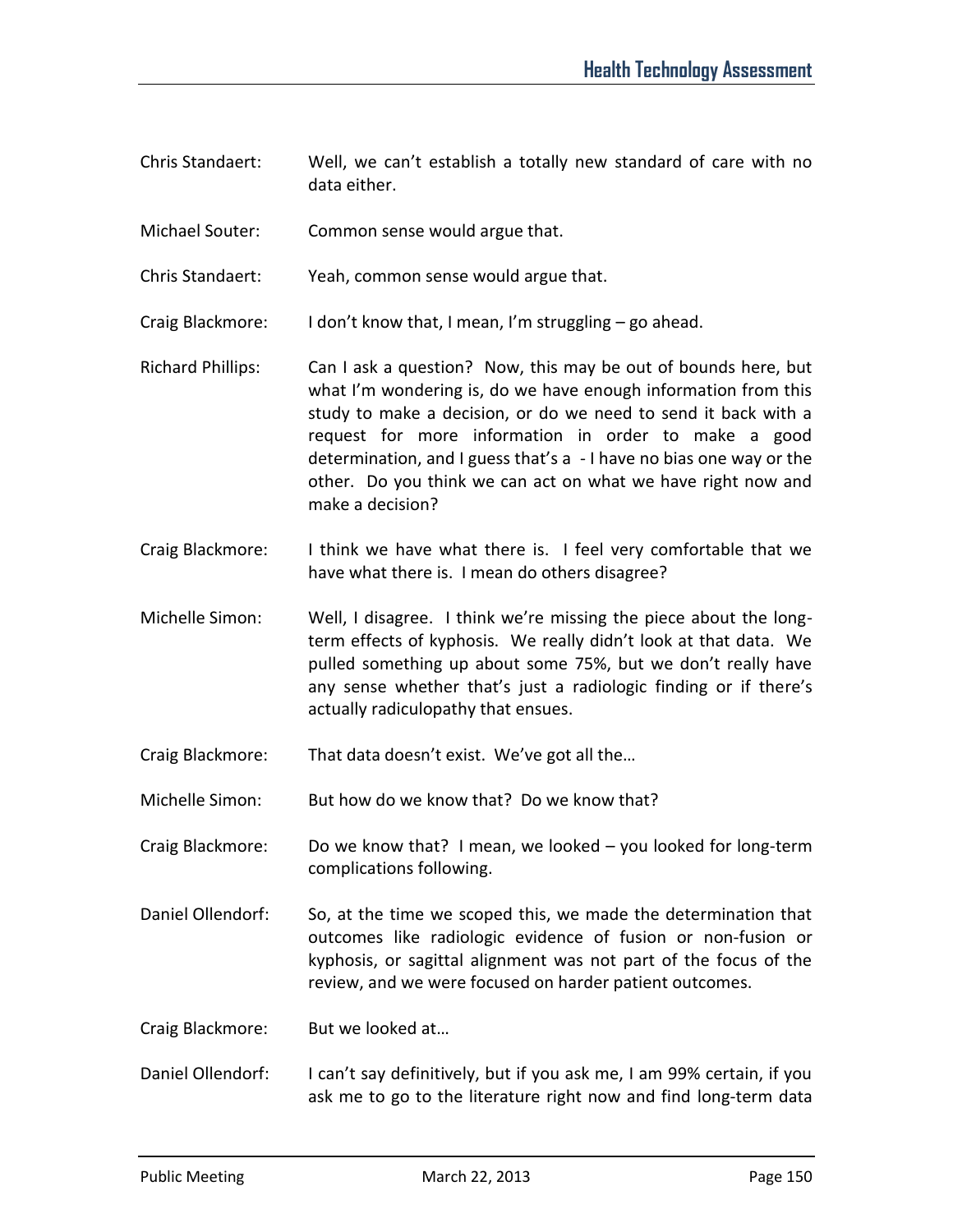on the natural history and outcomes of kyphosis and issues with sagittal alignment, I wouldn't find anything.

- Craig Blackmore: But you looked at the long-term clinical outcomes.
- Daniel Ollendorf: Yeah.
- Craig Blackmore: So, I mean we can…
- Daniel Ollendorf: Presumably, if these issues become pronounced, they will manifest themselves in reoperation.
- Craig Blackmore: Yeah, but we can concede the fact that their x-rays look funny.
- Daniel Ollendorf: And we found overlap between…
- Chris Standaert: But you're tracking four years out. You're not tracking 10 years out, right?
- Daniel Ollendorf: We tracked as long as we could the studies.
- Chris Standaert: I know, but the long-term follow-up  $-$  it' not you track, sorry. The studies only went four years out, right?
- Daniel Ollendorf: Right.
- Chris Standaert: I didn't mean to put it that way, sorry.
- Daniel Ollendorf: I'll have to go back and double check, but yes.
- Craig Blackmore: If there were long-term outcome information, clinically relevant outcome information post these procedures, you would have identified that for us?
- Daniel Ollendorf: Right.
- Craig Blackmore: Thanks.
- Kevin Walsh: I have a problem with where we are.
- Craig Blackmore: I have a lot of problem with where we are, but…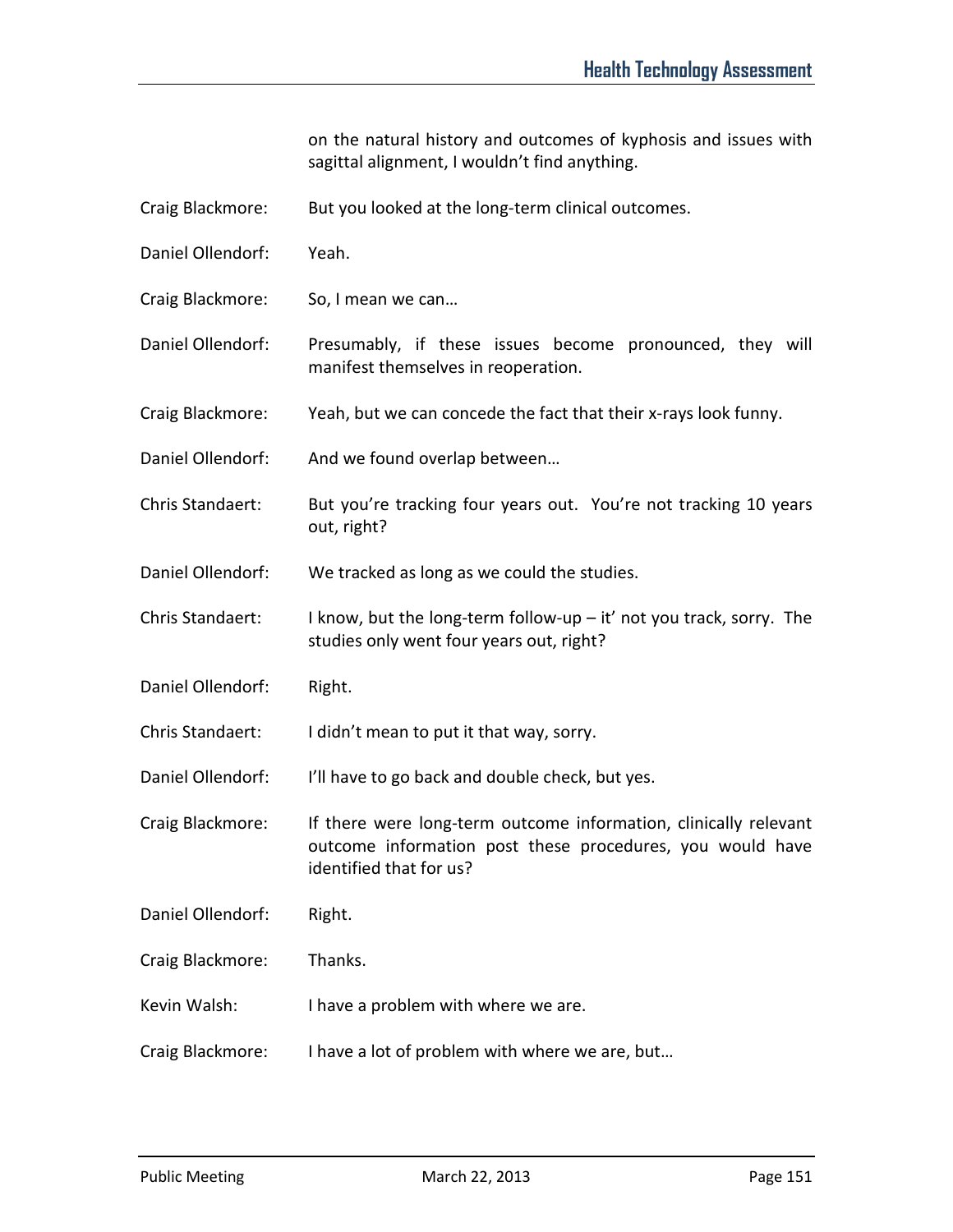- Kevin Walsh: Well, where we've talked ourselves to, I guess. I mean, realistically all of these studies are talking about doing decompression and cervical fusion versus conservative therapy versus not doing the surgery.
- Chris Standaert: No, there's only one study doing that. There's one study doing that, conservative therapy versus fusion, there's only one study.
- Carson Odegard: Also versus discectomy and…
- Chris Standaert: So, if we try to break this down, if you just sort of looked at this, we have the issue of, if you accept the two halves and do an anterior decompression, how we change the standard that says you can't fuse, I don't know. The only issue would be, do you have to do an anterior decompression and what are the criteria for that? Do you mandate there has to be canal stenosis of the central disk, something like that? Then the question becomes ACDF versus a posterior approach, which would be a laminotomy, a foraminotomy going through far lateral stuff and you could define where that may be and what the extent of the bounds of that may be, I suppose. There are people who do posterior approaches and do posterior fusions but they are rare, and there are posterior fusions done for big decompressions, but they are rare too, and as the vendor pointed out, they are probably in very complicated patients with all sorts of problems, and you could get into that, if that's where your – if you get into sort of where these lines are, my question would be, if people are getting  $-$  if somebody does a foraminotomy and a fusion, do they have to do that? They have to put in a posterior plate with a foraminotomy? I wouldn't think so, but we didn't look at that.
- Craig Blackmore: Let's not let's not get absurd.
- Chris Standaert: I'm not getting absurd, but that's where the question comes of where you would, where would an extraneous fusion be? An extraneous fusion would be, in some procedure that does not really destabilize somebody, so a posterior approach maybe, or it would be in people who have the wrong symptoms, who have neck pain as opposed to radiculopathy or myelopathy.
- Marie Brown: So, if we're trying to change if we think about changing the standard of care without adequate evidence to change the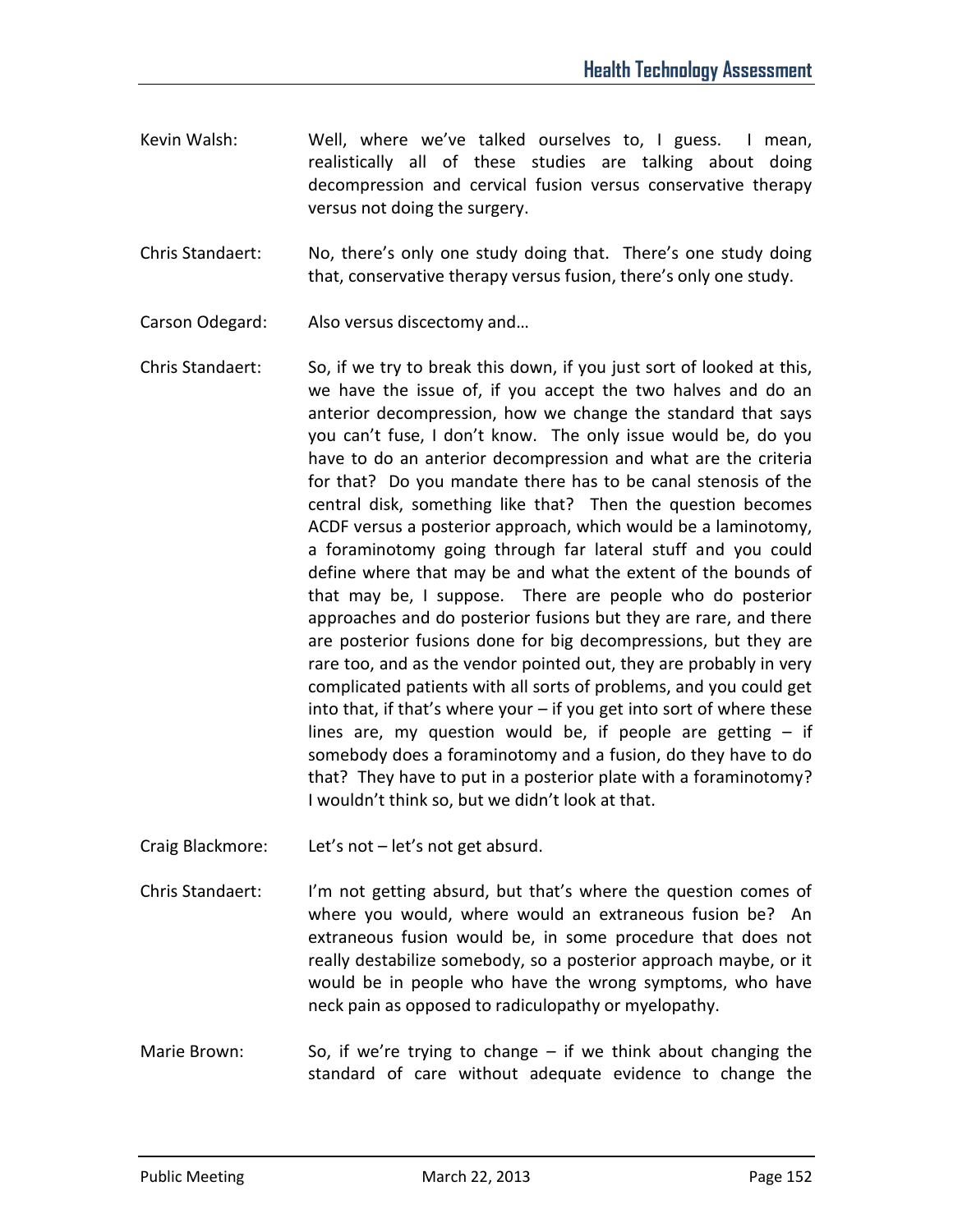standard of care, it's hard enough when we have adequate evidence to change the standard of care. So…

- Craig Blackmore: I have no problem with changing the standard of care based on adequate…
- Marie Brown: But there's no data.
- Craig Blackmore: It's just the question of what you default to. Well, we're running in circles, but – so, there's a couple of issues. The first issue is who do we cover surgery for at all and then the second issue is, do we differentiate between surgery that involves fusion and surgery that does not, and most of what we talked about has focused on the idea of fusion versus non-fusion in patients who are getting surgery, but we also need to come back to the larger question of who gets surgery. So, we have told – we've been told in our scope that myelopathy is off the table. That's going to be covered. We understand that there is a distinction between radicular symptoms and axial pain. We're told by our clinical expert and others that radicular symptoms is the accepted indication, but we also – the agency directors seem to believe that a lot of the surgery that goes on is for people who do not have radicular symptoms. So, we need to address the question of what are the indications for surgery and how do we define them, or, if we put any limitations on the surgery.
- Chris Standaert: Using our data, we could do a couple of things. We have no studies on neck pain. We can say you can't do a fusion for neck pain, for example, right? You can't – we can defer degenerative disk disease. They found no data. There is no support. There is nobody supporting that, so we could say that. We do have, you know, the non-operative study does say, you know what, maybe this does help and saying you should pursue non-operative care for a certain amount of time before going to fusion in the absence of severe neurologic deficits could be another reasonable thing to say, for example, and we have data to base that sort of statement on. So, we could put some parameters around when – around when to go, but I think for us to say if you feel you have to do an anterior decompression and decompress the canal and you can't fuse.

Craig Blackmore: Okay, we put that aside.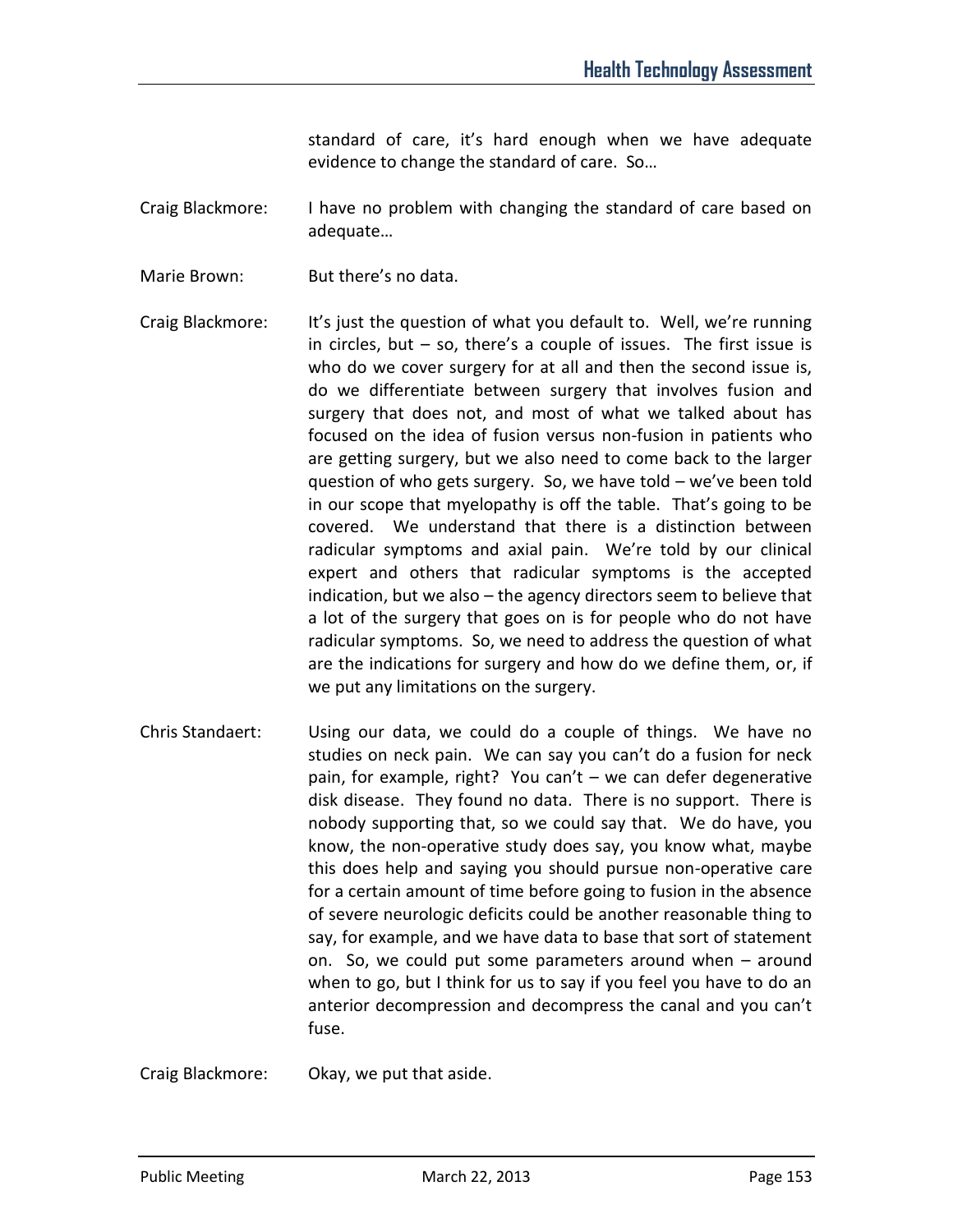Chris Standaert: I know.

Craig Blackmore: I want to focus on the indication.

Chris Standaert: The other kind of boundary  $-$  we can put on boundaries about requiring non-operative care or not fusing for neck pain, and we have data. It's in our report.

Craig Blackmore: So, I want to get input from other members of the committee on the question of who gets surgery.

Richard Phillips: Do we have the data from the agencies that these patients are getting surgery for just neck pain? I thought that was mostly myelopathy. I mean, mostly radiculopathy.

Daniel Ollendorf: We would need to do a more in-depth sort of outcome. I think somebody suggested, you know, should we do a little more research, except it probably would take longer than three months probably, but we'd be happy to take a look at that if you think there's more information. It would only be for [inaudible]. We can't get detailed outcome data [inaudible].

Richard Phillips: Yeah, right.

Craig Blackmore: So, we did see slides.

Marie Brown: There are clinical guidelines, which I know are no more evidence based than what we can do, but that's one place to start.

Michelle Simon: So, if we say that conservative care should be followed before surgery is considered, do we even know what that is in our state? Do we know what's approved? Do we know what's considered conservative care?

- Chris Standaert: Unfortunately, the details of that weren't part of this. So, is it chiropractic? Is it PT? Is it injections? Is it whatever? We didn't look at that. Is it medications? We didn't look at that, and there's a whole – as you know, there's a whole panoply of things that we do.
- Craig Blackmore: Okay, so I want to focus on the specific indications, because we need to do that, and the groups that have been broken out are myelopathy, which is beyond our control, radiculopathy, and axial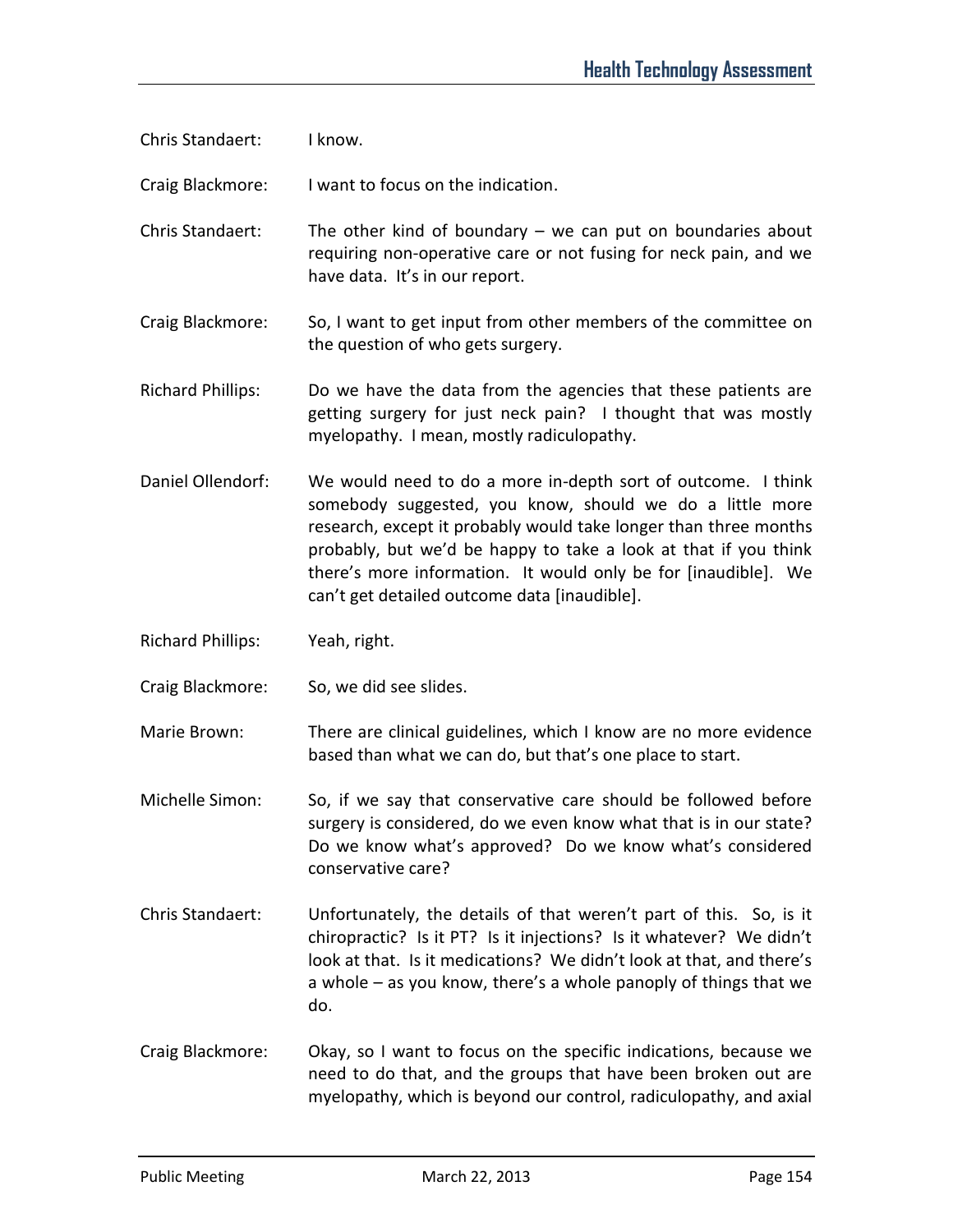pain. I think I've got that approximately correct. Why don't we, in fact, go to our key questions, which are in the big report. Alright, okay, the key questions. The first is comparative clinical effectiveness of fusion relative to conservative management approaches and other forms of surgery, adverse effects, differential effectiveness according to preexisting conditions, demographics, etc. I am on page three of the key questions – the main report, but I'm not sure I'm getting what I want. I'm still trying to understand the scope. I thought we were focusing on these three groups. I'm trying to organize the rest of the discussion.

- Carson Odegard: What are you looking for exactly? I have the document in front of me.
- Craig Blackmore: I have the document, too. So, alright, so if I go to the agency director's page, slide 25 of their presentation on page 13 of their presentation, they make some recommendations, and I'm not just going to accept their recommendations, but I want to use that as a framework for discussion because it gives us an idea of why they ask that we look at this topic. I want to talk about the second bullet point on slide 25, which is should we cover cervical fusion for chronic neck pain in the absence of radiculopathy. I think we – we know what can be known about that. We have the data, and I'd like us to talk about that. Anybody want to take a start on it?
- Seth Schwartz: I think the literature says no.
- Craig Blackmore: Says no because of the absence of good data or because.
- Seth Schwartz: The data that we have says that the outcome is not a lot different.

Chris Standaert: Well, they didn't find any studies comparing it. There just has not been – there's no data, they didn't find any studies on cervical fusion for axial pain, correct? There's just zero data. They looked. Nobody studied it.

- Trent Tredway: Chris, could  $I I$  don't want to make an opinion, but would it be okay to make a suggestion?
- Seth Schwartz: What does slide 21 show, on the page of the study, the ICER study?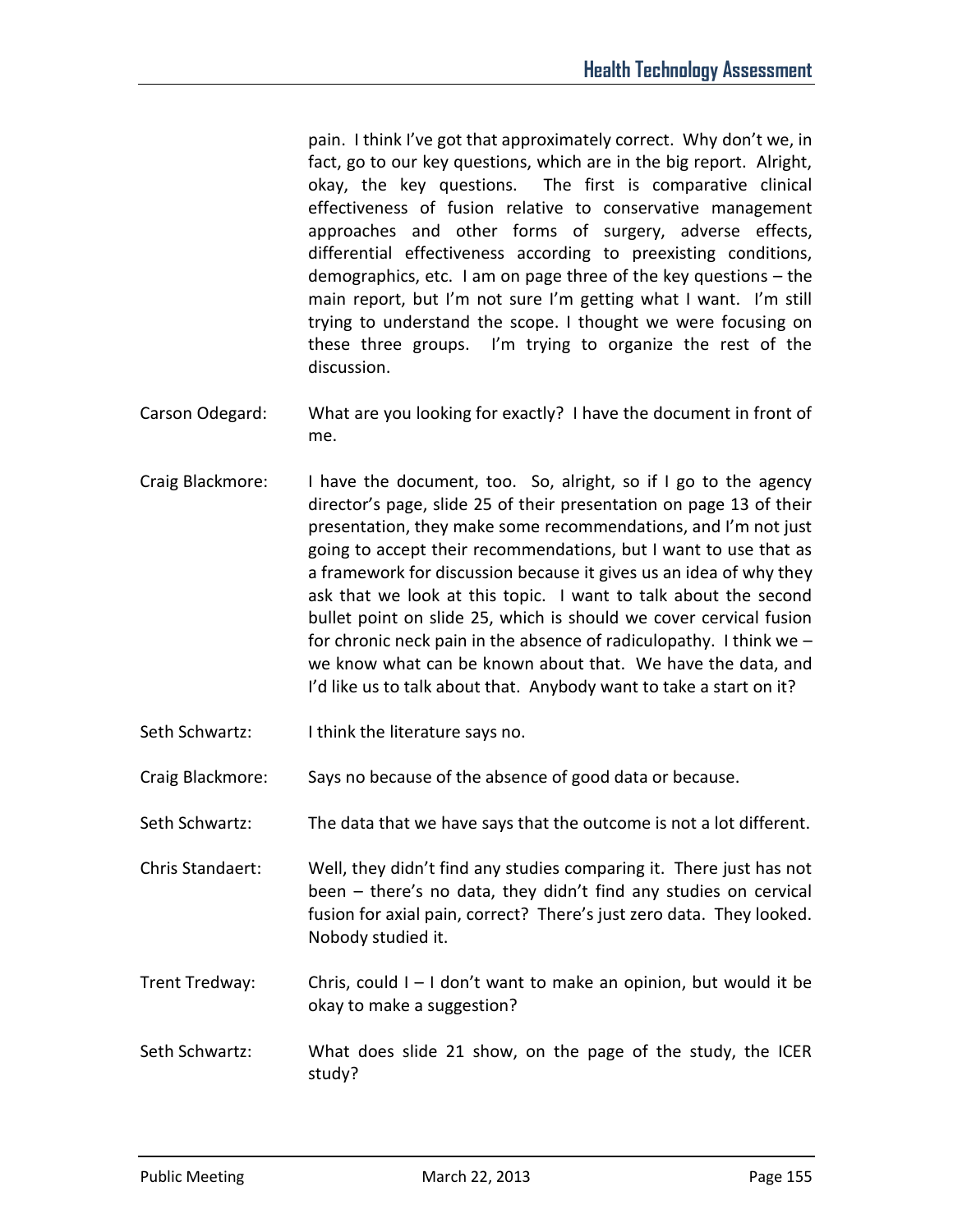- Chris Standaert: Oh, he said that was mislabeled. It's not supposed to be neck pain. It's supposed to be radicular pain on your graph. Your little graph of lines on your ICER.
- Craig Blackmore: Slide 21.
- Chris Standaert: It says resolution of neck pain, and you had corrected it, I believe. That's supposed to say…
- Craig Blackmore: Dr. Tredway, you had…
- Trent Tredway: Yeah, I was just going to suggest that there are very few surgeons out there that will actually just do surgery for isolated neck pain or cervicalgia. What I found very interesting in some of the studies that were actually left out of this research group was the randomized control studies of cervical fusion and disk arthroplasty. If you take a look at that data, what's very interesting is, the patients, whether they had an arthroplasty or a fusion, their neck pain did improve, which is one of the few papers out there, one of the few groups of patients, that axial neck pain actually improved on by having a procedure, and that's with both fusion and with arthroplasty, but that's not in your research. That was excluded, because arthroplasty had been looked at, at a different time. So, in my knowledge – to my knowledge, that's some of the only data that I know from a randomized control study that shows that axial neck pain actually does improve with surgery, and I was actually shocked to see that. I'll be honest with you.
- Craig Blackmore: Weren't those patients who had a concurrent radiculopathy or myelopathy? They weren't pure axial neck pain patients.
- Trent Tredway: They weren't but part of the visual analog scale and part of the outcome was not only radicular pain but was for neck pain, and that was the axial neck pain, and once again, that's a little bit murky, because it's hard to dissect them both out, but that's the one thing that I can say about cervical axial pain, so.
- Craig Blackmore: I mean, it's more than a little murky, because there's no control group that didn't get the intervention, and there's regression to the mean, and there's trying to differentiate between radicular and non-radicular pain. So, I think it's very valid to not include that. I mean, that's a case series basically, because there's no…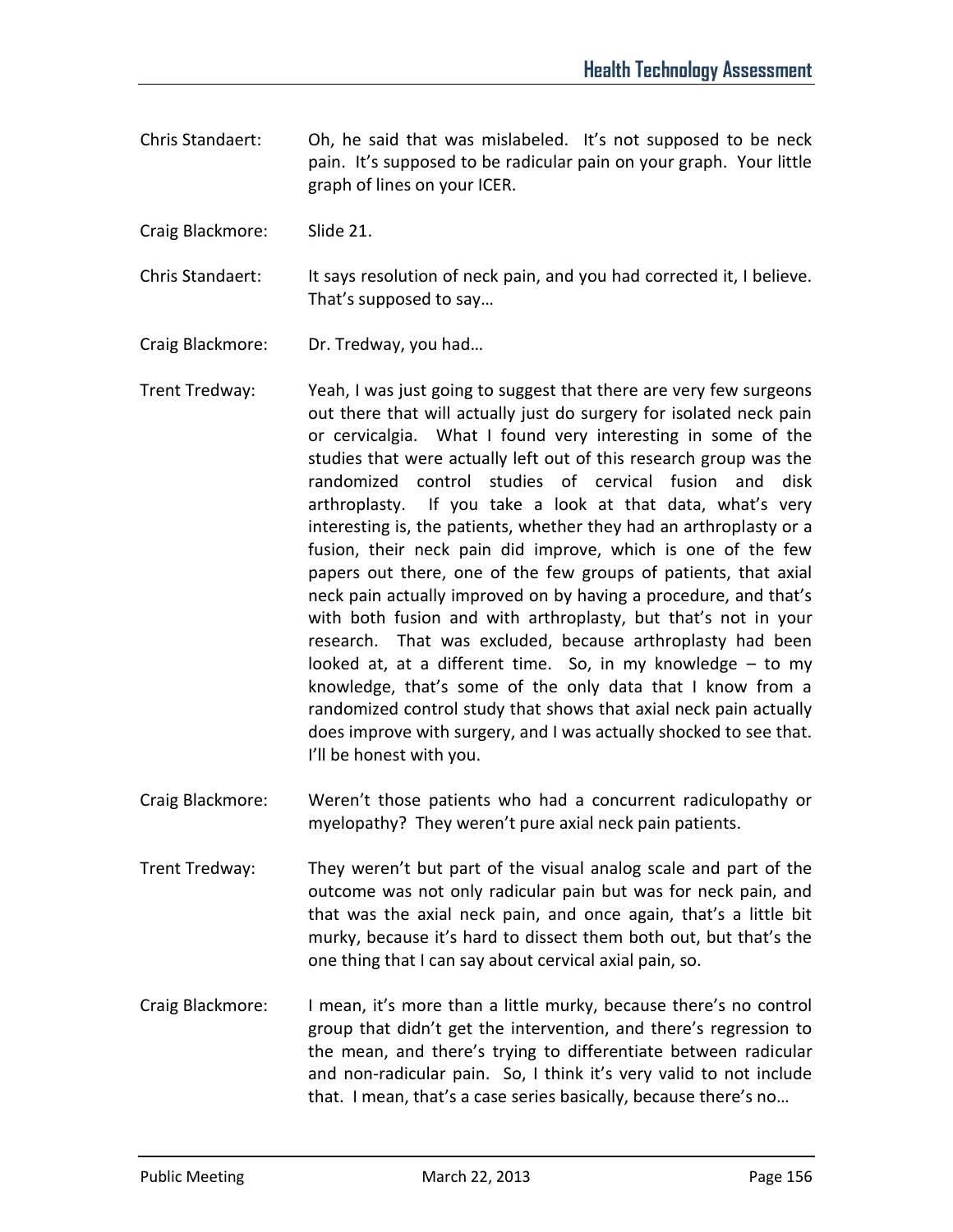Trent Tredway: Well, if it's an FDA randomized controlled study on all of them, so.

Craig Blackmore: But a comparison group is lacking for that comparison. So, all you have is a case series of people who got an intervention – a surgical intervention. There's no  $-$  a lot of them would have gotten better anyway. That's the history of back and neck pain.

Chris Standaert: It's also  $-1$  totally agree. It's not the patient population in question, those with axial neck pain. That's not who they were studying. There's…

Craig Blackmore: So, back to the…

Trent Tredway: I may not have made it better.

Craig Blackmore: Thank you for your comment. Back to the cervical fusion for axial neck pain. Joanne?

Joann Elmore: Show of hands?

Craig Blackmore: Show of hands?

Joann Elmore: Are we ready?

Craig Blackmore: Are we ready? I mean, is there further discussion we want to have around that? Okay, so, our informal show of hands, when we talk about limitations of coverage, one suggestion would be to not cover in patients who have axial neck pain in the absence of radicular symptoms. So, I'm going to ask for a show of hands on committee members who think that would be an appropriate exclusion. Does that make sense? There's a lot of negatives in there. Okay. Okay, so then, I'm assuming – no. I'm not assuming. We need to ask the question of surgical fusion, so surgery of any actually, I'm going to ask it even differently. I'm going to ask it decompressive surgery with or without fusion versus conservative care in patients with radicular symptoms. Okay, so this isn't the question of do we put a plate on or a graft? This is a question, does the surgeon touch the patient if they have radicular symptoms, and again, we have seen the data that there is, such as it is. So, I would like a straw poll on…

Seth Schwartz: Craig, could you just add after a trial of conservative therapy?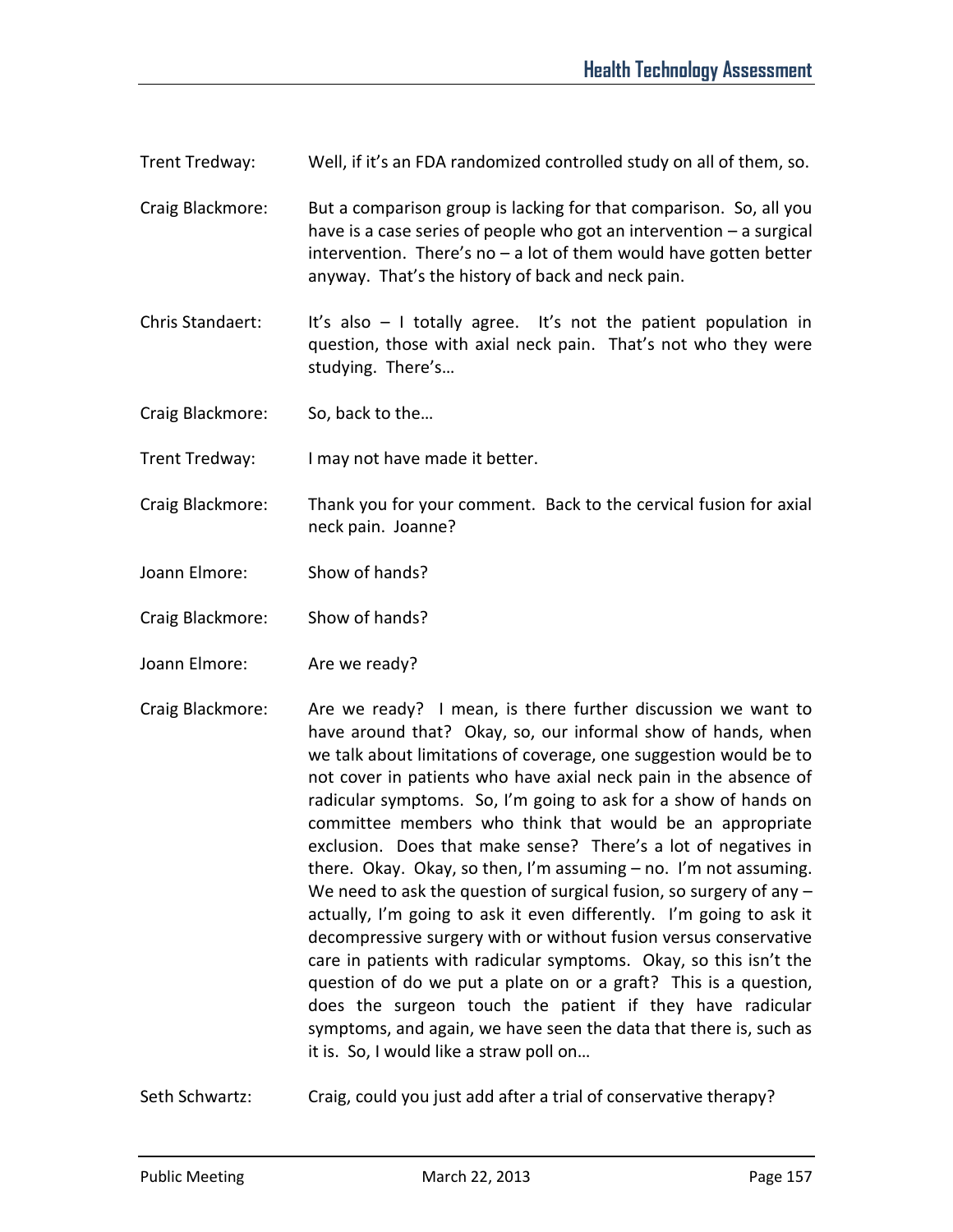- Craig Blackmore: No. We're going to get we're going to define that second. This is under any circumstance would you approve? Does that make sense? And then I want to drill down on specific types and specific this and specific that, but first I want to make sure we're on board with going through that exercise. So, under any circumstances, do you think we might cover surgery for radiculopathy? Okay, so now – now we've narrowed it down to surgery and now we should put what constraints, if any, we want to put on that. So, what would that look like?
- Seth Schwartz: It's hard to define explicitly. I would say after an adequate trial of conservative therapy. Now, what exactly does that consist of? I think that's a harder question. I mean, it seems like it should be what the entrance criteria were for some of the studies, but it sounds like it was a minimum of six weeks, but it may be even longer than that.
- Craig Blackmore: Yeah, and, you know, we can either define it or not depending on our comfort level, or we can defer that. Okay, so that's one suggestion is failure of conservative therapy of some timeframe and can we – she's working on it. And then Richard, you?
- Richard Phillips: I have a question, I guess. Is there not an entity where you need to do acute decompression? Are there not some acute disks that require – you can't have the six weeks of therapy?
- Chris Standaert: I was about to say for significant neurologic deficit. Somebody with progressive severe neurologic deficit you might think differently.
- Richard Phillips: Yeah, that's what I was trying to say. I mean, I have no idea the frequency, but…
- Craig Blackmore: Progressive nerve root deficit?
- Trent Tredway: I mean, as far as progressive nerve root deficit, people will come in with motor weakness, and I will actually still treat those conservatively and be able to watch them, but if they start to get worse, or if there are any signs of myelopathy, spinal cord injury, more than one motor nerve root, they need surgery – surgical decompression.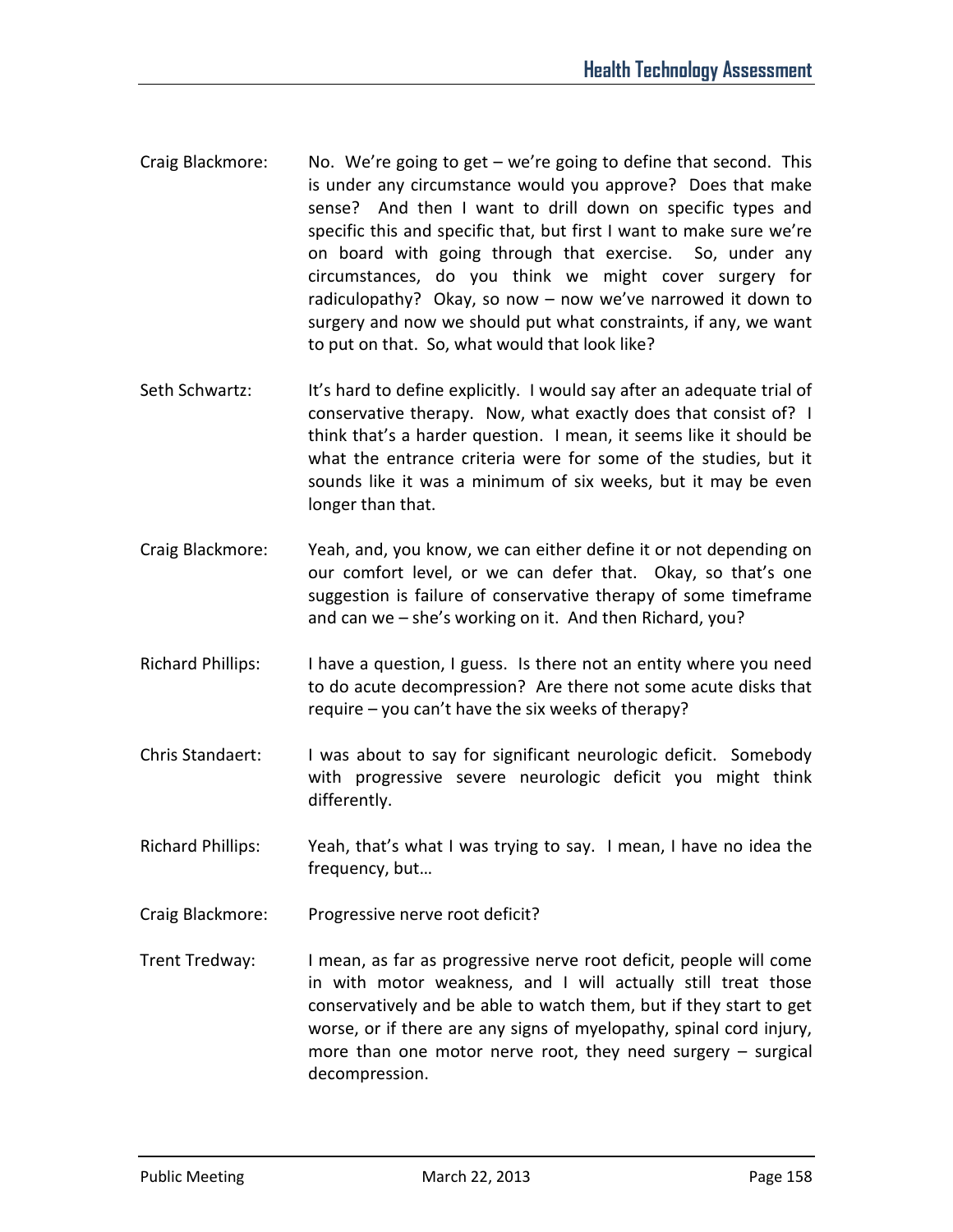- Craig Blackmore: So, myelopathy is covered.
- Trent Tredway: Mm-hm.
- Craig Blackmore: That's already listed. So, the only issue would be…
- Chris Standaert: So, progressive neurologic deficit.
- Craig Blackmore: Is that? Okay.
- Chris Standaert: Do you ever operate on a hyperacute severe somebody comes in with a complete C6 root palsy?
- Trent Tredway: No. I typically don't. I want to give them that trial. The question of it is, is the timing, because I just saw one that came back a year later from another surgeon, and he's completely out and never getting any function back, so there is a window of time to operate.
- Craig Blackmore: And then, of course, the next question is, if we're just asking Dr. Tredway, are we really going with the evidence or should we defer this to the medical directors who can?
- Marie Brown: Without evidence, I don't know we know how long to wait or what timeframe to suggest.
- Richard Phillips: Well, we could set a minimum, at least, couldn't we? Wouldn't that be reasonable.
- Marie Brown: I'd feel better just to put a trial, an adequate trial of conservative.
- Michael Souter: Yeah, you need to be careful though, there. I mean definitions of adequacy in trials can vary from one to two days in the worst hands to what would be a common sense three to four weeks.
- Craig Blackmore: But we can we can leave that to the preauthorization or whatever these guys do. Failure of conservative therapy might mean they're getting worse. I don't know. Okay, other things we need to put on here?
- Gary Franklin: Craig, I'm sorry. Right now, L&I guidelines on cervical surgery for - cervical surgery for entrapment of a single nerve root, which would be decompression, you know, plus fusion says six to eight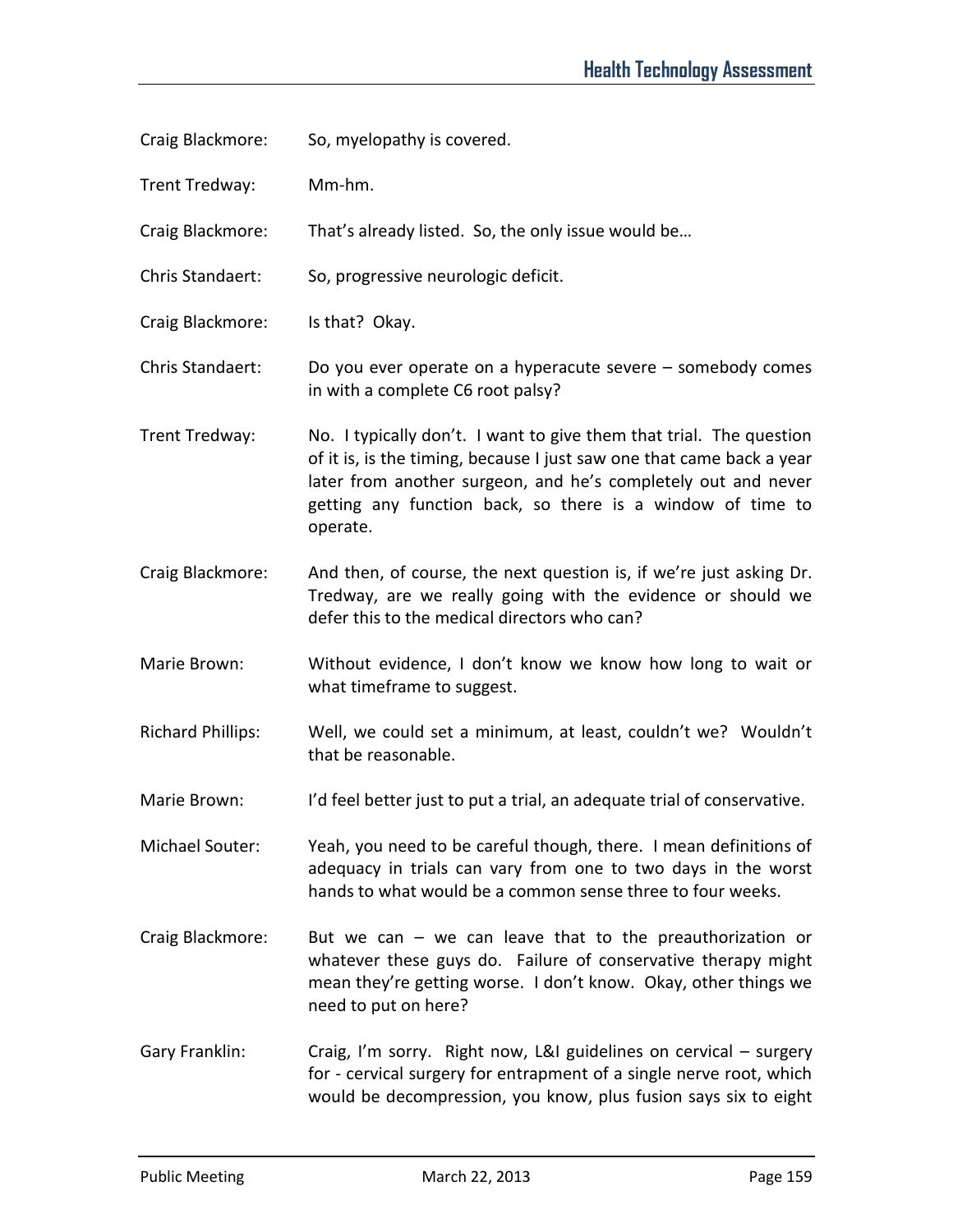weeks of physical therapy or medications or cervical traction, whatever, and then you have to have, you know, clinical objective and subjective findings of  $-$  objective findings of radiculopathy and either a corroboration of an imaging test or EMG. So, you know, it's objectively determined, but there is already a period recommended of six to eight weeks of any one of those things.

- Marie Brown: Why would we change that then?
- Craig Blackmore: So, I mean, I guess it's just an issue of do we put wording into our decision or do we leave it as?
- Chris Standaert: I mean from, if we go with data alone, we did not look at data on non-operative care to see. I don't know. We'd have to go through the other studies that are brought up to see what would the criteria for the studies that you have, the RCT's, how long did they wait before they operated? Was it a minimum of 12 weeks? Minimum of six weeks? We'd have some data that way. So, if we put a number on it? I think it's quite appropriate to say we should mandate some type of non-operative care before surgery and we're a bit arbitrary in picking six weeks, but that wouldn't be out of bounds from guidelines or other things, I wouldn't think. Defining radiculopathy is tricky.
- Michael Souter: Are there any NCDs?
- Trent Tredway: The trials did vary, as someone mentioned earlier, fairly significantly, in terms of the trial of conservative management that was attempted before surgery that the RCTs of two different surgical approaches. There is very limited payer coverage policies out there. The few private payer coverage policies that we found described six to 12 weeks.
- Craig Blackmore: Yeah, so the RCTs aren't actually going to help us, because if something went bad and you got surgery earlier, you wouldn't be in the RCT. So, I mean, the eligibility criteria for the RCT are for research, not necessarily reflecting clinical reality. So, the other decisions might inform us on some level, but I don't think the RCTs are helpful.
- Joann Elmore: Given the constraints of the data and our questions asked of our committee, I would recommend we be brief and cover with conditions patients with radiculopathy and failure of conservative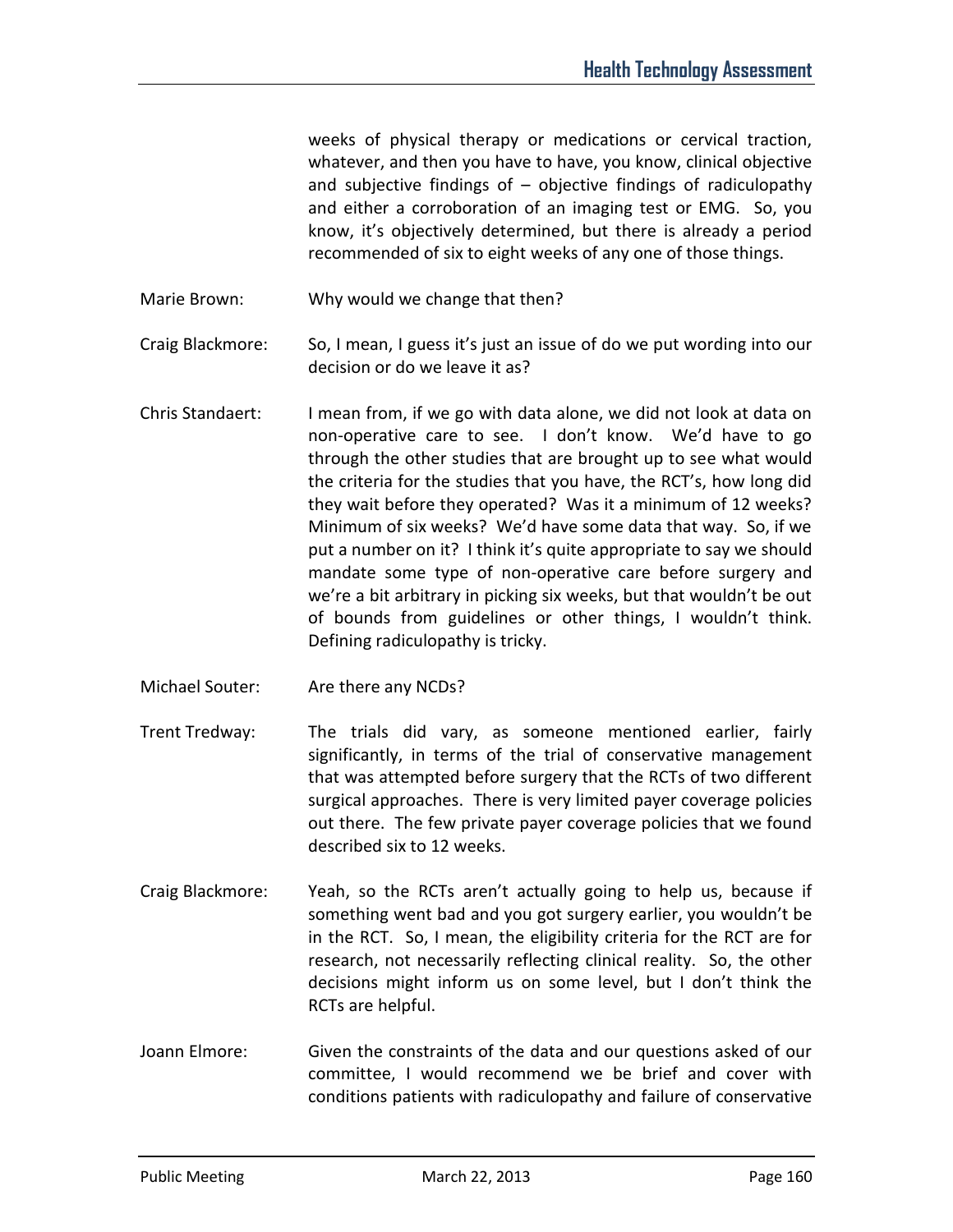care, that we not define radiculopathy, that we not define failure of conservative care. As a primary care doctor, my hope is that they will definitely give them a lengthy period of trial to improve their symptoms, but I don't feel that we have the data to say six weeks, 11 weeks, and what constitutes conservative care.

 Craig Blackmore: So, I want to ask the agency medical directors how they would operationalize if we simply said failure of conservative therapy and radiculopathy? Is that operationalizable?

- Gary Franklin: Well, that's what we do now. So, Medicaid and Worker's Comp both do the same thing through the same UR process. So, if that's the decision, that's what we're doing now, and that would not be a problem.
- Chris Standaert: Yeah, and that way if you say patients with radiculopathy and failure of non-operative care, progressive neurological deficit would count as a failure of care. They're getting worse, and then we could leave it or we could take it out, but it's clean. Defining radiculopathy is hard, as we talked about. It's defined so differently in so many things, and is it dermatome or sclerotome or how, you know, how do you – it's hard, and you have to leave clinical judgment and some issue of corroborating objective findings on MRI or CT myelogram, whatever you have to do, which the agency can operationalize like they are.
- Craig Blackmore: So, my feeling would be, after reading through this data and the complete lack of data of benefit and the very clear harms and costs of the procedure, that I would want to have a high threshold before the surgery would proceed, but I'm also not sure how to operationalize that, because I don't think there's evidence to help me guide that decision. So, I mean, that's just a thought and I'm definitely welcoming input from other committee members. So, should we remove the word progressive neurologic deficit? Remove progressive neurologic deficit or leave it there?
- Joann Elmore: Yes, remove it.

Craig Blackmore: Let's remove that please.

Joann Elmore: And remove the definition of radiculopathy.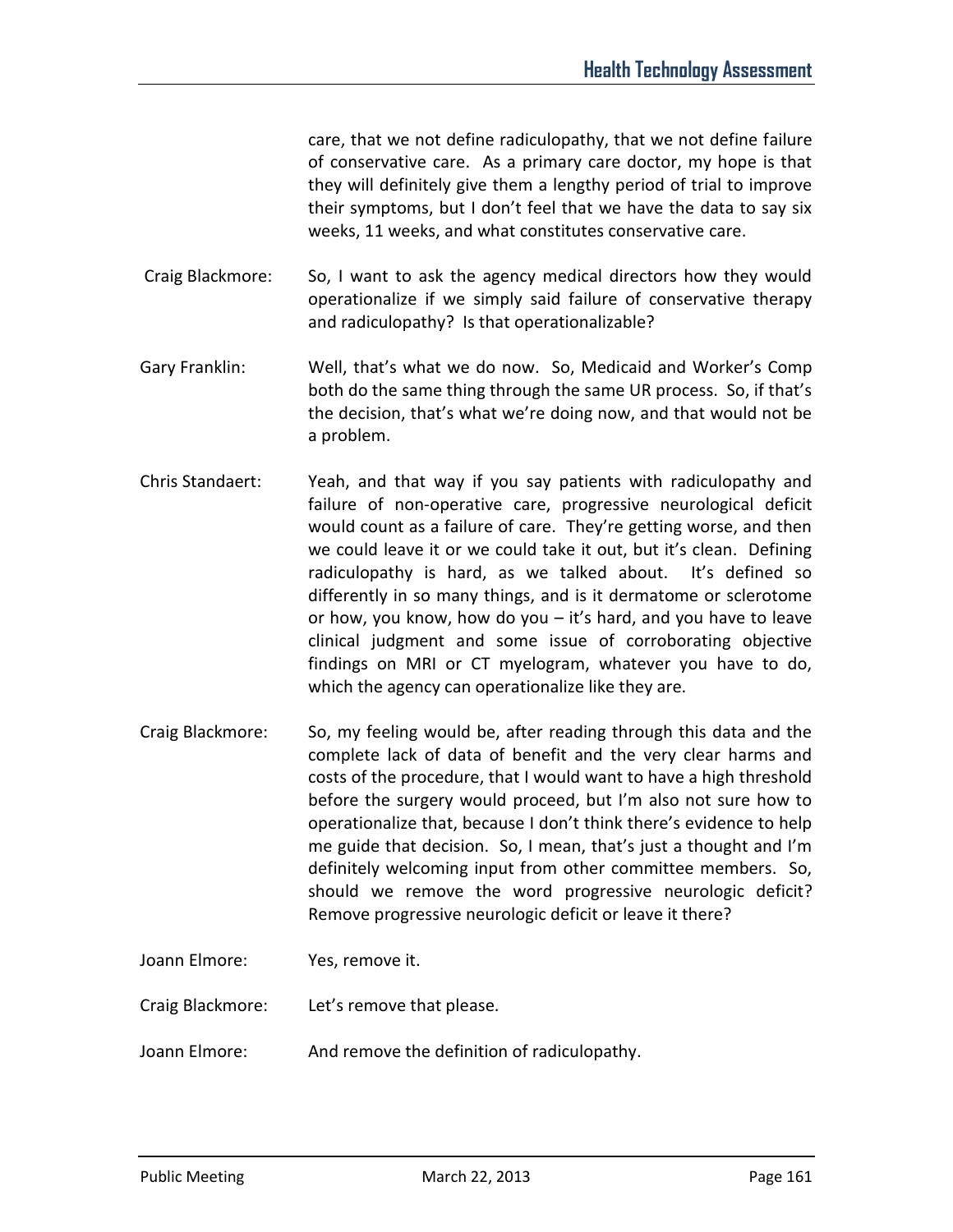- Craig Blackmore: Okay, so we say patients with radiculopathy and we leave the definition – we leave the definition up to the directors, because we don't have evidence that's going to be reliant on some sort of expert consensus.
- Michael Souter: But some people are still using radiculopathy, as we've seen, just from the basis of neck pain, and they're saying that's radiculopathy, and I think that we want to be careful to distinguish that.
- Craig Blackmore: I mean, I think we can say neck pain is not covered in the absence of radiculopathy, but I don't know how – I guess we could say…
- Michelle Simon: We could say CT or MRI evidence of nerve root compression if you wanted to.
- Michael Souter: But then we're down to definitions again.
- Craig Blackmore: And/or EMG.
- Michelle Simon: Yeah. Some objective finding.
- Craig Blackmore: We could say patients with objective findings of radiculopathy.
- Chris Standaert: The trouble there is pain is not an objective finding, and you can have severe pain and you can have a, you know, EMG – I do EMGs - but you could have 20% axion loss show up on a needle EMG. So, you have to have a significant – an EMG shows a significant radiculopathy, not a subtle radiculopathy and not radicular pain.
- Marie Brown: Don't they already have...

Chris Standaert: So, it's an easy way to find some objective, but.

- Seth Schwartz: Didn't they say something like objective findings of radiculopathy or objective signs of?
- Marie Brown: It would…

Chris Standaert: If you say objective findings of radiculopathy or nerve root compromise so that way you throw in imaging, EMG, and exam.

Craig Blackmore: Dr. Franklin?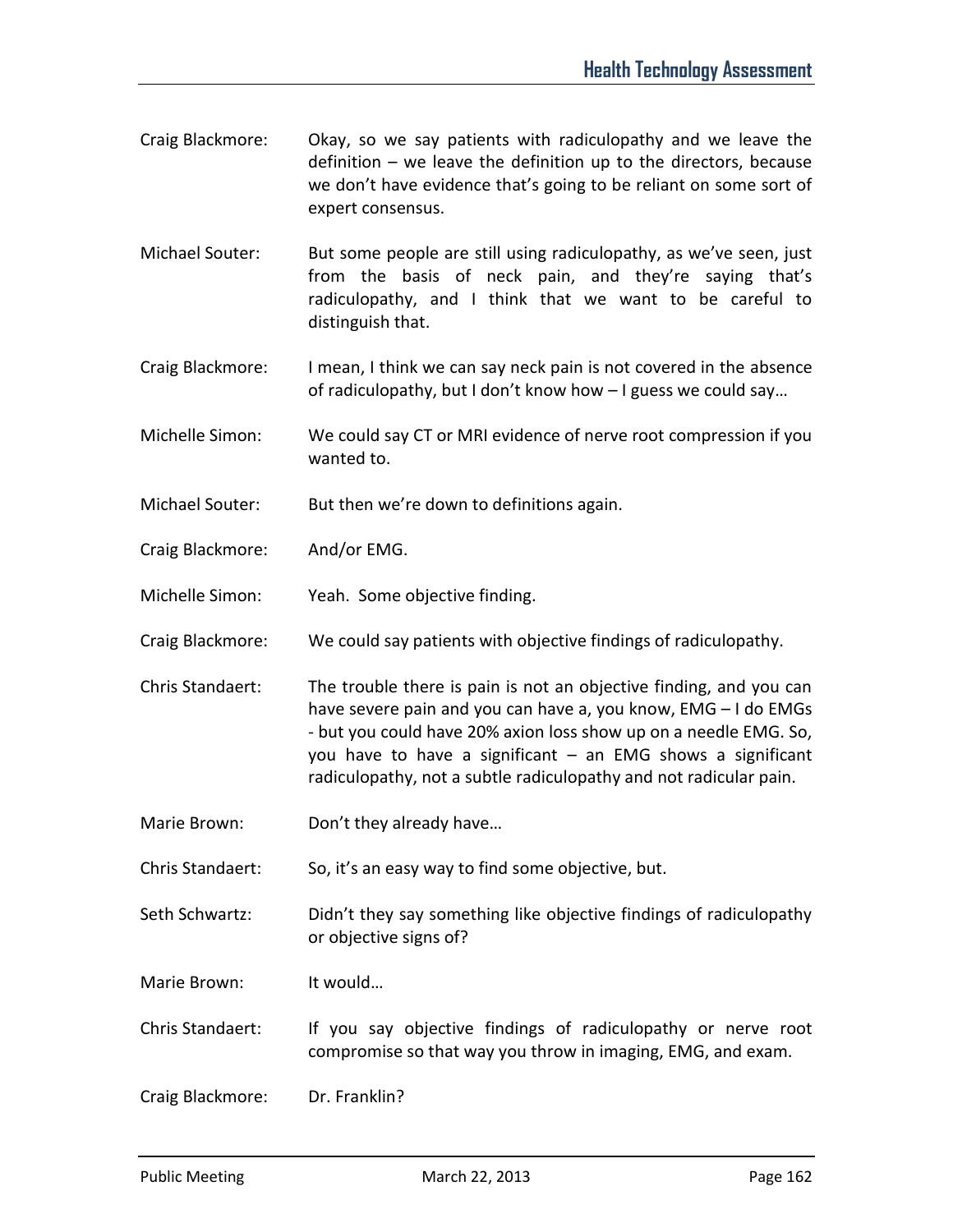- Gary Franklin: So, this is a problem when, you know, we get requests and you are, I hear about it all the time from the docs who do the reviews, that there is some confusion around just radiculopathy versus clear-cut objective findings like EMG findings or clearcut sensory loss, or any kind of reflex change, or any kind of weakness, any kind of objective findings. So, maybe one cut on the severity part is radicular pain without any of these objective findings versus clearcut objective findings and radicular pain where you know, you're sure, kind of maybe something needs to be done. So, I don't know if that's a possibility or not, but we do get confusion at the request level to Qualus, our UR vendor, about well is this really radiculopathy or, you know, whatever.
- Chris Standaert: I mean, we can require nerve root compromise, because you have to have, I mean, it's a decompressive procedure, right, so you have to have some reason to decompress. So, saying you have to have nerve root compromise on cervical spine imaging is quite reasonable, and radiculopathy, I don't know. We don't have – we don't just do it, our studies don't really distinguish well for us pain versus weakness versus numbness and how that tracks to outcome.
- Michael Souter: Well, can you abbreviate then just by saying patients who have got clinical symptomatology of radiculopathy supplemented by appropriate imaging?
- Chris Standaert: Correlating to nerve root compromise and nerve root compromise.
- Michael Souter: Craig is shaking his head anytime it says imaging.
- Craig Blackmore: No comment.
- Richard Phillips: Would EMG be imaging?
- Michael Souter: EMG, yes.
- Richard Phillips: Oh, EMG. I thought you said…
- Craig Blackmore: I mean, we can add imaging evidence of nerve root compression if we think that's going to help limit this to the appropriate clinical group. I'm happy with that.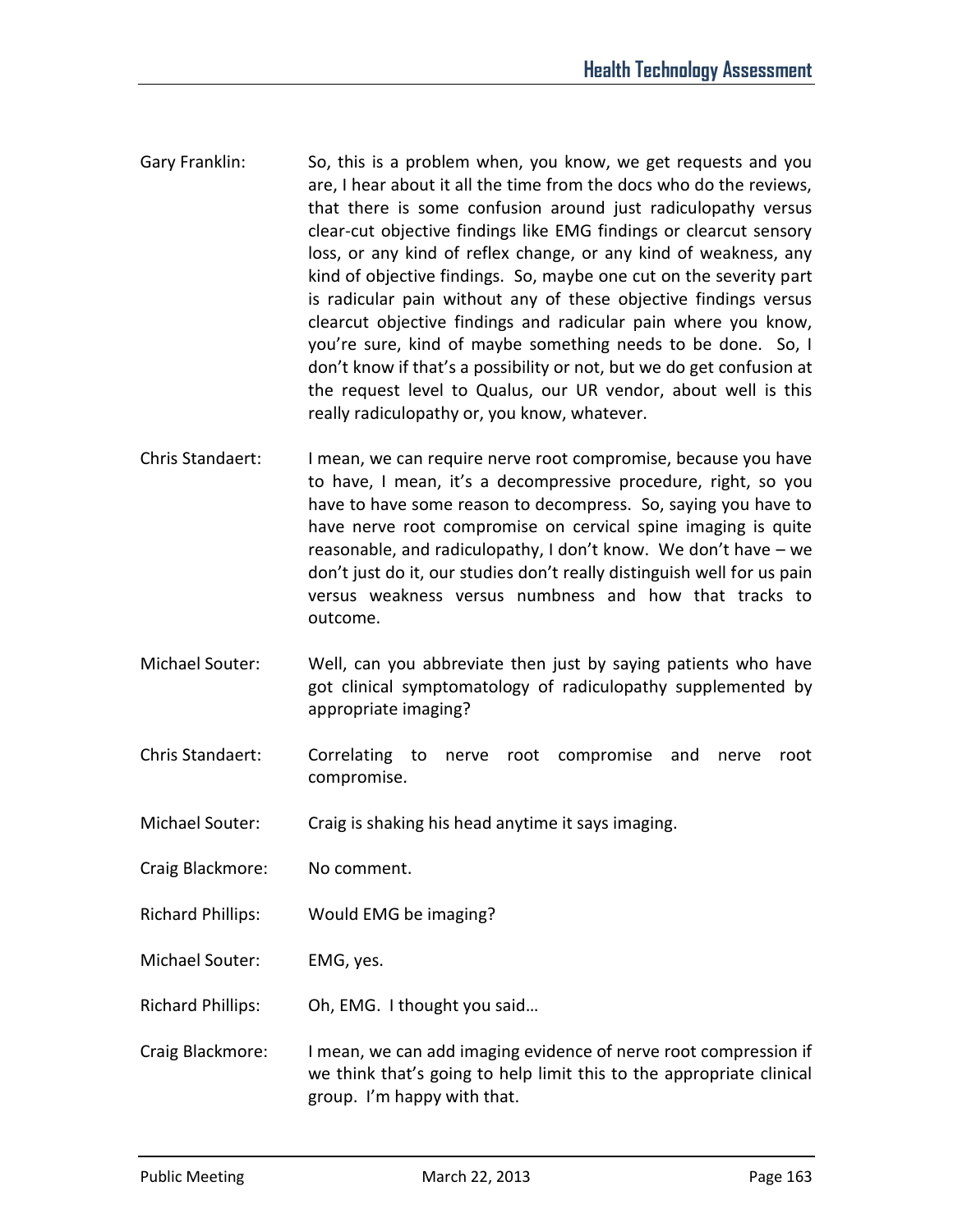- Michelle Simon: I think we should say signs and symptoms of radiculopathy and MRI or CT myelographic, or EMG evidence of nerve root compression, and persistence of radicular pain following six weeks of conservative treatment.
- Richard Phillips: You said it.
- Michelle Simon: Which is kind of what they have.
- Carson Odegard: Isn't that what they have already?
- Kevin Walsh: Right. It's kind of just rewording the current L&I standards.
- Carson Odegard: Right.
- Michelle Simon: Or, leave what they have.
- Kevin Walsh: That's what I was going to say. Why, if we're not changing it, why are we messing with the words?
- Michelle Simon: Yeah, and I'm okay with that too.
- Marie Brown: It's the radiographic evidence that I think they don't have.
- Craig Blackmore: No, they've got that.
- Kevin Walsh: They said radiographic evidence or EMG. Isn't that the L&I coverage criteria now? The Qualus criteria?
- Gary Franklin: I'm sorry, I didn't hear that.
- Kevin Walsh: Isn't didn't you say that the Qualus criteria now was the inclusion of either radiographic or EMG?
- Gary Franklin: It is, but again, I think there's a lot of pushing and shoving that occurs around radiculopathy alone and is it really radiculopathy and, you know, is there really an associated  $-$  it's not always that easy.
- Kevin Walsh: No, I know, but we really don't have any evidence to weight into that.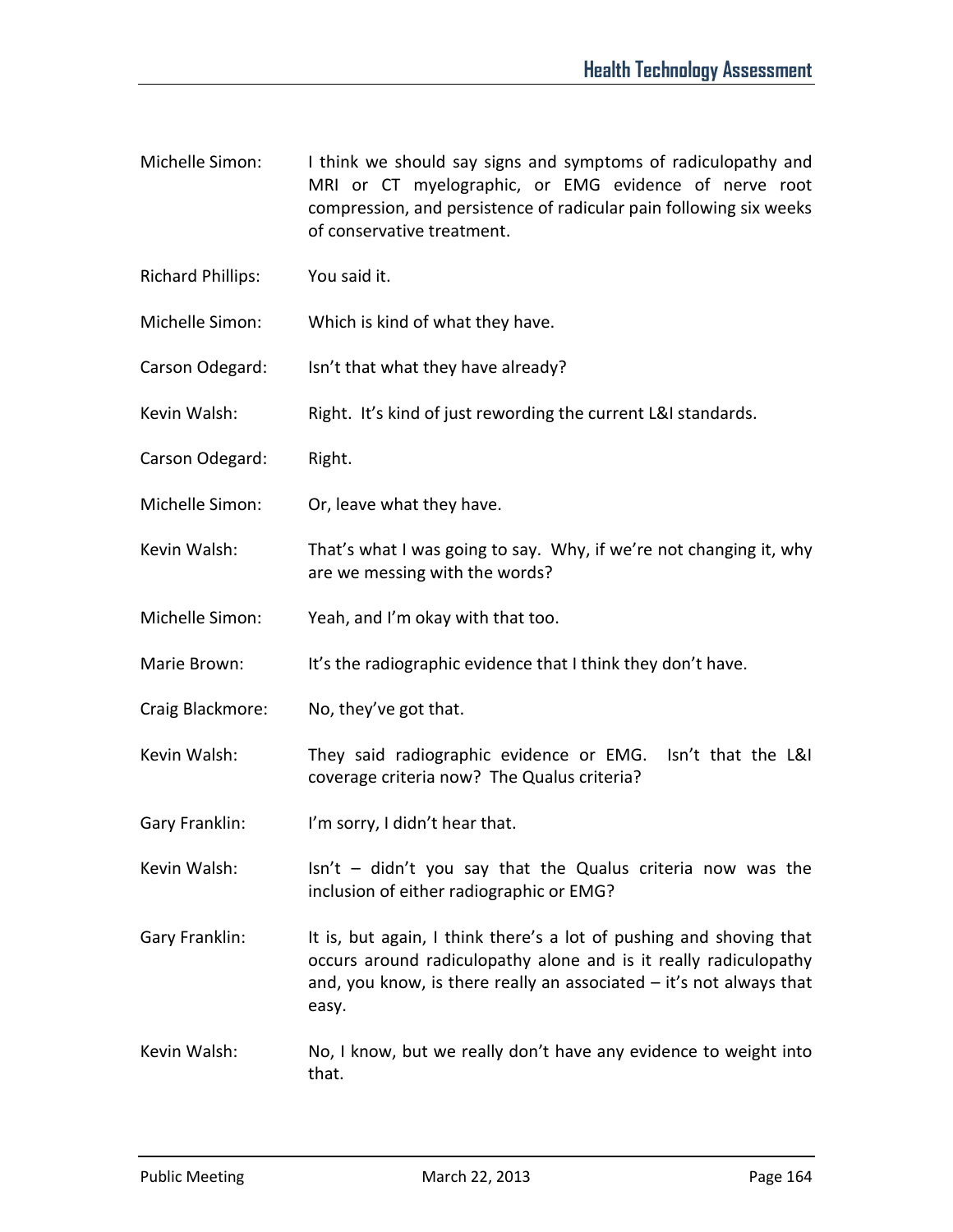- Gary Franklin: Well, you have evidence that decompression versus decompression plus fusion aren't that different. You asked a question, can you differentiate levels of certainty that somebody actually needs decompression and a fusion, or decompression, and all I'm saying is that we do get confusion at the level of the request of Qualus. They don't always see the fact that the radicular pain, per se, is clearly related to other things that would tell you that there is definitely a radiculopathy that needs decompression. And Chris, maybe you can be helpful here, I don't know.
- Chris Standaert: I mean…
- Gary Franklin: Well, we got a lot of people with all these degenerative problems, their neck and neck pain, and then they, you know, the docs are documenting some pain in the arm, but sometimes it doesn't go that much farther than that, and you do a CT or an MRI and there's maybe some decompression or whatever, but there's no other findings.
- Chris Standaert: Yeah, I guess, you know, you could say patients with objective radiculopathy helps and you could say patients with predominant radicular symptoms, so people really have to have a lot more arm pain than neck pain. So you can't just have neck pain with a little bit of arm pain. You really have to have arm pain.
- Gary Franklin: We have that now.
- Chris Standaert: You've already been through the whole trying to  $-$  you've been trying to find the right words, and we're not doing much better. I think objective is difficult because pain is not objective. So, patients with radicular pain, I don't – I don't like the beginning of that section. That's where going back to Joanne's point of defining radiculopathy is really hard to do. I think defining some anatomic compression is perfectly reasonable to require, and I think requiring non-operative care for a decent amount of time is reasonable.
- Gary Franklin: So, if you say what you said up here already and you said then all – anyone, you know, that stuff and either EMG evidence of definite nerve root problems or advanced imaging evidence at that same level of definite nerve root compression. So, if you had that combination, you'd be much more certain that what you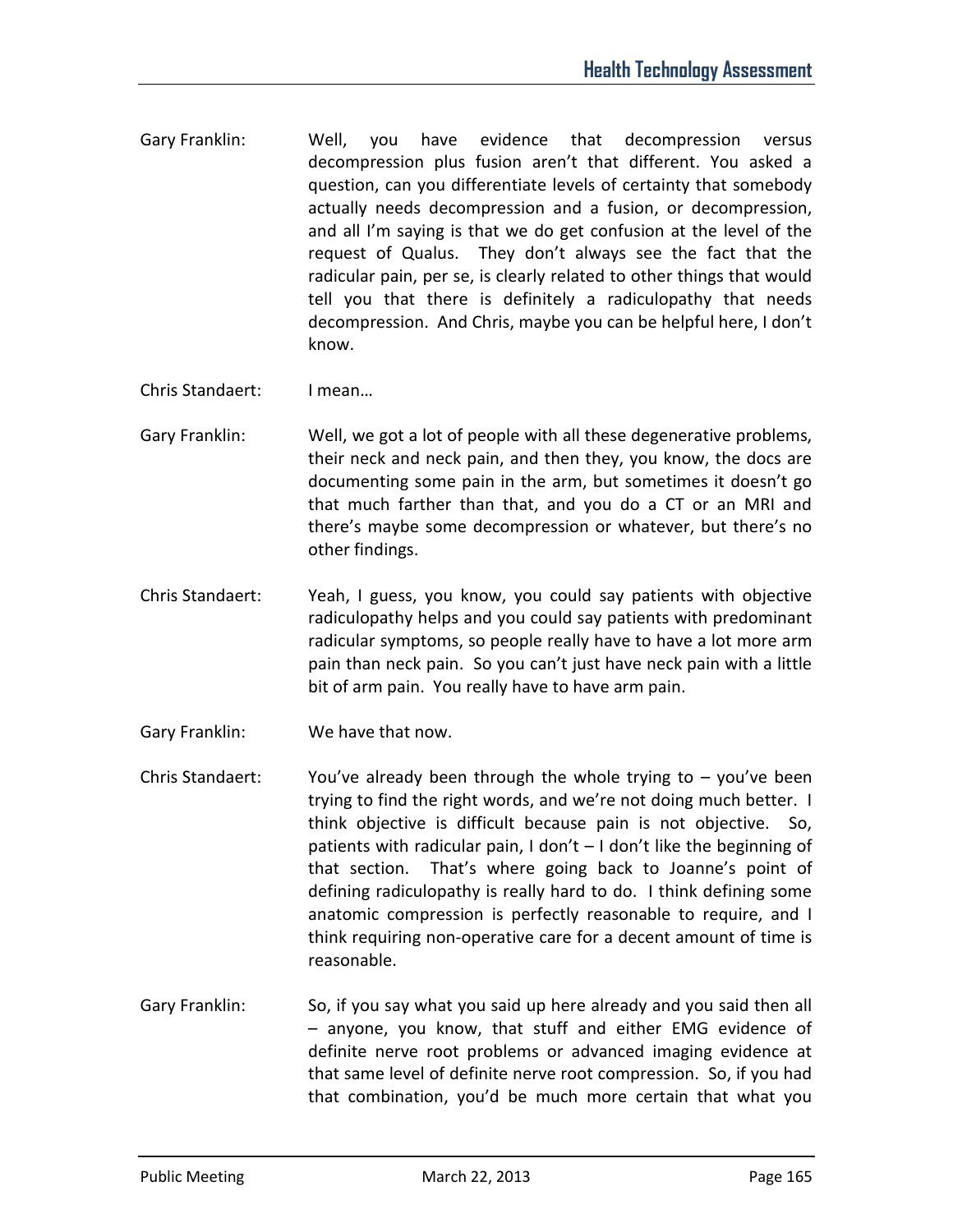were getting at was a definite compressed nerve that had symptoms that maybe needed something done.

- Seth Schwartz: That might respond to surgery.
- Gary Franklin: That might respond to surgery.
- Craig Blackmore: I think the  $-1$  think the committee is comfortable with that. So, Margaret, we would go, after radicular symptoms, towards the end of that paragraph, right before the word EMG where your cursor is, hit return and write the word and. Then, after the word evidence on that sentence, corresponding nerve root compression. Then, before the word failure, write the word and. Is that getting at what we're trying to do here?
- Chris Standaert: The first section, pains with objective pain is not objective so we can't say patient's objective findings and radiculopathy unless we're going to exclude pain. So, take out the word objective.
- Joann Elmore: Signs and symptoms of radiculopathy.
- Chris Standaert: Patients with signs and symptoms of radiculopathy, yeah. I like that.
- Richard Phillips: What did we do with lumbar fusion? It was radiculopathy that we…
- Chris Standaert: It would be pain in...
- Michael Souter: I don't know if predominant radicular symptoms is actually doing the context of everything else there.
- Chris Standaert: I guess I would get rid of the personally, I would get rid of all the things after the colon.
- Michelle Simon: Me, too.
- Chris Standaert: Just patients with signs and symptoms of radiculopathy, and the EMG evidence, imaging evidence with the corresponding nerve root compression. Evidence of. Imaging evidence of corresponding – EMG – EMG doesn't show nerve root compression. It shows radiculopathy. I don't know if you need the EMG part, because even with the EMG you still need the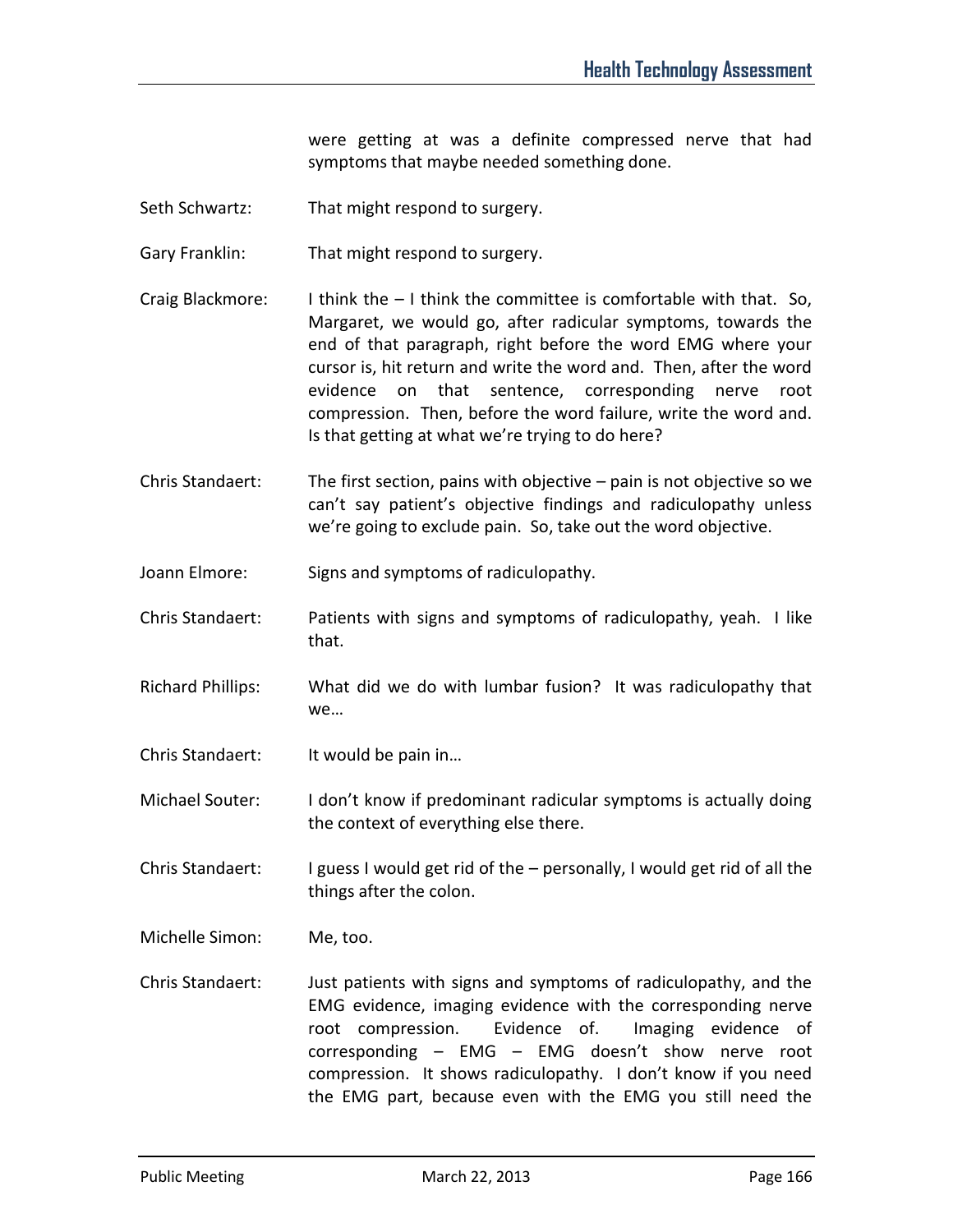imaging. You need the imaging. They had a positive EMG but there's nothing on imaging, why are you operating, you know? I'd get rid of the – say advanced imaging evidence and corresponding nerve root compression.

Michael Souter: Well, it's just the fact that some people may not have actually, well, I'm just thinking. Signs and symptoms, yeah, okay. Scrap.

Chris Standaert: Just get rid of the words before your cursor there.

Joann Elmore: Keep the and.

Craig Blackmore: Dr. Franklin, are we implementable?

- Gary Franklin: The only thing is, I mean, sometimes there are patients, I think, that you can't tell for sure the nerve root, what is pressing on the nerve root, but the EMG does show [inaudible] potentials are not… done in the same distribution that you're worried about. So, that's the only concern is that.
- Chris Standaert: But people can't…
- Gary Franklin: So, it was an or.
- Chris Standaert: I know, but, so you guys actually have people who don't have anything on their imaging but have a positive EMG and you let them operate, even though there's nothing compressing the nerve? That doesn't make sense to me.
- Seth Schwartz: Can we ask our clinical expert?
- Gary Franklin: That's fine. [inaudible].
- Trent Tredway: As you know, you can have a neuritis, so moderate radicular neuritis. You can have a brachioplexitis, so EMG can be positive and the imaging studies may be negative, so, but that's kind of an outlier, but it's possible, so.
- Chris Standaert: You wouldn't operate on those.
- Craig Blackmore: Okay, so I think we want to include some specific wording that neck pain in the absence of the above conditions referable to the nerve roots is not covered. Right, that sentence. Yep, the word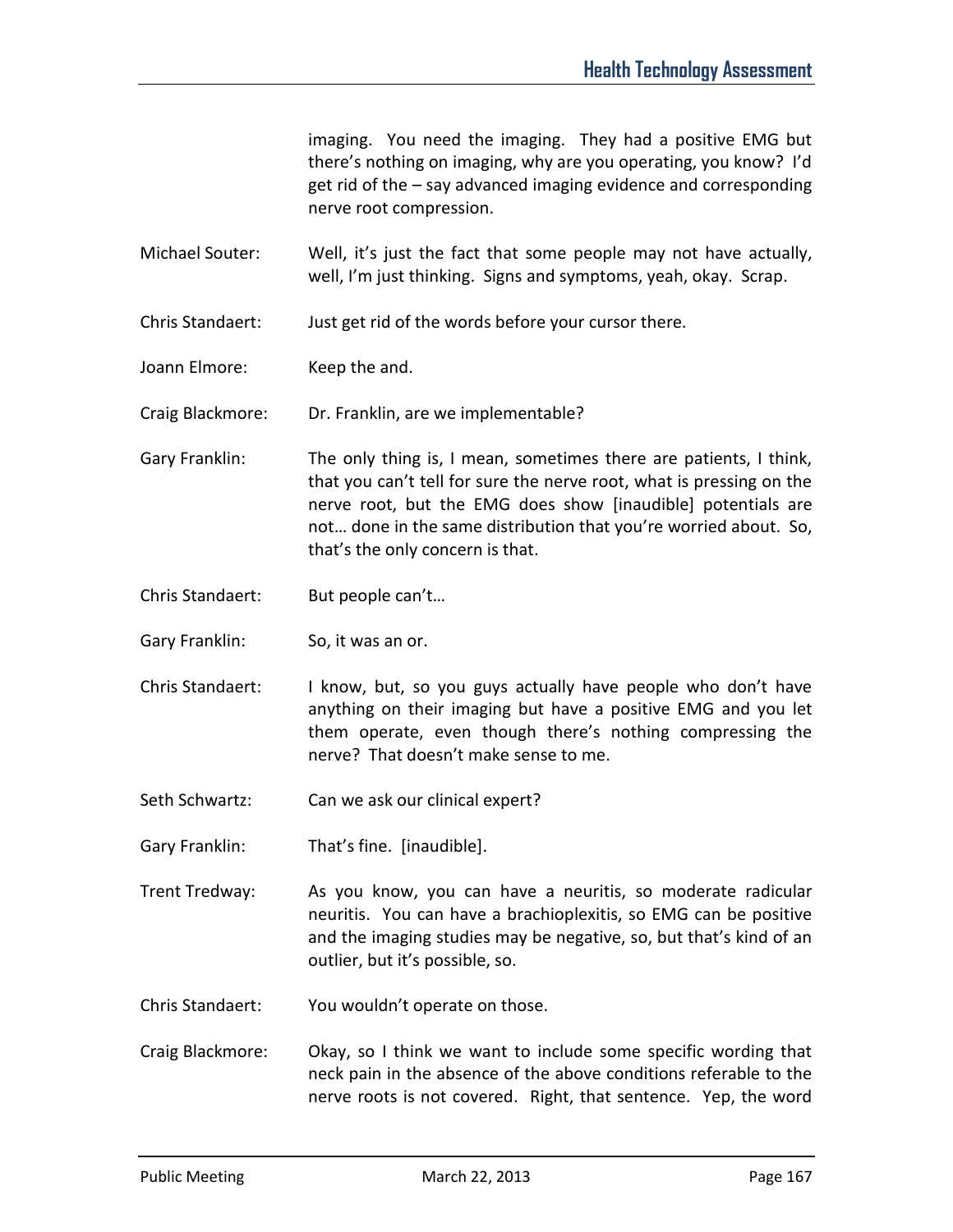chronic before neck pain is not necessary. Alright, further comments? Okay, let's go to the tool.

- Carson Odegard: Are there any other indications that might have to do with nerve damage in the neck, you know? And some of the other nerves, cranial nerves, you know, that sort of thing? Swallowing problems, other reasons that…?
- Craig Blackmore: I think the swallowing problem could be considered a sign or symptom of radiculopathy.
- Carson Odegard: I'm just wondering if we're missing something there?
- Craig Blackmore: It wouldn't be nerve root. I mean, it wouldn't be cervical.
- Chris Standaert: I mean, the only way we could tighten it up would be to say, patients who require anterior decompression, but then we get into issues of posterior fusion and indication. I guess that gets tricky, because people would – they have some studies on posterior fusion, and there are totally indications, so I guess we can't – we didn't go there. Stay away.
- Craig Blackmore: Okay, so we have the tool and the committee is very familiar with the tool, and it's basically sort of defining the criteria that we use for decision making, and our job is to determine coverage based on whether technologies are safe, effective, and cost effective or providing a value. The staff has prepopulated this document with the outcomes that are relevant. There is a long list of them. Just take a moment and look at this list and see if there are any outcomes that we, as a committee, have felt to be important that have not been included. Also, the safety outcomes, as well as effectiveness outcomes, again that we have been taking into account. I guess we should note on here that we also considered progressive kyphosis, although mainly as a predictor – potential predictor of future radicular pain. So, that brings us to the first voting question and this is nonbinding and we use our tan cards. So, the idea here is we will make a distinction as to whether surgery, surgical decompression is unproven, equivalent, less, or more effective than conservative care for  $-$  in any situation  $-$  the cervical spine.
- Chris Standaert: No, we compared to conservative care or to non-fusion.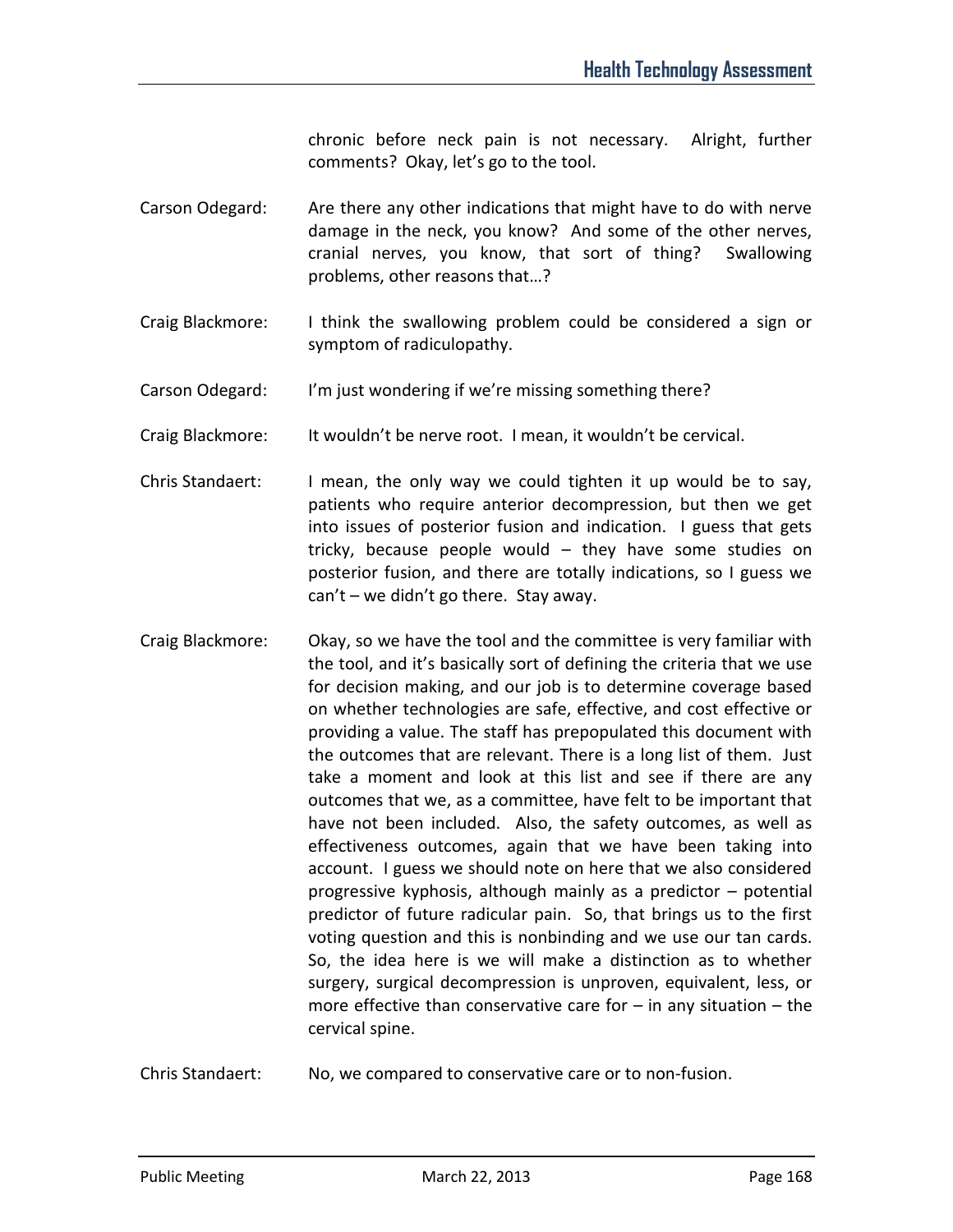Craig Blackmore: No, we're comparing.

Carson Odegard: Are we looking at fusion?

Craig Blackmore: Sorry, I will restate. We are looking at whether decompression with or without fusion, under any clinical circumstance, is superior to conservative care, and the exception is we are not considering patients with myelopathy. Okay, does that make sense? So, if you think…

Chris Standaert: Are we going to have a separate question on...

Craig Blackmore: We're going to get to it.

Chris Standaert: …with or without fusion?

Craig Blackmore: Yes.

Chris Standaert: Okay, thank you.

Craig Blackmore: So, we're going to, again, this is whether you think there is ever a reason to operate on somebody who does not have myelopathy. If the evidence tells you that surgery is better than conservative care, under any circumstance, for patients who do not have myelopathy, and the issues are unproven, equivalent, less, or more. So, now does that – does that make sense? It's a little confusing.

Josh Morse: One unproven, nine more.

Craig Blackmore: Alright. That's effectiveness, and then in terms of safety the same question.

Josh Morse: Nine unproven, one less.

Craig Blackmore: And then cost effectiveness.

Josh Morse: Nine unproven, one less.

Craig Blackmore: Okay, the committee has indicated that there is at least some circumstance when the surgery might be covered. So, now we will continue to the second vote. Is there any opportunity for discussion? Okay, so the second vote, this will be our binding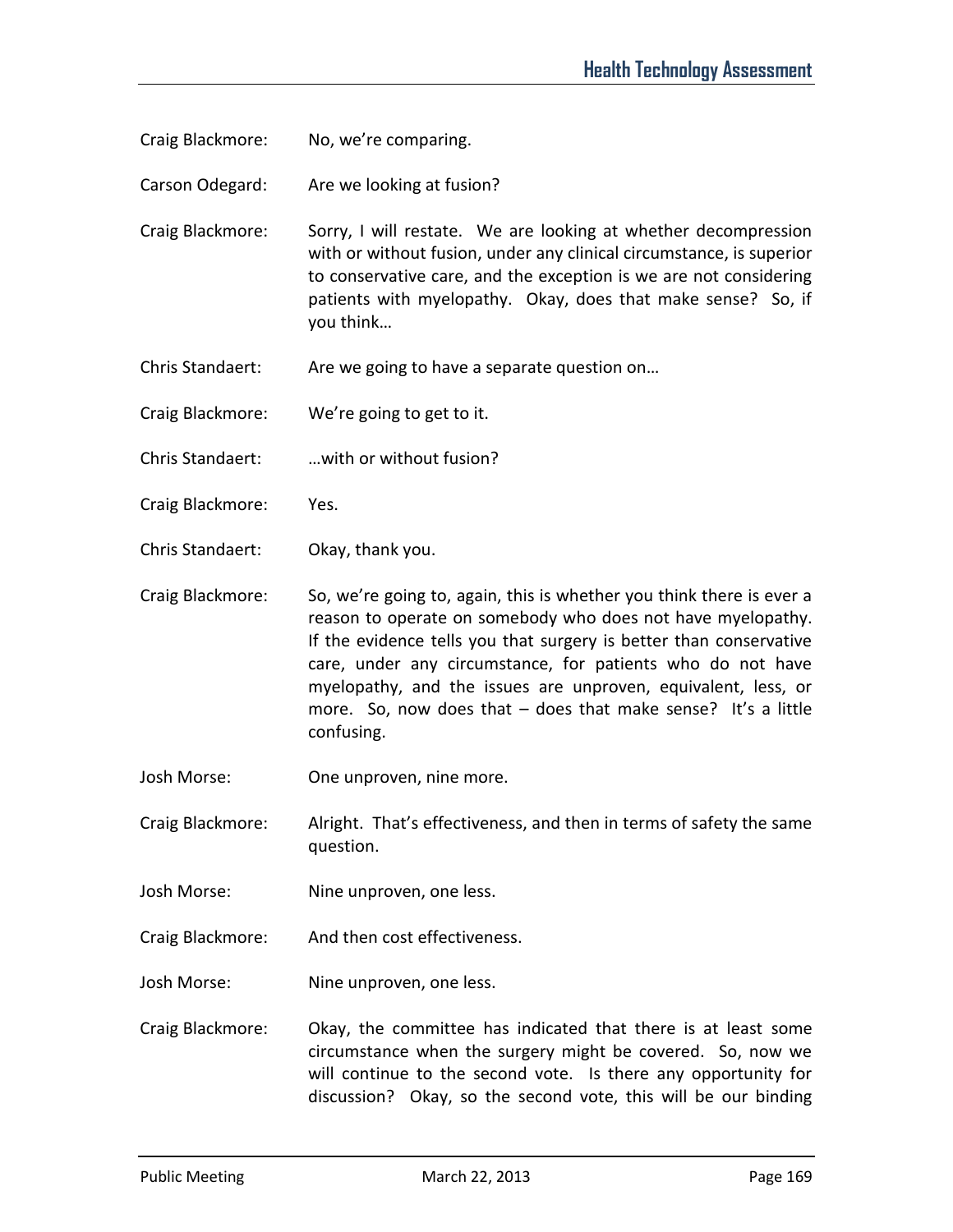vote, and the vote, you will have three choices. Your choices are no cover, which means that with the exclusion of myelopathy, which we are not talking about, you would never cover surgery for neck pain, radicular symptoms, etc. Your other option is cover, which means that you believe we should provide coverage for neck decompression of any form for any patient without limitations, and then your third choice is cover with conditions, and the conditions that we would use would be that the patients must have signs and symptoms of radiculopathy, they must have advanced imaging evidence, and they must have failed conservative care, and we are making no distinction between decompression with fusion and decompression without fusion. Are the options clear? Alright.

- Josh Morse: Ten cover with conditions.
- Craig Blackmore: So, it is incumbent on the committee to determine if our decision is in conflict or agreement with the national coverage decision. I don't have a national – do we have a national coverage decision?
- Josh Morse: There is no.
- Craig Blackmore: There is no national coverage decision, so we are okay. We will charge staff with making a formal document of our draft when making decisions for the two topics discussed.
- Richard Phillips: Are you sure it's not the the key question was addressed cervical fusion, not just any decompression surgery. So, we've changed it. Our  $-$  so, what we've done is we've answered a different question than the key question, correct?
- Chris Standaert: We just voted on decompression surgery.
- Craig Blackmore: Well, let me make sure that I haven't done something wrong. Well, alright, well maybe we need to think this through a little more. I think – well, I think it might be cleaner if we rethink this, or at least revote, because it's been pointed out to me that the question we're asked only pertains to cervical fusion and not all forms of decompression. So, I think I'm going to ask the committee to revote and I'm going to rephrase the question, as we need to get our pink cards again. I apologize. So, the question is rephrased as, is cervical fusion a covered benefit? And again, I'll just restate the whole thing. If you vote no cover, that means we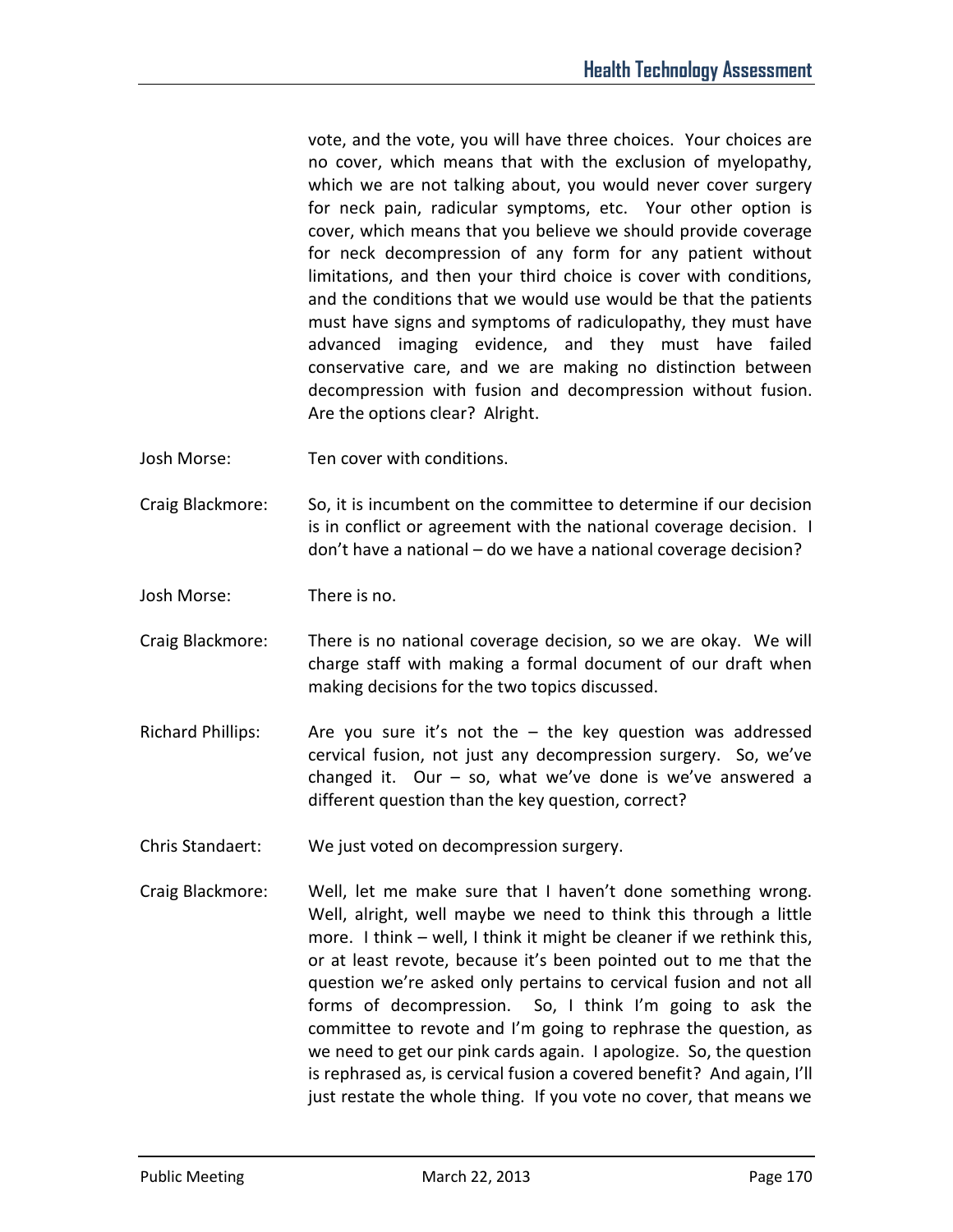will never pay for cervical fusion and we're excluding myelopathy, so that's a separate topic. If you vote cover, then the answer would be you'd cover cervical fusion for anyone, and if you vote cover with conditions, then we would vote for cervical fusion with the conditions defined here and actually our decision, then, would not apply to the other types of cervical spine surgery, which we did not discuss. So, thank you for clarifying that, and again, we will have a revote. That's not the key question.

- Chris Standaert: Do we need to do the yellow cards, too? We talked about these.
- Craig Blackmore: No, we're fine. Those are non-bindings.
- Seth Schwartz: We'll just clarify that. I mean, that's what we were asked cervical fusion relative to that of conservative [inaudible], but we didn't study foraminotomy, we didn't study all these other microdiscectomy.
- Chris Standaert: Coverage is within regards to cervical fusion.
- Seth Schwartz: It's agreed that the title is cervical fusion. I'm not comfortable with that.
- Craig Blackmore: I mean, I think that, we can't we're not we're not commenting on other forms of surgery on the cervical spine. So, everybody understand the revised question, and again I apologize. Okay.
- Josh Morse: Ten cover with conditions.
- Craig Blackmore: Okay. Okay, thank you. If we look to the agenda, you will note that we have added a new feature to this meeting, and that is that we will take advantage of the presence of the committee to talk about draft key questions for upcoming topics, because committee input can be valuable in refining those questions going forward. We have – what have we got, Josh?
- Josh Morse: You have in your binder the draft key questions for cardiac nuclear imaging. This is open for comment right now for the next two weeks. We, of course, invite insider comments on this. We also have the key questions for hyaluronic acid, which will be a rereview. They are in there, as well.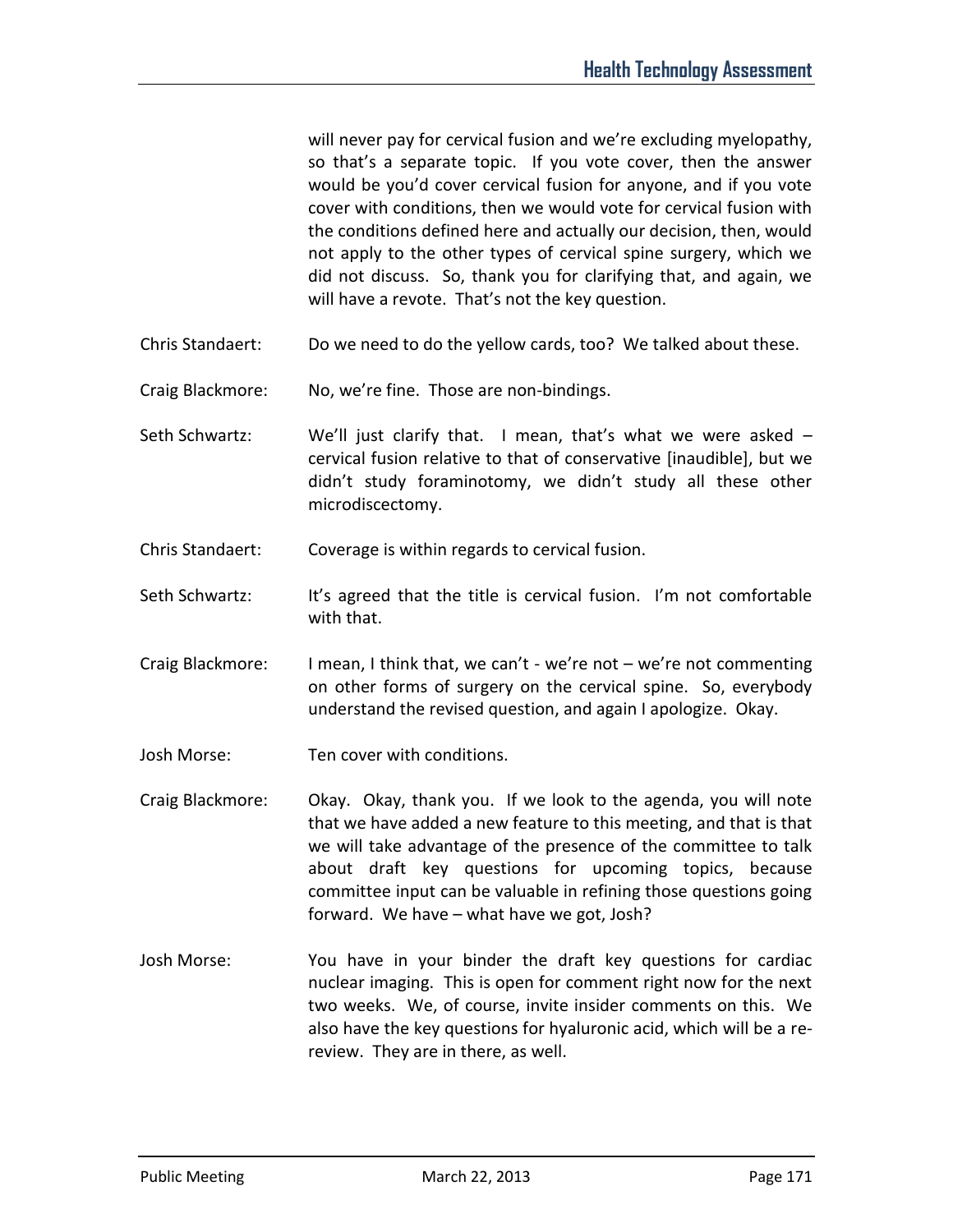- Craig Blackmore: So, I'm just going to give the committee a minute or two to refocus on these two documents, and then we'll start to talk about cardiac nuclear imaging first, but let's just take a minute here.
- Marie Brown: Does the vendor decide on outcomes? Because if you look at the question, what is the clinical effectiveness, it's going to be used in conjunction with other treatments usually, and do we look at things like time to surgery, does it prevent surgery?
- Craig Blackmore: Well, I mean I think our job here is to provide guidance on what we want to know.
- Marie Brown: Okay.
- Craig Blackmore: So, absolutely.
- Seth Schwartz: I guess, in looking at this, I just looking at key question one, the question that always comes up when we actually get here is, are we looking at the right comparator group? So, I just don't know, is stress echo the current gold standard for what they're using? Is that – is that what the studies are going to show as the comparator? Are there other comparators we should be looking at like cerebral angiograms? I'm sorry, coronary angiograms, or are there other things, other outcome measures or other comparators we should be looking at?
- Michael Souter: Is it a kind of first line evaluation, the stress echoes.
- Seth Schwartz: I mean, is that the way these nuclear medicine studies are used, as a first line evaluation?
- Michael Souter: [inaudible] would be my first protocol.
- Josh Morse: So, Dan, this topic is assigned to ICER who happens to be here. He has done scoping on this and Dan would you be willing to take questions on this?
- Daniel Ollendorf: Yeah, that's fine. We actually had some subsequent discussion suggesting that in lower risk individuals, we shouldn't rule out stress EKG. So, essentially stress echo and stress EKG as the comparators.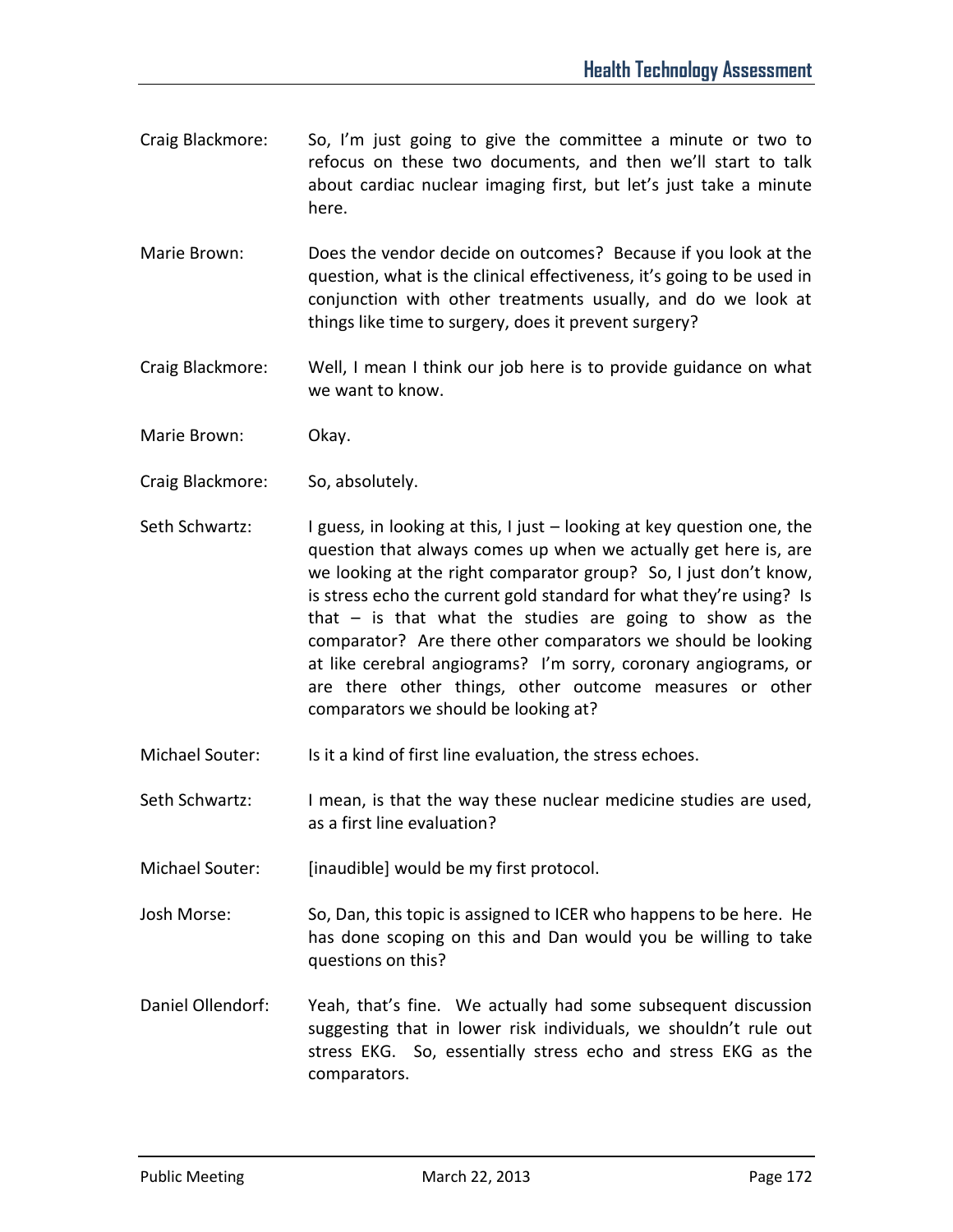- Chris Standaert: I guess the other question I would the one obvious question in my head is the relative indications of these in individual patients. There's a reason why you can't do a stress echo and a stress EKG in some patients. They can't physically do it. They have to do a chemical thing. So, regardless of the outcome, if you can't  $-$  so the indication becomes important to say, because I could see us coming in. Do we cover, you know, PET something or a SPECT something, but if the reason it's being done isn't always the study is better but because the patient can't do the other study. That's helpful to know. So, the indications for the different procedures.
- Marie Brown: They can't walk.
- Chris Standaert: Yeah, they can't walk, you know. They're ill, they can't walk. They're an amputee, they're whatever.
- Craig Blackmore: So, their key question might be, are there specific clinical scenarios in groups of patients in whom one of these tests might be preferable to stress echo due to – I mean, I don't know how to phrase this, but…
- Chris Standaert: I guess are there subpopulations where which would affect the indications for each test? Something like that?
- Craig Blackmore: Are there subpopulations where stress echo can't be performed?
- Seth Schwartz: But that's already done. That's what exists now.
- Craig Blackmore: Yeah. I don't know how to…
- Richard Phillips: You know, there are some AHA, ACC guidelines that are exhaustive for different clinical entities, and I'm  $-$  the thing I'm having problems with is exactly what this  $i = i$  is it supposed to take in all those guidelines? Is that – for example they have it for unstable angina, non-STEMI. They have one for STEMI. They have one for stable angina, and gosh they're so prescriptive. I mean, these papers are each 150 pages long, and I'm just trying to figure out what we're – what's the focus here?
- Craig Blackmore: Well, it says acute and stable chest pain symptoms, recurrent chest pain subsequent to revascularization, congestive heart failure. Those are the four groups that are described, which those are big groups.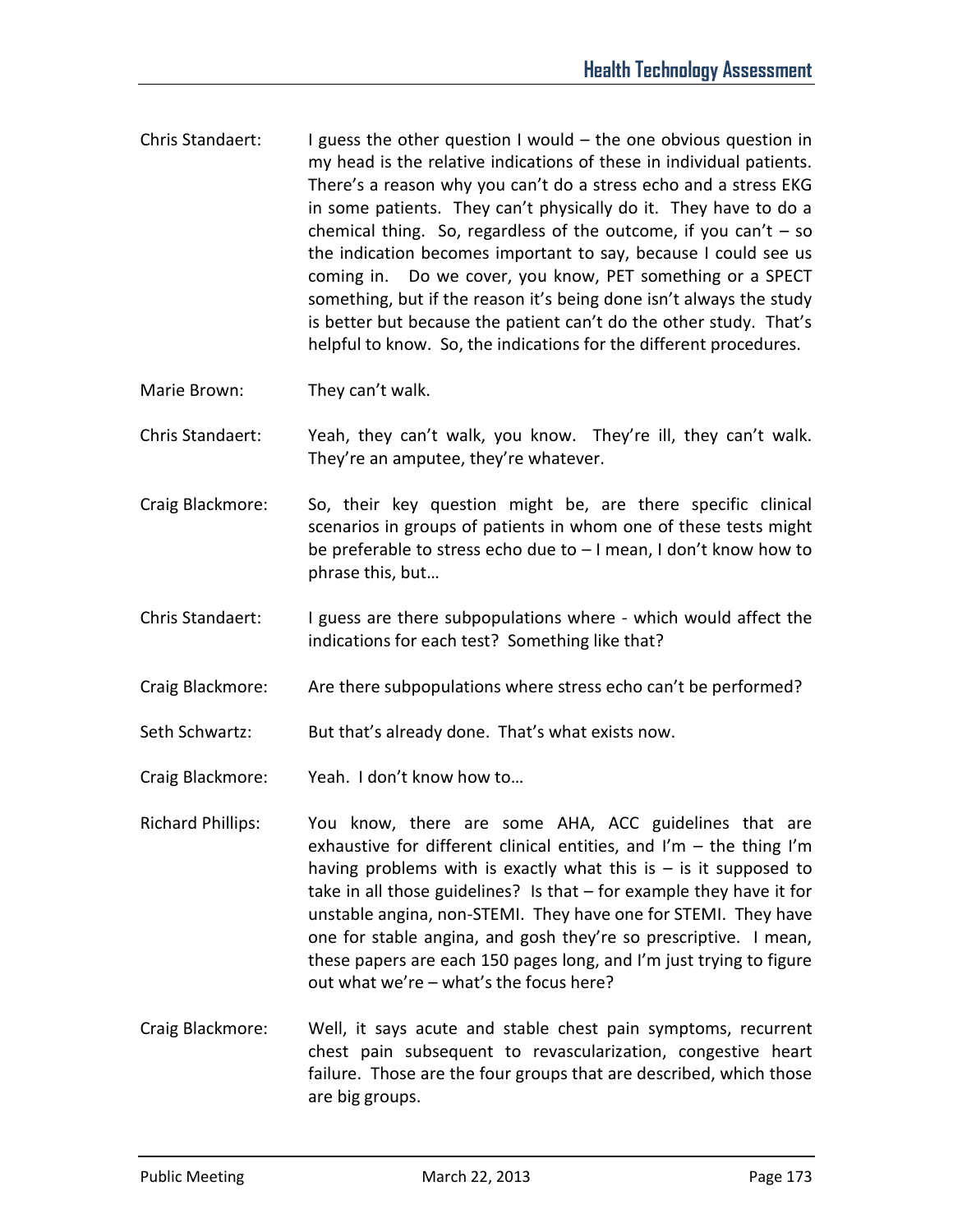- Chris Standaert: I guess, yeah, but I mean, when you look at these, there are questions about the differential sensitivity and specificity, and there are questions about the applicability to a given patient, and I don't know enough cardiac stuff, but I know in other times if you do tests with high sensitivities in low-risk patients you wind up with lots of false positive things. So, I could see some of these not being indicated in very low-risk patients theoretically. Say you have a low-risk patient, maybe that's when you do the stress echo if they can do it. Maybe that's  $-1$  guess  $-1$  don't know if that's how that works, but I don't think that's going to come out the way this is written. Does that make sense?
- Michelle Simon: This is a more general question. Is there usually someone like a cardiologist involved in formulating these questions?
- Craig Blackmore: Well, the attempt is always to get the clinical expert involved early and then the vendor in formulating the clinical questions from the scope gets input from clinical experts that they identify. So, our job is not really to, here now, is not to understand the clinical relevance. It's to make sure that we're asking for the information that we'll need, to make a decision, because the clinical expert doesn't know what we need to know. What we need to know is always how, how are we going to draw this line in the sand?
- Seth Schwartz: But I think that this...

Craig Blackmore: So, hopefully, the clinical relevance is there.

Seth Schwartz: But I don't think that's totally accurate, Craig. I think knowing what the current standard is and knowing what  $-$  if we're trying  $$ because a lot of times what we're trying to figure out is are they asking us to compare the current technology or the technology I'm assessing to the right thing?

Craig Blackmore: Well, that's true.

Seth Schwartz: And I think that's what we're trying to offset.

Kevin Walsh: What's the compare – we need to specify a little bit what are the comparators that we want, I think.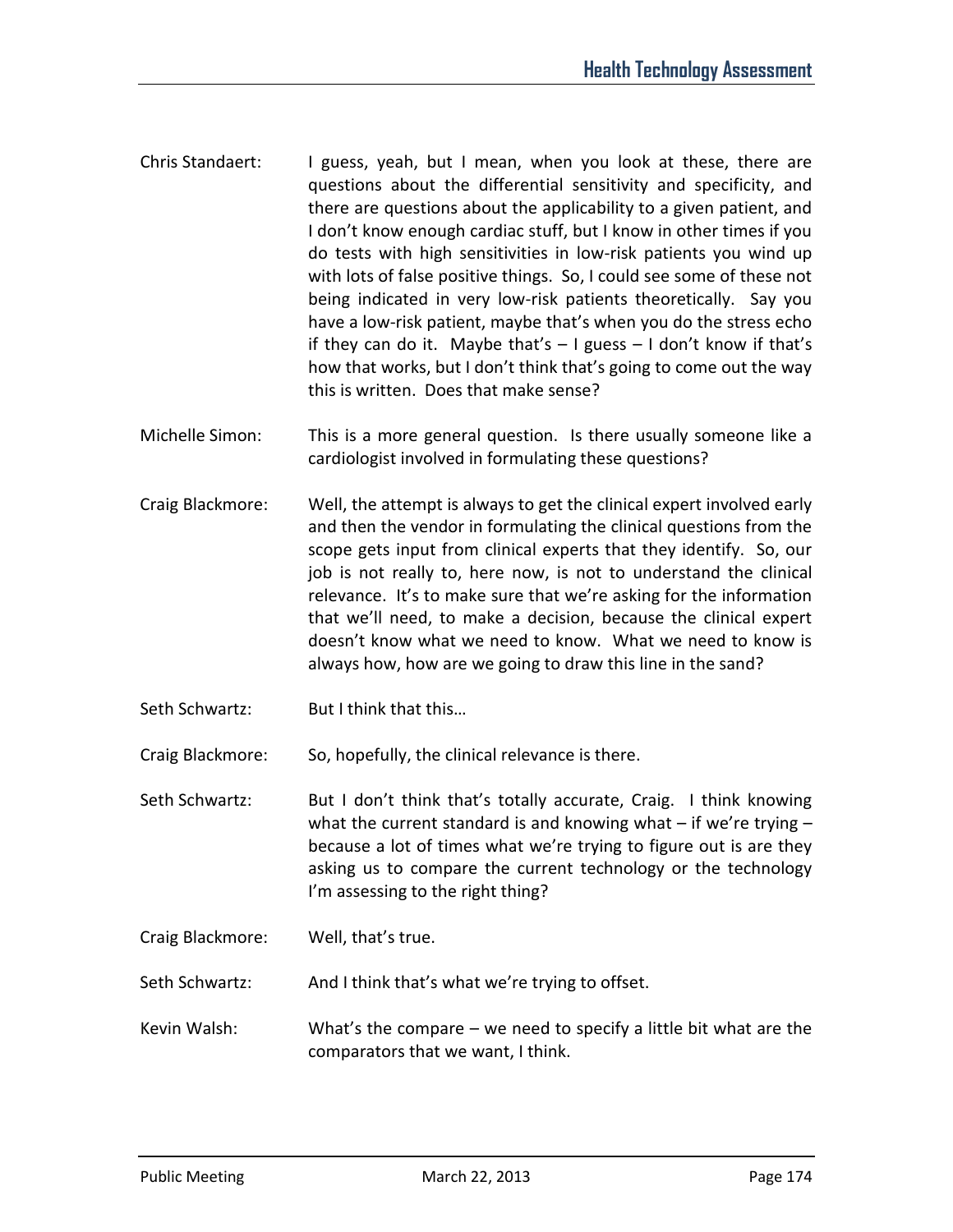- Seth Schwartz: I just want to make sure that we're looking at the right comparators.
- Joann Elmore: Gold standard cath.
- Craig Blackmore: Yeah, and this one's this one's really…
- Joann Elmore: Well, the gold standard here is cath, to define accuracy.
- Craig Blackmore: No, is the gold standard cath? Cath is anatomic. This is perfusion.
- Chris Standaert: What we're going to have to do at the end is define which patients can get which of these tests. That's what we're going to have to do. So, what I'm going to want to know is the differential use of these tests in different patient groups, so I know which ones you need to use them in, which ones they are inappropriate in, and which ones you, you know, what do you do when you can't do one or the other tests on a patient?
- Kevin Walsh: And that's what Richard was alluding to about how complicated it gets, how quickly.
- Seth Schwartz: And along the other lines, what are the other tests? We're saying stress echo is one, and I guess the question is, are there other – are there other tests you might use in these subpopulations, because if that's the question, if there are other tests, we should say in stress echo or X or Y or Z.
- Craig Blackmore: I think the point is, a lot of people get a lot of tests.
- Richard Phillips: Yeah.
- Craig Blackmore: And probably people get every possible test a lot of the time, and how are we going to address that is the challenge.
- Richard Phillips: I think that's really the question. Utilization may be an issue, like in the Emergency Room. These patients who come in with chest pain, they oftentimes get a nuclear medicine scan, and they also get an echo, because you really need an echo. You need to see the structural integrity of the heart, what's on the inside of it, and what's going on. You know, the nuclear medicine has become a standard, moreso than the stress – what do they use as the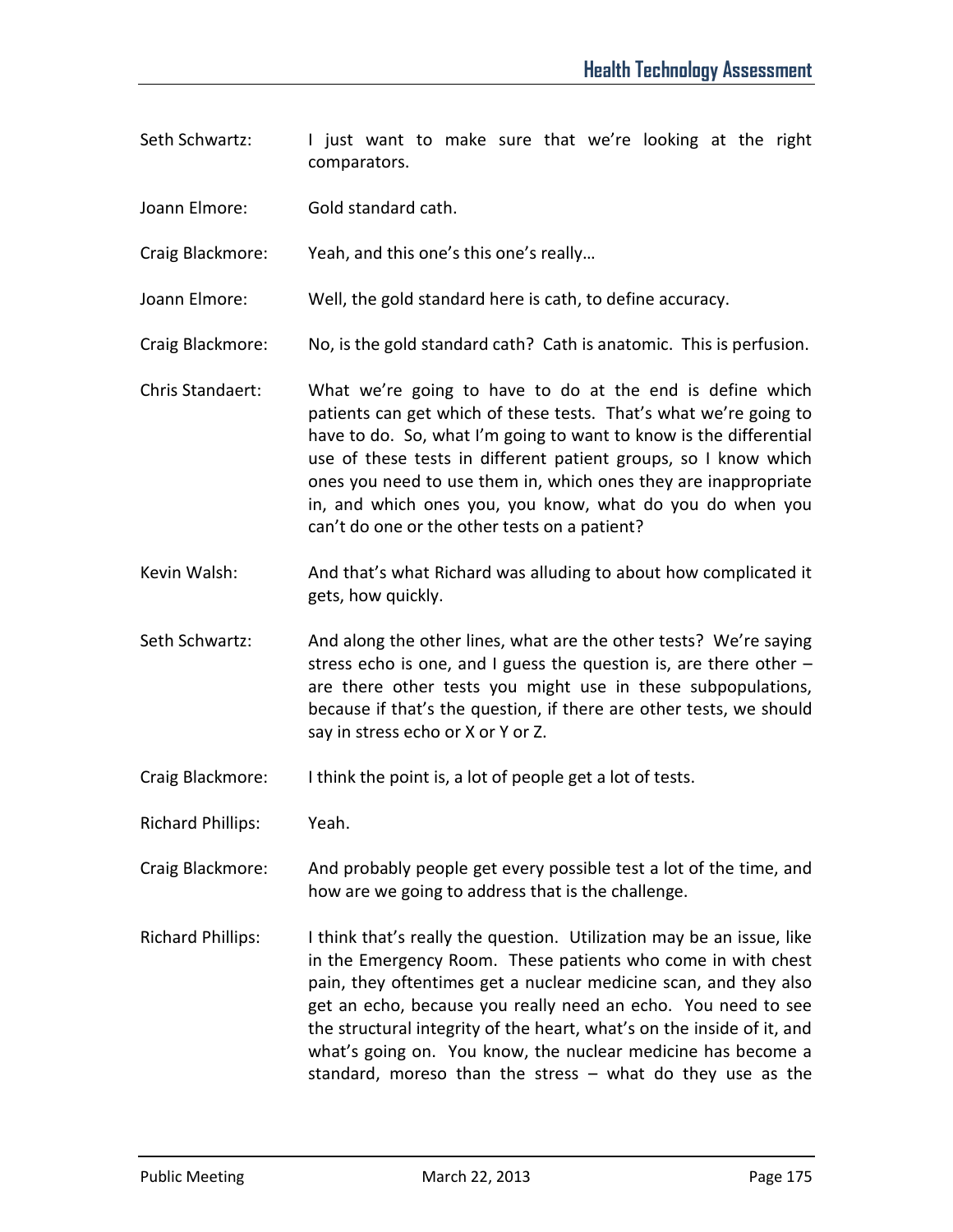standard? The stress echo or dobutamine echo. Some people get that because of exercise things.

- Craig Blackmore: Actually, there's different camps, I think it's…
- Richard Phillips: I think all these things are defined in those guidelines from the AHA/ACC, those tomes of information. I guess I'm trying to figure out where we're…
- Michelle Simon: But maybe we're just trying to look at this one intervention and when the appropriate time to do this, nuclear study, is and not all the different possible studies and what the right populations are for those? Is that right?
- Craig Blackmore: Gary, what do you want to know?
- Marie Brown: What's the problem?
- Chris Standaert: Yeah, what's the problem?
- Gary Franklin: Well, the draft question one frames it, doesn't it?
- Joann Elmore: Well, it frames too much. Draft question one should really just be accuracy. Let's start with simple, what is the accuracy of each of these different modalities? But then to define accuracy, you need to know what is your gold standard definition?
- Chris Standaert: Right, but you also need the differential accuracy and why would you do one versus the other. That's what you really need.
- Joann Elmore: And then you get it accuracy based upon patient characteristics, are they obese, can they not walk?
- Kevin Walsh: That's where you're going to get the subset stuff.
- Chris Standaert: Yeah, you have to know who…
- Kevin Walsh: And it is  $-$  it is  $-$  I mean that does sound germane to ask the basic question first.
- Joann Elmore: I would want to start with that and then I would ask each predictor.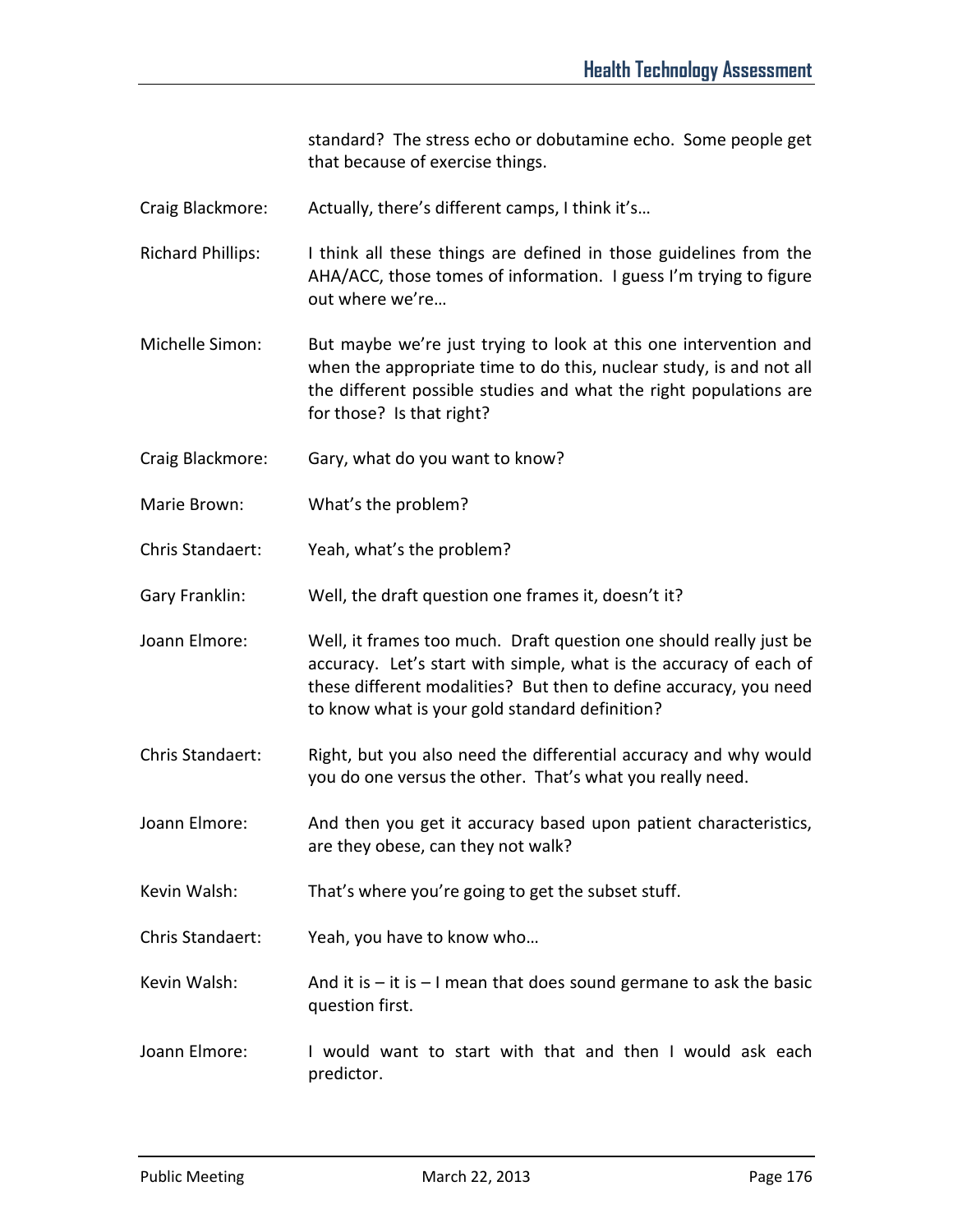- Kevin Walsh: And then you start to look at subgroups, which is where you get the people that have already had a stent…
- Joann Elmore: Subgroups that affect accuracy.
- Kevin Walsh: …and the people that have unstable angina to see if you can tease out differences in those subgroups.
- Marie Brown: It seems really basic, but why would we want to know the accuracy. I mean, is there not data about the accuracy of these tests?
- Chris Standaert: I guess, is it not established is your question.
- Marie Brown: Yeah.
- Gary Franklin: We figured out which advanced imaging tests should be reviewed by the agencies. We had trouble figuring out what to do with these tests and with abdominal and pelvic CT. So, this is coming to you because we really didn't know what to do with this one, but we are spending quite a bit of money on it, and we hoped that you could provide some guidance as to when these tests should be done, what kind of a checklist would you come up with for conditions.
- Craig Blackmore: Yeah, so I was the one who said you can't do this. Actually, it's not possible. Throw it back here to HTCC and you're telling me [inaudible].
- Joann Elmore: Better to discuss it here than nine months from now after they've done a review.
- Richard Phillips: I think the testing is going to be different whether the patient comes through the intensive care unit, whether they come through the Emergency Room, whether it's an outpatient and, you know, you have to send him over to an outpatient center, whatever it is. So, you know, the clinical scenario really is important here, and I guess, from my perspective looking at what the agency wants is which group is causing the most angst for you guys?
- Craig Blackmore: So, I think that's a really good point. I mean, what what I'm hearing is that the agency directors want us to give them a list of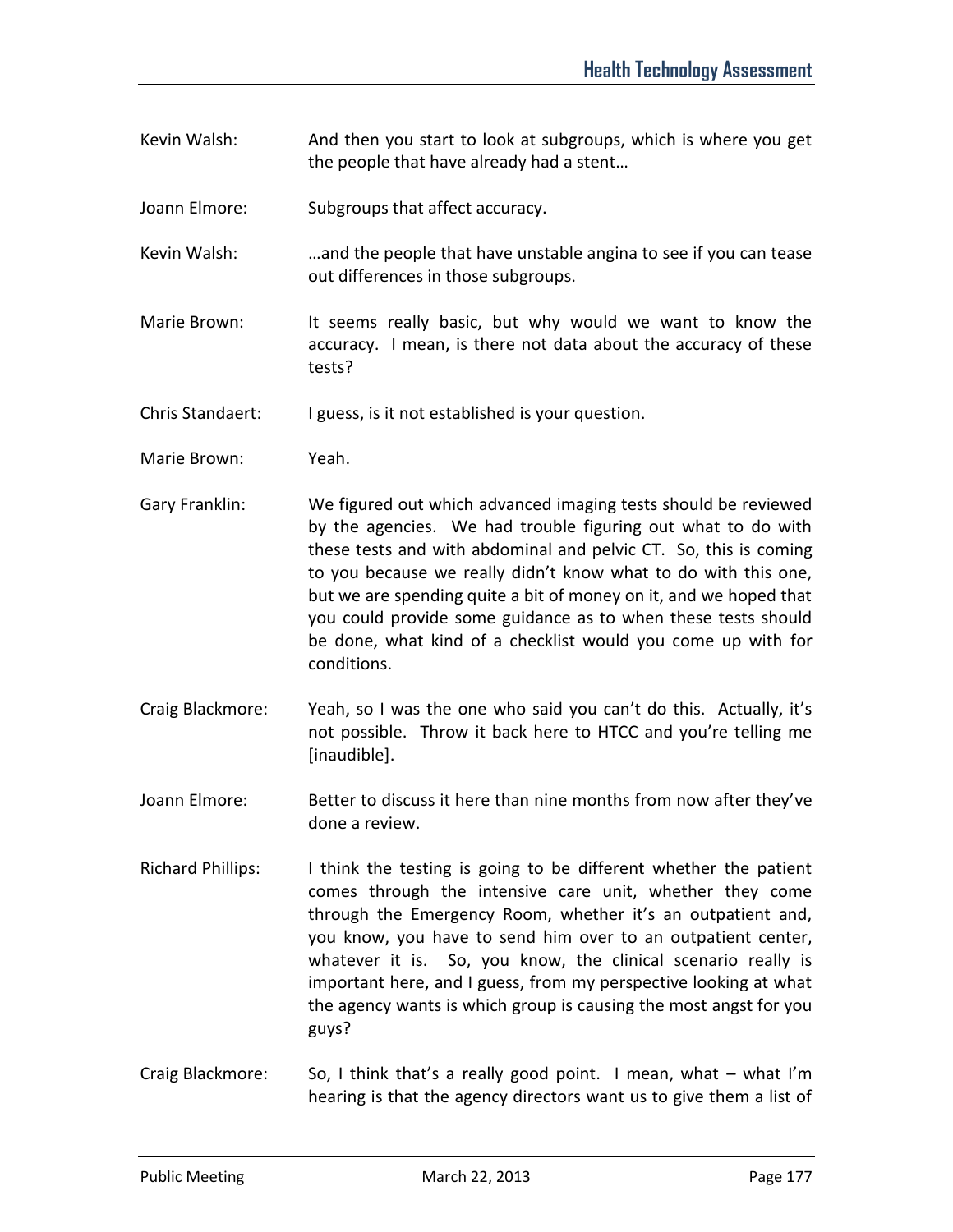the accepted indications for these tests and the accepted indications – acceptable indications for these tests are going to be all over the map and not something that we can conjure up, but if there was one specific scenario that they were worried about like the ED with acute chest pain or like chronic stable angina or like something else…

Chris Standaert: Right, like by diagnosis, like the tests by…

Craig Blackmore: …by clinical scenario.

Chris Standaert: Yeah, then that would be preferred.

- Craig Blackmore: What clinical scenario do the director, or maybe there's more than one that's driving this, and maybe that's what is tried in this population, which is basically everybody. Or maybe that is what they're trying to get at here. Patients with acute or stable chest pain symptoms, those with current chest pain, and patients with congestive heart failure, but those are still huge groups.
- Daniel Ollendorf: If I can interject for a second. So, unfortunately, we sent some thoughts on revised key questions to Josh, but there hasn't been enough time to actually look at them based on some recent clinical input that we got, so we asked some of the same questions of our clinical experts. What are the general uses of this test? Where are areas you think there is potential overuse or inappropriate use, etc.? So, we actually broke key question one into three separate questions. One focused on diagnostic accuracy for obstructive CAD, one focused on prognostic information to guide treatment decisions, and the third question focused on postprocedure or postevent serial monitoring, which is another area where the tests are used.
- Craig Blackmore: I like the last one, in particular. The first one, we can't look at the diagnostic accuracy for obstructive coronary artery disease. It's not – we can't – that's not actionable to this committee. We can't say, okay, it's accurate, we fund it. We have to know in a clinical – in a specific clinical scenario, is it useful compared to other tests?
- Daniel Ollendorf: I'm sorry. That key question one still does include diagnostic accuracy, as well as impact on patient outcome, so we can word it…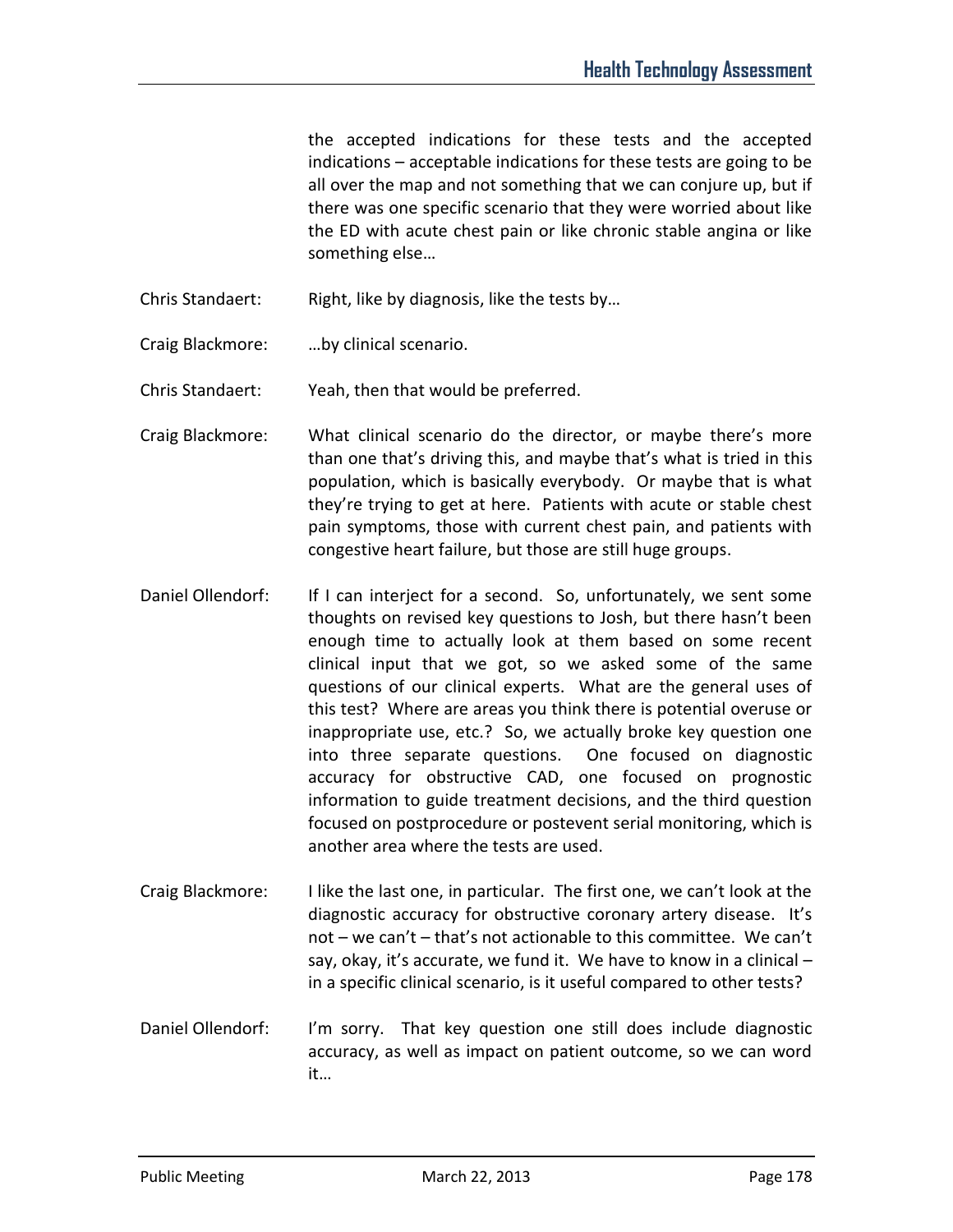- Craig Blackmore: But it still  $-$  it still has to be in a specific clinical scenario. Otherwise, we end up with…
- Chris Standaert: The problem is, if you come back and tell me PET scan has a sensitivity of this and specificity of that and SPECT has this and that, and this is this and that, that's all well and good, which patient should get which one? Are there circumstances where one patient needs one because they can't have the other? That's what I would need to know.
- Michael Souter: Well, that comes down to question three, then, which is the differential effectiveness and safety of the tests of interest.
- Daniel Ollendorf: But I think more to the point of what we're talking about, so we need to segment out patients with acute chest pain, outpatients with stable chest pain symptoms is one potential split for example.
- Craig Blackmore: We're going to be asked to list conditions where we pay for SPECT. So, that means we need to know specifically in this situation how does it do, and it may be that there are a thousand different situations, so what we should do is narrow it to the ones we're most worried about that are common and expensive, and that – these guys have to help with that.
- Daniel Ollendorf: What we've heard from our clinical experts, in any event, is that by far the largest indication is investigation of acute chest pain of unknown origin.
- Richard Phillips: There you go.
- Craig Blackmore: Right, that's how…
- Daniel Ollendorf: Or chest pain of unknown origin, whether acute or stable.
- Craig Blackmore: In chest pain of unknown origin, that's a clinical scenario we can get a handle on, and we can say should we fund it in that situation? Does it work? Does it improve outcome? Does it do this and that?
- Chris Standaert: Yeah, but I would ask those guys if that's what they're worried about. If they can't break that out by the utilization or they're not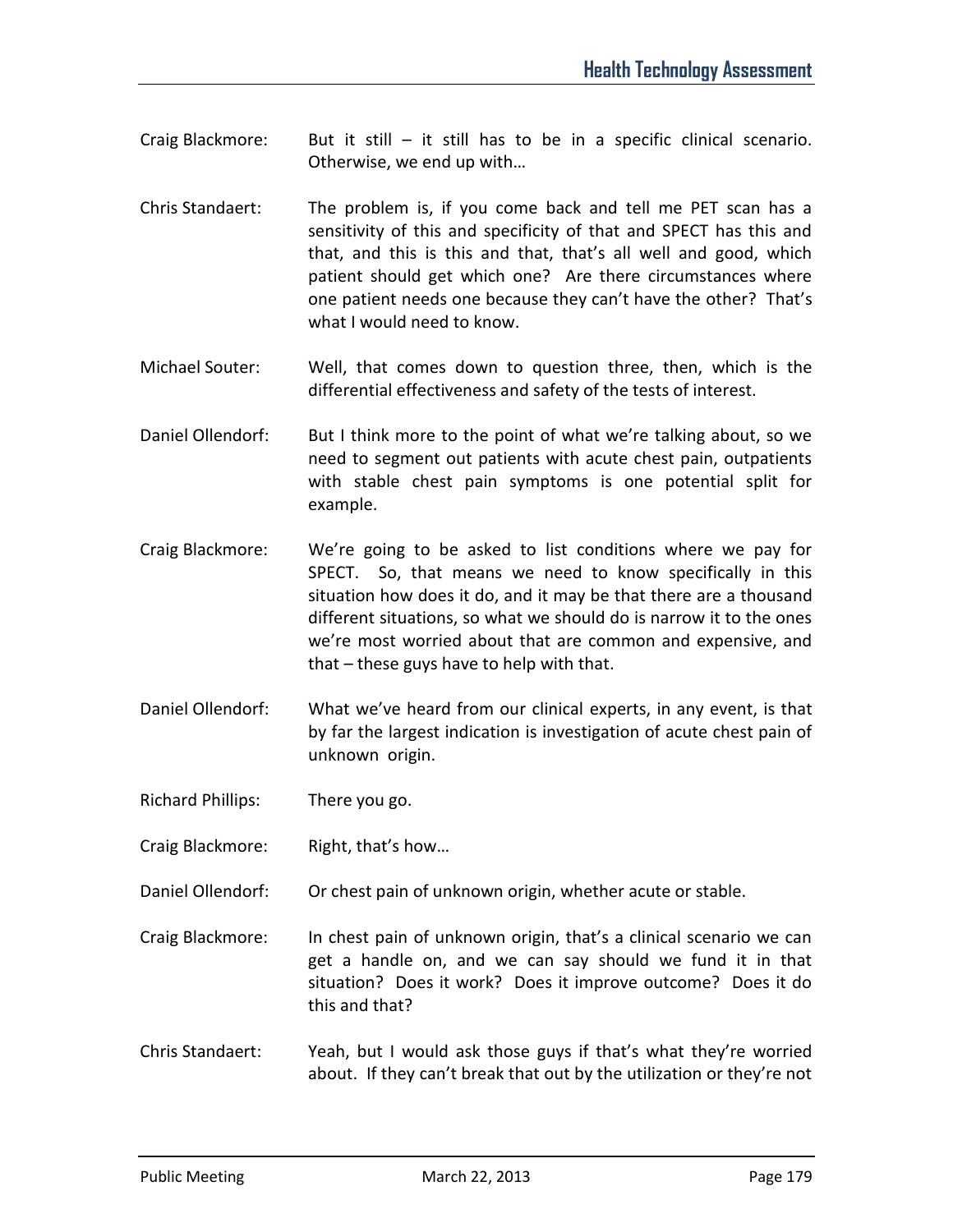concerned about that, your expert may be concerned about it, but they may not be.

- Craig Blackmore: And we're much better off with an in-depth look at that topic than a scan of 50 topics, none of which have good evidence, which never happens.
- Marie Brown: So, we need your input medical directors.
- Gary Franklin: The agency has to clear this a little more.
- Michael Souter: Well, and also still the question of are they concerned about combinations? If they're worried about overuse?
- Craig Blackmore: Well, I think they are.
- Michael Souter: So that, I don't really see that outlined as being a comparator in there anywhere.
- Craig Blackmore: I mean, it says relative combination.
- Michael Souter: Yeah, but that's I think that needs to be called out more clearly in terms of which is more effective looking at one modality, looking at combination modalities in those circumstances, just so we can see that the combination [inaudible].
- Craig Blackmore: Incremental benefit of the second test…
- Michael Souter: Exactly.
- Craig Blackmore: …and third test.
- Chris Standaert: Right, is there incremental benefit of doing more than one test and, if so, in whom?
- Richard Phillips: And that, well that's going to be diagnosis related, too.
- Craig Blackmore: Yeah, again, in this clinical situation.
- Richard Phillips: The other thing I'm a little concerned about is the comparators. If, for example, they use stress echo as the comparator if they say no to this, then what that leaves us with is that well the stress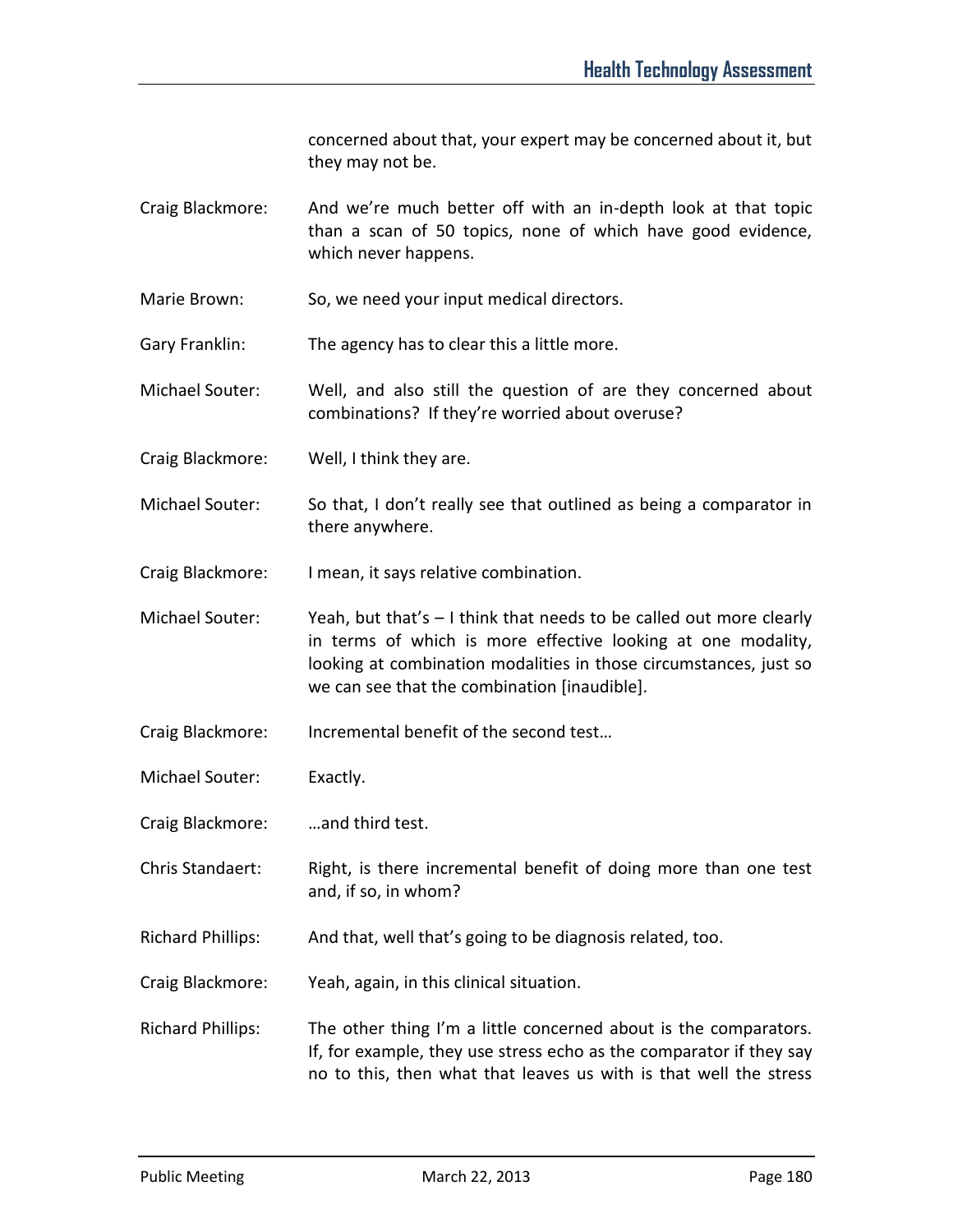echo is what we're going to pay for, and it isn't even used anymore, I mean really.

| Chris Standaert: | Stress echo? |
|------------------|--------------|
|                  |              |

Richard Phillips: Well, I mean it's used, but I would venture to say that 90% of the time, they're going to be doing something other than the stress echo.

- Group: No.
- Seth Schwartz: Not where I live.
- Richard Phillips Well if anything comes through the Emergency Room. That's where I'm talking about.
- Seth Schwartz: Stress echo.
- Richard Phillips: I think you're wrong.
- Seth Schwartz: What do you think they're doing?
- Richard Phillips: They do a lot of nuclear medicine scans and they do echos.
- Kevin Walsh: I think it depends on the community that you're in.
- Michelle Simon: Yeah, and the system.

Craig Blackmore: We do stress echo – or echo – it might not be stress depending on [inaudible]…

Richard Phillips: See, that's different than stress echo. I'm talking about maybe maybe that's a good question. Exercise echo is what I was thinking when they said stress echo, but they might do a dobutamine echo. I agree with that, but they don't do an exercise.

Chris Standaert: But those are different tests. A dobutamine echo is different than a [inaudible].

Richard Phillips: Probably, they'll just do like a Cardiolite study or something like that, whatever happens to be  $-1$  would venture 90% comes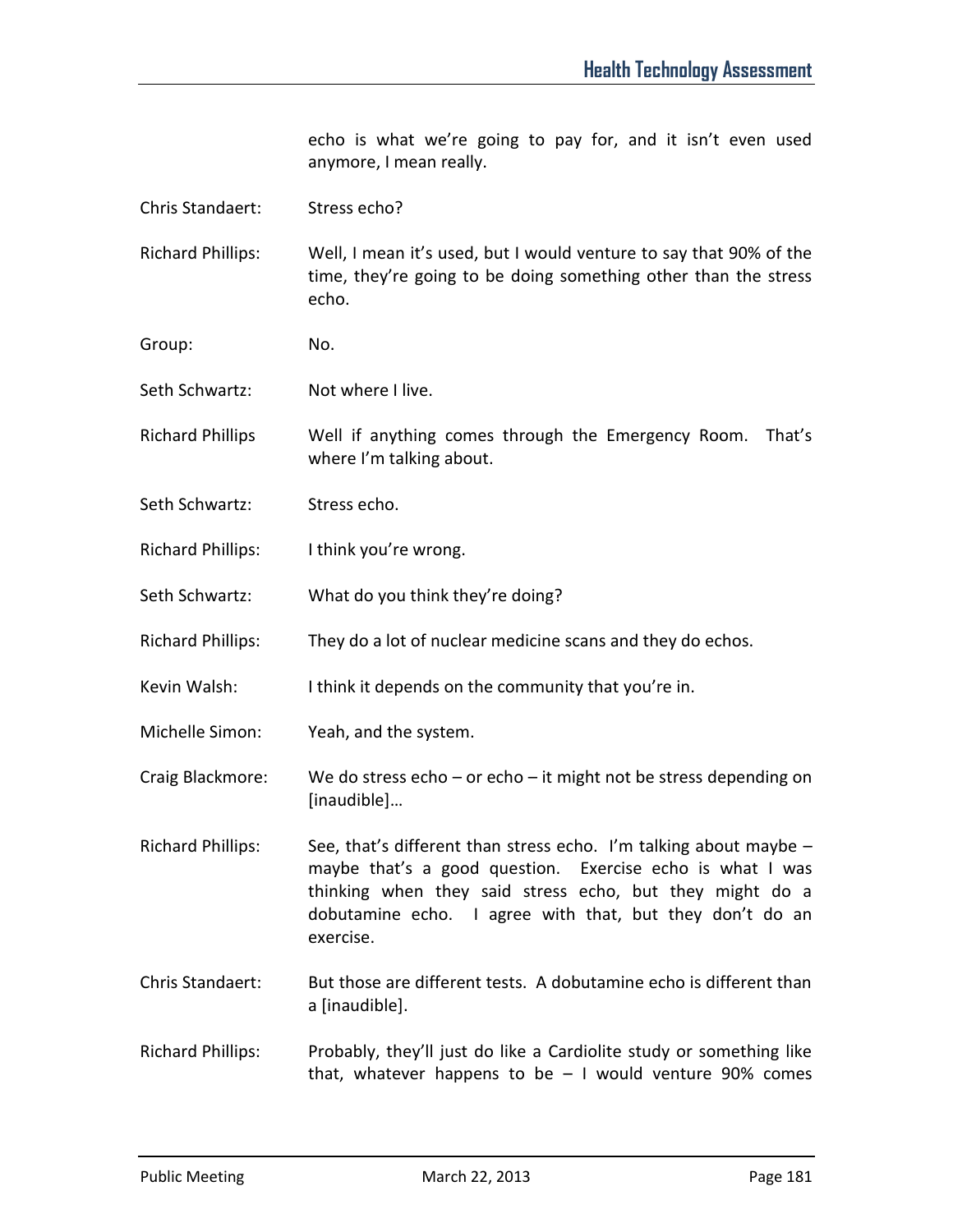through the Emergency Room gets the nuclear medicine as the standard.

Kevin Walsh: But is that  $-$  is that the overwhelming percentage of people that get studied are people that come through the Emergency Room, or is it – compared to people who get sent out of a provider's office?

Richard Phillips: I don't know.

Craig Blackmore: And that's two different groups. That's two different clinical questions. Should we fund it here? Should we fund it here? Is this helpful?

Daniel Ollendorf: Yes, thank you.

Joann Elmore: When is this one slated for discussion? When is this one slated to be?

Daniel Ollendorf: September.

Gary Franklin: We have also requested that the program [inaudible].

Craig Blackmore: Well, that sounds good.

Seth Schwartz: It seems to me when you're talking about key questions, you should have something specific like you just mentioned, which is, you know, what is the evidence of benefit for these things over the current standard of care or whatever those comparators are in patients with undiagnosed chest pain or acute chest pain or…

Kevin Walsh: That's a good point.

Seth Schwartz: That should be what our key question is, and if there's another condition we want to look at, that should be another key question. That's the kind of specificity that we need to have an assessment of the data that is actually meaningful to us.

Craig Blackmore: It's what it should be.

Joann Elmore: And I have one other request of the vendor, since you're still here. Our group really likes primary data and if there are a lot of holes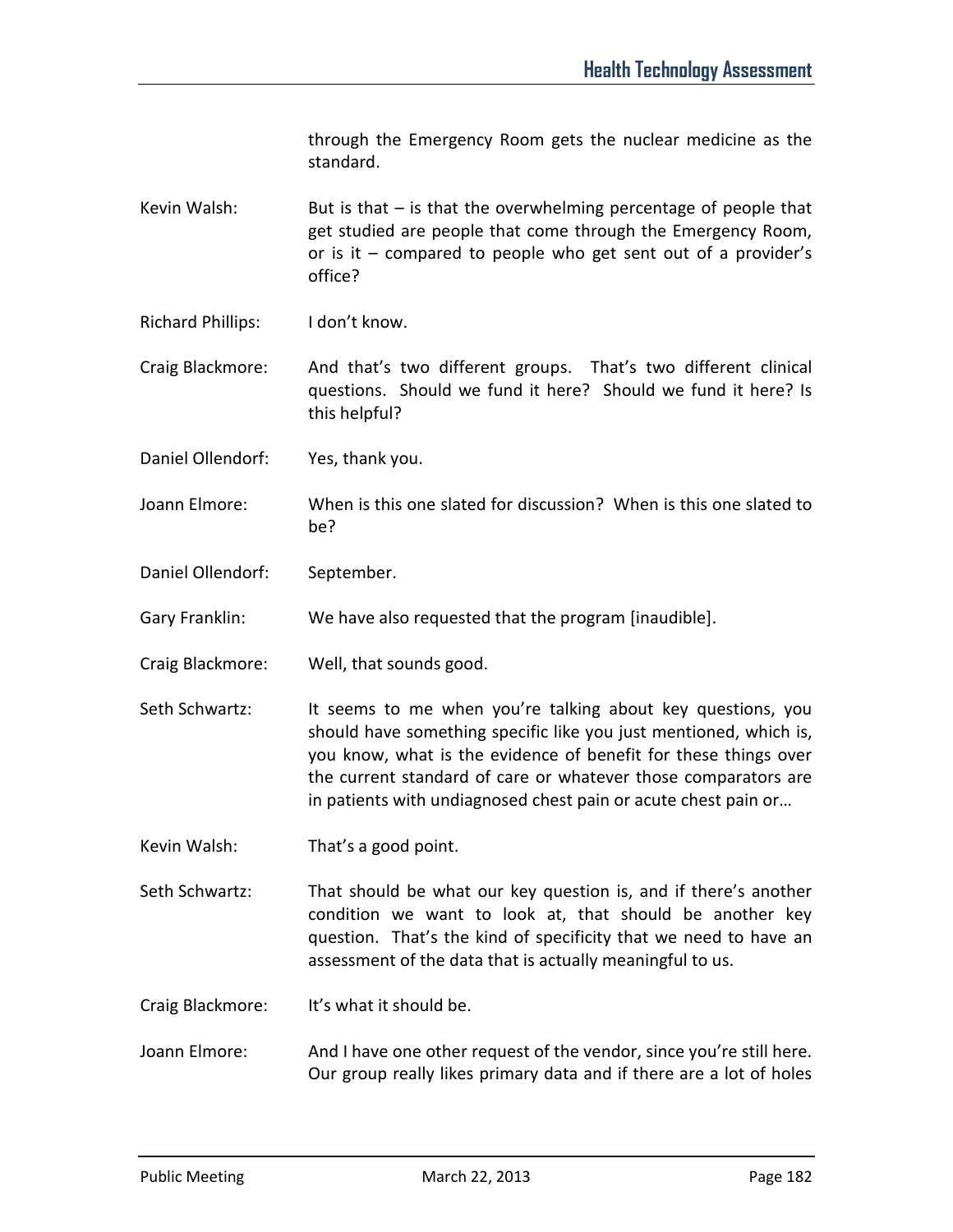in the data, we're not that enthusiastic about simulation modeling. It's not helpful to spend a lot of time on it.

- Marie Brown: Do you mean systematic reviews, or?
- Joann Elmore: No.
- Marie Brown: Simulation models.
- Joann Elmore: We like the primary data. We don't like reviews of reviews and if there's a lot of missing data and assumptions and models, the models junk in junk out, so.

Craig Blackmore: I mean, I think the models are great, but we have to have the data.

Joann Elmore: Right.

- Craig Blackmore: The first thing is the data and then the modeling is second. So, we want the – the raw data from the important trials, whatever they are.
- Seth Schwartz: And I think along those lines, I mean, there may be situations like the hyperbaric oxygen treatment where there is so much data that they elect to use systematic reviews, and I'm not, I mean, I have issues with that, of course, but at the very least, if they're going to use systematic reviews, they need to bring the primary trials here so then if we want to delve in it.
- Craig Blackmore: We talked to the team earlier about that, as well. Okay, we have one more.
- Kevin Walsh: So, this is the first time, is this the first time we've done a rereview? So, can you kind of lay out the premise of this? I mean, do we start de novo, as if we've never studied this before or do we start with our previous determination and look at the new literature to see if it makes a difference in our thinking about our decision?

Joann Elmore: It seems the latter.

Michelle Simon: It's the latter. We did that for MRI. We did a re-review on that.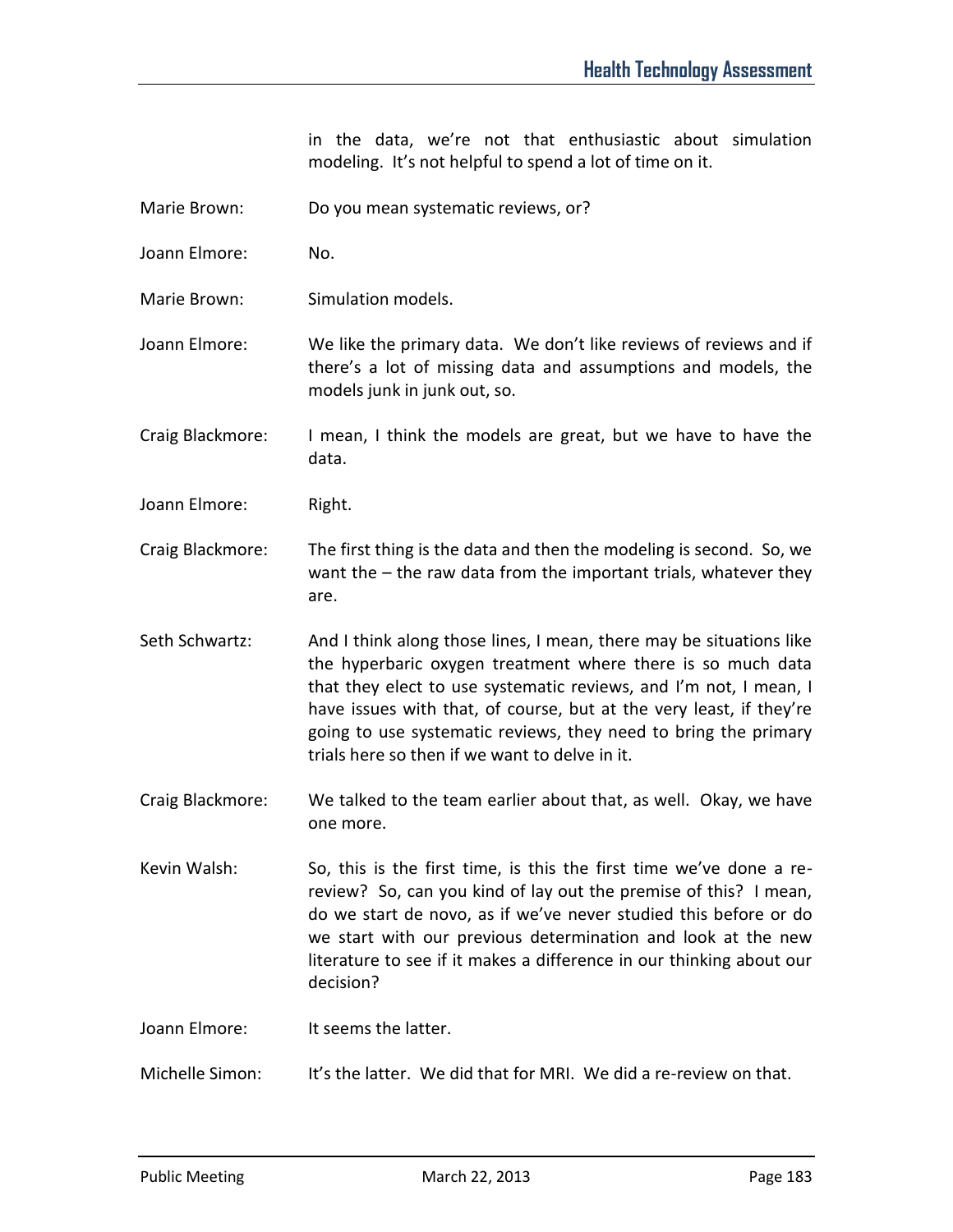- Craig Blackmore: Well, we no. We considered whether we needed to do a rereview, and the committee said oh, there's not a lot of new evidence, we're not going to go through the formal process. That's different from having a vendor actually look at everything that's happened in the interim and update. So, I assume we will have – well, we'll certainly know what our previous decision was and what it was based on.
- Josh Morse: So, at this point our plan is… what the law reads is if there's new evidence that could change the previous determination and we made that judgment and our director selected this based on that, based on new meta-analysis from 2012, the vendor will take the past report and update that report with new evidence from the date of their last search. It turns out the original report was done by Hayes, so they will be revising it at some point. So, we will get a new report that has the old and the new together.
- Richard Phillips: Which means we can't change the key questions.
- Josh Morse: I would say we could change the key questions if you probably if the evidence indicated it would be a good way to look at that. So, if we found new – the evidence had new populations or comparators or outcomes that we had left out, that might be a good place to start, but I think you could. These are draft and these are for considerations.
- Marie Brown: So, you'd have to be happy with how you define clinical effectiveness last time. I mean, what outcomes were you looking at last time, and do they need to be changed?
- Craig Blackmore: Well, I think we could add another outcome and then they would look at everything, not just the most recent?
- Josh Morse: We're not rescoping, so they're not going to look. I guess I would have to say…
- Chris Standaert: As I recall the data was relatively underwhelming a couple of years ago. So, if there are no new studies, just a new metaanalysis, that's what we'll have. The other thing that would help, it's not just the clinical effectiveness of visco supplementation, but it's these other things. So, it's what are its comparators and then is there a study on corticosteroids or other things. So, even if they're not direct head-to-head comparisons, the comparators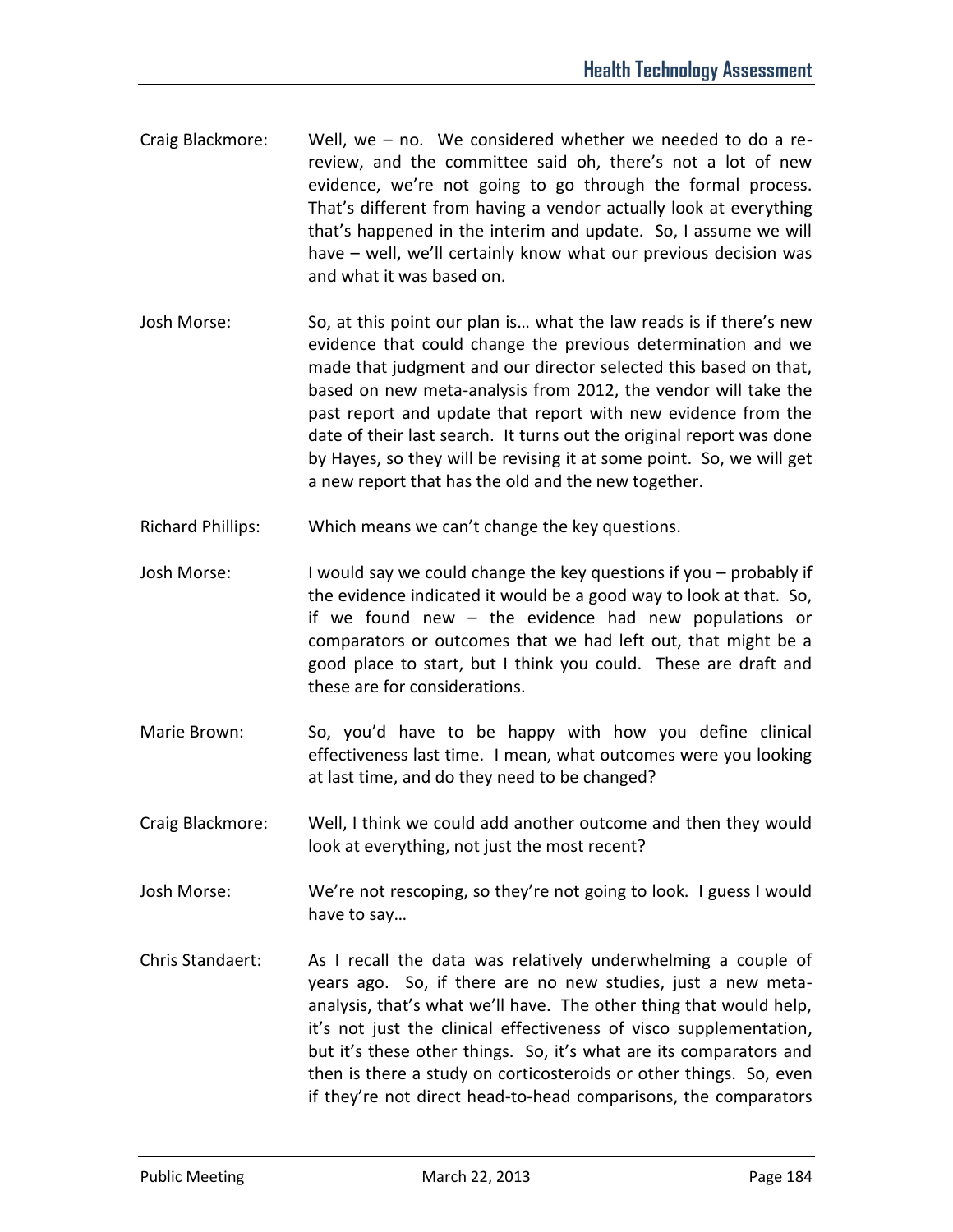are valid. So, how do the comparators fit into the key question? Are they going to go looking for these other comparators to see if there are effectiveness studies, as well?

- Josh Morse: No, I think they would only look for studies where they are compared. So, hyaluronic acid is compared to NSAIDs or  $-$  is that what you're asking?
- Chris Standaert: Yeah, so, but then if you have a highly effective treatment somewhere out there that you're not even looking for and you have data on hyaluronic acid, but you never found the really – that PT is really effective or steroids are really effective, because nobody – the people who make the drug didn't bother to compare it to the highly effective intervention, for example. Then we wouldn't find it. So, can we look for evidence of effective comparators or is that outside the scope of it?
- Craig Blackmore: Well, I mean, it should be the clinical effectiveness of visco supplementation of the OA compared to standard of care, right?
- Chris Standaert: Yeah.
- Craig Blackmore: And that gets at it.
- Chris Standaert: Yeah, it just doesn't say that, yeah.
- Craig Blackmore: So, right, well that's what I'm we should make sure of.
- Michael Souter: There's a lot of comparators there, as well. I mean, were they all useful the last time? I don't remember whether they were useful or not.
- Chris Standaert: I don't remember.
- Seth Schwartz: So are these comparators as listed not the current standard of care?
- Craig Blackmore: NSAIDs, steroids, [inaudible].
- Seth Schwartz: We could rephrase this and say standard of care including?
- Chris Standaert: I don't think anybody does lavage, but.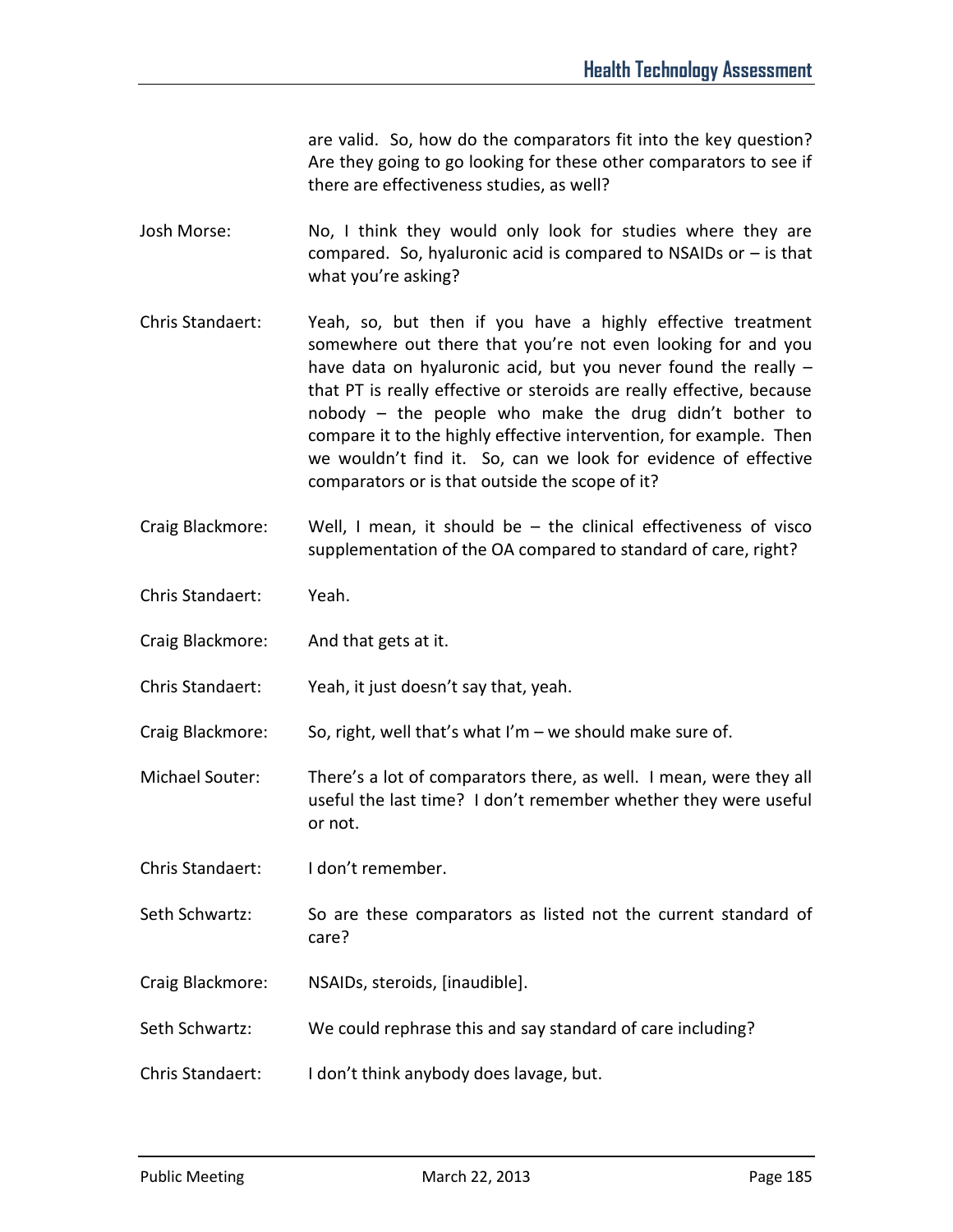- Michael Souter: All of that bit the dust.
- Chris Standaert: NSAIDs, corticosteroids, PT, pain medications, placebo.
- Craig Blackmore: Yeah, I mean, I think that's reasonable.
- Craig Blackmore: All done? Yeah, those are all reasonable, yeah.
- Michael Souter: I didn't think people did lavage anymore.
- Craig Blackmore: They don't.
- Chris Standaert: They don't. Lavage and debridement they don't do anymore.
- Michael Souter: So, why not just get rid of those?
- Chris Standaert: I guess, I agree. I mean, I certainly know people who use this stuff in hips and other joints, too. I don't know if that's part of our scope or not.
- Kevin Walsh: I think the last  $-1$ 'm looking at the decision, and there was a problem with not a lot of functional outcome data. So, we were – it was left more with pain and with functional outcome data to make a decision, and I don't know if this meta-analysis does any better. I'm betting not.
- Michael Souter: If it doesn't, then we don't change.
- Craig Blackmore: So, what do we last time what did we say? We covered…
- Marie Brown: What were the outcomes?
- Craig Blackmore: It covered with conditions.
- Kevin Walsh: Yeah, it was covered with conditions. It was, I'm sorry. Patients who have not had adequate response – no, that's not covered.
- Seth Schwartz: Pain associated with osteoarthritis of the knee when the following conditions are met: Patients who have not had adequate response to non-pharmacological conservative treatment and simple analgesics is limited to two courses per year, at least four months between courses with documented evidence of clinical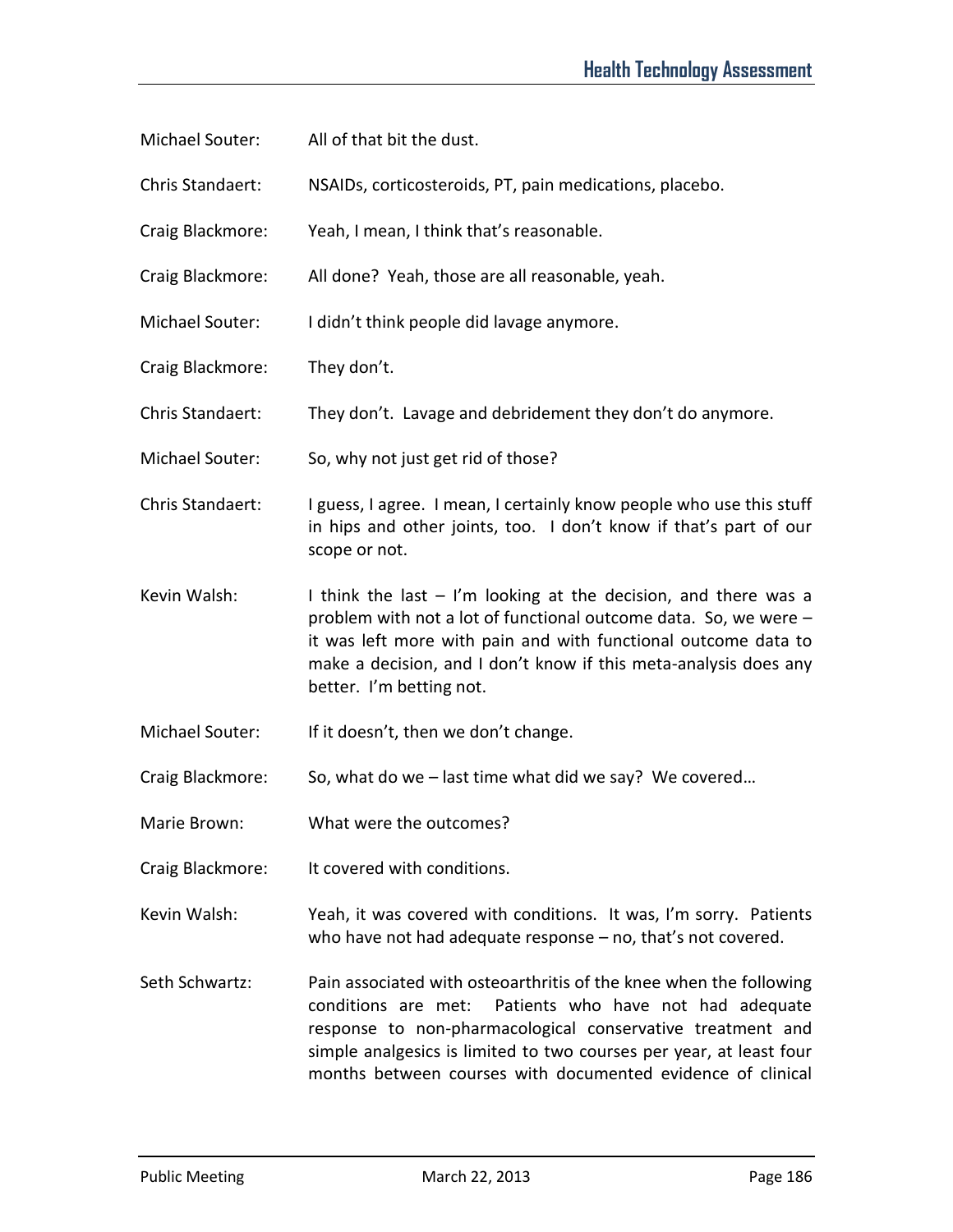benefit from a prior course of treatment is required for subsequent treatments, so you could get two cycles per year.

- Marie Brown: But the question is, was it pain. Is there function? Are they going to look at not only just pain but…
- Kevin Walsh: The problem before was that there wasn't much data on functional outcome. So, we were left with pain as almost the only comparator and I doubt that it is going to be any different.

Craig Blackmore: We can ask. We will have to find out.

Josh Morse: They'll of course – they'll look at that. The new meta-analysis contains unpublished studies and more safety.

- Joann Elmore: It talks about the risk of the serious adverse events in the metaanalysis.
- Michelle Simon: Will they look if there are any new interventions on the market, too, since the last time?
- Josh Morse: So, other than?
- Michelle Simon: I mean like new products. We've got the Orthovisc, the gel one, other products.
- Josh Morse: Yeah, there is a new one. The gel one is a new one. So, they will include the evidence for that.
- Craig Blackmore: I guess hearing what Joann just said, I would want to make sure that our safety information included injections into other joints if there was data on adverse.
- Josh Morse: Into other joints? So, those other joints are not FDA approved.
- Chris Standaert: Right, people do lots of things that aren't FDA approved.
- Craig Blackmore: Yeah, I mean sometimes there's a big registry that includes more than just the knee, and I think for safety purposes if that helped us pin down adverse reaction.
- Joann Elmore: Meta-analysis was just of the knee though for adverse reactions.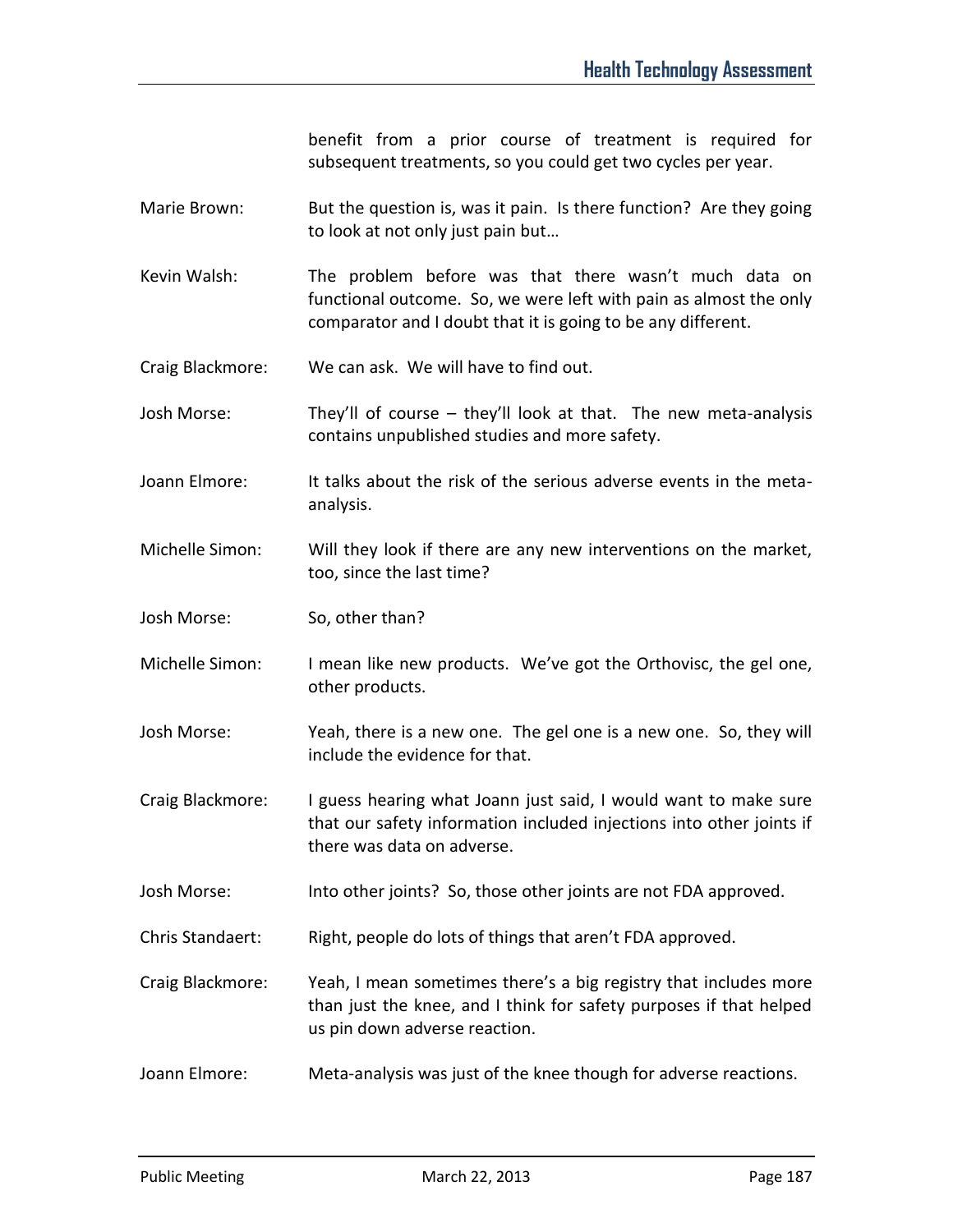Josh Morse: Oh, okay. So, expand the search to include…

Craig Blackmore: For safety.

Joann Elmore: For adverse reaction.

Craig Blackmore: Yeah, not for effectiveness, but…

Josh Morse: Okay.

Richard Phillips: Also, since that study was done in 2010, will the new study also look at new technologies that might have emerged besides this for us to characterize?

Josh Morse: Yes, but in the scoping…

Richard Phillips: Like if there's a new drug, an osteoarthritis drug, I mean, that's what I was wondering.

Josh Morse: There is platelet-rich plasma, but we elected not to include that, because it's not the standard.

Chris Standaert: [inaudible].

Michelle Simon: What is?

- Chris Standaert: Platelet-rich plasma.
- Michelle Simon: Oh, yeah.
- Chris Standaert: You use it for all sorts of stuff.
- Marie Brown: Right now, it's not being covered probably by any insurance.
- Craig Blackmore: Okay, anything else on here that we need to know? What about…

Chris Standaert: The cost data would be interesting, because you know when we did this, they said the cost was like \$400? We found out our patients get charged \$5,000 for Synvisc 1 in the hospital? So, I would – which would substantially change the cost calculations there. It's like more than a scope almost.

Joann Elmore: That's why I don't like cost analysis.